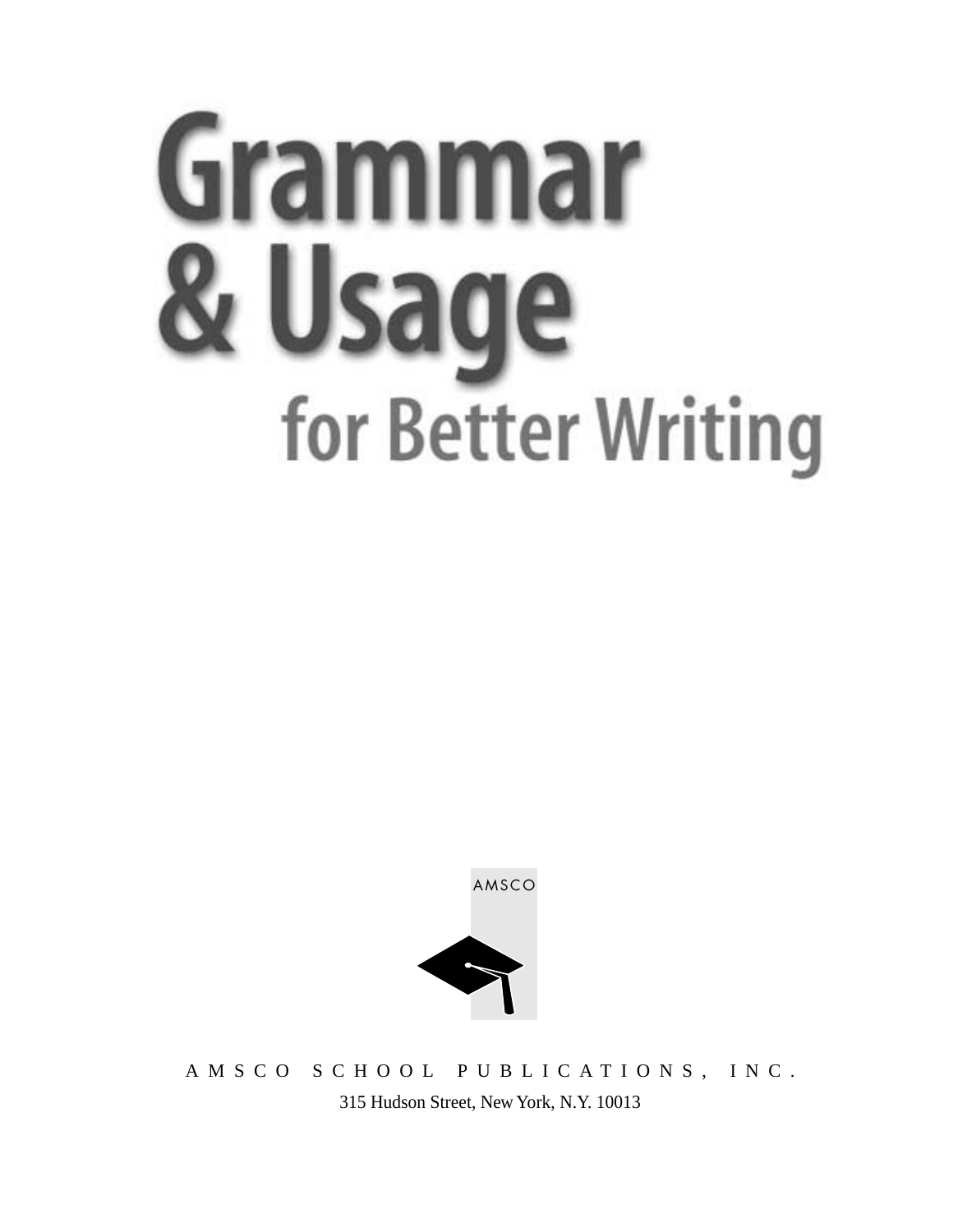#### **Contributing Editors**

Auditi Chakravarty Director of Language Arts Amsco School Publications, Inc.

Bonnie Boehme Editor Nesbitt Graphics, Inc.

This book has been adapted from the following Amsco publications:

*Building Power in Writing* By Henry I. Christ

*English Alive: Complete Edition* By Harold Levine

Text and cover design: Nesbitt Graphics, Inc. Composition: Nesbitt Graphics, Inc.

When ordering this book please specify: *Either* R 798 W *or* **GRAMMAR AND USAGE FOR BETTER WRITING**

Please visit our Web site at **www.amscopub.com**

ISBN 1-56765-117-8

*NYC Item 56765-117-7*

Copyright © 2004 by Amsco School Publications, Inc.

No part of this book may be reproduced in any form without written permission from the publisher.

Printed in the United States of America.

1 2 3 4 6 7 8 9 08 07 06 05 04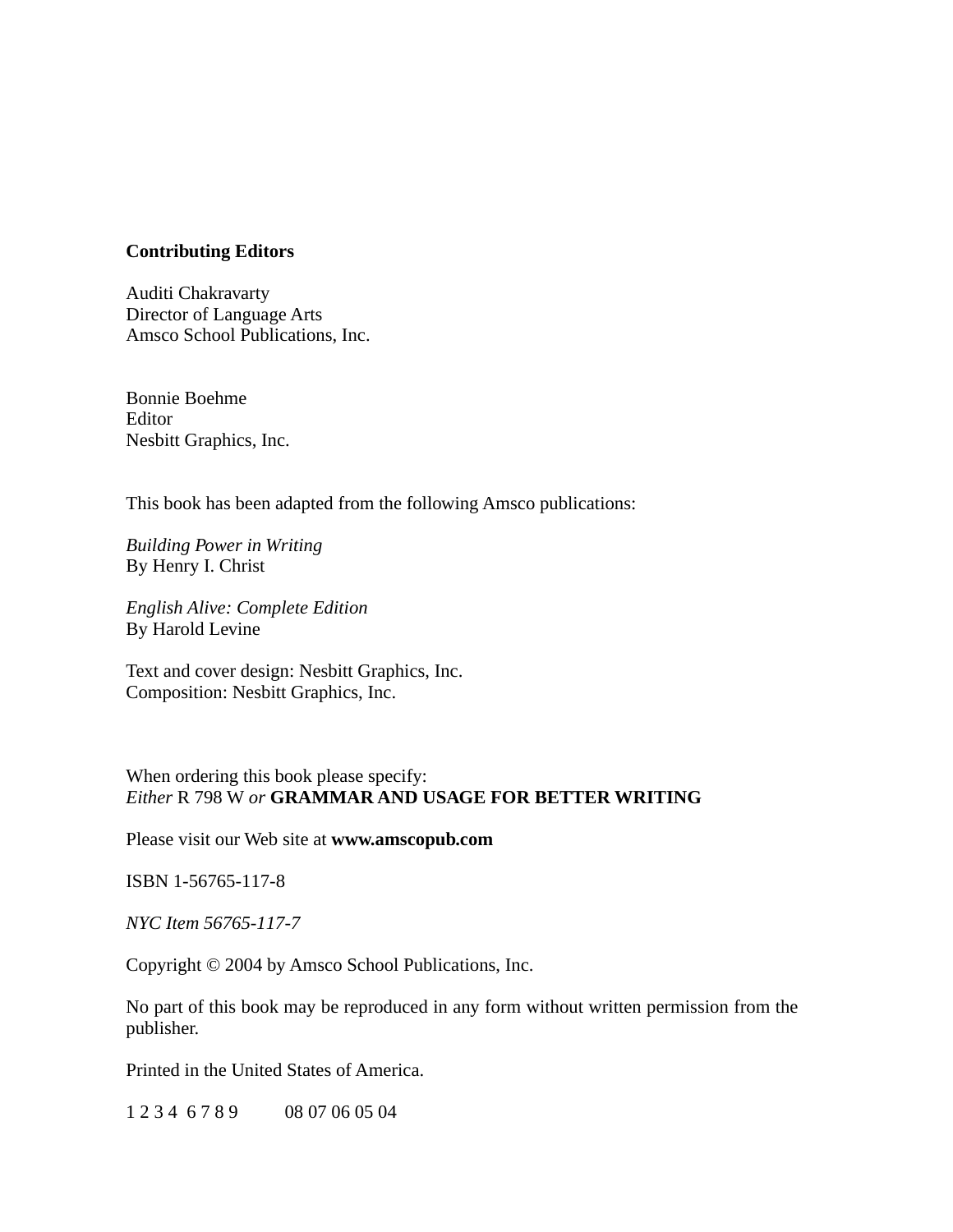## **Contents**

| <b>Introduction: How to Use This Book</b><br>vii |                |  |
|--------------------------------------------------|----------------|--|
| Part ONE Parts of Speech                         | 1              |  |
| <b>The Subject</b>                               | 3              |  |
| The Predicate                                    | $\overline{7}$ |  |
| Verbs                                            | 10             |  |
| <b>Action and Linking Verbs</b>                  | 13             |  |
| <b>Helping Verbs and Verb Phrases</b>            | 16             |  |
| <b>Verbs in Contractions</b>                     | 19             |  |
| <b>Nouns</b>                                     | 22             |  |
| <b>Common and Proper Nouns</b>                   | 24             |  |
| <b>Plural Nouns</b><br><b>Possessive Nouns</b>   | 27<br>34       |  |
|                                                  |                |  |
| <b>Compound Subjects</b>                         | 38             |  |
| <b>Compound Verbs</b>                            | 41             |  |
| Nouns as Direct Objects                          | 45             |  |
| Nouns as Indirect Objects                        | 48             |  |
| <b>Pronouns and Antecedents</b>                  | 52             |  |
| <b>Personal Pronouns</b>                         | 55             |  |
| <b>Pronouns in Contractions</b>                  | 58             |  |
| Review of Verbs, Nouns, and Pronouns             | 61             |  |
| Adjectives                                       | 68             |  |
| <b>Predicate Adjectives and Predicate Nouns</b>  | 72             |  |
| Adverbs                                          | 79             |  |
| <b>Forming Adverbs from Adjectives</b>           | 84             |  |
| Recognizing Adverbs and Adjectives               | 86             |  |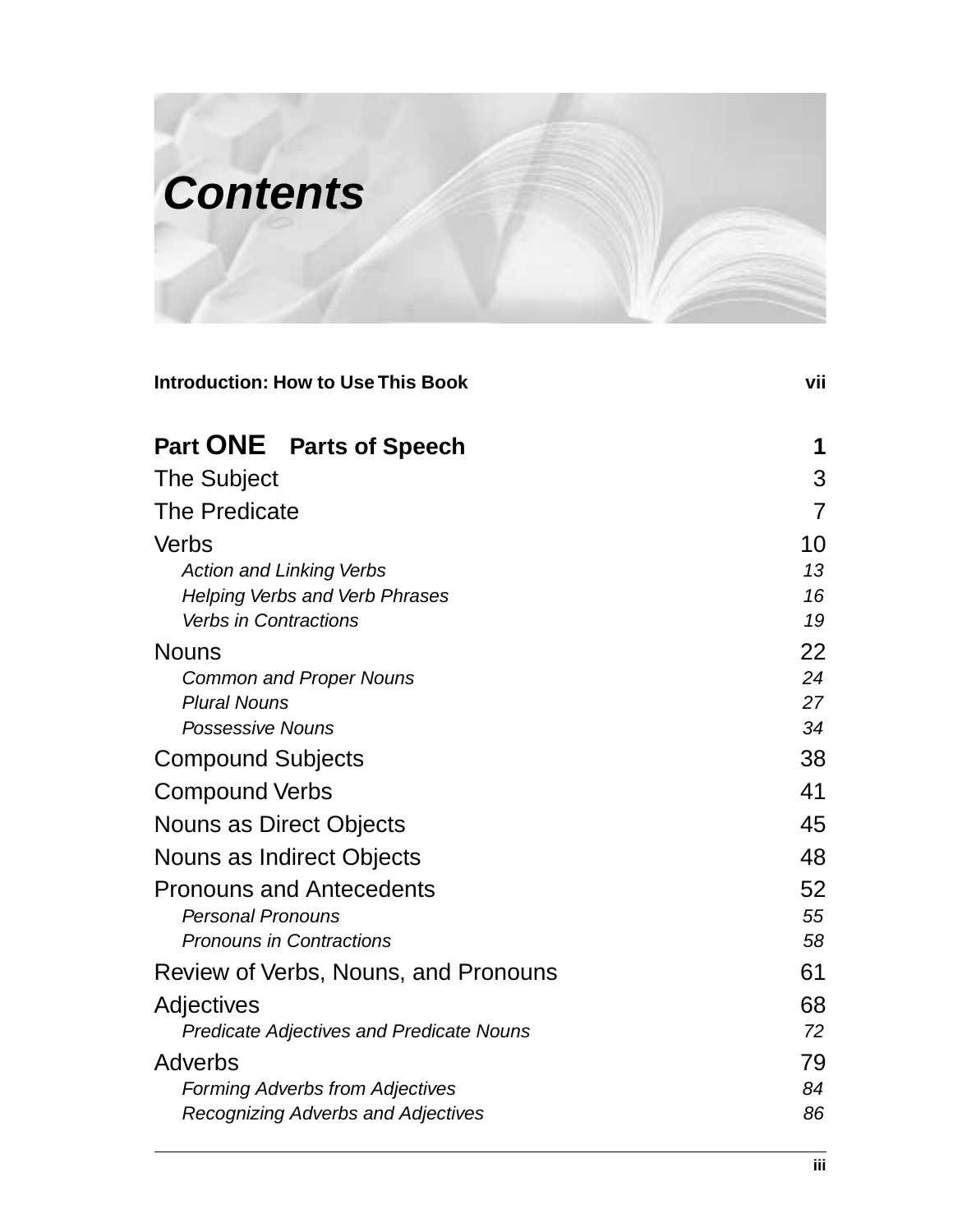| <b>Review of Adjectives and Adverbs</b>                                          | 89         |
|----------------------------------------------------------------------------------|------------|
| <b>Prepositions</b><br><b>Prepositional Phrases</b>                              | 94<br>98   |
| Conjunctions                                                                     | 102        |
| Interjections                                                                    | 108        |
| Review of Prepositions, Conjunctions, and Interjections                          | 111        |
| <b>Part TWO</b> Sentence Composition                                             | 115        |
| <b>Characteristics of Good Sentences</b>                                         | 116        |
| <b>Comparing Sentences</b>                                                       | 117        |
| <b>Writing Sentences</b>                                                         | 120        |
| <b>Revising Sentences</b>                                                        | 121        |
| <b>Clear, Forceful Sentences</b>                                                 | 123        |
| Conciseness (Economy)                                                            | 123        |
| <b>Clarity and Specificity</b>                                                   | 126        |
| <b>Varying Sentences</b>                                                         | 132<br>145 |
| Unity                                                                            |            |
|                                                                                  |            |
|                                                                                  | 149        |
| <b>Part THREE</b> Common Usage Errors<br><b>Problems with Sentence Structure</b> | 150        |
| <b>Simple Sentences</b>                                                          | 150        |
| <b>Compound Sentences</b>                                                        | 151        |
| <b>Complex Sentences</b>                                                         | 152        |
| <b>Sentence Fragments</b>                                                        | 155        |
| <b>Run-on Sentences</b>                                                          | 164        |
| <b>Problems with Nouns</b>                                                       | 171        |
| <b>Plurals of Nouns</b>                                                          | 171        |
| Possessives of Nouns                                                             | 172        |
| <b>Problems with Verbs</b>                                                       | 175        |
| Using the Correct Tense                                                          | 175        |
| <b>Principal Parts of Verbs</b>                                                  | 177        |
| <b>Agreement of Subject and Verb</b>                                             | 181        |
| Troublesome Verb Pairs                                                           | 185        |
| <b>Problems with Modifiers</b>                                                   | 189        |
| <b>Adjectives and Adverbs Confused</b>                                           | 189        |
| <b>Double Negatives</b><br><b>Other Errors</b>                                   | 190<br>191 |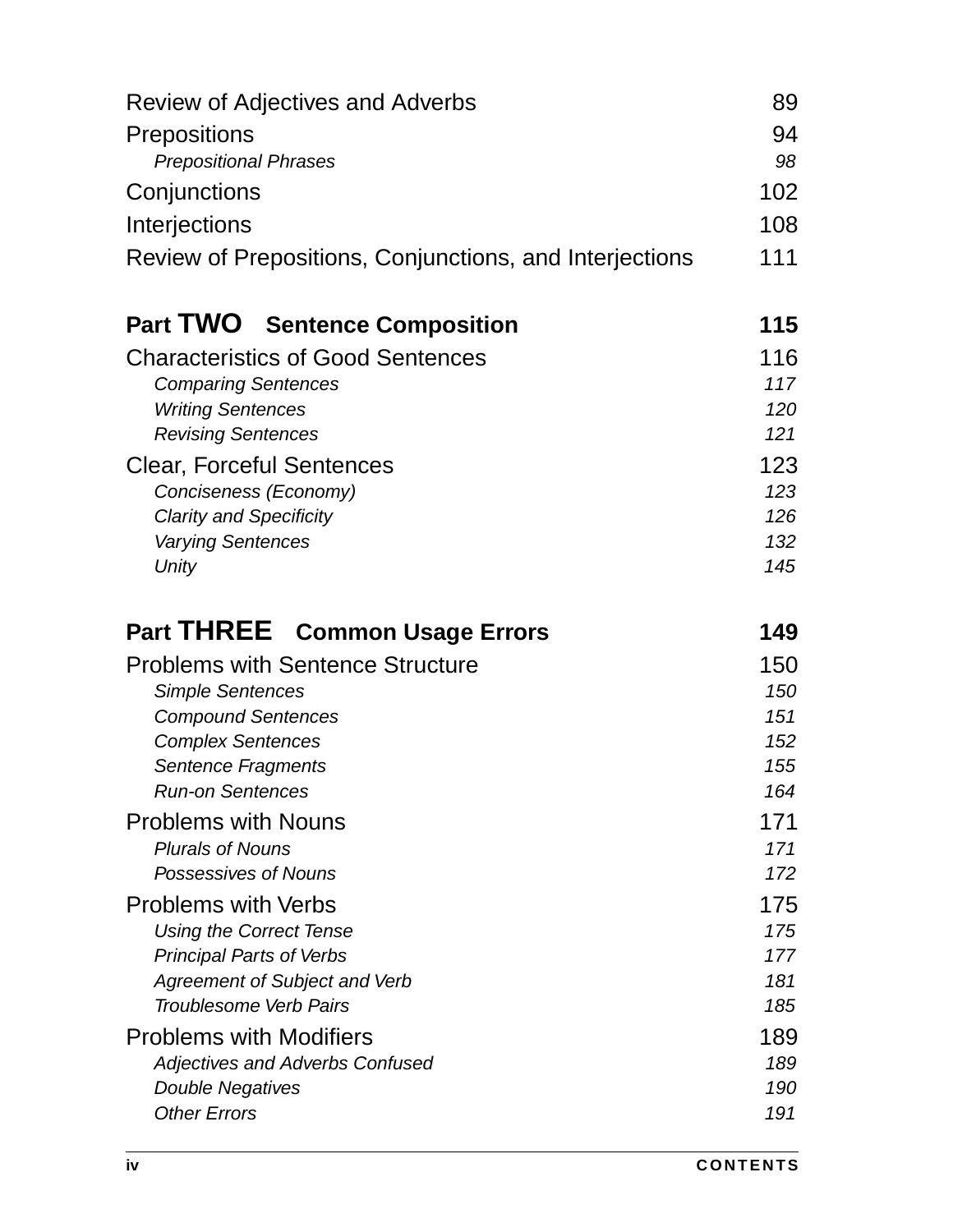| <b>Problems with Pronouns</b>             | 193 |
|-------------------------------------------|-----|
| <b>Personal Pronouns</b>                  | 193 |
| <b>Indefinite Pronouns</b>                | 196 |
| <b>Possessive Pronouns</b>                | 198 |
| <b>Problems with Punctuation</b>          | 201 |
| <b>End Punctuation</b>                    | 201 |
| The Comma                                 | 202 |
| <b>Quotation Marks</b>                    | 209 |
| <b>Punctuating Titles</b>                 | 210 |
| <b>Problems with Capitalization</b>       | 214 |
| <i>In Letters</i>                         | 214 |
| In Quotations                             | 214 |
| <b>First Words</b>                        | 214 |
| <b>Proper Nouns and Proper Adjectives</b> | 215 |
| <b>Problems with Spelling</b>             | 221 |
| <b>Frequently Misspelled Words</b>        | 221 |
| <b>Words Often Confused</b>               | 223 |
| Seven Helpful Spelling Rules              | 224 |
| Contractions                              | 230 |
| Part FOUR Basic Paragraph Composition     | 231 |
| Tha Paragraph                             | つつつ |

| The Paragraph                        | 232 |
|--------------------------------------|-----|
| A Note About Paragraph Length        | 233 |
| Unity in the Paragraph               | 235 |
| The Topic Sentence                   | 239 |
| <b>The Clincher Sentence</b>         | 242 |
| Developing a Paragraph with Reasons  | 244 |
| Arranging the Reasons                | 245 |
| Arranging the Reasons-Another Look   | 248 |
| Developing a Paragraph with Examples | 249 |
| <b>Varying Sentence Beginnings</b>   | 253 |
|                                      |     |

#### **Index 259**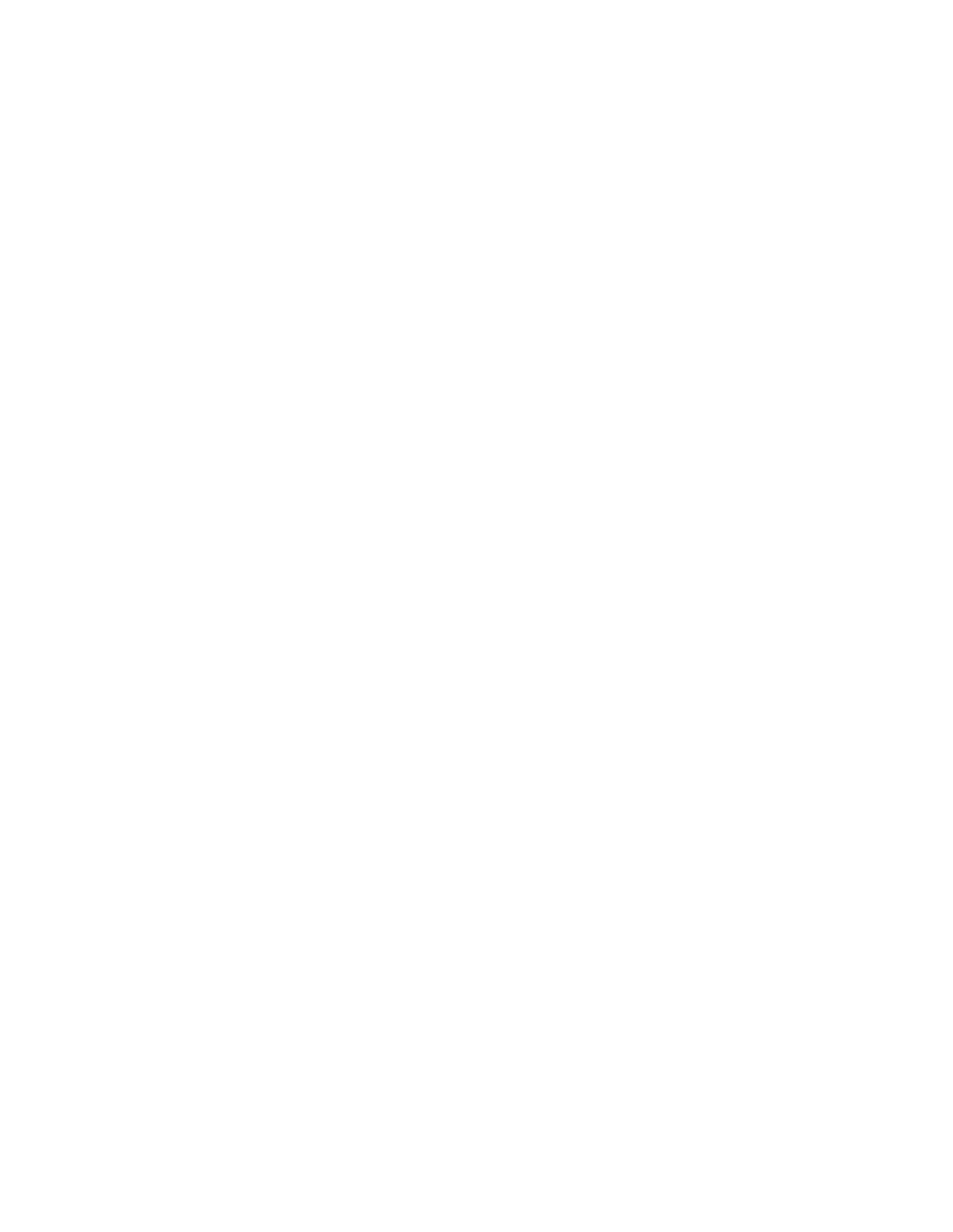

#### **How To Use This Book**

*Grammar and Usage for Better Writing* is a basic workbook that can provide a foundation for further study in English grammar and usage. It will benefit students who are learning the essentials for the first time as well as those who wish to review concepts they have previously learned. The premise of this book is that understanding how language works enables us to use it more effectively. This skill can enhance our personal communications, schoolwork, and professional lives.

The workbook is organized into four major parts. The parts in turn consist of brief lessons, each with explanations, examples, and practice to ensure that students understand the concepts being introduced. The book is structured sequentially, with the most basic elements—the parts of a sentence—introduced in Part One, followed by the composition of sentences in Part Two. Part Three focuses on some common problems that people encounter when using English, and it places more emphasis on *applying* the rules. Students who are new to grammar study should begin with Part One and work through each section in order; more advanced students who already know the parts of speech may want to start with Part Two and use the first section for reference.

Once writers learn the parts of sentences and how they work together to determine the meaning and effect of a sentence, they can begin to understand what good writing is all about. Part Four is designed to help students make the transition from crafting sentences to developing good paragraphs, the foundation for most kinds of writing. It serves as an introduction to further study of rhetoric and composition.

Study the rules, review the examples, and look for more examples of good writing in books, newspapers, magazines, Web sites, and other available sources. Complete the exercises to practice what you have learned, but also remember to apply the rules whenever you speak and write. The more you use what you learn in this book, the better and more natural your use of the English language will be. In the end, you will be a stronger, more effective speaker and writer. You're on your way—good luck!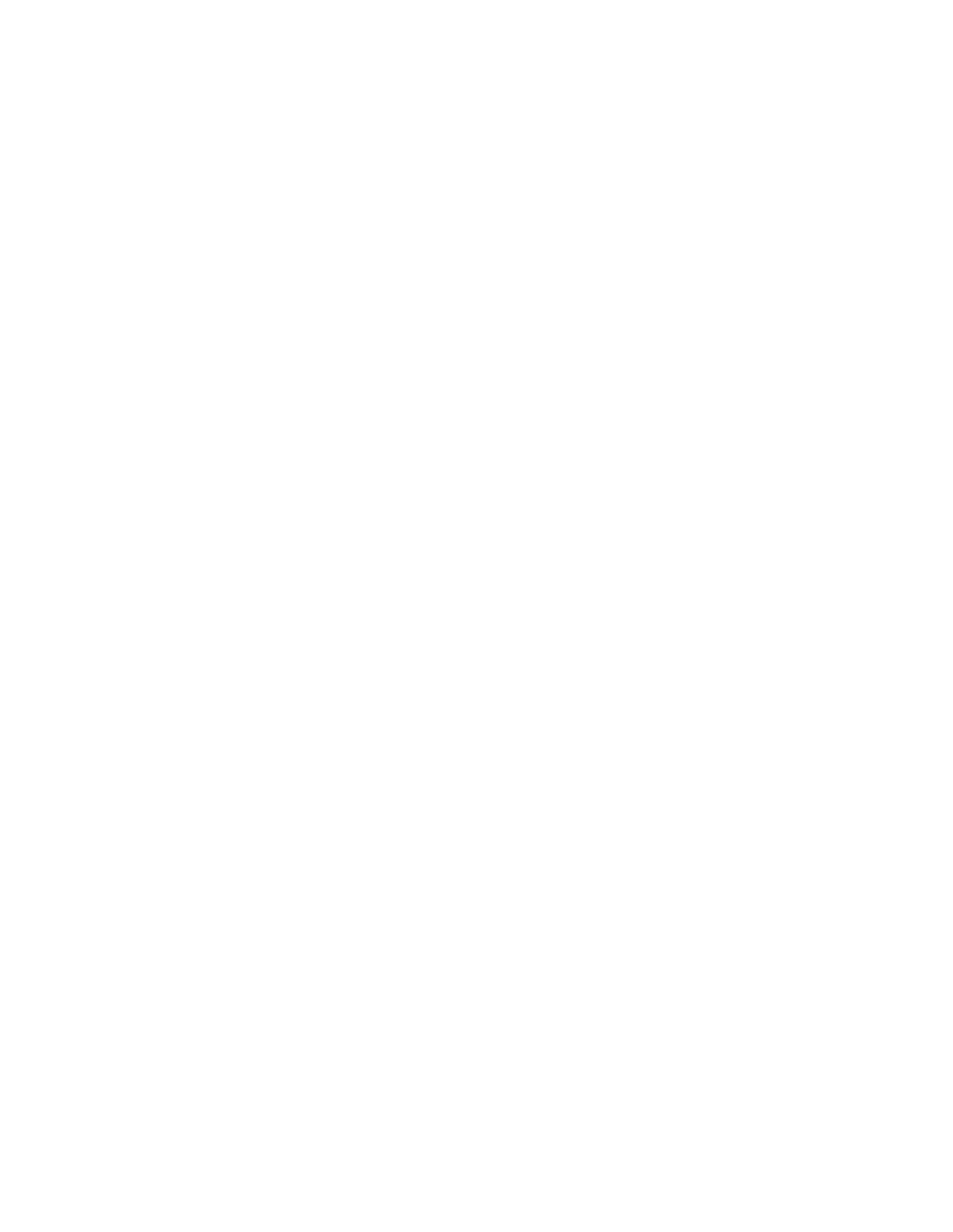# **Part ONE Parts of Speech**

In a sentence, a word may play one of eight parts. It may be either

1. a noun, 5. an adverb,

- 2. a pronoun, 6. a preposition,
	-
- 3. a verb, 7. a conjunction, or
- 4. an adjective, 8. an interjection.



#### **These eight parts are known as the parts of speech.**

We use the parts of speech to build sentences. For example, if we put together the noun *sunburn* and the verb *itches,* we can make the following statement:

> Sunburn itches. N. V.

We can expand this statement by adding the adjective *my:*

*My* sunburn itches. ADJ. N. V.

We can also add the adverb *painfully:*

My sunburn itches *painfully***.** ADJ. N. V. ADV.

If we should want to ask a question, we can begin with a verb. Here is a question made up of the verb *is,* the noun *sunburn,* and the adjective *painful*.

> Is sunburn painful? V. N. ADJ.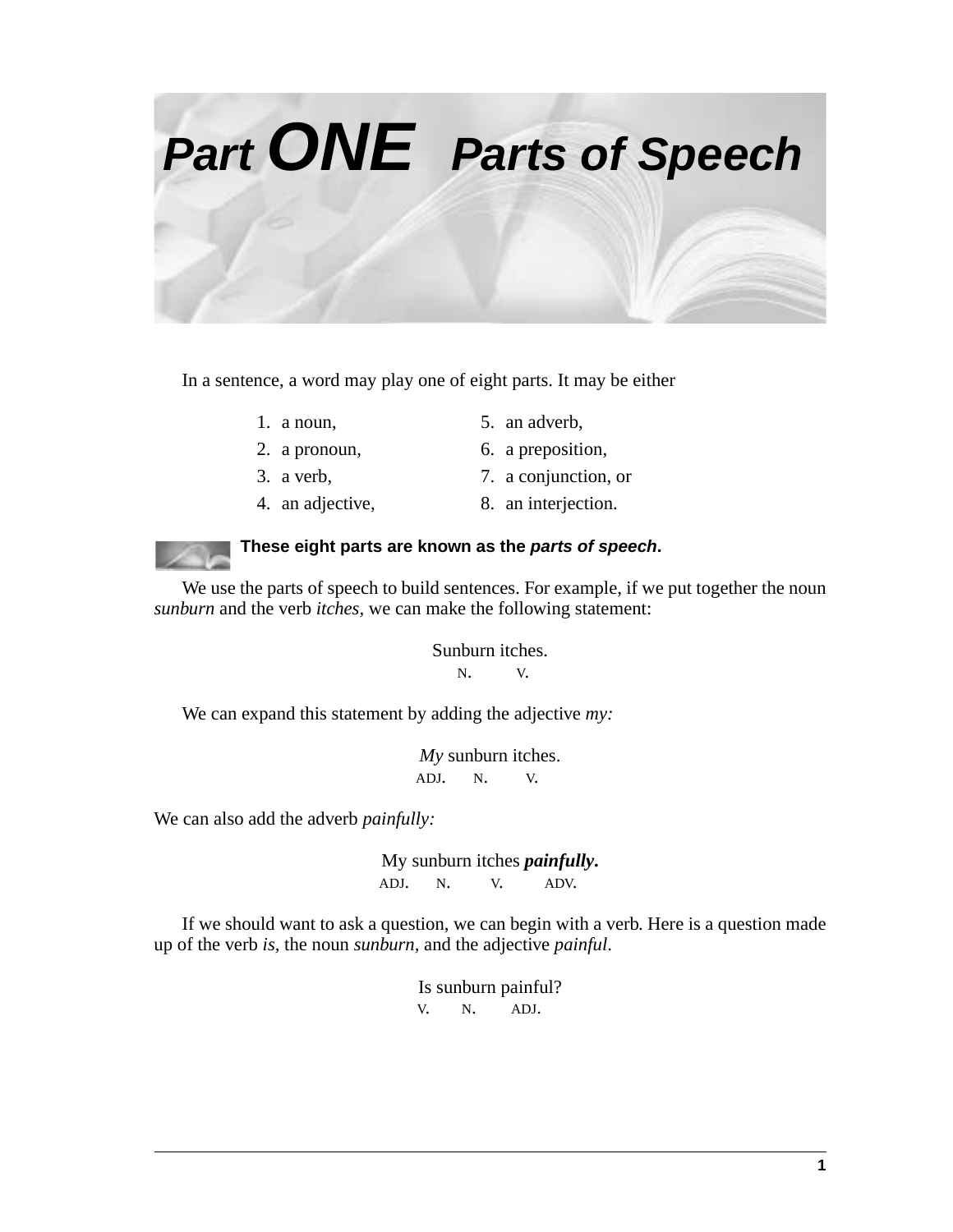Of course, we can expand this question. For example, we can add the adverb *usually*.

Is sunburn *usually* painful? V. N. ADV. ADJ.

#### **The system that our language uses to put parts of speech together into sentences is known as grammar.** ۰

The first two lessons focus on the two basic parts of any sentence: the subject and the predicate.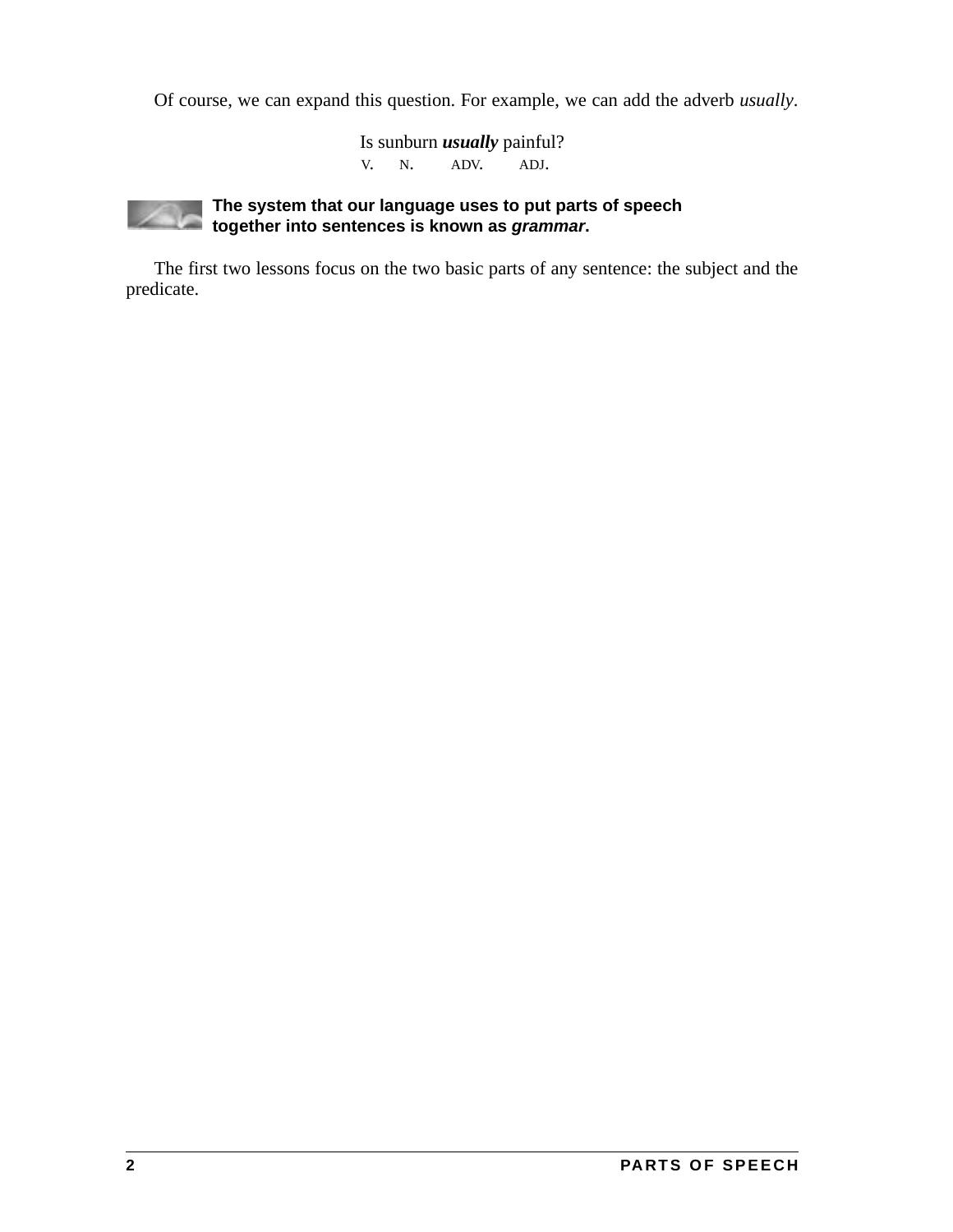## **Lesson 1 The Subject**

A sentence has two parts: (1) a *subject* and (2) a *predicate*. This lesson deals with the subject.

#### **The subject is the part of the sentence about which something is told or asked.**

#### **The seats on the bus are very comfortable.**

| QUESTION: About what is the sentence telling something? |
|---------------------------------------------------------|
| ANSWER: The seats on the bus.                           |
| SUBJECT: The seats on the bus.                          |

#### **Amelia Earhart disappeared over the Pacific.**

| QUESTION: About whom is the sentence telling something? |
|---------------------------------------------------------|
| ANSWER: Amelia Earhart.                                 |
| SUBJECT: Amelia Earhart.                                |

#### **Has your brother Tom found a summer job?**

QUESTION: About whom is the sentence asking something? ANSWER: *your brother Tom.* SUBJECT: *your brother Tom.*

#### **Position of the Subject**

The subject is usually found at the beginning of the sentence, but it can also appear in other positions.

SUBJECT AT THE BEGINNING OF THE SENTENCE:

#### **An experienced pilot was at the controls at the time of the crash.**

SUBJECT AT THE END OF THE SENTENCE:

**At the controls at the time of the crash was an experienced pilot.**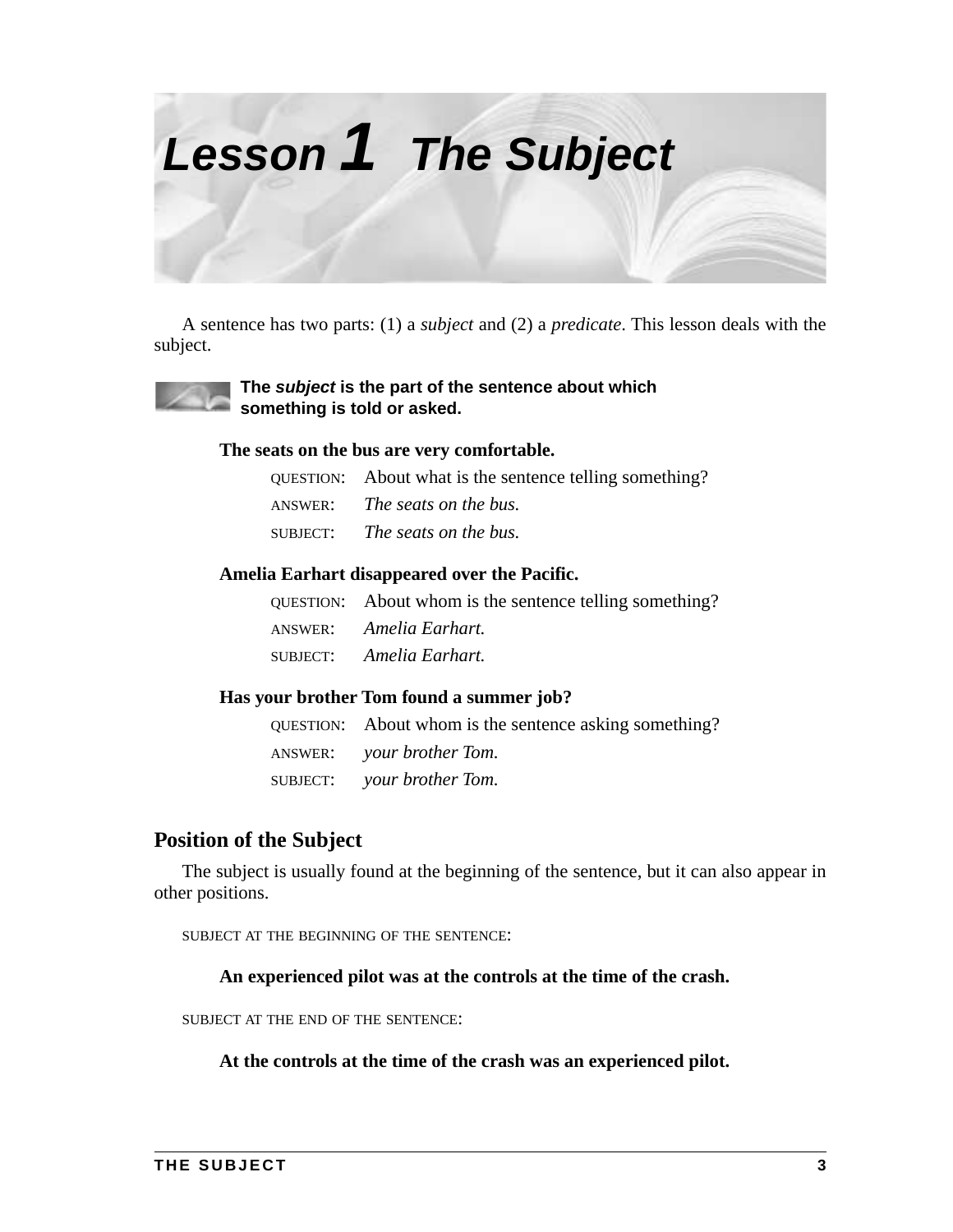SUBJECT WITHIN THE SENTENCE:

#### **At the time of the crash, an experienced pilot was at the controls.**

#### **Finding the Subject**

A sure way to find the subject is to answer one or the other of these questions:

- About whom or about what is the sentence saying or asking something?
- Who or what is doing, or has done, or will do something?

| <b>Question 1:</b> | What is the subject of the following sentence?<br>The score at the end of the quarter was 12–12.                                       |
|--------------------|----------------------------------------------------------------------------------------------------------------------------------------|
| Procedure:         | Ask yourself: "About what is the sentence saying something?"<br>Obviously, The score at the end of the quarter.                        |
| <b>Answer:</b>     | The subject is The score at the end of the quarter.<br>(The subject tells <i>about what</i> the sentence is saying something.)         |
| <b>Question 2:</b> | What is the subject of the following sentence?<br>The orchestra members tuned their instruments.                                       |
| Procedure:         | Ask yourself: "Who did something?"                                                                                                     |
| <b>Answer:</b>     | The subject is The orchestra members.                                                                                                  |
|                    | (The subject tells <i>who</i> did something.)                                                                                          |
| <b>Question 3:</b> | What is the subject of the following?<br>Wait outside, please.                                                                         |
| <b>Procedure:</b>  | Ask yourself: "Who is to wait outside?"                                                                                                |
| <b>Answer:</b>     | The subject is You (understood).<br>(You) wait outside, please.                                                                        |
| Note:              | In an imperative sentence (a sentence expressing a command or mak-<br>ing a request), the subject You is not expressed but understood. |
| <b>Question 4:</b> | What is the subject of the following?                                                                                                  |
|                    | Is the door to the basement locked?                                                                                                    |
| <b>Procedure:</b>  | Ask yourself: "Is what locked?"                                                                                                        |
| <b>Answer:</b>     | The subject is the door to the basement.<br>(The subject tells <i>about what</i> the sentence is asking something.)                    |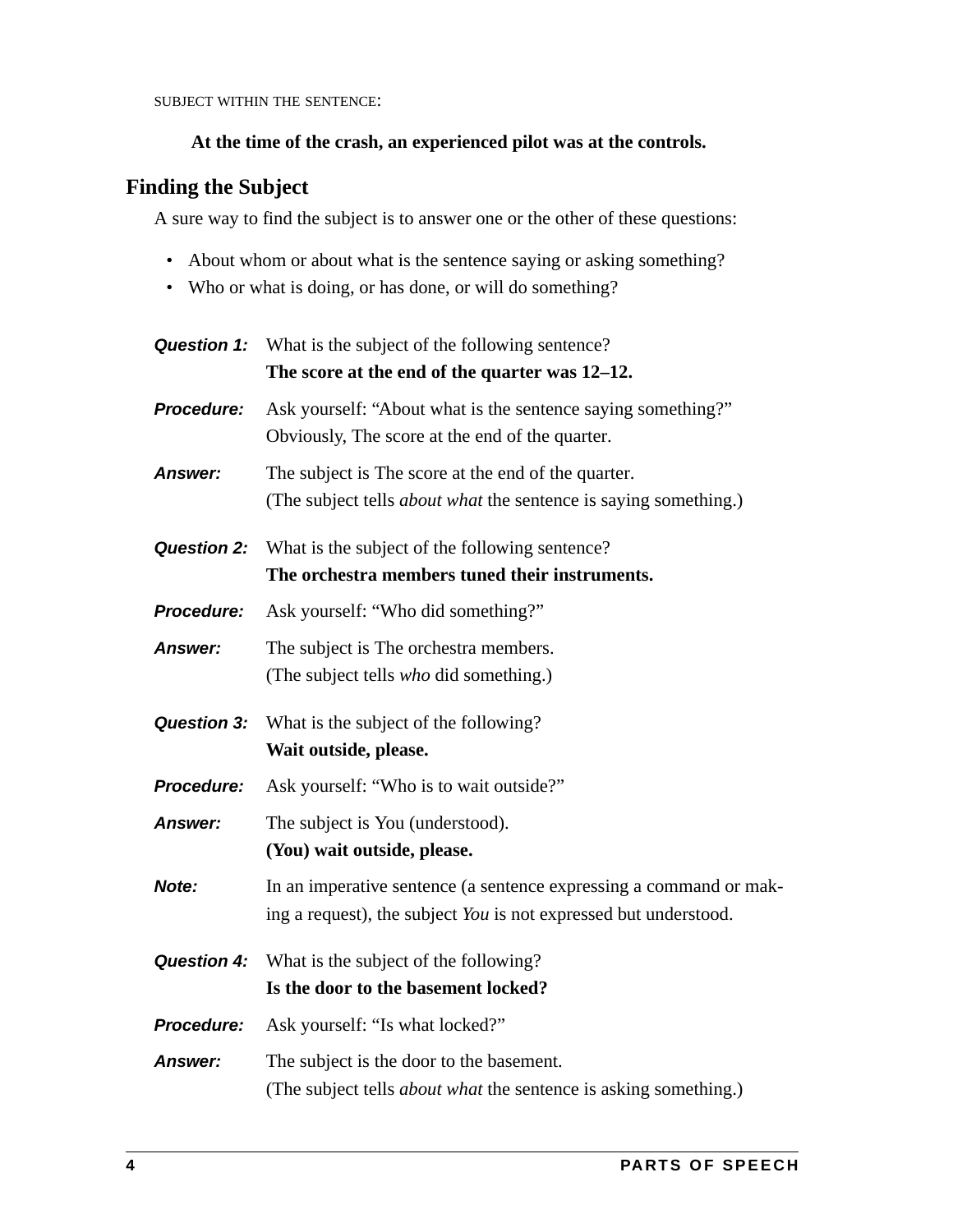#### **EXERCISE 1.** Write the subject in the space provided.

#### **Sample:**

The apples in the fruit bowl were all sour.

*The apples in the fruit bowl*

- 1. Next to the hardware store is a ski shop.
- 2. Will your father drive us to the game?
- 3. Is the noise from the next room bothering you?
- 4. Our math teacher coaches the bowling team.
- 5. The bowling team is coached by our math teacher.

#### **Simple Subject and Complete Subject**



**When a subject consists of more than one word, the main word in that subject is called the simple subject.**

The **seats** on the bus are very comfortable.

SIMPLE SUBJECT: seats



#### **The simple subject and the words that describe it are together known as the complete subject.**

COMPLETE SUBJECT: The seats on the bus

- **Question:** Does a simple subject ever consist of more than one word?
- **Answer:** Yes, especially if it is a name. For example:

The late **Amelia Earhart** was a pioneer in aviation.

COMPLETE SUBJECT: The late Amelia Earhart SIMPLE SUBJECT: Amelia Earhart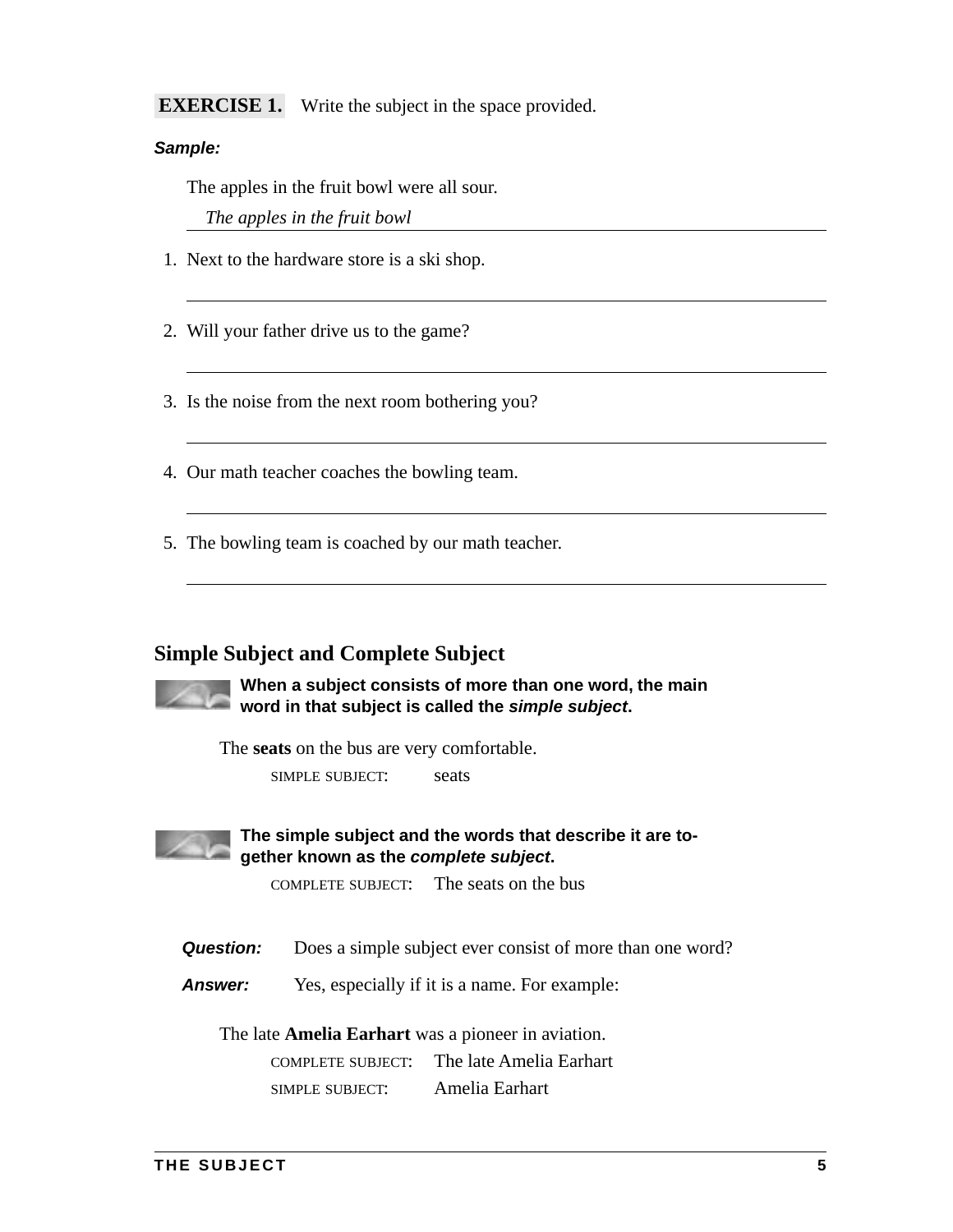**EXERCISE 2.** Write the complete subject in the **C.S.** space and the simple subject in the **S.S.** space.

#### **Sample:**

The first reporters on the scene did not get all the facts.

- C.S. The first reporters on the scene *S.S. reporters*
- Hint: You can be sure that you have correctly chosen the simple subject if you can prove to yourself that it cannot be omitted. If *The, first,* and *on the scene* were omitted from the C.S., above, the sentence would still make sense. But if *reporters* were omitted, the sentence would not make sense. This proves that *reporters* is the simple subject.

|  |  |  |  |  |  |  |  | 1. The famous Mona Lisa is a painting by Leonardo da Vinci. |  |  |  |
|--|--|--|--|--|--|--|--|-------------------------------------------------------------|--|--|--|
|--|--|--|--|--|--|--|--|-------------------------------------------------------------|--|--|--|

| C.S.<br><u> 1989 - Jan James Barnett, fransk politik (d. 1989)</u> | S.S. |
|--------------------------------------------------------------------|------|
| 2. Did a letter from your sister come this morning?                |      |
| C.S.                                                               | S.S. |
| 3. Farther up on the hill is a house with white shutters.          |      |
| C.S.                                                               | S.S. |
| 4. Asleep in the crib was a six-month-old baby.                    |      |
| C.S.<br><u> 1989 - Johann Barbara, martxa alemaniar a</u>          | S.S. |
| 5. My older brother is graduating in June.                         |      |
| C.S.                                                               | S.S. |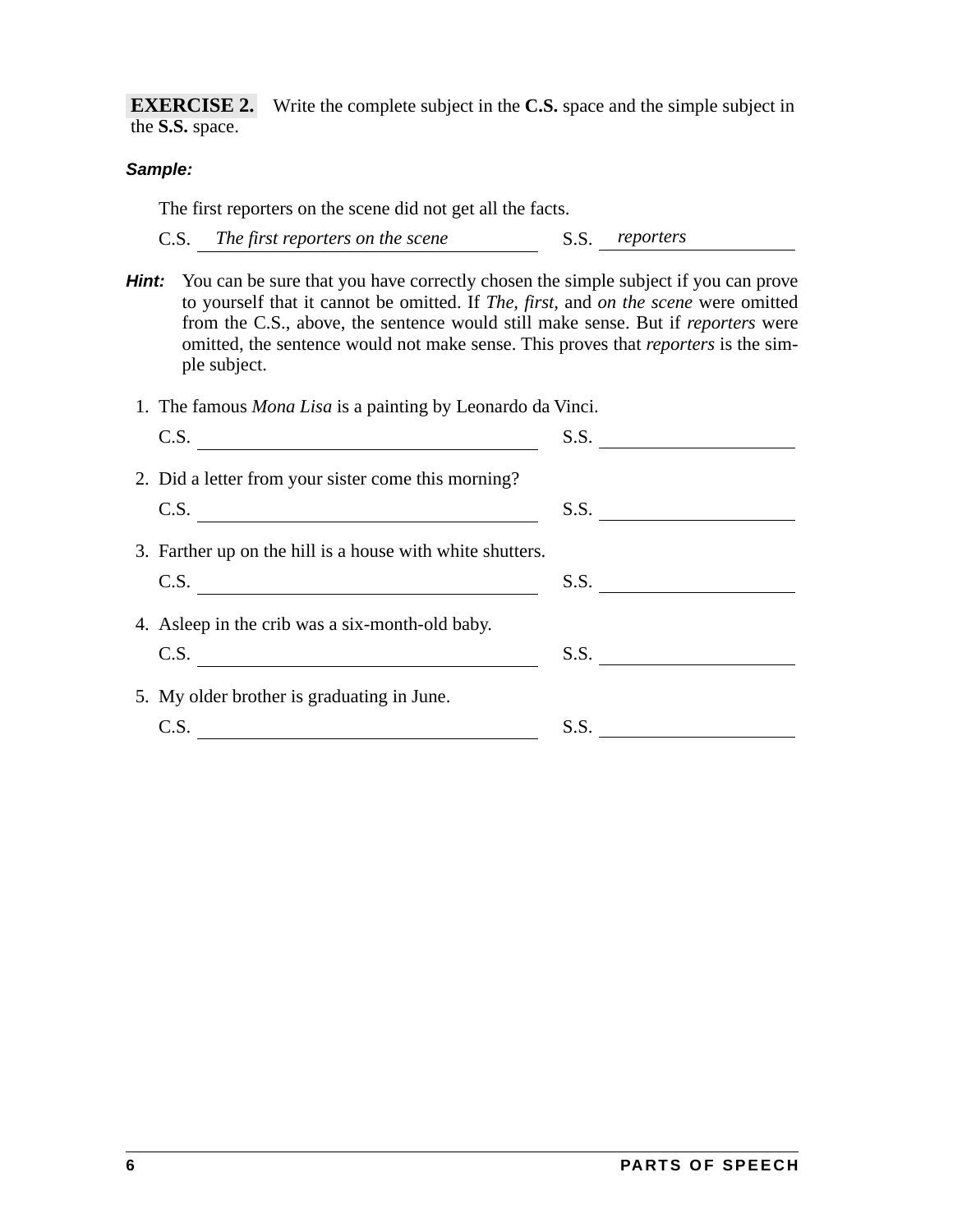## **Lesson 2 The Predicate**

Before we talk about the *predicate,* remember that



**The subject is the part of the sentence about which something is told or asked.**

Prices are higher. subject

#### **What Is the Predicate?**



**The predicate is the part of the sentence that tells or asks something about the subject.**

Prices are higher. predicate

You can easily find the subject and the predicate of a sentence by asking two simple questions:

#### **Prices are higher.**

|         | QUESTION 1: About what is the sentence telling something?     |
|---------|---------------------------------------------------------------|
| ANSWER: | Prices.                                                       |
|         | The subject is <i>Prices</i> .                                |
|         | QUESTION 2: What is the sentence saying about <i>Prices</i> ? |
| ANSWER: | Prices are higher.                                            |
|         | The predicate is <i>are higher</i> .                          |
|         |                                                               |

#### **My sister Karen is waiting for us.**

|         | QUESTION 1: About whom is the sentence telling something? |
|---------|-----------------------------------------------------------|
| ANSWER: | My sister Karen.                                          |
|         | The subject is My sister Karen.                           |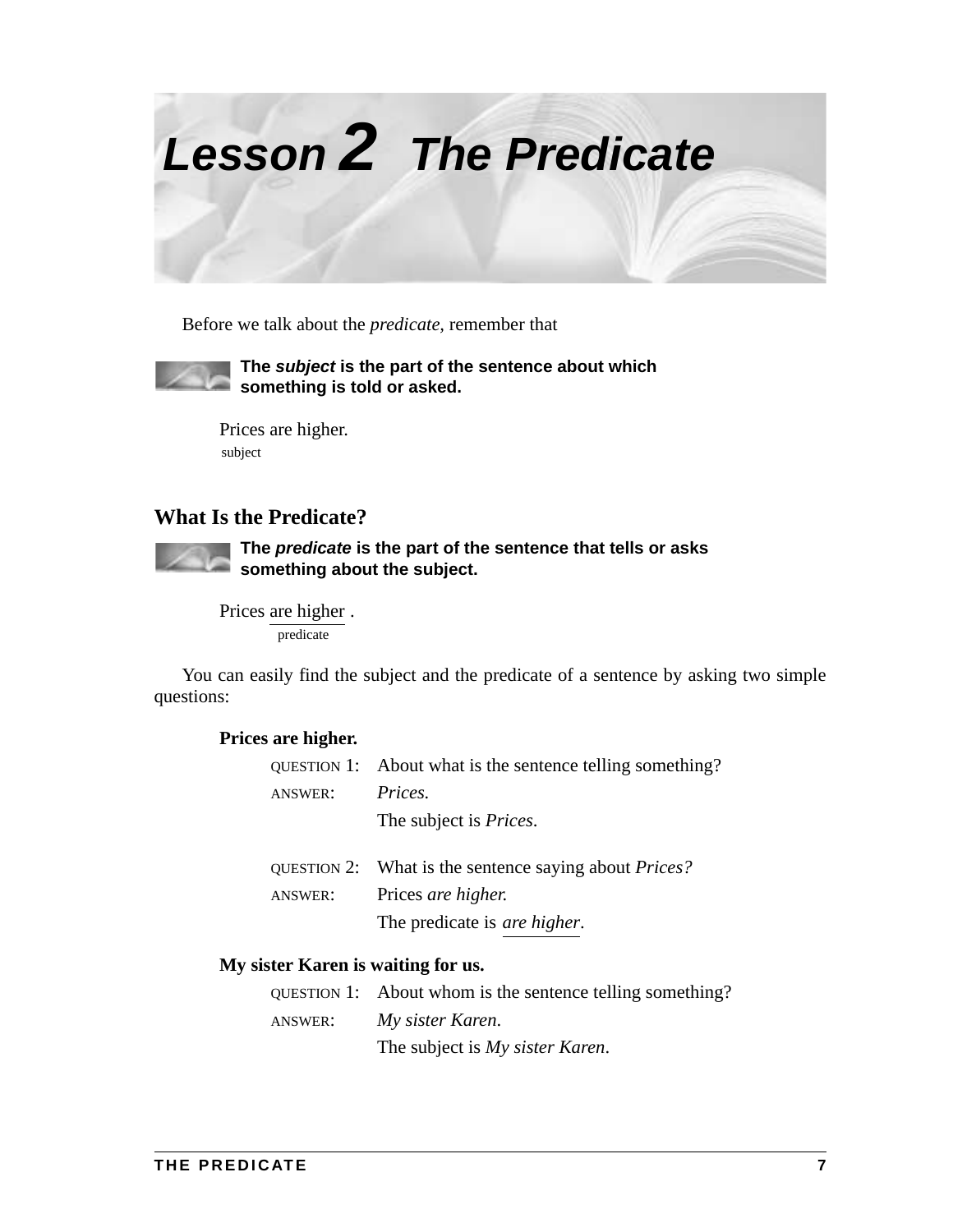|         | QUESTION 2: What is the sentence saying about $My$ sister Karen? |
|---------|------------------------------------------------------------------|
| ANSWER: | My sister Karen is waiting for us.                               |
|         | The predicate is <i>is waiting for us</i> .                      |

#### **Was Andy angry?**

|         | QUESTION 1: About whom is the sentence asking something?   |
|---------|------------------------------------------------------------|
| ANSWER: | Andy.                                                      |
|         | The subject is <i>Andy</i> .                               |
|         |                                                            |
|         | QUESTION 2: What is the sentence asking about <i>Andy?</i> |
| ANSWER: | Was Andy angry?                                            |
|         | The predicate is <i>Was angry</i> .                        |
|         |                                                            |

#### **Position of the Predicate**

The predicate usually comes after the subject, but it can also appear in other positions.

PREDICATE AFTER THE SUBJECT:

The parking lot is next to the stadium. S. P.

PREDICATE BEFORE THE SUBJECT:

Next to the stadium is the parking lot. P. S.

PREDICATE PARTLY BEFORE AND PARTLY AFTER THE SUBJECT:

Is the parking lot next to the stadium?  $\overline{P}$ . S.  $\overline{P}$ .

**EXERCISE 1.** First draw a single line under the complete subject of the sentence. Then, above the double line at the right, write the predicate.

#### **Samples:**

#### SUBJECT PREDICATE

| The temperature dropped suddenly.       | <i>dropped suddenly</i> |
|-----------------------------------------|-------------------------|
| Has the plane landed?                   | Has  landed             |
| Under the tree lay many rotting apples. | Under the tree lay      |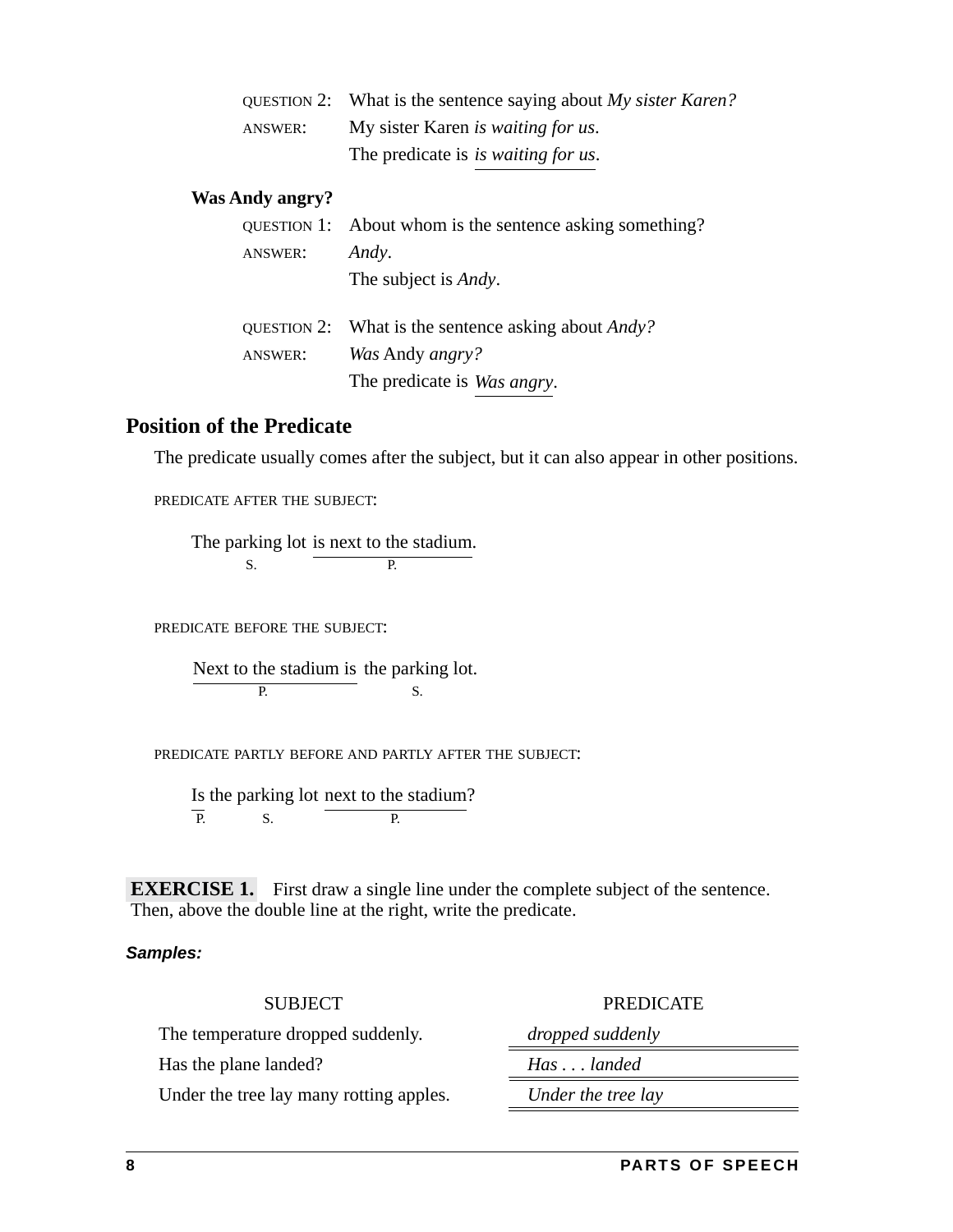- 1. Has our teacher recovered from the flu?
- 2. Behind the wheel was my sister Maria.
- 3. How comfortable these new seats are!
- 4. Finally, the suspect surrendered to the police.
- 5. A flock of seagulls landed on the beach.

**EXERCISE 2.** Complete the sentence by adding a predicate.

#### **Samples:**

The apple *was not ripe*.

A speck of dust *flew into my eye*.

1. The onion soup 2. Your suede jacket 3. Her new pen 4. The owner of the car 5. My desk at home

<u> 1989 - Johann Barn, mars ann an t-Amhain Aonaich an t-Aonaich an t-Aonaich ann an t-Aonaich ann an t-Aonaich</u>

<u> 1989 - Johann Barn, mars eta bat erroman erroman erroman erroman erroman erroman erroman erroman erroman err</u>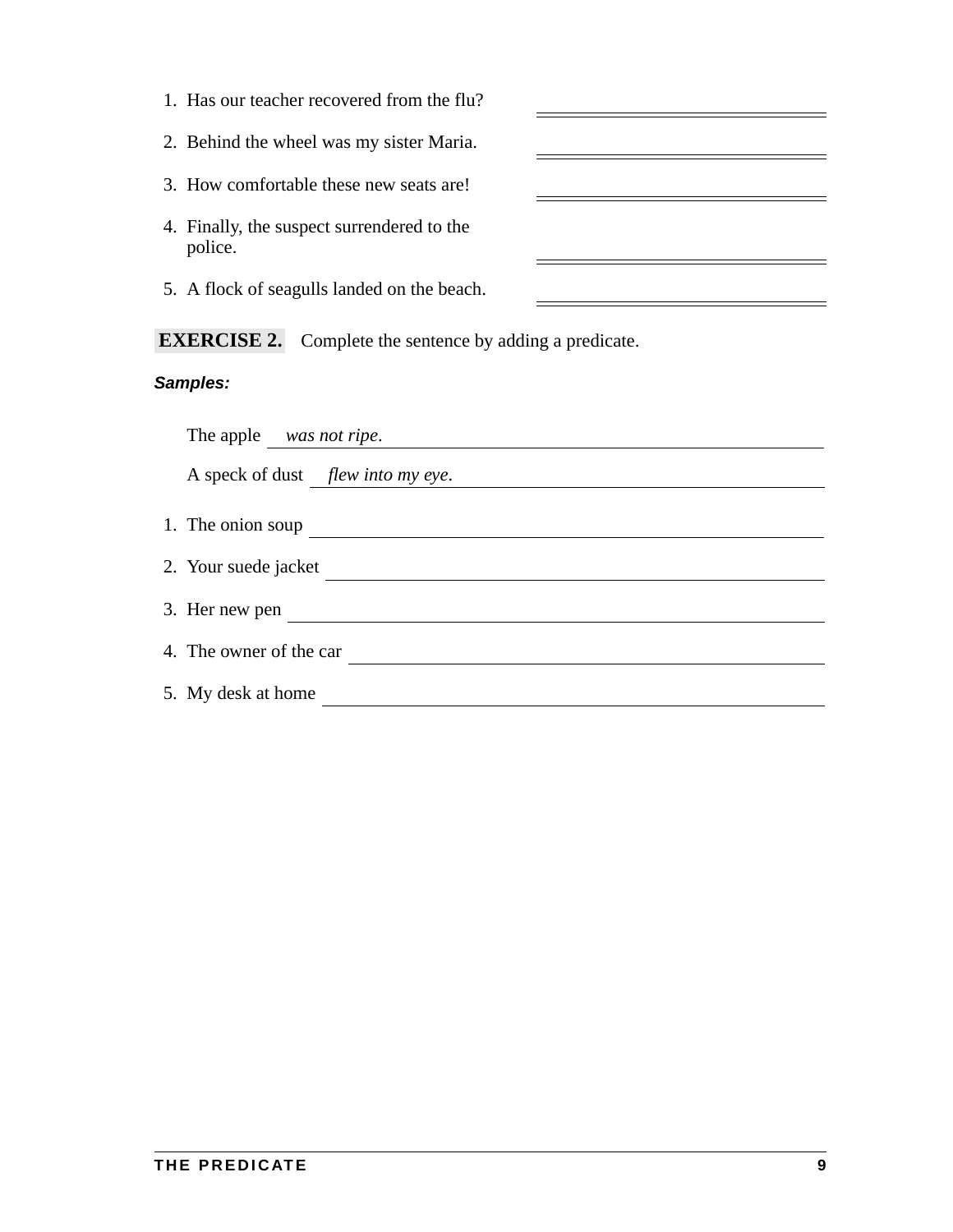## **Lesson 3 Verbs**



Here are a few examples:

- 1. The temperature *dropped* rapidly. PREDICATE: dropped rapidly VERB: dropped
- 2. José often *visits* exhibits at the natural history museum. PREDICATE: often visits exhibits at the natural history museum VERB: visits
- 3. Have you no sense? PREDICATE: Have no sense VERB: Have

Without a verb, the predicate cannot tell or ask anything about the subject. For instance, if the verb *dropped* is left out of the first sentence above, the resulting sentence cannot convey any clear meaning:

The temperature. . . rapidly.

**Question:** Does a verb ever consist of more than one word?

**Answer:** Yes, often. A verb may consist of one to four words:

| <b>SENTENCE</b>                       | <b>VERB</b>                |
|---------------------------------------|----------------------------|
| They have no questions.               | have                       |
| Do you have any questions?            | $Do \dots$ have            |
| We have been calling John all week.   | have been calling          |
| His phone may have been disconnected. | may have been disconnected |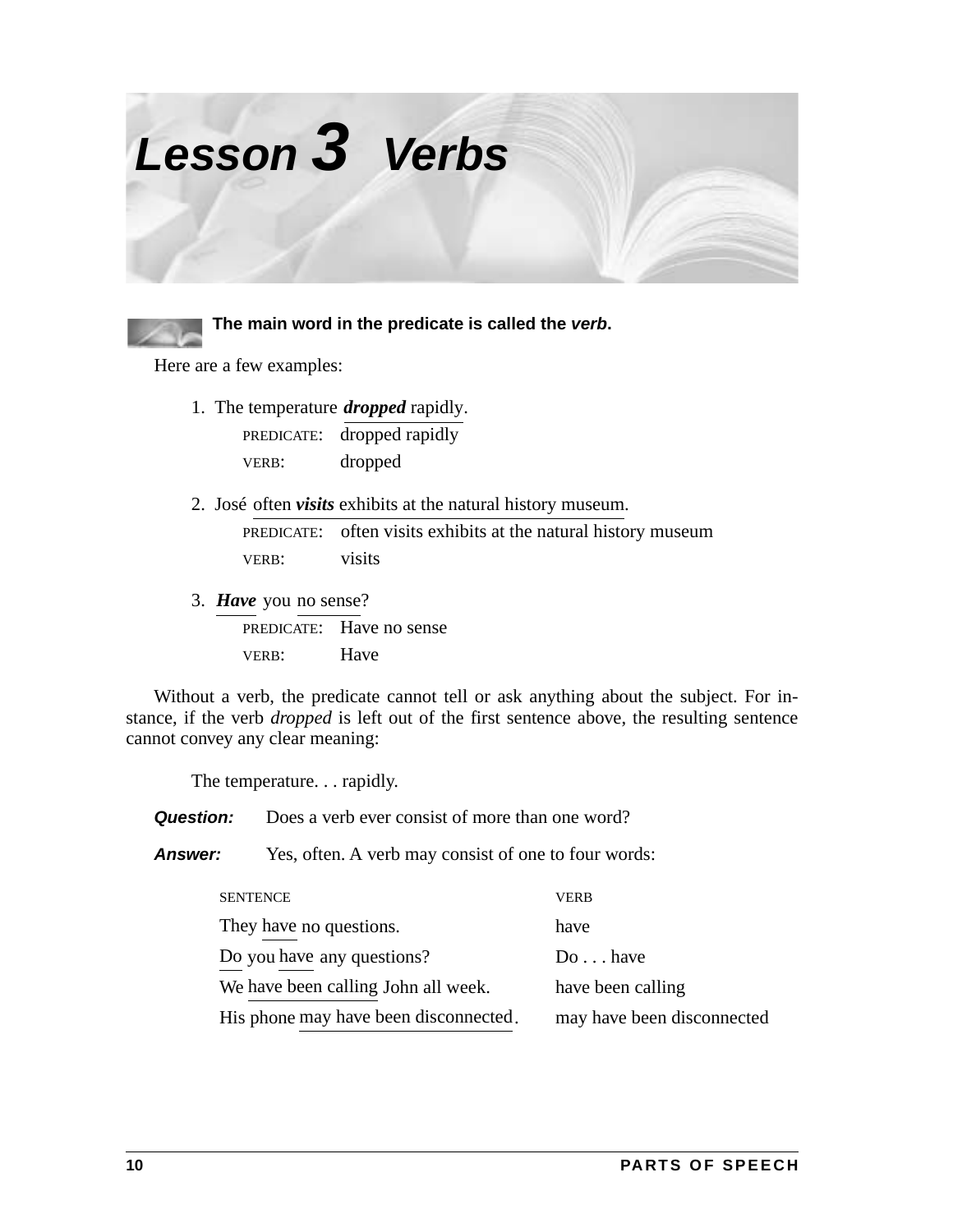**EXERCISE 1.** Find the verb and write it in the blank space.

#### **Samples:**

| Ben was at the door.                                    | was                    |
|---------------------------------------------------------|------------------------|
| They must have been treated badly.                      | must have been treated |
| 1. Mindy has a lot of friends.                          |                        |
| 2. The water is boiling in the microwave.               |                        |
| 3. I should have listened to you.                       |                        |
| 4. He must have been pushed by someone<br>in the crowd. |                        |
| 5. Did the light bother you?                            |                        |

**EXERCISE 2.** Write the *simple subject* in the **S.S.** space, the *predicate* in the **P.** space, and the *verb* in the **V.** space.

#### **Samples:**

| The pond froze during the night.    | S.S.<br>pond                                                                                    |
|-------------------------------------|-------------------------------------------------------------------------------------------------|
|                                     | froze during the night<br>P.                                                                    |
|                                     | V.<br>froze                                                                                     |
| Wash your hands.                    | You (understood)<br>S.S.                                                                        |
|                                     | Wash your hands<br>P.                                                                           |
|                                     | V.<br>Wash                                                                                      |
| Did you hear the wind?              | S.S.<br>You                                                                                     |
|                                     | Did hear the wind<br>P.                                                                         |
|                                     | Did hear<br>V.                                                                                  |
| 1. Comb your hair.                  | S.S.<br><u> 1980 - Johann Barn, mars an t-Amerikaansk kommunister (</u>                         |
|                                     | P.<br>the control of the control of the control of the control of the control of the control of |
|                                     | V.<br><u> 1980 - Johann Barbara, martin a</u>                                                   |
| 2. The bus will come at any minute. | S.S.                                                                                            |
|                                     | P.                                                                                              |
|                                     |                                                                                                 |
|                                     | V.                                                                                              |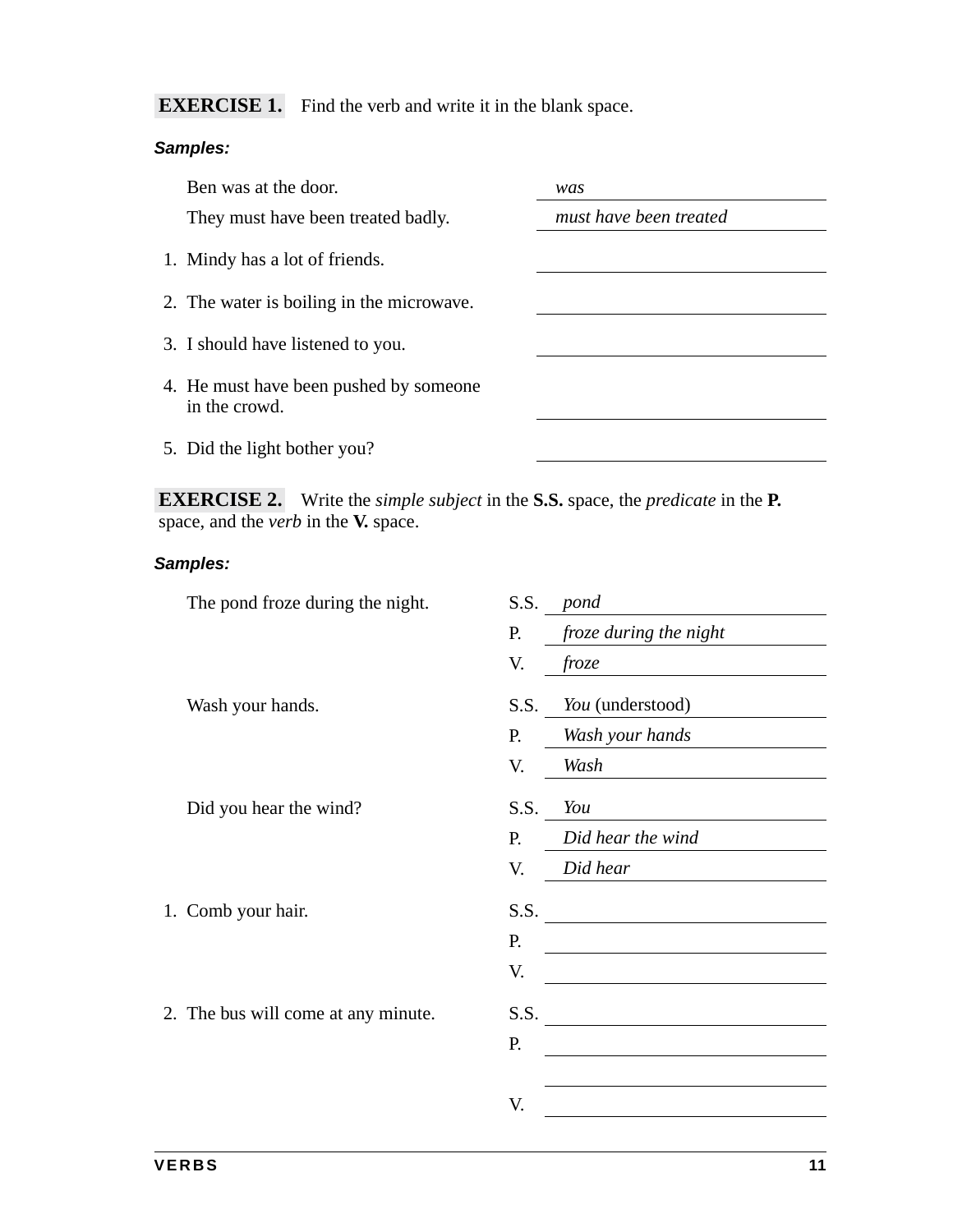- 
- falling. P.
- 
- 
- every year. P.
- the spring crops. P.
- batteries? P.
- by mistake. P.
- 3. Has it been coming on time lately? S.S. P. <u> 1989 - Johann Barbara, martin amerikan basal da</u> V. 4. For some time, light rain has been S.S. <u> 1989 - Johann Barn, fransk politik formuler (d. 1989)</u> V. 5. It must have been raining since dawn. S.S. P. V. <u> 1989 - Johann Stoff, fransk politik (d. 1989)</u> 6. In my pocket was the missing glove. S.S. P. <u> 1990 - Johann Stone, fransk politik (d. 19</u> V. <u> 1989 - Andrea Barbara, poeta esperanto-poeta esperanto-poeta esperanto-poeta esperanto-poeta esperanto-poeta</u> 7. Fuel bills have been increasing S.S. V. <u> Alexandria (Carlo Carlo Carlo Carlo Carlo Carlo Carlo Carlo Carlo Carlo Carlo Carlo Carlo Carlo Carlo Carlo Ca</u> 8. The cold weather has been affecting S.S. V. 9. Does your remote control need fresh S.S. V. 10. Someone must have taken my books S.S. V.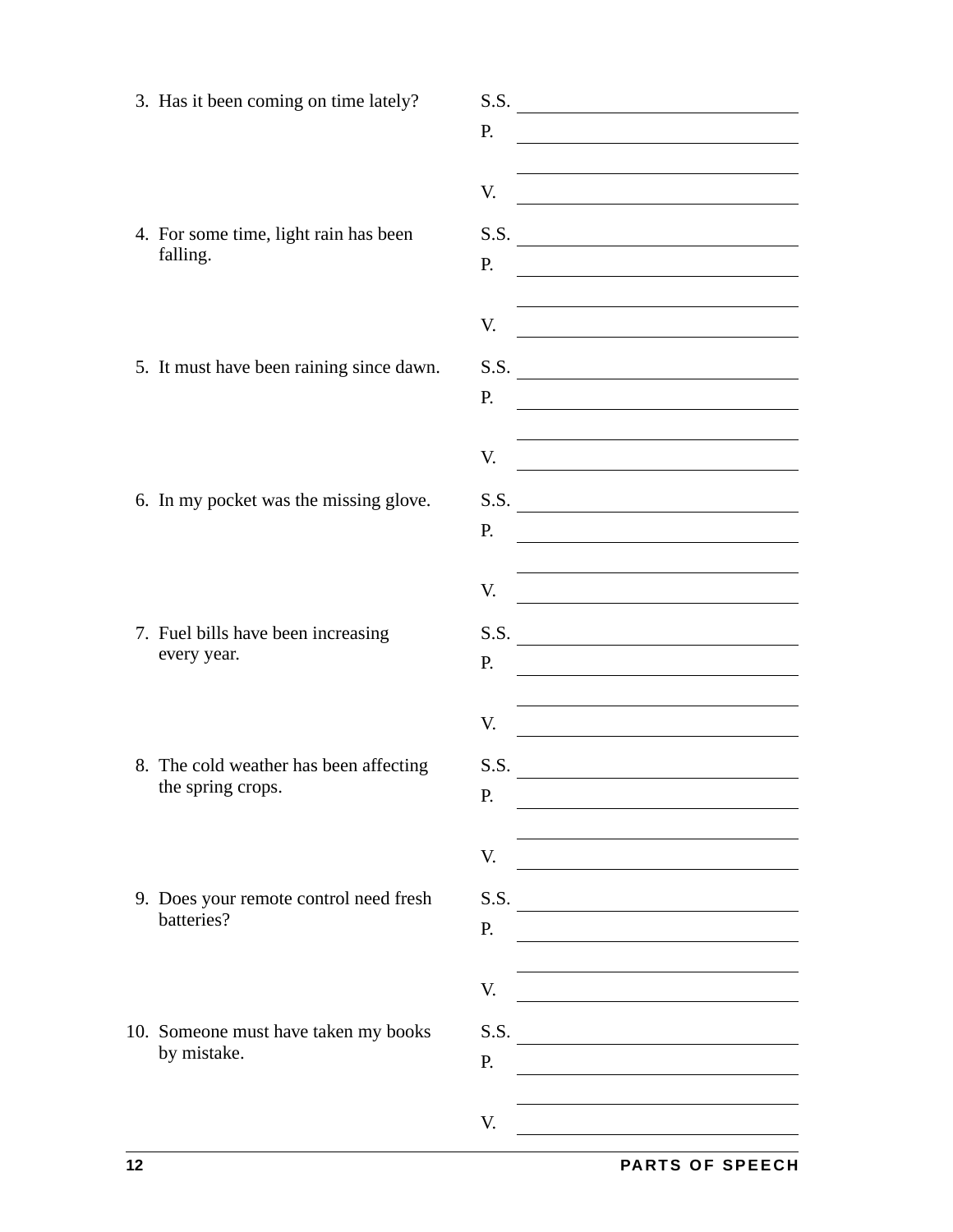### **Action and Linking Verbs**

#### **ACTION VERBS**

#### **What Is an Action Verb?**

**An action verb is a verb that expresses action.**

There are two kinds of action verbs:

1. Verbs that express *physical action*—action that can be seen or *heard*:

The car *skidded, left* the road, and *smashed* into a telephone pole. (*Skidded, left,* and *smashed* express physical action.)

2. Verbs that express *mental action*—action that takes place in the mind and therefore cannot be seen or heard:

> We *believed* and *trusted* them because we *knew* them. (*Believed, trusted,* and *knew* express mental action.)

**EXERCISE 1.** If the italicized verb expresses physical action, write **P** in the space provided. If it expresses mental action, write **M.**

#### **Samples:**

| Pat <i>tagged</i> the runner.                     | $\boldsymbol{P}$ |
|---------------------------------------------------|------------------|
| Did you <i>understand</i> the lesson?             | M                |
| 1. I <i>forgot</i> the combination.               |                  |
| 2. Open a window.                                 |                  |
| 3. Who <i>rang</i> the bell?                      |                  |
| 4. He <i>considers</i> me his best friend.        |                  |
| 5. We <i>are hoping</i> for the best this season. |                  |

#### **LINKING VERBS**

Not all verbs are action verbs. The verb *is* in the following sentence does not express action. It is a *linking verb*.

Jordan *is* angry at us. L.V.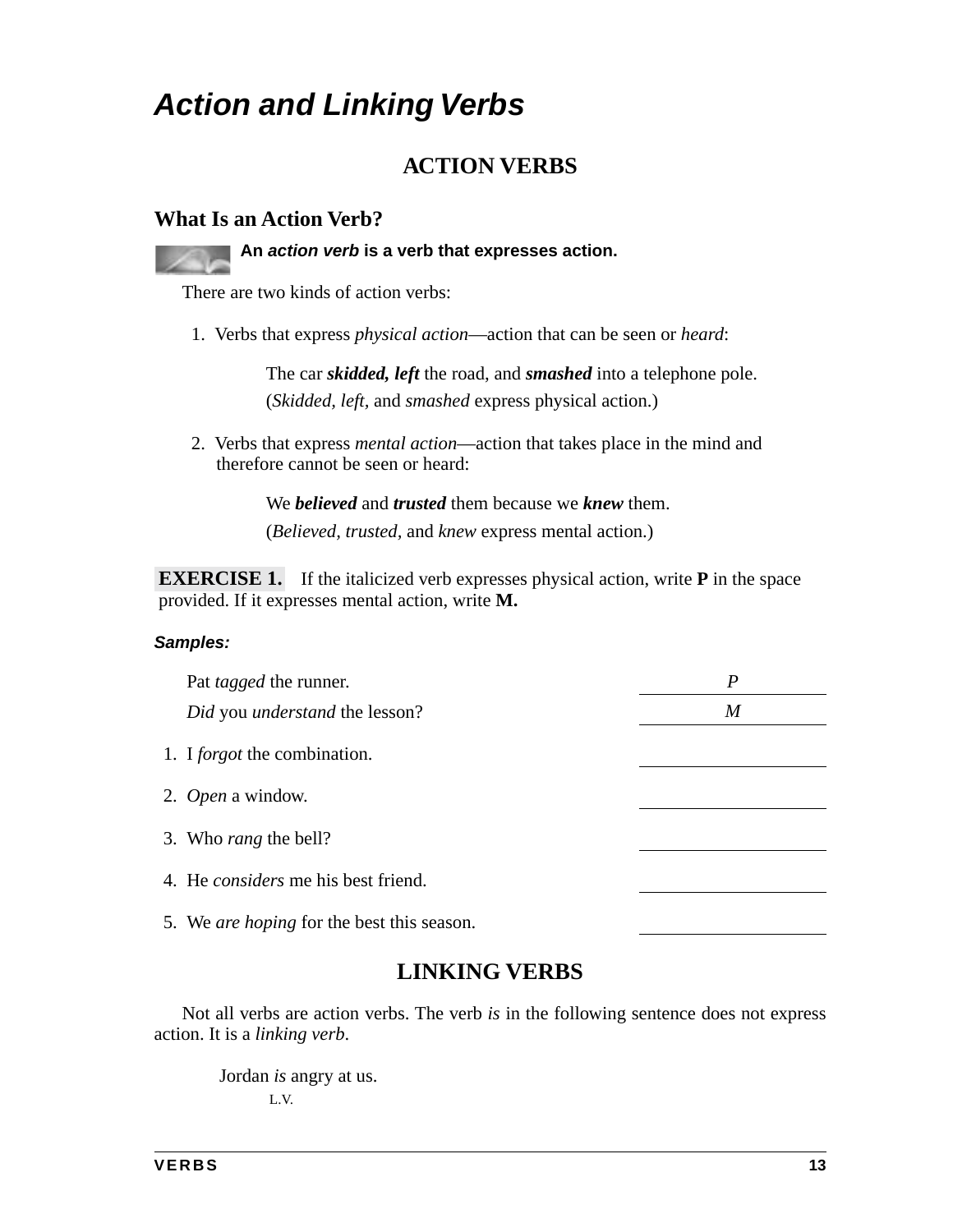#### **What Is a Linking Verb?**

In the preceding sentence, the verb *is* has little meaning of its own. Its main function is to *link* (connect) *Jordan* with *angry*. For this reason, we call *is* a *linking verb*.



#### **A linking verb links (connects) the subject with a word in the predicate that describes or identifies the subject.**

 $\sqrt{ }$ The road *was* slippery.L.V. (*Slippery* describes the subject *road*.)

 $\sqrt{2}$ Ama *is* the captain of the volleyball team. L.V. (*Captain* identifies the subject *Ama*.)

#### **What Are Some Common Linking Verbs?**

1. The most frequently used linking verb is *be*, whose forms include the following:

*am, are, is, was, were***.**

Of course, verb phrases ending in *be*, *being*, and *been* are also linking verbs:

#### *will be, would be, are being, have been, could have been,* etc.

2. In addition, each of the following verbs can be either an action verb or a linking verb, depending on the way it is used.

| <b>VERB</b> | <b>USED AS ACTION VERB</b>               | <b>USED AS LINKING VERB</b>      |
|-------------|------------------------------------------|----------------------------------|
| appear      | The principal <i>appeared</i> at 10 a.m. | Fred <i>appeared</i> tired.      |
| become      | The haircut <i>becomes</i> (suits) her.  | My room <i>becomes</i> messy.    |
| feel        | Did you <i>feel</i> the cloth?           | I feel nervous.                  |
| grow        | Farmers <i>grow</i> crops.               | The days <i>grow</i> longer.     |
| look        | We <i>looked</i> the place over.         | He <i>looked</i> unhappy.        |
| smell       | I <i>smelled</i> smoke.                  | The air <i>smelled</i> salty.    |
| sound       | Who <i>sounded</i> the alarm?            | Her voice <i>sounded</i> hoarse. |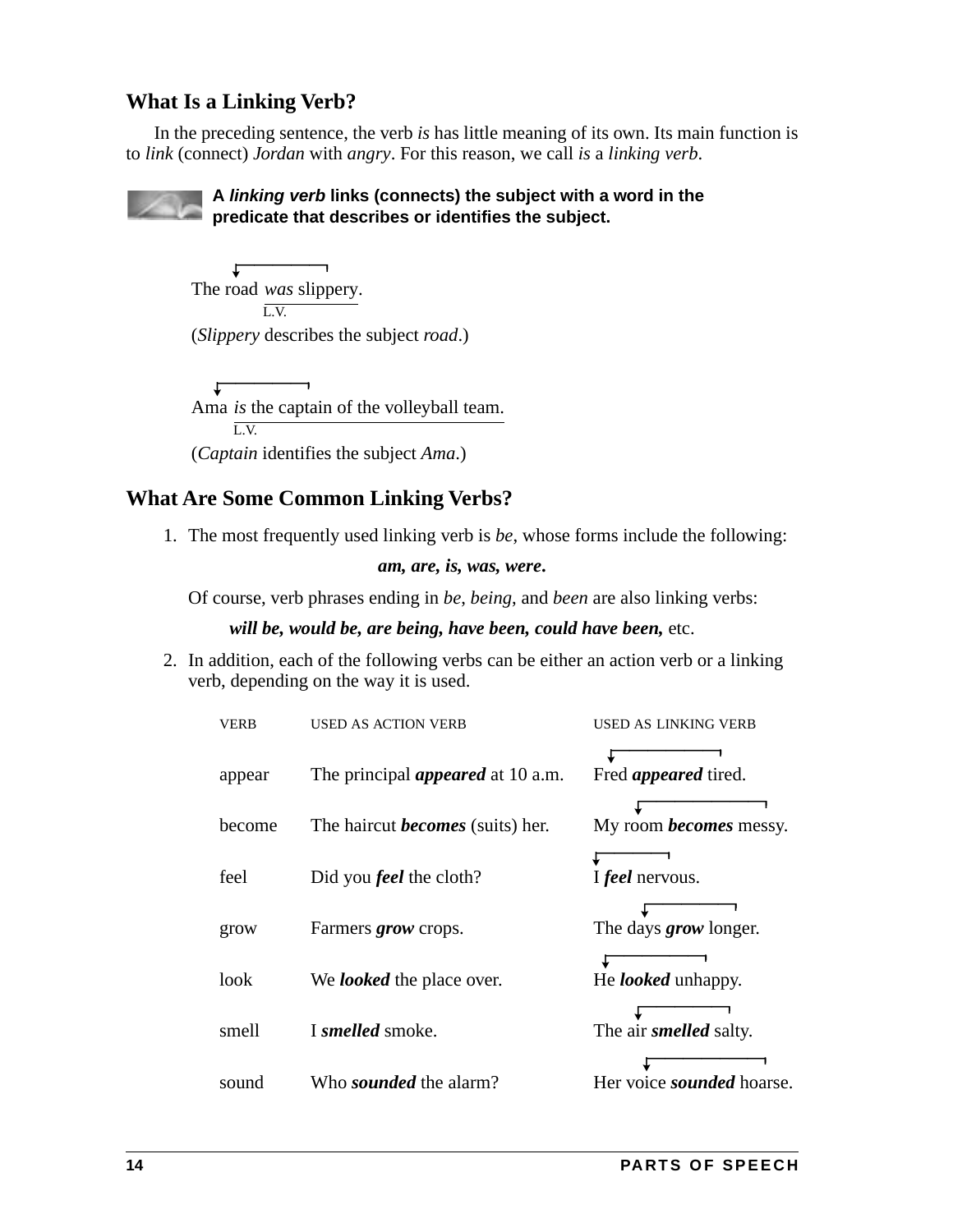| taste | I <i>tasted</i> the soup.   | The soup <i>tasted</i> delicious. |
|-------|-----------------------------|-----------------------------------|
| turn  | She <i>turned</i> the page. | The weather <i>turned</i> cold.   |

#### **How Can a Linking Verb Be Recognized?**

If a verb can be replaced with some form of the verb *be,* it is a linking verb.

| Is feels a linking verb in the following sentence?<br>Jordan <i>feels</i> angry.                                                                                                    |
|-------------------------------------------------------------------------------------------------------------------------------------------------------------------------------------|
| We can replace <i>feels</i> with is (a form of the verb be).<br>Jordan <i>is</i> angry.<br>Therefore, <i>feels</i> , in the above sentence, is a linking verb.                      |
| <b>Question 2:</b> Is feels a linking verb in the following sentence?<br>The patient <i>feels</i> pain.                                                                             |
| In this sentence, we cannot replace <i>feels</i> with <i>is</i> .<br>Therefore, <i>feels</i> here is not a linking verb. It is an action verb.                                      |
| An <i>action verb</i> expresses action, either physical or mental.<br>A linking verb connects the subject with a word in the predicate that<br>describes or identifies the subject. |
| <b>Question 1:</b>                                                                                                                                                                  |

**EXERCISE 2.** Is the verb in the sentence an action verb or a linking verb? Write your answer in the space provided.

#### **Samples:**

| Nancy <i>broke</i> her arm.             | action  |
|-----------------------------------------|---------|
| Joe <i>looks</i> tired.                 | linking |
| 1. Today, I <i>feel</i> better.         |         |
| 2. This blouse <i>looks</i> new.        |         |
| 3. I <i>smelled</i> the fish.           |         |
| 4. Mei <i>tasted</i> the melon.         |         |
| 5. Her cookies <i>tasted</i> delicious. |         |
|                                         |         |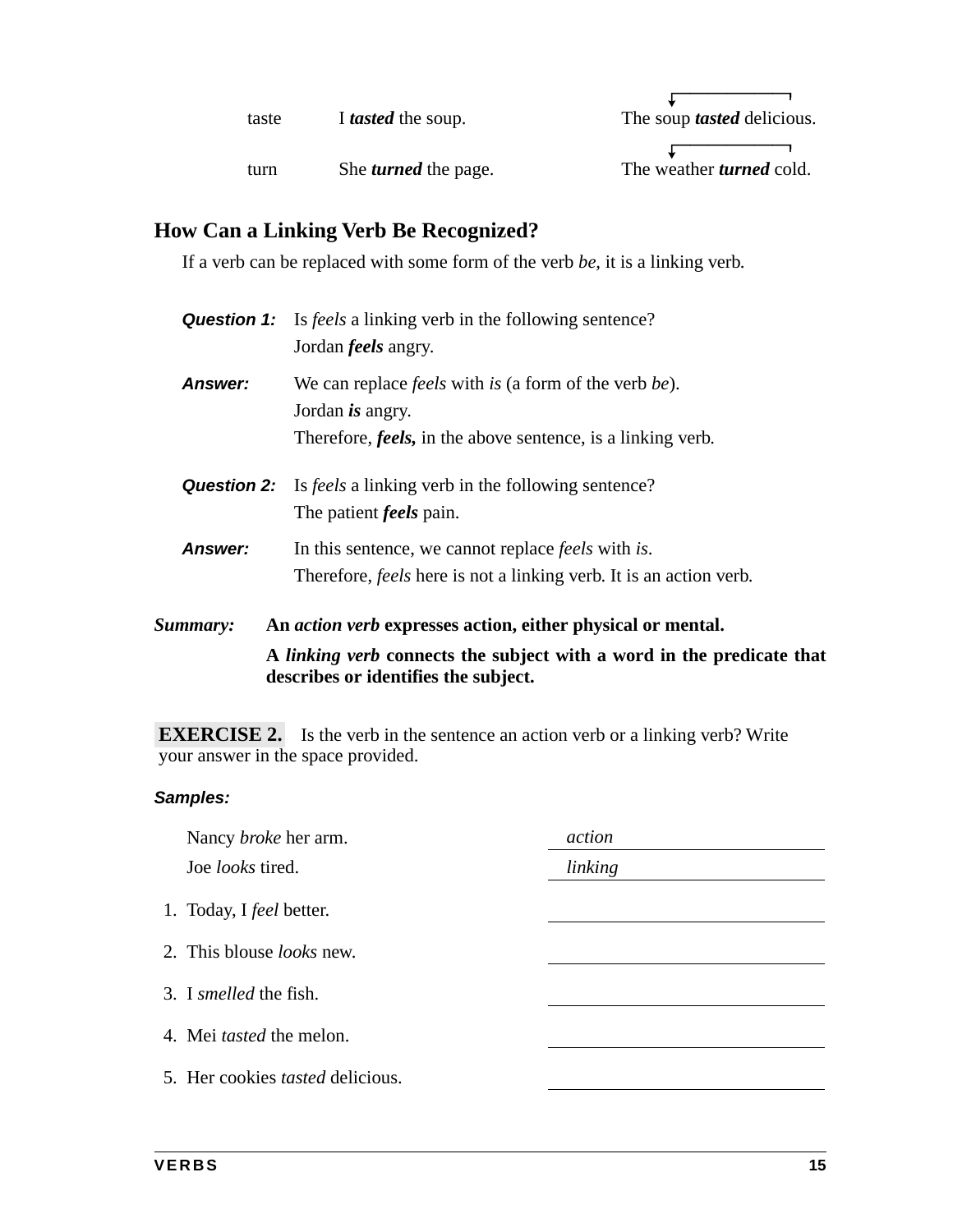| 6. Your voice <i>sounded</i> hoarse.                 |  |
|------------------------------------------------------|--|
| 7. She <i>looked</i> through the whole book.         |  |
| 8. We <i>were</i> exhausted.                         |  |
| 9. Courtney <i>looked</i> amazed by the whole event. |  |
| 10. Did you <i>feel</i> the energy in that room?     |  |

### **Helping Verbs and Verb Phrases**

#### **What Is a Helping Verb?**

Sometimes a verb consists of more than one word:

The letters *have been mailed.* verb

In *have been mailed, mailed* is the *main verb; have* and *been* are *helping verbs***.**

The letters *have been mailed***.** H.V. H.V. M.V.



#### **Helping verbs are verbs that come before and "help" the main verb.**

A main verb may have as many as three helping verbs.

| ONE HELPING VERB: | Anne <i>has</i> mailed the letters.<br>$H.V.$ M.V.                                |
|-------------------|-----------------------------------------------------------------------------------|
|                   | TWO HELPING VERBS: The letters have been mailed.<br>HV HV MV                      |
|                   | THREE HELPING VERBS: They should have been mailed earlier.<br>H.V. H.V. H.V. M.V. |

#### **What Is a Verb Phrase?**



**When a verb consists of one or more helping verbs plus a main verb, it is called a verb phrase.**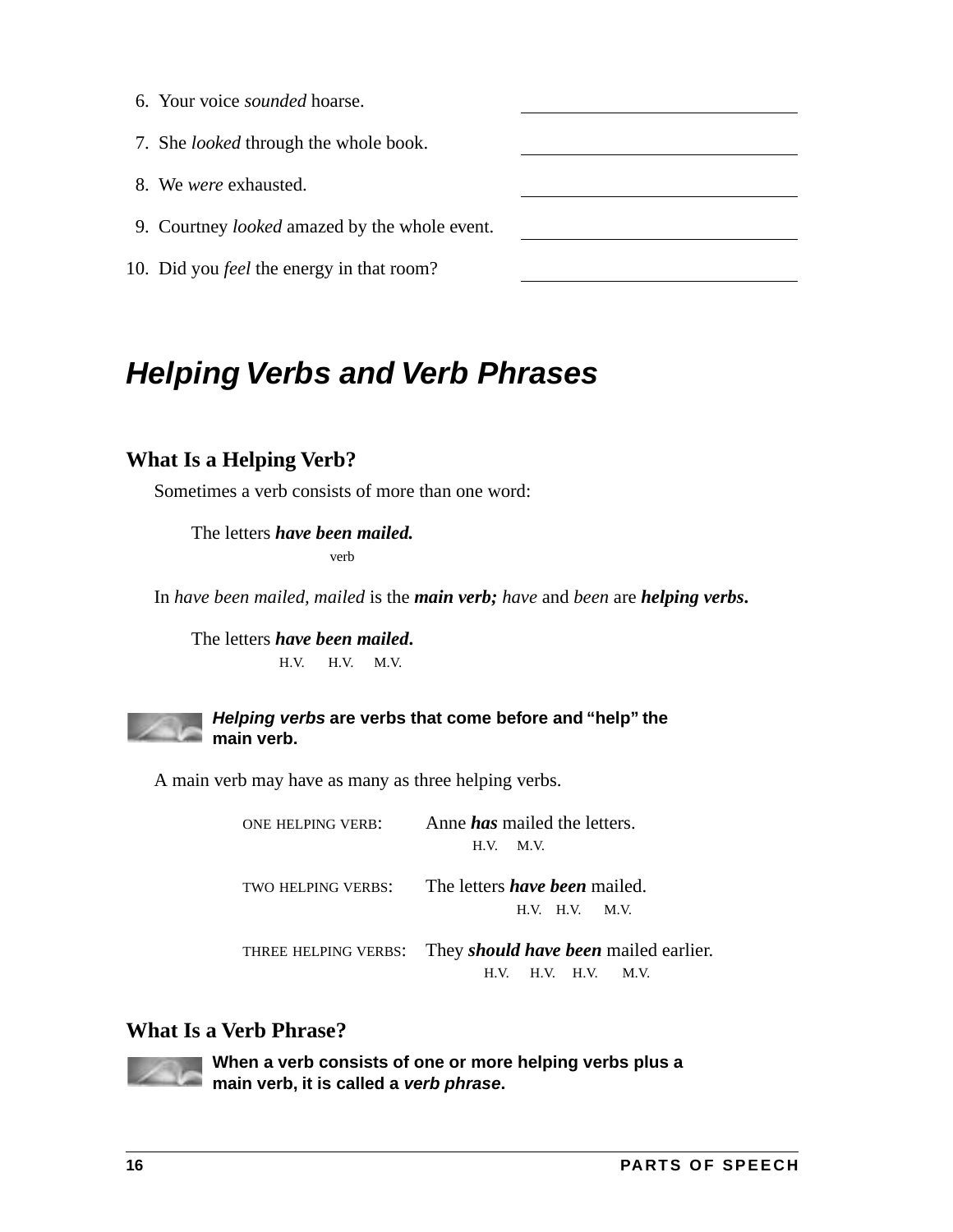HELPING VERB $(s)$  + MAIN VERB = VERB PHRASE has  $+$  mailed  $=$  has mailed have been  $+$  mailed  $=$  have been mailed<br>should have been  $+$  mailed  $=$  should have been mailed should have been  $+$  mailed

### **Which Verbs Can Be Used as Helping Verbs?**

Below is a list of verbs commonly used as helping verbs (note that *be,* which we studied earlier as a linking verb, page 14, can also be a helping verb):

| be, am, are, is,       | can, could    |
|------------------------|---------------|
| was, were, being, been |               |
| have, has, had         | will, would   |
| do, does, did          | shall, should |
| may, might             | must          |

**EXERCISE 1.** Indicate the *verb phrase, helping verb* or *verbs*, and *main verb* in each of the following sentences.

#### **Sample:**

| Leaves have been falling all week.     | V. PHR. | have been falling |
|----------------------------------------|---------|-------------------|
|                                        | H.V.    | have been         |
|                                        | M.V.    | falling           |
| 1. The Eagles could have               | V. PHR. |                   |
| protested the decision.                | H.V.    |                   |
|                                        | M.V.    |                   |
| 2. You should have seen the mess!      | V. PHR. |                   |
|                                        | H.V.    |                   |
|                                        | M.V.    |                   |
| 3. I must have left my wallet at home. | V. PHR. |                   |
|                                        | H.V.    |                   |
|                                        | M.V.    |                   |
| 4. Justin has been acting strange      | V. PHR. |                   |
| lately.                                | H.V.    |                   |
|                                        | M.V.    |                   |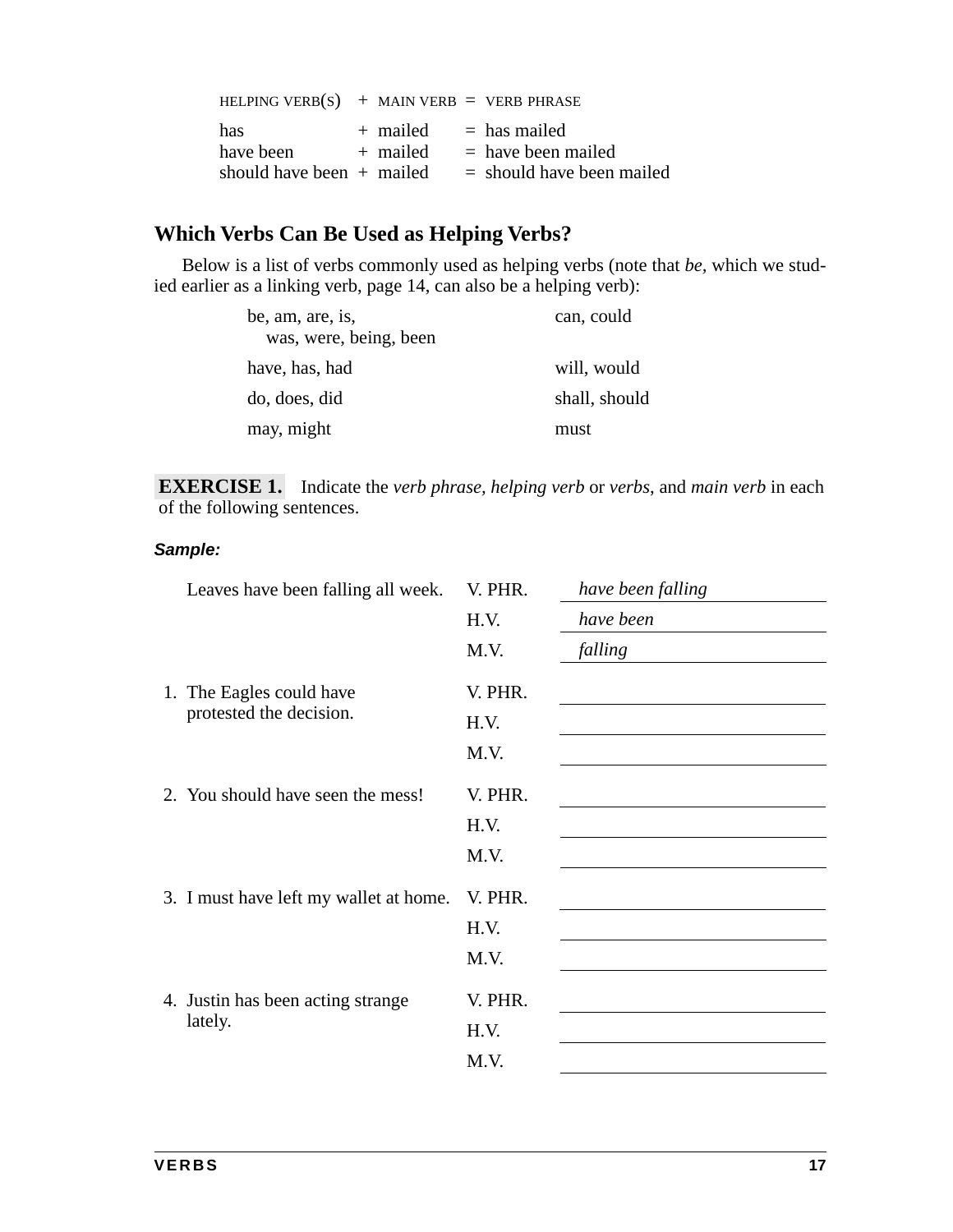| 5. They have played basketball for | V. PHR. |  |
|------------------------------------|---------|--|
| two seasons.                       | H.V.    |  |
|                                    | M.V.    |  |

#### **Word Order in Questions**

In questions, we usually put the subject after the first helping verb.

*Are tickets* being collected? H.V. S. (The subject *tickets* comes after the first helping verb *Are*.)

**EXERCISE 2.** Change the following statements to questions.

#### **Sample:**

The tire has been repaired.

*Has the tire been repaired?*

<u> 1980 - Johann Barbara, martxa alemaniar a</u>

1. The argument has been settled.

2. Lauren will buy the refreshments.

3. It has been pouring rain all day.

4. We should have waited a bit longer.

5. Our team could have done better.

*Reminder:* Did you end each of your questions above with a question mark?

#### **Composition Hint**

|                 | Shorten your verb phrases whenever possible. Avoid <i>wordiness</i> —the use of un-<br>necessary words. Aim for <i>conciseness</i> —brief, uncluttered expression. |
|-----------------|--------------------------------------------------------------------------------------------------------------------------------------------------------------------|
| WORDY:          | If you do not run for president, she <i>may run</i> .                                                                                                              |
| CONCISE:        | If you do not run for president, she <i>may</i> .<br>(The main verb <i>run</i> is understood.)                                                                     |
| WORDY:          | Jim refused to apologize. He <i>should have apologized</i> .                                                                                                       |
| <b>CONCISE:</b> | Jim refused to apologize. He <i>should have</i> .<br>(The main verb <i>apologized</i> is understood.)                                                              |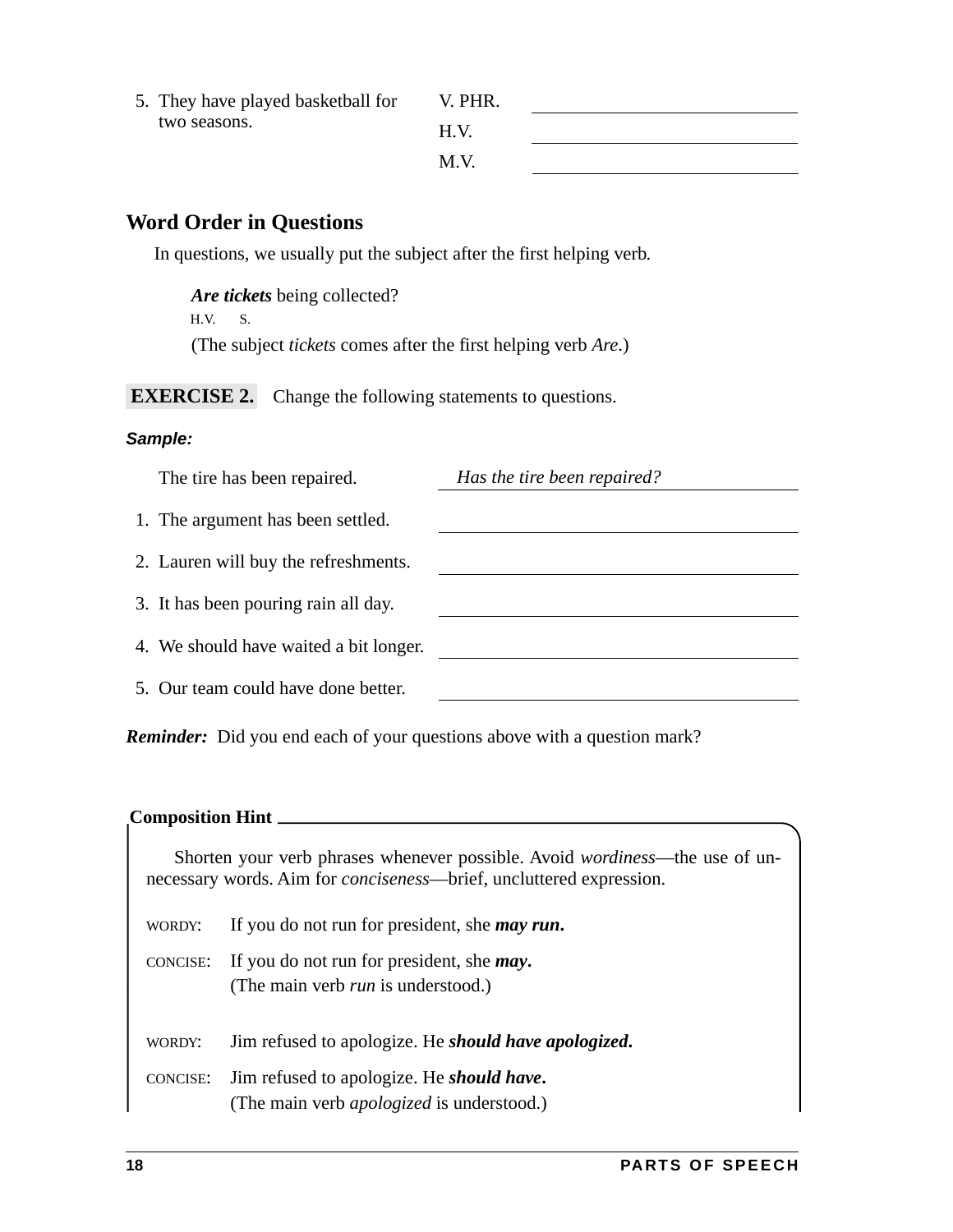WORDY: They are not being blamed, but I *am being blamed***.**

CONCISE: They are not being blamed, but I *am***.** (The helping verb *being* and the main verb *blamed* are understood.)

**EXERCISE 3.** Make each of the following sentences more concise by shortening a verb phrase.

#### **Sample:**

I could have waited, and perhaps I should have waited.

*I could have waited, and perhaps I should have.*

- 1. She does not have to go, but I have to go.
- 2. They were supposed to be paid; they were not paid.
- 3. If Sharon does not complain, no one else will complain.
- 4. My word is being questioned, but your word is not being questioned.
- 5. We did not quit, though we should have quit.

### **Verbs in Contractions**



#### **A contraction is a combination of two words with one or more letters omitted.**

Suppose a friend asks whether you would rather eat lunch at twelve or one. The time does not matter to you.

What would you say to your friend?

- **1. It does not matter.**
- **2. It doesn't matter.**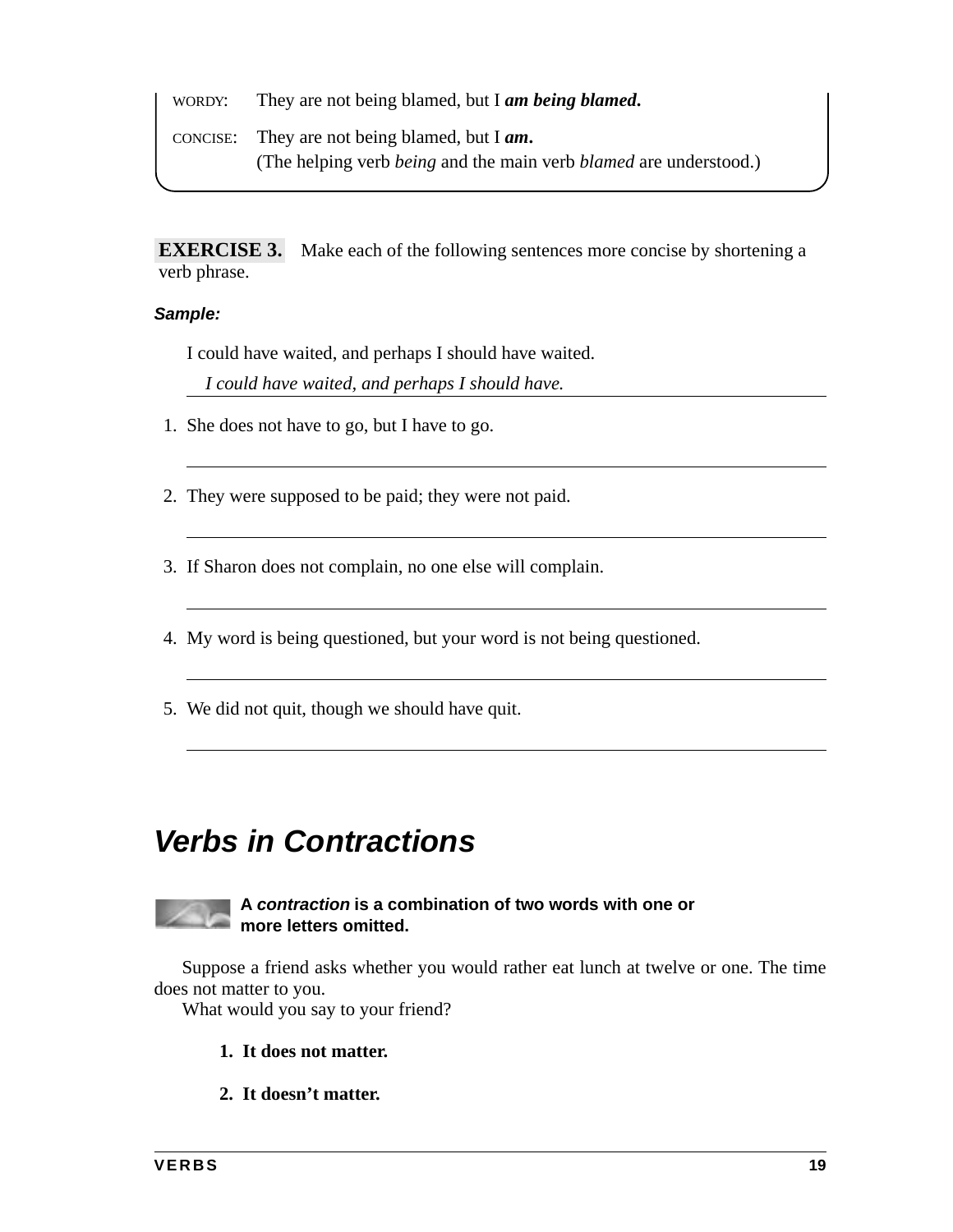You would probably say:

#### **It doesn't matter.**

In informal conversation, we tend to use contractions. For example, we combine *does* with *not,* forming the contraction *doesn't*.

Note that *not,* the second word in the contraction, loses the letter *o,* and in place of that *o* we have an apostrophe: **doesn't.**

In contractions consisting of a verb plus *not*, *not* loses an *o***.**

 $VERB + NOT = CONTRACTION LETTER(S) OMITTED$ is  $+ \text{not} = i \text{sn}'t$   $\qquad q$ are  $+$  not = *aren't*  $\boldsymbol{o}$ would + not =  $\textit{wouldn't}$   $o$ 

In one case, *not* loses an *n* and an *o:*

can + not =  $can^{\prime}$  *n o* 

Finally, learn this irregular (unusual) contraction:

will  $+$  not  $=$  *won't* 

#### **EXERCISE 1.** Write the contraction.

#### **Sample:**



Contractions are entirely natural and correct in *informal* English (friendly notes, everyday conversation). However, they are not ordinarily used in *formal* English (business letters, letters of application, term papers, reports).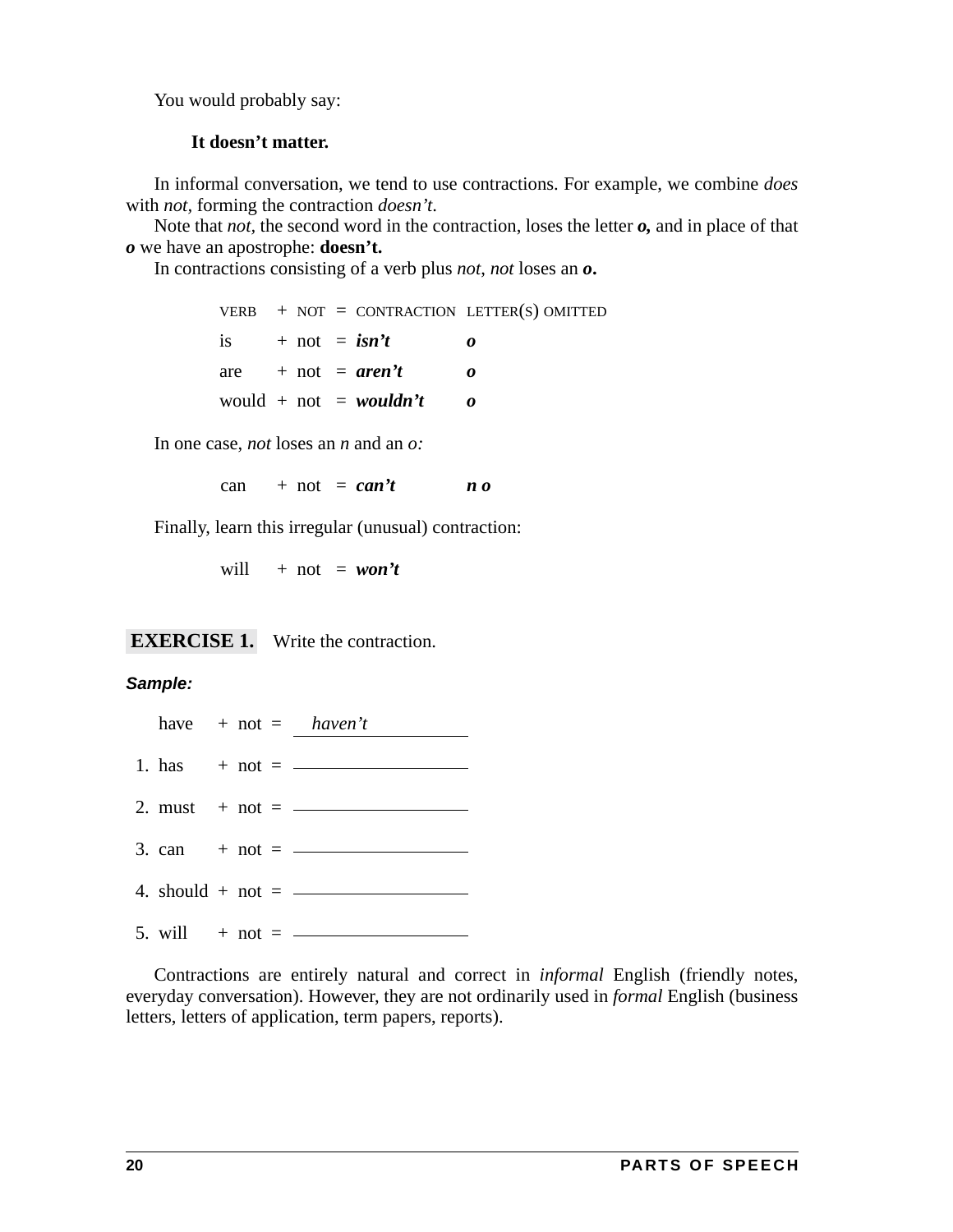#### **EXERCISE 2.** Change each of the following contractions to *formal* English.

#### **Samples:**

| didn't      | did not                                                                                                             |            |                                                     |
|-------------|---------------------------------------------------------------------------------------------------------------------|------------|-----------------------------------------------------|
| I've        | <i>I</i> have                                                                                                       |            |                                                     |
| 1. $hasn't$ | <u> 1980 - Andrea Stadt Britain, amerikansk politik (</u>                                                           | $6.$ can't | <u> 1989 - Andrea Station Barbara, amerikan per</u> |
| $2.$ isn't  | <u> 1989 - Johann Barn, amerikansk politiker (</u>                                                                  |            | 7. weren't $\overline{\phantom{a}}$                 |
| 3. won't    | <u> 1980 - Andrea Station, amerikansk politik (</u>                                                                 |            | 8. you'd —                                          |
| 4. I'll     | <u> 1980 - Johann Barn, mars eta bainar eta baina eta baina eta baina eta baina eta baina eta baina eta baina e</u> |            | 9. wasn't $\qquad$                                  |
|             | 5. shouldn't $\qquad$                                                                                               | 10. it's   |                                                     |

The contraction *ain't* is considered nonstandard. This means that *ain't* should not be used in either formal or informal English situations. Avoid it.

| <b>INSTEAD OF</b>            | USE                         |
|------------------------------|-----------------------------|
| I <i>ain't</i> ready.        | I'm not ready.              |
|                              | or I am not ready.          |
| $A$ <i>in't</i> I next?      | Am I not next?              |
| They <i>ain't</i> come back. | They haven't come back.     |
|                              | or They have not come back. |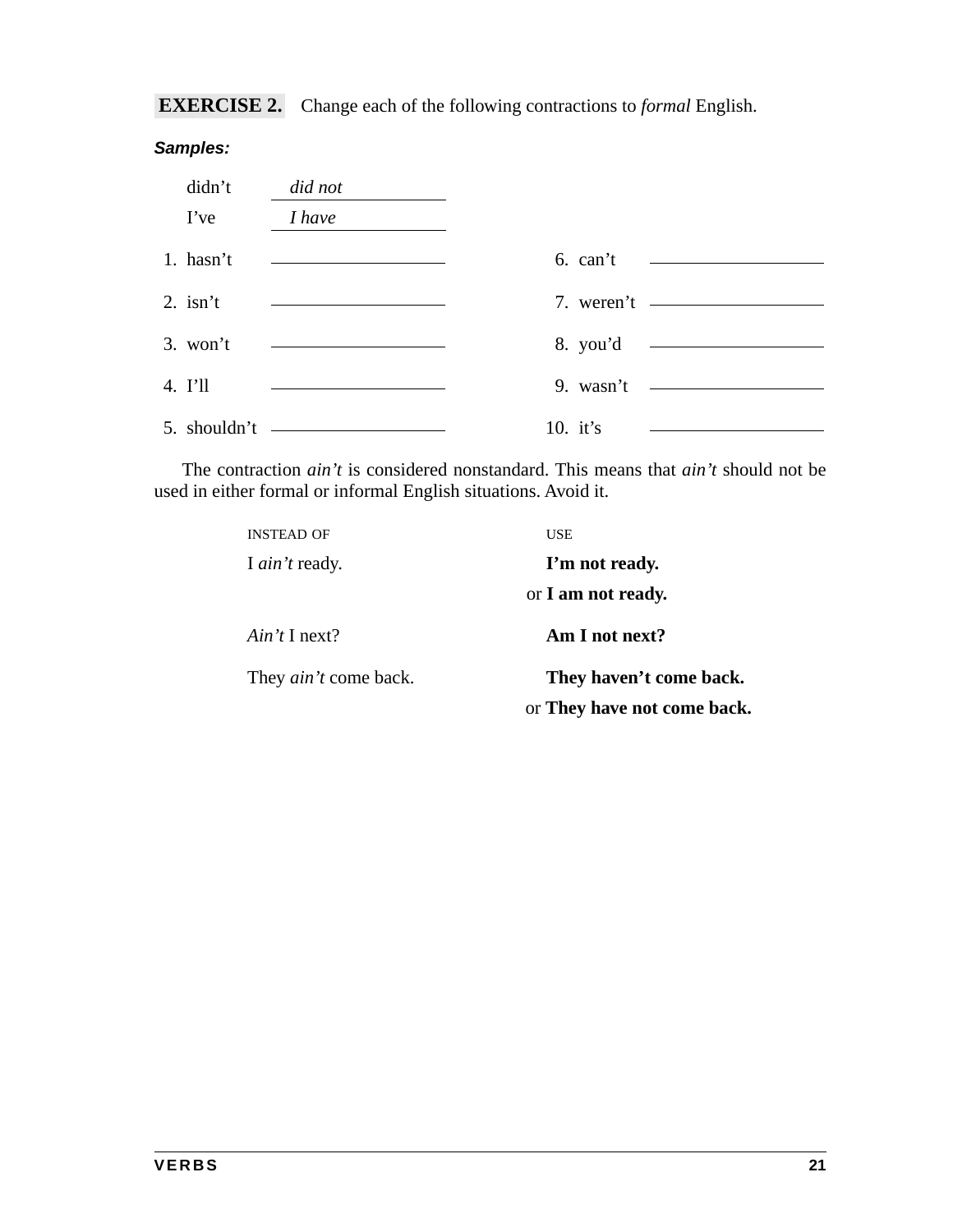## **Lesson 4 Nouns**



**Nouns are words that name persons, animals, places, or things.**

**Question 1:** How many nouns are there in the following sentence?

An old fisherman who had no luck hooked a huge fish that pulled his boat far out to sea.

#### **Answer:** Five.

- 1. fisherman (a person)
- 2. luck (a thing)
- 3. fish (an animal)
- 4. boat (a thing)
- 5. sea (a place)

Nouns name things we can see and touch, like *boat,* as well as things we cannot see or touch, like *luck*.

**Question 2:** How many nouns does the following sentence contain?

Divers fish for pearls in the Gulf of Mexico.

**Answer:** Three.

- 1. Divers (persons)
- 2. pearls (things)
- 3. Gulf of Mexico (a place)

Note that *fish,* which was a noun in the earlier sentence, is not one here because *it does not name anything*. Here, *fish* is a *verb* (a word that expresses action).

**Question 3:** May a noun consist of more than one word?

#### **Answer:** Yes. *Gulf of Mexico* is one noun. **Nouns of more than one word are called** *compound nouns***.** Here are more examples of compound nouns:

living room Atlantic Ocean Grand Central Parkway Mr. Applebaum sister-in-law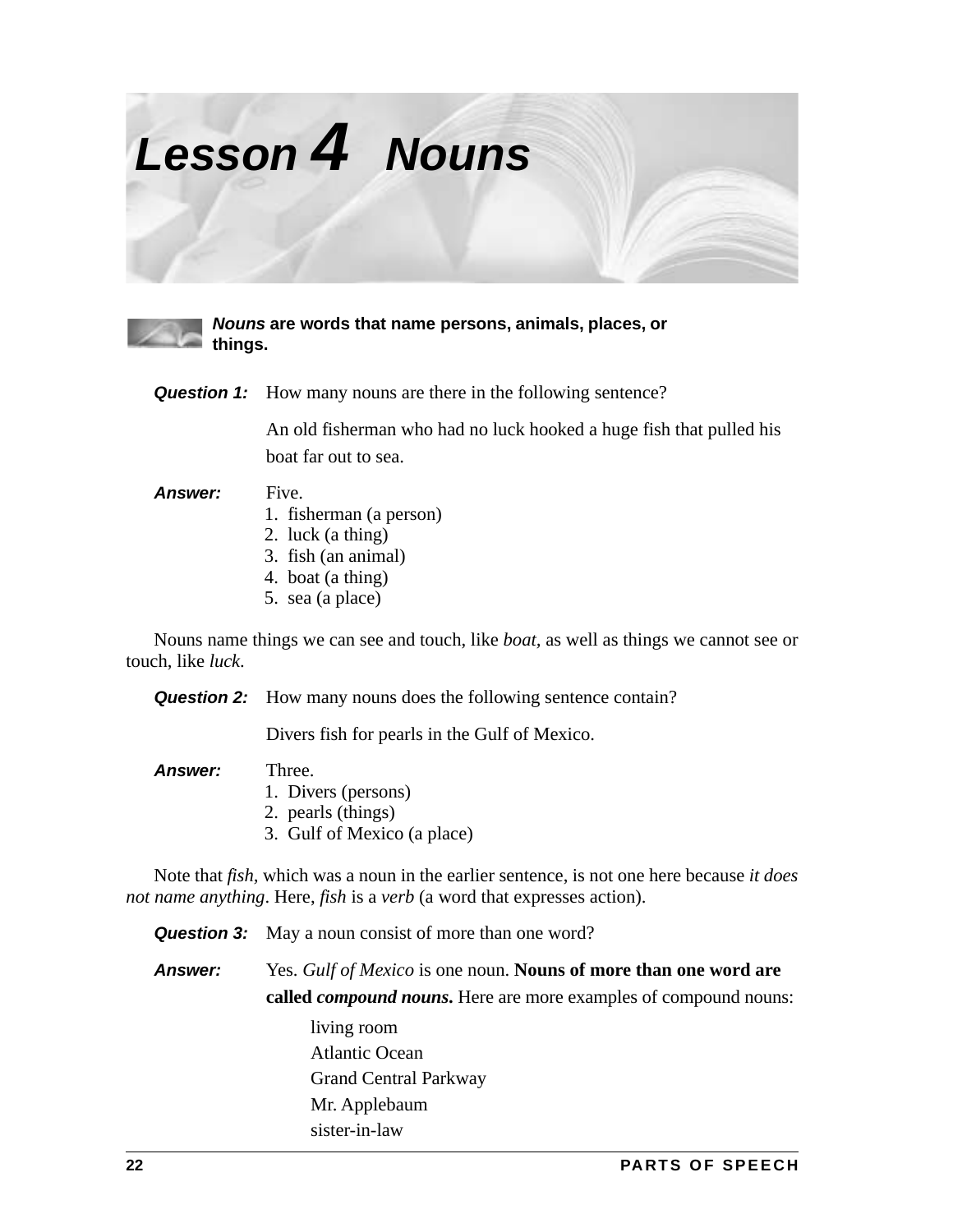**EXERCISE 1.** Look at the italicized word. If it is used as a noun, write **N.** in the space provided. If it is used as a verb, write **V.**

#### **Sample:**

|  | a. We always <i>lock</i> the door.                                                        | V. |
|--|-------------------------------------------------------------------------------------------|----|
|  | b. Can you open the <i>lock</i> ?                                                         | N. |
|  | 1. <i>a</i> . I ate three <i>slices</i> of pizza.<br>b. This machine <i>slices</i> bread. |    |
|  | 2. $a$ . Many birds $fly$ south for the winter.                                           |    |
|  | b. A fly buzzed past my ear.                                                              |    |
|  | 3. <i>a</i> . You have a great <i>smile</i> .<br>b. Smile for the camera.                 |    |
|  | 4. <i>a</i> . Oatmeal <i>cooks</i> in a few minutes.                                      |    |
|  | b. Good <i>cooks</i> make delicious meals.                                                |    |
|  | 5. <i>a</i> . Please <i>hand</i> me that book.<br>b. Your <i>hand</i> is bleeding.        |    |

#### **EXERCISE 2.** List all the nouns in the following sentences.

#### **Samples:**

The driver stopped at the post office to mail a package.

*driver, post office, package*

My soul has grown deep like the rivers. (Langston Hughes)

*soul, rivers*

- 1. Fog forced the airport to close.
- 2. The fleet has left the Indian Ocean.
- 3. Mrs. Thorpe has invited two sisters and a brother-in-law to her son's graduation.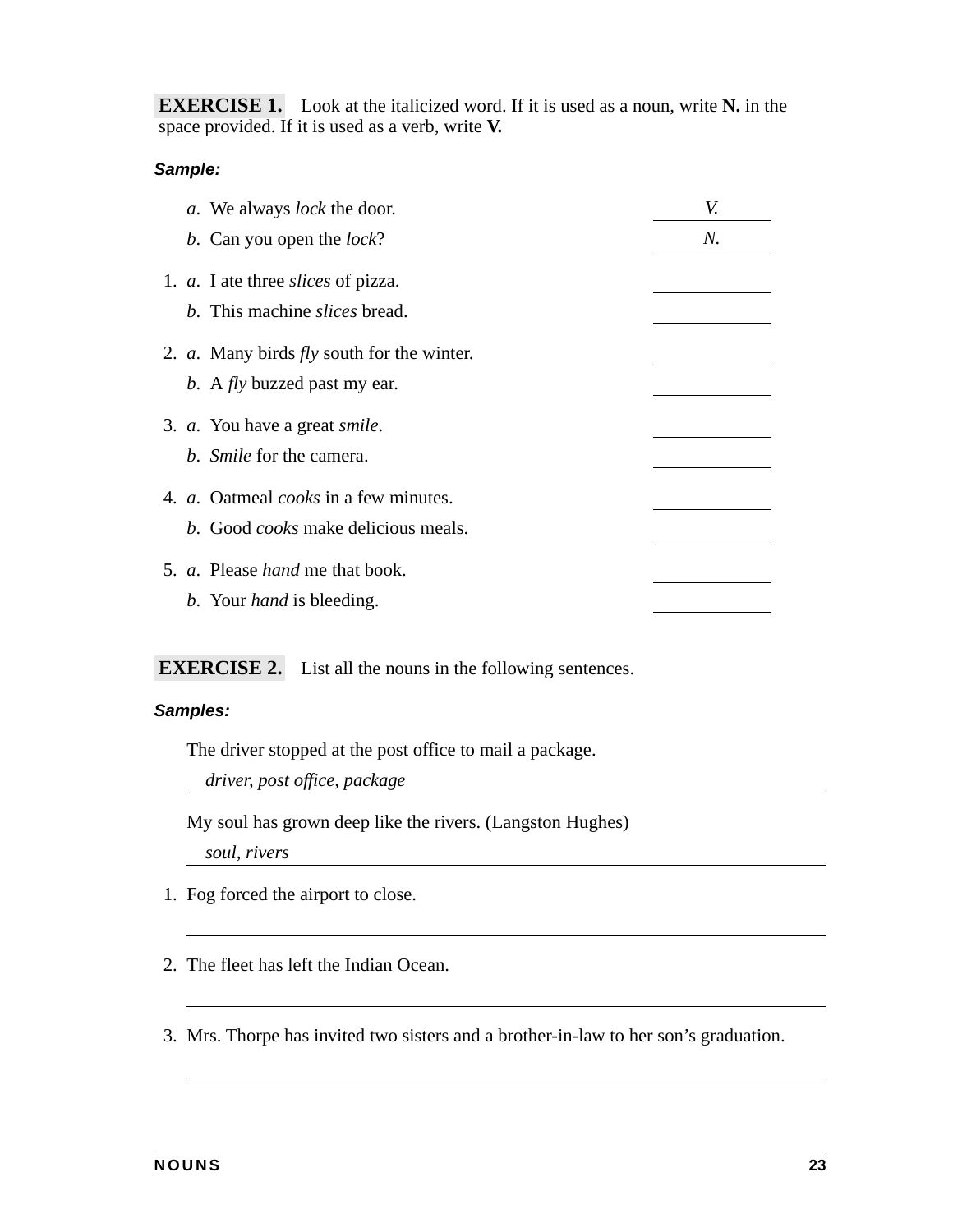- 4. Mr. Jones of the Manor Farm had locked the hen-houses for the night, but was too drunk to remember to shut the popholes. (George Orwell)
- 5. In March, the weather is unsettled, blackbirds return, and trees begin to send out new leaves.
- 6. Jamie was in the driveway washing her car with a hose and a few sponges.
- 7. George went back through the swinging-door into the kitchen and untied Nick and the cook. (Ernest Hemingway)
- 8. New York City has a larger population than San Francisco.
- 9. Have some more beans and rice.
- 10. Did the team show any signs of improvement in the second quarter?

### **Common and Proper Nouns**

Compare the following sentences:

- 1. We are approaching a lake.
- 2. We are approaching Lake Michigan.

In sentence 1, we call *lake* a *common noun*. In sentence 2, we call *Lake Michigan* a *proper noun*.

#### **What Is a Proper Noun?**



**A proper noun refers to one particular person, animal, place, or thing**—like Lake Michigan in sentence 2.

A proper noun is *always capitalized*.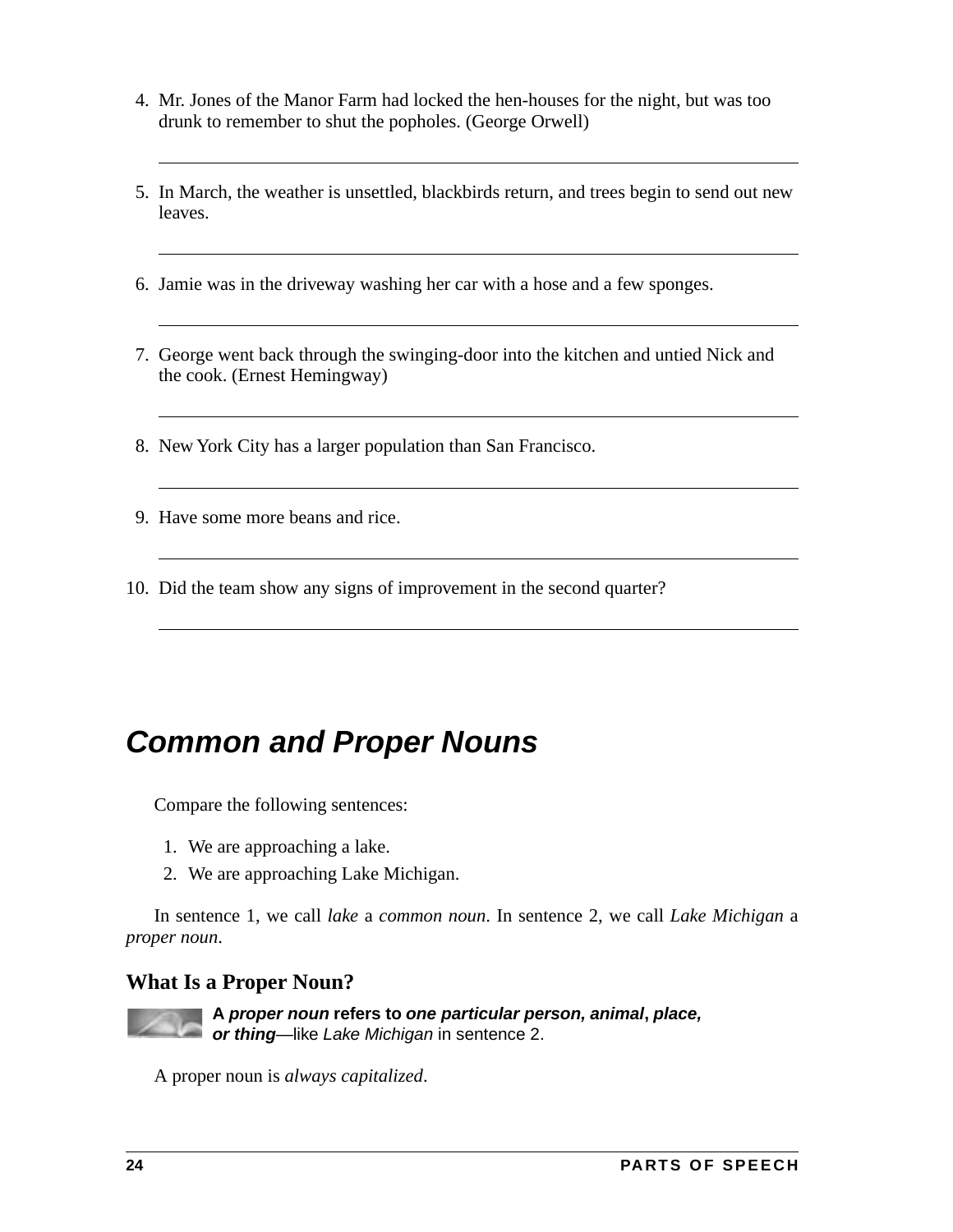#### **What Is a Common Noun?**

**A common noun refers to no particular person, animal, place, or thing, but to any one at all**—like lake in sentence 1.

A common noun is *not* capitalized.

Here are some more examples of common and proper nouns.

| <b>COMMON NOUNS</b><br>(not capitalized) | PROPER NOUNS<br>( <i>always</i> capitalized) |
|------------------------------------------|----------------------------------------------|
| day (any day)                            | Monday                                       |
| month (any month)                        | April                                        |
| bridge (any bridge)                      | Golden Gate Bridge                           |
| ocean (any ocean)                        | Pacific Ocean                                |
| event (any event)                        | Olympics                                     |
| magazine (any magazine)                  | <i>Newsweek</i>                              |
| institution (any institution)            | Congress                                     |
| language (any language)                  | Spanish                                      |
| boy (any boy)                            | Jim                                          |
| girl (any girl)                          | <b>Brittany</b>                              |
|                                          |                                              |

**EXERCISE 1.** List the common and proper nouns in the following sentences.

#### **Sample:**

Bourbon Street is a lively street in New Orleans.

The Brooklyn Bridge is the oldest bridge over the East River.

COMMON NOUNS: *street*

PROPER NOUNS: *Bourbon Street, New Orleans*

1. George Washington and Abraham Lincoln were born in February.

COMMON NOUNS:

PROPER NOUNS:

2. Call Adam from the airport as soon as the plane lands in Dallas.

COMMON NOUNS:

PROPER NOUNS: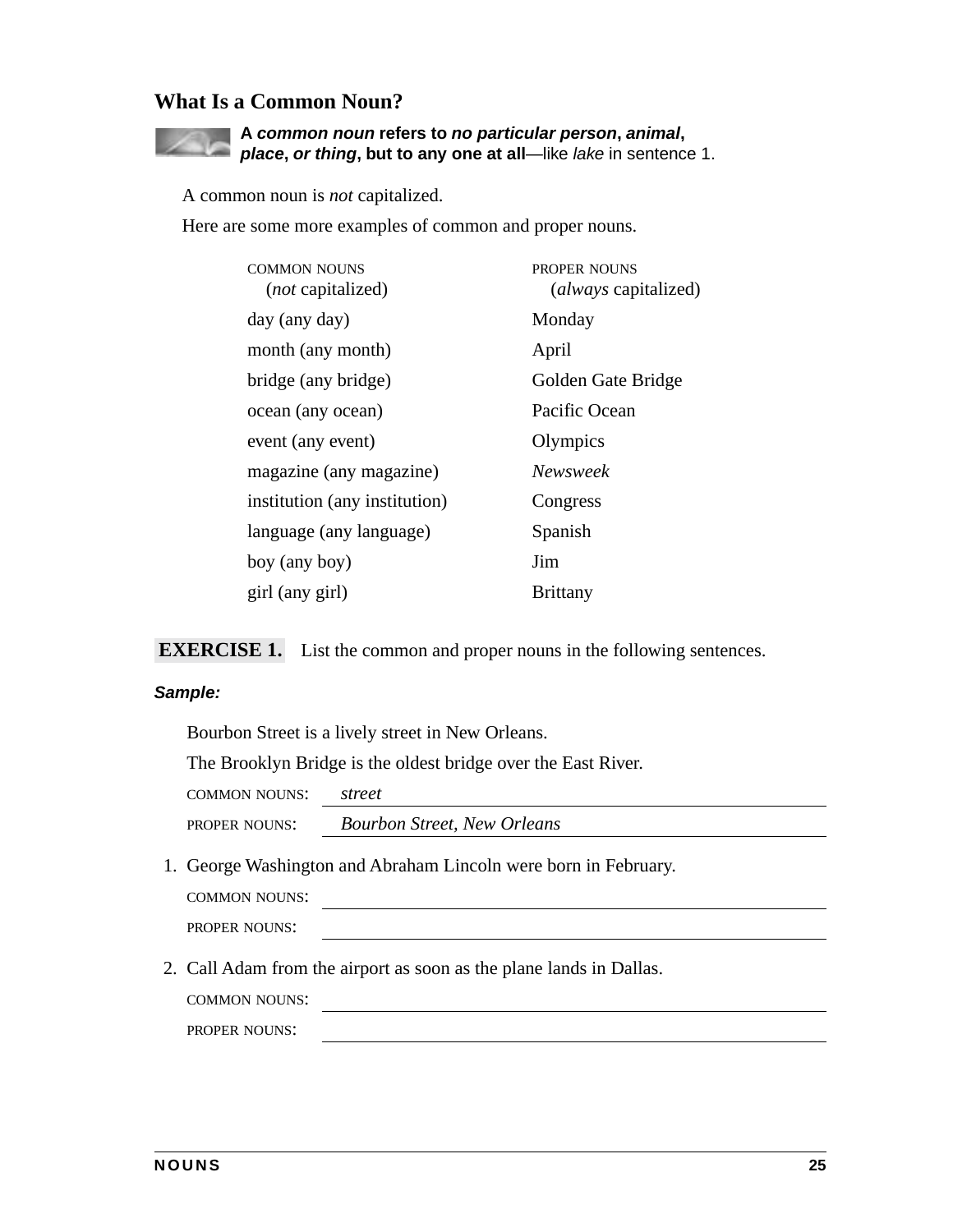3. Traffic is heavy in both directions on Interstate 99 and the roads feeding into it.

COMMON NOUNS:

PROPER NOUNS:

4. Considerable attention has been given by the press to the pollution of our lakes and rivers.

<u> 1989 - Johann Barbara, martxa alemaniar amerikan basar da da a shekara 1989 - André a shekara 1989 - André a</u>

<u> 1980 - Johann Barbara, martxa alemaniar arg</u>

COMMON NOUNS:

PROPER NOUNS:

5. Rice University and Baylor College of Medicine are both in Houston.

COMMON NOUNS:

PROPER NOUNS:

**EXERCISE 2.** Rewrite each sentence, changing the italicized common noun to a proper noun.

#### **Sample:**

An *ocean* is a vast body of water.

*The Pacific Ocean is a vast body of water.*

- 1. A *girl* was named captain.
- 2. We will meet outside the *restaurant*.
- 3. I saw an accident on the *street*.
- 4. Tomorrow is a *holiday*.
- 5. A *boy* asked a question.
- 6. When are you returning to the *city*?
- 7. My father was reading the *newspaper*.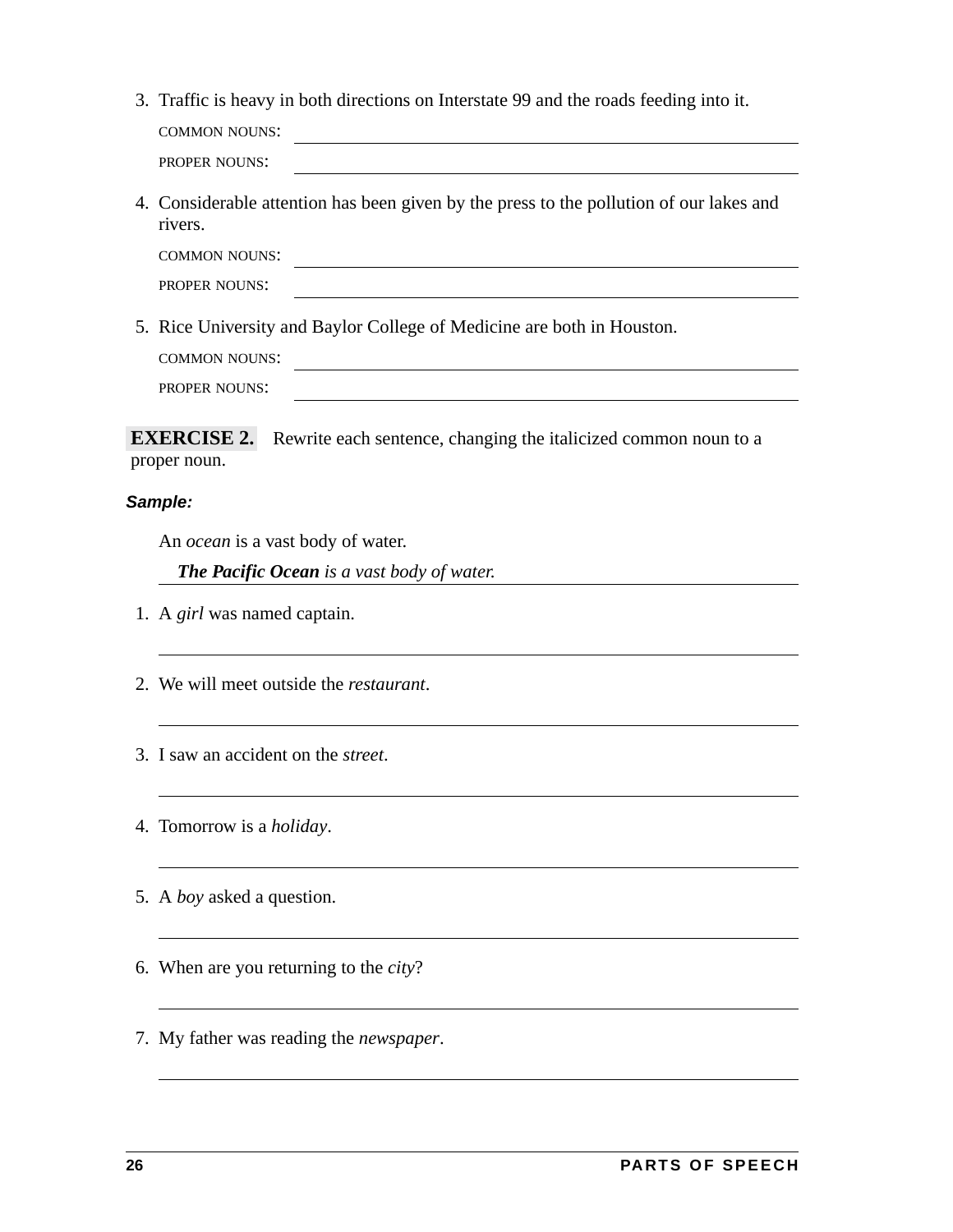- 8. Does the *park* have tennis courts?
- 9. We are four miles from the *river*.
- 10. I was talking to a *neighbor*.

### **Plural Nouns**

Nouns have a *singular* form and a *plural* form.



#### **The singular is the form that means only one:**

*boy, girl, soda, hamburger,* etc.



**The plural is the form that means more than one:**

*boys, girls, sodas, hamburgers,* etc.

**EXERCISE 1.** Write the form indicated.

#### **Samples:**

the plural of *window* the singular of *kittens* *windows*

*kitten*

1. the singular of *chairs*

2. the plural of *passenger*

- 3. the singular of *gloves*
- 4. the plural of *bandage*
- 5. the plural of *tree*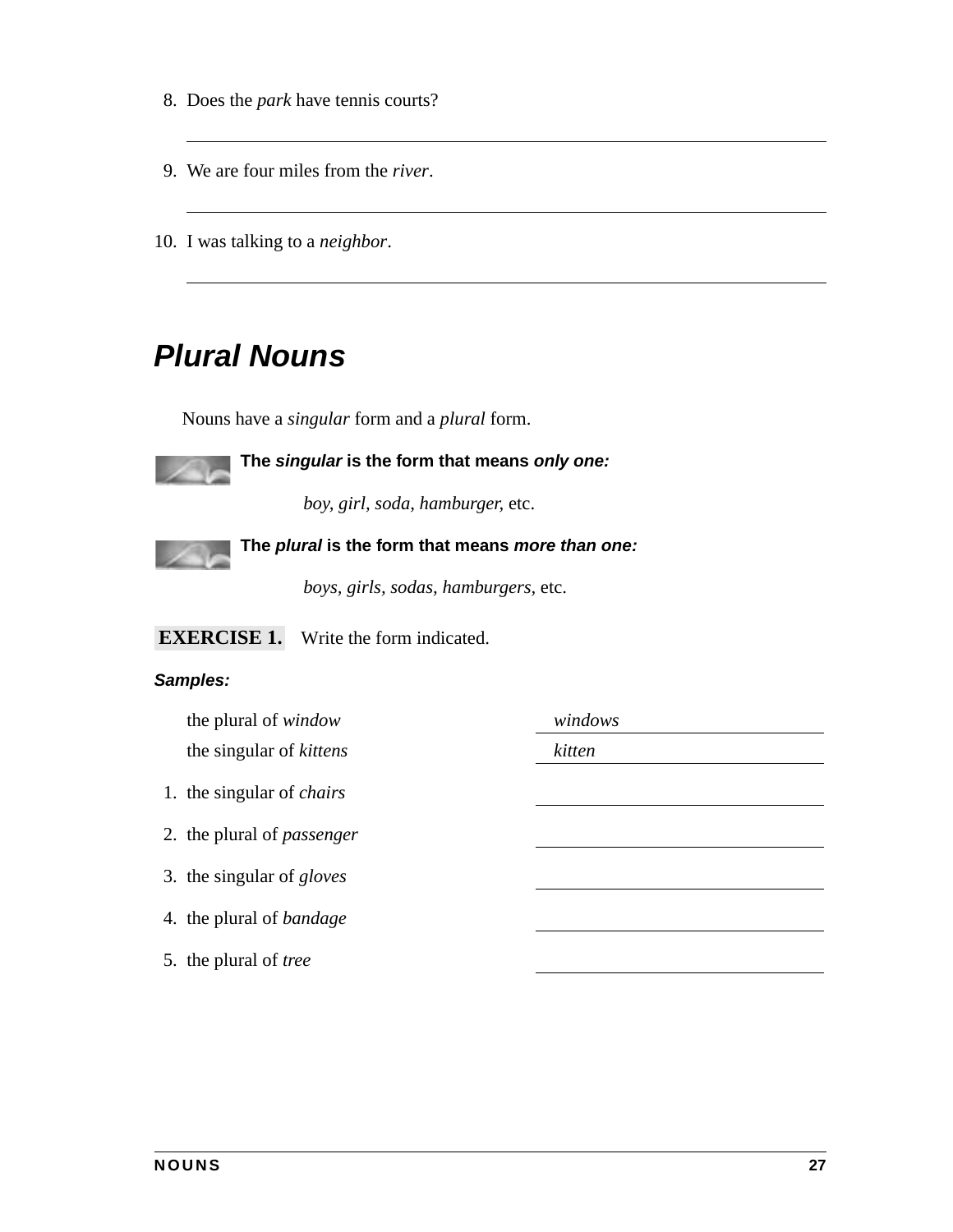Here are the singular and plural forms of a few more nouns.

| <b>SINGULAR</b><br>(only one) | PLURAL<br>(more than one) |
|-------------------------------|---------------------------|
| 1. hat                        | hats                      |
| $2.$ box                      | boxes                     |
| 3. leaf                       | leaves                    |
| 4. foot                       | feet                      |

From the above examples, you can see that there is no single rule for forming the plural of nouns; there are several. If you memorize the rules and do the exercises carefully, you will be well on your way to spelling plurals correctly.

#### **Rule 1. For most nouns:**

Add *s* to the singular to form the plural.

| <b>SINGULAR</b> |  | PLURAL               |
|-----------------|--|----------------------|
| ear             |  | $+ s = ears$         |
| chair           |  | $+ s =$ chairs       |
| table           |  | $+ s = tables$       |
| face            |  | $+ s = \text{faces}$ |

**Question:** Can I form the plural of words like *class* or *dish* by just adding *s?* **Answer:** No, because [classs] and [dishs] would be hard to pronounce. We must

do something else. This brings us to Rule 2.

#### **Rule 2. For nouns ending in s, sh, ch, or x:**

Add *es* to form the plural.

| NOUNS ENDING IN S.     |      |  | $class + es = classes$                    |
|------------------------|------|--|-------------------------------------------|
|                        |      |  | $dress + es = dresses$                    |
| NOUNS ENDING IN $sh$ : |      |  | $\text{dish} + \text{es} = \text{dishes}$ |
|                        |      |  | wish $+$ es = wishes                      |
|                        |      |  |                                           |
| NOUNS ENDING IN $ch$ : |      |  | $bench + es = benches$                    |
|                        |      |  | $lunch + es = lunches$                    |
| NOUNS ENDING IN $x$ .  | h(x) |  | $+$ es = boxes                            |
|                        | tax  |  | $+$ es = taxes                            |

*Exceptions:* The following nouns add neither *s* nor *es,* but form their plurals in an irregular way:

| man   | men      |
|-------|----------|
| woman | women    |
| child | children |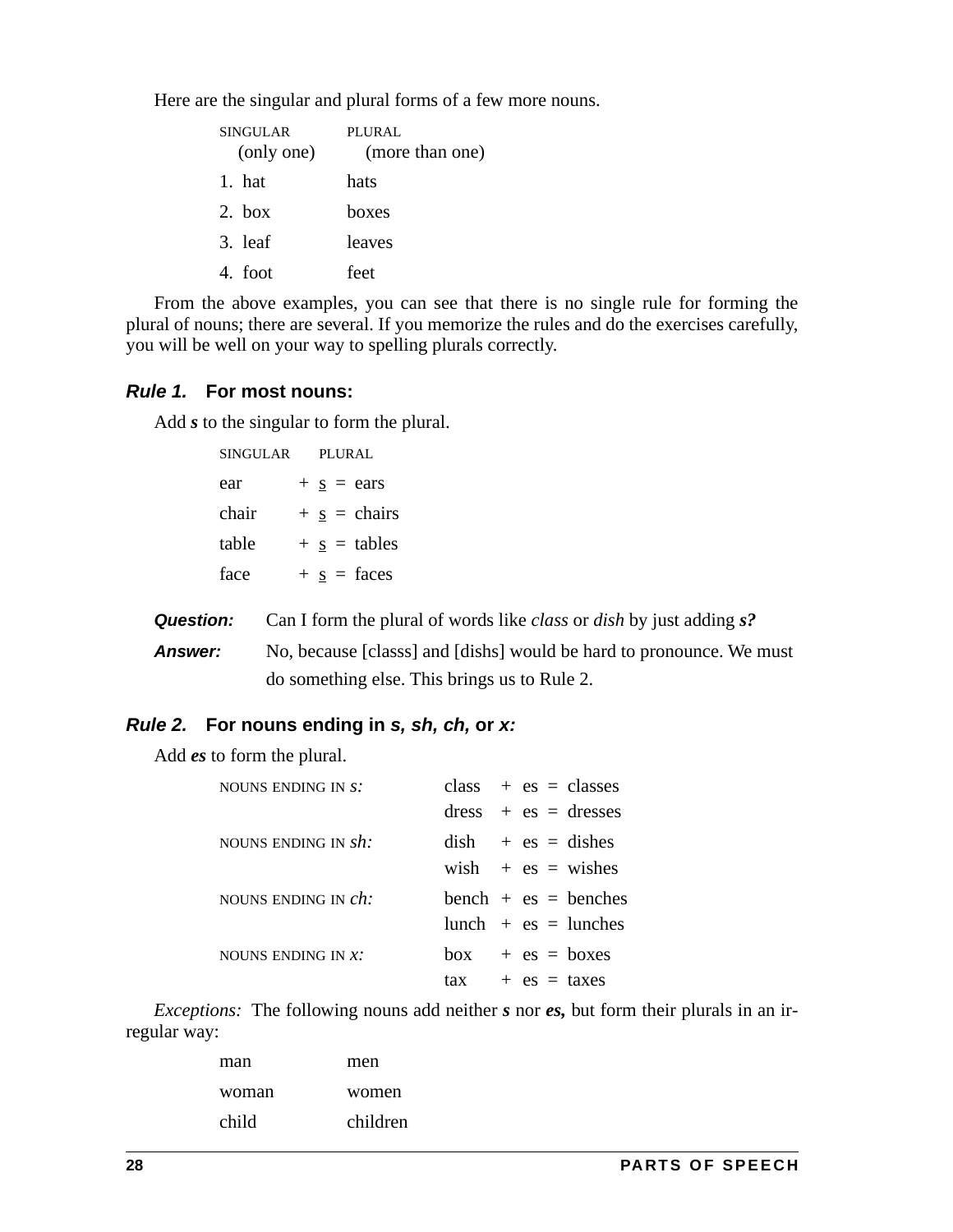| feet  |
|-------|
| teeth |
| lice  |
| mice  |
| geese |
| oxen  |
|       |

# **EXERCISE 2.** Write the plural of the following nouns.

| hand               | hands  |                                                             |             |                                         |                                                                                                                      |
|--------------------|--------|-------------------------------------------------------------|-------------|-----------------------------------------|----------------------------------------------------------------------------------------------------------------------|
| wish               | wishes |                                                             |             |                                         |                                                                                                                      |
| foot               | feet   |                                                             |             |                                         |                                                                                                                      |
| 1. apple           |        |                                                             | 9. woman    |                                         |                                                                                                                      |
| 2. price           |        |                                                             | 10. annex   |                                         |                                                                                                                      |
| 3. ox              |        |                                                             | 11. eyelash |                                         | <u> 1980 - Andrea Station Barbara, politik eta provincia eta provincia eta provincia eta provincia eta provincia</u> |
| 4. fee             |        |                                                             | 12. mouse   |                                         |                                                                                                                      |
| 5. wax             |        |                                                             | 13. goose   |                                         |                                                                                                                      |
| 6. child           |        |                                                             | 14. radish  |                                         | <u> 1980 - Johann Barbara, martin a</u>                                                                              |
| 7. glass           |        | the control of the control of the control of the control of | 15. genius  | <u> 1980 - Johann Barbara, martin a</u> |                                                                                                                      |
| 8. louse           |        |                                                             |             |                                         |                                                                                                                      |
|                    |        |                                                             |             |                                         |                                                                                                                      |
| <b>EXERCISE 3.</b> |        | Make the following nouns singular.                          |             |                                         |                                                                                                                      |
| Sample:            |        |                                                             |             |                                         |                                                                                                                      |
| grandchildren      |        | grandchild                                                  |             |                                         |                                                                                                                      |
| 1. lamps           |        |                                                             |             |                                         |                                                                                                                      |
| 2. gentlemen       |        |                                                             |             |                                         |                                                                                                                      |
| 3. addresses       |        |                                                             |             |                                         |                                                                                                                      |
| 4. flowers         |        |                                                             |             |                                         |                                                                                                                      |
| 5. circuses        |        |                                                             |             |                                         |                                                                                                                      |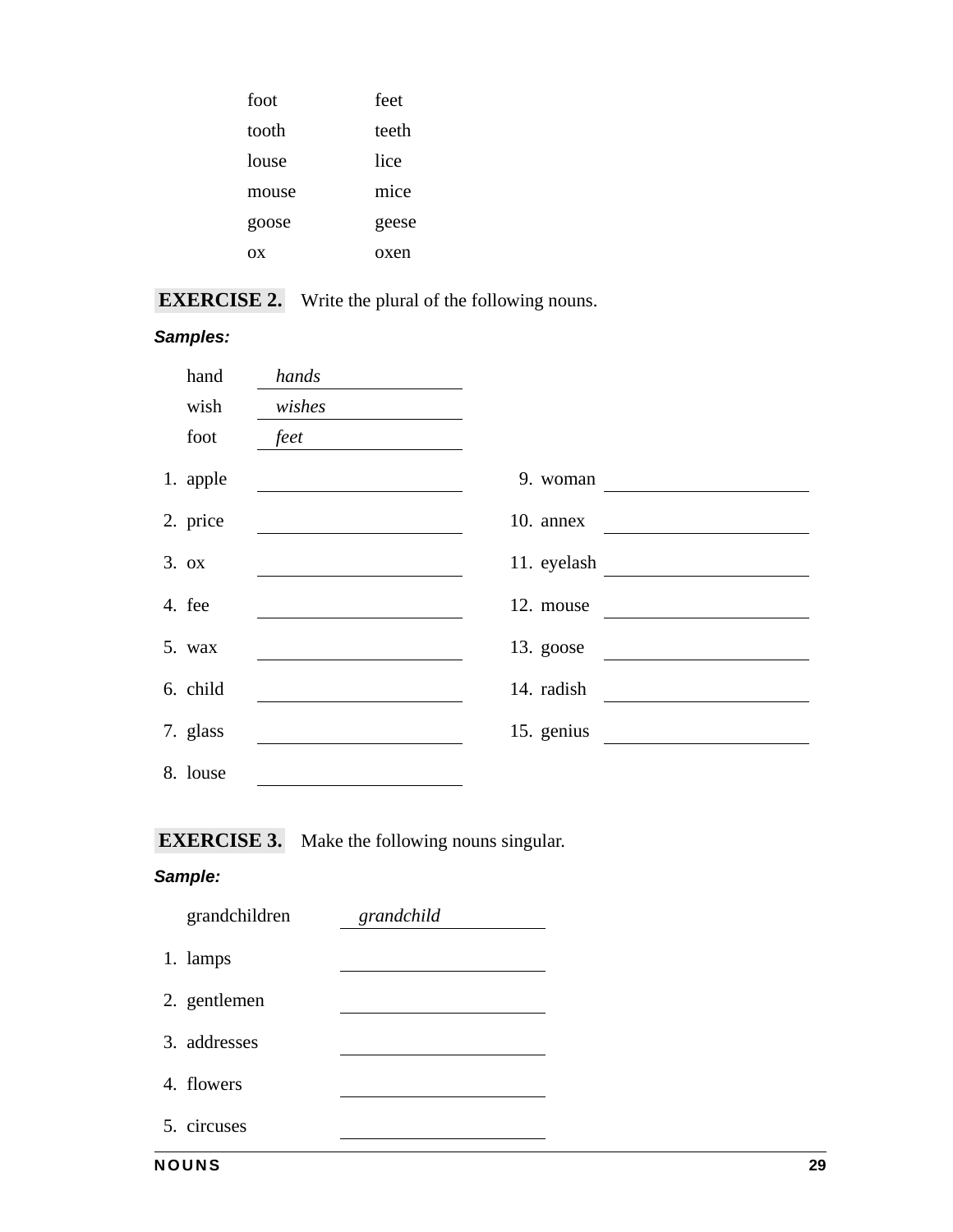# **Rule 3. For most nouns ending in f:**

Add *s* to form the plural.

belief  $+ s =$  beliefs grief  $+ s =$  griefs roof  $+ s = \text{roots}$ 

*Exceptions:* The following nouns ending in *f* change *f* to *v* and add *es:*

| leaf  | leaves  |
|-------|---------|
| loaf  | loaves  |
| half  | halves  |
| self  | selves  |
| shelf | shelves |
| thief | thieves |
| wolf  | wolves  |

But not in a name:

Mr. Wolf The Wolfs

# **Rule 4. For three nouns ending in fe—knife, life, and wife:**

Change  $f$  to  $v$  and add  $s$  to form the plural.

| knife | knives |
|-------|--------|
| life  | lives  |
| wife  | wives  |

**EXERCISE 4.** Write the plural of the following nouns.

| 1. thief  |          |  |
|-----------|----------|--|
| $2.$ riff |          |  |
| 3. loaf   |          |  |
| 4. grief  |          |  |
| 5. roof   |          |  |
|           | 6. proof |  |
| 7. half   |          |  |
|           |          |  |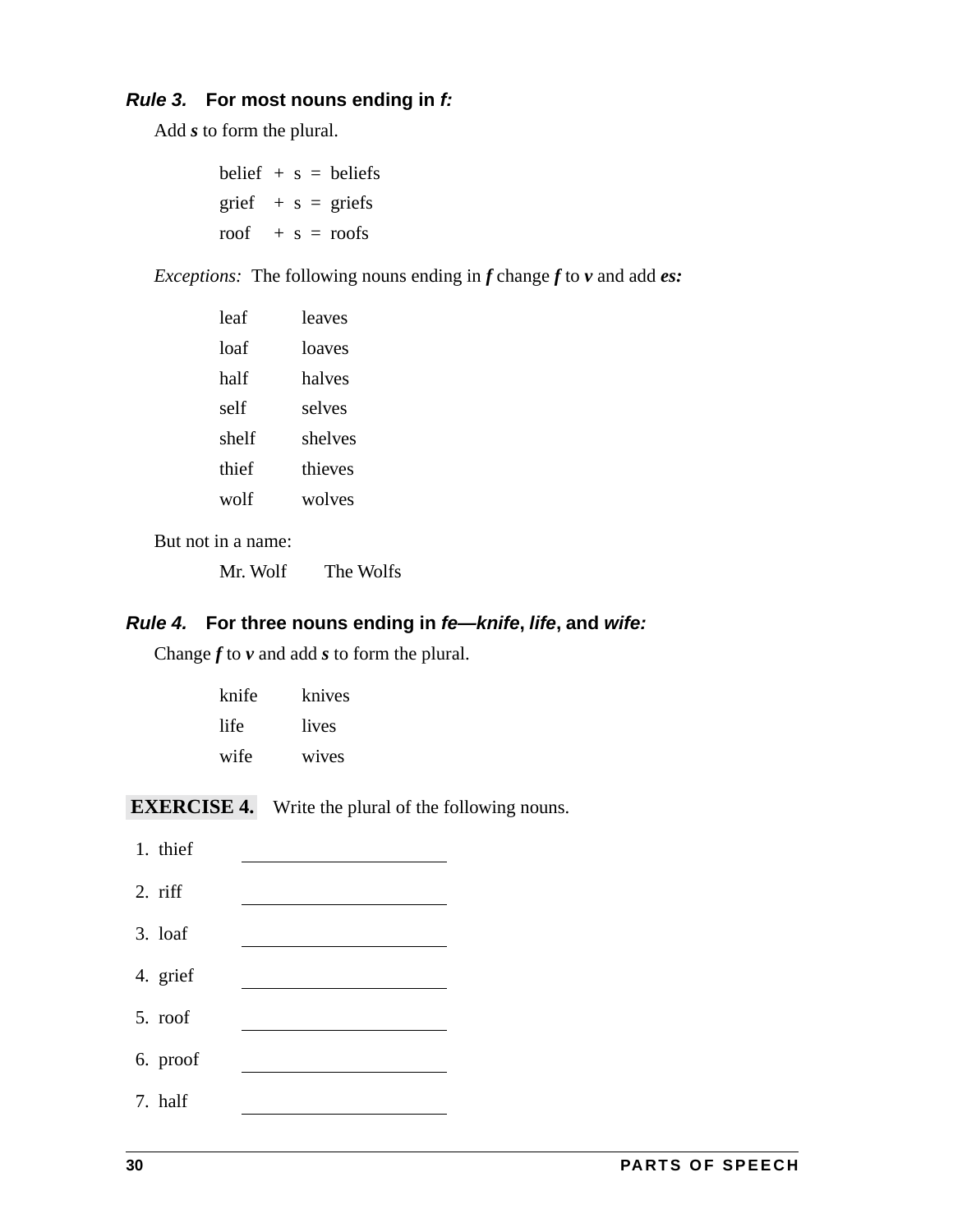| 8. cliff |  |
|----------|--|
| 9. self  |  |
| 10. elf  |  |

# **EXERCISE 5.** Make the following nouns singular.

#### **Sample:**

| knives      | knife |
|-------------|-------|
| 1. leaves   |       |
| 2. staffs   |       |
| 3. lives    |       |
| 4. selves   |       |
| 5. churches |       |

# **Plural of Nouns Ending in** *y*

To form the plural of a noun ending in *y*—like *way* or *lady*—first ask:

Is the letter before *y* a *vowel* or a *consonant?*

**Remember that the vowels are a, e, i, o, and u. All of the other letters of the alphabet are consonants.** æ

Now follow Rule 5 or 6.

#### **Rule 5. If the letter before y is a vowel, add s to form the plural.**

SINGULAR PLURAL way  $+ \underline{s} =$  ways key  $+ \underline{s} = k eys$ toy  $+ \underline{s} = \text{toys}$ 

### **Rule 6. If the letter before y is a consonant, change the y to i and add es.**

| <b>SINGULAR</b> | PLURAL  |
|-----------------|---------|
| lady            | ladies  |
| enemy           | enemies |
| spy             | spies   |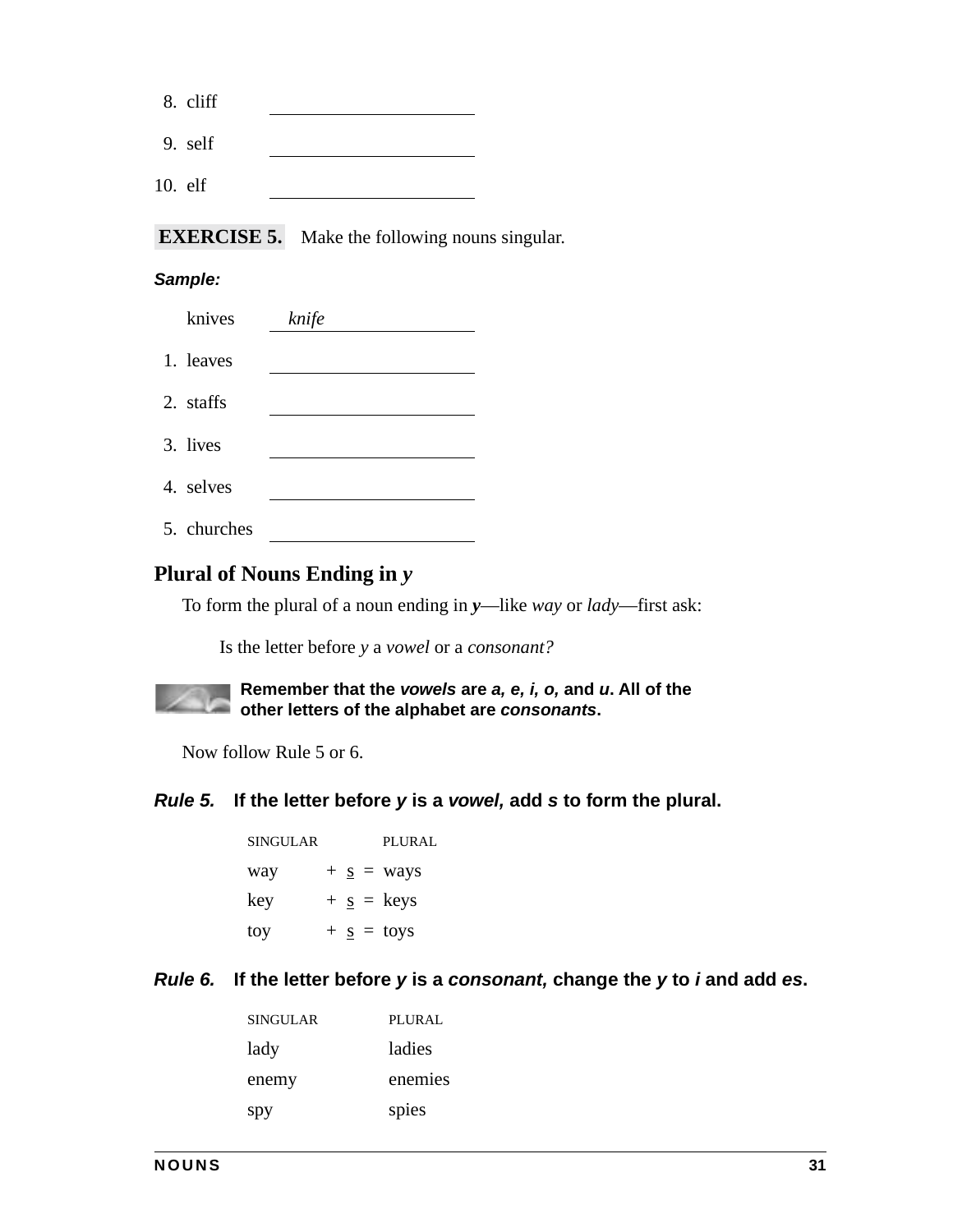# **EXERCISE 6.** Make the following nouns plural.

| journey            | journeys                           |
|--------------------|------------------------------------|
| factory            | factories                          |
| 1. valley          |                                    |
| 2. baby            |                                    |
| 3. party           |                                    |
| 4. highway         |                                    |
| 5. company         |                                    |
| $6.$ joy           |                                    |
| 7. bakery          |                                    |
| 8. monkey          |                                    |
| 9. pharmacy        |                                    |
|                    |                                    |
| 10. chimney        |                                    |
| <b>EXERCISE 7.</b> | Make the following nouns singular. |
| Samples:           |                                    |
| pennies            | penny                              |
| turkeys            | turkey                             |
| 1. holidays        |                                    |
| 2. juries          |                                    |
| 3. attorneys       |                                    |
| 4. ferries         |                                    |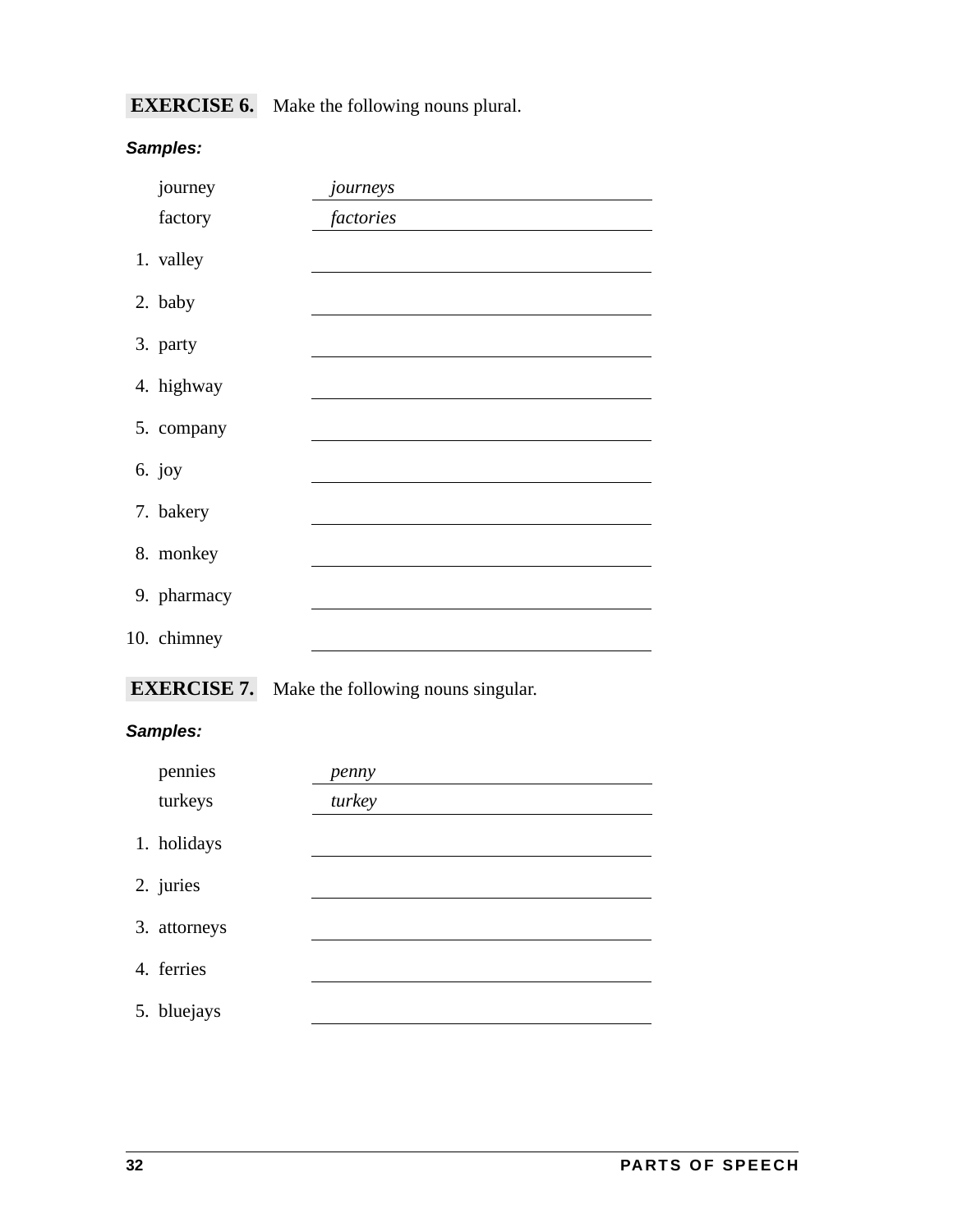# **Plural of Nouns Ending in** *o*

# **Rule 7. If a noun ends in a vowel plus o, add s to form the plural.**

| <b>ENDING</b>       | <b>SINGULAR</b> | PLURAL          |
|---------------------|-----------------|-----------------|
| VOWEL $e + o$       | stereo          | $+$ s = stereos |
| VOWEL $i + o$ radio | $+ s =$ radios  |                 |

# **Rule 8. If a noun ends in a consonant plus o, add s in most cases.**

| auto                 |  | $+$ s = autos                                            |
|----------------------|--|----------------------------------------------------------|
| $two + s = twos$     |  |                                                          |
| alto                 |  | $+$ s = altos                                            |
| $piano + s = pianos$ |  |                                                          |
|                      |  | <i>Exceptions:</i> Add <i>es</i> to the following nouns: |
|                      |  | $potato + es = potatoes$                                 |
|                      |  | $tomato + es = tomatoes$                                 |
| $echo + es = echoes$ |  |                                                          |
| veto                 |  | $+$ es $=$ vetoes                                        |

# **EXERCISE 8.** Make the following nouns plural.

| patio        | patios |
|--------------|--------|
| 1. studio    |        |
| 2. rodeo     |        |
| 3. potato    |        |
| 4. portfolio |        |
| 5. tomato    |        |
| 6. ratio     |        |
| 7. veto      |        |
| 8. trio      |        |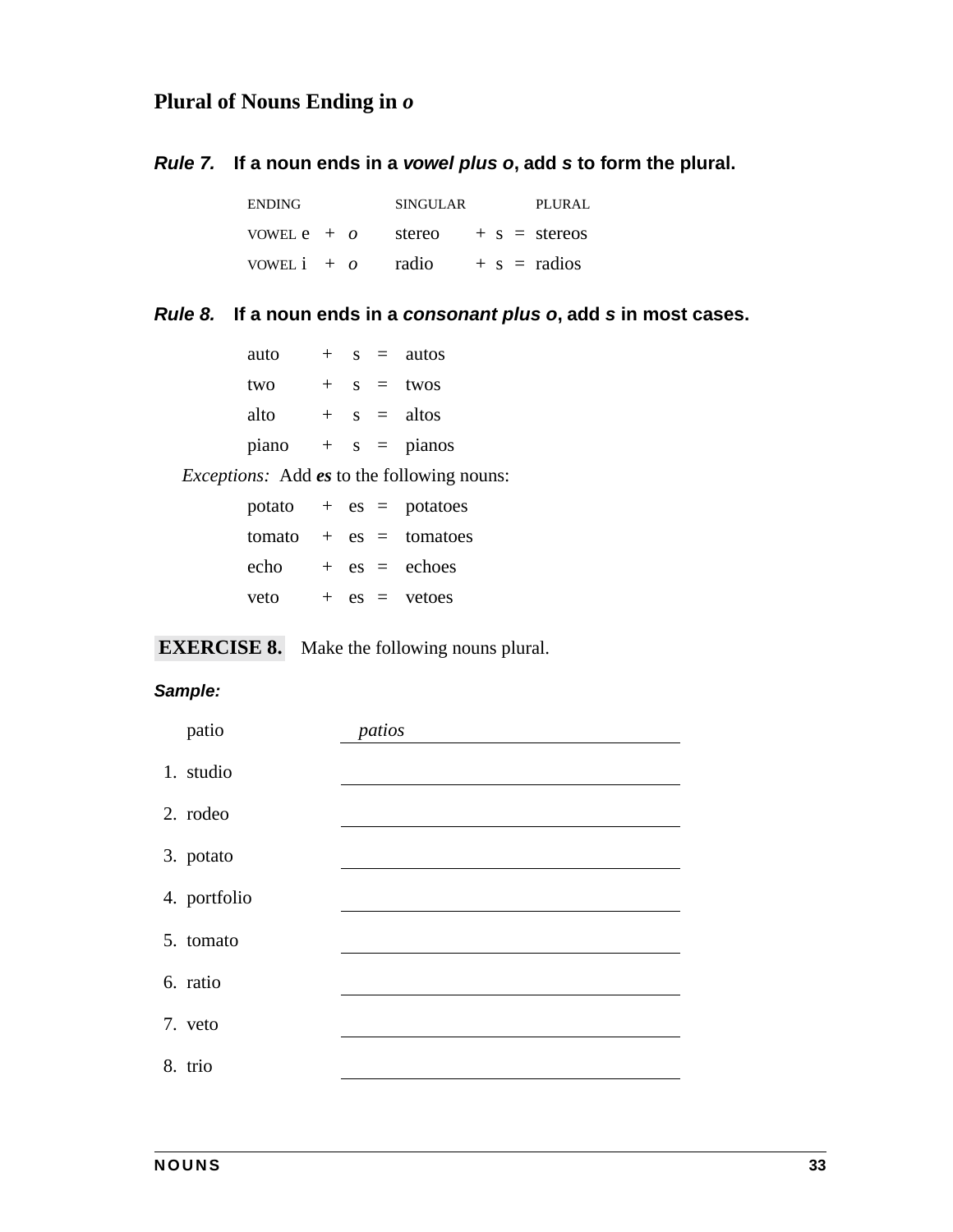9. echo

10. piano

# **Possessive Nouns**

#### **A possessive noun is a noun that shows possession or ownership. A possessive noun always contains an apostrophe [ ' ].**

Here are some examples of possessive nouns:

| 1. <i>student's</i> money  | The possessive noun <i>student's</i> shows that the money belongs<br>to the student.   |
|----------------------------|----------------------------------------------------------------------------------------|
| 2. <i>students</i> money   | The possessive noun <i>students'</i> shows that the money belongs<br>to the students.  |
| 3. <i>children's</i> money | The possessive noun <i>children's</i> shows that the money belongs<br>to the children. |

Note that a possessive noun can help us express ourselves in fewer words. For example, we can say the *children's money* (two words) instead of the *money belonging to the children* (five words).

| <b>Question:</b> | Why does the apostrophe come before the $s$ in examples 1 and 3,<br>above, but after the s in example 2? |  |
|------------------|----------------------------------------------------------------------------------------------------------|--|
| <b>Answer:</b>   | Over the centuries, English has developed three rules for using the<br>apostrophe to show possession.    |  |

#### **Rule 1. If the possessor is a SINGULAR NOUN, add an APOSTROPHE AND s.**

| the eyes of the <i>baby</i>    | becomes the <b>baby's</b> eyes    |
|--------------------------------|-----------------------------------|
| the whiskers of the <i>cat</i> | becomes the <b>cat's</b> whiskers |
| the novels by <i>Dickens</i>   | becomes Dickens's novels          |

**EXERCISE 1.** Express each of the following phrases in fewer words.

#### **Sample:**

the name of the visitor

*the visitor's name*

1. the bark of the dog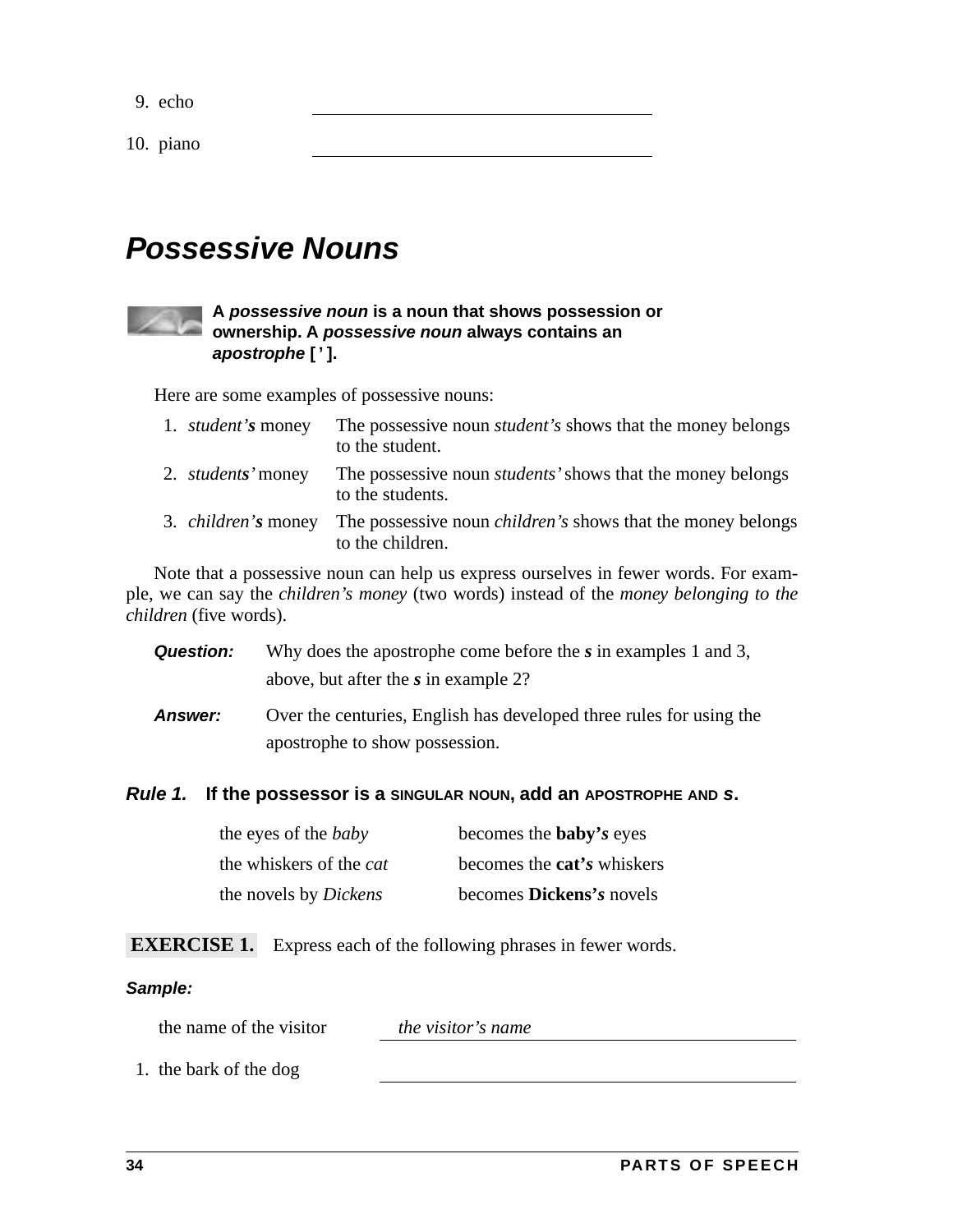| 2. the books belonging to Justin |  |
|----------------------------------|--|
| 3. the car that Jessica owns     |  |
| 4. the house where Joe lives     |  |
| 5. the letter Ian wrote          |  |

### **Rule 2. If the possessor is a PLURAL NOUN ENDING IN s, add ONLY AN APOSTROPHE.**

| the lab experiments performed by the <i>girls</i> becomes the <b>girls'</b> lab experiments |                                    |
|---------------------------------------------------------------------------------------------|------------------------------------|
| the coats owned by the <i>students</i>                                                      | becomes the <b>students'</b> coats |
| the nests of <i>birds</i>                                                                   | becomes the <b>birds</b> ' nests   |

# **EXERCISE 2.** Express in fewer words.

1. the mailboxes of neighbors 2. tools used by carpenters 3. the uniforms nurses wear 4. the reasons the senators gave 5. the money belonging to the depositors

### **Rule 3. If the possessor is a PLURAL NOUN NOT ENDING IN s, first write the plural; then add an APOSTROPHE AND s.**

| shoes worn by <i>men</i>   | becomes <b>men's</b> shoes    |
|----------------------------|-------------------------------|
| suits for women            | becomes women's suits         |
| the faces of <i>people</i> | becomes <b>people's</b> faces |

**EXERCISE 3.** Express in fewer words.

| 1. the names of the grandchildren          |  |
|--------------------------------------------|--|
| 2. the luggage belonging to the Englishmen |  |
| 3. the salaries the men earned             |  |
| 4. the protests of the townspeople         |  |
| 5. the reasons given by the women          |  |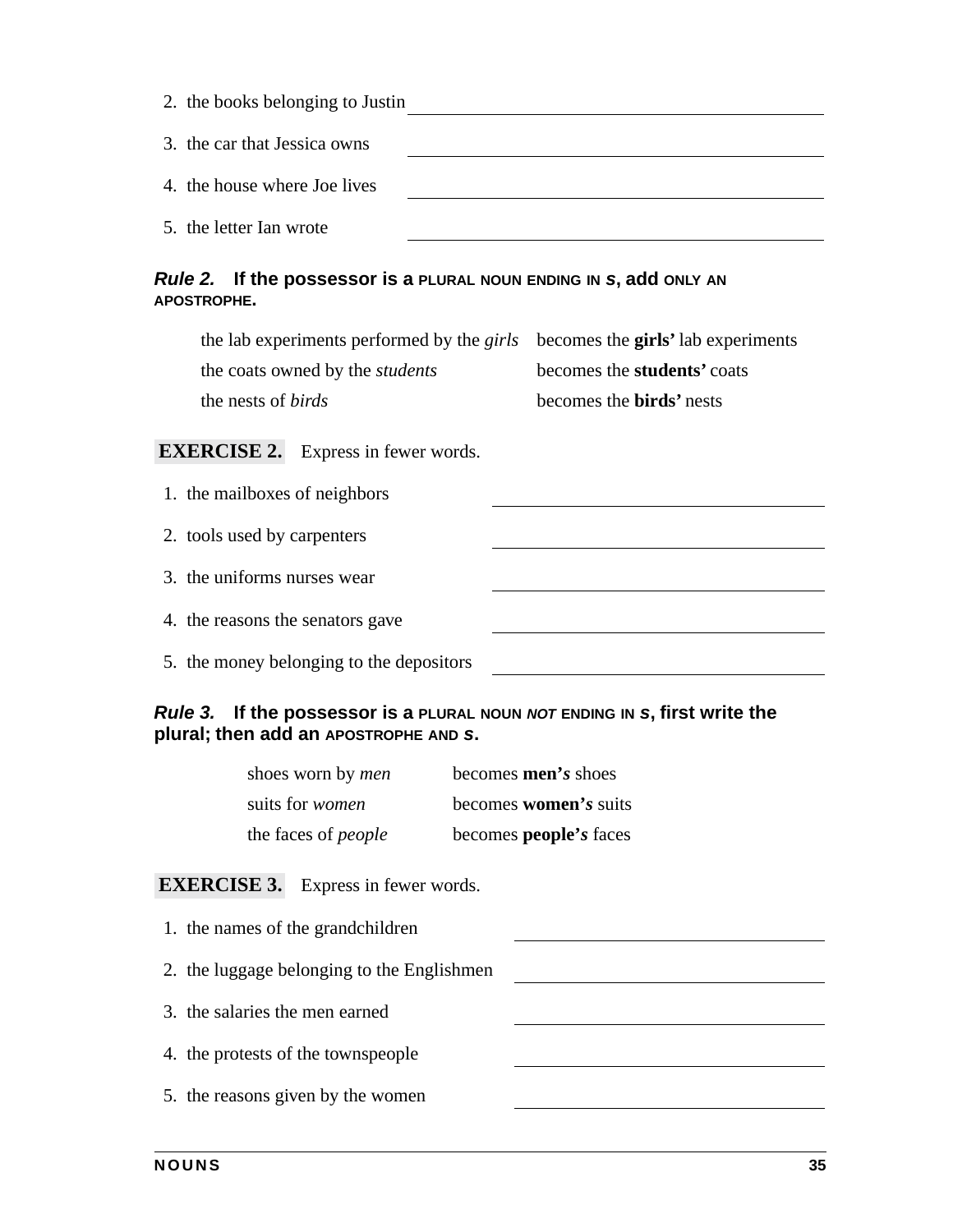# **EXERCISE 4.** Write the correct possessive form of the noun in parentheses.

## **Sample:**

| My<br>brother's                                   | name is Jack. ( <i>brother</i> )                                                                                                                                                                                                                                                                                                                                                                                     |
|---------------------------------------------------|----------------------------------------------------------------------------------------------------------------------------------------------------------------------------------------------------------------------------------------------------------------------------------------------------------------------------------------------------------------------------------------------------------------------|
| 1. I borrowed my                                  | biology notes. ( <i>friend</i> )                                                                                                                                                                                                                                                                                                                                                                                     |
|                                                   |                                                                                                                                                                                                                                                                                                                                                                                                                      |
| 3. Where did you put                              | umbrella? ( <i>Ellen</i> )                                                                                                                                                                                                                                                                                                                                                                                           |
| 4. There is a sale on $\overline{\qquad \qquad }$ | slacks. ( <i>women</i> )                                                                                                                                                                                                                                                                                                                                                                                             |
| 5. A dictator has little regard for               | $\frac{1}{\sqrt{1-\frac{1}{2}}\sqrt{1-\frac{1}{2}}\sqrt{1-\frac{1}{2}}\sqrt{1-\frac{1}{2}}\sqrt{1-\frac{1}{2}}\sqrt{1-\frac{1}{2}}\sqrt{1-\frac{1}{2}}\sqrt{1-\frac{1}{2}}\sqrt{1-\frac{1}{2}}\sqrt{1-\frac{1}{2}}\sqrt{1-\frac{1}{2}}\sqrt{1-\frac{1}{2}}\sqrt{1-\frac{1}{2}}\sqrt{1-\frac{1}{2}}\sqrt{1-\frac{1}{2}}\sqrt{1-\frac{1}{2}}\sqrt{1-\frac{1}{2}}\sqrt{1-\frac{1}{2}}\sqrt{1-\frac{1}{2}}\sqrt{1-\frac$ |
| 6. The                                            | names are Madame Vigny and                                                                                                                                                                                                                                                                                                                                                                                           |
| Madame Strauss. (Frenchwomen)                     |                                                                                                                                                                                                                                                                                                                                                                                                                      |
| 7. Are you                                        | sister? (Dennis)                                                                                                                                                                                                                                                                                                                                                                                                     |
| 8. I borrowed my                                  | snow shovel. <i>(neighbor)</i>                                                                                                                                                                                                                                                                                                                                                                                       |
| 9. Have the                                       | passes been distributed? (visitors)                                                                                                                                                                                                                                                                                                                                                                                  |
| 10. The British advance was slowed by the         | resistance.                                                                                                                                                                                                                                                                                                                                                                                                          |
| (Minutemen)                                       |                                                                                                                                                                                                                                                                                                                                                                                                                      |
|                                                   |                                                                                                                                                                                                                                                                                                                                                                                                                      |

#### **Composition Hint**

| When you write a paragraph, or even a sentence, see if you can reduce the num-<br>ber of words you have used. Sometimes, a possessive noun can help. For example, |                                                                     |  |
|-------------------------------------------------------------------------------------------------------------------------------------------------------------------|---------------------------------------------------------------------|--|
|                                                                                                                                                                   | INSTEAD OF: the car that my brother has (6 words),                  |  |
| WRITE:                                                                                                                                                            | my <i>brother's</i> car $(3 \text{ words})$ .<br>possessive<br>noun |  |

**EXERCISE 5.** Rewrite the following paragraph, using possessive nouns wherever possible. You should be able to reduce the number of words in the paragraph from  $\frac{1}{69}$  to 56.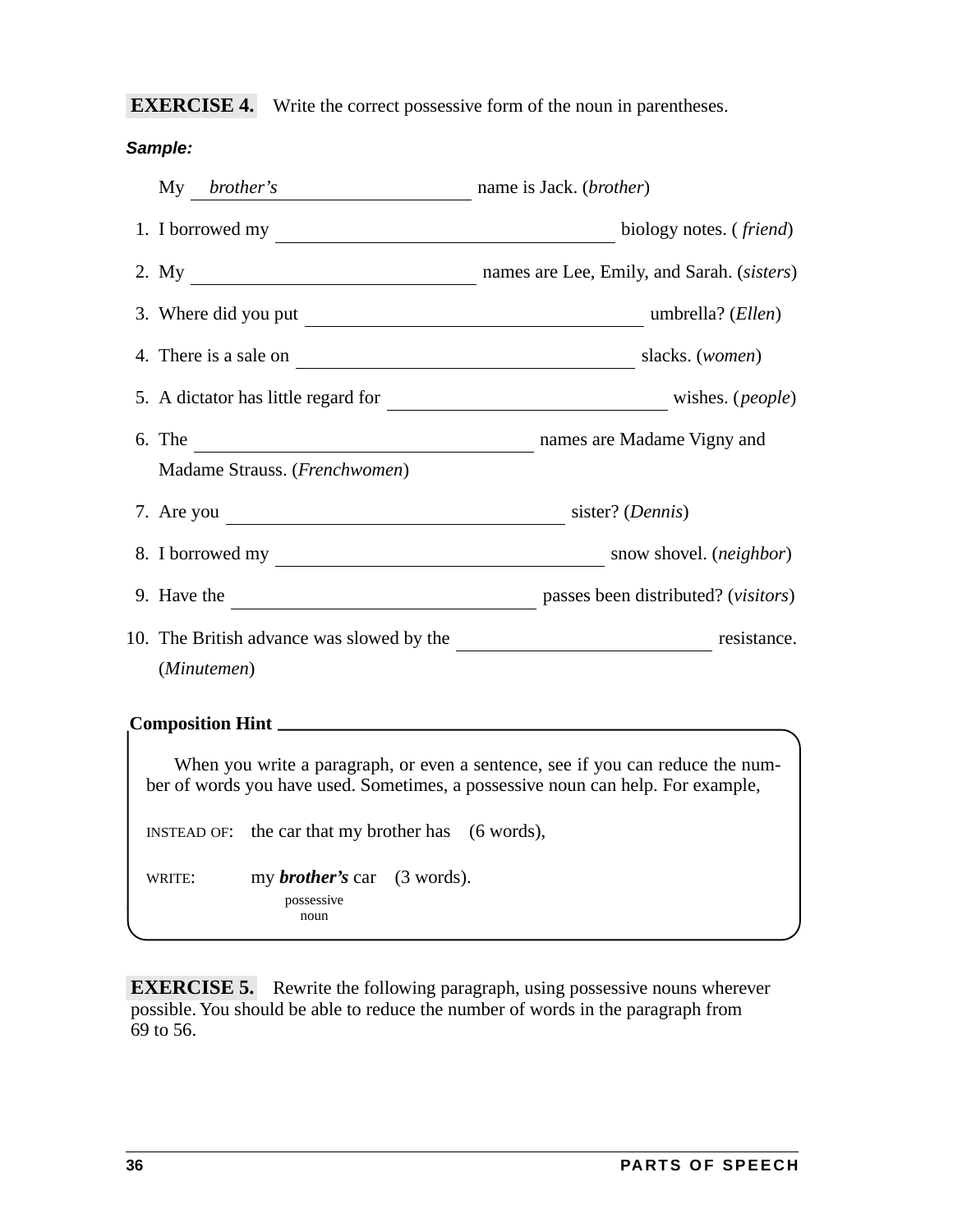The dog that Anja owns is huge but gentle. He tries to get the attention of her friends to show that he likes them. The parents of Anja, too, are fond of the dog. At first some neighbors were frightened by the size of the dog. They feared for the safety of their children. Now they no longer worry. By the way, the name of the dog is Tiny.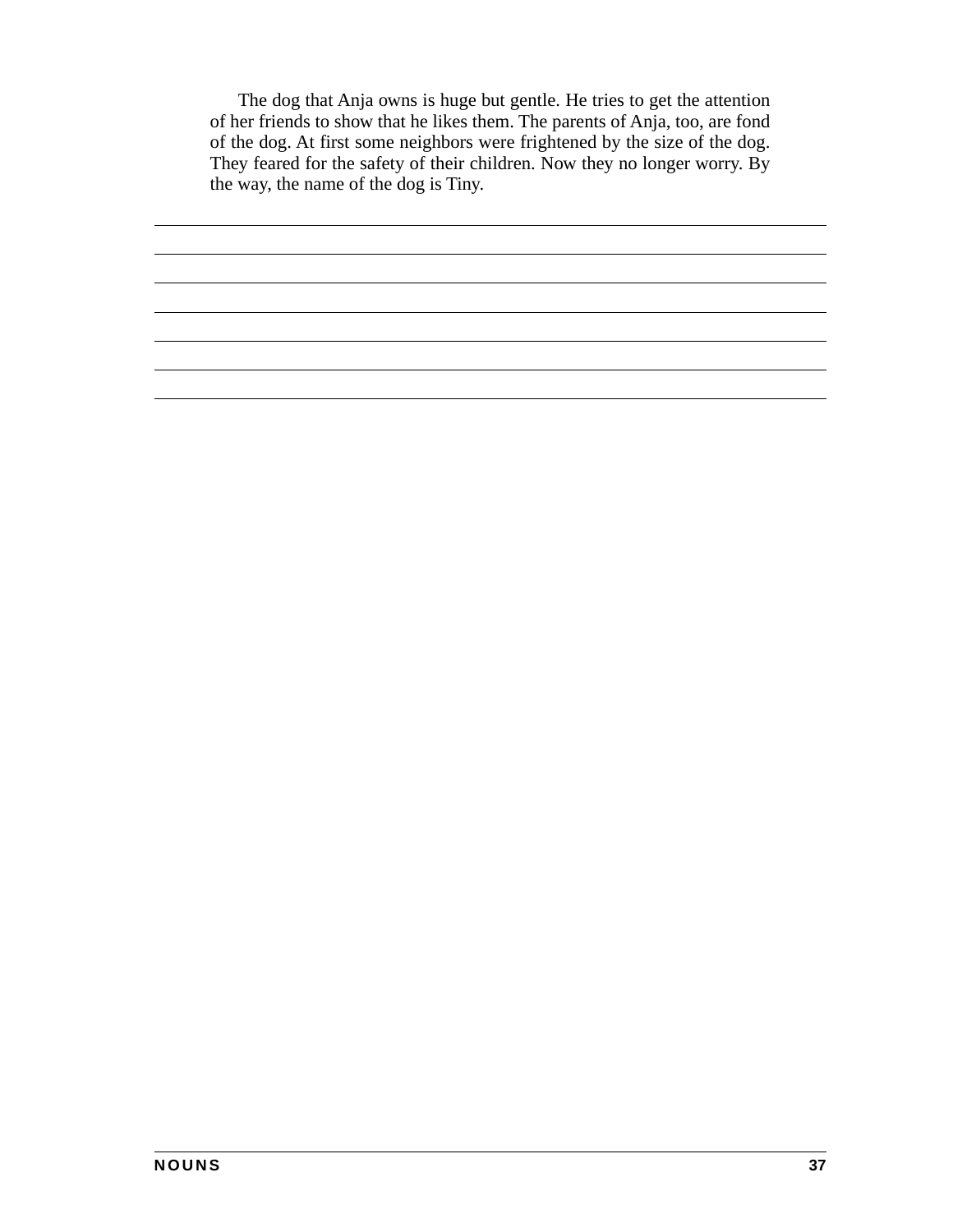# **Lesson 5 Compound Subjects**



**A compound subject consists of two or more subjects of the same verb connected by and or or.**

1. Erin *and* Sean joined our group. compound subject  $\overline{\text{verb}}$ 

> *Erin* is a subject of the verb *joined. Sean* is also a subject of the verb *joined.*

These two subjects of the same verb, connected by *and,* give us the compound subject *Erin and Sean.*

2. Nickels, dimes, *or* quarters may be deposited. compound subject verb

> *Nickels* is a subject of the verb *may be deposited.* So, too, are *dimes* and *quarters.*

These three subjects of the same verb, connected by *or,* give us the compound subject *Nickels*, *dimes*, *or quarters.*

#### **Composition Hint**

Compound subjects let us express ourselves in fewer words and without repetition. If there were no compound subjects, we would have to say:

> Nickels may be deposited. Dimes may be deposited. Quarters may be deposited.

**EXERCISE 1.** Enter the compound subject in the space at the right.

#### **Samples:**

Rain or snow is predicted.

*Rain or snow*

Did Terry and Mallika agree with you?

*Terry and Mallika*

1. Vermont and New Hampshire are next to each other.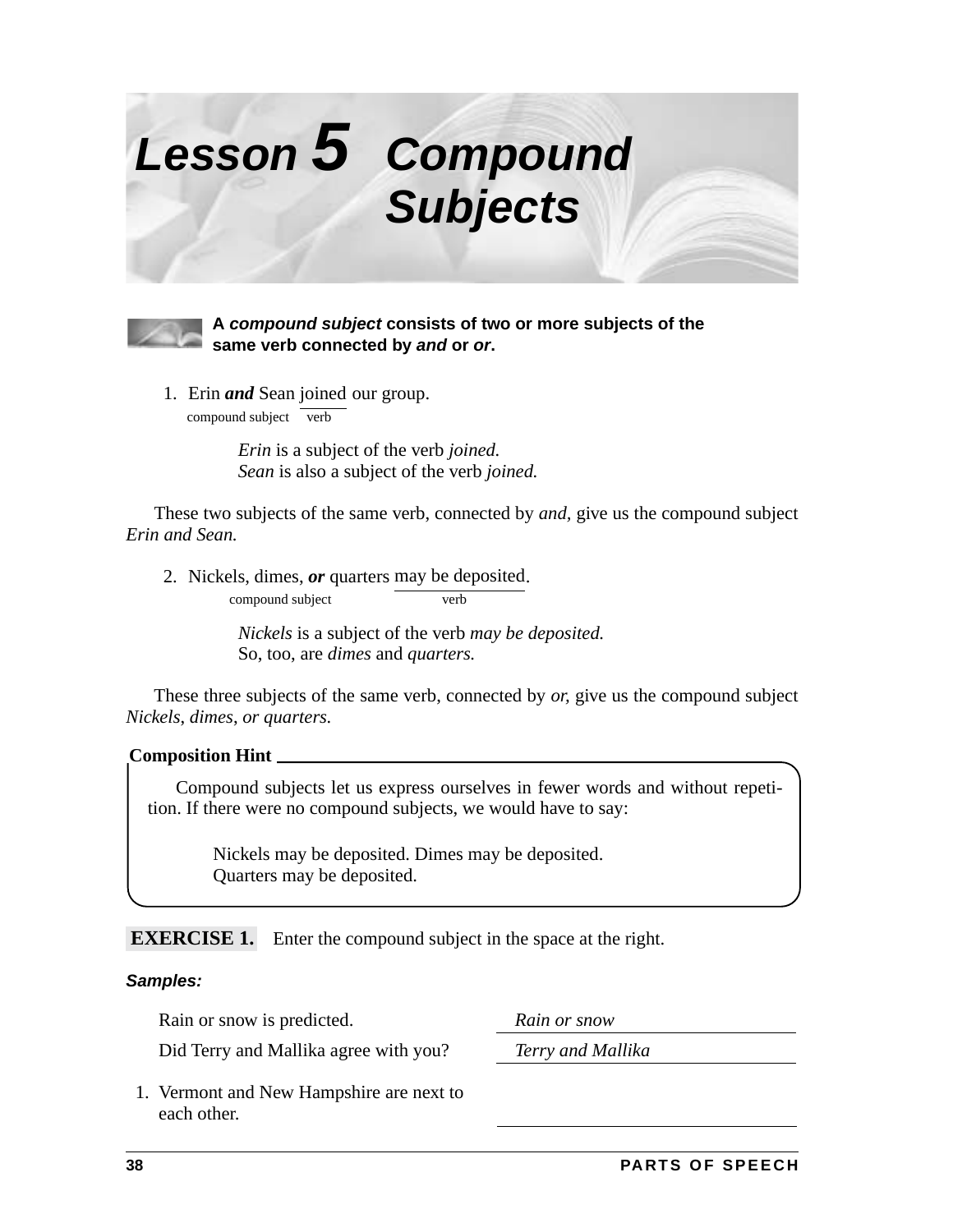| 2. Are onions, lettuce, and carrots on your<br>shopping list?  |  |
|----------------------------------------------------------------|--|
| 3. Paula, Emilio, or I will help with the<br>decorations.      |  |
| 4. Cycling and rollerblading are my favorite<br>sports.        |  |
| 5. Saturday and Sunday, fog and mist made<br>travel difficult. |  |

# **EXERCISE 2.** Express the following in fewer words by using a compound subject.

# **Samples:**

| Your battery may be causing the trouble. | Your battery or bulb may be        |  |
|------------------------------------------|------------------------------------|--|
| Your bulb may be causing the trouble.    | causing the trouble.               |  |
| Dresses are on sale.                     | Dresses, sweaters, and jackets are |  |
| Sweaters are on sale.                    | on sale.                           |  |

Jackets are on sale.

*on sale.*

**Note:** When there are more than two subjects in a compound subject, put a comma after each one, except the last:

Dresses, slacks, and jackets . . .

| 1. The House passed the bill.               |  |
|---------------------------------------------|--|
| The Senate passed the bill.                 |  |
| 2. Carmela may be the next class president. |  |
| Razi may be the next class president.       |  |
| 3. Prices have gone up.                     |  |
| Wages have gone up.                         |  |
| Taxes have gone up.                         |  |
| 4. A table will be needed.                  |  |
| Four chairs will be needed.                 |  |
| 5. The classrooms should be repainted.      |  |
| The science labs should be repainted.       |  |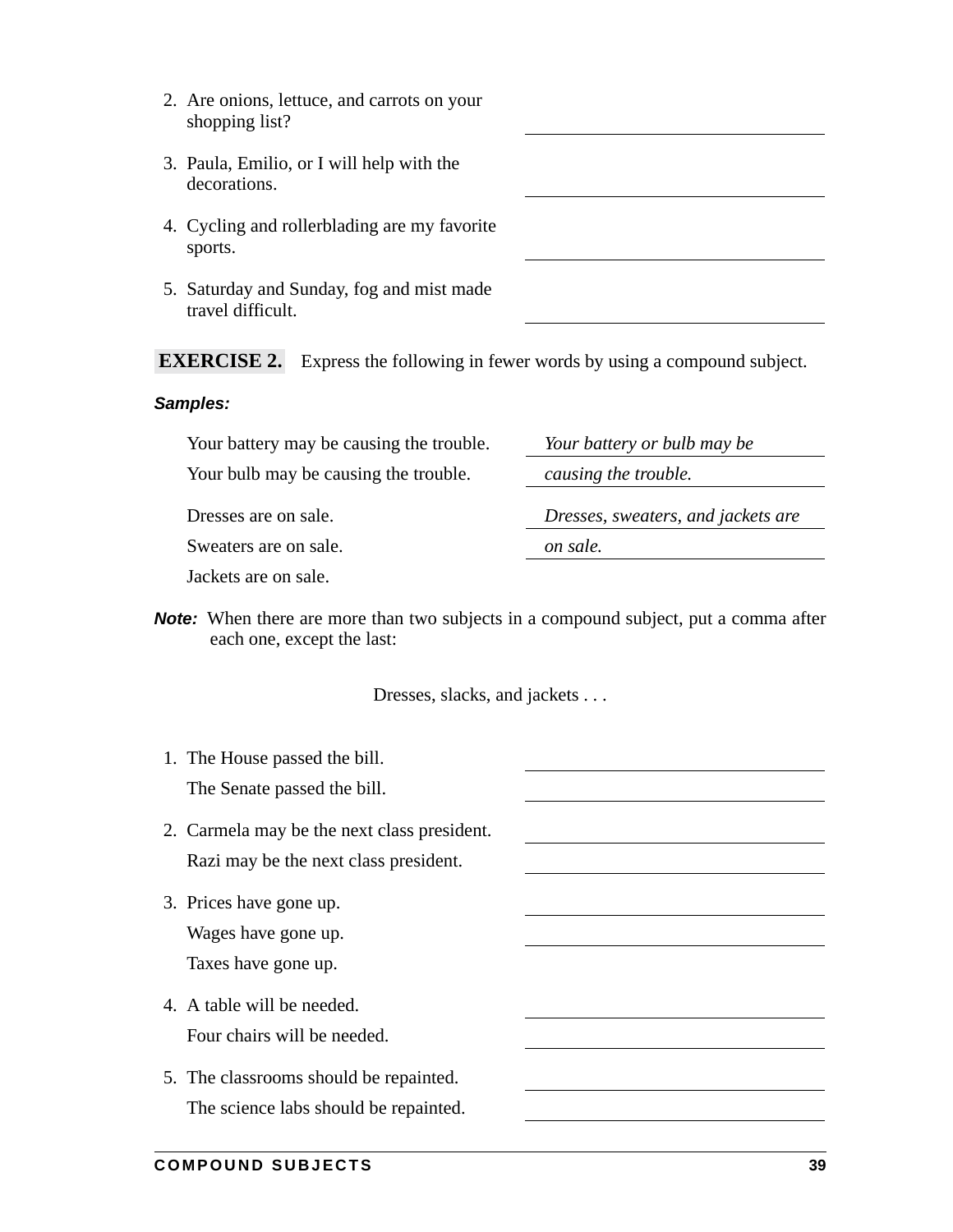| 6. Lisa will be there.                      |  |
|---------------------------------------------|--|
| Jennifer will be there.                     |  |
| Marie will be there.                        |  |
| 7. CDs are better than tapes.               |  |
| DVDs are better than tapes.                 |  |
| 8. Marlo could have scored the winning run. |  |
| Alex could have scored the winning run.     |  |
| 9. A sensible diet is good for us.          |  |
| Exercise is good for us.                    |  |
| 10. Notebooks are in the backpack.          |  |
| Pens are in the backpack.                   |  |

**EXERCISE 3.** Complete each sentence below by adding a compound subject.

| Friday and Saturday |                         |                    | are the busiest shopping days of the week. |  |  |
|---------------------|-------------------------|--------------------|--------------------------------------------|--|--|
|                     | Did                     | Jennifer or Rajani | tell you about my accident?                |  |  |
| 1.                  |                         |                    | are the coldest months of the year.        |  |  |
| $\overline{2}$ .    |                         |                    | will probably be chosen captain.           |  |  |
|                     | 3. In yesterday's game, |                    | did most of the scoring.                   |  |  |
| $\overline{4}$ .    |                         |                    | had birthdays recently.                    |  |  |
| 5.                  |                         |                    | broadcast the latest weather reports.      |  |  |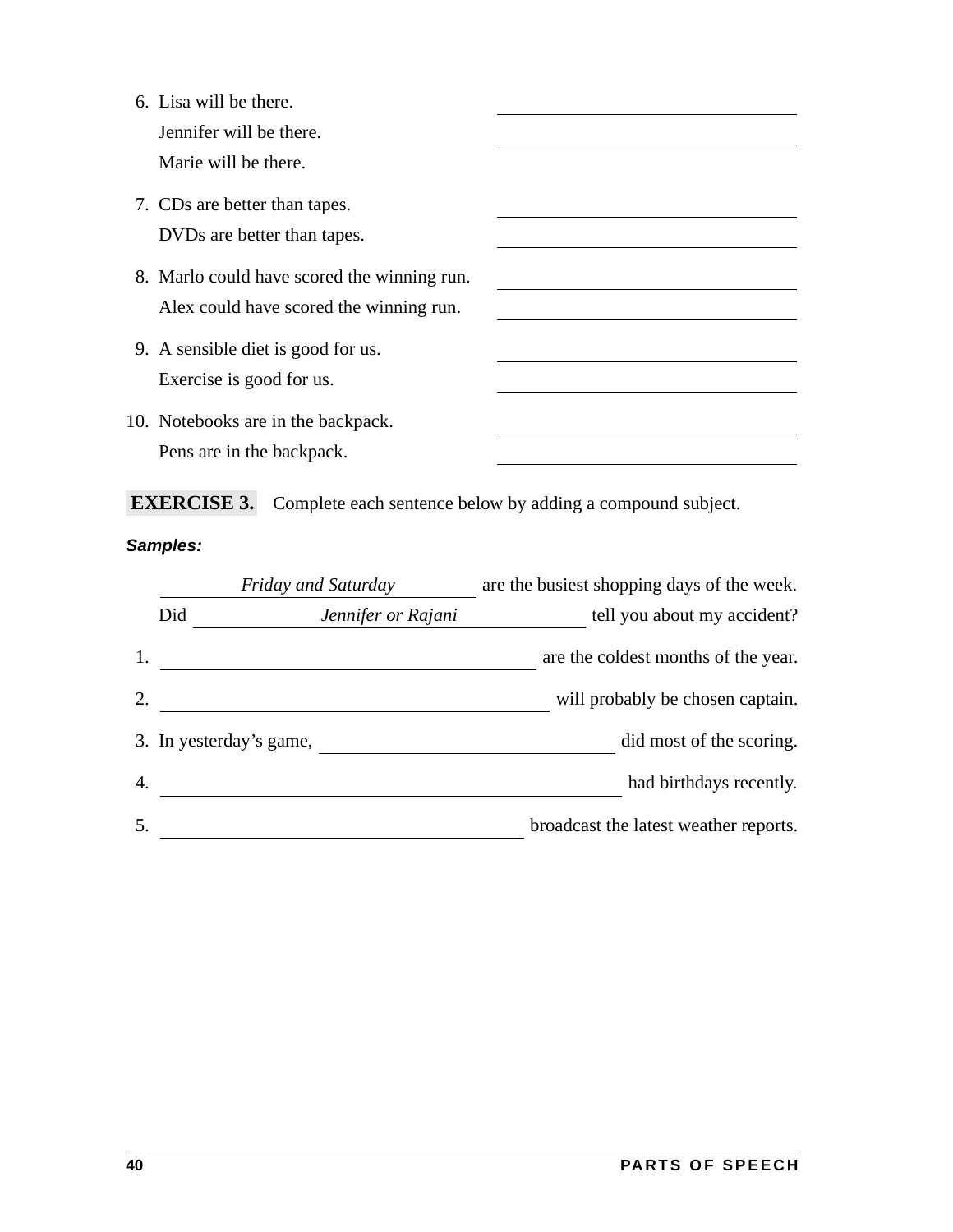# **Lesson 6 Compound Verbs**



#### **A compound verb consists of two or more verbs of the same subject connected by and, or, or but.**

The runner stumbled *and* fell. S. compound verb

The verb *stumbled* tells what the subject *runner* did. The verb *fell,* too, tells what the subject *runner* did.

These two verbs of the same subject, connected by *and*, give us the compound verb *stumbled and fell.*

Here are more examples of compound verbs:

The wind moaned, whistled, and howled all night. S. compound verb

At night I often read *or* watch television. S. compound verb

The old car runs *but* uses a lot of oil. S. compound verb

**Question:** May a sentence have both a compound subject and a compound verb?

**Answer:** Yes. Here is an example:

Cindy *and* Luke sang *and* danced.

compound subject compound verb

#### **Composition Hint**

A common error in writing is unnecessary repetition of the subject.

*I* parked the car. *I* shut off the engine. *I* put the key in my pocket. (Three  $\Gamma$ s.)

With a compound verb, we can avoid such repetition.

*I* parked the car, shut off the engine, and put the key in my pocket. (One *I*.)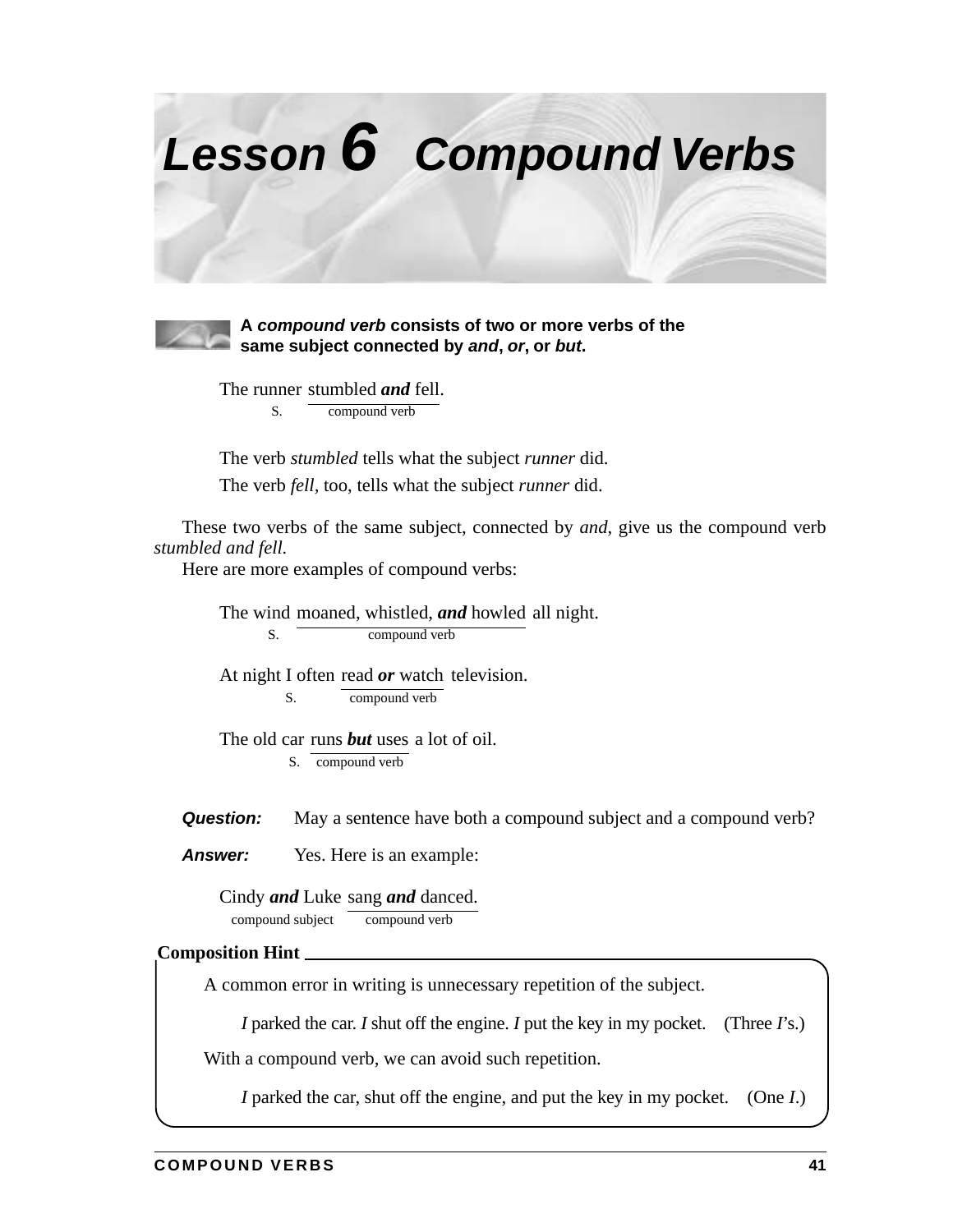# **EXERCISE 1.** Eliminate repetition of the subject by using a compound verb.

| She jogs.                                                       | She jogs, swims, and plays                                                                |
|-----------------------------------------------------------------|-------------------------------------------------------------------------------------------|
| She swims.                                                      | tennis.                                                                                   |
| She plays tennis.                                               |                                                                                           |
| We tried.                                                       | We tried but did not succeed.                                                             |
| We did not succeed.                                             |                                                                                           |
| part, except the last:                                          | <b>Note:</b> When a compound verb consists of more than two parts, put a comma after each |
| jogs, swims, and plays                                          |                                                                                           |
| 1. Fire endangers life.                                         |                                                                                           |
| Fire destroys property.                                         |                                                                                           |
| 2. I went in.                                                   |                                                                                           |
| I took one look.                                                |                                                                                           |
| I left.                                                         |                                                                                           |
| 3. A teacher explains the subject.<br>A teacher tests students. |                                                                                           |
|                                                                 |                                                                                           |
| 4. They have money.<br>They do not know how to spend it.        |                                                                                           |
|                                                                 |                                                                                           |
| 5. Should we leave?<br>Should we wait a little bit longer?      |                                                                                           |
|                                                                 |                                                                                           |
| 6. We closed the windows.<br>We turned off the lights.          |                                                                                           |
| We locked the door.                                             |                                                                                           |
|                                                                 |                                                                                           |
| A good book teaches you something.                              |                                                                                           |
| 8. He ordered a grilled cheese sandwich.                        |                                                                                           |
| He left it untouched.                                           |                                                                                           |
| 9. The lungs provide the blood with oxygen.                     |                                                                                           |
| The lungs remove carbon dioxide.                                |                                                                                           |
| 7. A good book holds your interest.                             |                                                                                           |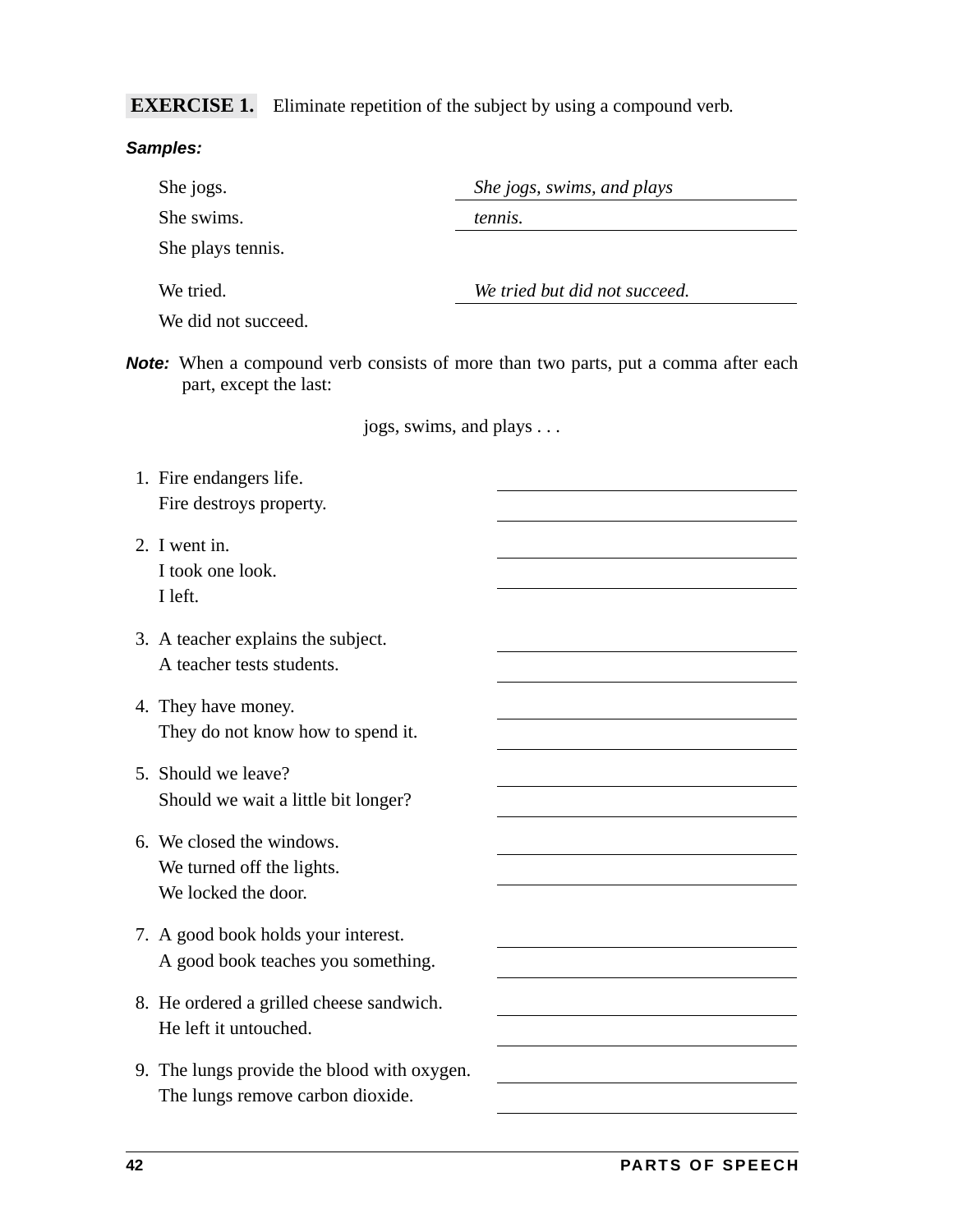10. She borrowed my notes.

She did not return them.

Read the following passage. (Sentences have been numbered.)

<sup>1</sup> James and Benjamin Franklin were brothers. <sup>2</sup>They lived and worked in Boston in colonial America. 3James, the older, operated a printing shop. <sup>4</sup>He employed Benjamin and taught him the printing trade. <sup>5</sup>Often, however, they quarreled and came to blows. 6Finally, in 1723, Benjamin ran away.

 $7B$ enjamin arrived in Philadelphia, tired and hungry.  $8$ He saw a boy eating bread and struck up a conversation. <sup>9</sup>The boy gave Benjamin directions to a baker's shop. <sup>10</sup>Benjamin went there, ordered three pennies' worth of bread, and received three enormous loaves. 11Their size astounded him. <sup>12</sup>Evidently, bread was much cheaper in Philadelphia than in Boston.

<sup>13</sup>Eating one loaf, Benjamin walked the streets of Philadelphia with another loaf under each arm. <sup>14</sup>He must have looked ridiculous. <sup>15</sup>Deborah Read saw him and laughed. 16Seven years later, Deborah and Benjamin would become man and wife.

**EXERCISE 2.** Below, write the subject and the verb of each sentence in the passage you have just read. *Caution:* Some of the subjects are compound, and some of the verbs are compound. The subject and the verb of the first two sentences have been filled in for you as samples.

|     | <b>SUBJECT</b>                                                                                                                                                                                                                               | <b>VERB</b>      |  |
|-----|----------------------------------------------------------------------------------------------------------------------------------------------------------------------------------------------------------------------------------------------|------------------|--|
| 1.  | James and Benjamin Franklin                                                                                                                                                                                                                  | were             |  |
| 2.  | They<br><u> 1989 - Johann Stein, mars and de Branch Stein, mars and de Branch Stein Branch Stein Branch Stein Branch Stein Branch Stein Branch Stein Branch Stein Branch Stein Branch Stein Branch Stein Branch Stein Branch Stein Branc</u> | lived and worked |  |
| 3.  | the control of the control of the control of the control of the control of                                                                                                                                                                   |                  |  |
| 4.  |                                                                                                                                                                                                                                              |                  |  |
| 5.  | <u> 1980 - Johann Barbara, martxa alemaniar a</u>                                                                                                                                                                                            |                  |  |
| 6.  | the control of the control of the control of the control of the control of                                                                                                                                                                   |                  |  |
| 7.  |                                                                                                                                                                                                                                              |                  |  |
| 8.  |                                                                                                                                                                                                                                              |                  |  |
| 9.  |                                                                                                                                                                                                                                              |                  |  |
| 10. |                                                                                                                                                                                                                                              |                  |  |
|     |                                                                                                                                                                                                                                              |                  |  |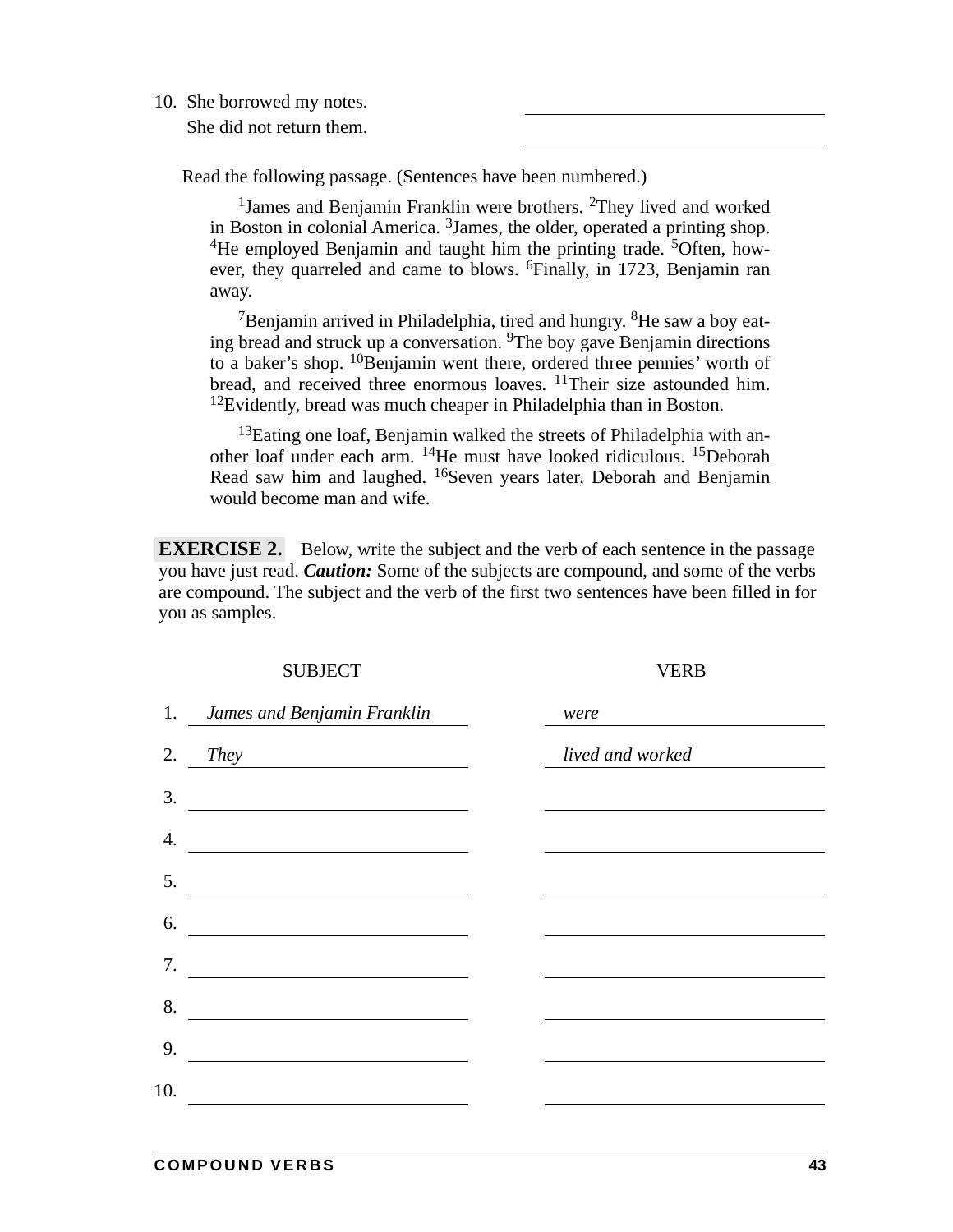| <b>SUBJECT</b> | <b>VERB</b> |
|----------------|-------------|
| 11.            |             |
| 12.            |             |
| 13.            |             |
| 14.            |             |
| 15.            |             |
| 16.            |             |
|                |             |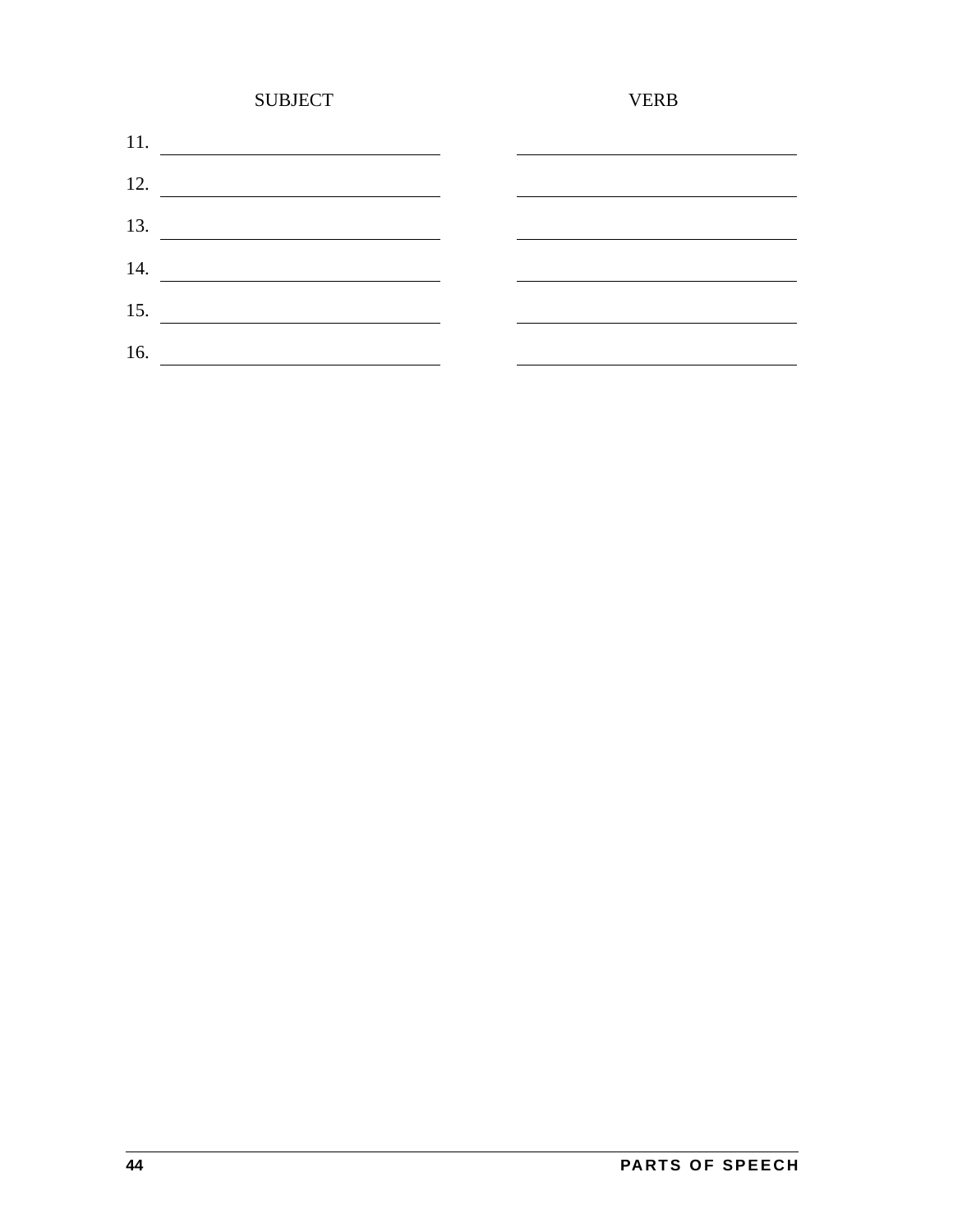# **Lesson 7 Nouns as Direct Objects**

How is the noun *Amy* used in these two sentences?

- 1. *Amy* is our top scorer.
- 2. The crowd cheered *Amy.*

In the first sentence, the noun *Amy* is the *subject* of the verb *is*. In the second sentence, the noun *Amy* is the *direct object* of the verb *cheered.*

# **What Is a Direct Object?**



#### **A direct object is a word in the predicate that receives the action of the verb.**

In sentence 2, above, the noun *Amy* is the word in the predicate that receives the action of the verb *cheered.* Therefore, the noun *Amy* is the direct object of the verb *cheered.*

**Note:** There can be no direct object without an action verb.

Compare the noun *Amy* in the following sentences:

- 1. Our top scorer is *Amy.*
- 2. The crowd cheered *Amy.*

Sentence 1 cannot have a direct object because it has no action verb; *is* does not express action. *Amy,* in sentence 1, is not a direct object.

On the other hand, sentence 2 can have a direct object because it has an action verb; *cheered* expresses action. *Amy,* in sentence 2, receives the action of the verb *cheered* and is a direct object of that verb.

The crowd cheered *Amy.*

S. V. D.O.

**Question:** Are there other verbs, besides *is,* that do not express action?

**Answer:** Yes. Here are some of them:

| am   | will be   | may be   | have been      |
|------|-----------|----------|----------------|
| are  | shall be  | might be | has been       |
| was  | would be  | can be   | had been       |
| were | should be | could be | will have been |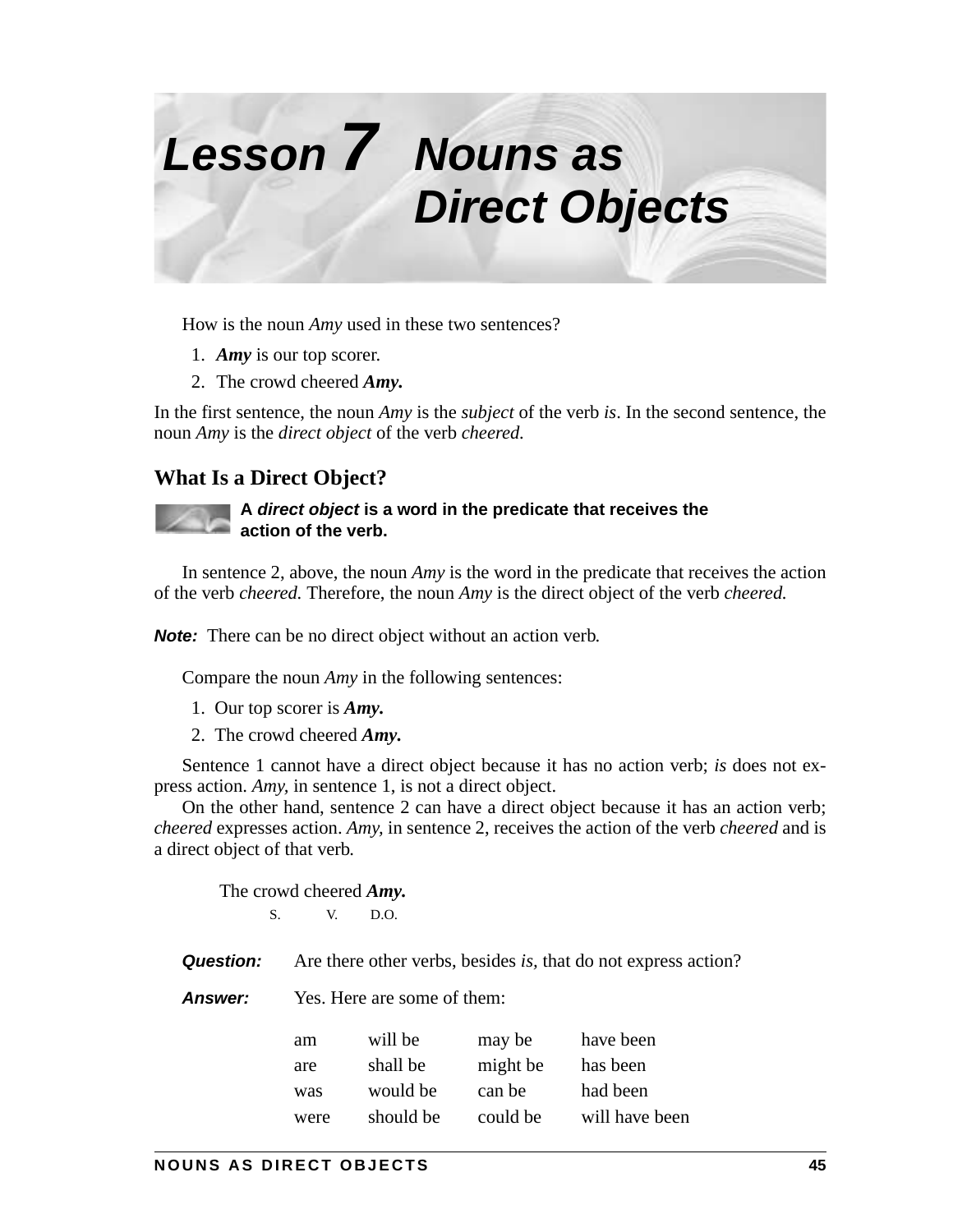All of the listed verbs, including *is,* are forms of a single verb—the verb *be.*

Remember the following about *am, is, are, will be,* and all other forms of the verb *be:*

- **1. They do not express action.**
- **2. They cannot have a direct object.**

**EXERCISE 1.** In which sentence, *a* or *b*, is the italicized noun a direct object? Write the letters **D.O.** on the proper line.

#### **Sample:**

|  | a.                                                                                                                                                                                                                                                                                                                                                                                                                                                                                                                                                                                                                                                                  |                                                     |
|--|---------------------------------------------------------------------------------------------------------------------------------------------------------------------------------------------------------------------------------------------------------------------------------------------------------------------------------------------------------------------------------------------------------------------------------------------------------------------------------------------------------------------------------------------------------------------------------------------------------------------------------------------------------------------|-----------------------------------------------------|
|  | b.                                                                                                                                                                                                                                                                                                                                                                                                                                                                                                                                                                                                                                                                  | D.O.                                                |
|  |                                                                                                                                                                                                                                                                                                                                                                                                                                                                                                                                                                                                                                                                     |                                                     |
|  | а.                                                                                                                                                                                                                                                                                                                                                                                                                                                                                                                                                                                                                                                                  |                                                     |
|  | b.                                                                                                                                                                                                                                                                                                                                                                                                                                                                                                                                                                                                                                                                  |                                                     |
|  |                                                                                                                                                                                                                                                                                                                                                                                                                                                                                                                                                                                                                                                                     |                                                     |
|  | a.                                                                                                                                                                                                                                                                                                                                                                                                                                                                                                                                                                                                                                                                  |                                                     |
|  | b.                                                                                                                                                                                                                                                                                                                                                                                                                                                                                                                                                                                                                                                                  |                                                     |
|  |                                                                                                                                                                                                                                                                                                                                                                                                                                                                                                                                                                                                                                                                     |                                                     |
|  | a.                                                                                                                                                                                                                                                                                                                                                                                                                                                                                                                                                                                                                                                                  |                                                     |
|  | b.                                                                                                                                                                                                                                                                                                                                                                                                                                                                                                                                                                                                                                                                  |                                                     |
|  |                                                                                                                                                                                                                                                                                                                                                                                                                                                                                                                                                                                                                                                                     |                                                     |
|  | a.                                                                                                                                                                                                                                                                                                                                                                                                                                                                                                                                                                                                                                                                  |                                                     |
|  | b.                                                                                                                                                                                                                                                                                                                                                                                                                                                                                                                                                                                                                                                                  |                                                     |
|  |                                                                                                                                                                                                                                                                                                                                                                                                                                                                                                                                                                                                                                                                     |                                                     |
|  | а.                                                                                                                                                                                                                                                                                                                                                                                                                                                                                                                                                                                                                                                                  | <u> 1989 - Andrea Station, amerikansk politik (</u> |
|  | b.                                                                                                                                                                                                                                                                                                                                                                                                                                                                                                                                                                                                                                                                  |                                                     |
|  | a. Paul and Donna are my cousins.<br>b. I called my <i>cousins</i> .<br>1. <i>a.</i> Stephen Crane was a <i>reporter</i> .<br>b. The publisher dismissed the <i>reporter</i> .<br>2. <i>a.</i> Ginette plays two stringed <i>instruments</i> .<br>b. The violin, guitar, and cello are stringed <i>instruments</i> .<br>3. <i>a.</i> Mercedes has been <i>president</i> since April.<br>b. The members are blaming the <i>president</i> .<br>4. <i>a</i> . For years Dr. Kroll had been our <i>dentist</i> .<br>b. We have found a new <i>dentist</i> .<br>5. <i>a.</i> Mr. Reed is Jean's <i>teacher</i> .<br>b. The district has hired a new art <i>teacher</i> . |                                                     |

# **Easy Procedure for Finding the Direct Object**

To find the direct object, ask the question WHAT? or WHOM? right after the action verb.

|                       | <b>Question 1:</b> What is the direct object in the following sentence?<br>Caroline drives a Ford. |
|-----------------------|----------------------------------------------------------------------------------------------------|
|                       | <b>Procedure:</b> Caroline drives a WHAT?                                                          |
|                       | <b>Answer:</b> Ford is the direct object.                                                          |
|                       | <b>Question 2:</b> What is the direct object in the following?<br>I watched the artist at work.    |
|                       | <b>Procedure:</b> I watched WHOM at work?                                                          |
| <i><b>Answer:</b></i> | <i>Artist</i> is the direct object.                                                                |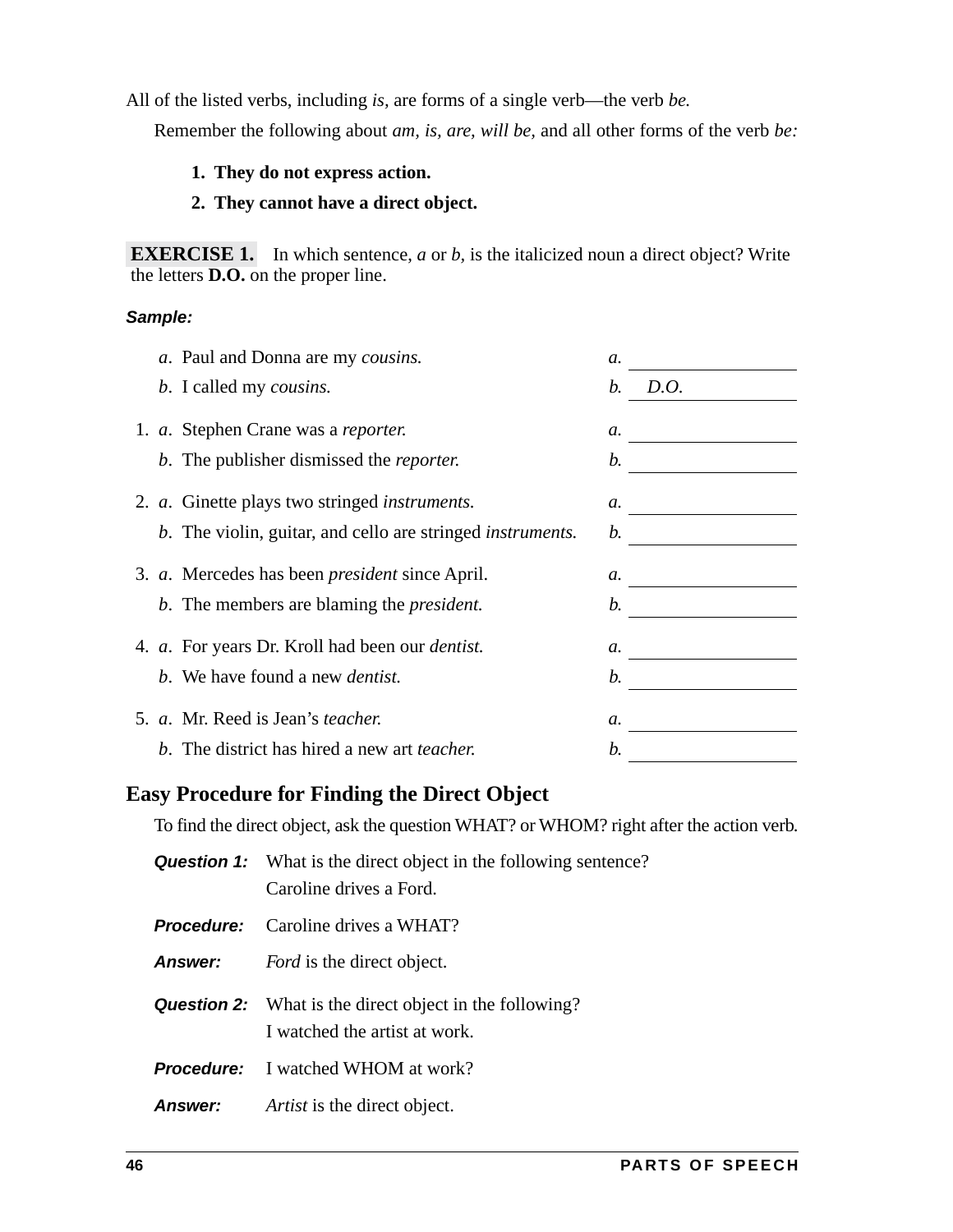Note that a direct object may be *compound:* **It may consist of more than one word.** The following sentence has a compound direct object:

Heavy rain flooded the *streets and highways.*

S. V. compound direct object

**EXERCISE 2.** In each sentence below, find the verb (**V.)**, the subject (**S.**), and the direct object **(D.O.)**.

|  | Water loosens the soil.                                         | V.   | loosens  |
|--|-----------------------------------------------------------------|------|----------|
|  |                                                                 | S.   | Water    |
|  |                                                                 | D.O. | soil     |
|  | The team has already left.                                      | V.   | has left |
|  |                                                                 | S.   | team     |
|  |                                                                 | D.O. | none     |
|  | 1. The speaker's question surprised<br>and amused the audience. | V.   |          |
|  |                                                                 | S.   |          |
|  |                                                                 | D.O. |          |
|  | 2. Have some yogurt and fruit.                                  | V.   |          |
|  |                                                                 | S.   |          |
|  |                                                                 | D.O. |          |
|  | 3. Are the snow and ice melting?                                | V.   |          |
|  |                                                                 | S.   |          |
|  |                                                                 | D.O. |          |
|  | 4. The World Wide Web and television                            | V.   |          |
|  | provide information and entertainment.                          | S.   |          |
|  |                                                                 | D.O. |          |
|  | 5. Jonathan returned the books to the library.                  | V.   |          |
|  |                                                                 | S.   |          |
|  |                                                                 | D.O. |          |
|  |                                                                 |      |          |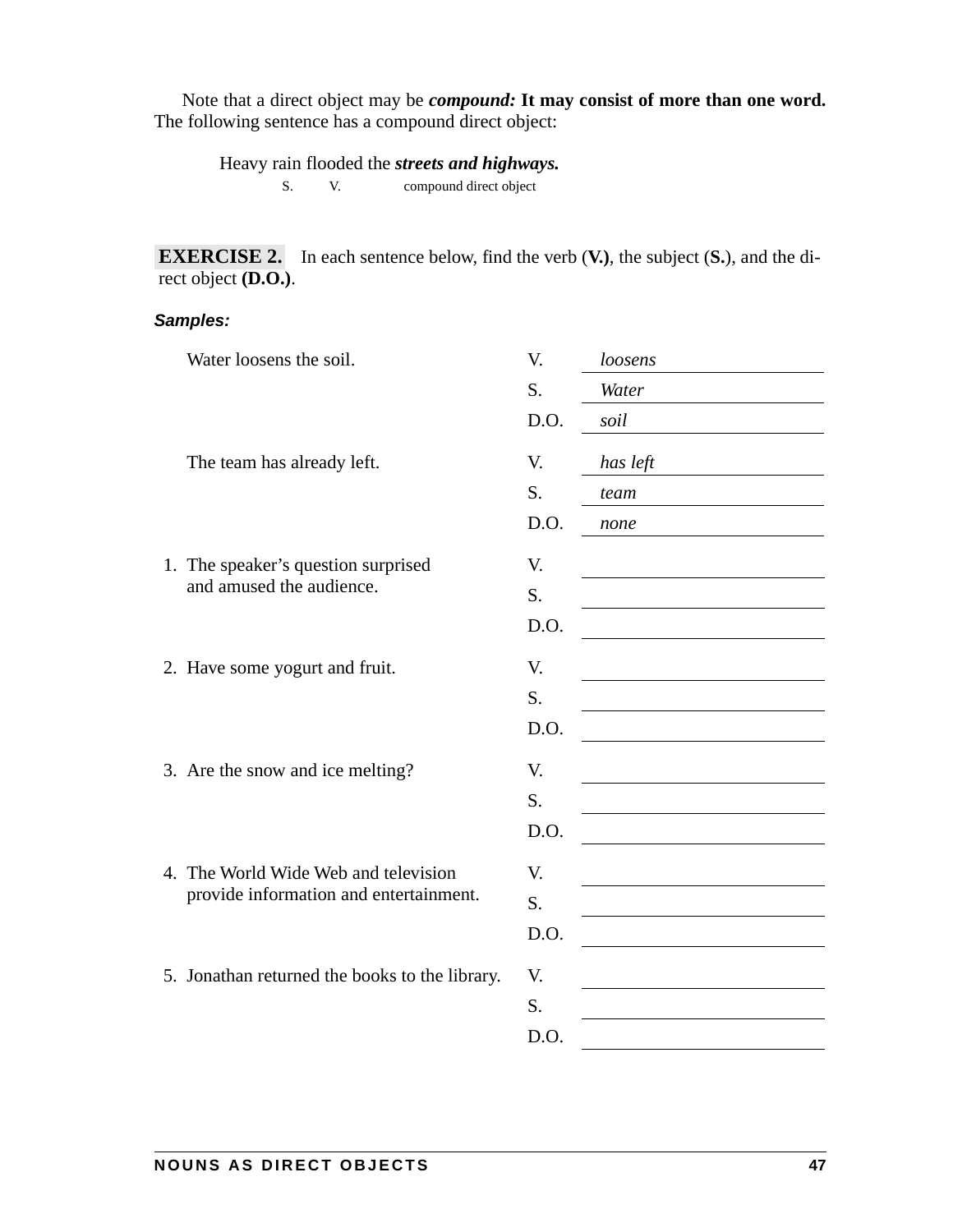# **Lesson 8 Nouns as Indirect Objects**

How is the noun *Amy* used in the following sentence?

The crowd gave *Amy* a cheer. S. V. ? D.O.

*Amy* is the *indirect object* of the verb *gave.*

# **What Is an Indirect Object?**

#### **An indirect object is a word in the predicate that tells FOR WHOM or TO WHOM something was done, or is being done, or will be done.**

Note that there are two nouns after the action verb *gave: Amy* and *cheer.* The noun *cheer* is the *direct object* of *gave* because it answers the question WHAT? (The crowd gave WHAT?) The noun *Amy* tells FOR WHOM the crowd gave a cheer. Therefore, *Amy* is the *indirect object* of the verb *gave.*

The crowd gave *Amy* a *cheer.* S. V. I.O. D.O.

The above sentence shows that an action verb can have both a *direct object* and an *indirect object* in the same sentence.

- **Question:** Which comes first in a sentence, the direct object or the indirect object?
- **Answer:** The indirect object always comes before the direct object. Note these further examples:

A friend sent *Marilyn* a *card.*

I.O. D.O.

(*Marilyn* is the indirect object because it tells TO WHOM a friend sent a card.)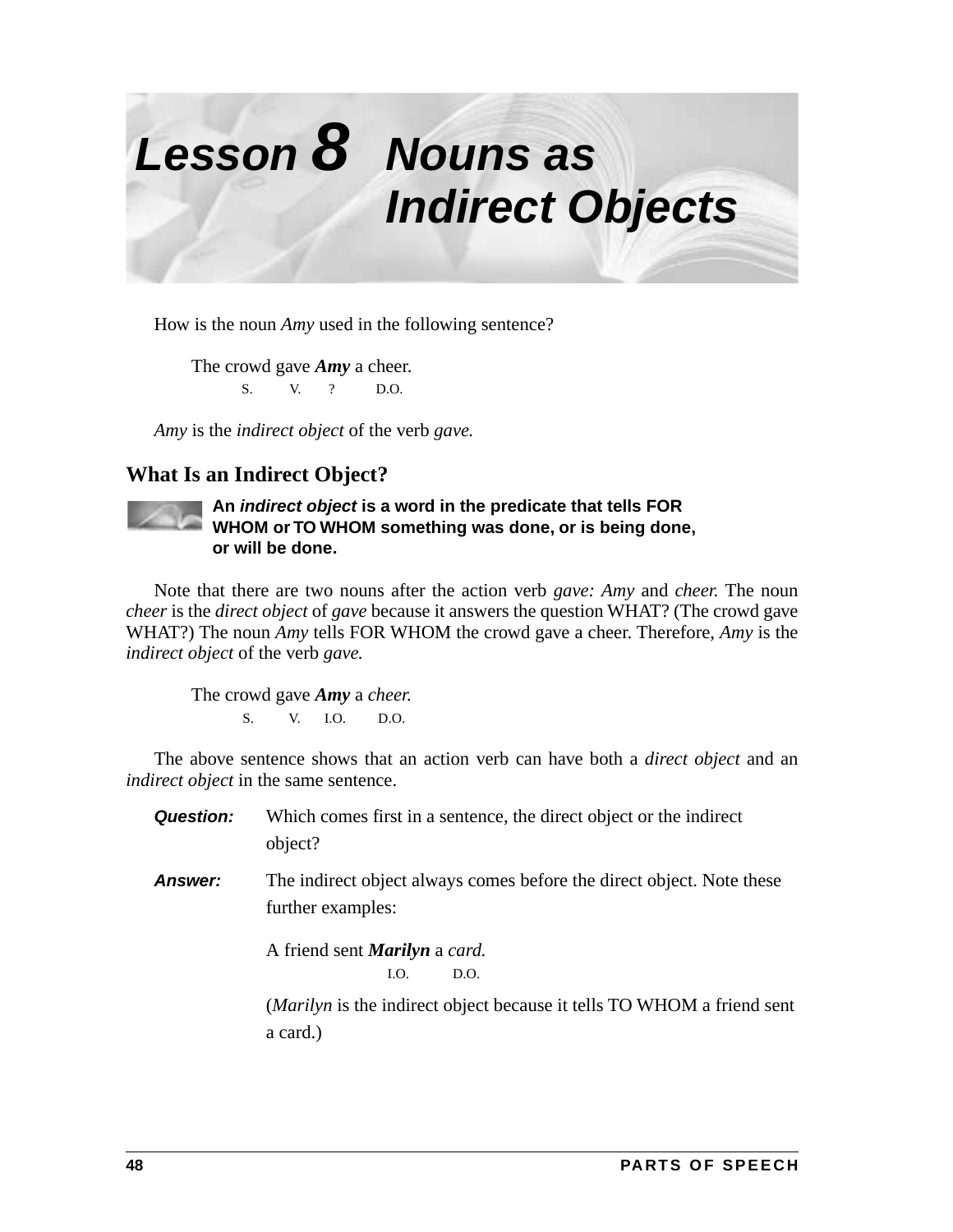Carlos is buying *Mrs. Lopez* a *gift*.

I.O. D.O.

(*Mrs. Lopez* is the indirect object because it tells FOR WHOM Carlos is buying a gift.)

The firm pays its *officers* a *salary.* I.O. D.O.

(*Officers* is the indirect object because it tells TO WHOM the firm pays a salary.)

**EXERCISE 1.** For each sentence, indicate the verb  $(V)$ , the subject  $(S)$ , the indirect object (**I.O.**), if any, and the direct object (**D.O.**), if any.

|  | Sunburn itches.                          | V.   | itches    |
|--|------------------------------------------|------|-----------|
|  |                                          | S.   | Sunburn   |
|  |                                          | I.O. | none      |
|  |                                          | D.O. | none      |
|  | Ms. Jones will tell the court the truth. | V.   | will tell |
|  |                                          | S.   | Ms. Jones |
|  |                                          | I.O. | court     |
|  |                                          | D.O. | truth     |
|  | 1. The store owner offered the           | V.   |           |
|  | customer a discount.                     | S.   |           |
|  |                                          | I.O. |           |
|  |                                          | D.O. |           |
|  | 2. Did the judge grant the suspect bail? | V.   |           |
|  |                                          | S.   |           |
|  |                                          | I.O. |           |
|  |                                          | D.O. |           |
|  | 3. The city will build the Giants a      | V.   |           |
|  | new stadium.                             | S.   |           |
|  |                                          | I.O. |           |
|  |                                          | D.O. |           |
|  |                                          |      |           |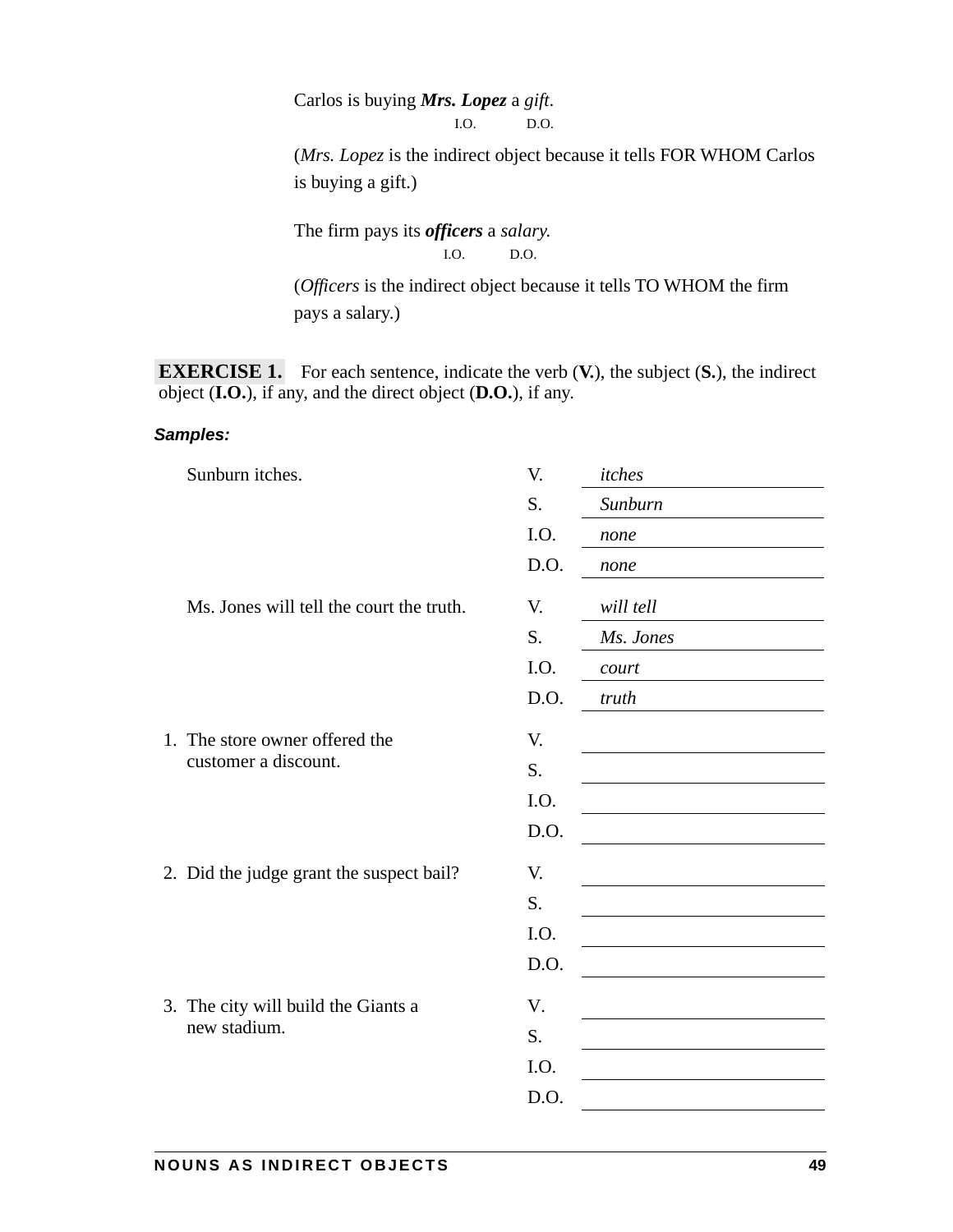| 4. Brendan has made his parents | V.   |
|---------------------------------|------|
| a promise.                      | S.   |
|                                 | I.O. |
|                                 | D.O. |
| 5. A passerby slipped and fell. | V.   |
|                                 | S.   |
|                                 | I.O. |
|                                 | D.O. |

**EXERCISE 2.** Rewrite the sentence, changing the italicized expression to an indirect object.

#### **Sample:**

Did you give the assignment *to Nick? Did you give Nick the assignment?*

- 1. Rob gave flowers *to Mia.*
- 2. Have you ever done a favor *for John?*
- 3. Liang is lending his science notes *to Kristin.*
- 4. Rosita is making a blouse *for her sister.*
- 5. Give the tickets *to the usher.*
- 6. Who baked a cake *for Jennifer?*
- 7. Please cut a slice of melon *for Catherine.*
- 8. Washington is giving emergency aid *to the flooded regions.*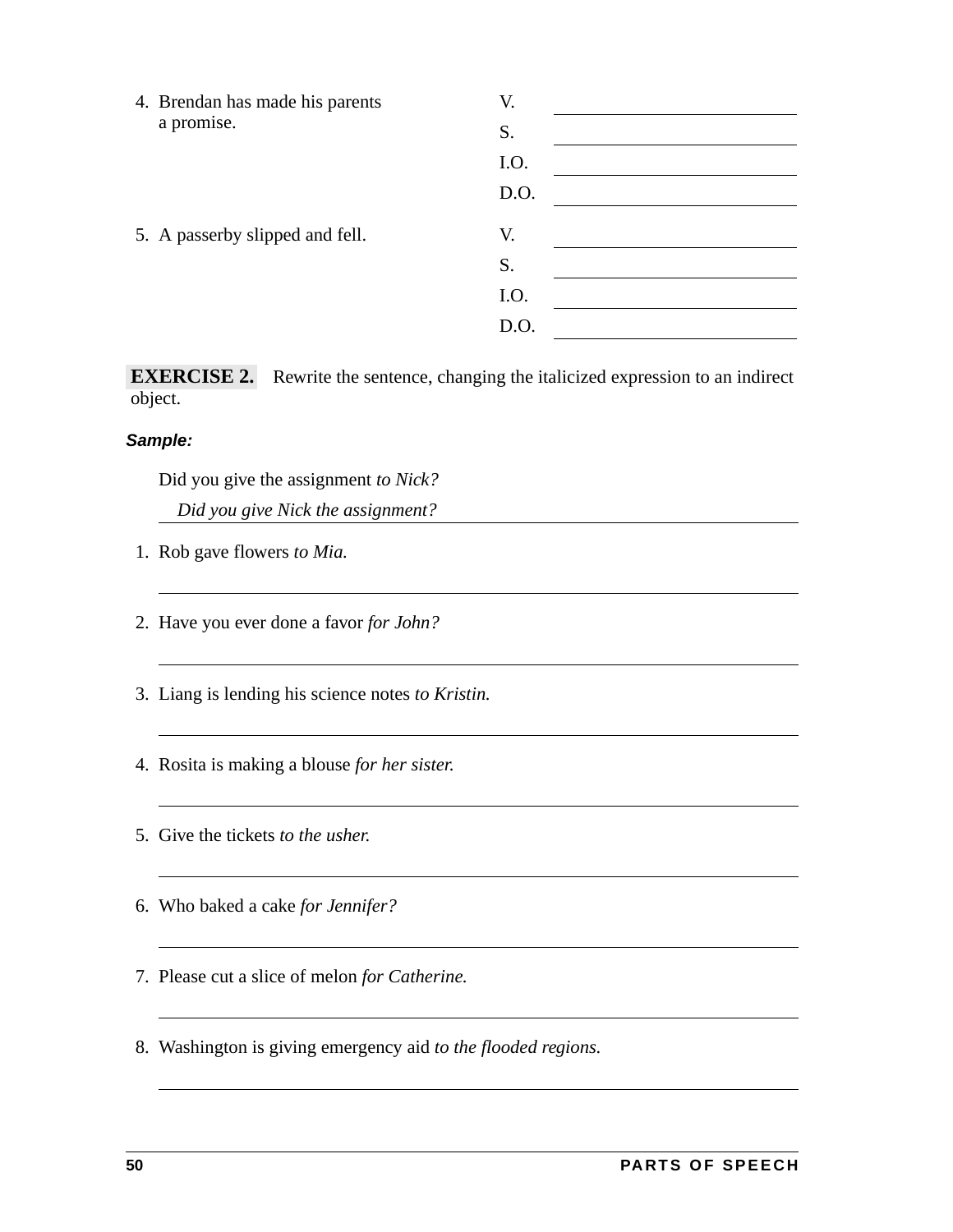- 9. I wrote a letter *to Yasmin.*
- 10. The cashier handed the change *to the customer.*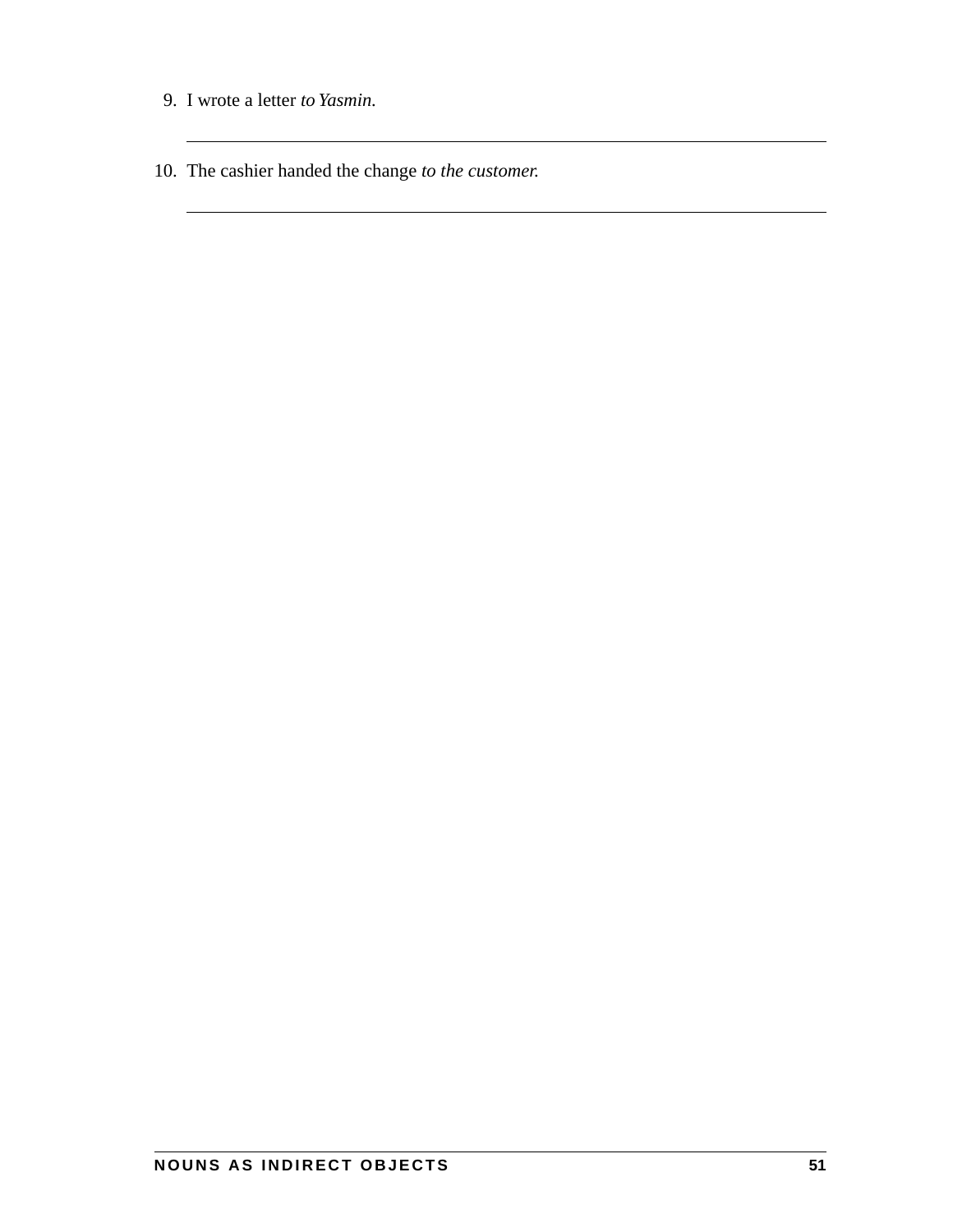# **Lesson 9 Pronouns and Antecedents**

|                                                                           | A pronoun is a word that takes the place of a noun.                                                                                                                                         |  |
|---------------------------------------------------------------------------|---------------------------------------------------------------------------------------------------------------------------------------------------------------------------------------------|--|
| <b>Question 1:</b> How many pronouns are there in the following sentence? |                                                                                                                                                                                             |  |
|                                                                           | Paul Steinbrenner promised Rosalie Amato that he would vote for<br>her.                                                                                                                     |  |
| <b>Answer:</b>                                                            | Two.                                                                                                                                                                                        |  |
|                                                                           | He is a pronoun taking the place of Paul Steinbrenner.                                                                                                                                      |  |
|                                                                           | Her is a pronoun taking the place of Rosalie Amato.                                                                                                                                         |  |
|                                                                           | <b>Question 2:</b> What is an <i>antecedent?</i>                                                                                                                                            |  |
| <b>Answer:</b>                                                            | An antecedent is the noun that a pronoun stands for.                                                                                                                                        |  |
|                                                                           | In the sentence above, the <i>antecedent</i> of the pronoun he is the noun <i>Paul Steinbrenner</i> ;<br>the <i>antecedent</i> of the pronoun <i>her</i> is the noun <i>Rosalie Amato</i> . |  |
|                                                                           | <b>Question 3:</b> Why are pronouns important?                                                                                                                                              |  |
| <b>Answer:</b>                                                            | Pronouns make language more smooth and efficient because they let<br>us express ourselves without repetition and in fewer words.                                                            |  |
|                                                                           | If there were no pronouns, we would have to say:                                                                                                                                            |  |
|                                                                           | <b>Paul Steinbrenner promised Rosalie Amato that Paul Steinbrenner</b><br>would vote for Rosalie Amato.                                                                                     |  |

**EXERCISE 1.** In the blank space, use a pronoun in place of the italicized antecedent.

| Joyce has a new <i>bicycle</i> but has not used    |      |  |
|----------------------------------------------------|------|--|
| The gloves are <i>Karen's</i> . The muffler is not | hers |  |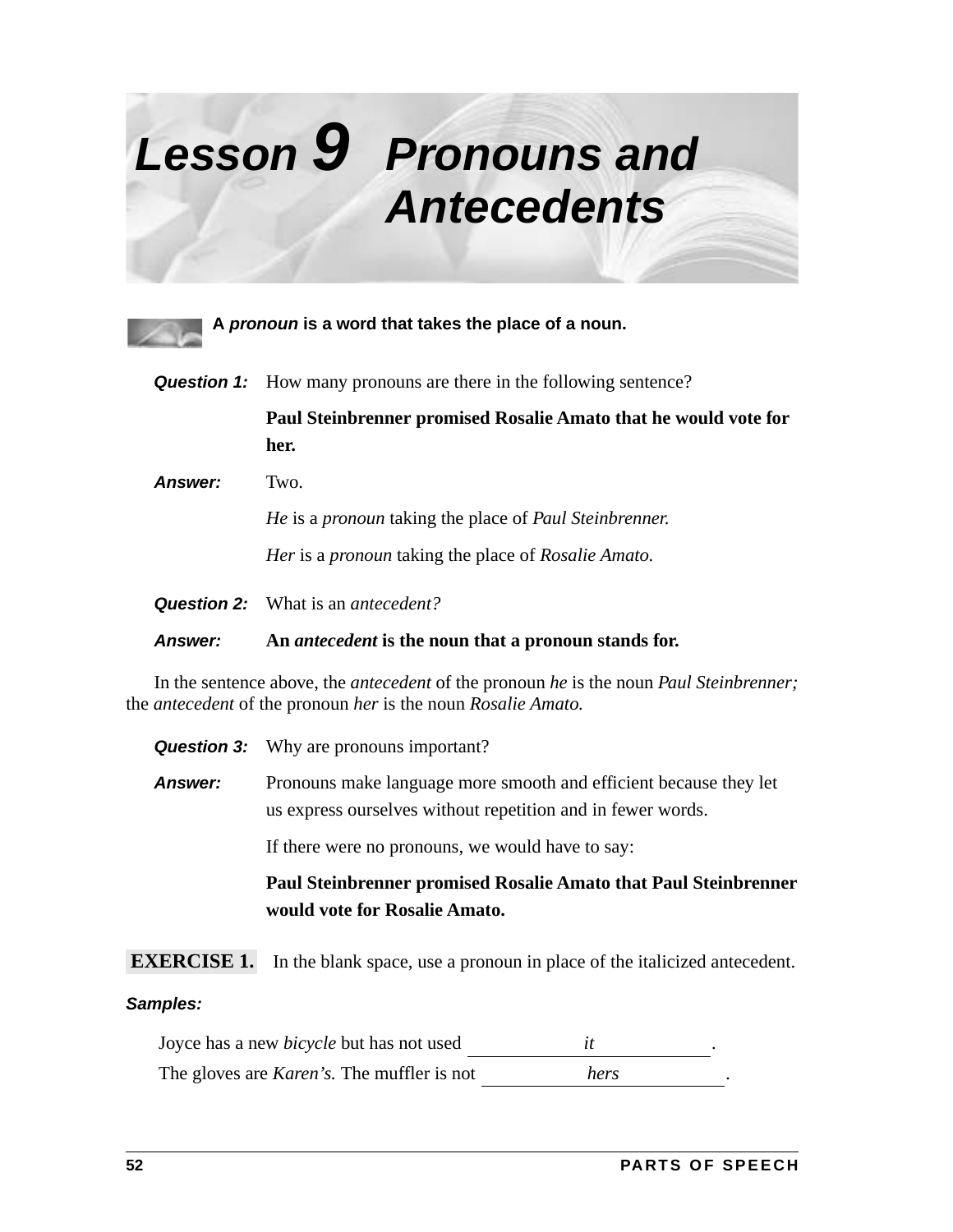1. Let *the soup* cool before tasting \_\_\_\_\_\_\_\_\_\_\_\_\_. 2. There is *Jeff.* Speak to \_\_\_\_\_\_\_\_\_\_\_\_. 3. The magazine is *Tom's*, but the newspaper is not \_\_\_\_\_\_\_\_\_\_\_\_\_. 4. *Chelsea* has nothing to write with. Lend \_\_\_\_\_\_\_\_\_\_\_\_\_\_ a pen. 5. *Gina* knows that \_\_\_\_\_\_\_\_\_\_\_\_\_\_ is the next speaker. 6. *Alex and Tony* arrived, but there were no seats for \_\_\_\_\_\_\_\_\_\_\_\_\_\_. 7. *Joely* did not come because has a cold. 8. If *the tenth grade girls* win today, \_\_\_\_\_\_\_\_\_\_\_\_\_\_ have a chance for the championship. 9. Has anyone seen *Mike's* notebook? Is that one \_\_\_\_\_\_\_\_\_\_\_\_\_\_? 10. The stationery was *Ellen's,* and the handwriting was \_\_\_\_\_\_\_\_\_\_\_\_\_\_, too.

**EXERCISE 2.** Find the pronoun (**PRON.)** and its antecedent (**ANTECED.)**, and write them in the spaces at the right.

| Sandra said she does not agree.                                                                           | PRON.             | she                               |
|-----------------------------------------------------------------------------------------------------------|-------------------|-----------------------------------|
|                                                                                                           | ANTECED.          | Sandra                            |
| The Declaration of Independence is an<br>important historical document. It was<br>issued on July 4, 1776. | PRON.<br>ANTECED. | It<br>Declaration of Independence |
| 1. The challenger knows that he<br>cannot win.                                                            | PRON.<br>ANTECED. |                                   |
| 2. Friday was stormy. It was a<br>miserable day.                                                          | PRON.<br>ANTECED. |                                   |
| 3. Ask Eric and Anna if they can come.                                                                    | PRON.<br>ANTECED. |                                   |
| 4. Not one motel had a vacancy; each<br>was booked to capacity.                                           | PRON.<br>ANTECED. |                                   |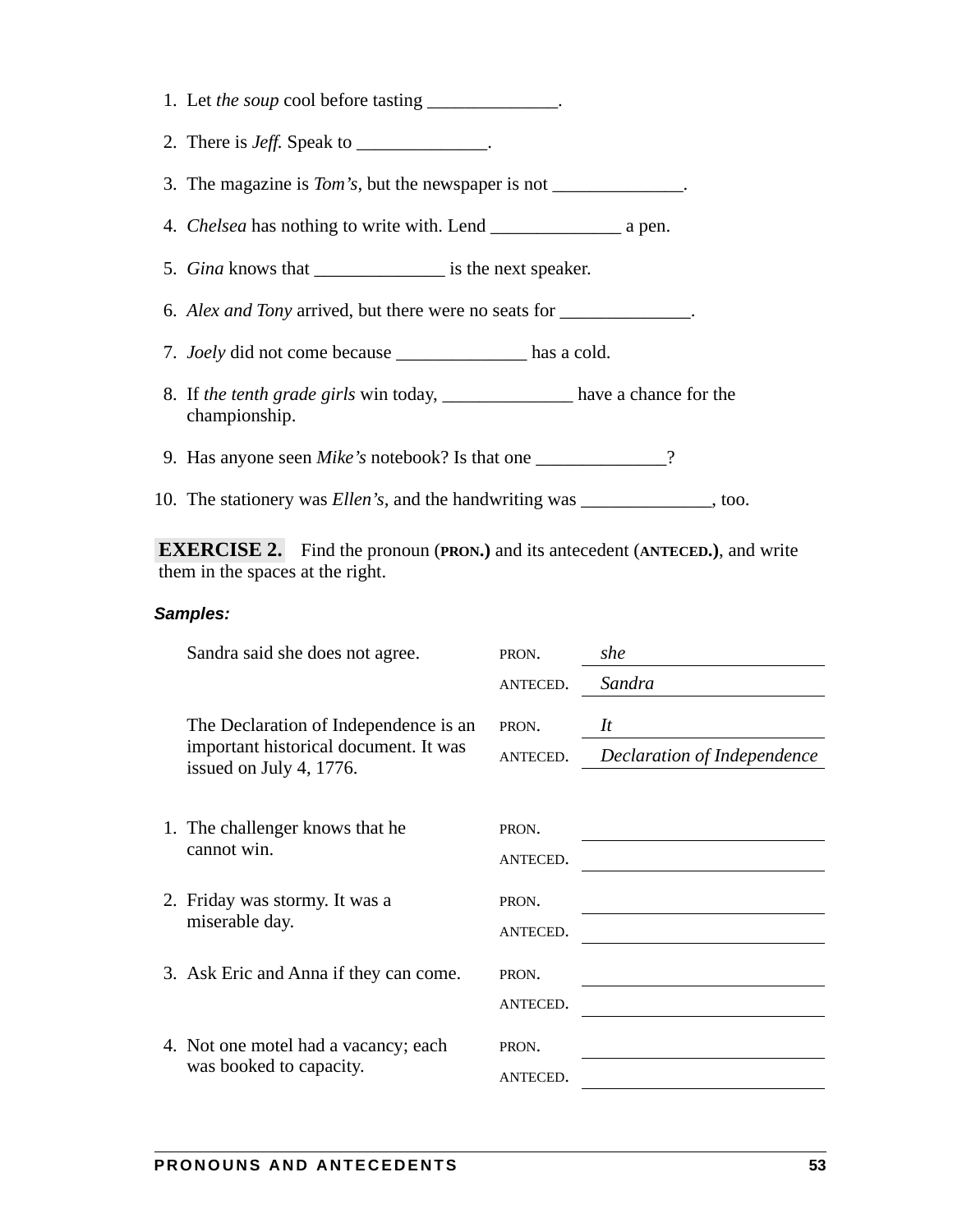| 5. "We want a hit!" yelled the fans.                 | PRON.             |  |
|------------------------------------------------------|-------------------|--|
|                                                      | ANTECED.          |  |
| 6. Jess complained: "Sam has not                     | PRON.             |  |
| invited me."                                         | ANTECED.          |  |
| 7. Mr. Walsh told the clerk: "I always<br>pay cash." | PRON.<br>ANTECED. |  |
| 8. The committee asks: "Help us make"                | PRON.             |  |
| this town a better place to live in."                | ANTECED.          |  |

#### **Composition Hint**

To avoid repeating a noun you have just mentioned, use a pronoun.

INSTEAD OF: I know Texas well because Texas is my home state.

WRITE: I know Texas well because *it* is my home state.

The pronoun *it* enables you to avoid repeating the noun *Texas.*

**EXERCISE 3.** What pronoun can you use to avoid repeating the italicized word or words? Write your answer in the space provided.

| We did not invite Grace, though Grace would have liked to come.                                                                    | she |
|------------------------------------------------------------------------------------------------------------------------------------|-----|
| 1. The ball landed right in your hands, but you could not hold on to<br>the ball.                                                  |     |
| 2. The jacket is Fahim's and the sweater is <i>Fahim's</i> , too.                                                                  |     |
| 3. Julie and Audrey are our friends. We have nothing against <i>Julie</i><br>and Audrey.                                           |     |
| 4. They looked for chocolate chip cookie dough ice cream, but<br><i>chocolate chip cookie dough ice cream</i> was not on the menu. |     |
| 5. Ask the bus driver. The bus driver will be only too glad to help you.                                                           |     |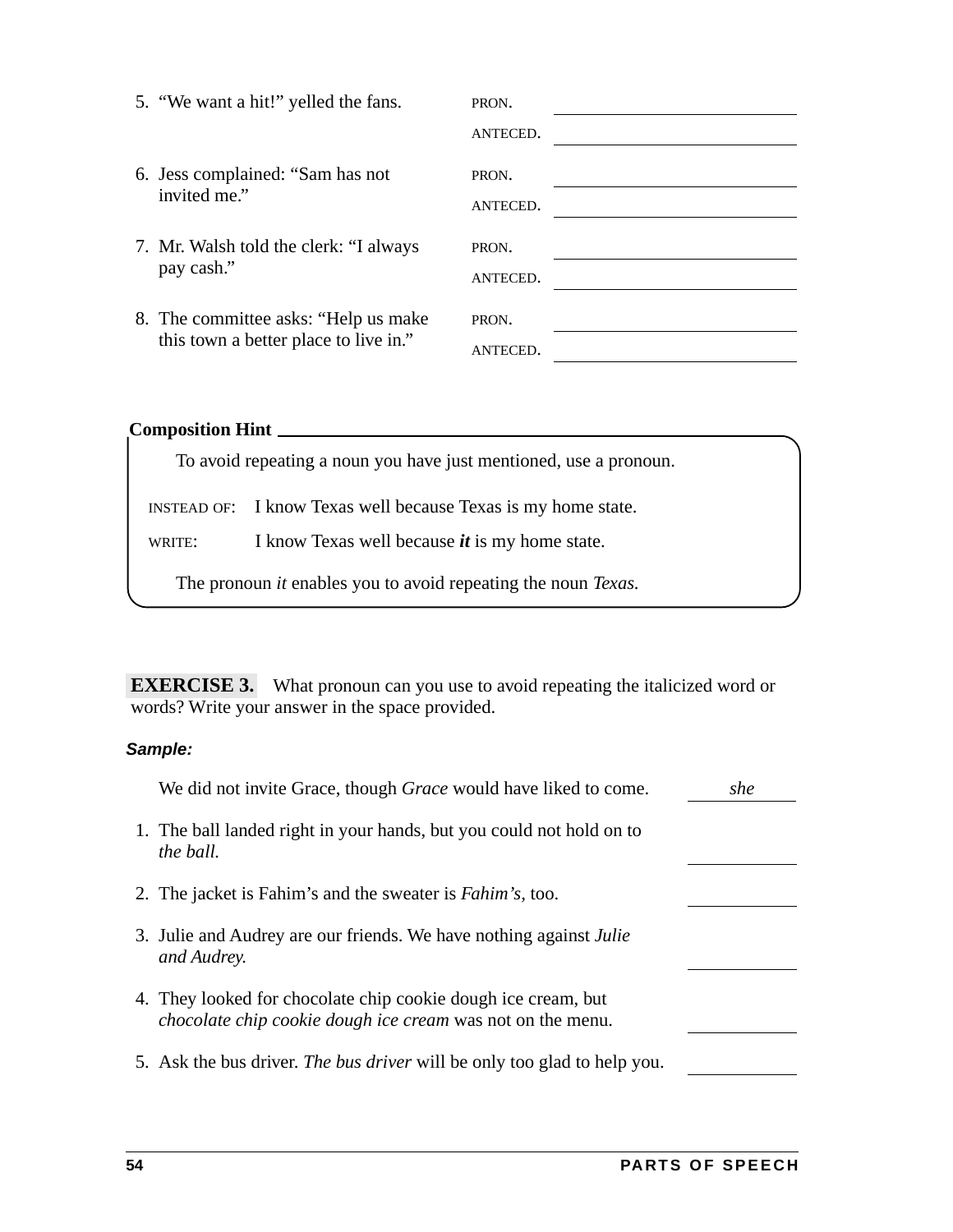# **Personal Pronouns**

The personal pronouns are



**I, you, he, she, it, we, they.**

They are called *personal pronouns* because, except for *it,* they all refer to *persons.* These pronouns are among the most troublesome words in our language.

**Question:** Why are the personal pronouns troublesome?

**Answer:** Most of these pronouns change in form, depending on the way they are used in a sentence. On the other hand, the nouns that these pronouns stand for do not change.

For example, take the noun *George.* We can use *George* as either a subject, a direct object, or an indirect object.

| George can be a SUBJECT:          | <b>George</b> complained.<br>$S_{\cdot}$<br>V.          |
|-----------------------------------|---------------------------------------------------------|
| George can be a DIRECT OBJECT:    | The noise bothered <i>George</i> .<br>$S.$ V.<br>D.O.   |
| George can be an INDIRECT OBJECT: | The noise gave <b>George</b> a headache.<br>LO.<br>D.O. |

Obviously, the noun *George* does not change in form, whether used as a subject, a direct object, or an indirect object.

But most pronouns change in form, depending on their use. For example, *he* can be used as a subject, but *not* as a direct object or an indirect object.

| He can be a SUBJECT:                          | He complained.<br>$S.$ V.             |  |  |  |  |  |
|-----------------------------------------------|---------------------------------------|--|--|--|--|--|
| For a DIRECT OBJECT, we must use him:         | The noise bothered <i>him</i> .       |  |  |  |  |  |
|                                               | $S.$ V.<br>D.O.                       |  |  |  |  |  |
| Also, for an INDIRECT OBJECT we must use him: | The noise gave <i>him</i> a headache. |  |  |  |  |  |
|                                               | $S = V = I O$ D.O.                    |  |  |  |  |  |

# **The Different Forms of the Personal Pronouns**

If we need a pronoun as a SUBJECT, we can use one of the following:

**I you he she it we they**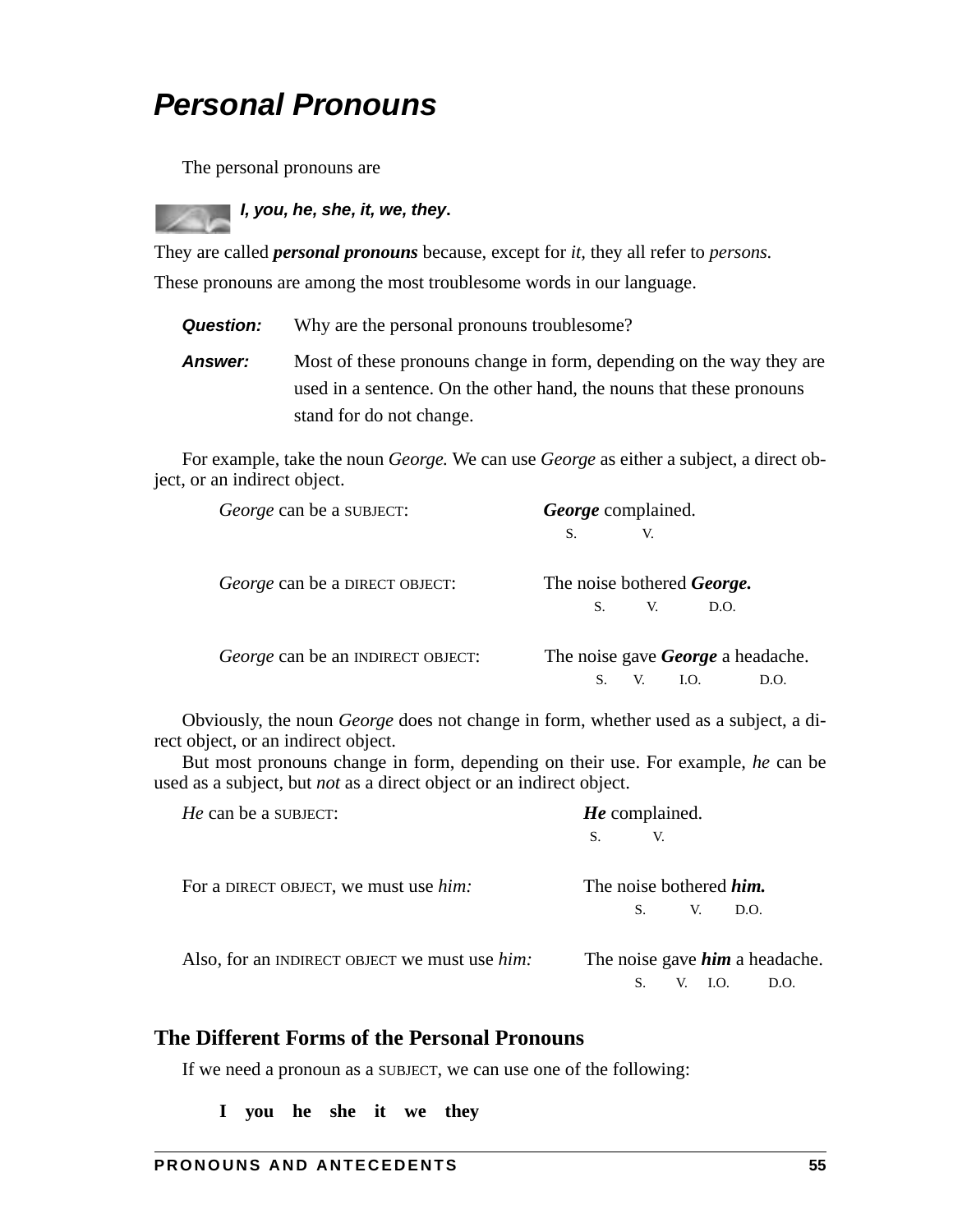If we need a pronoun as a DIRECT OBJECT or an INDIRECT OBJECT, we can use one of the following:

| me | vou | him | her | ıt | us | them |
|----|-----|-----|-----|----|----|------|
|----|-----|-----|-----|----|----|------|

If we need a pronoun TO SHOW POSSESSION, we can use one of the following:

| my,  | vour, | his | her, | its | our. | their, |
|------|-------|-----|------|-----|------|--------|
| mine | vours |     | hers |     | ours | theirs |

**Note:** Only *you* and *it* have the same form for subject, direct object, and indirect object.

### **EXERCISE 1.** Supply the missing pronoun.

#### **Samples:**

Brianna likes music. She same plays the guitar. It was Jim. I recognized This book must be Pedro's. It is definitely . 1. Isabella and I are neighbors. \_\_\_\_\_\_\_\_\_\_\_\_\_\_\_\_\_\_\_ live on the same street. 2. Melanie and Abe are our friends. We like \_\_\_\_\_\_\_\_\_\_\_\_\_\_. *his him*

3. Ellen and I will come when you call \_\_\_\_\_\_\_\_\_\_\_\_\_\_\_.

4. Mr. and Mrs. Stern have just made the last mortgage payment. Now the house is all

5. I admit I am to blame. The fault is \_\_\_\_\_\_\_\_\_\_\_\_\_\_\_.

# **Pronouns in Combinations**

\_\_\_\_\_\_\_\_\_\_\_\_\_\_\_.

Pronouns and nouns may be combined to form compound subjects, compound indirect objects, and compound direct objects.

| <b>Corey and I</b> attended.<br>compound S.                     | (COMPOUND SUBJECT)         |
|-----------------------------------------------------------------|----------------------------|
| Peter showed <i>Corey and me</i> the pictures.<br>compound I.O. | (COMPOUND INDIRECT OBJECT) |
| The instructor chose <i>Corey and me</i> .<br>compound D.O.     | (COMPOUND DIRECT OBJECT)   |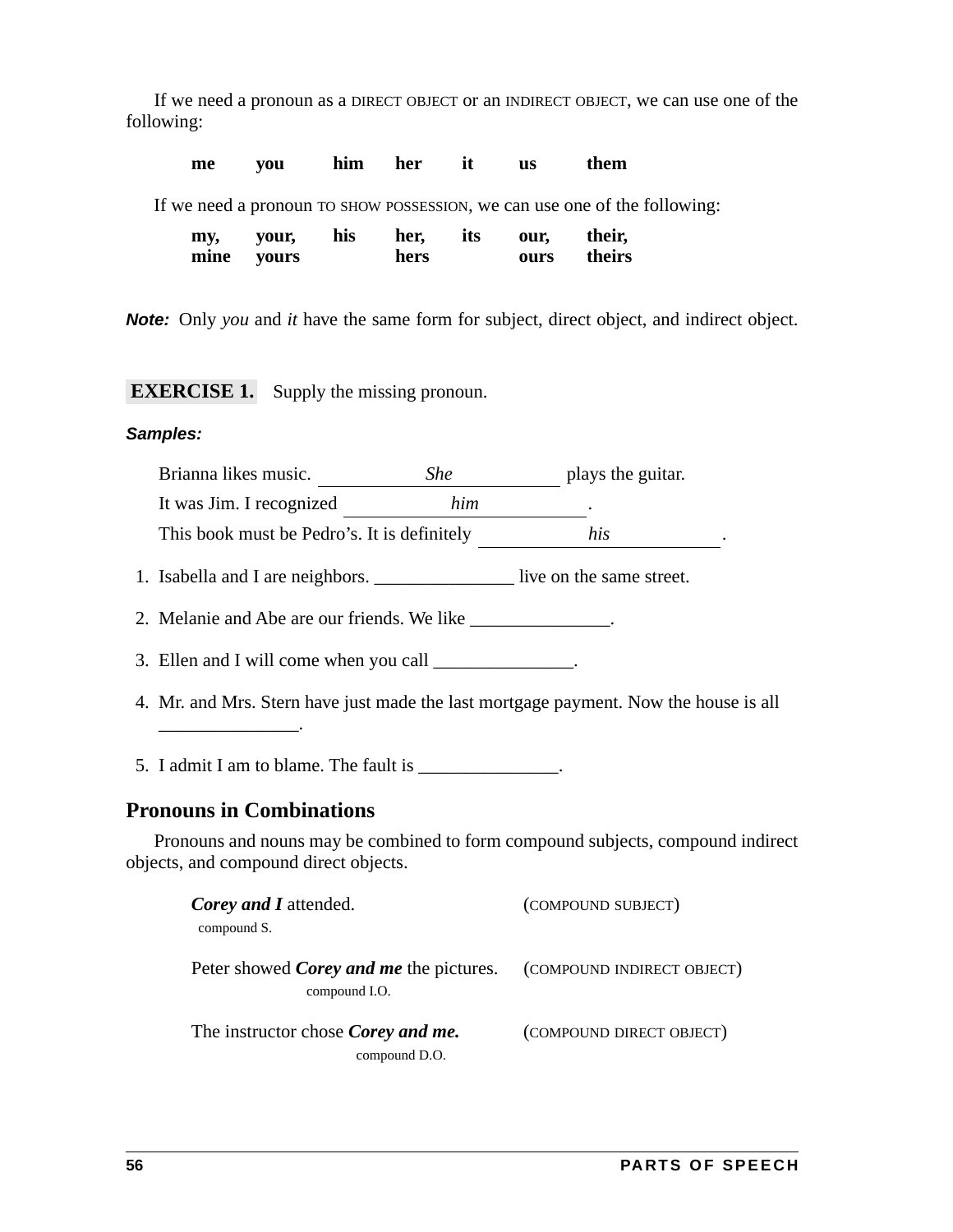#### **Composition Hint**

Make your writing more interesting and effective by removing unnecessary words. Note how compound subjects, compound indirect objects, and compound direct objects can help.

| <b>INSTEAD OF:</b> | My friends liked the movie. I liked the movie.                            |
|--------------------|---------------------------------------------------------------------------|
| WRITE:             | <b>My friends and I</b> liked the movie.<br>compound S.                   |
| <b>INSTEAD OF:</b> | You gave Kelly the wrong directions. You gave us the wrong<br>directions. |
| WRITE:             | You gave <b>Kelly and us</b> the wrong directions.<br>compound I.O.       |
| <b>INSTEAD OF:</b> | She invited her cousin. She invited me.                                   |
| WRITE:             | She invited <i>her cousin and me</i> .<br>compound D.O.                   |

**EXERCISE 2.** Rewrite each pair of sentences as one sentence, taking out the unnecessary words. Your new sentence should contain a compound subject, compound indirect object, or compound direct object.

#### **Sample:**

Andrea asked several questions. I asked several questions.

*Andrea and I asked several questions.*

- 1. My friend joined the swimming team. I joined the swimming team.
- 2. Diane met my cousin at the game. Diane met me at the game.
- 3. Shawn will go to the meeting. She will go to the meeting.
- 4. The state university offered Bill a scholarship. The state university offered Tori a scholarship.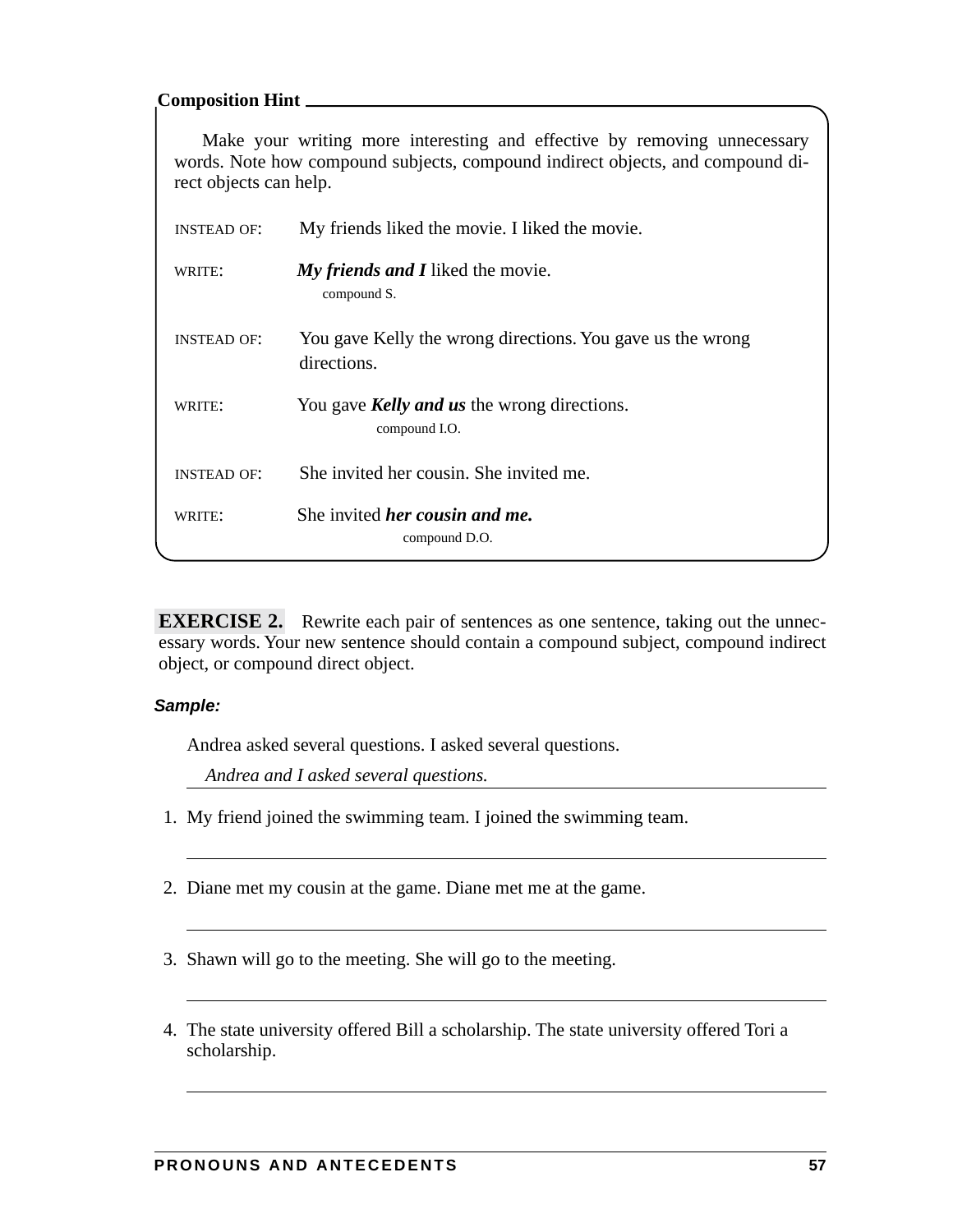- 5. Our opponents have had a good season. We have had a good season.
- 6. They have known the Russos a long time. They have known us a long time.
- 7. My sister saw the latest *Lord of the Rings* movie. He saw the latest *Lord of the Rings* movie.
- 8. Evan gave Jack the wrong phone number. Evan gave me the wrong phone number.
- 9. Caitlin heard the crash down the hall. I heard the crash down the hall.
- 10. Lindsay gave Ted her best smile. Lindsay gave us her best smile.

# **Pronouns in Contractions**

As we noted in Lesson 3, page 19,



**A contraction is a combination of two words with one or more letters omitted. An apostrophe [ ' ] takes the place of the omitted letters.**

 $PRONOUN$  + VERB = CONTRACTION LETTER(S) OMITTED you + are =  $\gamma \omega' r e$  *a*  $she$  + will =  $she'll$  w i  $I + \text{would} = I'd \qquad \text{w} \text{ o } u l$ 

Note that the first word in a contraction does not lose any letters—only the second one does. In the following contraction, the pronoun *us* loses a letter because it is the second word.

let + us **=** *let's*

Contractions are commonly used in conversation and in friendly letters and notes. Study the following contractions: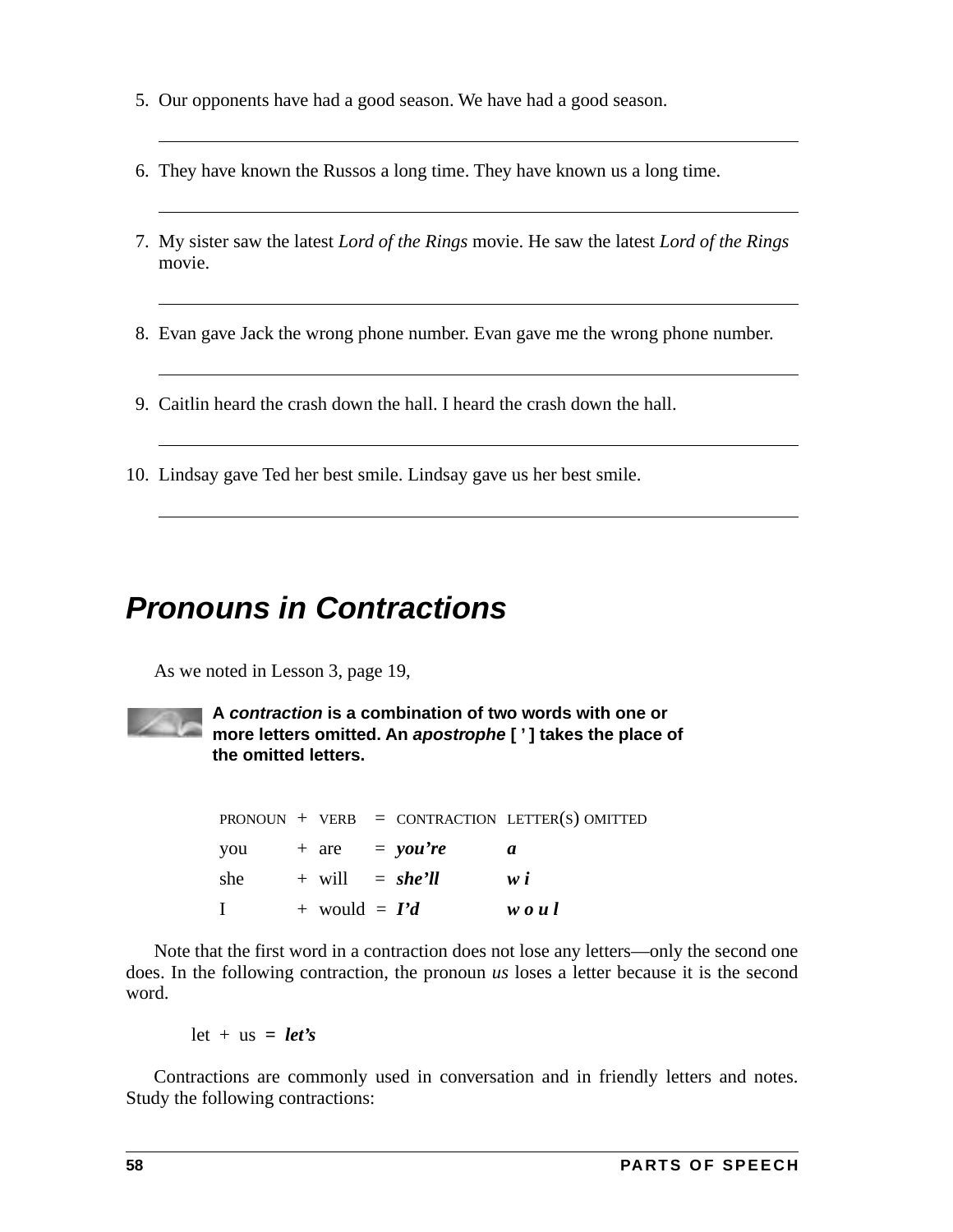|  | it + is = $\dot{u}$ 's |                                       |  | $I + am = I'm$      |  |
|--|------------------------|---------------------------------------|--|---------------------|--|
|  |                        | they + will = <b>they'll</b>          |  | we + are = $we're$  |  |
|  |                        | you + have = $\mathit{you\text{'ve}}$ |  | he + would = $he'd$ |  |

**EXERCISE 1.** A contraction stands for two words. Write the two words for each italicized contraction below.

#### **Sample:**

| $He'll$ go.               |          | He will |
|---------------------------|----------|---------|
| 1. You'd laugh!           |          |         |
| 2. <i>They've</i> left.   |          |         |
| 3. Let's stop.            | $\equiv$ |         |
| 4. <i>They're</i> clever. | $\equiv$ |         |
| 5. $It's a pity.$         |          |         |

# **EXERCISE 2.** Write each of the following as a contraction.

#### **Sample:**

| they will $=$ they'll |          |                   |          |  |
|-----------------------|----------|-------------------|----------|--|
| 1. let us             |          | 6. you would $=$  |          |  |
| 2. you have           | $\equiv$ | 7. we have        | $\equiv$ |  |
| 3. they are           | $=$      | 8. I am           |          |  |
| 4. we will            | $\equiv$ | 9. they would $=$ |          |  |
| $5.$ it is            |          | 10. you are       |          |  |

**Caution:** Do not confuse a contraction with a possessive pronoun.

A contraction *always* has an apostrophe:

**you'll (**you will); **it's** (it is), etc.

A possessive pronoun *never* has an apostrophe:

**yours, his, hers, its, ours, theirs**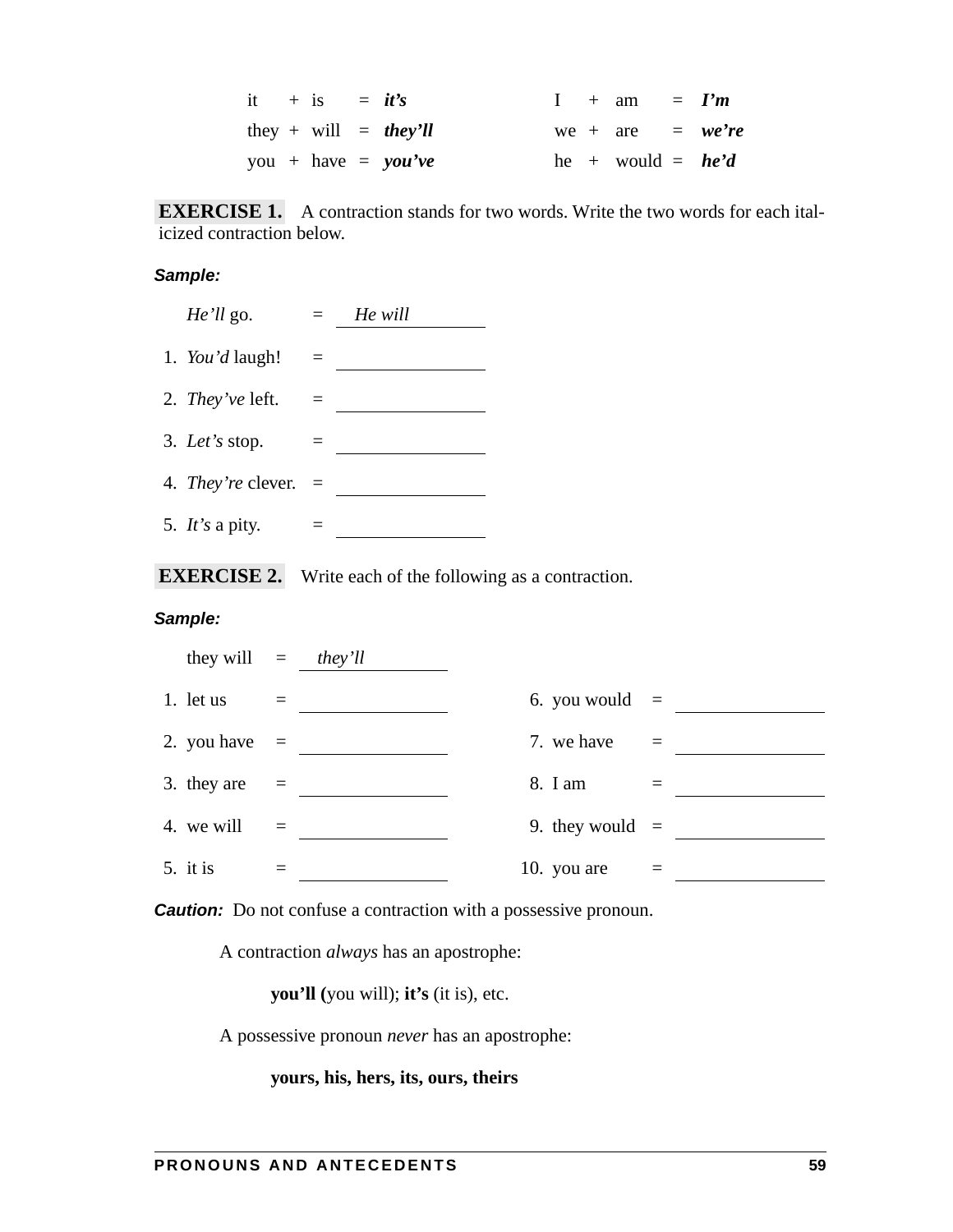| <b>CONTRACTIONS</b><br>(Use an apostrophe to<br>replace omitted letters.) | <b>POSSESSIVE PRONOUNS</b><br>(Do not use an apostrophe.) |  |  |  |
|---------------------------------------------------------------------------|-----------------------------------------------------------|--|--|--|
| $\mathbf{I}t$ 's (It is) raining.                                         | Its fur is soft.                                          |  |  |  |
| You're (You are) wrong.                                                   | Your friend is here.                                      |  |  |  |
| <b>They're</b> (They are) here.                                           | <b>Their</b> parents came.                                |  |  |  |

**EXERCISE 3.** Write the choice that makes the sentence correct.

| The employees want (they're, their) pay.                                      | their   |
|-------------------------------------------------------------------------------|---------|
| Note that <i>they're</i> would not fit because it<br>means they are.          |         |
| You know <i>(they're, their)</i> not happy.                                   | they're |
| Note that <i>they're (they are)</i> fits in with the<br>rest of the sentence. |         |
| 1. Do they have <i>(they're, their)</i> uniforms?                             |         |
| 2. By now <i>(they're, their)</i> really tired.                               |         |
| 3. Are these (you're, your) notes?                                            |         |
| 4. $(It's, Its)$ too late.                                                    |         |
| 5. Is the laptop computer (her's, hers)?                                      |         |
| 6. This is my book. Where is $(yours, your's)$ ?                              |         |
| 7. The cat hurt <i>(its, it's)</i> tail.                                      |         |
| 8. Shall we go to your house after school<br>or $(our's, ours)?$              |         |
| 9. (Your, You're) always complaining.                                         |         |
| 10. $(Let s, Let's)$ go!                                                      |         |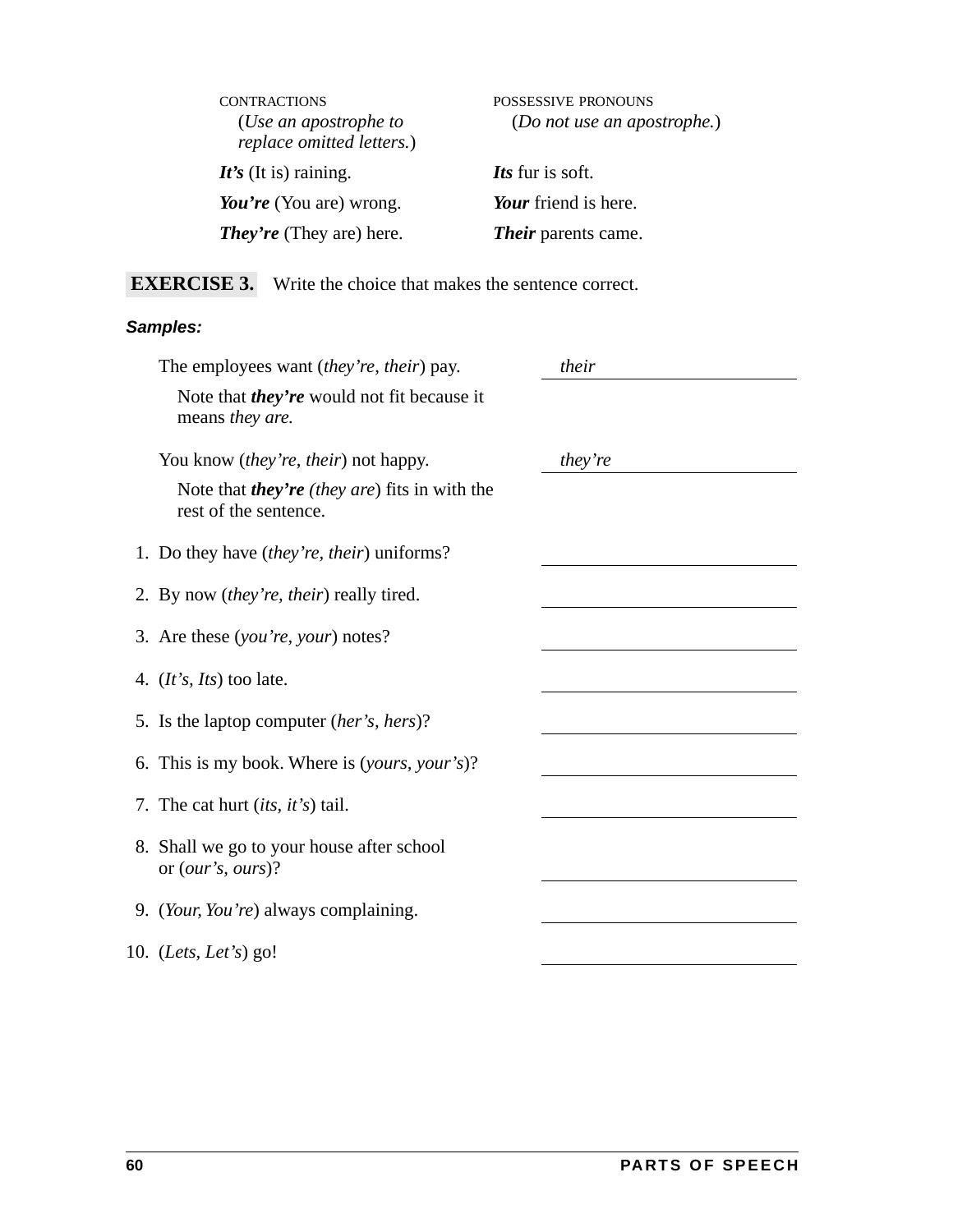# **Lesson 10 Review of Verbs, Nouns, and Pronouns**

To learn what part of speech a word is, ask yourself: How is the word used in its sentence?

For example, in sentence 1 below, *paper* is a noun; it names a thing. In sentence 2, paper is a verb; it expresses action.

1. I need more *paper***.**

$$
\qquad \qquad N.
$$

2. The room will look better if we *paper* the walls.

**EXERCISE 1.** Like many words in English, each of the following can be a noun or a verb, depending on how it is used in a sentence. For each word, write two sentences one using the word as a noun and the other using the word as a verb.

V.

#### **Sample:**

bridge/bridge

We are about ready to cross the longest *bridge* in the state.

Gillian *bridges* the gap in age by taking an interest in her little sister's dolls.

1. hound/hound

2. monitor/monitor

3. train/train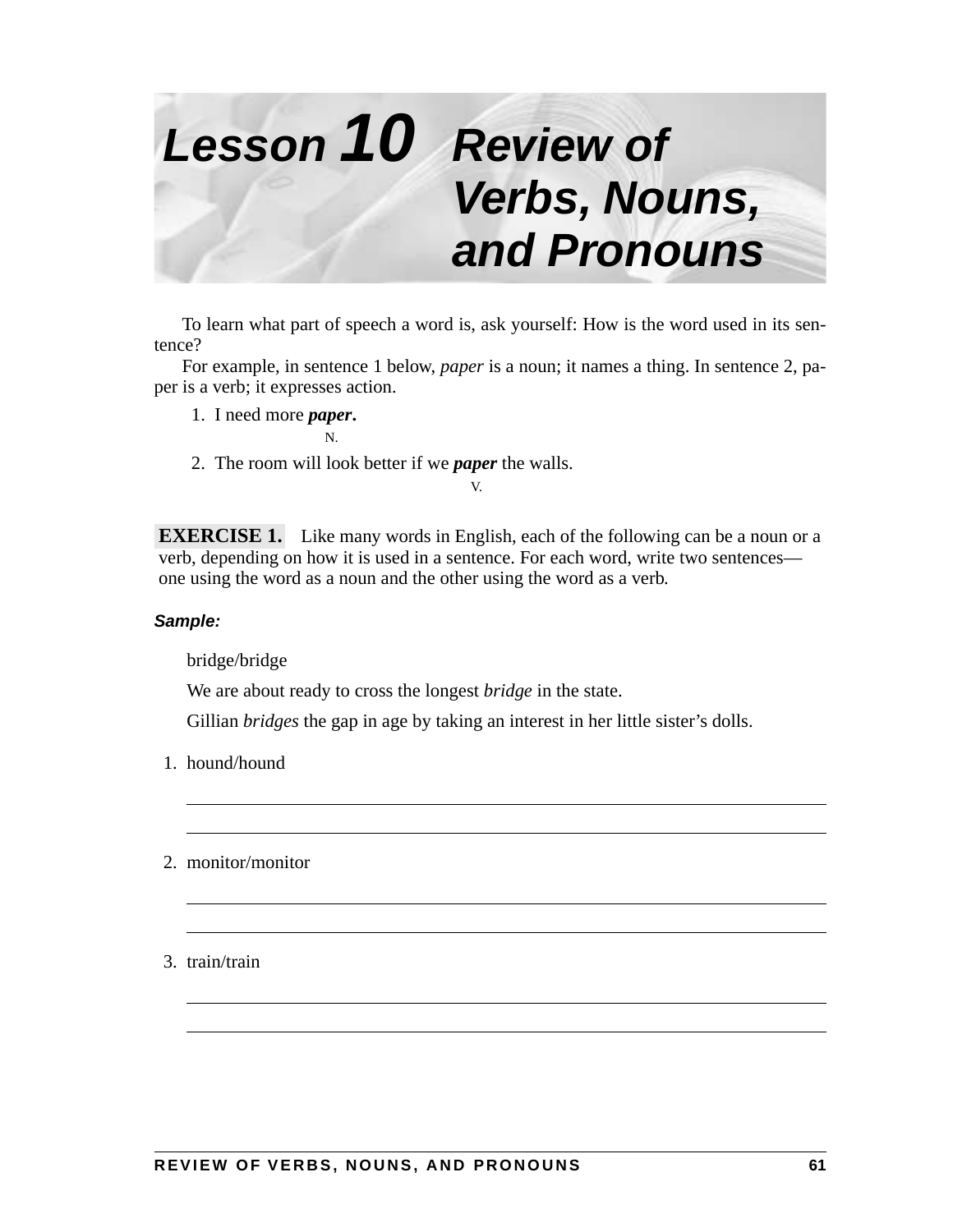#### 4. effect/effect

#### 5. hedge/hedge

As you do these exercises, remember that verbs can be more than one word.

**Question:** Is the verb in the following sentence *mailed* or *have been mailed?* The letters have been mailed.

**Answer:** *have been mailed.*

**Note:** Whenever you are asked for the verb of a sentence containing a verb phrase, *give the whole verb phrase*.

**EXERCISE 2.** Name the verb in each of the following sentences.

#### **Sample:**

| They must have lost their way.                 | must have lost |
|------------------------------------------------|----------------|
| 1. Anything can happen.                        |                |
| 2. You might have tried harder.                |                |
| 3. Is the trash being removed?                 |                |
| 4. They should have been invited.              |                |
| 5. Jack should have been given another chance. |                |
| 6. Elizabeth reads a book in a day.            |                |
| 7. Are we here yet?                            |                |
| 8. Colleen is studying physics.                |                |

Nouns can be tricky, too. They change form depending on how they are used—as singular, plural, or possessive nouns. On the next page is a summary of the rules for forming plurals of nouns.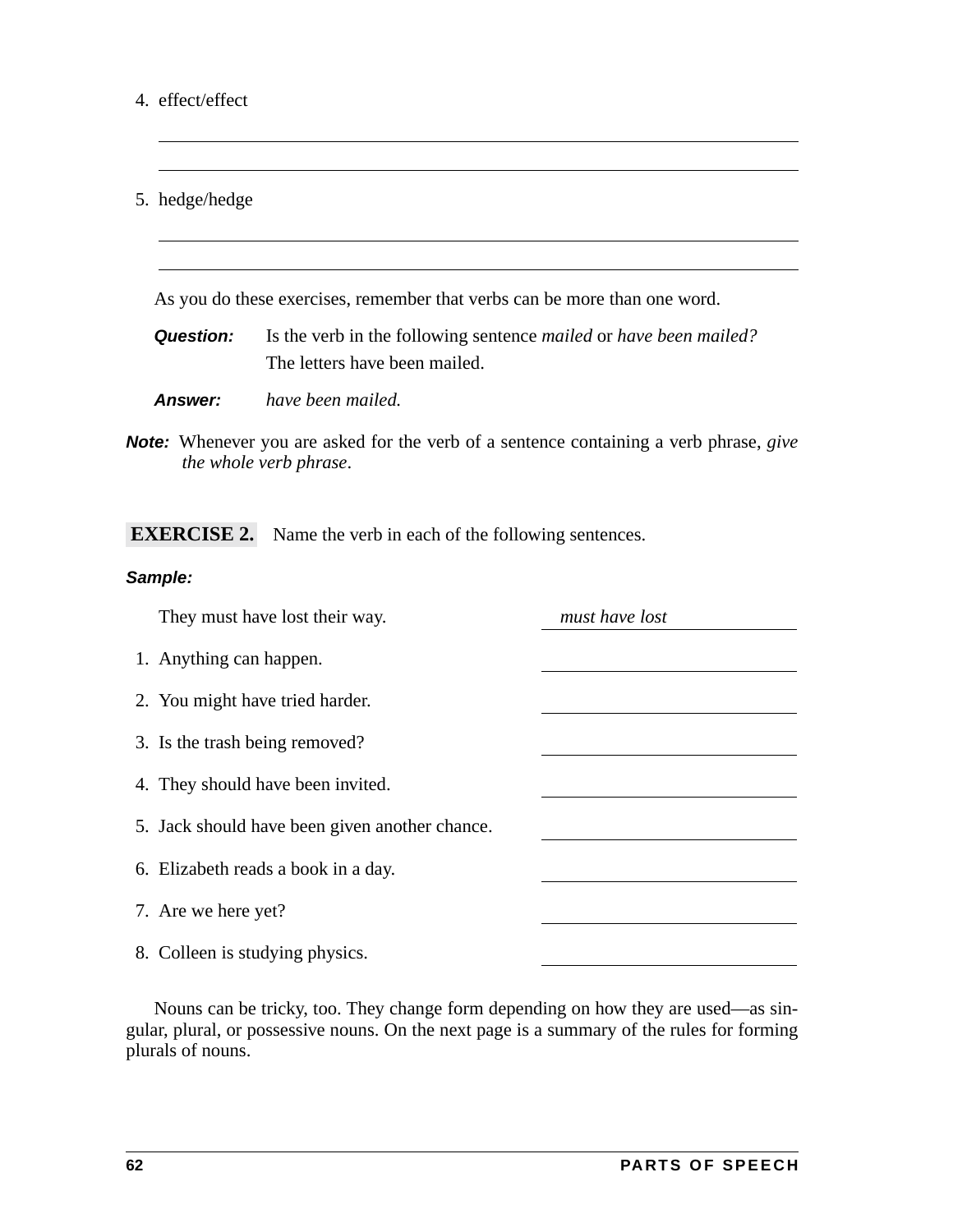#### **When to add S:**

| A. To most nouns: book—books. (See Rule 1, page 28.)                                                              |                                                                             |                                                               |                                      |  |  |  |  |
|-------------------------------------------------------------------------------------------------------------------|-----------------------------------------------------------------------------|---------------------------------------------------------------|--------------------------------------|--|--|--|--|
| $A-X.$<br><i>Exceptions to A:</i>                                                                                 |                                                                             |                                                               |                                      |  |  |  |  |
|                                                                                                                   | man—men<br>woman—women<br>child—children louse—lice                         | foot—feet<br>tooth—teeth<br>(See Rule 2 Exceptions, page 28.) | mouse—mice<br>goose-geese<br>ox-oxen |  |  |  |  |
|                                                                                                                   | <b>B.</b> To most nouns ending in f: belief—beliefs. (See Rule 3, page 30.) |                                                               |                                      |  |  |  |  |
| $B-X.$                                                                                                            |                                                                             | <i>Exceptions to B:</i>                                       |                                      |  |  |  |  |
| leaf—leaves shelf—shelves<br>loaf—loaves thief—thieves<br>half—halves wolf—wolves<br>self—selves                  |                                                                             |                                                               |                                      |  |  |  |  |
| <b>C.</b> To nouns ending in a <i>vowel</i> + y: way—ways. (See Rule 5, page 31.)                                 |                                                                             |                                                               |                                      |  |  |  |  |
| <b>D.</b> To nouns ending in a <i>vowel</i> + $\boldsymbol{\theta}$ : radio—radios. (See Rule 7, page 33.)        |                                                                             |                                                               |                                      |  |  |  |  |
| <b>E.</b> To most nouns ending in a <i>consonant</i> + $\boldsymbol{\theta}$ : auto—autos. (See Rule 8, page 33.) |                                                                             |                                                               |                                      |  |  |  |  |

### **When to add es:**

| $E-X.$ |                                                                         |                                                                                                  | <i>Exceptions to E:</i> |  |                      |
|--------|-------------------------------------------------------------------------|--------------------------------------------------------------------------------------------------|-------------------------|--|----------------------|
|        | $potato + es = potatoes$<br>$tomato + es = tomatoes$ veto + es = vetoes |                                                                                                  |                         |  | $echo + es = echoes$ |
|        | <b>F.</b> To nouns ending in $s$ : class + es = classes                 | <i>sh</i> : wish + es = wishes<br><i>ch</i> : bench + $es =$ benches<br>or x: box $+$ es = boxes | (See Rule 2, page 28.)  |  |                      |

### **When to change y to i and add es:**

**G.** When a noun ends in a *consonant* + *y*: lady—ladies. (See Rule 6, page 31.)

# **When to change f to v and add s:**

**H.** In the following three nouns ending in *fe* and their compounds:

knife—knives life—lives wife—wives penknife—penknives housewife—housewives (See Rule 4, page 30.)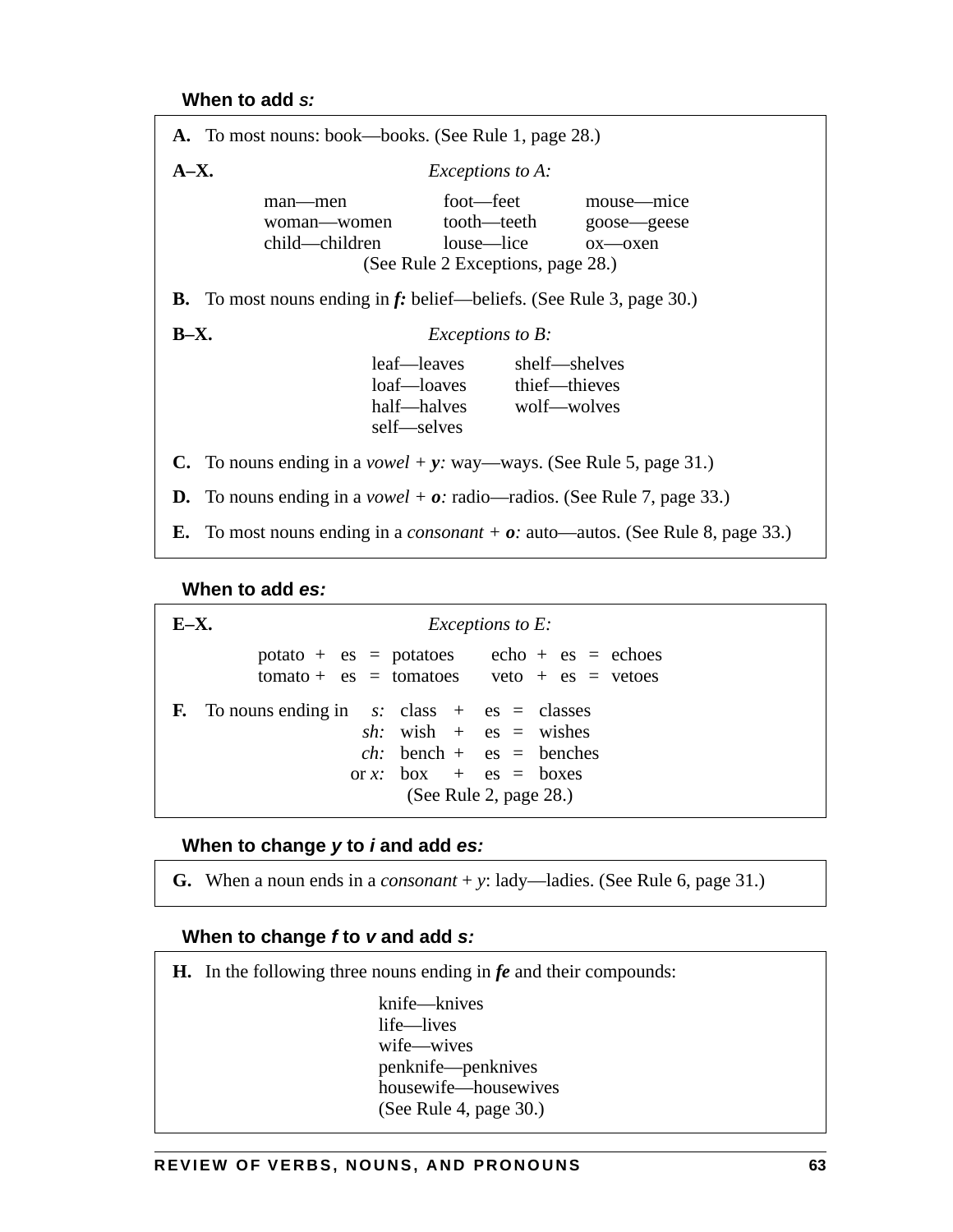**EXERCISE 3.** For each singular noun below, write (*a*) the plural and (*b*) the *letter* of the rule for forming that plural. Take your rule letters from the preceding four boxes.

| <b>SINGULAR</b> | <b>PLURAL</b> | <b>RULE LETTER</b> |
|-----------------|---------------|--------------------|
| notebook        | notebooks     | $\boldsymbol{A}$   |
| penknife        | penknives     | H                  |
| tax             | taxes         | $\boldsymbol{F}$   |
| baby            | <b>babies</b> | $\boldsymbol{G}$   |
| $\mathbf{OX}$   | oxen          | $A - X$            |
| 1. pencil       |               |                    |
| 2. leaf         |               |                    |
| 3. child        |               |                    |
| 4. tomato       |               |                    |
| 5. louse        |               |                    |
| 6. piano        |               |                    |
| 7. sheriff      |               |                    |
| 8. torch        |               |                    |
| 9. echo         |               |                    |
| 10. party       |               |                    |
| 11. landlady    |               |                    |
| 12. woman       |               |                    |
| 13. jackknife   |               |                    |
| 14. alloy       |               |                    |
| 15. dash        |               |                    |
| 16. stepchild   |               |                    |
| 17. rodeo       |               |                    |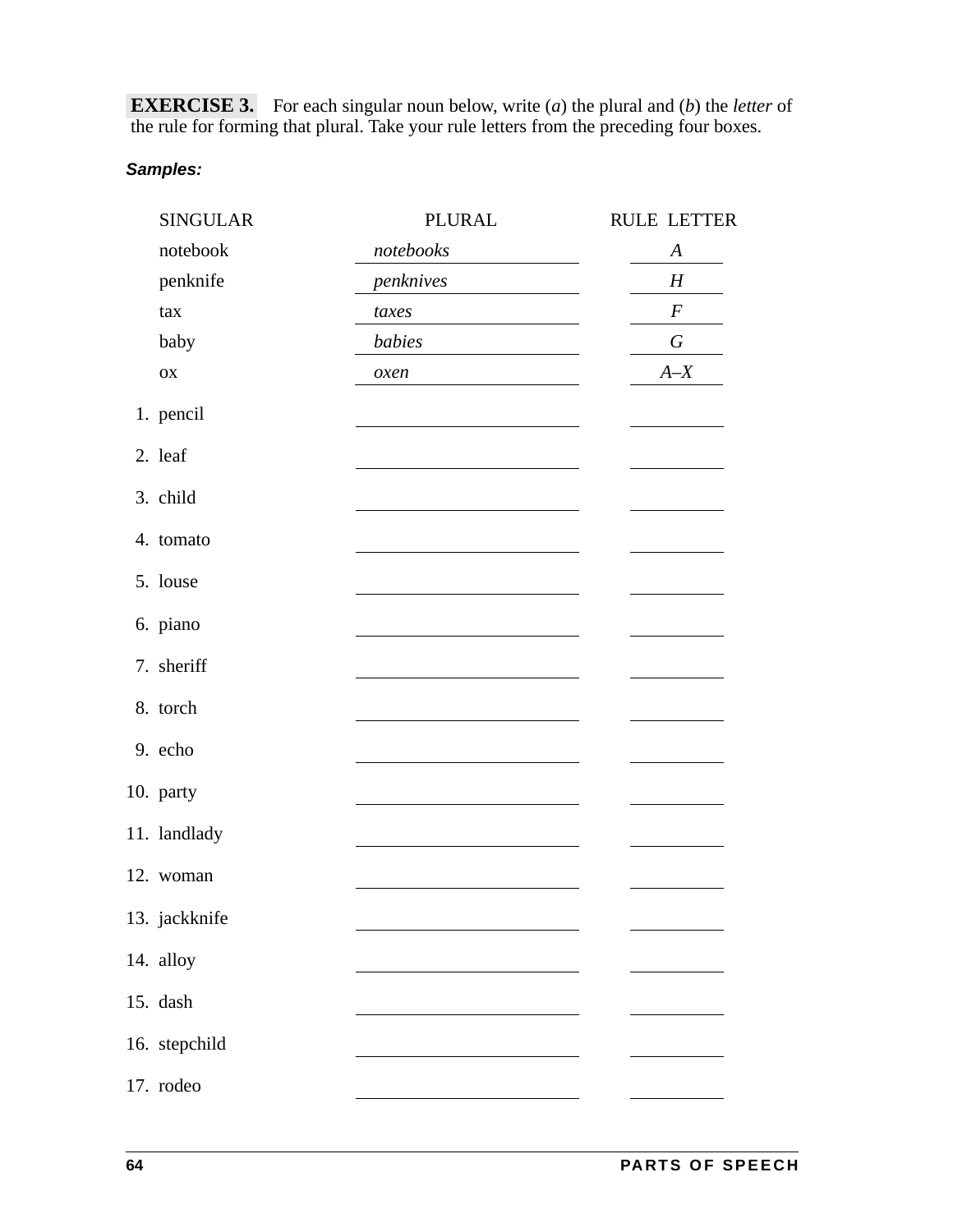| 18. life |            |  |
|----------|------------|--|
| 19. pie  |            |  |
|          | 20. monkey |  |

**EXERCISE 4.** As we have learned, a noun may have as many as four forms.

|          | 2)       | (3)               | (4)               |
|----------|----------|-------------------|-------------------|
|          |          | <b>POSSESSIVE</b> | <b>POSSESSIVE</b> |
| SINGULAR | PLURAL   | <b>SINGULAR</b>   | PLURAL            |
| student  | students | student's         | students'         |

On each line below, only one form of a noun is given. Write the other three forms of that noun.

|    | <b>SINGULAR</b>                                  | <b>PLURAL</b> | <b>POSSESSIVE</b><br>SINGULAR | <b>POSSESSIVE</b><br>PLURAL |
|----|--------------------------------------------------|---------------|-------------------------------|-----------------------------|
|    | 1. girl                                          |               |                               |                             |
| 2. | the control of the control of                    | children      |                               |                             |
| 3. | <u> 1989 - John Stein, Amerikaansk politiker</u> | teachers      |                               |                             |
|    | 4.                                               |               | nurse's                       |                             |
| 5. |                                                  |               |                               | women's                     |

Read the following. (Sentences have been numbered.)

<sup>1</sup>J. R. R. Tolkien creates a complex fictional world, Middle Earth, in his trilogy of books, *The Lord of the Rings.* 2He called the first book *The Fellowship of the Ring.* 3In this book, Sauron is the Dark Lord of Mordor who derived his power from the One Ring. <sup>4</sup>He wished to enslave Middle Earth by using the One Ring but lost it before he could accomplish his goal. 5Through odd twists of circumstances, the ring comes to a hobbit called Frodo Baggins. <sup>6</sup>He and some friends form the Fellowship and begin a journey to take the ring to the Cracks of Doom in the mountain Oroduin, inside Sauron's realm.  ${}^{7}$ It is the only place where it can be destroyed.

<sup>8</sup>Frodo and friends have many adventures. <sup>9</sup>They are chased by Ringwraiths, they pass through the Misty Mountains, and they proceed to Lorien, where Lady Galadriel lives. <sup>10</sup>Here she tests them and gives them gifts. 11Eventually, Frodo decides his quest must lead him to Mordor, and he leaves secretly to continue it alone.

*continued*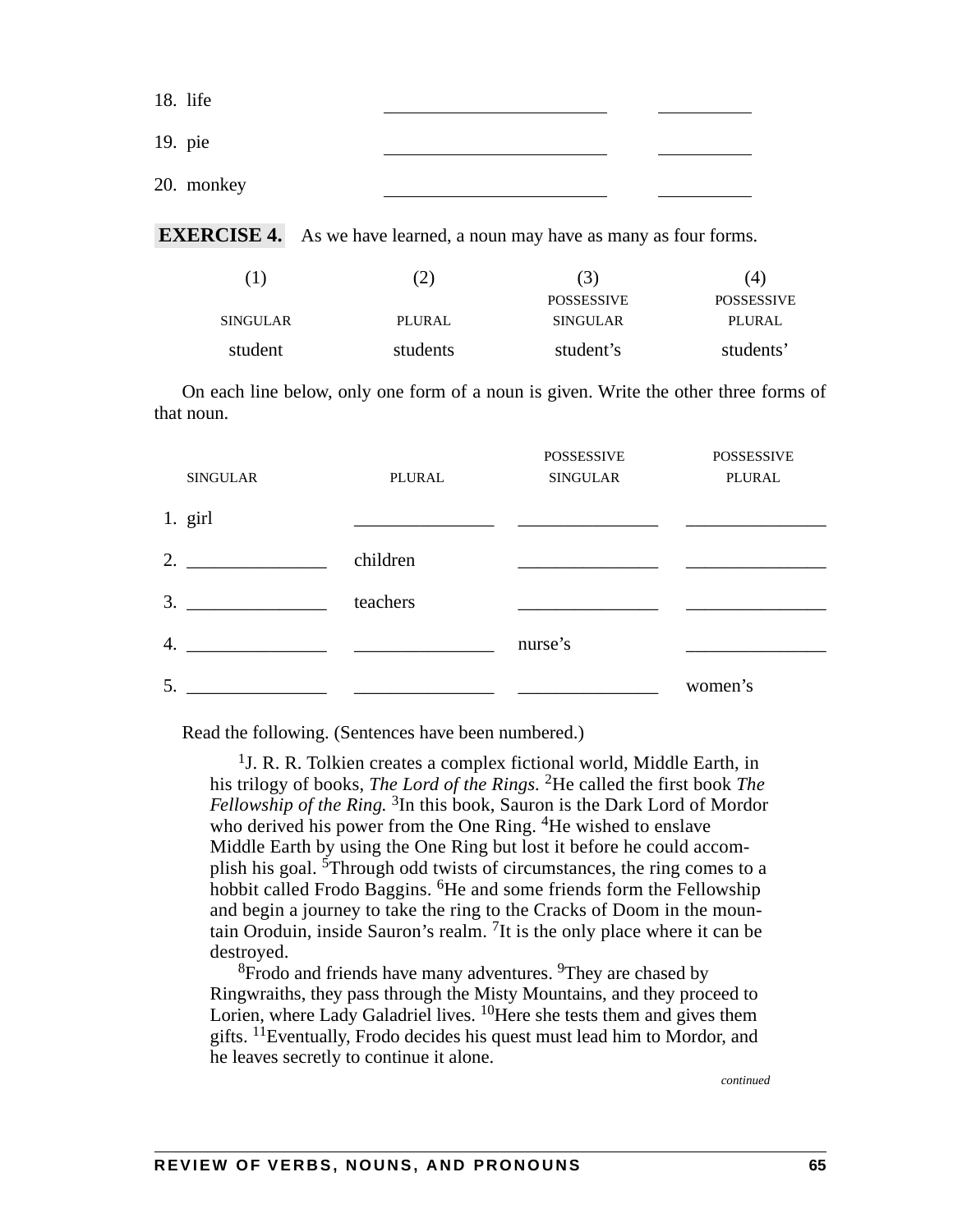12Though tales of fantasy, the *Lord of the Rings* books do echo truths about the real world we live in. 13They will bring you hours of great reading.

# **EXERCISE 5**. Write the antecedents of the pronouns listed below.

# **Sample:**



**Note:** In sentence 7, the two occurrences of *it*, with different antecedents, might make for confusing reading. It is better to change one *it* back to what it refers to. For example, change the second *it* to *the ring.*

# **EXERCISE 6.** Write:

- 1. the subject of the verb *comes* in sentence 5: \_\_\_\_\_\_\_\_\_\_\_\_\_\_\_\_\_\_\_\_
- 2. the direct object of the verb *gives* in sentence 10: \_\_\_\_\_\_\_\_\_\_\_\_\_\_\_\_\_\_\_\_
- 3. the indirect object of the verb *gives* in sentence 10: \_\_\_\_\_\_\_\_\_\_\_\_\_\_\_\_\_\_\_\_
- 4. the subject of the verb *do echo* in sentence 12: \_\_\_\_\_\_\_\_\_\_\_\_\_\_\_\_\_\_\_\_
- 5. the direct object of the verb *will bring* in sentence 13: \_\_\_\_\_\_\_\_\_\_\_\_\_\_\_\_\_\_\_\_
- 6. the indirect object of the verb *will bring* in sentence 13: \_\_\_\_\_\_\_\_\_\_\_\_\_\_\_\_\_\_\_\_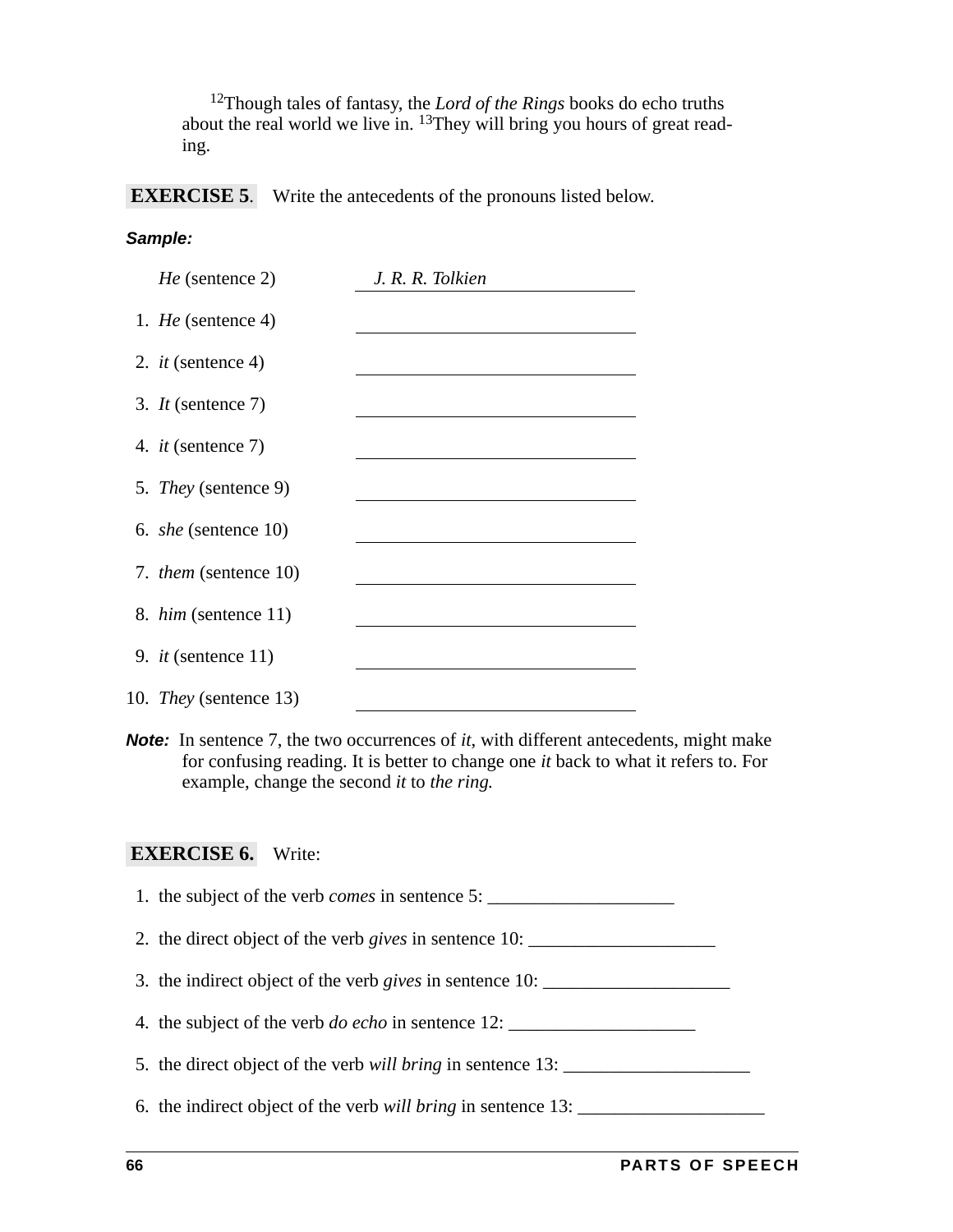|     | <b>PROPER</b>                           | <b>COMMON</b>                                                              |
|-----|-----------------------------------------|----------------------------------------------------------------------------|
|     | $\frac{1}{1}$                           |                                                                            |
|     | 2. $\qquad \qquad$                      |                                                                            |
| 3.  | <u> 1989 - Johann Barbara, martin a</u> |                                                                            |
|     |                                         |                                                                            |
|     | 5.                                      | the control of the control of the control of the control of the control of |
|     | 6.                                      |                                                                            |
|     | 7.                                      |                                                                            |
| 8.  |                                         |                                                                            |
| 9.  |                                         |                                                                            |
| 10. |                                         |                                                                            |

**EXERCISE 7.** List 10 proper nouns and 10 common nouns from the passage.

Recall that in less formal writing and conversation, contractions may be used.

**EXERCISE 8.** Which contraction *beginning with a pronoun* can replace the italicized words? Write your answer in the space provided.

| You are wasting time.                       | You're  |
|---------------------------------------------|---------|
| Ask her where <i>the teams are</i> playing. | they're |
| 1. We would be glad to go along.            |         |
| 2. Do you know if <i>he is</i> home?        |         |
| 3. My friends and I will help you.          |         |
| 4. You have no time to lose.                |         |
| 5. Terry will be there.                     |         |
|                                             |         |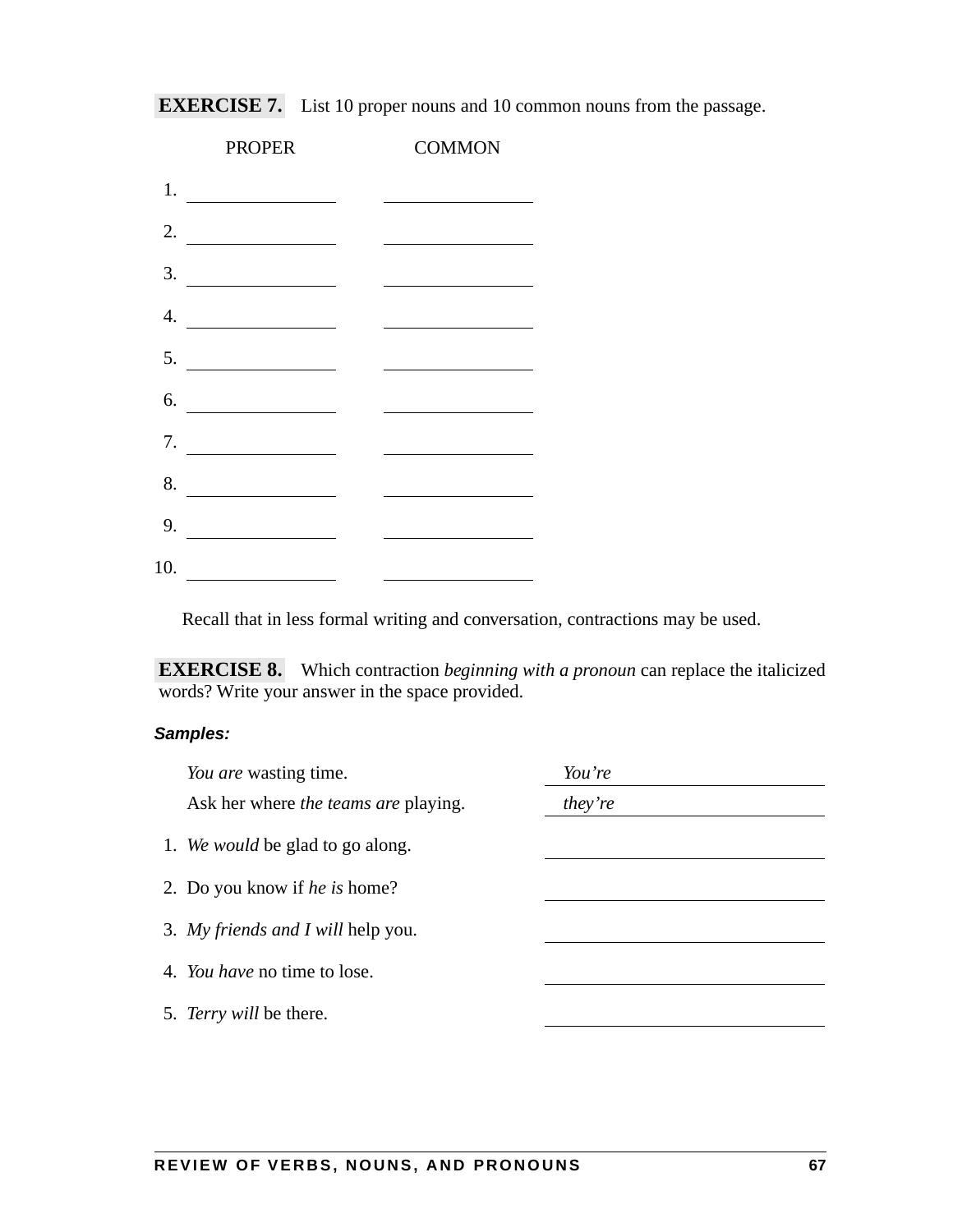# **Lesson 11 Adjectives**

What is the difference between *sweater* and *that white turtleneck sweater? Sweater* means any sweater at all. *That, white,* and *turtleneck modify* (change) the meaning of *sweater* from any sweater to one particular sweater. These words are *adjectives*.

# **What Is an** *Adjective?*

# **An adjective is a word that modifies a noun or a pronoun.**

Here are some more examples:

| 1. <i>Light</i> rain fell.<br>ADJ. N.     | The adjective <i>Light</i> modifies the noun <i>rain</i> .  |
|-------------------------------------------|-------------------------------------------------------------|
| 2. Joan wore <i>red</i> shoes.<br>ADJ. N. | The adjective <i>red</i> modifies the noun <i>shoes</i> .   |
| 3. He was <i>angry</i> .<br>PRON.<br>ADJ. | The adjective <i>angry</i> modifies the pronoun <i>He</i> . |

Adjectives give information by answering such questions as *What kind? Which one? How many? Whose?*

|        | WHAT KIND? blue sky, rainy day, early riser            |
|--------|--------------------------------------------------------|
|        | WHICH ONE? this book, first job, second floor          |
|        | HOW MANY? four girls, many reasons, few failures       |
| WHOSE? | <i>my</i> brother, <i>your</i> face, <i>his</i> wallet |

**Question:** How many adjectives are there in the following? Two husky, rough-coated dogs trotted out as we approached the farmhouse, and we called to them in a friendly way, but they were watchful and suspicious.

**Answer:** Eight.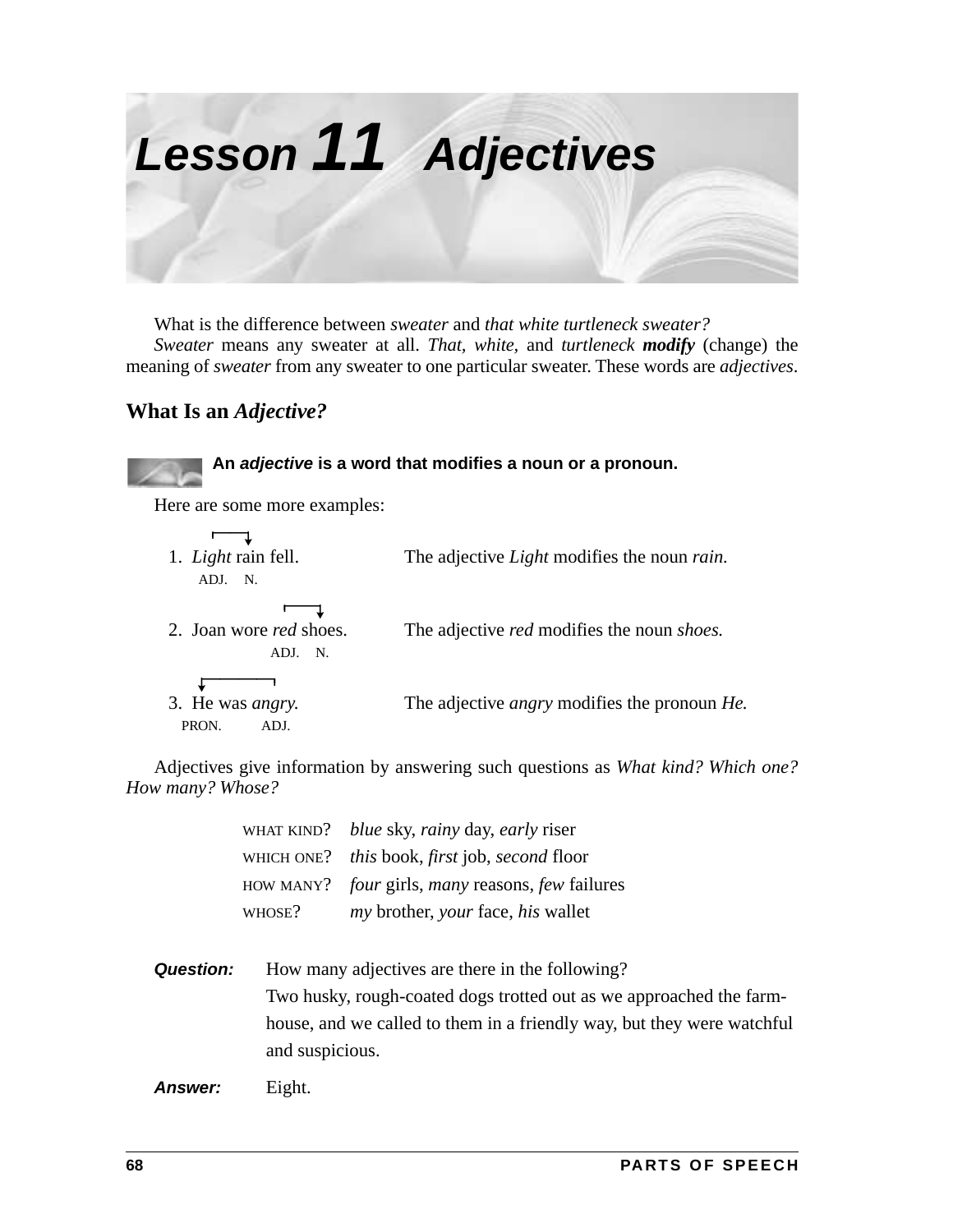| 1. Two.                |                                      |
|------------------------|--------------------------------------|
| 2. husky, and          |                                      |
| 3. rough-coated        | modify the noun <i>dogs</i> ;        |
| 4. the                 | modifies the noun <i>farmhouse</i> ; |
| 5. $a$ and             |                                      |
| 6. friendly            | modify the noun <i>way</i> ;         |
| 7. <i>watchful</i> and |                                      |
| 8. suspicious          | modify the pronoun <i>they</i> .     |

**Note:** *The*, *a,* and *an,* the most frequently encountered of all adjectives, are called *articles***.** Since they appear so often, we can agree to exclude them when identifying adjectives.

**EXERCISE 1.** In each sentence below, find an adjective and explain what it modifies.

| We sat in the first row.                                                                                                                   |                                                          |  |
|--------------------------------------------------------------------------------------------------------------------------------------------|----------------------------------------------------------|--|
| ADJ. <i>first</i><br><u> 1989 - Jan Barbara Barat III, marka Barbara Barbara Barbara Barbara Barbara Barbara Barbara Barbara Barbara B</u> | modifies N. row                                          |  |
| She was unhappy.                                                                                                                           |                                                          |  |
| ADJ. unhappy                                                                                                                               | modifies <i>PRON</i> . She                               |  |
| 1. They were early.                                                                                                                        |                                                          |  |
| $\mathsf{ADI}$ .                                                                                                                           | modifies                                                 |  |
| 2. Ted had no money.                                                                                                                       |                                                          |  |
| ADJ.                                                                                                                                       | modifies                                                 |  |
| 3. Two birds flew into the trees.                                                                                                          |                                                          |  |
| ADJ.<br><u> 1989 - Johann Barbara, martxa eta politikar</u>                                                                                | modifies $\qquad \qquad$                                 |  |
| 4. Are the rolls fresh?                                                                                                                    |                                                          |  |
| ADJ.                                                                                                                                       | modifies                                                 |  |
| 5. You look pale.                                                                                                                          |                                                          |  |
| ADJ.                                                                                                                                       | modifies                                                 |  |
| 6. The noise was ear-splitting.                                                                                                            |                                                          |  |
| ADJ.<br><u> 1980 - Johann Barbara, martxa amerikan per</u>                                                                                 | modifies<br><u> 1989 - Andrea Station Andrew Maria (</u> |  |
| 7. Warmer weather is on the way.                                                                                                           |                                                          |  |
| ADJ.                                                                                                                                       | modifies                                                 |  |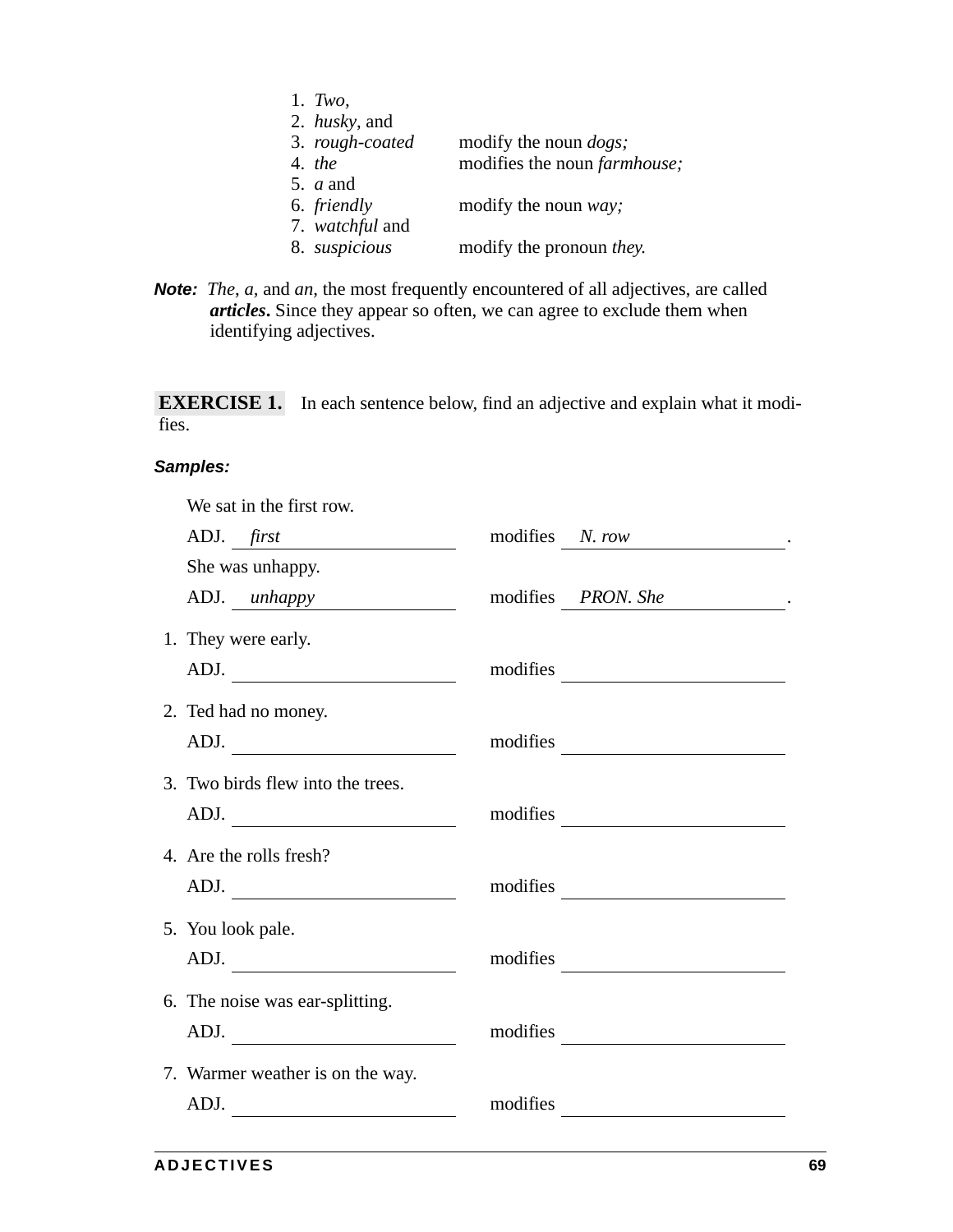| 8. The results were poor.              |          |
|----------------------------------------|----------|
| ADJ.                                   | modifies |
| 9. Sue has three brothers.<br>ADJ.     | modifies |
| 10. Thirty people applied for the job. |          |
| ADJ.                                   | modifies |

# **Proper Adjectives**

Recall from Lesson 4, page 24, that proper nouns (*Canada, Shakespeare,* etc.) are capitalized. The adjectives formed from proper nouns (*Canadian, Shakespearean,* etc.) generally are capitalized, too. They are called *proper adjectives.* Here are some proper nouns and the proper adjectives that can be formed from them.

| PROPER ADJECTIVE         |
|--------------------------|
| <i>Chinese</i> food      |
| Jeffersonian democracy   |
| <i>Egyptian</i> pyramids |
| <i>French</i> perfume    |
| <i>Roman</i> arch        |
|                          |

# **Composition Hint**

Make your writing more concise by replacing a wordy expression with an adjective. WORDY: The diplomat visited several nations *on the continent of Africa.* CONCISE: The diplomat visited several *African* nations. ADJ. WORDY: Avoid decisions *that are made in haste.* CONCISE: Avoid *hasty* decisions. ADJ.

**EXERCISE 2.** Rewrite the sentence, using an adjective instead of the italicized expression.

### **Sample:**

Many dealers sell products *manufactured in Japan.*

**Many dealers sell Japanese products.**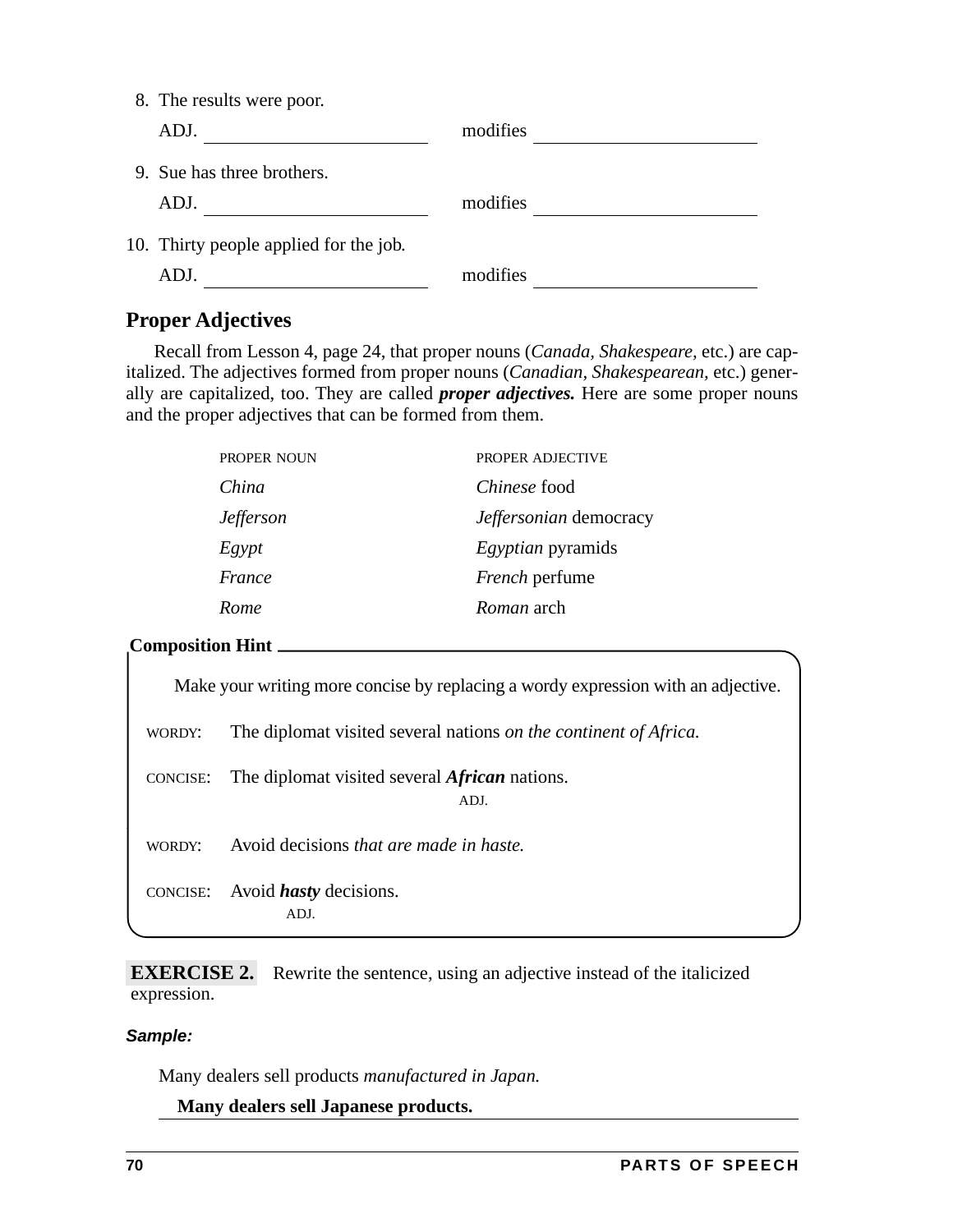- 1. *Olives imported from Spain* are sold in supermarkets.
- 2. They spoke in words *that were full of bitterness.*
- 3. I read an article on the Internet about Inuits *who live in Canada.*
- 4. Coffee *grown in Brazil* is flavorful.
- 5. He never makes a move *that involves risk*.
- 6. Many gifts *made by hand* are deeply appreciated.
- 7. In every class there are students *who give in to laziness.*
- 8. What is the name of the ambassador *from the Commonwealth of Australia?*

# **Another Composition Hint**

Before using an adjective, make sure that it is needed.

- QUESTION: What is wrong with the following sentence? We want the true facts.
- ANSWER: The adjective *true* is not needed because all facts are true. The sentence should read: We want the facts.

**EXERCISE 3.** Which adjectives should be removed because they are unnecessary?

*cold*

### **Sample:**

Put some cold ice cubes into the lemonade.

- 1. I was a stupid fool.
- 2. A young, rich millionaire has bought the painting.

**ADJECTIVES 71**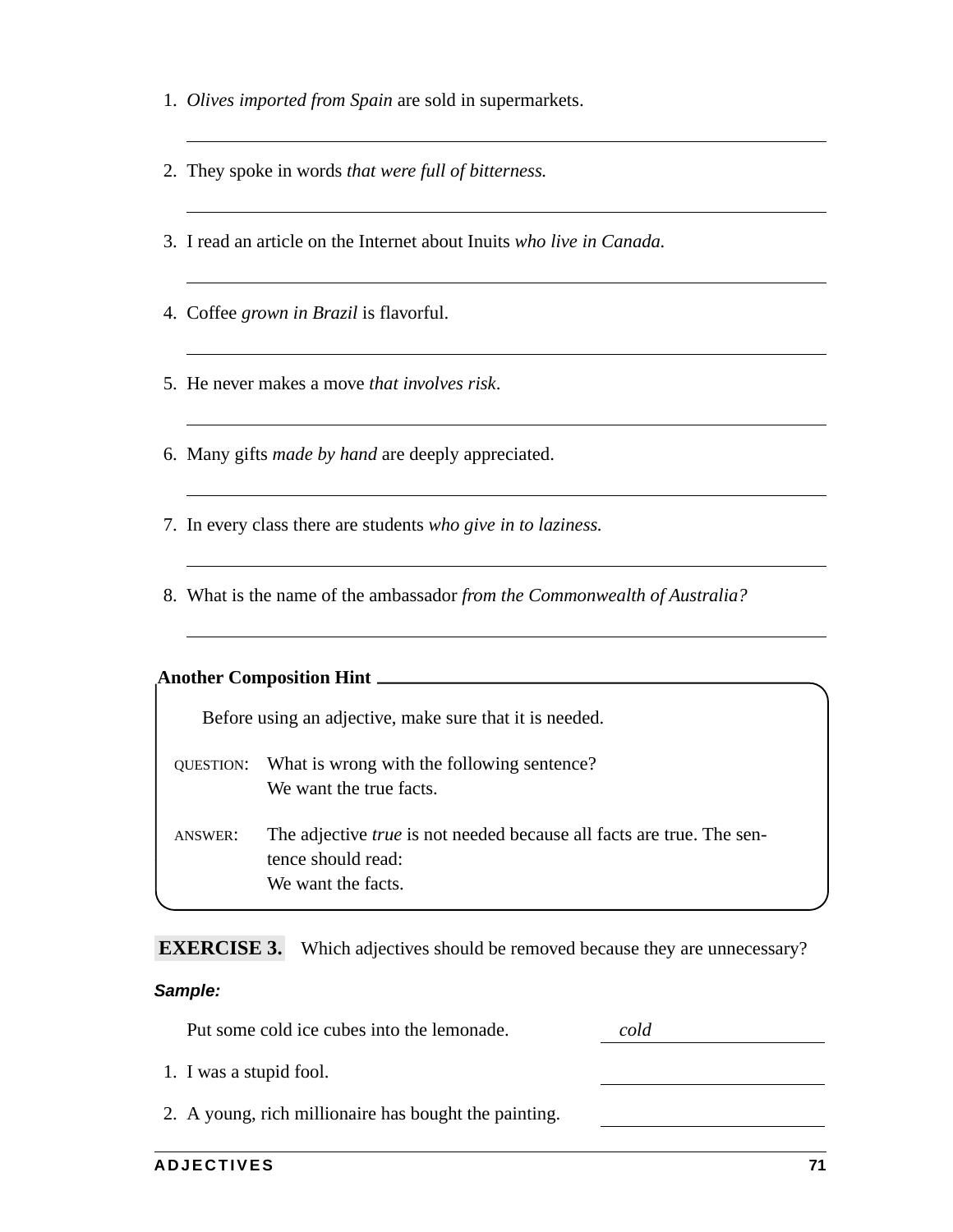| 3. We were never told the real truth.                |  |
|------------------------------------------------------|--|
| 4. Antony wept at the sight of Caesar's dead corpse. |  |
| 5. Draw a round circle.                              |  |
| 6. The end result was that we lost the game.         |  |
| 7. Do you own any old antiques?                      |  |
| 8. One student slept throughout the entire assembly. |  |
| 9. It happened on a summer evening in July.          |  |
| 10. A cold icy wind is blowing from the northeast.   |  |

# **Predicate Adjectives and Predicate Nouns**

In some sentences, all we need to make a complete statement is a subject and a verb.

Birds fly. S. V. John smiled.

S. V.

But in other sentences, a subject and a verb may not be enough, especially if the verb is a linking verb.

> The milk *tastes* . . . S. L.V. Andy *is* . . . S. L.V.

In each of the above two sentences, we must add a *complement—***a "completing" word or expression**—to the linking verb. For example:

> The milk tastes *sour.* L.V. (The adjective *sour* is a *complement* of the linking verb *tastes*.)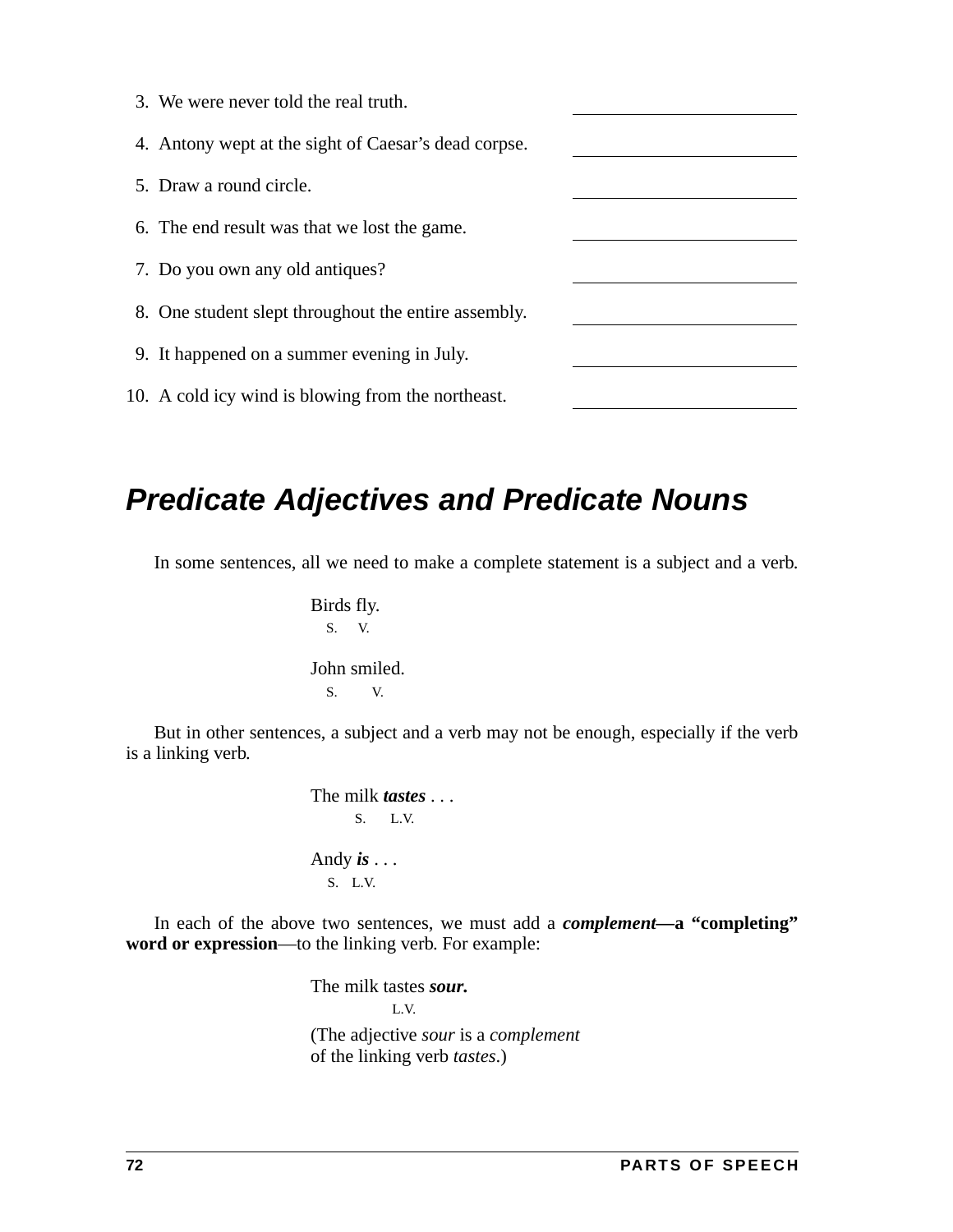Andy is the *owner.* L.V. (The noun *owner* is a *complement* of the linking verb *is*.)

**EXERCISE 1.** Add a suitable complement to each linking verb below to complete the sentence. You may choose your complements from the following list:

|                     |      | louder tall<br>water painters islands                      | delicious                                                                                                            | criminals |
|---------------------|------|------------------------------------------------------------|----------------------------------------------------------------------------------------------------------------------|-----------|
| Sample:             |      |                                                            |                                                                                                                      |           |
| Oranges are<br>L.V. |      | juicy                                                      | <u> 1990 - Jan Stein Stein Stein Stein Stein Stein Stein Stein Stein Stein Stein Stein Stein Stein Stein Stein S</u> |           |
| L.V.                |      | 1. Oaks grow $\frac{1}{\sqrt{1-\frac{1}{2}}}\cdot$         |                                                                                                                      |           |
| L.V.                |      | 2. Thieves are ______________________.                     |                                                                                                                      |           |
|                     | L.V. | 3. The cake <i>looked</i> ______________________.          |                                                                                                                      |           |
| L.V.                |      | 4. Ice becomes _____________________.                      |                                                                                                                      |           |
|                     |      | 5. Rembrandt and Picasso were ___________________.<br>L.V. |                                                                                                                      |           |
|                     |      | 6. Iceland and Greenland are _________________.<br>L.V.    |                                                                                                                      |           |

In the exercise you have just done, you used six complements to complete six linking verbs. No doubt you have been using complements all your life without knowing that they were complements.

There are several kinds of complements. Here we study two of them:

1. the *predicate adjective,* and

2. the *predicate noun*.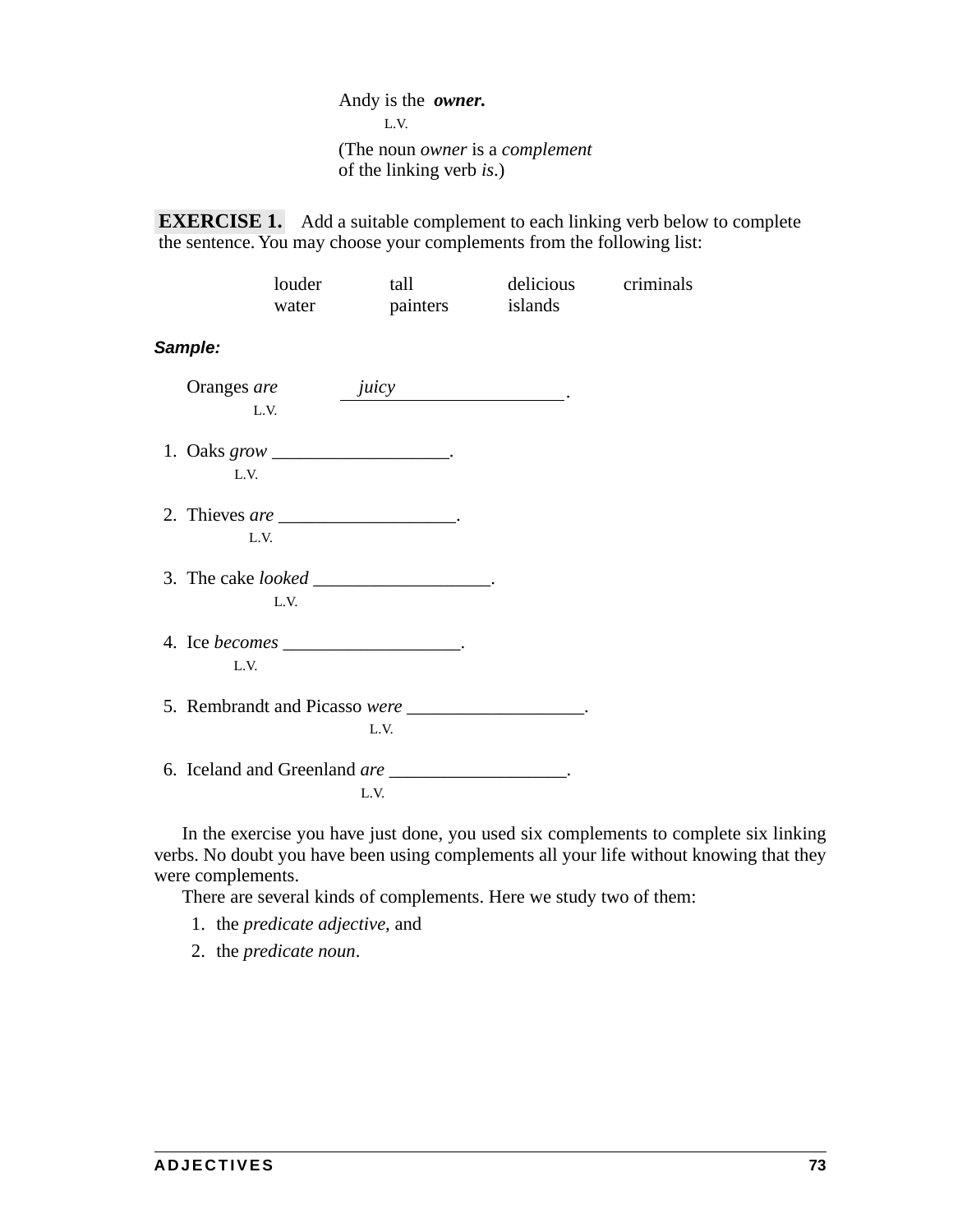# **PREDICATE ADJECTIVES**

# **What Is a Predicate Adjective?**



**A predicate adjective is an adjective that completes a linking verb and modifies the subject of that linking verb.**

Here are two examples of predicate adjectives:

 $\sqrt{ }$ The soup *tastes salty***.**

S. L.V. PRED. ADJ.

(*Salty* is a predicate adjective because it completes the linking verb *tastes* and modifies the subject *soup*.)

 $\sqrt{ }$ You *were fabulous***.**

S. L.V. PRED. ADJ.

(*Fabulous* is a predicate adjective because it completes the linking verb *were* and modifies the subject *You*.)

**EXERCISE 2.** In each sentence below, find the *linking verb,* the *predicate adjective,* and the word that the predicate adjective *modifies*.

| The children grew restless.     | L.V.            | grew       |
|---------------------------------|-----------------|------------|
|                                 | PRED. ADJ.      | restless   |
|                                 | <b>MODIFIES</b> | children   |
| She has been helpful.           | L.V.            | has been   |
|                                 | PRED. ADJ.      | helpful    |
|                                 | <b>MODIFIES</b> | <b>She</b> |
| 1. The cellar smells damp.      | L.V.            |            |
|                                 | PRED. ADJ.      |            |
|                                 | <b>MODIFIES</b> |            |
| 2. Their story sounded strange. | L.V.            |            |
|                                 | PRED. ADJ.      |            |
|                                 | <b>MODIFIES</b> |            |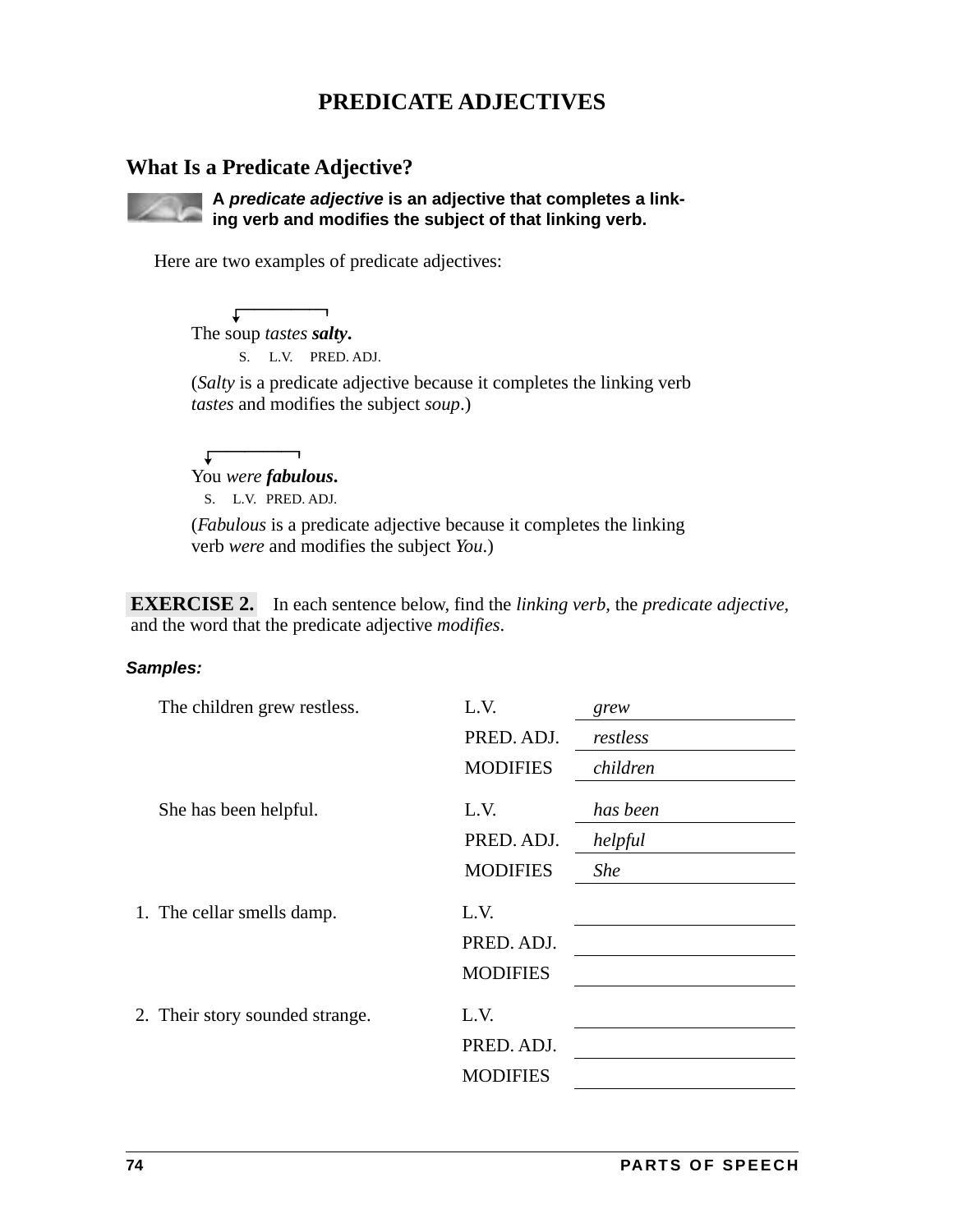| 3. Laura looked annoyed.     | L.V.            |  |
|------------------------------|-----------------|--|
|                              | PRED. ADJ.      |  |
|                              | <b>MODIFIES</b> |  |
| 4. Your appetite seems good. | L.V.            |  |
|                              | PRED. ADJ.      |  |
|                              | <b>MODIFIES</b> |  |
| 5. He must have been angry.  | L.V.            |  |
|                              | PRED. ADJ.      |  |
|                              | <b>MODIFIES</b> |  |
|                              |                 |  |

# **PREDICATE NOUNS**

# **What Is a Predicate Noun?**



**A predicate noun is a noun that completes a linking verb and explains the subject of that linking verb.**

Here is an example:

 $\sqrt{ }$ Tara *is* my *cousin***.** S. L.V. PRED. N.

(*Cousin* is a predicate noun because it completes the linking verb *is* and explains the subject *Tara*.)

Here are some further examples of predicate nouns.

 $\sqrt{2\pi}$ A kitten *becomes* a *cat.* S. L.V. PRED. N.

 $\sqrt{2\pi}$ The experiment *was* a *failure.* S. L.V. PRED. N.

**EXERCISE 3.** In each of the following sentences, find the *subject,* the *linking verb,* and the *predicate noun* that explains the subject.

| Australia is a continent. | SUBJ.    | Australia |
|---------------------------|----------|-----------|
|                           |          | lS        |
|                           | PRED. N. | continent |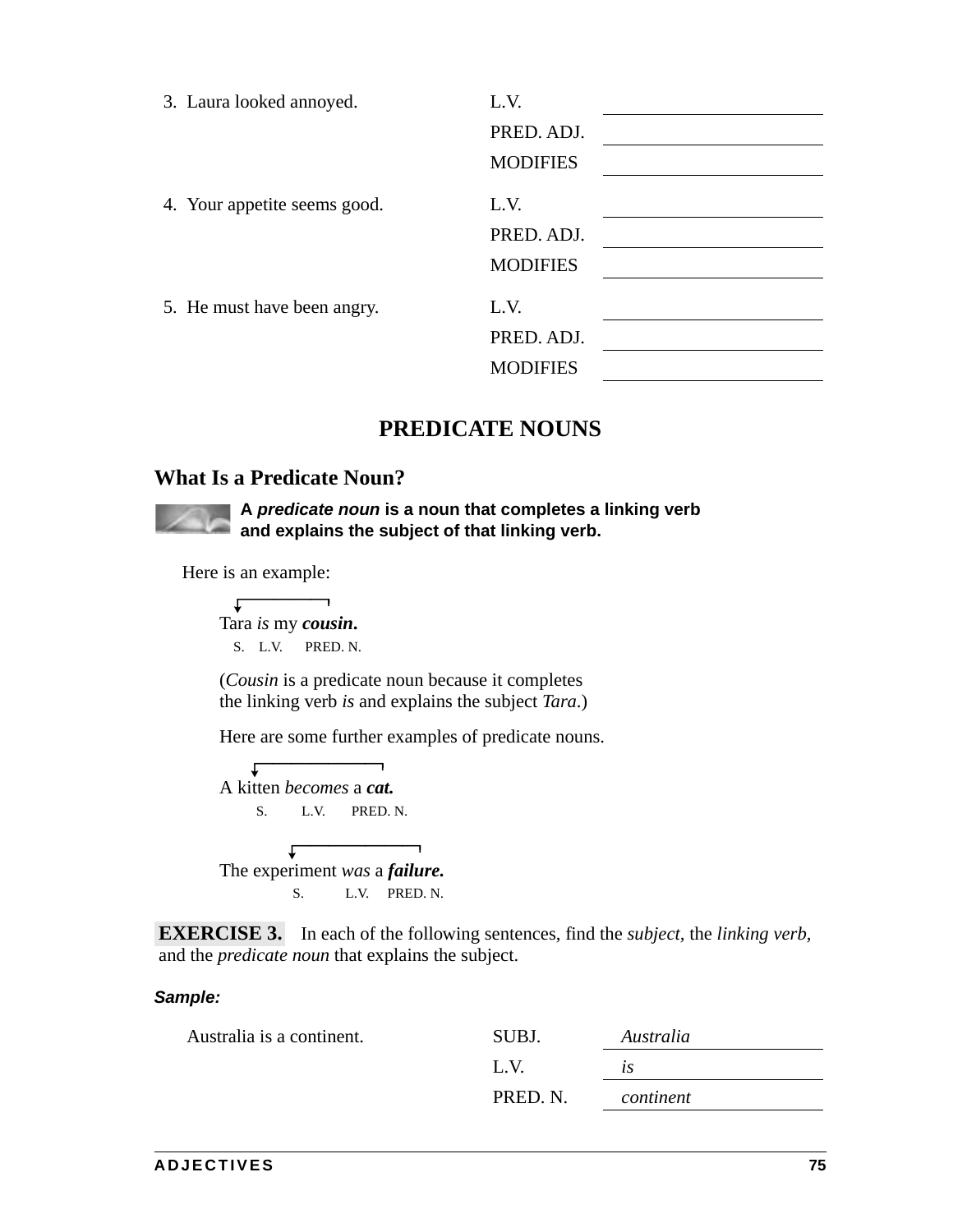| 1. Copper is a metal.                   | SUBJ.    |  |
|-----------------------------------------|----------|--|
|                                         | L.V.     |  |
|                                         | PRED. N. |  |
| 2. Was Marie the umpire?                | SUBJ.    |  |
|                                         | L.V.     |  |
|                                         | PRED. N. |  |
| 3. Julio has been captain for a year.   | SUBJ.    |  |
|                                         | L.V.     |  |
|                                         | PRED. N. |  |
| 4. That exam should have been a breeze. | SUBJ.    |  |
|                                         | L.V.     |  |
|                                         | PRED. N. |  |
| 5. The pizza will be our lunch.         | SUBJ.    |  |
|                                         | L.V.     |  |
|                                         | PRED. N. |  |
|                                         |          |  |

# **Composition Hint**

We often have a choice when we explain or describe a subject: We can use either (1) a predicate noun or (2) a predicate adjective.

1. I was a *fool***.**

PRED. N.

(The predicate noun *fool* describes the subject *I.*)

2. I was *foolish***.** PRED. ADJ.

(The predicate adjective *foolish* describes the subject *I.*)

Become familiar with both choices. Then, when you write, you will be able to select the one that better expresses your idea in a particular situation.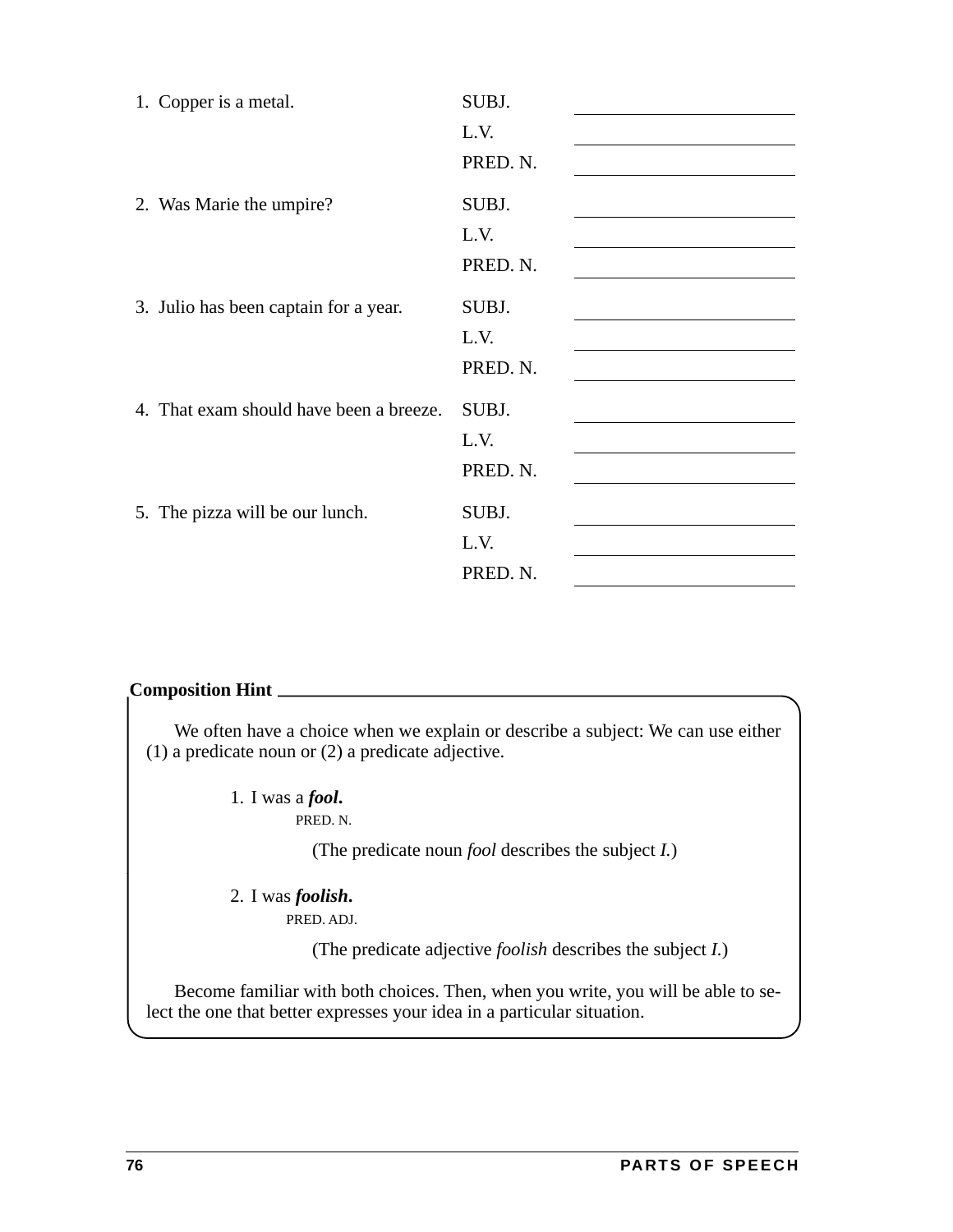**EXERCISE 4.** Rewrite each sentence, changing the predicate noun to a predicate adjective.

<u> 1989 - Johann Stoff, deutscher Stoffen und der Stoffen und der Stoffen und der Stoffen und der Stoffen und der</u>

# **Sample:**

Joan is a wonder.

*Joan is wonderful.*

- 1. The play was a success.
- 2. Pete has never been a friend.
- 3. My desk is a mess.
- 4. The news was a surprise.
- 5. Was the outcome a shock?
- 6. David's new band is a sensation.
- 7. It was a custom to have homecoming at the last game of the season.
- 8. Because she worked out every day, her legs were solid muscle.
- 9. The design of the new music room was the shape of a circle.
- 10. The entire trip was a nightmare.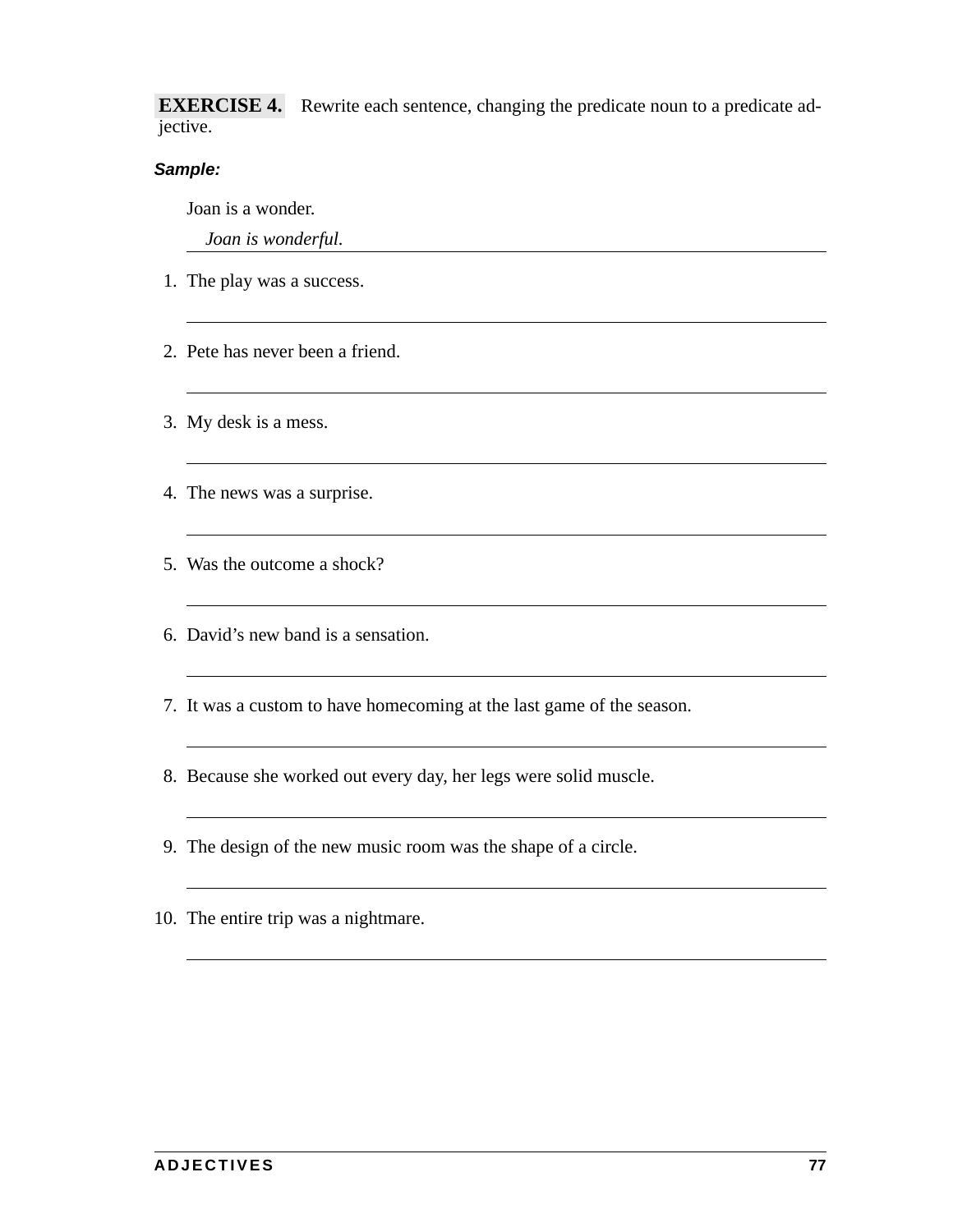**EXERCISE 5.** Rewrite each sentence, changing the predicate adjective to a predicate noun.

<u> 1980 - Johann Stein, marwolaethau a bhann an t-Amhain Aonaichte ann an t-Amhain Aonaichte ann an t-Amhain Aon</u>

# **Sample:**

Ben was sensational.

*Ben was a sensation.*

- 1. You were cowardly.
- 2. Gambling can be risky.
- 3. He was brutal.
- 4. The puppy is beautiful.

5. Don't be bossy.

6. They said the man in the blue baseball cap was creepy.

- 7. It was pitiful to see him this way.
- 8. Their meeting was coincidental.
- 9. The loss of the running back was catastrophic.
- 10. Driving under the influence of alcohol is felonious.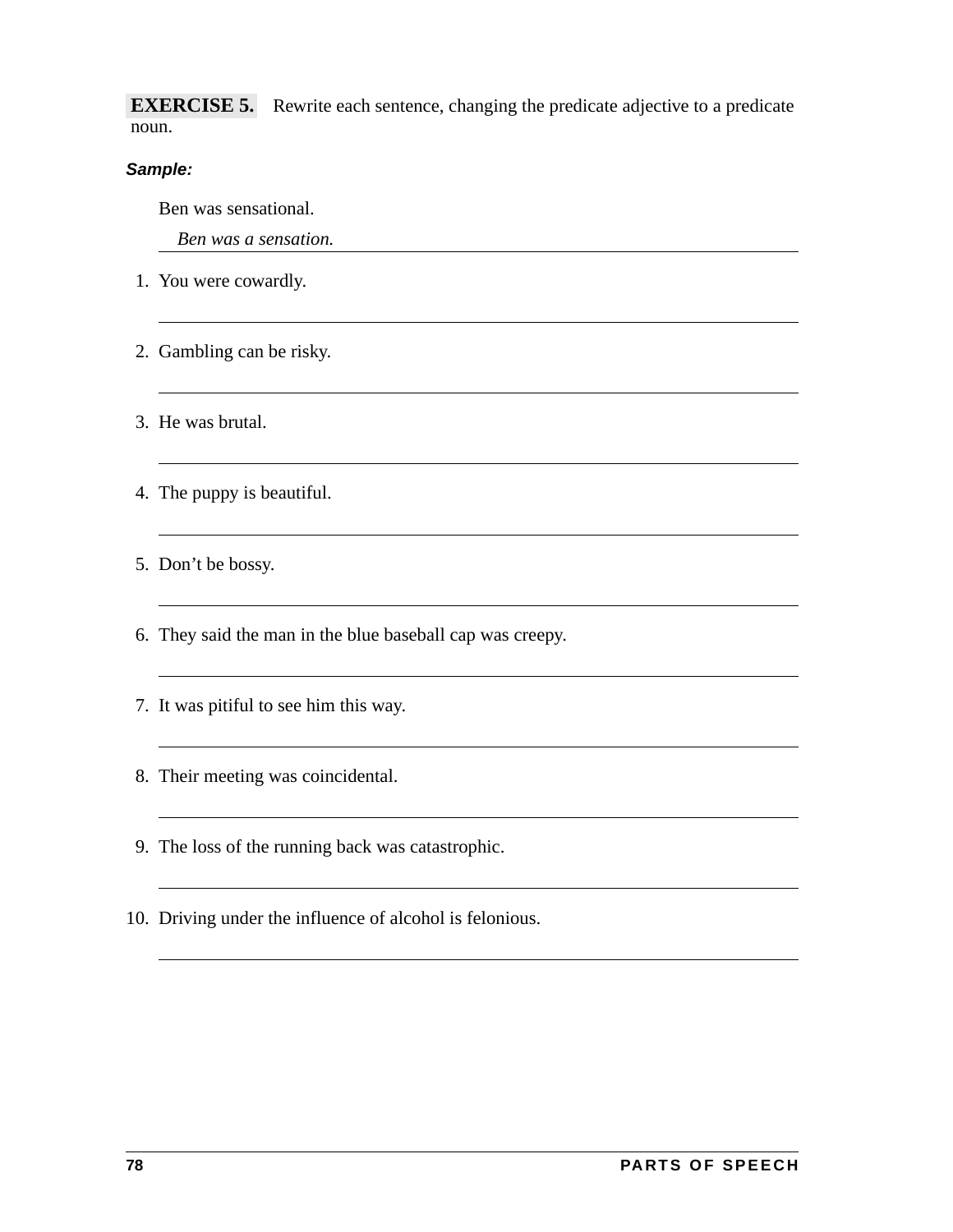# **Lesson 12 Adverbs**

If some reporter were to describe the weather for us by saying,

# **"It snowed,"**

we would not be entirely satisfied. We would want to know the answers to certain questions:

- 1. *How,* or *to what extent,* did it snow?
- 2. *When* did it snow?
- 3. *Where* did it snow?

Words that tell *how, when,* or *where* are adverbs.

If our reporter had answered the above questions by using some adverbs—for example, if he or she had said,

# **"It snowed** *heavily yesterday upstate***,"**

we would have had a better idea of the weather.

# **What Is an Adverb?**



**An adverb is a word that modifies either a verb, or an adjective, or another adverb.**

We now look at these uses of an adverb one at a time.

# **I. An adverb is a word that modifies a verb.**

| The Pirates <i>played <b>brilliantly</b></i> .<br>V.<br>ADV. | ( <i>Brilliantly</i> is an adverb because it modifies<br>the verb <i>played</i> .) |  |
|--------------------------------------------------------------|------------------------------------------------------------------------------------|--|
| The team <i>performed</i> well.<br>V.<br>ADV.                | ( <i>Well</i> is an adverb because it modifies the<br>verb <i>performed</i> .)     |  |
| The Dodgers <i>did <b>not</b></i> play.<br>V. ADV. V.        | ( <i>Not</i> is an adverb because it modifies the<br>verb <i>did play</i> .)       |  |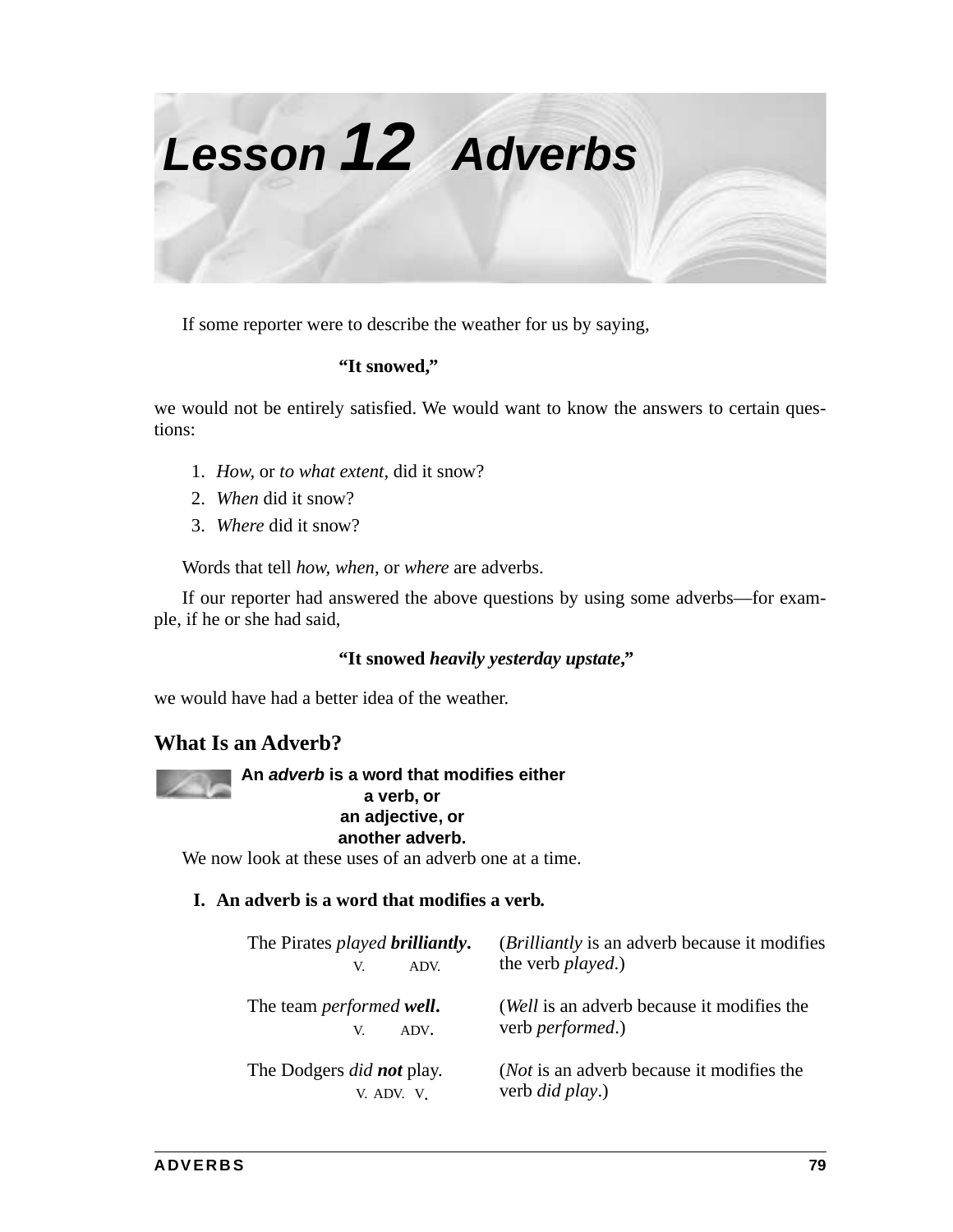| They are playing <b>tomorrow</b> .<br><b>ADV</b><br>V. | ( <i>Tomorrow</i> is an adverb because it modifies<br>the verb <i>are playing</i> .) |  |
|--------------------------------------------------------|--------------------------------------------------------------------------------------|--|
| They <i>will play <b>here</b></i> .<br>ADV.<br>V.      | ( <i>Here</i> is an adverb because it modifies the<br>verb <i>will play</i> .)       |  |

Most adverbs answer one of the following questions: HOW? WHEN? WHERE? TO WHAT EXTENT?

| The Pirates played <i>brilliantly</i> .<br>ADV. | <i>(Brilliantly tells HOW the Pirates played.)</i>                                                 |
|-------------------------------------------------|----------------------------------------------------------------------------------------------------|
| They are playing <i>tomorrow</i> .<br>ADV.      | ( <i>Tomorrow</i> tells WHEN they are playing.)                                                    |
| They will play <i>here</i> .<br>ADV.            | ( <i>Here</i> tells WHERE they will play.)                                                         |
| ADV.<br>their slump.                            | They have <i>fully</i> recovered from ( <i>Fully</i> tells TO WHAT EXTENT they have<br>recovered.) |

**EXERCISE 1.** Find the adverb and the verb that it modifies.

| Your money will be refunded<br>immediately.   | The ADV. <i>immediately</i><br>the V. will be refunded                                                                                      | modifies |
|-----------------------------------------------|---------------------------------------------------------------------------------------------------------------------------------------------|----------|
| 1. The damage was repaired quickly.           | The ADV.<br>the V.                                                                                                                          | modifies |
| 2. Bill usually brings his lunch.             | The ADV.<br>the V.                                                                                                                          | modifies |
| 3. The car stopped suddenly.                  | The ADV.<br>the V.                                                                                                                          | modifies |
| 4. We are leaving soon.                       | The ADV.<br>the V.<br><u> 1989 - Johann Barn, mars ann an t-Amhain Aonaich an t-Aonaich an t-Aonaich an t-Aonaich an t-Aonaich an t-Aon</u> | modifies |
| 5. The locker door sometimes sticks.          | The ADV.<br>the V.                                                                                                                          | modifies |
| 6. Look in the closet. Is your coat<br>there? | The ADV.<br>the V.                                                                                                                          | modifies |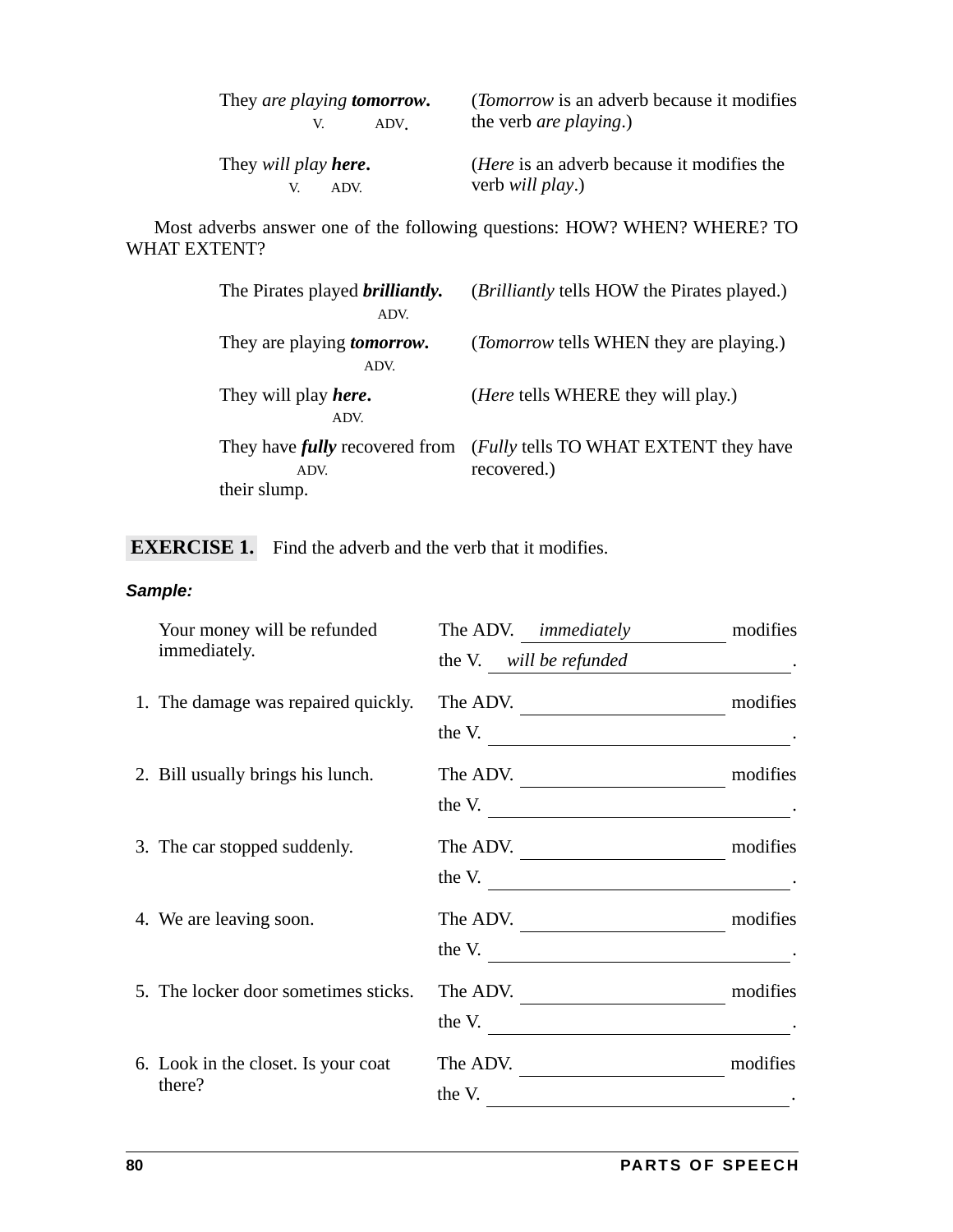| 7. Justine has not completed her test. | The ADV. | modifies |
|----------------------------------------|----------|----------|
|                                        | the V.   |          |
| 8. Remove the cover carefully.         | The ADV. | modifies |
|                                        | the V.   |          |
| 9. Did the exchange students stay      | The ADV. | modifies |
| long?                                  | the V.   |          |
| 10. Rarely does Jay fall off his       | The ADV. | modifies |
| skateboard.                            | the V.   |          |

# **II. An adverb is a word that modifies an adjective.**

| A very odd thing happened.<br>ADV. ADJ.                                                                     | ( <i>Very</i> is an adverb because it modi-<br>fies the adjective <i>odd</i> .)              |
|-------------------------------------------------------------------------------------------------------------|----------------------------------------------------------------------------------------------|
| The cobra is a <i>highly poisonous</i> snake. ( <i>Highly</i> is an adverb because it modi-<br>ADJ.<br>ADV. | fies the adjective <i>poisonous</i> .)                                                       |
| A window was <i>partly open</i> .<br>ADV ADI                                                                | ( <i>Partly</i> is an adverb because it modi-<br>fies the predicate adjective <i>open</i> .) |

**EXERCISE 2.** Find the adverb and the adjective that it modifies.

| The ADV. <i>absolutely</i>                       | modifies |
|--------------------------------------------------|----------|
| the ADJ. $right$                                 |          |
| The ADV.                                         | modifies |
| the ADJ.                                         |          |
| 2. An unusually large crowd gathered. The ADV.   | modifies |
| the ADJ.                                         |          |
| The ADV.                                         | modifies |
| the ADJ.                                         |          |
| 4. They had a quite inexpensive meal. The ADV.   | modifies |
| the ADJ.                                         |          |
| 5. Freshly made pasta tastes fantastic. The ADV. | modifies |
| the ADJ.                                         |          |
|                                                  |          |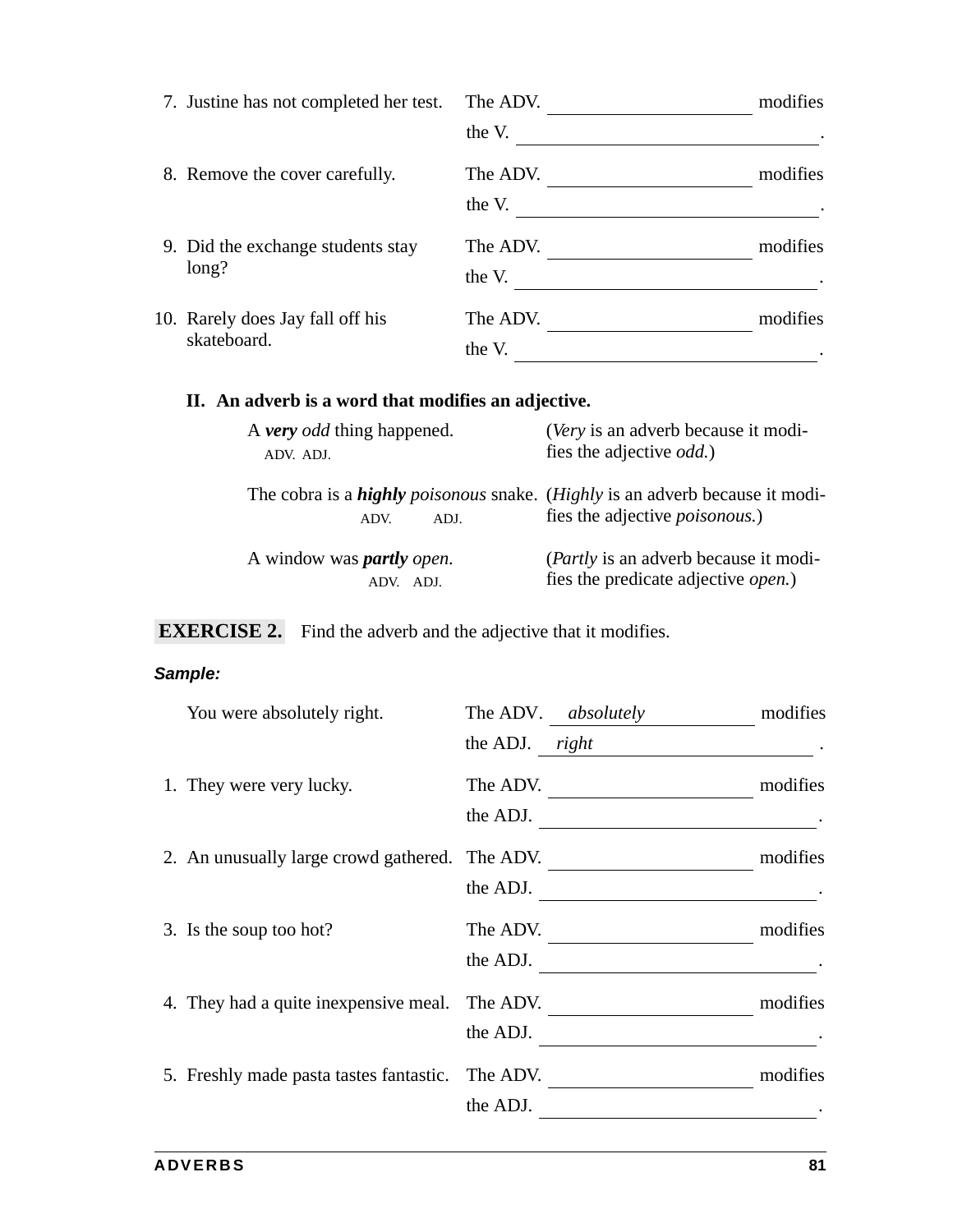# **III. An adverb is a word that modifies another adverb.**

| The fight began <i>quite unexpectedly</i> .<br>ADV.<br>ADV. | <i>(Quite</i> is an adverb because it modi-<br>fies the adverb <i>unexpectedly</i> .) |
|-------------------------------------------------------------|---------------------------------------------------------------------------------------|
| I very quietly closed the door.<br>ADV. ADV.                | ( <i>Very</i> is an adverb because it modifies<br>the adverb <i>quietly</i> .)        |
| Both teams played <i>extremely well</i> .<br>ADV.<br>ADV.   | ( <i>Extremely</i> is an adverb because it<br>modifies the adverb <i>well</i> .)      |

**EXERCISE 3.** Find the two adverbs in the sentence, and explain why each is an adverb.

|  | Our plants are doing                                     |                 | (a) <i>Extremely</i> is an adverb because                                                                                                                                                                                                                                                                                                                                                                                                                                                      |
|--|----------------------------------------------------------|-----------------|------------------------------------------------------------------------------------------------------------------------------------------------------------------------------------------------------------------------------------------------------------------------------------------------------------------------------------------------------------------------------------------------------------------------------------------------------------------------------------------------|
|  | extremely well.                                          |                 | it modifies the $\frac{adv. well}{\qquad}$ .                                                                                                                                                                                                                                                                                                                                                                                                                                                   |
|  |                                                          |                 | $(b)$ <u>Well</u> is an adverb because                                                                                                                                                                                                                                                                                                                                                                                                                                                         |
|  |                                                          |                 | it modifies the $\frac{v \cdot \textit{are } \textit{ doing}}{v \cdot \textit{or} \cdot \textit{or} \cdot \textit{or} \cdot \textit{or} \cdot \textit{or} \cdot \textit{or} \cdot \textit{or} \cdot \textit{or} \cdot \textit{or} \cdot \textit{or} \cdot \textit{or} \cdot \textit{or} \cdot \textit{or} \cdot \textit{or} \cdot \textit{or} \cdot \textit{or} \cdot \textit{or} \cdot \textit{or} \cdot \textit{or} \cdot \textit{or} \cdot \textit{or} \cdot \textit{or} \cdot \textit{or}$ |
|  | 1. You reported the details quite                        |                 |                                                                                                                                                                                                                                                                                                                                                                                                                                                                                                |
|  | accurately.                                              |                 |                                                                                                                                                                                                                                                                                                                                                                                                                                                                                                |
|  |                                                          |                 | $(b)$ is an adverb because                                                                                                                                                                                                                                                                                                                                                                                                                                                                     |
|  |                                                          |                 |                                                                                                                                                                                                                                                                                                                                                                                                                                                                                                |
|  | 2. Alex very cleverly kept out<br>of the argument.       |                 | (a) is an adverb because                                                                                                                                                                                                                                                                                                                                                                                                                                                                       |
|  |                                                          |                 |                                                                                                                                                                                                                                                                                                                                                                                                                                                                                                |
|  |                                                          |                 | $(b)$ is an adverb because                                                                                                                                                                                                                                                                                                                                                                                                                                                                     |
|  |                                                          |                 |                                                                                                                                                                                                                                                                                                                                                                                                                                                                                                |
|  | 3. Lightning flashed and rain fell<br>shortly afterward. |                 |                                                                                                                                                                                                                                                                                                                                                                                                                                                                                                |
|  |                                                          |                 | it modifies the service of the service of the service of the service of the service of the service of the service of the service of the service of the service of the service of the service of the service of the service of                                                                                                                                                                                                                                                                  |
|  |                                                          |                 | $(b)$ is an adverb because                                                                                                                                                                                                                                                                                                                                                                                                                                                                     |
|  |                                                          |                 | it modifies the                                                                                                                                                                                                                                                                                                                                                                                                                                                                                |
|  | 4. He swings at the ball too soon.                       |                 |                                                                                                                                                                                                                                                                                                                                                                                                                                                                                                |
|  |                                                          |                 | it modifies the service of the service of the service of the service of the service of the service of the service of the service of the service of the service of the service of the service of the service of the service of                                                                                                                                                                                                                                                                  |
|  |                                                          |                 | $(b)$ is an adverb because                                                                                                                                                                                                                                                                                                                                                                                                                                                                     |
|  |                                                          | it modifies the |                                                                                                                                                                                                                                                                                                                                                                                                                                                                                                |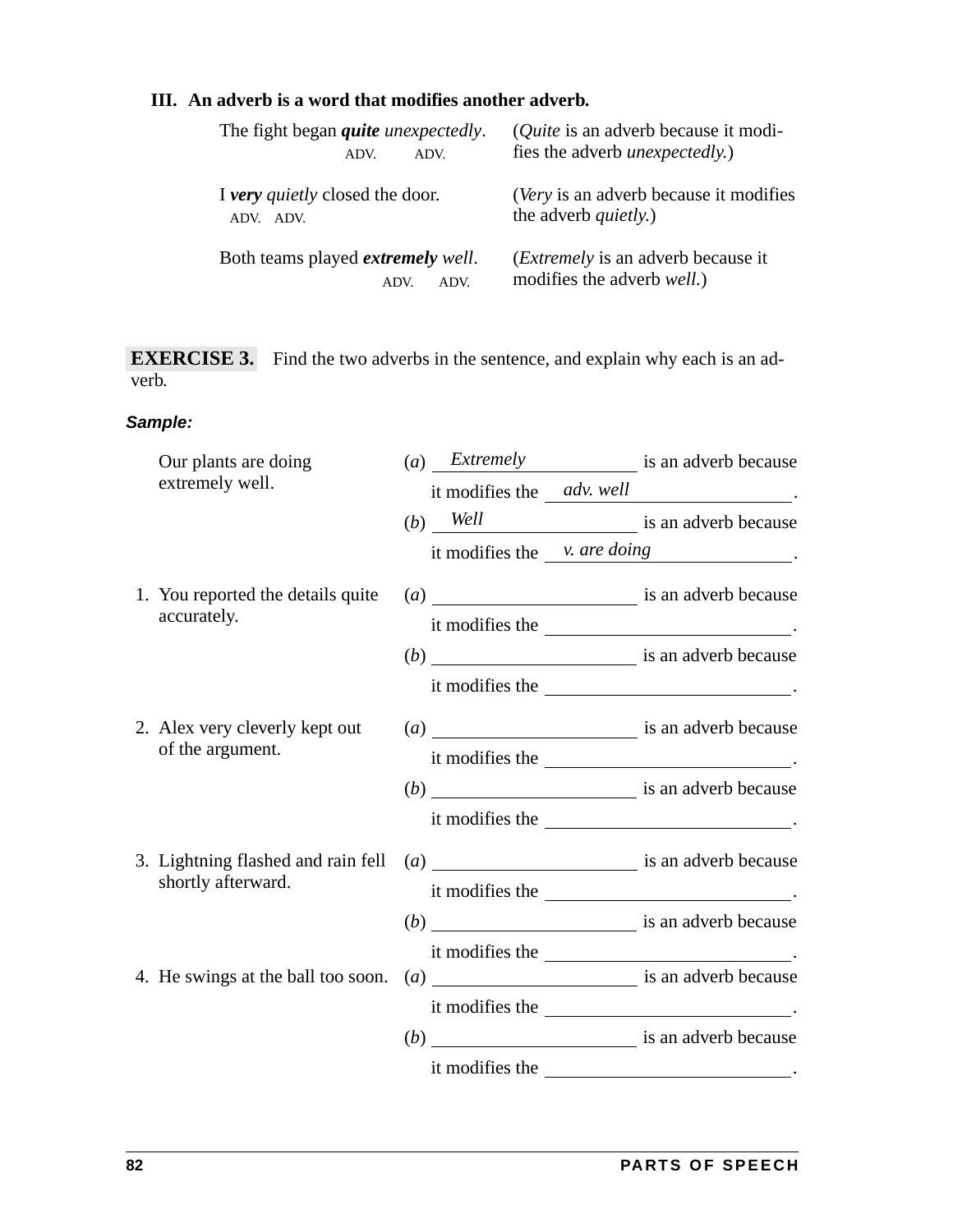| 5. I left at noon, but Sherry<br>had left somewhat earlier. | a)<br>it modifies the | is an adverb because |
|-------------------------------------------------------------|-----------------------|----------------------|
|                                                             | l h                   | is an adverb because |
|                                                             | it modifies the       |                      |

*Summary:* **An adverb is a word that modifies a verb, or an adjective, or another adverb.**

**EXERCISE 4.** Explain why the italicized word is an adverb.

| You acted wisely.                         | Wisely | modifies the | <i>v.</i> acted                                                                                                                                                                                                                |
|-------------------------------------------|--------|--------------|--------------------------------------------------------------------------------------------------------------------------------------------------------------------------------------------------------------------------------|
| You acted <i>very</i> wisely.             | Very   | modifies the | adv. wisely                                                                                                                                                                                                                    |
| You were <i>very</i> wise.                | Very   | modifies the | adj. wise                                                                                                                                                                                                                      |
| 1. She poured the soup <i>carefully</i> . |        | modifies the |                                                                                                                                                                                                                                |
| 2. She poured <i>quite</i> carefully.     |        |              | $\frac{1}{\sqrt{1-\frac{1}{2}}}\mod{1-\frac{1}{2}}$ modifies the                                                                                                                                                               |
| 3. She was <i>quite</i> careful.          |        |              |                                                                                                                                                                                                                                |
| 4. The apple was <i>partly</i> rotten.    |        |              | modifies the subsequently and the set of the set of the set of the set of the set of the set of the set of the set of the set of the set of the set of the set of the set of the set of the set of the set of the set of the s |
| 5. They behaved <i>strangely</i> .        |        |              | modifies the subsequently and the set of the set of the set of the set of the set of the set of the set of the set of the set of the set of the set of the set of the set of the set of the set of the set of the set of the s |
| 6. I was so angry.                        |        |              |                                                                                                                                                                                                                                |
| 7. Please walk <i>more</i> slowly.        |        |              | $\frac{1}{2}$ modifies the $\frac{1}{2}$ .                                                                                                                                                                                     |
| 8. The quarrel has <i>not</i> ended.      |        |              | $\frac{1}{\sqrt{1-\frac{1}{2}}}\text{ modifies the }$                                                                                                                                                                          |
| 9. Were you <i>really</i> afraid?         |        |              | modifies the same services of the same services of the same services of the same services of the same services of the same services of the same services of the same services of the same services of the same services of the |
| 10. Do not begin <i>too</i> suddenly.     |        | modifies the |                                                                                                                                                                                                                                |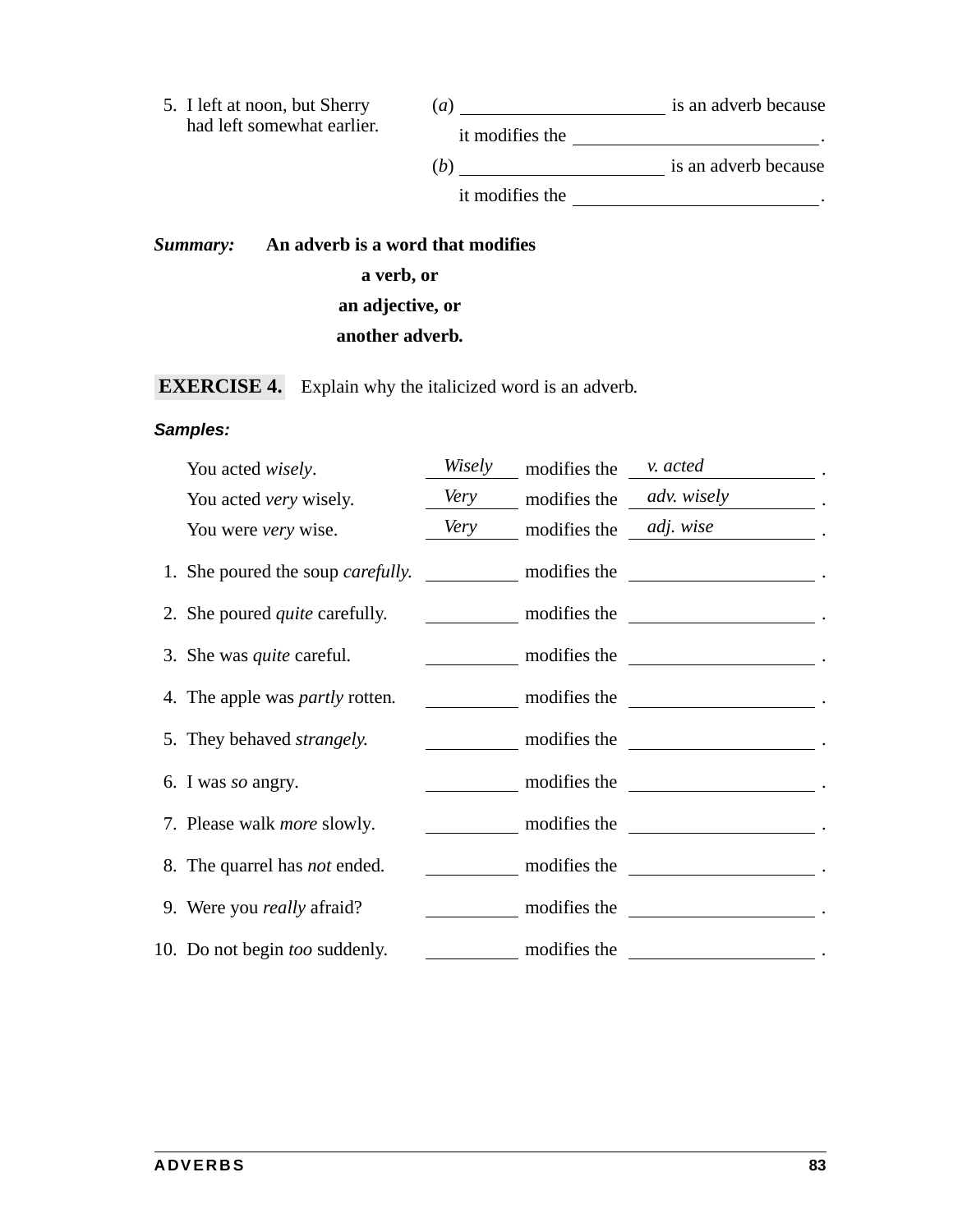# **Forming Adverbs from Adjectives**

## **I. Most adverbs are formed by adding** *ly* **to an adjective.**

ADJECTIVE ADVERB  $skillful$  + ly = skillfully brave  $+ ly = b$ ravely

In some cases, however, as in II and III that follow, we must make a change in the adjective before adding *ly***.**

### **II. If an adjective ends in** *ic,* **add** *al* **before adding** *ly***.**

basic  $+$  al  $+$  ly  $=$  basically terrific + al + ly = terrifically

# **III. If an adjective ends in** *y,* **change the** *y* **to** *i* **and then add** *ly***.**

easy  $\longrightarrow$  [easi] + ly = easily  $noisy \longrightarrow [nois] + ly = noisily$ 

**IV. If an adjective ends in** *le,* **do not add** *ly;* **simply change** *le* **to** *ly***.**

able  $\longrightarrow$  ably gentle  $\longrightarrow$  gently

# **EXERCISE 1.** Change the following adjectives to adverbs.

| <b>ADVERB</b> | <b>ADJECTIVE</b> |
|---------------|------------------|
| wise          | wisely           |
| lazy          | lazily           |
| 1. courageous |                  |
| 2. fierce     |                  |
| 3. final      |                  |
| 4. economic   |                  |
| 5. annual     |                  |
| 6. steady     |                  |
| 7. favorable  |                  |
| 8. scientific |                  |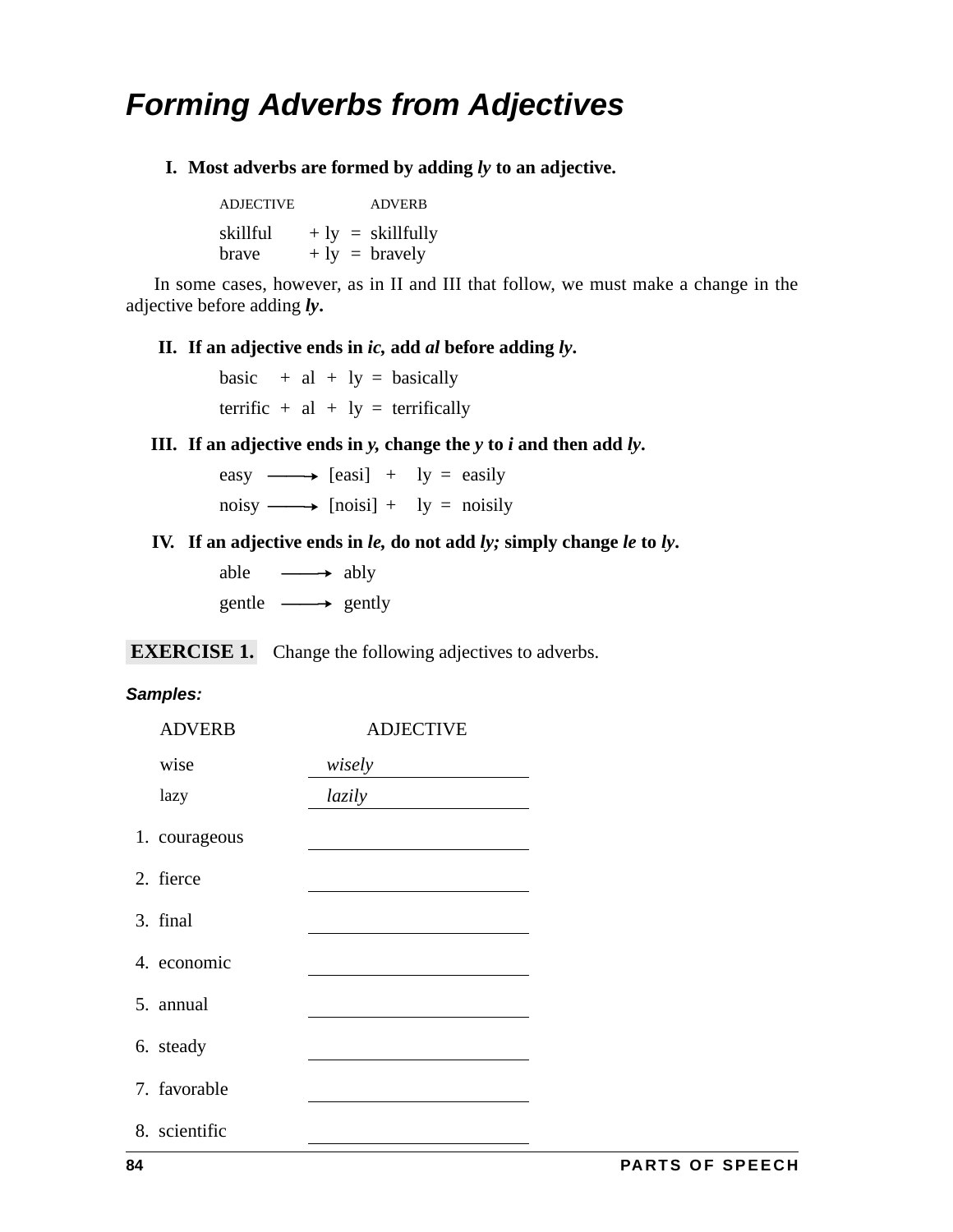| 9. | possible |  |
|----|----------|--|
|    |          |  |
|    |          |  |

10. comfortable

**EXERCISE 2.** Change the following adverbs to adjectives.

# **Samples:**

| <b>ADVERB</b>    | <b>ADJECTIVE</b> |
|------------------|------------------|
| definitely       | definite         |
| ably             | able             |
| 1. gradually     |                  |
| 2. unluckily     |                  |
| 3. unfortunately |                  |
| 4. basically     |                  |
| 5. simply        |                  |
|                  |                  |

# **Composition Hint**

Adverbs can often help us express ourselves more concisely. Compare the following:

WORDY: You worked *in a careless manner***.**

CONCISE: You worked *carelessly***.**

**EXERCISE 3.** Express the following thoughts more concisely. *Hint:* Change the italicized expression to an adverb ending in *ly***.**

# **Samples:**

The motor runs *with a noisy sound.*

*The motor runs noisily.*

*Under normal conditions*, we leave at 3 P.M.

*Normally, we leave at 3 P.M.*

1. They behaved *in a strange way.*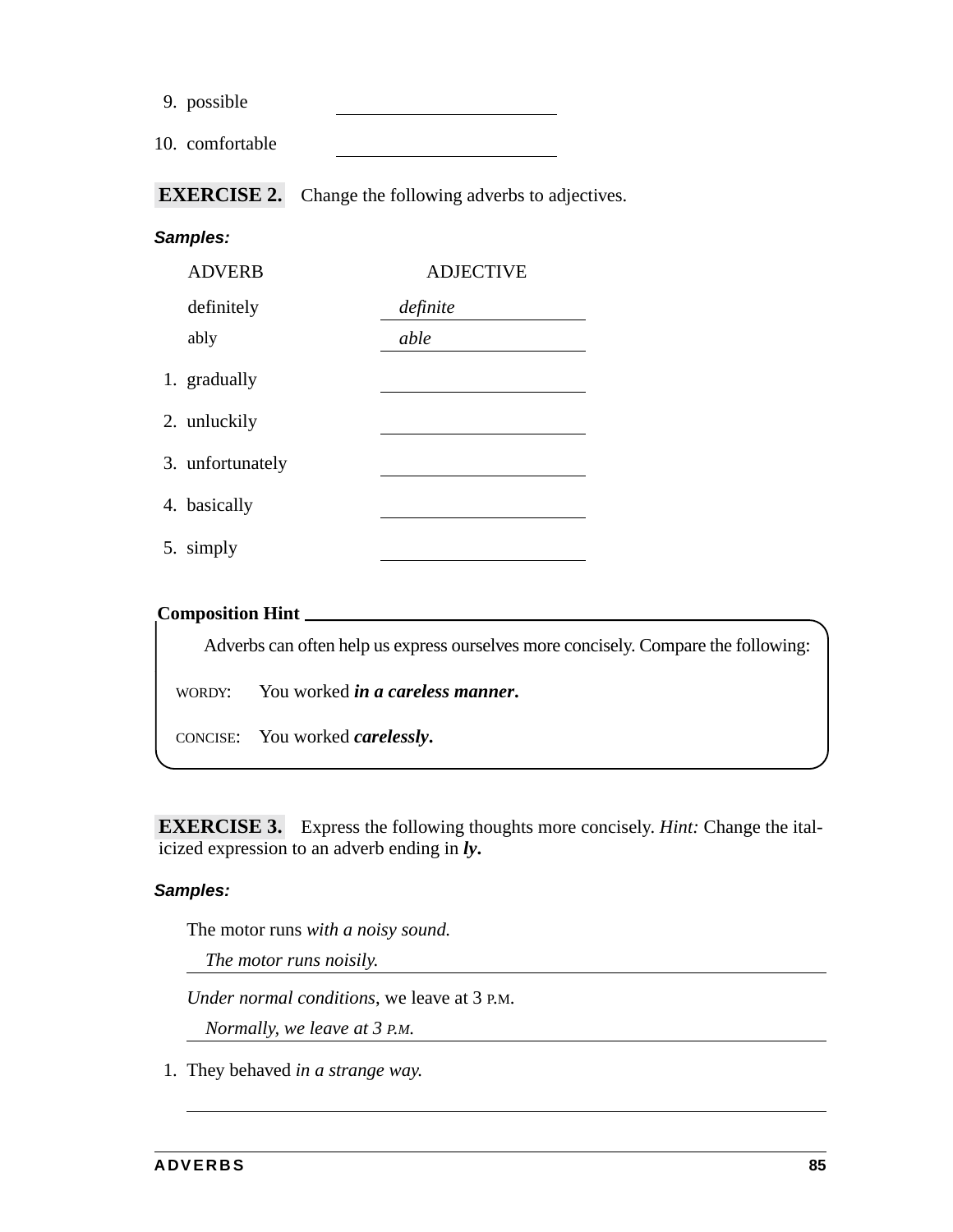- 2. *Under usual circumstances,* the school bus is on time.
- 3. He acted *like a foolish person.*
- 4. *All of a sudden,* the lights went out.
- 5. My heart was beating *at a rapid rate.*
- 6. *It is probable that* you will soon feel better.
- 7. Our meetings are run *in a democratic way.*
- 8. *In an angry voice,* she demanded that we leave at once.
- 9. Try to explain the problem *in simple language*.
- 10. *From a financial point of view,* the business is sound.

# **Recognizing Adverbs and Adjectives**

I. A word is not an adverb just because it ends in *ly***.** To tell whether or not a particular word is an adverb, we must see how that word is used in its sentence. **Question 1:** Is *weekly* an adverb in this sentence? 1. The workers receive a *weekly* salary. Answer: No. **Reason:** *Weekly* modifies the noun *salary*. A word that modifies a noun is an *adjective*. Therefore, *weekly,* in sentence 1, is an *adjective*. **Question 2:** Is *weekly* an adverb in the following sentence? 2. The workers are paid *weekly.*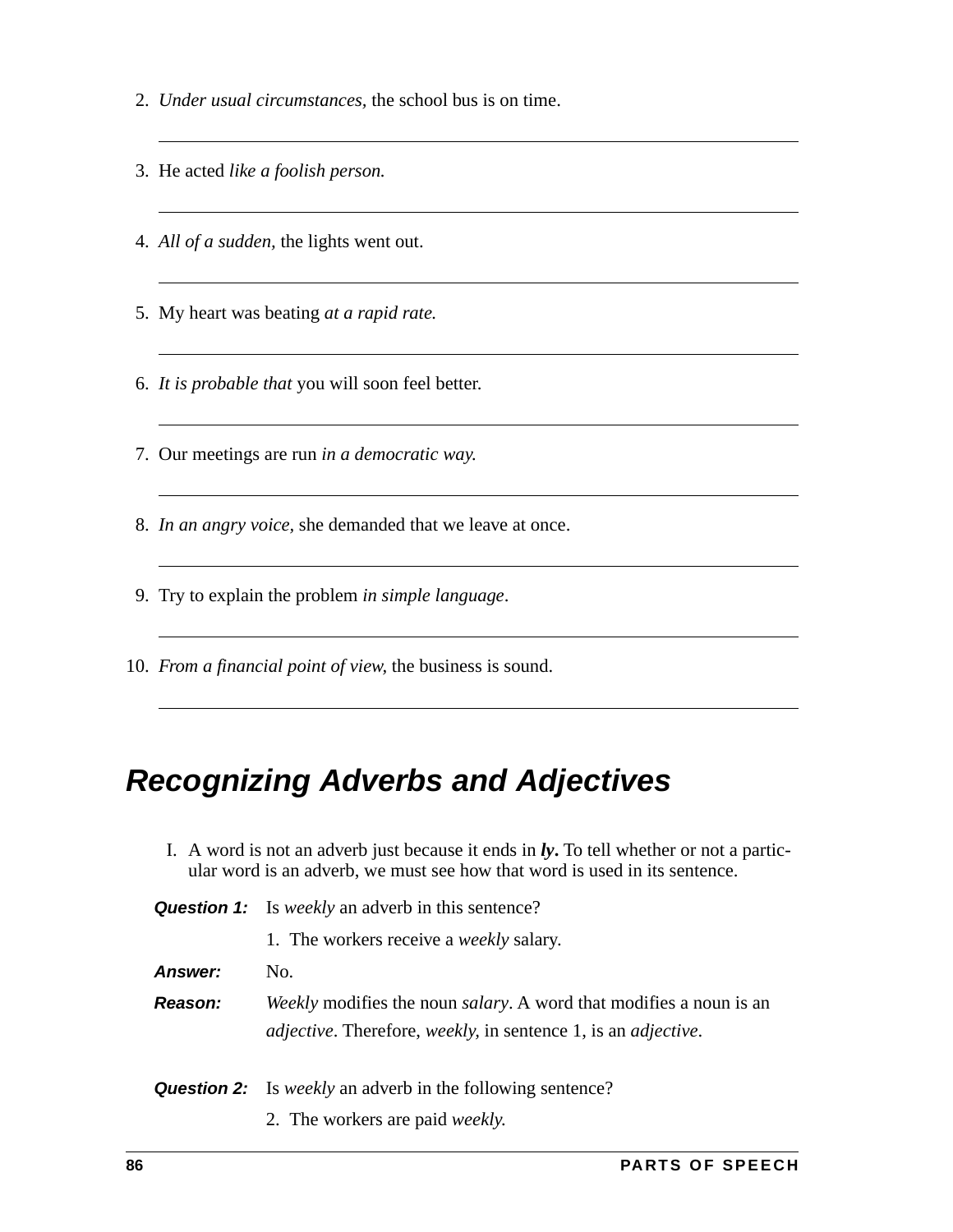**Answer:** Yes.

**Reason:** *Weekly* modifies the verb *are paid*. A word that modifies a verb is an *adverb*. Therefore, in sentence 2, *weekly* is an *adverb.*

**EXERCISE 1.** Is the italicized word an adverb or an adjective? *Hint:* Before giving your answer, check to see how the italicized word is used in its sentence.

| Today the mail came <i>early</i> .                                                                                                                                                                                      | adverb    |
|-------------------------------------------------------------------------------------------------------------------------------------------------------------------------------------------------------------------------|-----------|
| We had an <i>early</i> dinner.                                                                                                                                                                                          | adjective |
| 1. We pay the cell phone bill <i>monthly</i> .                                                                                                                                                                          |           |
| 2. How much is your <i>monthly</i> cell phone bill?                                                                                                                                                                     |           |
| 3. Do you read a newspaper <i>daily?</i>                                                                                                                                                                                |           |
| 4. Susan's dad left for his <i>daily</i> trip to the office.                                                                                                                                                            |           |
| 5. What is the minimum <i>hourly</i> wage?                                                                                                                                                                              |           |
| 6. The patient's temperature was checked <i>hourly</i> .                                                                                                                                                                |           |
| II. Some words that do not end in $ly$ —for example, long and fast—can be adverbs or<br>adjectives. Again, we must see how such words are used in their sentences before<br>saying that they are adverbs or adjectives. |           |
| <b>Question 1:</b> Is <i>long</i> an adverb in this sentence?                                                                                                                                                           |           |

- 1. Did you wait *long?*
- **Answer:** Yes.
- **Reason:** *Long* modifies the verb *did wait*. A word that modifies a verb is an *adverb.* Therefore, in sentence 1, *long* is an *adverb*.
- **Question 2:** Is *long* an adverb in the following sentence?
	- 2. They are going on a *long* trip.
- Answer: No.
- **Reason:** *Long* modifies the noun *trip*. A word that modifies a noun is an *adjective.* Therefore, *long,* in sentence 2, is an *adjective*.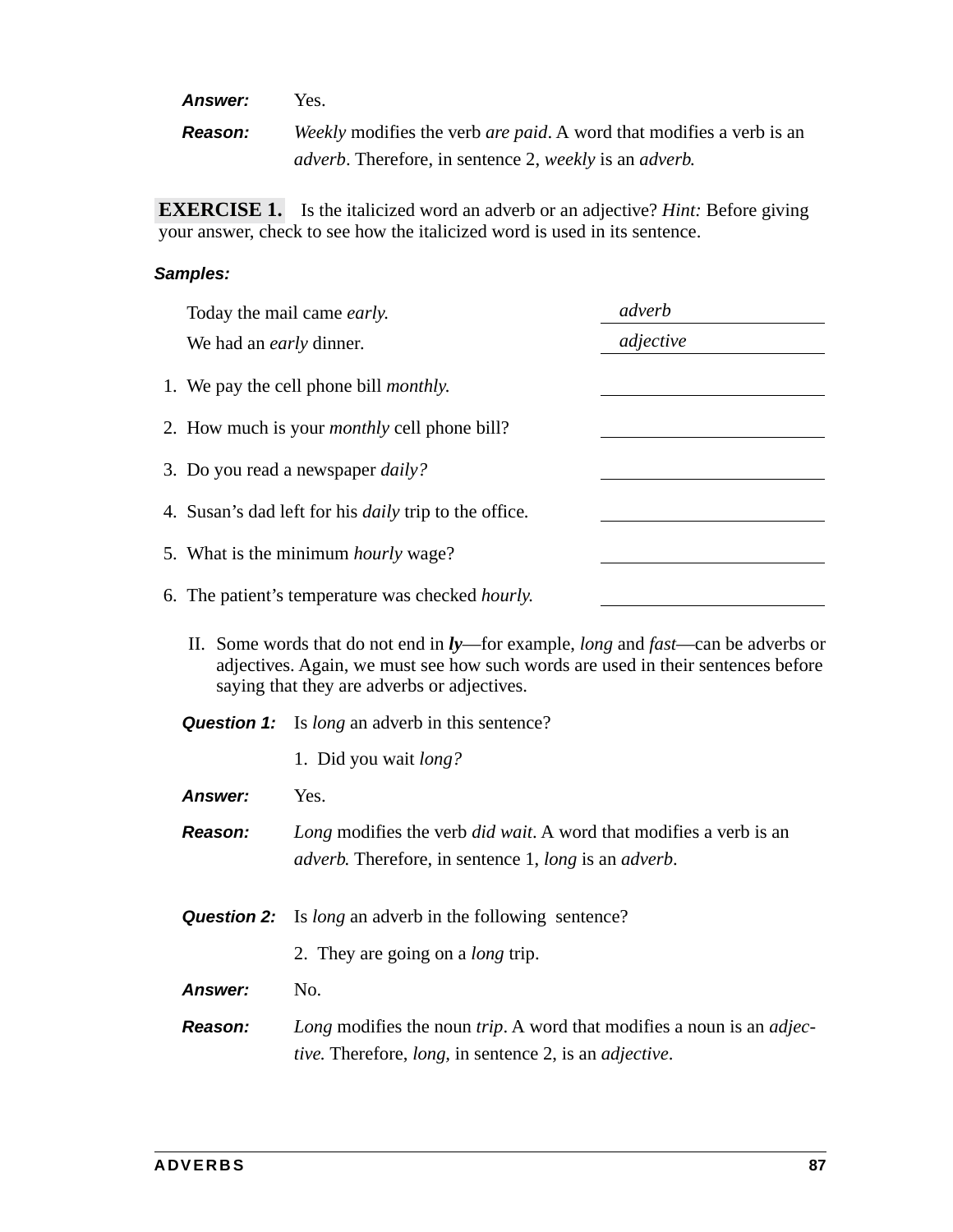**EXERCISE 2.** Indicate whether the italicized word is an adverb or an adjective, and tell what it modifies.

# **Samples:**

| The clock is <i>fast</i> .             | <i>Fast</i> is an <i>__adjective</i><br>the control of the control of the control of the control of                                                                                                                            |
|----------------------------------------|--------------------------------------------------------------------------------------------------------------------------------------------------------------------------------------------------------------------------------|
|                                        | modifying the $\frac{N}{N}$ $\frac{clock}{\qquad}$ .                                                                                                                                                                           |
| She runs fast.                         | <i>Fast</i> is an <i>adverb</i><br><u> 1989 - Johann Barn, fransk politik (d. 1989)</u>                                                                                                                                        |
|                                        | modifying the $\frac{V}{V}$ mus $\frac{runs}{V}$ .                                                                                                                                                                             |
| 1. These shoes are <i>tight</i> .      |                                                                                                                                                                                                                                |
|                                        |                                                                                                                                                                                                                                |
| 2. You closed the lid <i>tight</i> .   |                                                                                                                                                                                                                                |
|                                        |                                                                                                                                                                                                                                |
| 3. The patient is <i>well</i> .        | Well is an $\frac{1}{\sqrt{1-\frac{1}{2}}}\left\{ \frac{1}{\sqrt{1-\frac{1}{2}}}\right\}$                                                                                                                                      |
|                                        |                                                                                                                                                                                                                                |
| 4. They sang <i>well</i> .             |                                                                                                                                                                                                                                |
|                                        |                                                                                                                                                                                                                                |
| 5. Jack works hard.                    |                                                                                                                                                                                                                                |
|                                        |                                                                                                                                                                                                                                |
| 6. He is a <i>hard</i> worker.         |                                                                                                                                                                                                                                |
|                                        |                                                                                                                                                                                                                                |
| 7. We applied <i>late</i> .            |                                                                                                                                                                                                                                |
|                                        |                                                                                                                                                                                                                                |
| 8. Our applications were <i>late</i> . |                                                                                                                                                                                                                                |
|                                        | modifying the<br><u> 1980 - Andrea Albert III, poet e presentant a la provincia de la provincia de la provincia de la provincia de l</u>                                                                                       |
| 9. You threw <i>high</i> .             | $High$ is an $\_\_\_\_\_\_\_\_\_\_\_\_\$                                                                                                                                                                                       |
|                                        |                                                                                                                                                                                                                                |
| 10. Your throw was too high.           |                                                                                                                                                                                                                                |
|                                        |                                                                                                                                                                                                                                |
| Summary:                               | Do not jump to the conclusion that a word is an adverb because it ends<br>in $ly$ , or that a word is not an adverb because it does not end in $ly$ .<br>To tell whether a word is an adverb or an adjective or any other part |

**To tell whether a word is an adverb, or an adjective, or any other part of speech, look at the way the word is used in its sentence.**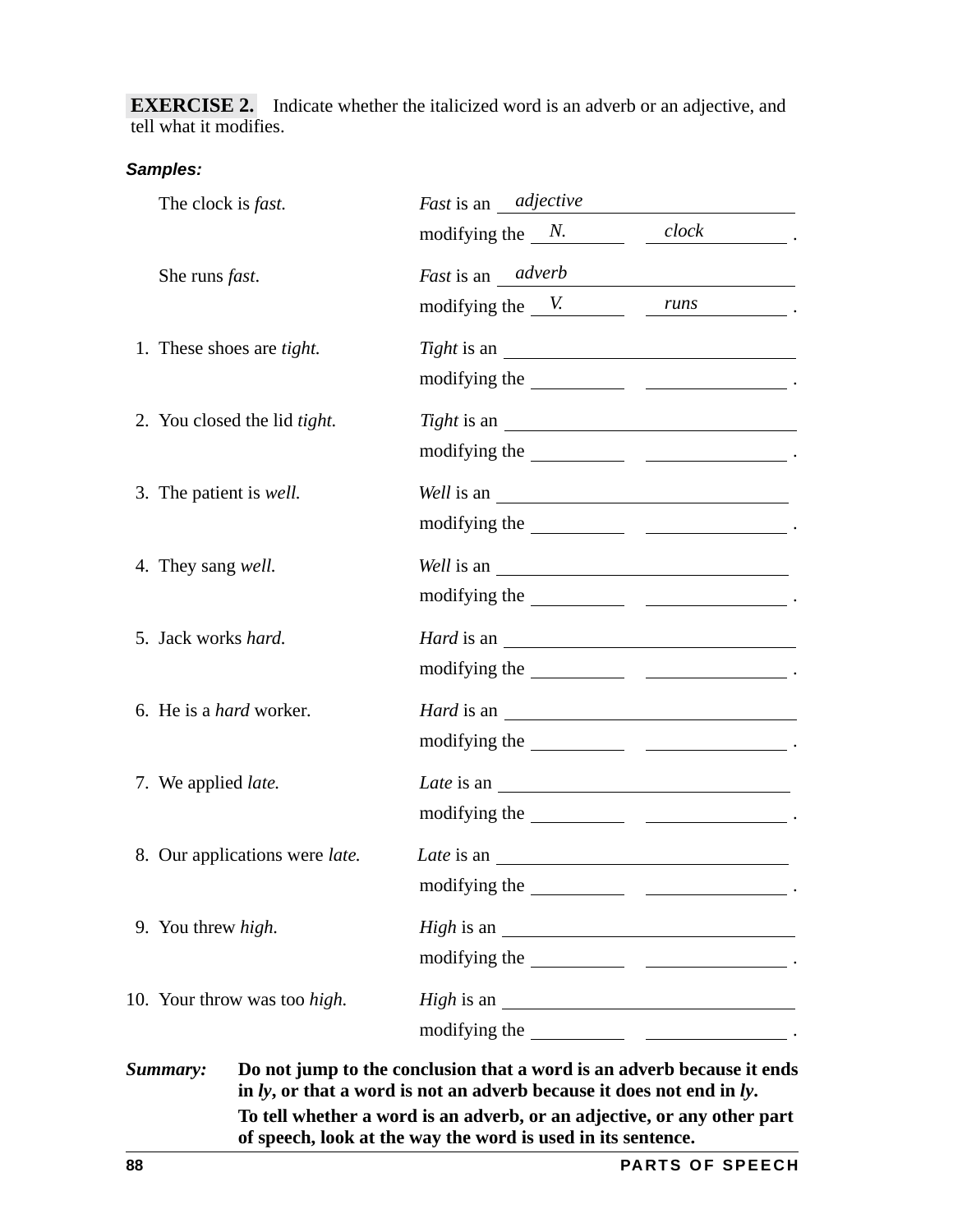# **Lesson 13 Review of Adjectives and Adverbs**

Read the following passage:

Kino, a young Mexican diver, finds a beautiful rare pearl. It is very large. Immediately, word spreads in the village that he will be rich. But when Kino tries to sell the pearl, the dishonest buyers tell him it is worthless. They offer him a ridiculous price. Kino refuses to sell.

Then, murderous thieves fall upon Kino, in broad daylight as well as at night. They fail to get the pearl. Kino kills one attacker. Others, however, burn Kino's poor hut to the ground.

Kino decides to go to Mexico City, the distant capital, to try to sell the pearl. On a dark and windy night, with brave wife Juana and infant son Coyotito, he sets out on the long, dangerous journey.

They have not walked many miles, when, in the dim distance, Kino detects three approaching figures: a man on horseback and two trackers on foot. Across the saddle, a long metal object gleams in the sun. It is a rifle.

For the full story of Kino, Juana, and Coyotito, read *The Pearl*, a fascinating short novel by John Steinbeck.

**EXERCISE 1.** There are thirty adjectives in the passage you have just read, not counting *a, an,* and *the*. List these adjectives in the order in which they occur, and indicate the words they modify. The first five answers have been filled in as samples.

|    | <b>ADJECTIVE</b> | <b>WORD MODIFIED</b> |
|----|------------------|----------------------|
|    | 1. young         | diver                |
| 2. | Mexican          | diver                |
| 3. | beautiful        | pearl                |
| 4. | rare             | pearl                |
| 5. | large            | $I_t$                |
| 6. |                  |                      |
| 7. |                  |                      |
|    |                  |                      |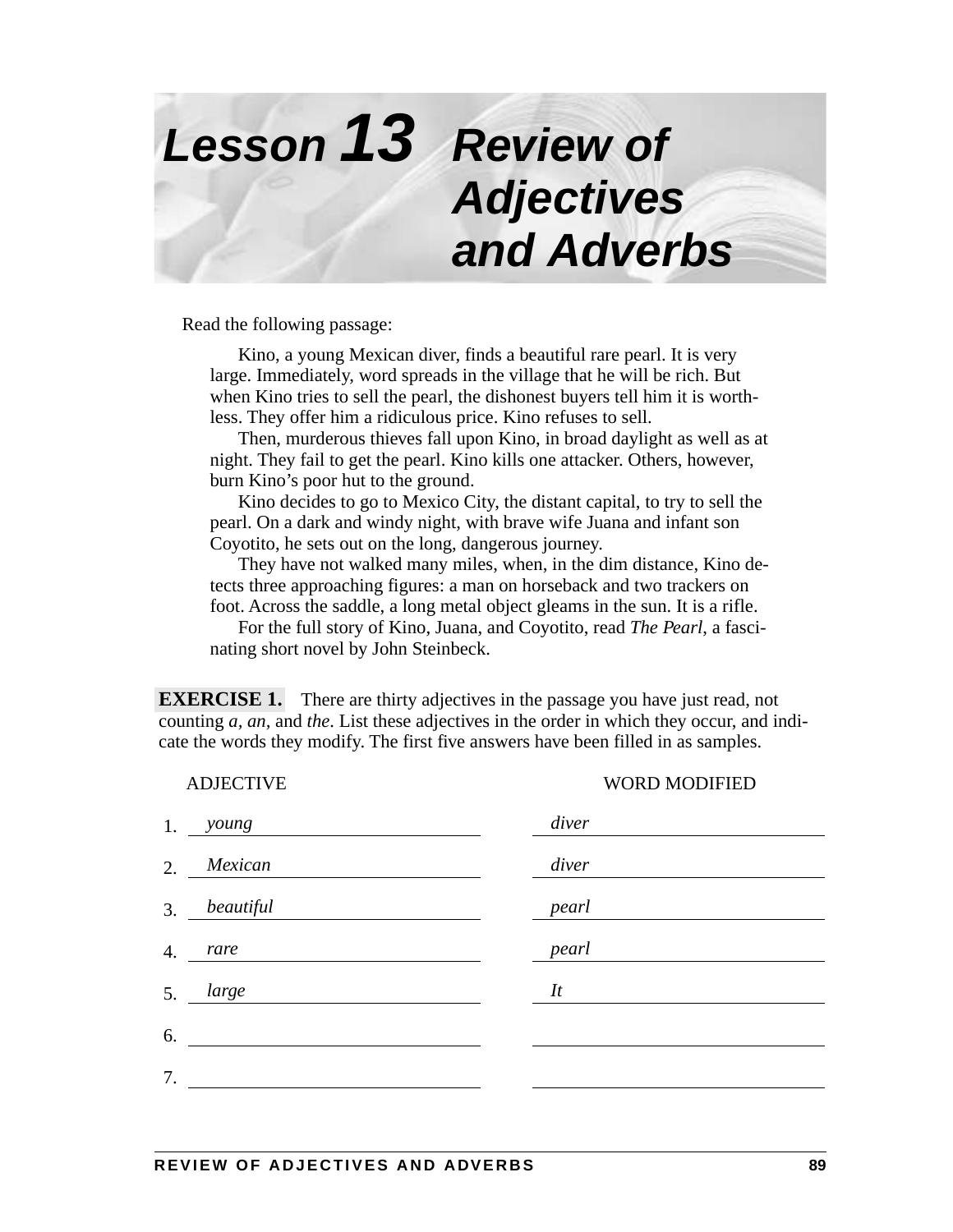ADJECTIVE WORD MODIFIED

| 8.  | <u> 1989 - Johann Barn, fransk politik fotograf (d. 1989)</u>                                                                                                                                                                        |                                                                                           |
|-----|--------------------------------------------------------------------------------------------------------------------------------------------------------------------------------------------------------------------------------------|-------------------------------------------------------------------------------------------|
| 9.  | <u> 1989 - Johann Stein, fransk politik (d. 1989)</u>                                                                                                                                                                                |                                                                                           |
| 10. | <u> 2008 - Andrea Albert III, am bhaile an t-Iomraidh an t-Iomraidh an t-Iomraidh ann an t-Iomraidh ann an t-Iomraidh ann an t-Iomraidh ann an t-Iomraidh ann an t-Iomraidh ann an t-Iomraidh ann an t-Iomraidh ann an t-Iomraid</u> |                                                                                           |
| 11. | <u> 1980 - Johann Barn, fransk politik (d. 1980)</u>                                                                                                                                                                                 | the control of the control of the control of the control of the control of the control of |
|     |                                                                                                                                                                                                                                      |                                                                                           |
| 13. |                                                                                                                                                                                                                                      |                                                                                           |
|     |                                                                                                                                                                                                                                      |                                                                                           |
| 14. | <u> Alexandria de la contrada de la contrada de la contrada de la contrada de la contrada de la contrada de la c</u>                                                                                                                 |                                                                                           |
|     |                                                                                                                                                                                                                                      |                                                                                           |
| 16. | <u> 1980 - Johann Stone, fransk politik (d. 1980)</u>                                                                                                                                                                                |                                                                                           |
| 17. |                                                                                                                                                                                                                                      |                                                                                           |
| 18. | <u> Alexandria de la contrada de la contrada de la contrada de la contrada de la contrada de la contrada de la c</u>                                                                                                                 |                                                                                           |
| 19. | <u> 1989 - Johann Stein, fransk politik (d. 1989)</u>                                                                                                                                                                                | the control of the control of the control of the control of the control of the control of |
| 20. | <u> 1989 - Johann Barnett, fransk politik (</u>                                                                                                                                                                                      | the control of the control of the control of the control of the control of                |
| 21. | <u> Alexandria de la contrada de la contrada de la contrada de la contrada de la contrada de la contrada de la c</u>                                                                                                                 |                                                                                           |
| 22. | <u> Alexandria (Carlo Carlo Carlo Carlo Carlo Carlo Carlo Carlo Carlo Carlo Carlo Carlo Carlo Carlo Carlo Carlo Ca</u>                                                                                                               |                                                                                           |
| 23. | <u> 1989 - Johann Stein, fransk politik (d. 1989)</u>                                                                                                                                                                                |                                                                                           |
| 24. | <u> 1980 - Andrea Station Barbara, amerikan personal (h. 1980).</u>                                                                                                                                                                  |                                                                                           |
| 25. |                                                                                                                                                                                                                                      |                                                                                           |
| 26. |                                                                                                                                                                                                                                      |                                                                                           |
| 27. |                                                                                                                                                                                                                                      |                                                                                           |
|     |                                                                                                                                                                                                                                      |                                                                                           |
| 28. | <u> 1989 - Johann Barnett, fransk politiker (d. 1989)</u>                                                                                                                                                                            |                                                                                           |
| 29. |                                                                                                                                                                                                                                      |                                                                                           |
| 30. |                                                                                                                                                                                                                                      |                                                                                           |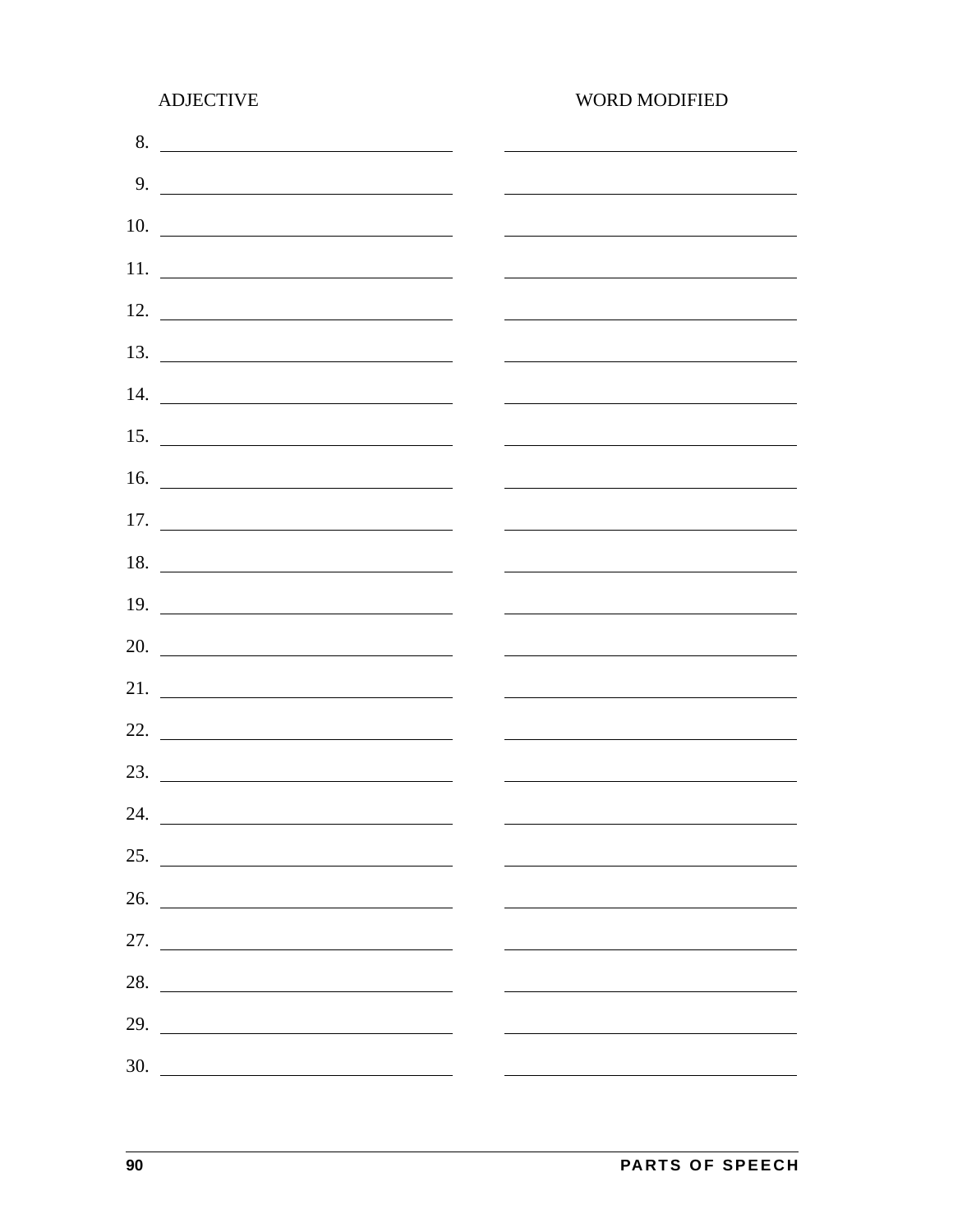Read the following:

Lemuel Gulliver often went to sea as a ship's surgeon. He was shipwrecked once in an extremely violent South Sea storm in 1699, and very nearly lost his life, but managed somehow to swim ashore. The land he had come to was not inhabited—at least it seemed so.

For nine hours Gulliver slept soundly on the beach. Awaking, he was greatly surprised to find that he could not move, for he had been firmly tied to the ground by hundreds of very thin strings. He could look only upward. The sun was unbearably hot.

Soon Gulliver felt something moving on his left leg. It advanced gently toward his chin. Curious, Gulliver bent his eyes downward and saw that it was a six-inch human, armed with bow and arrow, and followed by about forty similar creatures. So loud did Gulliver roar in astonishment that they ran back instantly. Afterward Gulliver learned that some had injured themselves seriously as they leaped desperately from his body to the ground.

Gulliver is the main character in *Gulliver's Travels*, a timelessly classic novel by Jonathan Swift.

**EXERCISE 2.** Altogether there are twenty-nine adverbs in the above passage. Adverbs 1–5 and the words they modify are shown as samples. List the remaining twenty-four adverbs and the words they modify, including the part of speech of the words modified.

|    | $\cdots$         | $\sim$ 0.00 $\mu$ m $\mu$ |
|----|------------------|---------------------------|
|    | $1.$ often       | V. went                   |
| 2. | once             | V. was shipwrecked        |
|    | 3. extremely     | ADJ. violent              |
| 4. | very             | ADV. nearly               |
|    | 5. <i>nearly</i> | V. lost                   |
| 6. |                  |                           |
| 7. |                  |                           |
| 8. |                  |                           |
| 9. |                  |                           |
|    |                  |                           |

### FIRST PARAGRAPH (9 ADVERBS)

ADVERB WORD(S) MODIFIED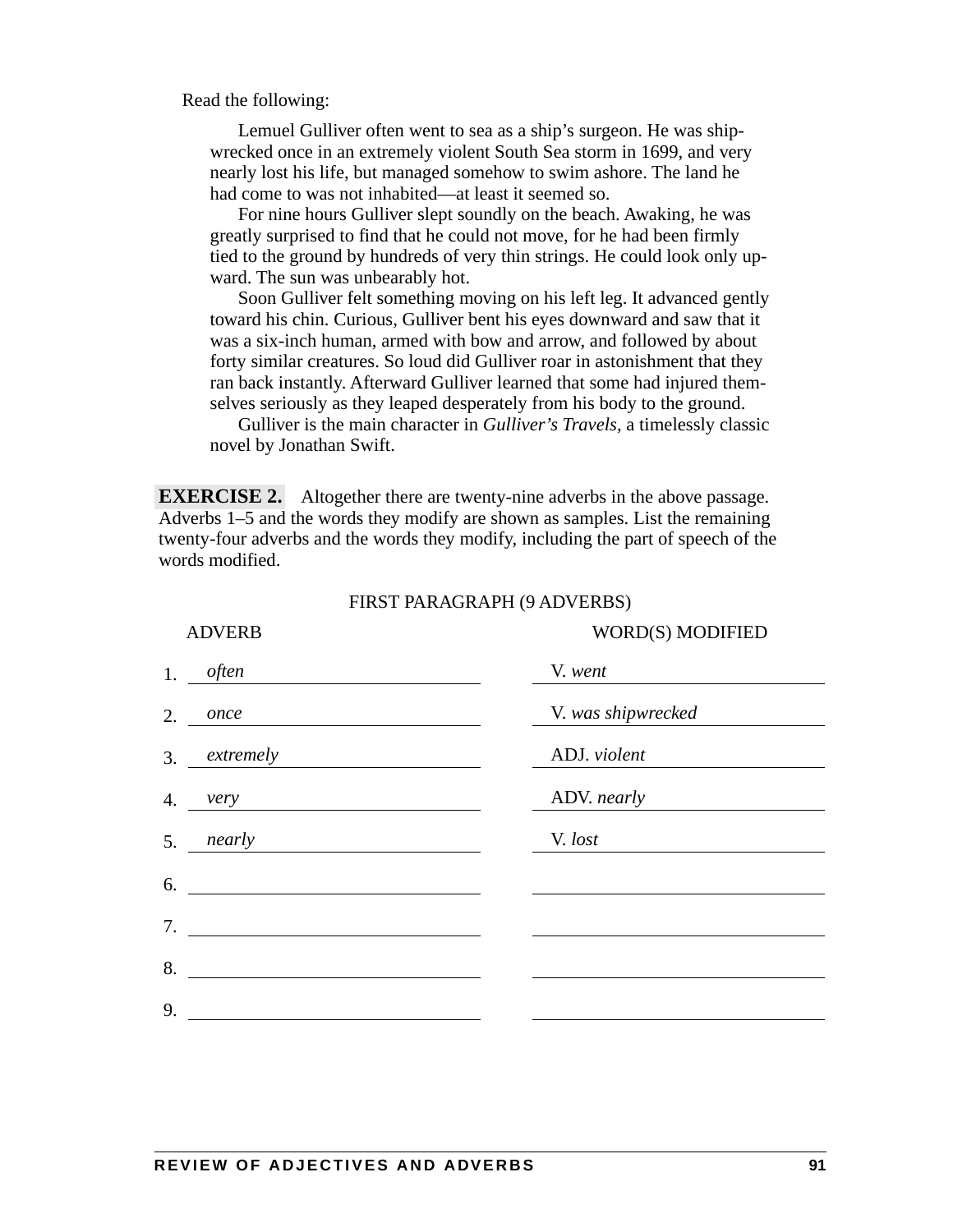# SECOND PARAGRAPH (8 ADVERBS)

| <b>ADVERB</b>                                                                                                                                                                                                                               | <b>WORD(S) MODIFIED</b>                                                                                               |
|---------------------------------------------------------------------------------------------------------------------------------------------------------------------------------------------------------------------------------------------|-----------------------------------------------------------------------------------------------------------------------|
| $10.$ $\qquad \qquad$                                                                                                                                                                                                                       |                                                                                                                       |
|                                                                                                                                                                                                                                             | <u> 1989 - Johann Barn, amerikansk politiker (d. 1989)</u>                                                            |
|                                                                                                                                                                                                                                             |                                                                                                                       |
|                                                                                                                                                                                                                                             |                                                                                                                       |
|                                                                                                                                                                                                                                             |                                                                                                                       |
|                                                                                                                                                                                                                                             | <u> 1980 - Johann Stein, marwolaethau a bhann an t-Amhair an t-Amhair an t-Amhair an t-Amhair an t-Amhair an t-A</u>  |
|                                                                                                                                                                                                                                             |                                                                                                                       |
|                                                                                                                                                                                                                                             |                                                                                                                       |
|                                                                                                                                                                                                                                             | THIRD PARAGRAPH (11 ADVERBS)                                                                                          |
| <b>ADVERB</b>                                                                                                                                                                                                                               | WORD(S) MODIFIED                                                                                                      |
|                                                                                                                                                                                                                                             | <u> 1989 - Johann Harry Harry Harry Harry Harry Harry Harry Harry Harry Harry Harry Harry Harry Harry Harry Harry</u> |
|                                                                                                                                                                                                                                             |                                                                                                                       |
|                                                                                                                                                                                                                                             | <u> 1989 - Johann Stein, marwolaethau a bhann an t-Amhain an t-Amhain an t-Amhain an t-Amhain an t-Amhain an t-A</u>  |
|                                                                                                                                                                                                                                             | <u> 1989 - Andrea Stadt Britain, amerikansk politik (* 1958)</u>                                                      |
|                                                                                                                                                                                                                                             | <u> 1989 - Johann Stein, marwolaethau a bhann an t-Amhain an t-Amhain an t-Amhain an t-Amhain an t-Amhain an t-A</u>  |
| 23.<br><u>and the state of the state of the state of the state of the state of the state of the state of the state of the state of the state of the state of the state of the state of the state of the state of the state of the state</u> |                                                                                                                       |
| 24.<br><u> 2000 - Andrea Andrew Maria (h. 18</u>                                                                                                                                                                                            |                                                                                                                       |
| 25.<br><u> 1989 - Johann Barnett, fransk politiker (d. 1989)</u>                                                                                                                                                                            |                                                                                                                       |
| 26.<br><u> 1980 - Johann Stone, mars et al. (</u>                                                                                                                                                                                           | <u> 1989 - Johann Barbara, martxa eta batarra (h. 1989).</u>                                                          |
| 27.<br><u> 1989 - Johann Stone, mars et al. (</u>                                                                                                                                                                                           |                                                                                                                       |
| 28.<br><u> Alexandria de la contrada de la contrada de la contrada de la contrada de la contrada de la contrada de la c</u>                                                                                                                 | <u> 1989 - Andrea Stadt Britain, amerikansk politik (d. 1989)</u>                                                     |
|                                                                                                                                                                                                                                             | LAST PARAGRAPH (1 ADVERB)                                                                                             |
|                                                                                                                                                                                                                                             |                                                                                                                       |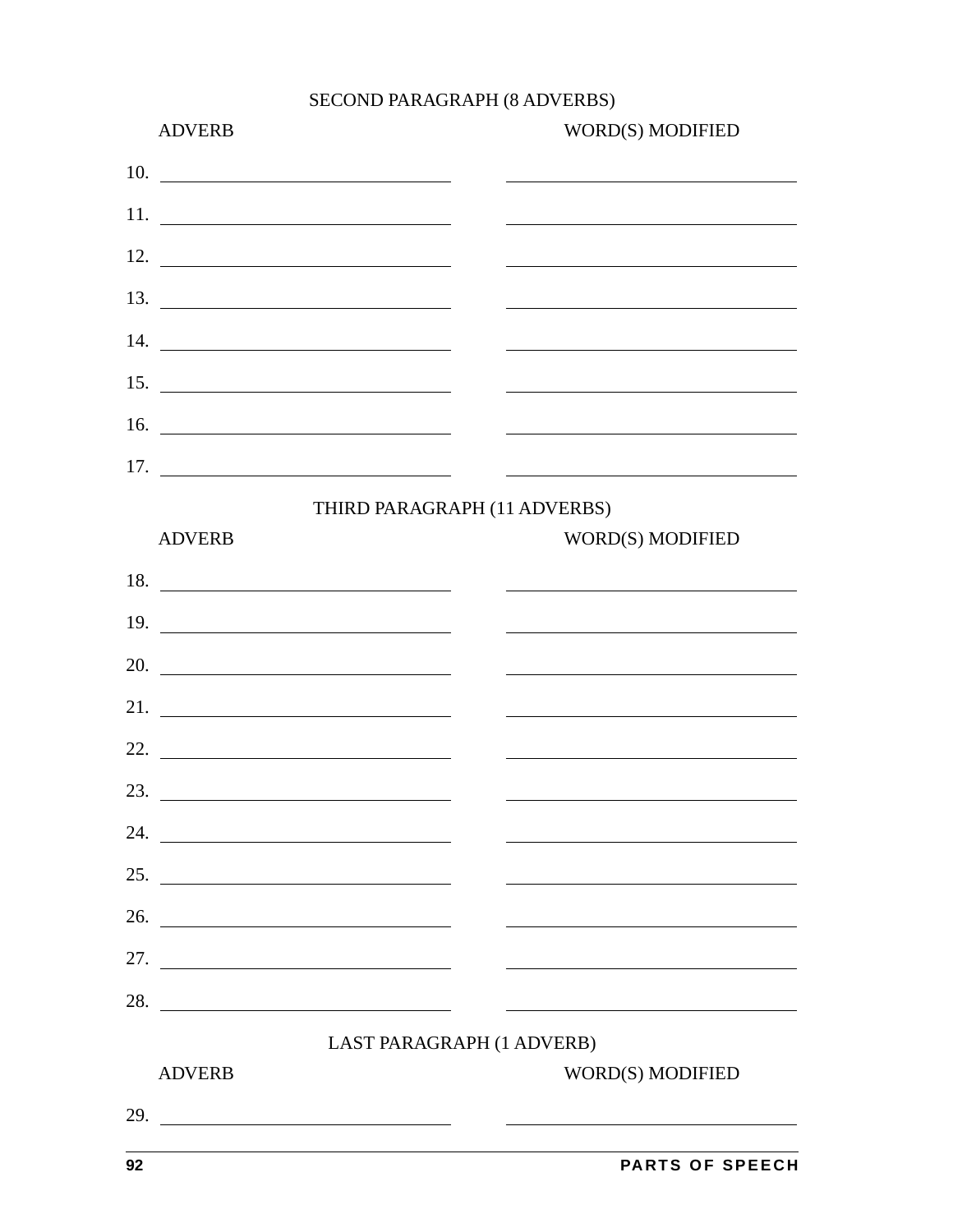**EXERCISE 3.** Answer the following questions by writing *adverb* or *adjective* in the space provided.

What do we need to modify

| 1. a verb?                                                                       |  |                                                                                   |
|----------------------------------------------------------------------------------|--|-----------------------------------------------------------------------------------|
| 2. a noun?                                                                       |  |                                                                                   |
| 3. an adjective?                                                                 |  |                                                                                   |
| 4. a pronoun?                                                                    |  |                                                                                   |
| 5. an adverb?                                                                    |  |                                                                                   |
| <b>EXERCISE 4.</b> Fill in the blank with the correct choice.                    |  |                                                                                   |
| Sample:                                                                          |  |                                                                                   |
| Copy the assignment <u>accurately</u> (accurate, accurately)                     |  |                                                                                   |
| 1. You should take your work _________________________. (serious, seriously)     |  |                                                                                   |
|                                                                                  |  |                                                                                   |
| 3. Ripe melon tastes _________________________________. (delicious, deliciously) |  |                                                                                   |
|                                                                                  |  |                                                                                   |
| 5. Angela behaved very _________________________________. (rude, rudely)         |  |                                                                                   |
|                                                                                  |  | 6. Reuben has an __________________________bad cold. (unbelievable, unbelievably) |
|                                                                                  |  |                                                                                   |
|                                                                                  |  |                                                                                   |
|                                                                                  |  |                                                                                   |
|                                                                                  |  |                                                                                   |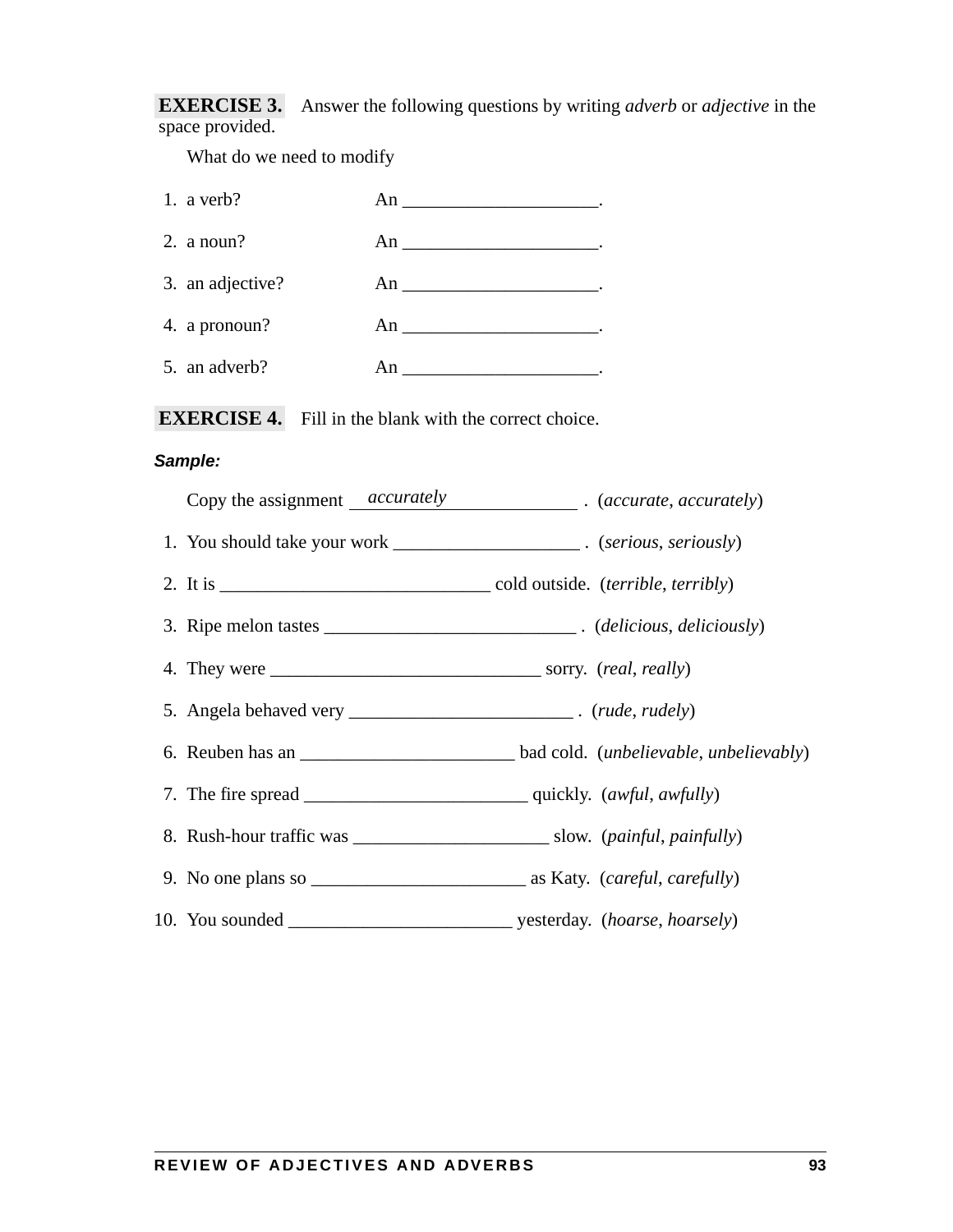# **Lesson 14 Prepositions**



# **A preposition relates a noun or pronoun to some other part of the sentence.**

Here are some examples of what prepositions do:

 $\sqrt{ }$ 1. The group *will meet before lunch.* V. PREP. N.

(The preposition *before* relates the noun *lunch* to the verb *will meet*.)

$$
\overbrace{\hspace{4.5cm}}
$$

2. A *letter for you* came today. N. PREP. PRON.

(The preposition *for* relates the pronoun *you* to the noun *letter*.)

 $\sqrt{ }$ 3. It is *cool in* the *shade.* ADJ. PREP. N.

(The preposition *in* relates the noun *shade* to the adjective *cool*.)

 $\sqrt{ }$ 4. The shelf was finished *poorly along* the *edges.* ADV. PREP. N.

(The preposition *along* relates the noun *edges* to the adverb *poorly.*)

By the way, a few prepositions consist of more than one word: *because of*, *in spite of*, etc.

 $\sqrt{ }$ 5. We were *late because of* the *fog.* ADJ. PREP. N.

(The preposition *because of* relates the noun *fog* to the adjective *late*.)

**Caution:** Do not confuse a preposition with an adverb. Compare *before* in the following pair of sentences:

 $\sqrt{ }$ 1. We *met before***.**

V. ADV.

(*Before* is an *adverb* modifying the verb *met.*)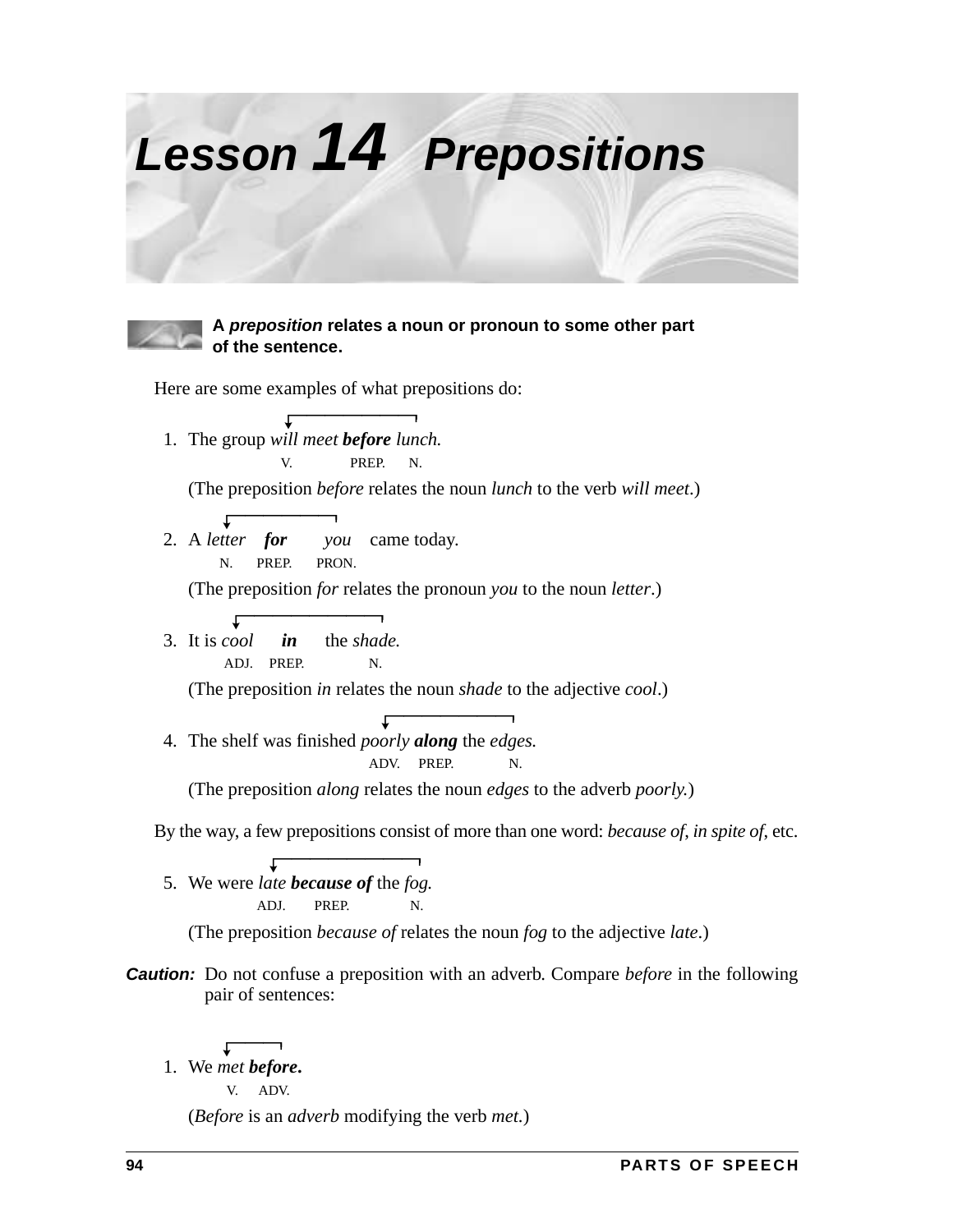$\sqrt{ }$ 2. They *met before lunch*.

V. PREP. N.

(*Before* is a *preposition* relating the noun *lunch* to the verb *met.*)

**To discover whether a word is a preposition, or an adverb, or any other part of speech, see how it is used in its sentence.**

# **Common Prepositions**

Here is a list of words commonly used as prepositions.

(If you see one of the words below in a sentence, check whether it is in fact being used as a preposition before concluding that it is one. See again sentences 1 and 2, above.)

| about                  | by          | out of     |
|------------------------|-------------|------------|
| above                  | despite     | outside    |
| across                 | down        | over       |
| after                  | during      | past       |
| against                | except      | since      |
| along                  | for         | through    |
| among                  | from        | throughout |
| around                 | in          | till       |
| at                     | inside      | to         |
| because of             | in spite of | toward     |
| before                 | instead of  | under      |
| behind                 | into        | until      |
| below                  | like        | up         |
| beside                 | οf          | upon       |
| between                | off         | with       |
| beyond                 | on          | within     |
| but (meaning "except") |             | without    |

**EXERCISE 1.** Each of the following sayings may or may not contain a preposition. If it contains a preposition, write that preposition in the space provided. If it does not, write *no prep.*

| Do not put all your eggs in one basket. | ın       |
|-----------------------------------------|----------|
| The early bird catches the worm.        | no prep. |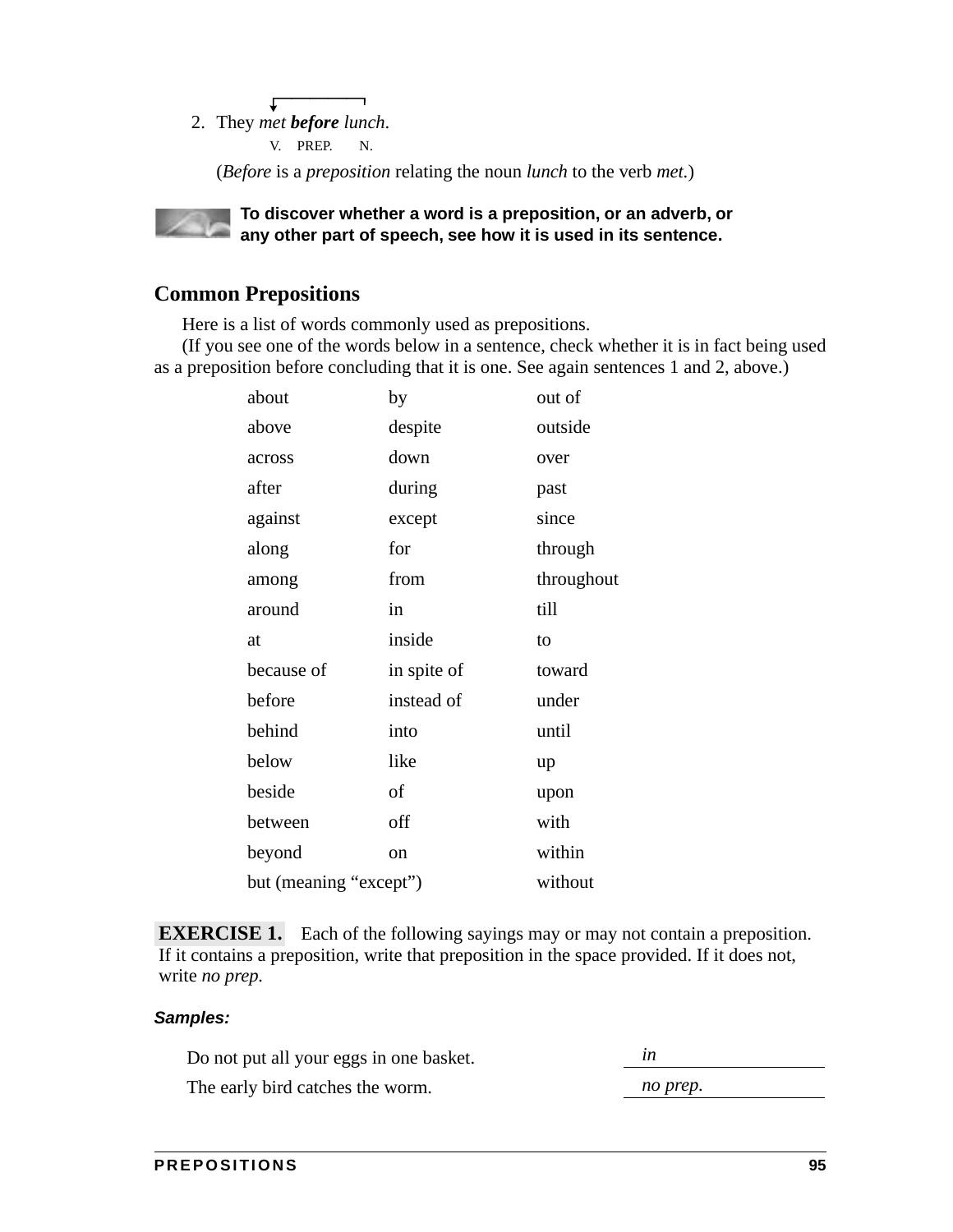| 1. A word to the wise is sufficient.                        |  |
|-------------------------------------------------------------|--|
| 2. Do not judge a book by its cover.                        |  |
| 3. Fools and their money are soon parted.                   |  |
| 4. An apple never falls far from the tree.                  |  |
| 5. Birds of a feather flock together.                       |  |
| 6. A house divided against itself cannot stand.             |  |
| 7. Better late than never.                                  |  |
| 8. People who live in glass houses should not throw stones. |  |
| 9. Do not put off until tomorrow what you can do today.     |  |
| 10. Necessity is the mother of invention.                   |  |

**EXERCISE 2.** Change each sentence to a sentence that has the opposite meaning and do this by changing just one word, the *preposition*, to another preposition.

# **Sample:**

The customer wanted coffee *with* cream.

The customer wanted coffee *without* cream.

- 1. We waited *outside* the library. We waited \_\_\_\_\_\_\_\_\_\_\_\_\_\_\_\_\_\_\_ the library.
- 2. Take one tablet *before* each meal. Take one tablet \_\_\_\_\_\_\_\_\_\_\_\_\_\_\_\_\_\_\_\_\_\_\_\_ each meal.
- 3. Did someone run *into* the house? Did someone run \_\_\_\_\_\_\_\_\_\_\_\_\_\_\_\_\_\_\_ the house?
- 4. The trip *to* school took an hour. The trip \_\_\_\_\_\_\_\_\_\_\_\_\_\_\_\_\_\_\_ school took an hour.
- 5. Most of the fans were *against* us. Most of the fans were \_\_\_\_\_\_\_\_\_\_\_\_\_\_\_\_\_\_\_ us.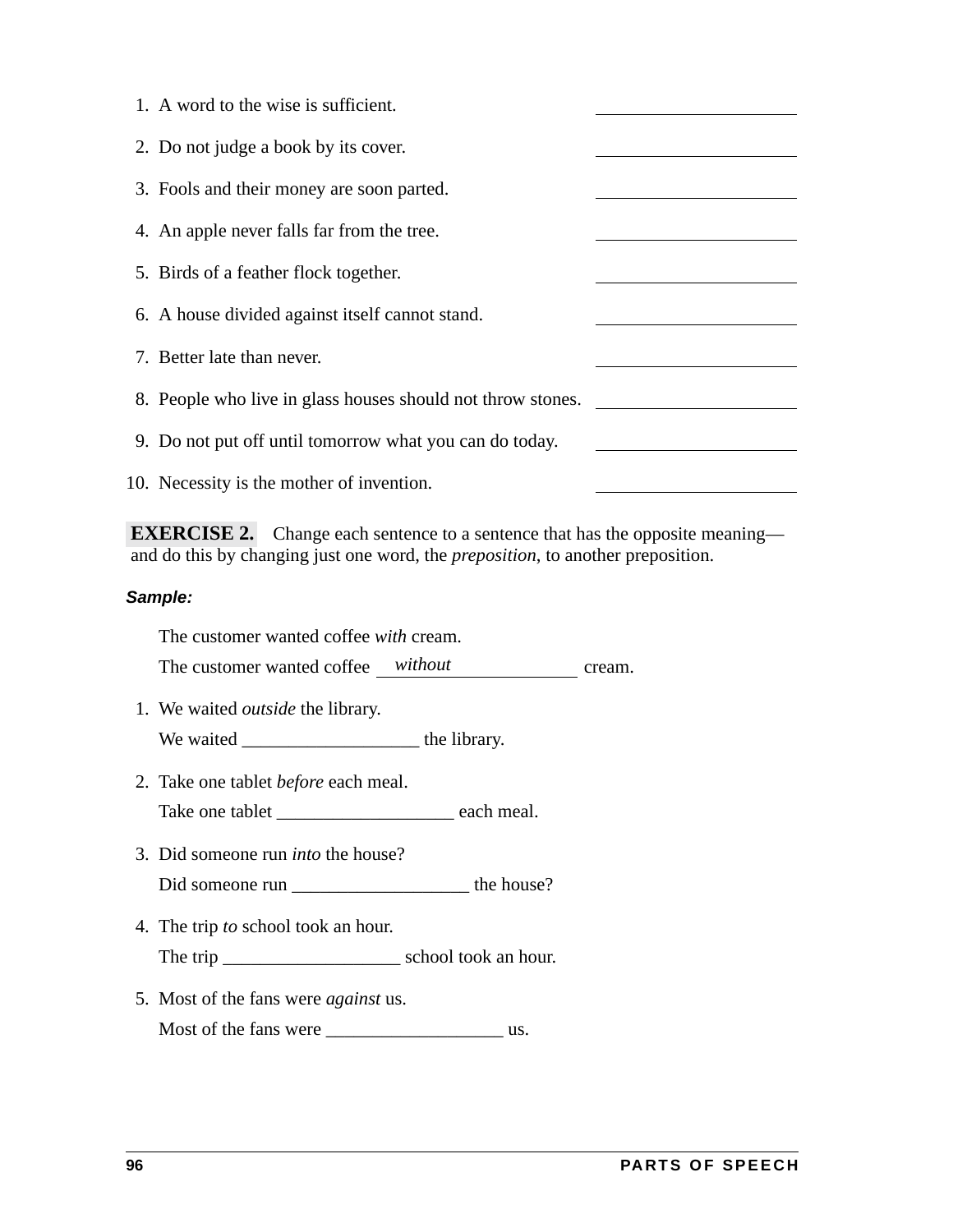You have probably noticed by now that every preposition is followed by a noun or a pronoun.

He slammed the ball *out of* the *infield***.** PREP. N.

Please do not leave *without us***.** PREP. PRON.

We now turn our attention to the noun or pronoun that follows a preposition.

# **Object of the Preposition**

**The noun or pronoun that follows a preposition is the object of the preposition.**

He slammed the ball *out of* the *infield***.** PREP. OBJ. OF PREP. (The noun *infield* is the object of the preposition *out of*.) Please do not leave *without us***.** PREP. OBJ. OF PREP.

(The pronoun *us* is the object of the preposition *without*.)

**EXERCISE 3.** Find the *preposition* and the *object of the preposition*.

|                                                       | PREP.             | <b>OBJ. OF PREP.</b> |
|-------------------------------------------------------|-------------------|----------------------|
| Who was behind the wheel?                             | behind            | wheel                |
| Because of you, we could not go.                      | <b>Because</b> of | $\mathcal{V}$        |
| 1. The story is about a teen.                         |                   |                      |
| 2. Get out of this house!                             |                   |                      |
| 3. Meet me outside the library.                       |                   |                      |
| 4. She has been sick since Friday.                    |                   |                      |
| 5. Wait until next week.                              |                   |                      |
| 6. Do you want rye bread instead of a roll?           |                   |                      |
| 7. Everyone agreed except Ryan.                       |                   |                      |
| 8. Drop the rental DVD in the nearest return<br>slot. |                   |                      |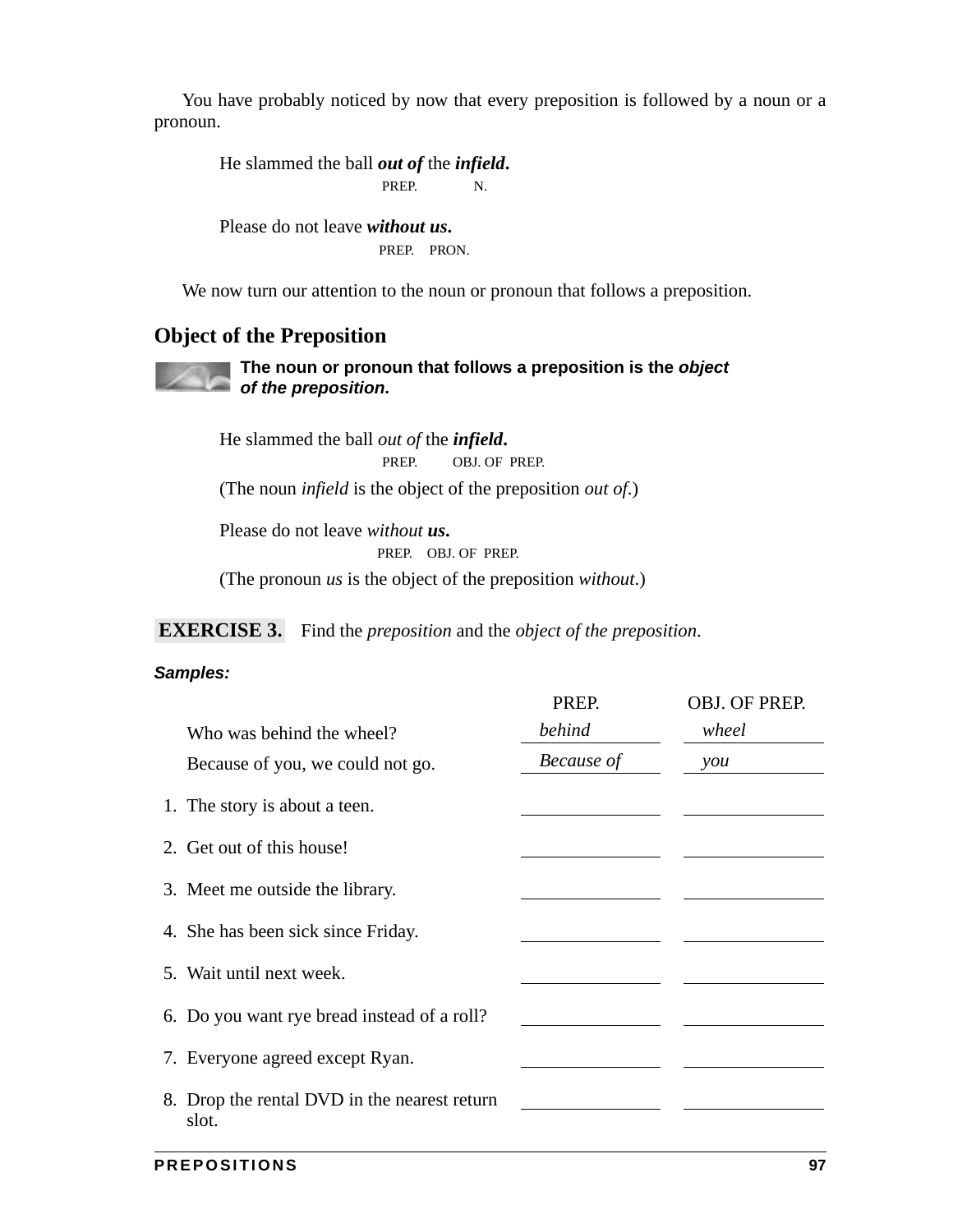|                                            | PREP. | OBJ. OF PREP. |
|--------------------------------------------|-------|---------------|
| 9. Football play continued in spite of the |       |               |
| snow.                                      |       |               |
| 10. I have never seen anything like it.    |       |               |

# **Prepositional Phrases**

Every day we encounter hundreds of prepositional phrases. Suppose you lost a wristwatch—almost every one of us has done something like that—and you looked for it

*in your pockets*, *on the dresser*, *under the sofa*, *between the cushions*,

and, finally,

*on your wrist,*

where you discovered it was all along.

All of the italicized expressions above, which describe locations, are *prepositional phrases.*

# **What Is a Prepositional Phrase?**

# **A prepositional phrase is a group of words that (1) begins with a preposition and (2) ends with the object of the preposition (a noun or pronoun).**

EXAMPLE OF A PREPOSITIONAL PHRASE ENDING WITH A NOUN:

I wrote *with a pen***.**

PREP. PHR.

(The prepositional phrase *with a pen* begins with the preposition *with* and ends with the noun *pen*. The noun *pen* is the object of the preposition *with*.)

A word that modifies the object of the preposition is considered part of the prepositional phrase:

I wrote *with a new pen.* PREP. PHR.

(The adjective *new* modifies the noun *pen* and is a part of the prepositional phrase.)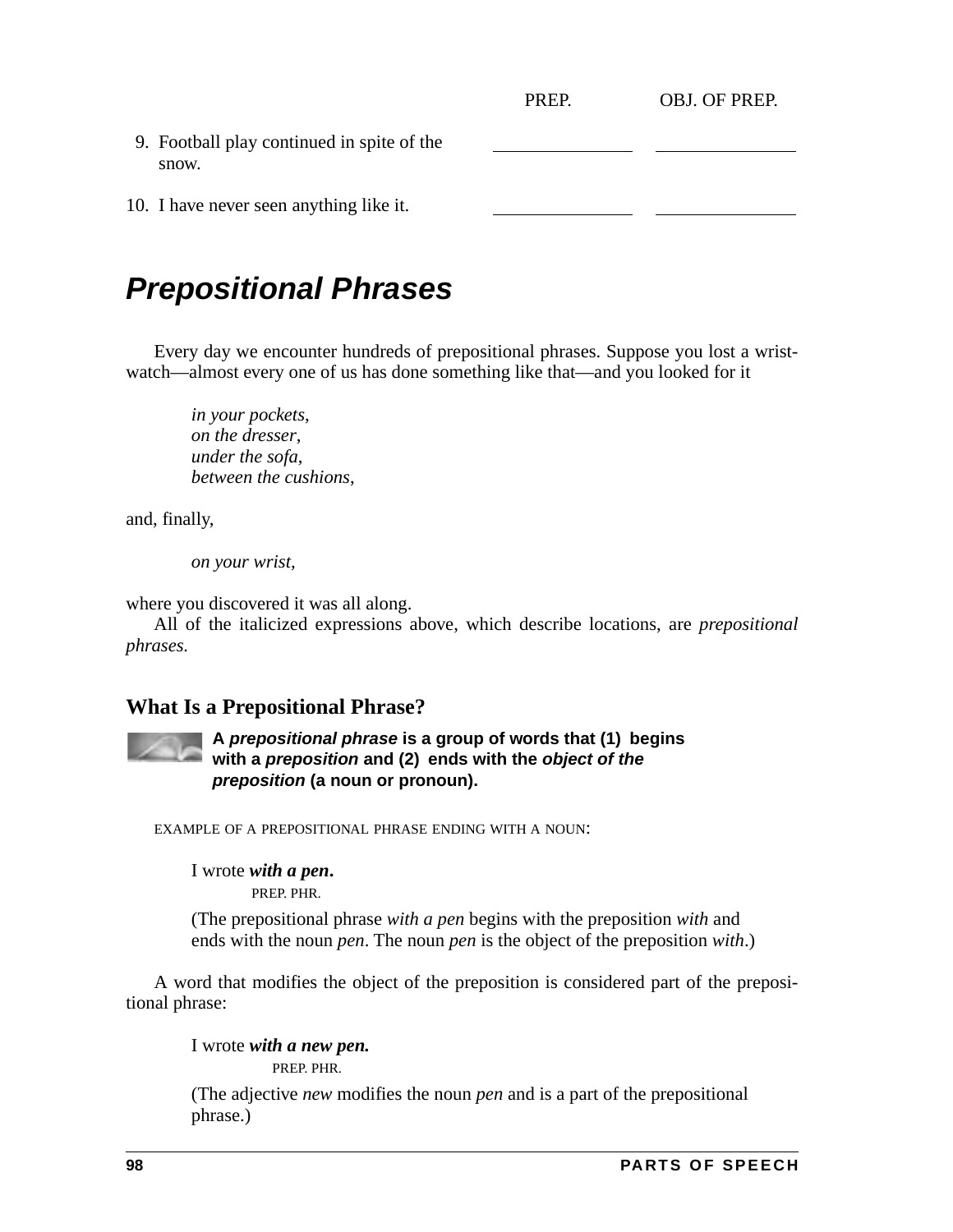*Without her***,** they would have lost the game. PREP. PHR.

(The prepositional phrase *Without her* consists of the preposition *without* and the pronoun *her*. The pronoun *her* is the object of the preposition *without*.)

**EXERCISE 1.** Underline the prepositional phrase. Then, in the spaces at the right, enter the *preposition* and the *object of the preposition.*

# **Sample:**

|                                                                                         | PREP. | OBJ. OF PREP. |
|-----------------------------------------------------------------------------------------|-------|---------------|
| I bought a ticket for the first performance. for                                        |       | performance   |
| 1. With your help we cannot fail.                                                       |       |               |
| 2. The Jacksons live above us.                                                          |       |               |
| 3. Take the train instead of the bus.                                                   |       |               |
| 4. Nate swims like a fish.                                                              |       |               |
| 5. In spite of her failure, she will try again.                                         |       |               |
|                                                                                         |       |               |
| Sometimes we can express an idea through either an adverb or a prepositional<br>phrase. |       |               |
| Handle the glassware <i>carefully</i> .                                                 |       |               |
| ADV.                                                                                    |       |               |
| Handle the glassware with care.                                                         |       |               |
| PREP. PHR.                                                                              |       |               |
| If you know more than one way to express your ideas, you will be a better writer.       |       |               |

**EXERCISE 2.** Replace the italicized adverb with a prepositional phrase.

| He acted <i>selfishly</i> .           | <i>in a selfish manner</i> |
|---------------------------------------|----------------------------|
| <i>Luckily</i> , the bus was waiting. | By luck                    |
| You cannot stay <i>here</i> .         | <i>in this place</i>       |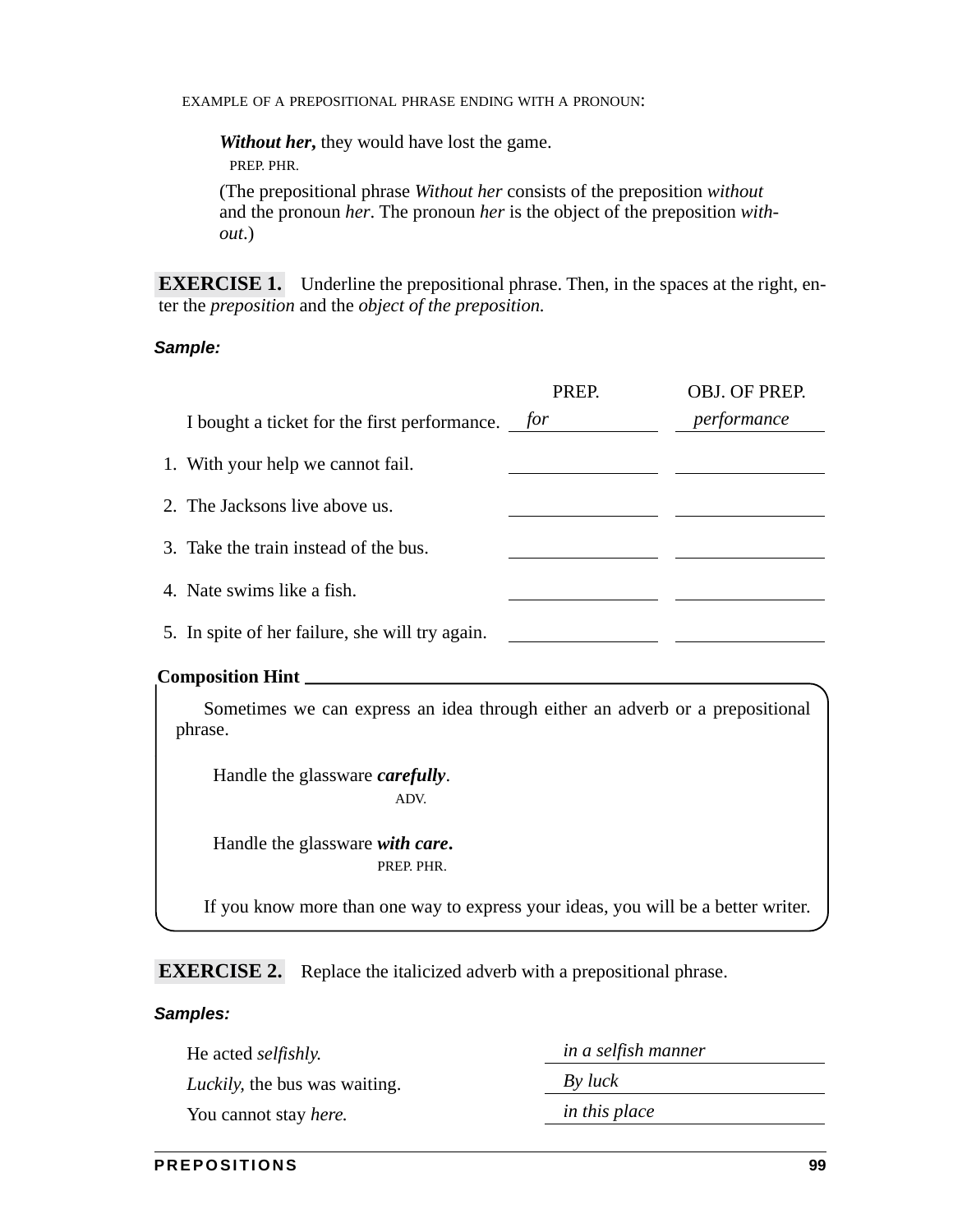| 1. Does the motor run <i>quietly?</i>                 |  |
|-------------------------------------------------------|--|
| 2. It happened <i>accidentally</i> .                  |  |
| 3. Who lives <i>there?</i>                            |  |
| 4. She replied <i>angrily</i> .                       |  |
| 5. We worry <i>always</i> .                           |  |
| 6. The child slept <i>restlessly</i> .                |  |
| 7. You are <i>doubtlessly</i> right.                  |  |
| 8. Few of us face danger <i>fearlessly</i> .          |  |
| 9. The meetings are conducted <i>democratically</i> . |  |
| 10. <i>Instantly</i> , the fire was extinguished.     |  |

# **Another Composition Hint**

Sometimes we can express an idea through either an adjective or a prepositional phrase.

An unsigned check is *valueless***.** ADJ.

An unsigned check is *of no value***.** PREP. PHR.

**EXERCISE 3.** Rewrite the sentence, replacing the italicized adjective with a prepositional phrase.

# **Samples:**

You may find yourself *penniless*.

*You may find yourself without a penny.*

A mayor is an *important* person.

*A mayor is a person of importance.*

1. Many *European* tourists visit the United States each year.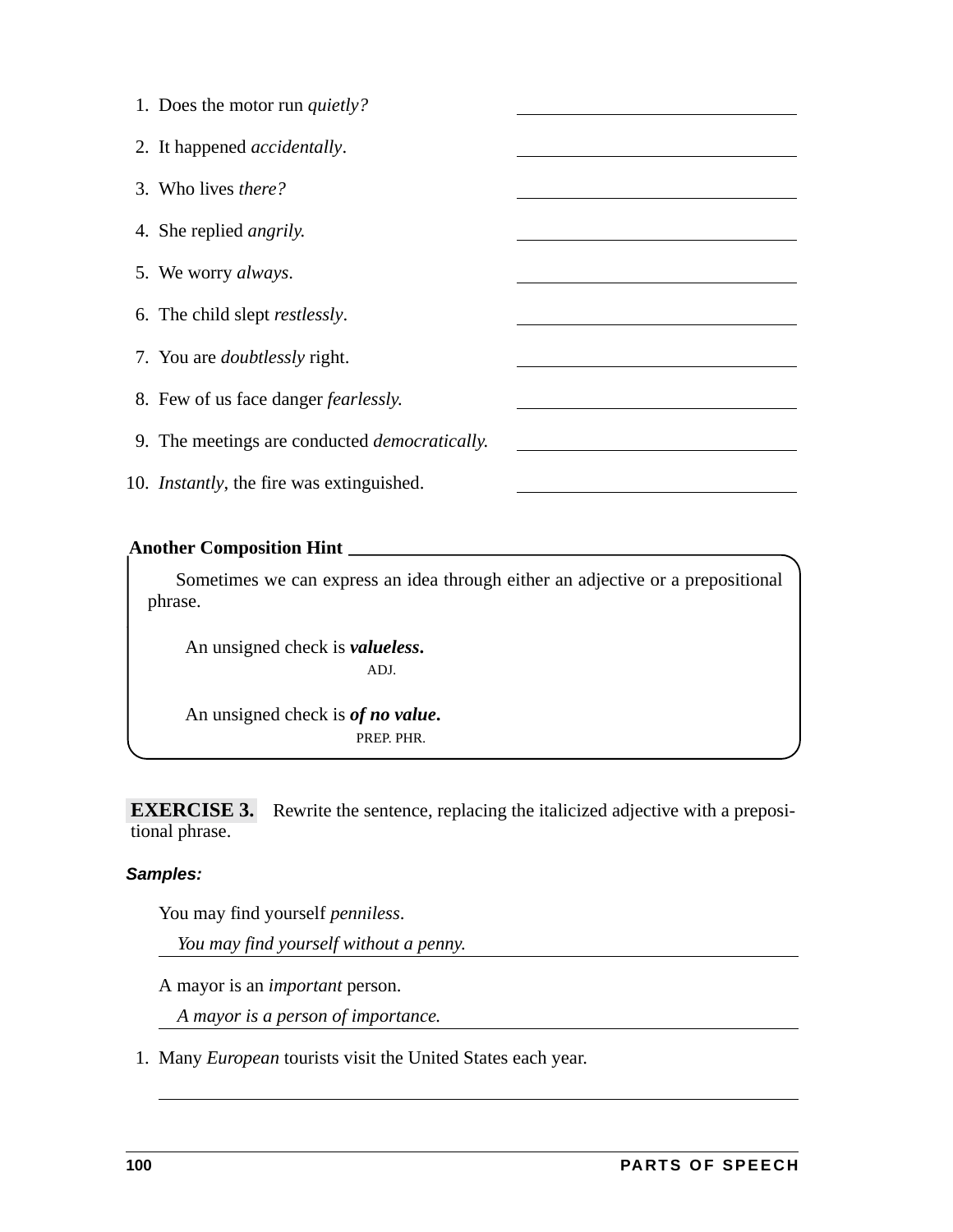- 2. My help was *useless*.
- 3. Many cars are designed to use *unleaded* gasoline.
- 4. The *Canadian* people are our neighbors.
- 5. Take the *end* seat.

**EXERCISE 4.** One of the most admired short poems in American literature is "Fog," by Carl Sandburg.

> The fog comes on little cat feet.

It sits looking over harbor and city on silent haunches and then moves on.

1. In which prepositional phrase does Carl Sandburg tell

| (a) how the fog comes?                                  |  |  |
|---------------------------------------------------------|--|--|
| (b) how the fog sits?                                   |  |  |
| $(c)$ where the fog looks?                              |  |  |
| 2. What part of speech is the<br>last word of the poem? |  |  |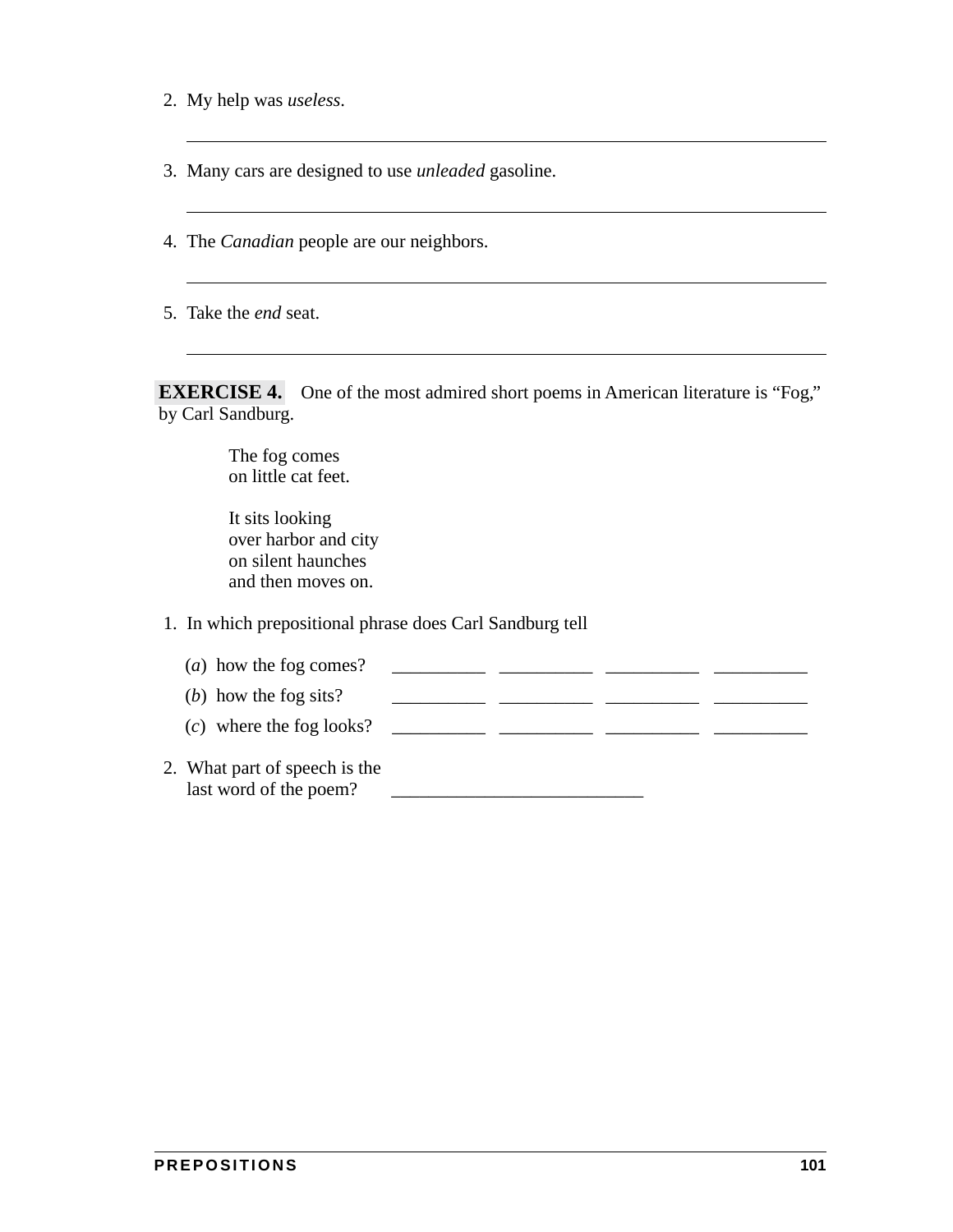# **Lesson 15 Conjunctions**



**A conjunction is a word that connects other words or groups of words.**

The most common conjunctions are *and, but,* and *or***.**

# **What Kinds of Work Do Conjunctions Do?**

# **1. A conjunction connects** *nouns:*

*Milk and cheese* are dairy products. N. CONJ. N. (The conjunction *and* connects the nouns *milk* and *cheese*.)

*Jennifer*, *Joe*, *or Jamal* will lead the discussion. N. N. CONJ. N.

(The conjunction *or* connects the nouns *Jennifer, Joe,* and *Jamal*.)

# **2. A conjunction connects** *adjectives***:**

The winners were *tired but happy*. ADJ. CONJ. ADJ.

(The conjunction *but* connects the adjectives *tired* and *happy*.)

# **3. A conjunction connects** *verbs:*

I do not care if I *win or lose*. V. CONJ. V.

(The conjunction *or* connects the verbs *win* and *lose*.)

# **4. A conjunction connects** *pronouns***, or a** *noun and a pronoun:*

*You and she* are always on time. PRON. CONJ. PRON. (The conjunction *and* connects the pronouns *You* and *she*.)

*Alex and I* are neighbors.

N. CONJ. PRON.

(The conjunction *and* connects the noun *Alex* and the pronoun *I*.)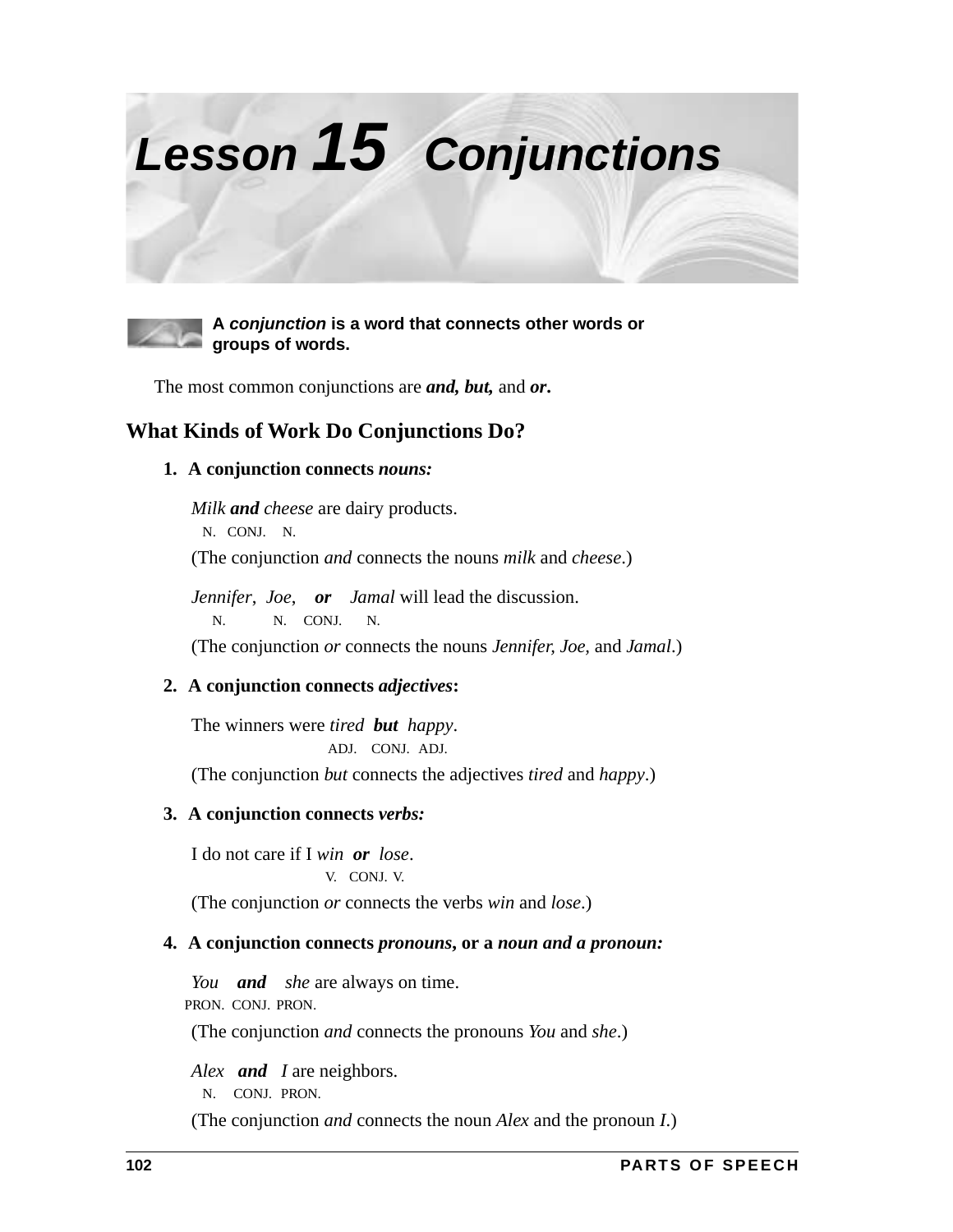### **5. A conjunction connects** *adverbs:*

It rained *gently but steadily*. ADV. CONJ. ADV.

(The conjunction *but* connects the adverbs *gently* and *steadily*.)

#### **6. A conjunction connects** *prepositional phrases:*

Park *on Washington Street or on the driveway*. PREP. PHR. CONJ. PREP. PHR.

(The conjunction *or* connects the prepositional phrases *on Washington Street* and *on the driveway*.)

In addition to the above, conjunctions can make still other connections, as we shall see later.

**EXERCISE 1.** Find the conjunction and explain what it connects.

#### **Sample:**

You are improving slowly but surely.

| The conjunction | but | connects the | adverbs |  |
|-----------------|-----|--------------|---------|--|
| slowly          |     | and          | surely  |  |

1. We were warm and comfortable.

The conjunction connects the connects the connects the connects the connects the connects the connects the connects of  $\sim$ and <u>and</u>

2. The meal was delicious but cheap.

The conjunction connects the connects the connects the connects the connects the connects the connects of  $\sim$ and <u>and</u> .

3. Jim called at noon and in the evening.

The conjunction connects the connects of connects of connects the connects of connects of connects of connects of connects of connects of connects of connects of connects of connects of connects of connects of connects of and .

4. The manager politely but firmly asked us to leave.

The conjunction connects the

and <u>and</u> **and** <u>and</u> **.** 

5. Prices may go up or down.

The conjunction connects the and  $\overline{\phantom{a}}$  and  $\overline{\phantom{a}}$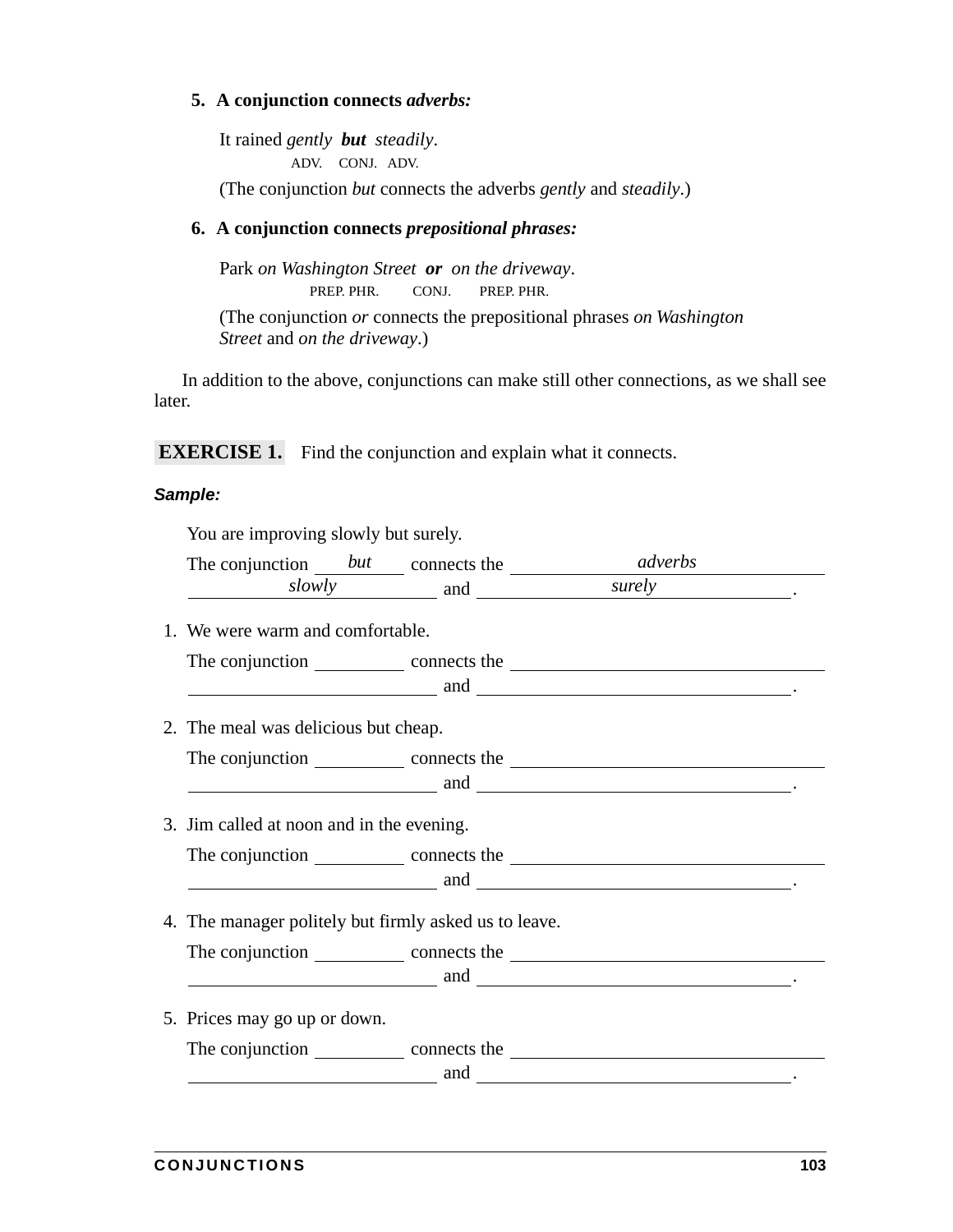#### **Composition Hint**

| The conjunctions <i>and, or,</i> and <i>but</i> connect words or expressions of equal rank:<br>two nouns, two adjectives, two adverbs, two prepositional phrases, etc. |                                                                                                                                                                            |  |
|------------------------------------------------------------------------------------------------------------------------------------------------------------------------|----------------------------------------------------------------------------------------------------------------------------------------------------------------------------|--|
| POOR:                                                                                                                                                                  | They worked <i>quickly</i> and <i>with care</i> .<br>(The words connected are not of equal rank: <i>quickly</i> is an adverb, and<br>with care is a prepositional phrase.) |  |
| <b>BETTER:</b>                                                                                                                                                         | They worked <i>quickly</i> and <i>carefully</i> .<br>(The words connected are of equal rank: <i>quickly</i> and <i>carefully</i> are<br>adverbs.)                          |  |
| However, as we have seen on page 102, a conjunction can connect a noun and a<br>pronoun.                                                                               |                                                                                                                                                                            |  |
|                                                                                                                                                                        | CORRECT: <i>Mary</i> and <i>I</i> will help.<br>N.<br>PRON.                                                                                                                |  |

Whenever you write, watch your use of the conjunctions *and, or,* and *but;* make sure they connect words or expressions of equal rank.

**EXERCISE 2.** Rewrite the sentence if the words connected by the conjunction are not of the same rank. If they are of the same rank, write "correct."

#### **Samples:**

Donna was tired and in an angry mood.

*Donna was tired and angry.*

My neighbor and I are sports fans.

*Correct*

1. We were treated decently and with fairness.

2. The problem has been discussed frequently and in a thorough manner.

3. The ball bounced off the fence and into the bushes.

4. Was the play successful or a failure?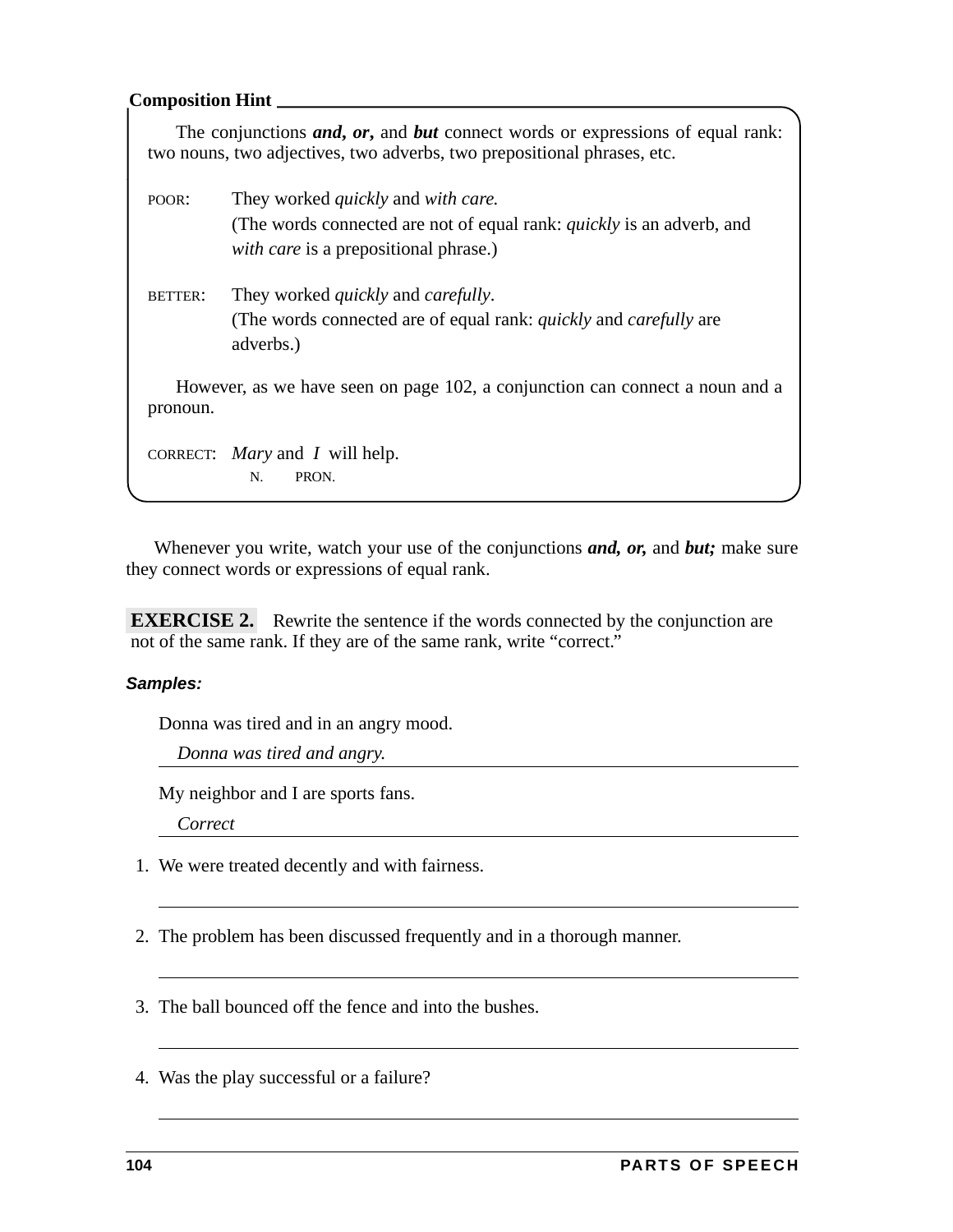- 5. I am sure they thought I was a fool and unwise.
- 6. Tomorrow will be sunny but windy.
- 7. The guest speaker spoke briefly but with effectiveness.
- 8. Your brother or you must have left the door open.
- 9. Did Alyssa's improvement in school happen suddenly or in a gradual manner?
- 10. Their team's struggle this season seemed endless and without hope.

# **Combining Simple Sentences**

Another use for the conjunctions *and***,** *but***,** and *or* is to combine *simple sentences* into *compound sentences*. Read more about compound sentences on page 151 of Part Three.

**A simple sentence has only one subject and one verb.**

*Paul scraped* the dishes. *I loaded* them into the dishwasher. (*simple*  S. V. S. V. *sentences*)



**A compound sentence consists of two or more simple sentences joined by and, but, or or.**

*Paul scraped the dishes*, *and I loaded them into the dishwasher***.** (*compound*  simple sentence CONJ. Simple sentence *sentence* **sentence sentence** 

*Punctuation:* A comma [,] usually precedes the conjunction.

Use the conjunction *but* to combine simple sentences that contrast with each other.

The *boat overturned***.** *Nobody was* injured**.** (*simple sentences*) S. V. S. V.

*The boat overturned***,** *but nobody was injured.* (*compound sentence*) simple sentence CONJ. simple sentence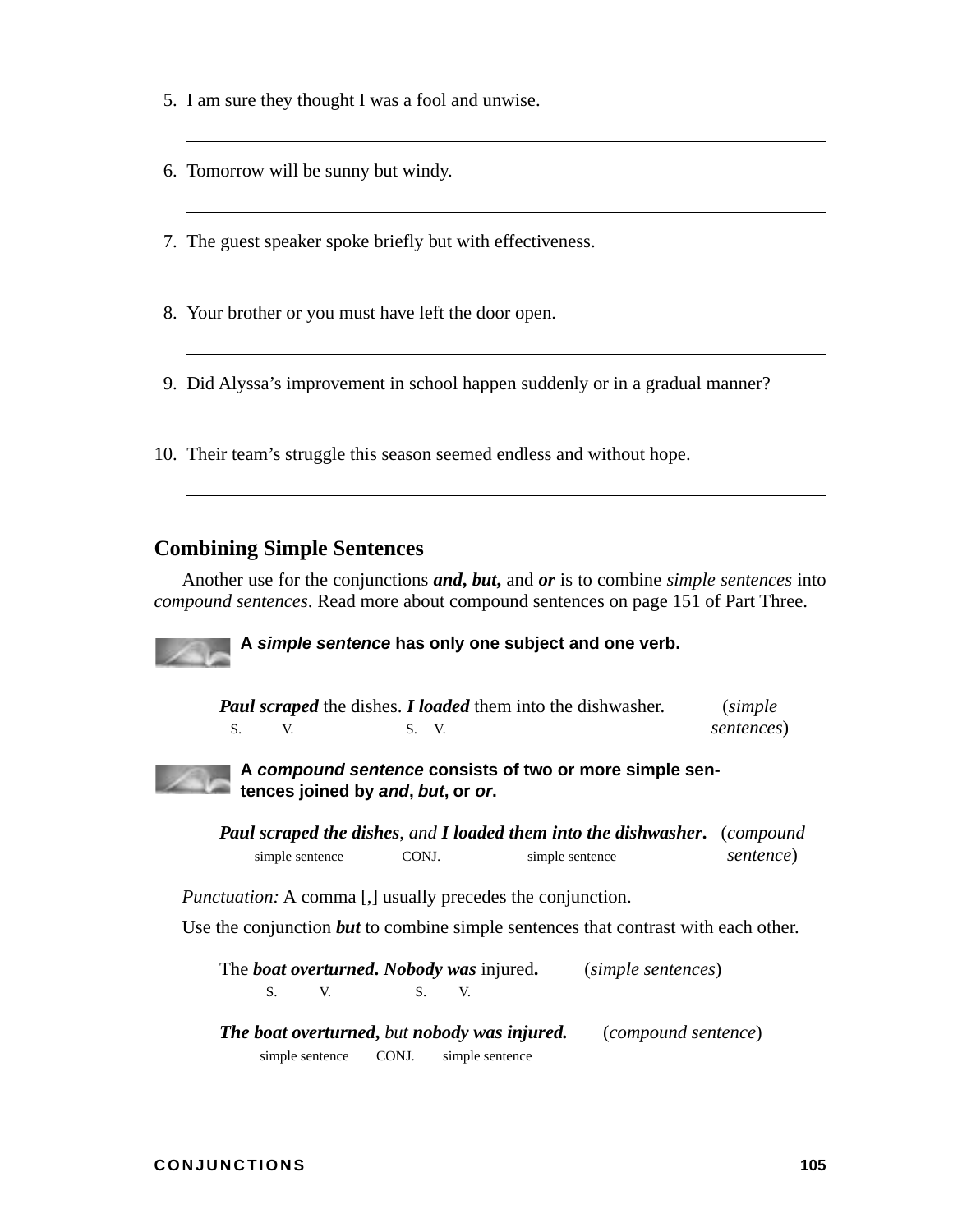Use the conjunction *or* to combine simple sentences expressing a choice between two or more possibilities.

*I will bring* my basketball. *We can use* yours. (*simple sentences*) S. V. S. V. *I will bring my basketball, or we can use yours***.** (*compound sentence*) simple sentence CONJ. simple sentence

**EXERCISE 3.** Using *and***,** *but***,** or *or,* combine each pair of simple sentences into a compound sentence.

# **Samples:**

We took along warm clothing. It was not needed.

*We took along warm clothing, but it was not needed.*

The weather was fine. We had a good time.

*The weather was fine, and we had a good time.*

Is cash required? Is a check acceptable?

*Is cash required, or is a check acceptable?*

- 1. Clouds covered the sky. Raindrops began to fall.
- 2. The engine needs a tuneup. The brakes have to be checked.

3. We called Steven. He was not at home.

4. Are you happy with the computer game? Do you want me to return it?

5. Brandon offered me his notes. I did not take them.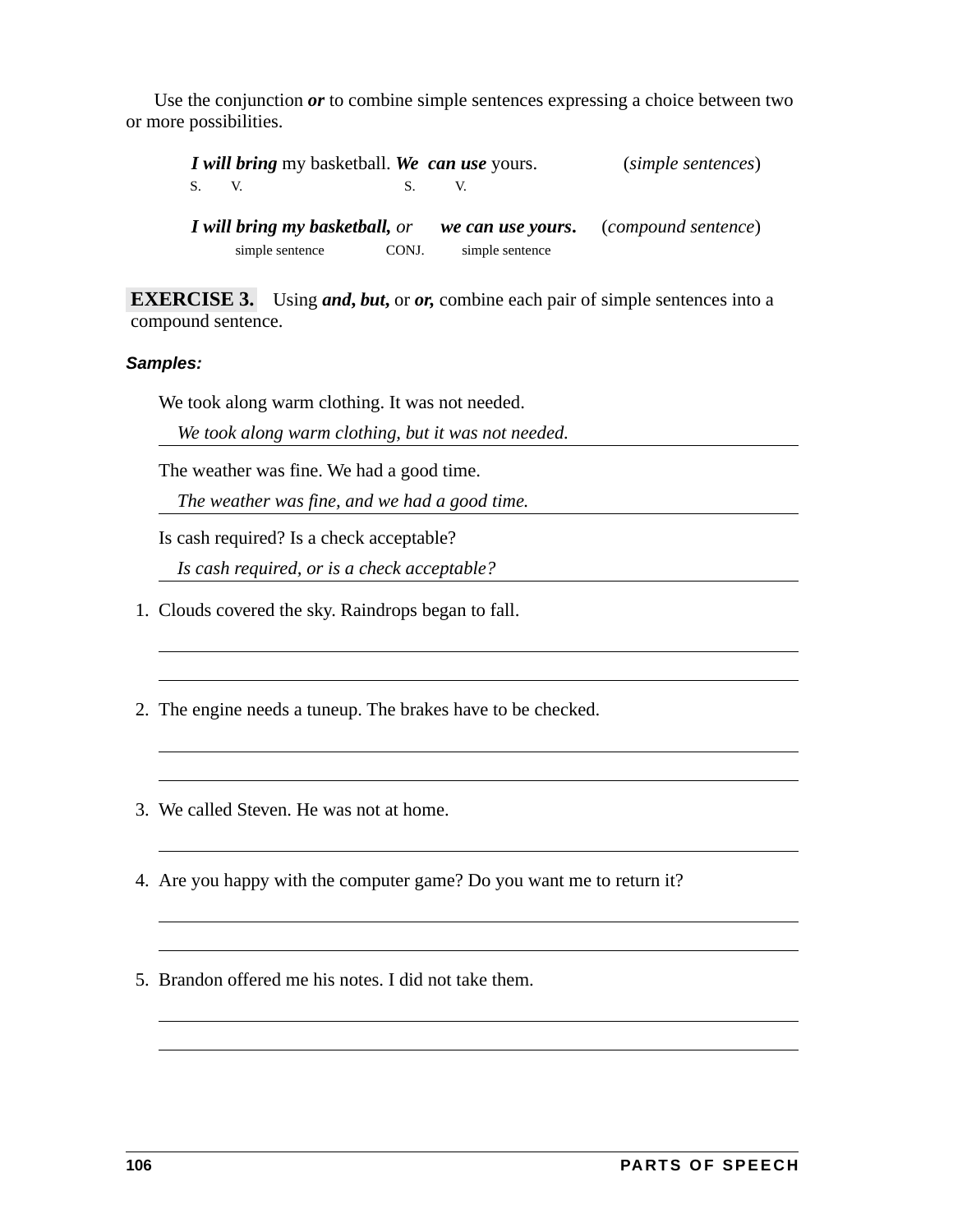- 6. Rhonda is running for president. I am her campaign manager.
- 7. Ted wrote to Jenna. She did not answer.
- 8. Amy shut off the water. The house would have been flooded.

<u> 1989 - Johann Stoff, fransk politik (f. 1989)</u>

<u> 1989 - Johann Stoff, amerikansk politiker (d. 1989)</u>

<u> 1989 - Johann Stoff, amerikansk politiker (d. 1989)</u>

<u> 1989 - Andrea Stadt Britain, amerikansk politik (d. 1989)</u>

- 9. Alex apologized to me. We shook hands.
- 10. I warned you. You did not listen.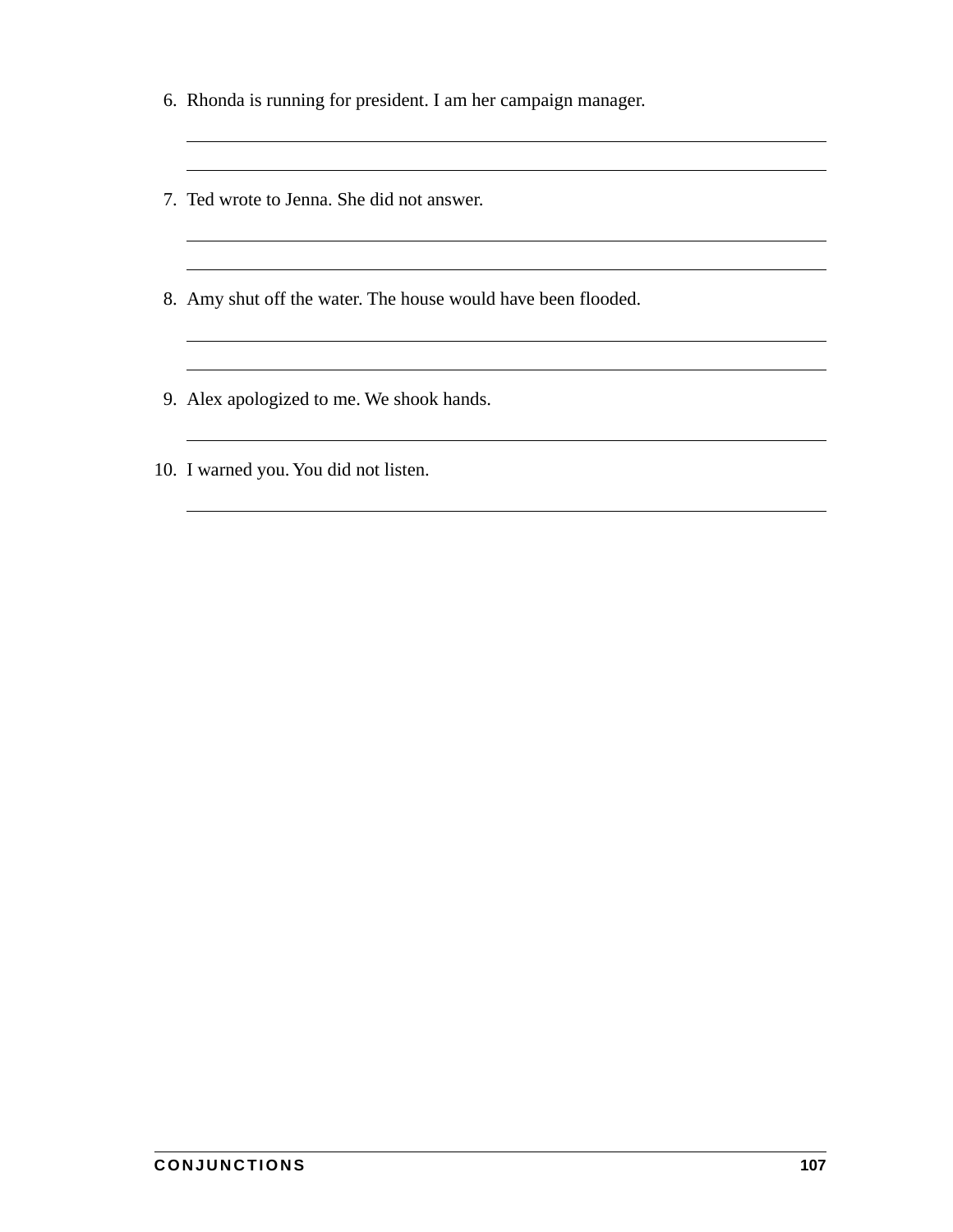# **Lesson 16 Interjections**



**An interjection is a word or short expression that shows sudden strong feeling.**

*Oh!* The toast is burning! INTERJ.

*Oops!* I nearly fell. INTERJ.

*Too bad!* Look what happened! INTERJ.

An interjection is considered a unit in itself and is not tied grammatically to any other word in the sentence. *Oh!* in the first example is like a sentence by itself. The same is true of *Oops!* and *Too bad!*

An interjection is usually followed by an *exclamation point* [!]. However, if the interjection is a mild one, it is followed by a *comma* [,]; the comma separates it from the rest of the sentence.

*Oh,* excuse me. INTERJ.

An exclamatory sentence often follows an interjection.

*Too bad!* Look what happened! INTERJ. exclamatory sentence

**EXERCISE 1.** What would you say in each of the following situations? Choose your answer from the suggested replies at the end of the exercise, and write it in the space provided.

#### **Sample:**

Your coach announces that the team is getting new uniforms.

*Wow! That's great!*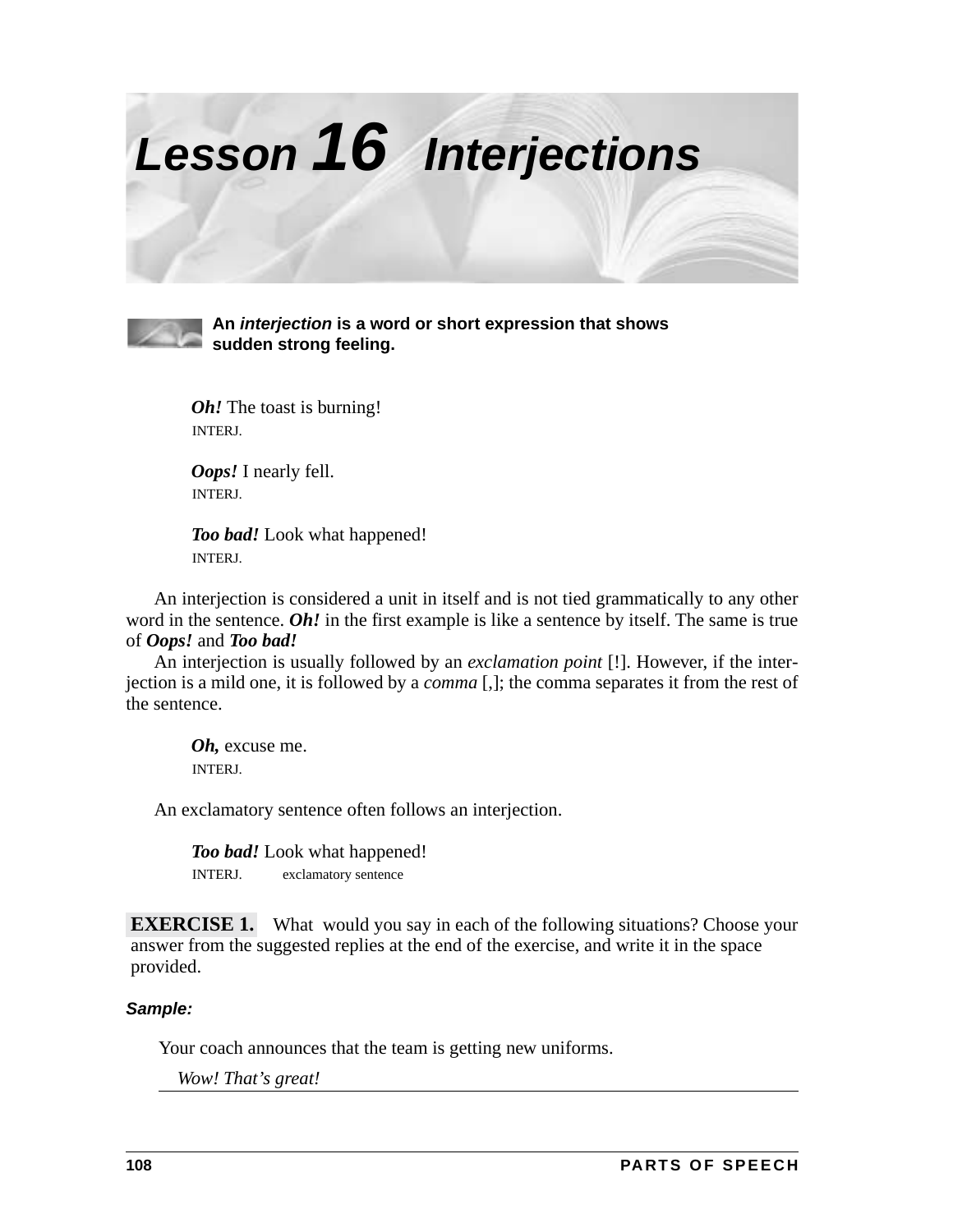- 1. You mop the sweat from your face with a handkerchief.
- 2. Someone knocks. Opening the door, you are mildly disgusted to find it is a person who has been pestering you.
- 3. Arriving at the pool, you find that you have left some essential equipment at home.
- 4. Someone accidentally steps on your painful toe.
- 5. You see a \$12.99 price tag on a bicycle. The dealer explains it is an error.

#### **Suggested Replies**

| Oh, no! I forgot my swimsuit. | Ouch! That hurts!           |
|-------------------------------|-----------------------------|
| Oh, it's you again.           | Well! You got here at last! |
| Man! It's hot in here!        | Aha, I thought so.          |

# **EXERCISE 2.** What part of speech is the italicized word?

**Reminder:** To determine what part of speech a word is, check to see how that word is used in its sentence.

### **Samples:**

| A <i>man</i> answered the telephone.              | noun         |
|---------------------------------------------------|--------------|
| Man the oars.                                     | verb         |
| <i>Man!</i> Was I angry!                          | interjection |
| 1. Fire! Everybody out!                           |              |
| 2. Can the manager <i>fire</i> you for no reason? |              |
| 3. The <i>fire</i> was brought under control.     |              |
| 4. Pollution is a <i>great</i> problem.           |              |
| 5. Great! I'll be there in a minute.              |              |
| 6. The <i>well</i> ran dry.                       |              |
|                                                   |              |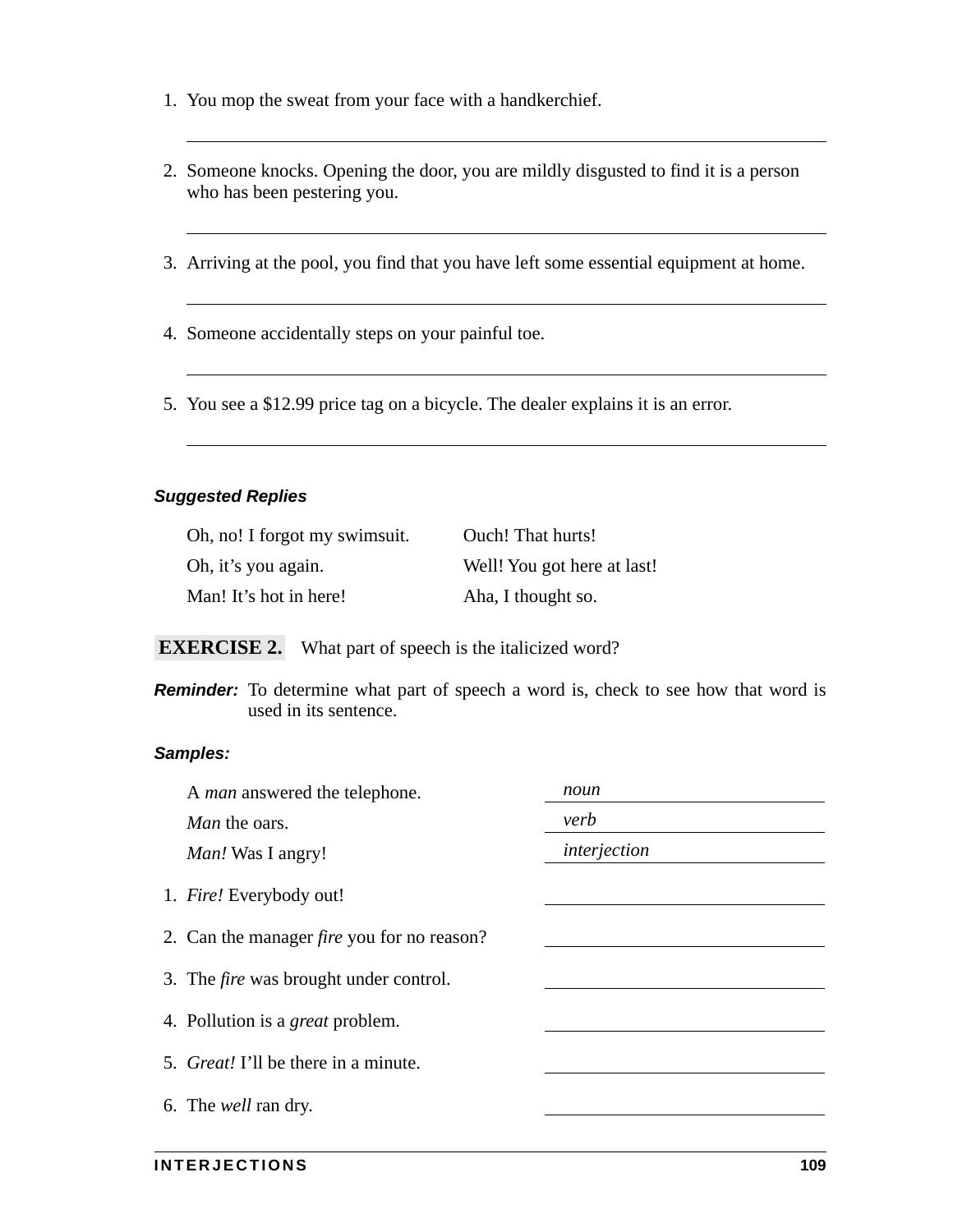- 7. *Well*, are we ready?
- 8. Greg swims *well.*
- 9. Did you ever hear such *nonsense?*
- 10. *Nonsense!* You're all wrong.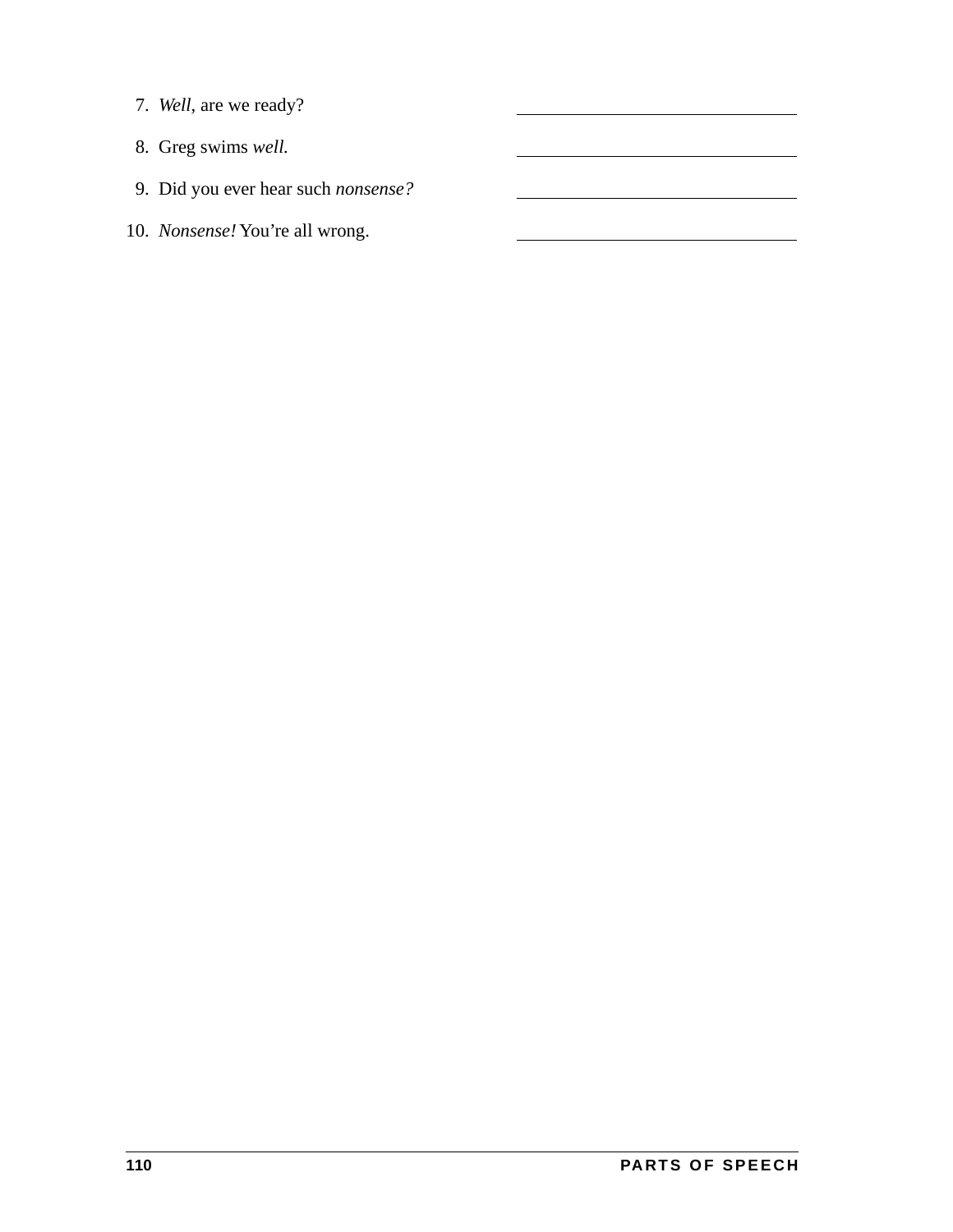# **Lesson 17 Review of Prepositions, Conjunctions, and Interjections**

Recall that *prepositions* relate nouns or pronouns to some other part of the sentence. *Conjunctions* are words that connect other words or groups of words. *Interjections* are words or short expressions that show sudden strong feeling.

**EXERCISE 1.** In the following sentences, underline the prepositional phrase. Then, in the spaces at the right, enter the *preposition* and the *object of the preposition.*

#### **Sample:**

|                                                    | PREP. | OBJ. OF PREP.                                       |
|----------------------------------------------------|-------|-----------------------------------------------------|
| A road runs along the river.                       | along | the river                                           |
| 1. Meet me at the bus stop.                        |       |                                                     |
| 2. A remark by that new student hurt me very much. |       | <u> 1980 - Jan James James Barbara, president e</u> |
| 3. A file on the computer desktop disappeared.     |       |                                                     |
| 4. No one knew the answer but William.             |       |                                                     |
| 5. Who was that guy sitting next to you?           |       |                                                     |
| 6. He met the difficult situation with courage.    |       |                                                     |
| 7. What did she receive from her mother?           |       |                                                     |
| 8. There's a party after the game.                 |       |                                                     |
| 9. Inside her backpack were a lot of old papers.   |       |                                                     |
| 10. Everyone is excused except Pemba and you.      |       |                                                     |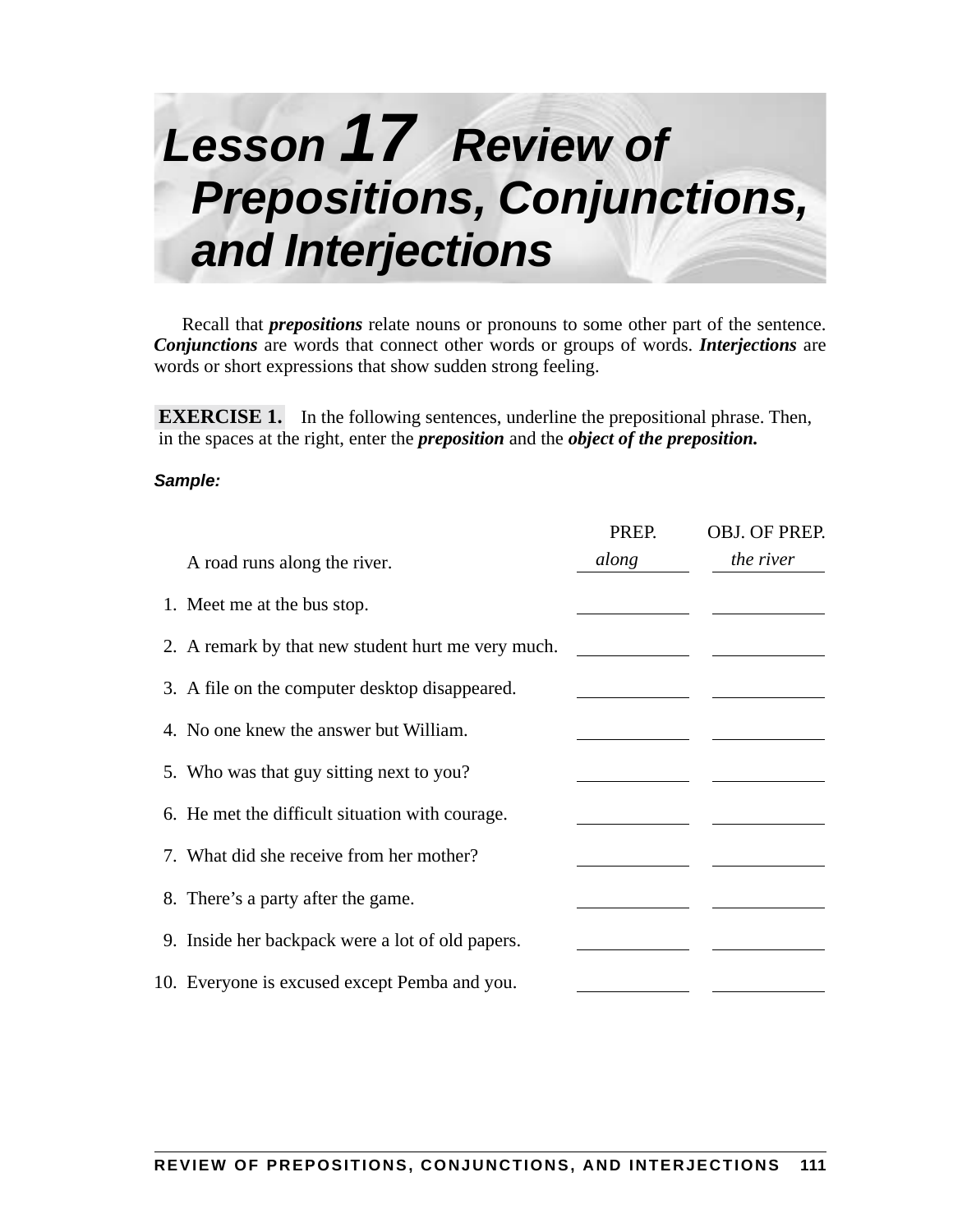**EXERCISE 2.** Use *and, but,* or *or* to combine each pair of sentences into one compound sentence.

#### **Sample:**

I played the CD at top volume. My mother told me to turn it down.

*I played the CD at top volume, and my mother told me to turn it down.*

- 1. You are taking chemistry this year. Mariel is taking physics this year.
- 2. Does the DVD player work all right? Do you want a refund?
- 3. We called Raj at 11 o'clock. He did not answer.
- 4. All of a sudden, lightning flashed. Thunder rolled.
- 5. I am bringing nachos and salsa to the class party. You are bringing pretzels and potato chips.
- 6. You and Josh may be going on the trip. I have other things to do.
- 7. Kayla believed her poem was good. Her parents, best friend, and English teacher thought she should enter it in a competition.
- 8. For Thanksgiving, you are going to your grandparents. I am staying home.
- 9. Is this movie all right with you? Do you want to see a different one?
- 10. Sakito thinks he is the smartest person in the class. Others don't think so.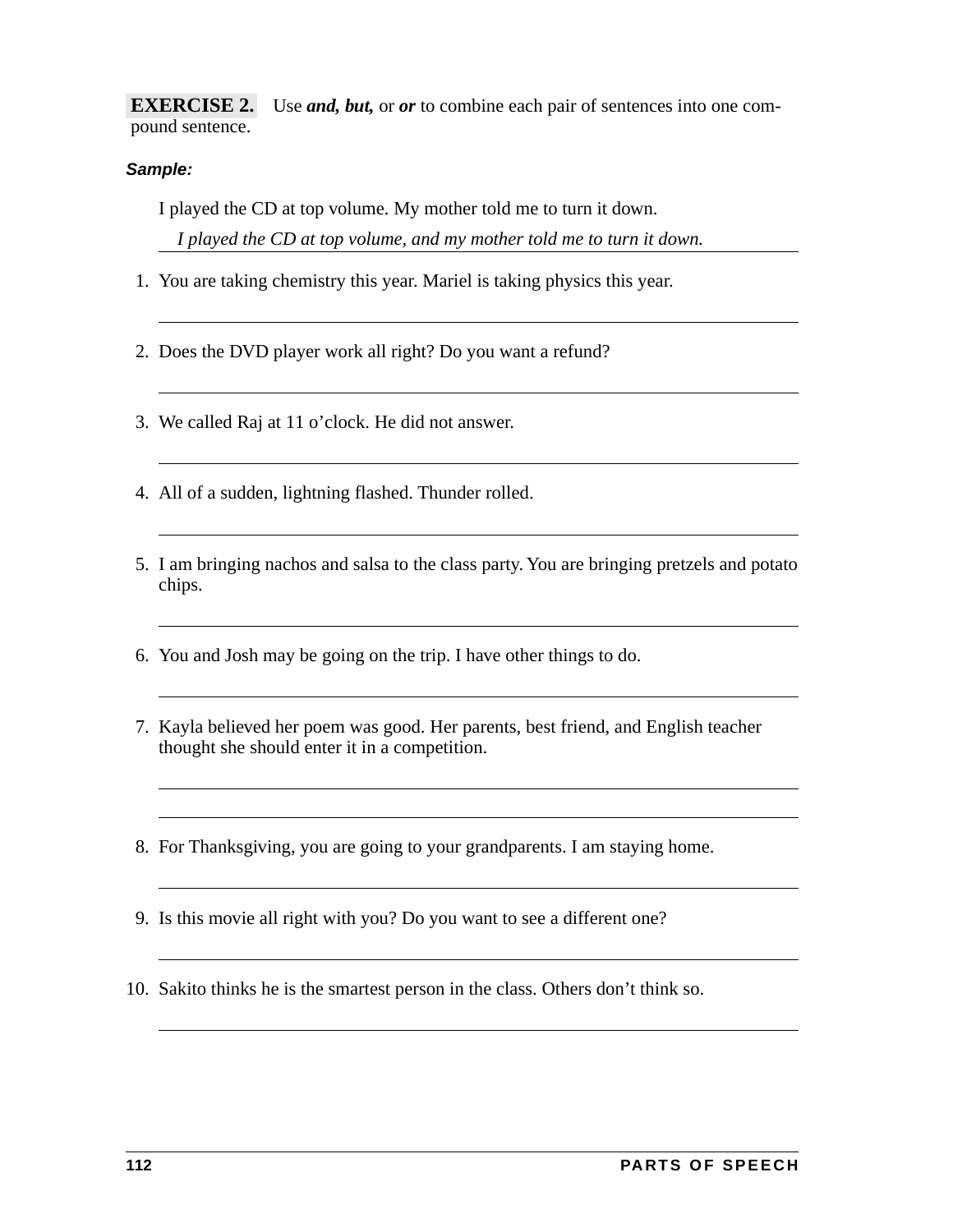**EXERCISE 3.** Add an interjection to each of the following sentences, in keeping with the mood suggested in the parentheses following the sentence.

#### **Sample:**

You scored 1300 on your SATs. (approval)

*Great! You scored 1300 on your SATs.*

- 1. It's time to go already. (disappointment)
- 2. Did he fumble the football again? (exasperation)

3. You got here in one piece. (relief)

- 4. I won the statewide creative writing award! (excitement)
- 5. The doors are locked and we can't get out. (fear)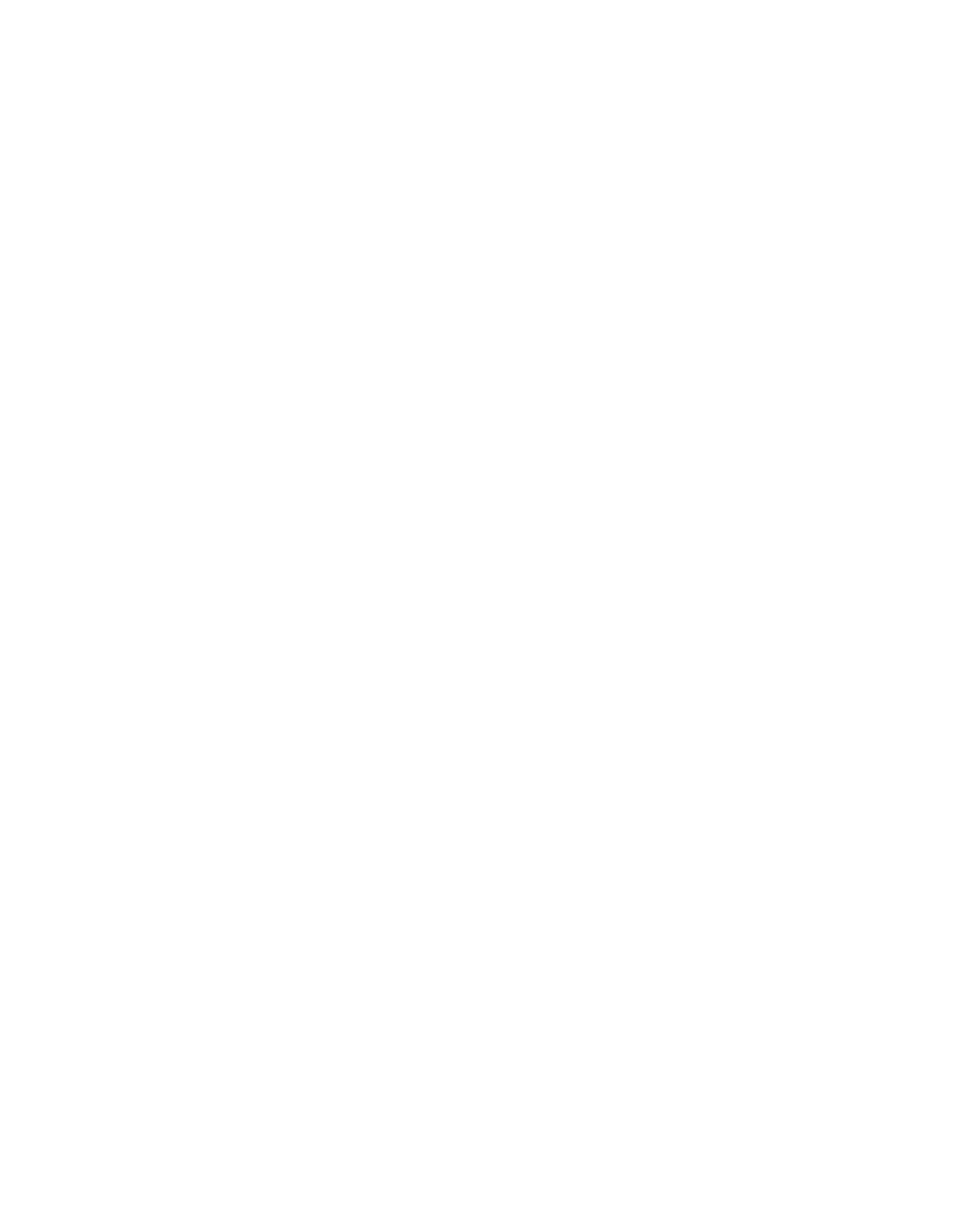

All writing begins with the sentence. In Part One, we explored the parts of speech, the building blocks of sentences. This part directs attention to the structure and quality of sentences. It asks you to judge between good and bad examples—and encourages you to write good ones. With a little practice, you can produce sentences that say what you mean in a fresh and effective way.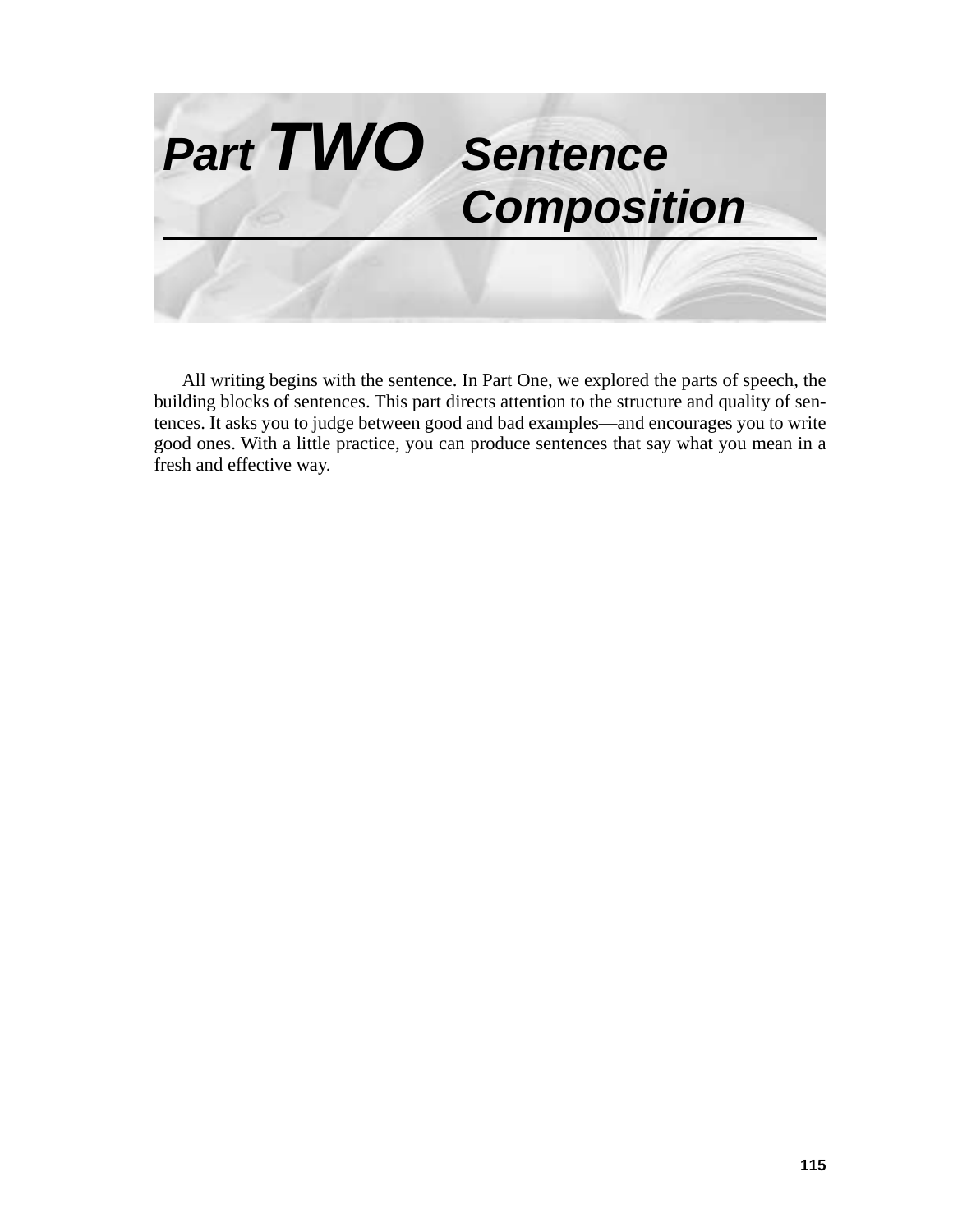# **Lesson 18 Characteristics of Good Sentences**

Sentences vary widely in style and subject matter. Yet all good sentences have certain qualities in common.

- 1. Good sentences do not waste words. They use only enough words to carry the thought. Nor do they wander. They make their point . . . and stop (pages 123–126).
	- WORDY: The difficulties we cause in this all-too-brief life of ours are often those that we bring upon ourselves, even if unintentionally.
	- CONCISE: Most of the shadows of this life are caused by our standing in our own sunshine. (Ralph Waldo Emerson)
- 2*.* Good sentences are clear. They express a thought precisely and directly (pages 126–132).
	- MUDDLED: Andrew got up to bat and sent it into the right-field stands.
		- CLEAR: Andrew got up to bat and sent the ball into the rightfield stands.
- 3*.* Good sentences have unity. They stick to one general topic in a sentence (pages 145–148).

| LACKING IN Good tennis players don't have to work very hard,<br>UNITY: but golfers sometimes seem to enjoy the game more. |
|---------------------------------------------------------------------------------------------------------------------------|
| UNIFIED: A good tennis player works hard but never looks as<br>though he is.                                              |

4*.* Good sentences are coherent, using accurate connectives (page 127).

| LACKING Because Sue was our best pitcher, she didn't get a<br>COHERENCE: chance to pitch in the playoffs. |
|-----------------------------------------------------------------------------------------------------------|
| COHERENT: Although Sue was our best pitcher, she didn't get a<br>chance to pitch in the playoffs.         |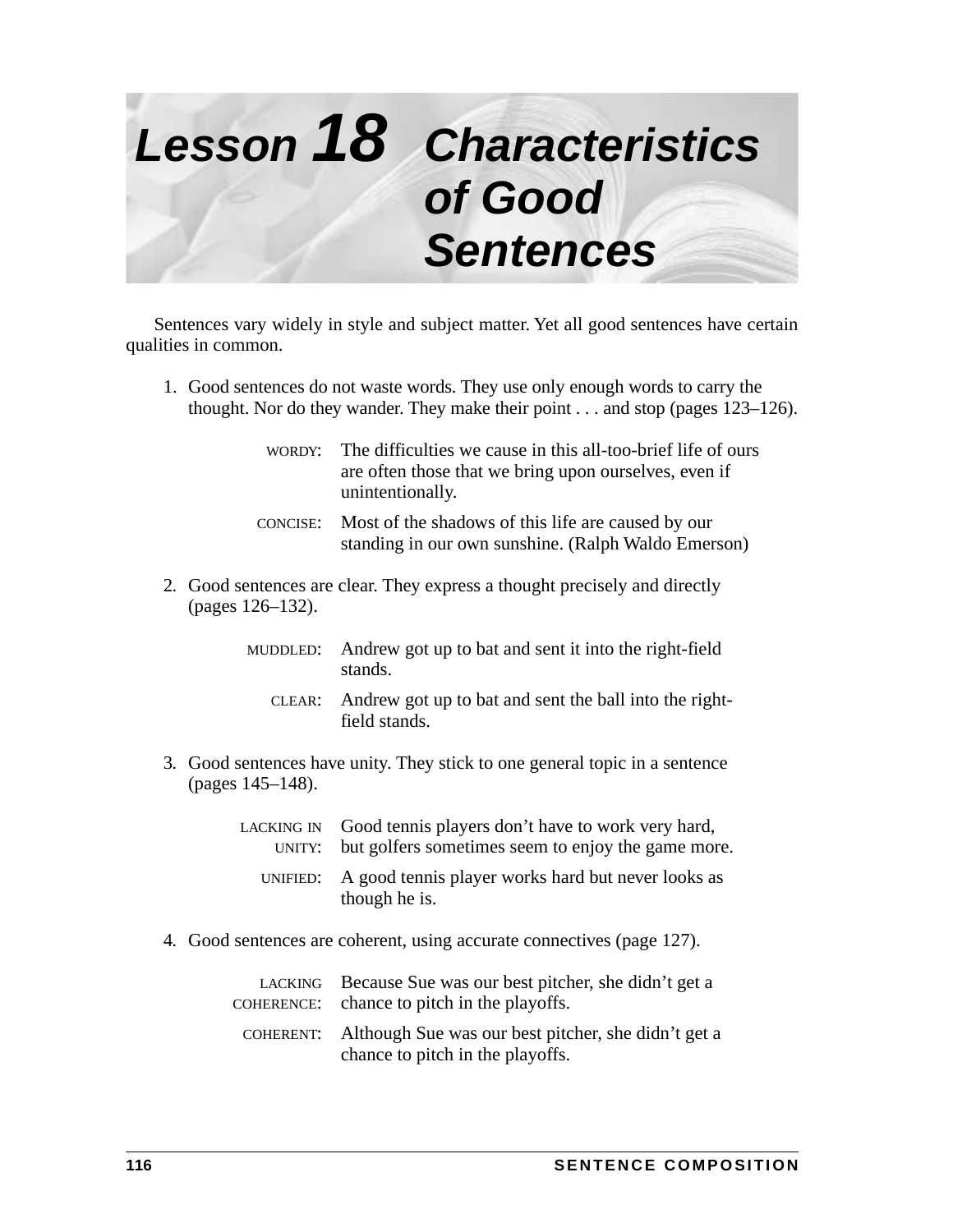- 5*.* Good sentences are varied in structure. They do not always follow a set pattern (pages 132–145).
	- MONOTONOUS: Isabella is pretty and rich. She is also a fabulous singer. I envy her. VARIED: Isabella is not only pretty and rich but also a fabulous singer. How I envy her!
- 6*.* Good sentences call upon strong, specific nouns and vivid verbs to convey the thought. They use adjectives and adverbs sparingly but effectively (pages 124–126).
	- DULL: The duck landed on the ice unsuccessfully and finally came to a stop after a long slide along the ice on the pond.
	- VIVID: The mallard landed uncertainly on the ice, skidded and flopped along for twenty feet, and then scrambled to its feet with dignity.
- 7*.* Good sentences are pleasing to read, usually an enjoyable part of a larger whole (pages 150–155).
- 8*.* Good sentences are complete, neither fragments (pages 155–164) nor run-ons (pages 164–168).
- 9*.* Good sentences are technically correct, following accepted standards of usage (pages 149–230) and spelling (pages 221–230).

# **Comparing Sentences**

It is helpful to read good sentences written by others. Here is an example of a powerful, simple sentence:

*At the center of nonviolence stands the principle of love.* (Martin Luther King, Jr.)

How much less effective it would have been if stated in this way:

*People who believe in nonviolence and practice it are really showing that they love others.*

**Question:** Why is the first sentence so much better?

**Answer:** The first sentence is direct, clear, concise.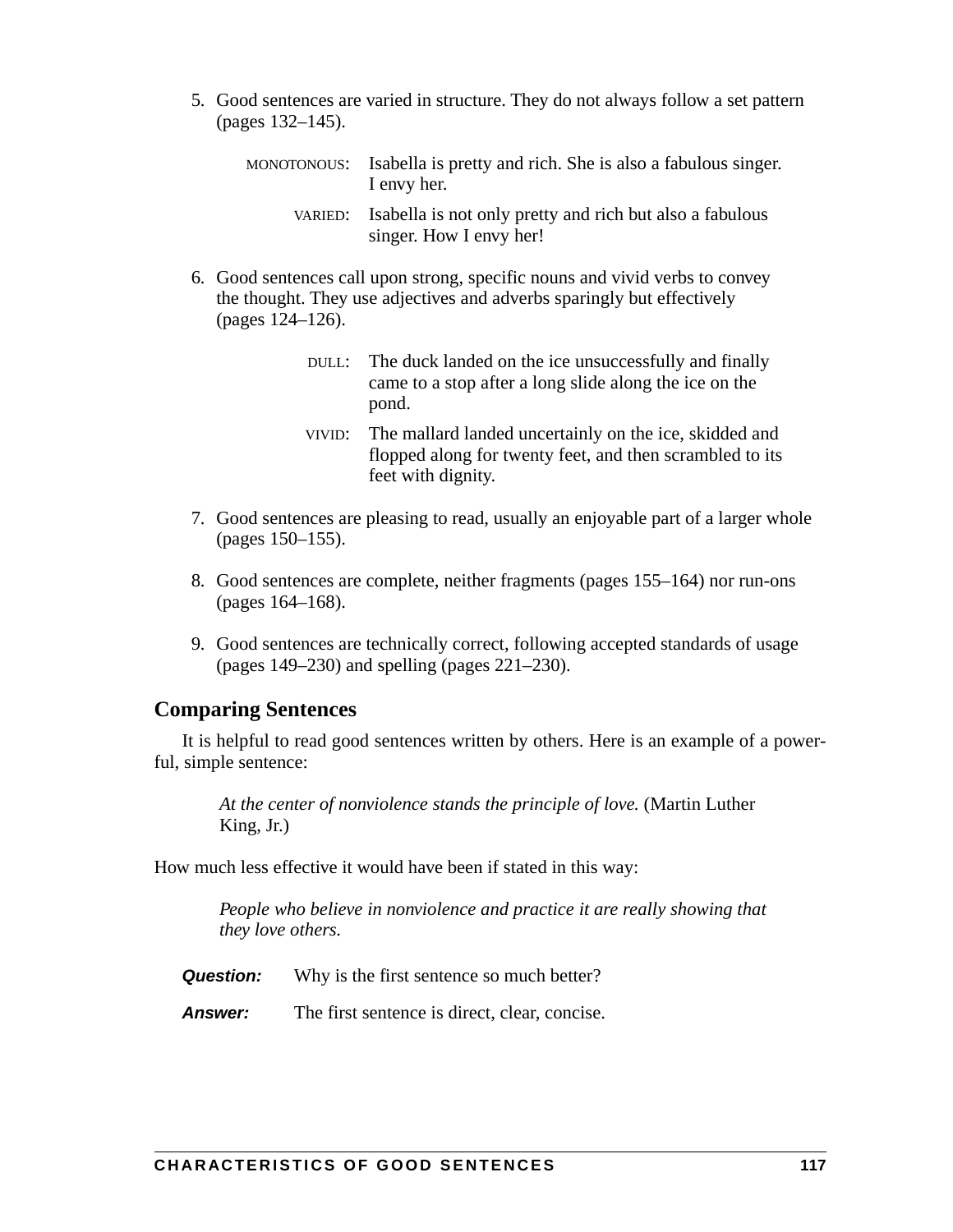# **EXERCISE 1.** Which sentence in each pair do you consider better? Tell why.

- 1. *a*. We went on the roller coaster and then we went on the haunted house ride and then we went on the monorail.
	- *b*. We went on the roller coaster, the haunted house ride, and the monorail.
- 2. *a*. At the library, I picked up a Harry Potter book and a book about photography.
	- *b*. I went to the library and I picked up a book about Harry Potter and a book that tells all about photography.
- 3. *a*. The family had all agreed on a camping spot for our vacation, and Brad suddenly disagreed.
	- *b*. The family had all agreed on a camping spot for our vacation, but Brad suddenly disagreed.

and the control of the control of the control of the control of the control of the control of the control of the

- 4. *a*. I ordered a sandwich made with cheese, a bag filled with potato chips, and an apple for lunch.
	- *b*. For lunch, I ordered a cheese sandwich, a bag of potato chips, and an apple.
- 5. *a*. Liv had accepted Joel's invitation to the dance, and she changed her mind with no explanation.
	- *b*. Liv had accepted Joel's invitation to the dance, but she changed her mind with no explanation.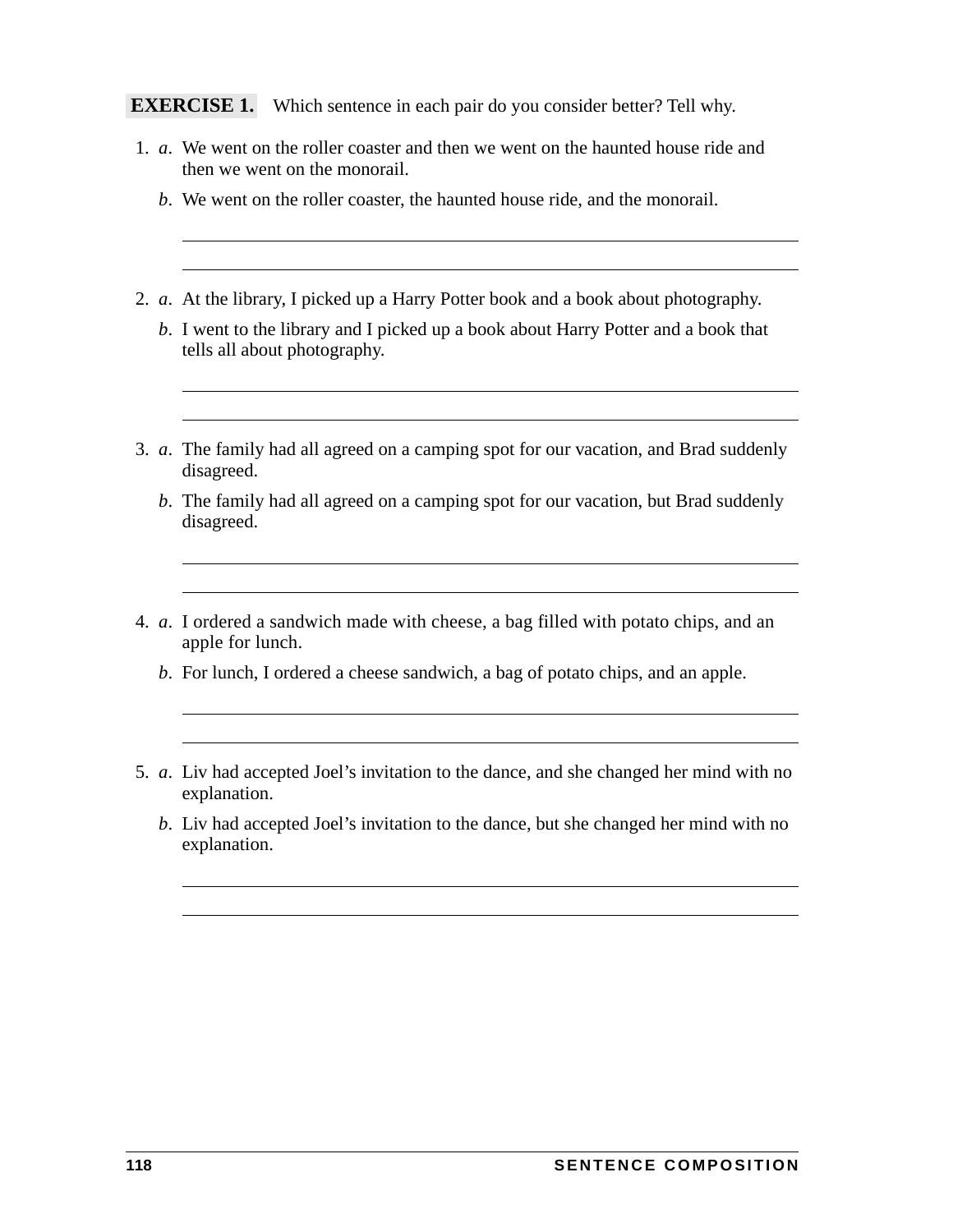#### **Completing Comparisons**

In the previous section, we compared sentences to see which ones were better. We can also use comparison as a writing tool to make sentences more concise, lively, and enjoyable to read.

Consider the following sentence, in which baseball players are compared to bees:

#### *The baseball players gathered around the umpire like angry bees.*

By using the image of the angry bees, we do not have to say that the players were aggressive and quick in their movements or that their complaints sounded like a loud buzz around the umpire. The image of the bees does that for us. Using a comparison in this way saves words and creates interest.

If you paid close attention to your speech, you would find that you use many comparisons. Some are *direct*, with *like* or *as*: "as strong as an ox," "as timid as a mouse," "like a lion." Others are *indirect*: "Joan was a tiger on the field." (Joan played as savagely as a tiger.) Both forms are a kind of poetry. Direct comparisons are called *similes.* Indirect ones are *metaphors.* In the following exercise, try your skill in writing sentences with comparisons.

**EXERCISE 2.** Complete each of the following with an original comparison.

#### **Sample:**

A book is like *a new friend waiting to meet you.*

| 2. A cat is like        |
|-------------------------|
| 3. A final exam is like |
|                         |
|                         |
|                         |
|                         |
|                         |
|                         |
|                         |
|                         |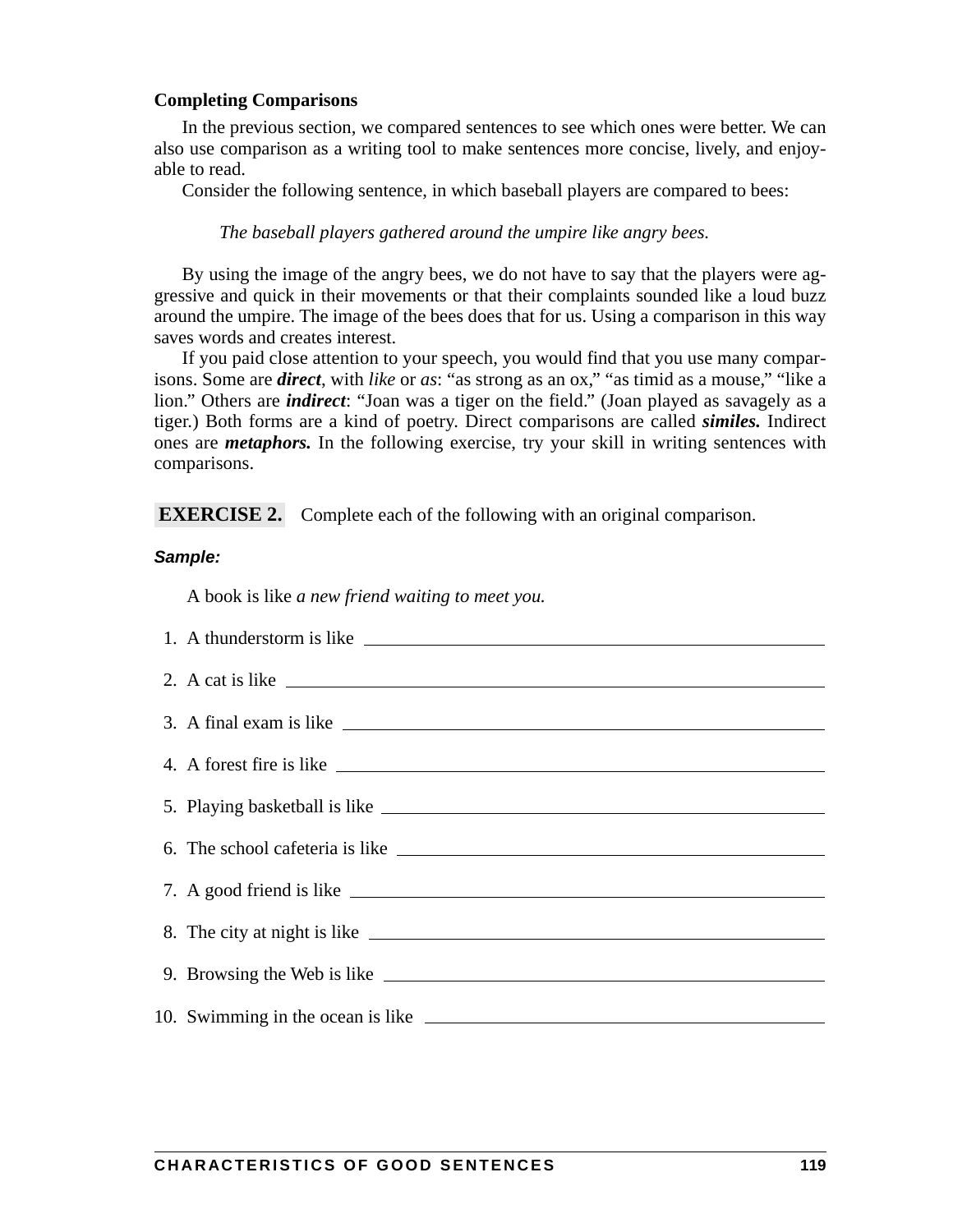# **Writing Sentences**

When you begin to write a sentence, you should know where you are going with it. Complete the thought you set out to express. As you put your thought in writing, remember the nine characteristics of good sentences, outlined at the beginning of this lesson. Lesson 19 will show some specific ways to write effective sentences.

**EXERCISE 3.** Complete each of the following to make a good sentence.

#### **Sample:**

My final grades *improved so much over last year's that my scholarship chances rose dramatically.*



**EXERCISE 4.** Write a single good sentence that tells about each of the following.

#### **Sample:**

#### a favorite pet

*I once had a parakeet named Humphrey, who enjoyed flying around the room.*

1. an unusual coincidence that occurred recently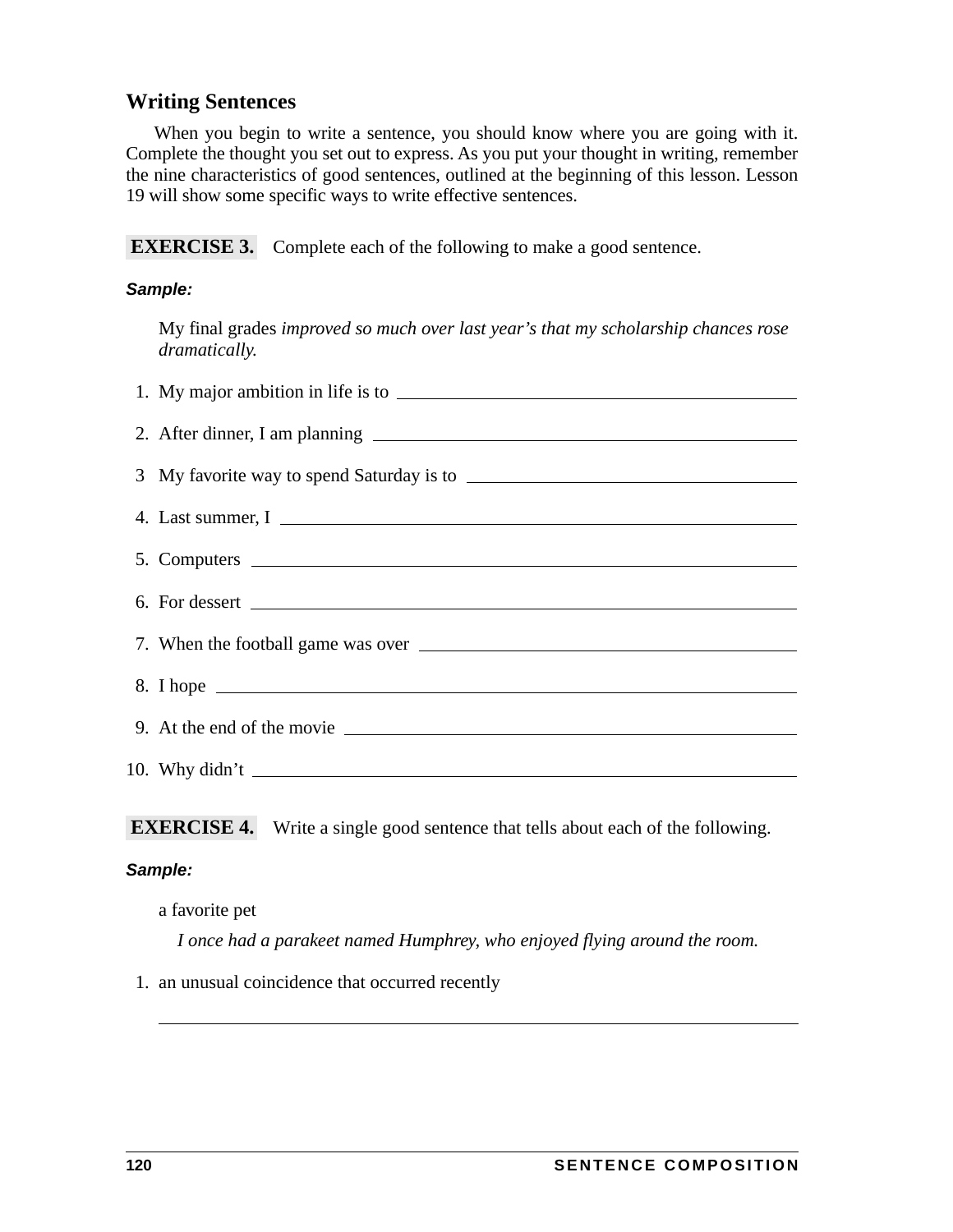- 2. a happy moment in your life
- 3. something you are proud of

4. a surprise

5. the person who influences you most

#### **Revising Sentences**

Revising is an important part of the writing process. It is helpful to reread what you have written. Chances are, you will discover an error, uncover something that may not be clear to readers, or simply find a more interesting or memorable way to say what you wrote. Are your sentences technically correct, precise, concise, and effective? Make it a habit to answer this question by rereading and revising every sentence before you send it out into the world.

**EXERCISE 5.** Select ten of the fifteen sentences you wrote for Exercises 3 and 4 and revise them. Aim for conciseness and clarity by eliminating unnecessary or vague words.

#### **Sample:**

*Original sentence:* My final grades improved so much over last year's that my scholarship chances rose dramatically.

*Revised sentence:* My scholarship chances skyrocketed because my final grades greatly improved this year.

| 1. |  |  |  |
|----|--|--|--|
|    |  |  |  |
| 2. |  |  |  |
|    |  |  |  |
| 3. |  |  |  |
|    |  |  |  |
| 4. |  |  |  |
|    |  |  |  |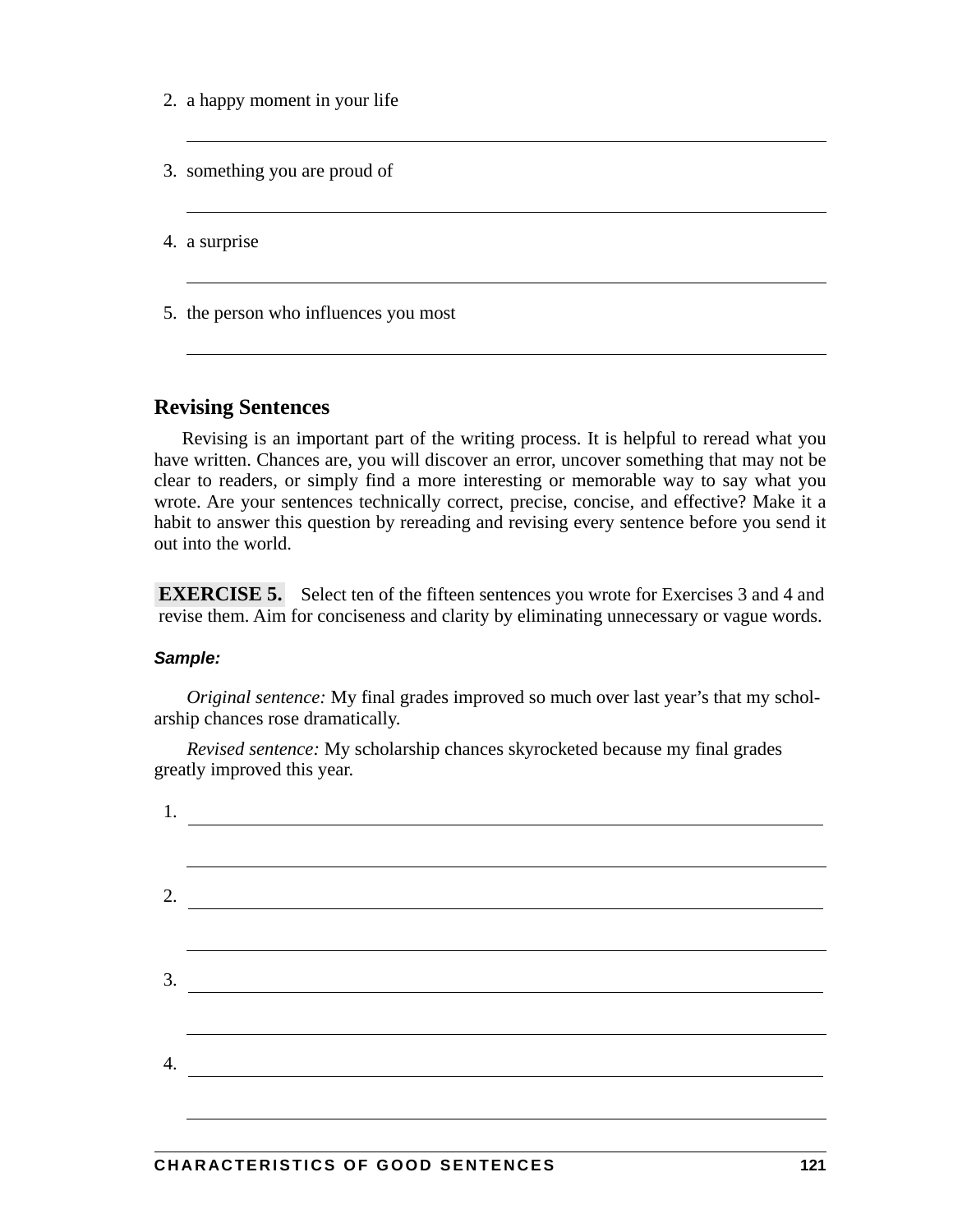| the control of the control of the control of the control of the control of the control of                             |
|-----------------------------------------------------------------------------------------------------------------------|
|                                                                                                                       |
|                                                                                                                       |
| <u> 1989 - Johann Harry Harry Harry Harry Harry Harry Harry Harry Harry Harry Harry Harry Harry Harry Harry Harry</u> |
|                                                                                                                       |
| <u> 1980 - Jan Barbara Barbara, maso a se</u>                                                                         |
|                                                                                                                       |
| 8.                                                                                                                    |
|                                                                                                                       |
|                                                                                                                       |
|                                                                                                                       |
|                                                                                                                       |
|                                                                                                                       |
|                                                                                                                       |
|                                                                                                                       |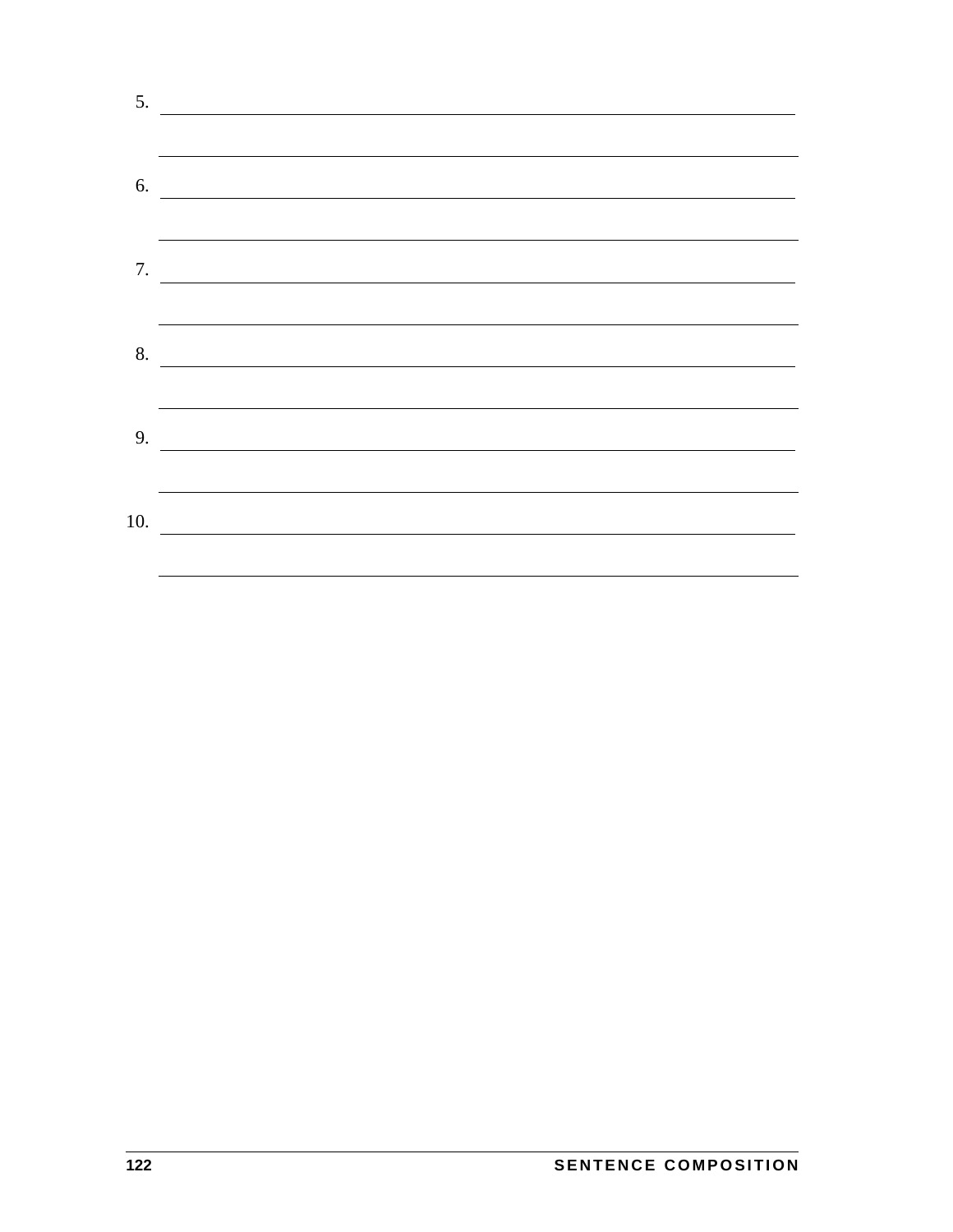# **Lesson 19 Clear, Forceful Sentences**

| <b>Question:</b>      | What makes writing "good"?                                                                          |
|-----------------------|-----------------------------------------------------------------------------------------------------|
| <i><b>Answer:</b></i> | Good writing has four major characteristics: conciseness (economy),<br>clarity, variety, and unity. |
|                       |                                                                                                     |

# **Conciseness (Economy)**

Never make a thought more complicated than it really is. Express yourself as simply and directly as possible. Here are some errors to avoid.

#### **Useless Words**

Eliminate all useless words.

| WORDY: At the soccer match, Joel met up with two friends<br>from elementary school.                  |  |
|------------------------------------------------------------------------------------------------------|--|
| CONCISE: At the soccer match, Joel met two friends from ele-<br>mentary school. (Eliminate up with.) |  |

#### **Duplication**

Avoid saying the same thing twice, even though in different words.

WORDY: We flew by air to Cleveland and returned back by bus. CONCISE: We flew to Cleveland and returned by bus. (Eliminate *by air* and *back*.)

#### **Wordy Construction**

Do not use too many words to express an idea. Condense a phrase (see pages 137–140, 145) to a word, a clause to a phrase or even a word. Be a *which* hunter and eliminate all unnecessary *which*es (or *that*s).

| WORDY: The newscast which was televised this morning on a                                                          |  |  |
|--------------------------------------------------------------------------------------------------------------------|--|--|
| local station described a suspicious car that had a                                                                |  |  |
| license plate from the state of North Dakota.                                                                      |  |  |
| CONCISE: This morning's local television newscast described a<br>suspicious car with a North Dakota license plate. |  |  |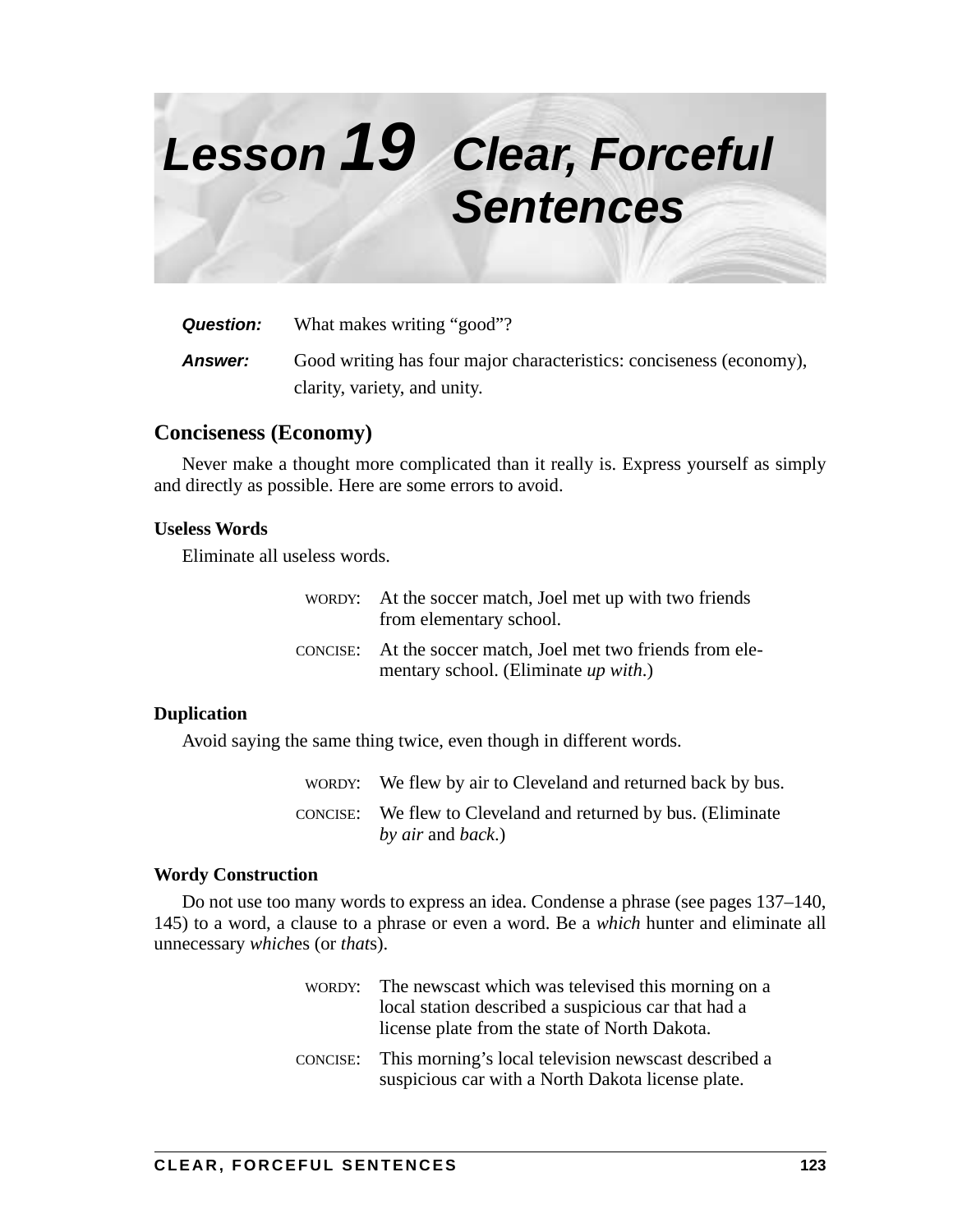#### **Pretentious Language**

Unless you are being humorous, do not use a longer word if a simpler one will do the job. Save the longer word for a context in which the simpler one does not work.

> PRETENTIOUS: The feline member of our family loves to frolic, gambol, and cavort for considerable periods of time with the canine member of our family menage. SIMPLER: Our cat often plays with the family dog.

**Note:** The first sentence might be acceptable in a humorous essay that mocks pretension.

#### **Piled-up Modifiers**

Avoid piling adjective upon adjective, adverb upon adverb. Where possible, use specific nouns and verbs to reduce the number of modifiers.

| WORDY: The young, immature baby of but a year walked un-                                    |
|---------------------------------------------------------------------------------------------|
| steadily and shakily across the floor into the out-                                         |
| stretched, waiting arms of her waiting mother.                                              |
| CONCISE: The one-year-old tottered across the floor into her<br>mother's outstretched arms. |

**EXERCISE 1.** In each pair of sentences, choose the more concise and point out why the chosen sentence is preferable.

- 1. *a*. The house which stood on the corner of Main Street and Maple Avenue has been declared a landmark with historic associations.
	- *b*. The house on the corner of Main Street and Maple Avenue has been declared a historic landmark.
- 2. *a*. July daytime temperatures this year have averaged about 73 degrees.
	- *b*. July temperatures during the day this year have averaged about 73 degrees on the average.
- 3. *a*. The Paso Fino is a relatively small horse with a distinctive, appealing gait.
	- *b*. Of the equine breed, the Paso Fino is a horse that is relatively small but with a gait that is as distinctive as it is appealing.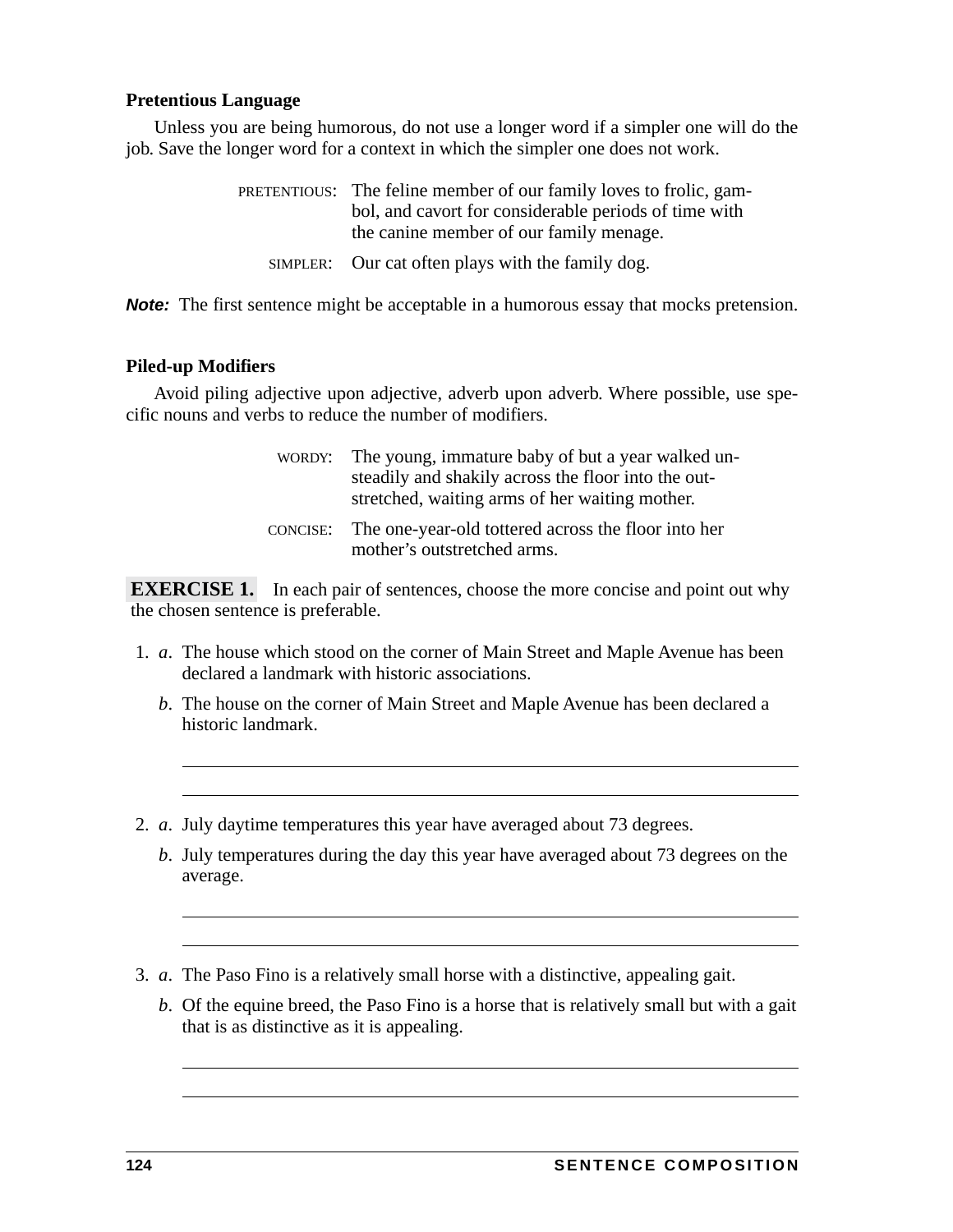- 4. *a*. The Chrono watch is cheap in price but efficient in use.
	- *b*. The Chrono watch is cheap but efficient.
- 5. *a*. When Sasha found she had lost her keys, she rushed to the store she had just left.
	- *b*. When Sasha found she had carelessly and thoughtlessly lost her keys, she rushed rapidly and swiftly into the store she had just left.

**EXERCISE 2.** Rewrite the following selections to make them more concise. Keep in mind the preceding suggestions.

- 1. The bus that I take to school seems to have one shock absorber that is faulty.
- 2. My favorite pet among all pets is the canine pet.
- 3. My brother owns an old car that has rust.
- 4. In *Huckleberry Finn* it tells the story of a boy on the Mississippi.
- 5. The Biltmore House in Asheville is a magnificent house, probably the largest mansion in the nation.

6. Paint that has lead as its base should be removed from all buildings located everywhere.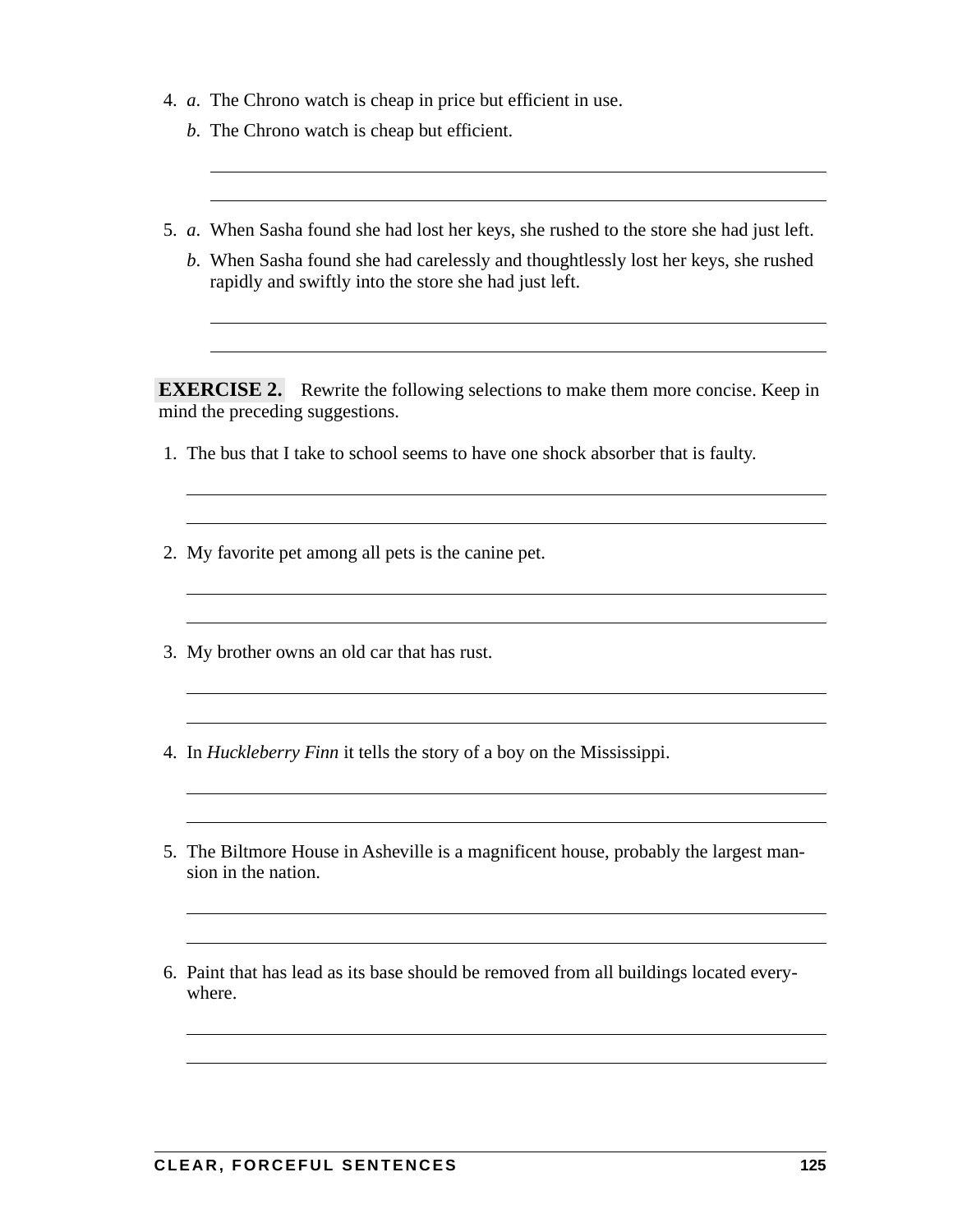- 7. She was a tiny little girl with a big, huge, gigantic, booming voice.
- 8. The rich ancient old man who had piles of money picked up a wad of cash with his hands.
- 9. Bill waited outside of the classroom while Scott, who was very, very late, was still inside of the classroom.
- 10. I fixed up each and every last one of my wrong mistakes before I saved the file.

# **Clarity and Specificity**

Write clearly as well as concisely. Here are some errors to avoid.

#### **Unclear Antecedents**

Make certain that a pronoun has a clear antecedent (see pages 52–54 in Part One and page 196 in Part Three). Reword the sentences or supply a needed noun.

|        | CONFUSING: Use that towel to wipe your face and put it in the clothes<br>hamper.<br>(The face or the towel?) |  |
|--------|--------------------------------------------------------------------------------------------------------------|--|
| CLEAR: | Use that towel to wipe your face and put the towel in the<br>clothes hamper.                                 |  |
|        | CONFUSING: If papers are left behind by sloppy hikers, burn them.<br>(The papers or the hikers?)             |  |
| CLEAR: | Any papers left behind by sloppy hikers should be<br>burned.                                                 |  |

If necessary, quote the speaker's actual words to make the meaning clearer.

| CONFUSING: Linda told her mother that she had left the lawn sprin-<br>klers on.<br>(Is the antecedent of "she" Linda or her mother?) |  |
|--------------------------------------------------------------------------------------------------------------------------------------|--|
| CLEAR: Linda told her mother, "I left the lawn sprinklers on."                                                                       |  |
| CLEAR: Linda told her mother, "You left the lawn sprinklers on."                                                                     |  |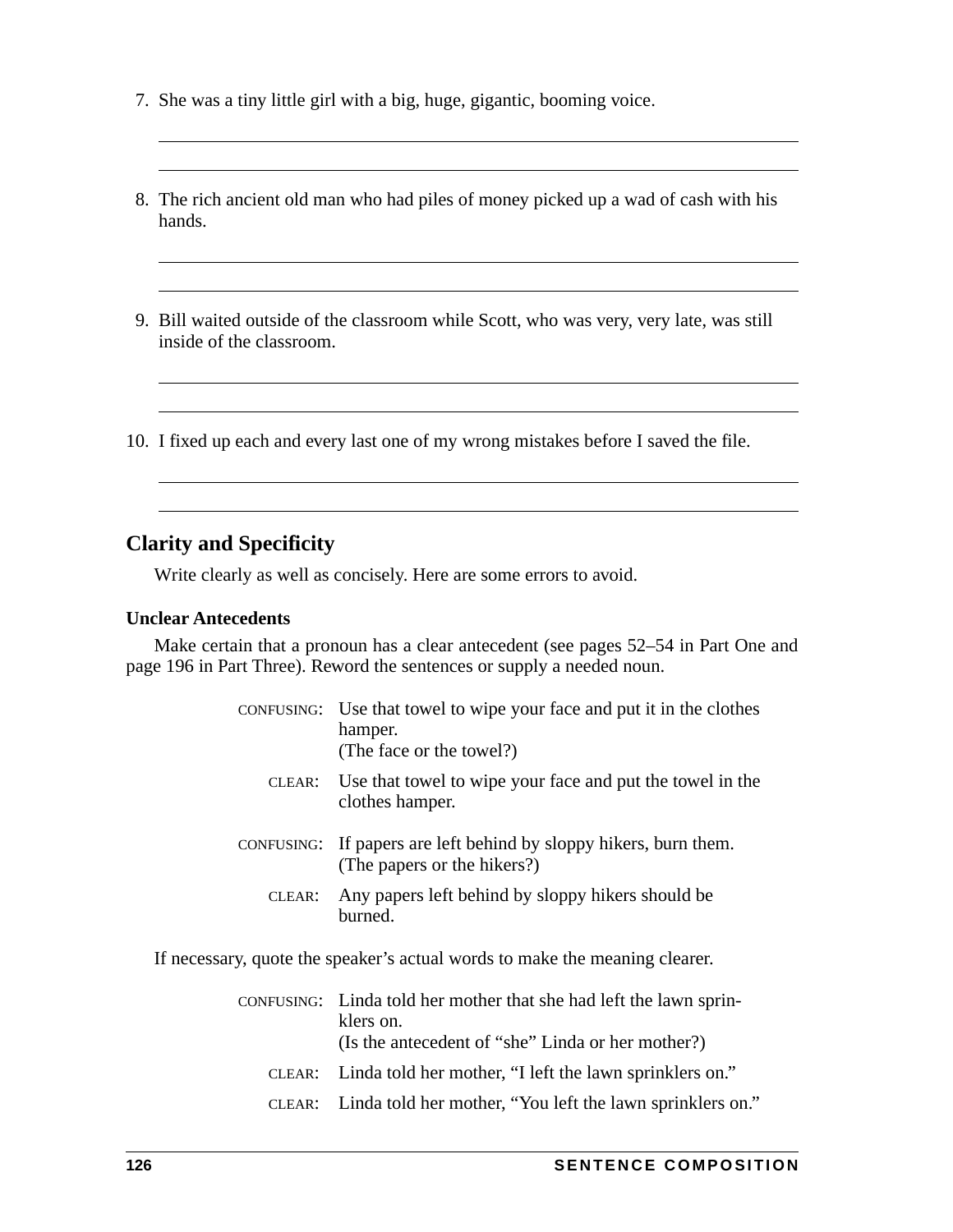# **Dangling Modifiers**

A modifier dangles if it is placed so that it seems to modify a word it was not intended to modify. Put a modifier close to the word it modifies. Sometimes the word itself must be supplied.

| DANGLING:         | Turning the corner, the post office was on the left.<br>(The post office was not turning the corner.)                                                   |  |
|-------------------|---------------------------------------------------------------------------------------------------------------------------------------------------------|--|
| CLEAR:            | Turning the corner, I noticed the post office on my left.                                                                                               |  |
| CLEAR:            | As I turned the corner, I noticed the post office on my<br>left.                                                                                        |  |
| <b>CONFUSING:</b> | Tracy saw a deer riding her bike through the Hopkins<br>meadow.<br>(A deer riding a bike?)                                                              |  |
| CLEAR:            | Riding her bike through the Hopkins meadow, Tracy<br>saw a deer.                                                                                        |  |
| <b>CONFUSING:</b> | At the age of three, Mario's mother remarried.<br>(At the age of three, Mario's mother could not have al-<br>ready had Mario, let alone be remarrying.) |  |
| CLEAR:            | When Mario was three, his mother remarried.                                                                                                             |  |
| <b>CONFUSING:</b> | While working in the library, a new shipment of books<br>arrived.<br>(The books are not working; the library worker is.)                                |  |
| CLEAR:            | While I was working in the library, a new shipment of<br>books arrived.                                                                                 |  |
| <b>CONFUSING:</b> | At the party, packages were given to all the children<br>filled with Halloween candy.<br>(The children may be filled later!)                            |  |
| CLEAR:            | At the party, packages filled with Halloween candy<br>were given to all the children.                                                                   |  |

#### **Inaccurate Connectives**

Use the connective that expresses your thought accurately.

| CONFUSING: I wanted to go skating, and Angela preferred hiking.                                          |  |  |
|----------------------------------------------------------------------------------------------------------|--|--|
| CLEAR: I wanted to go skating, but Angela preferred hiking.                                              |  |  |
| CONFUSING: Because Ben was on a visit to his ill grandmother, he<br>still got his term paper in on time. |  |  |
| CLEAR: Although Ben was on a visit to his ill grandmother, he<br>still got his term paper in on time.    |  |  |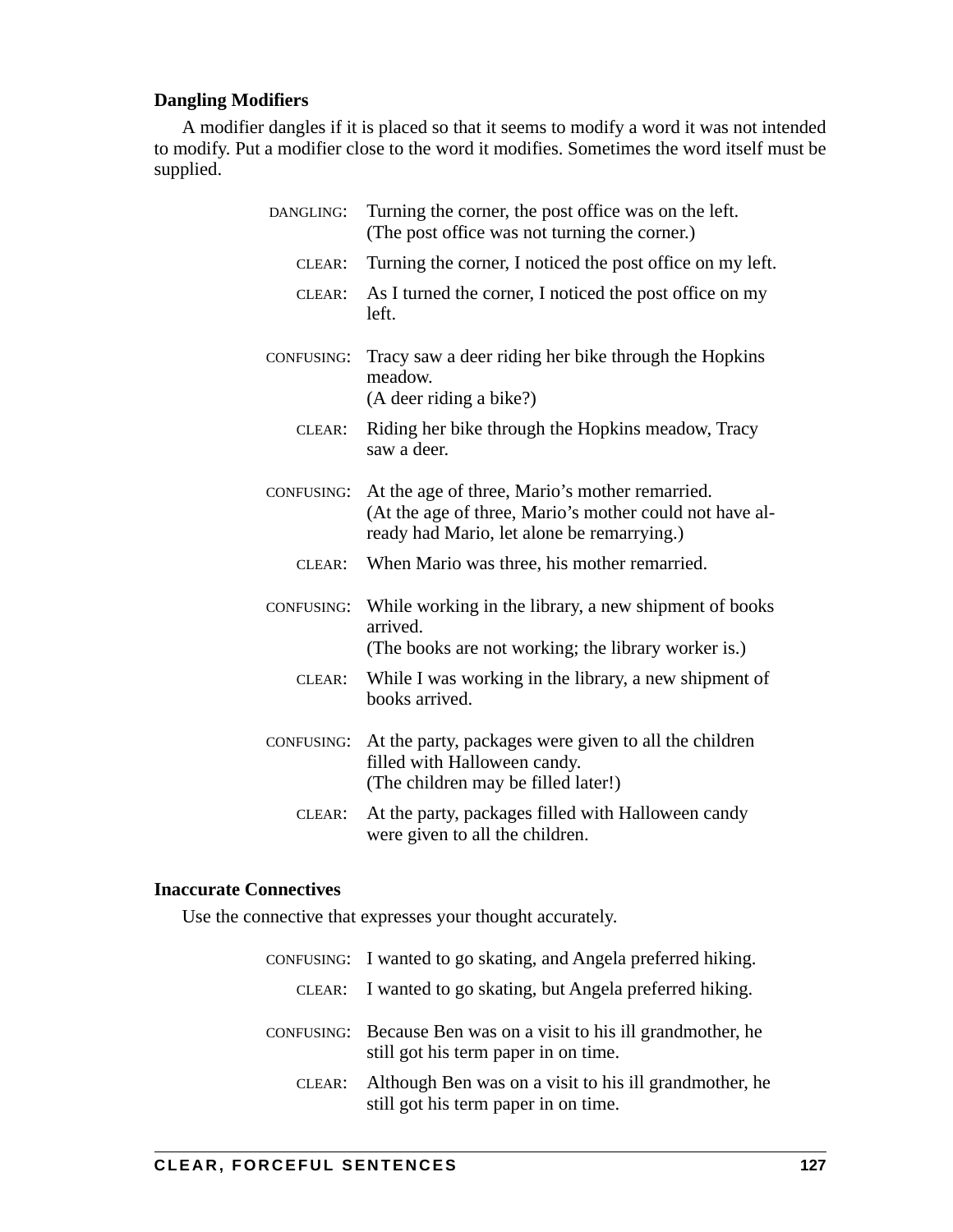#### **The Inexact Word**

Be sure to choose the word that expresses your thought accurately.

|                                                                                   | CONFUSING: Our Saturday project is to install all broken windows in<br>the school. |  |
|-----------------------------------------------------------------------------------|------------------------------------------------------------------------------------|--|
| Our Saturday project is to replace all broken windows in<br>CLEAR:<br>the school. |                                                                                    |  |
|                                                                                   | CONFUSING: Don't fail to miss tonight's rerun of The Simpsons.                     |  |
|                                                                                   | CLEAR: Don't miss tonight's rerun of The Simpsons.                                 |  |
|                                                                                   | CLEAR: Don't fail to see tonight's rerun of The Simpsons.                          |  |

**EXERCISE 3.** In each pair of sentences, choose the clearer one and point out why the chosen sentence is preferable.

- 1. *a*. Listening for the train, my attention was captured by the beeping of car horns.
	- *b*. As I was listening for the train, my attention was captured by the beeping of car horns.
- 2. *a*. Maria told Consuelo, "You've just won the athlete-of-the-month award."
	- *b*. Maria told Consuelo that she had just won the athlete-of-the-month award.
- 3. *a*. We thought everyone had accepted Mike's suggestion, and suddenly Jason got up to object strongly.
	- *b*. We thought everyone had accepted Mike's suggestion, but suddenly Jason got up to object strongly.
- 4. *a*. Regular attendance is a major cause of failure in school.
	- *b*. Irregular attendance is a major cause of failure in school.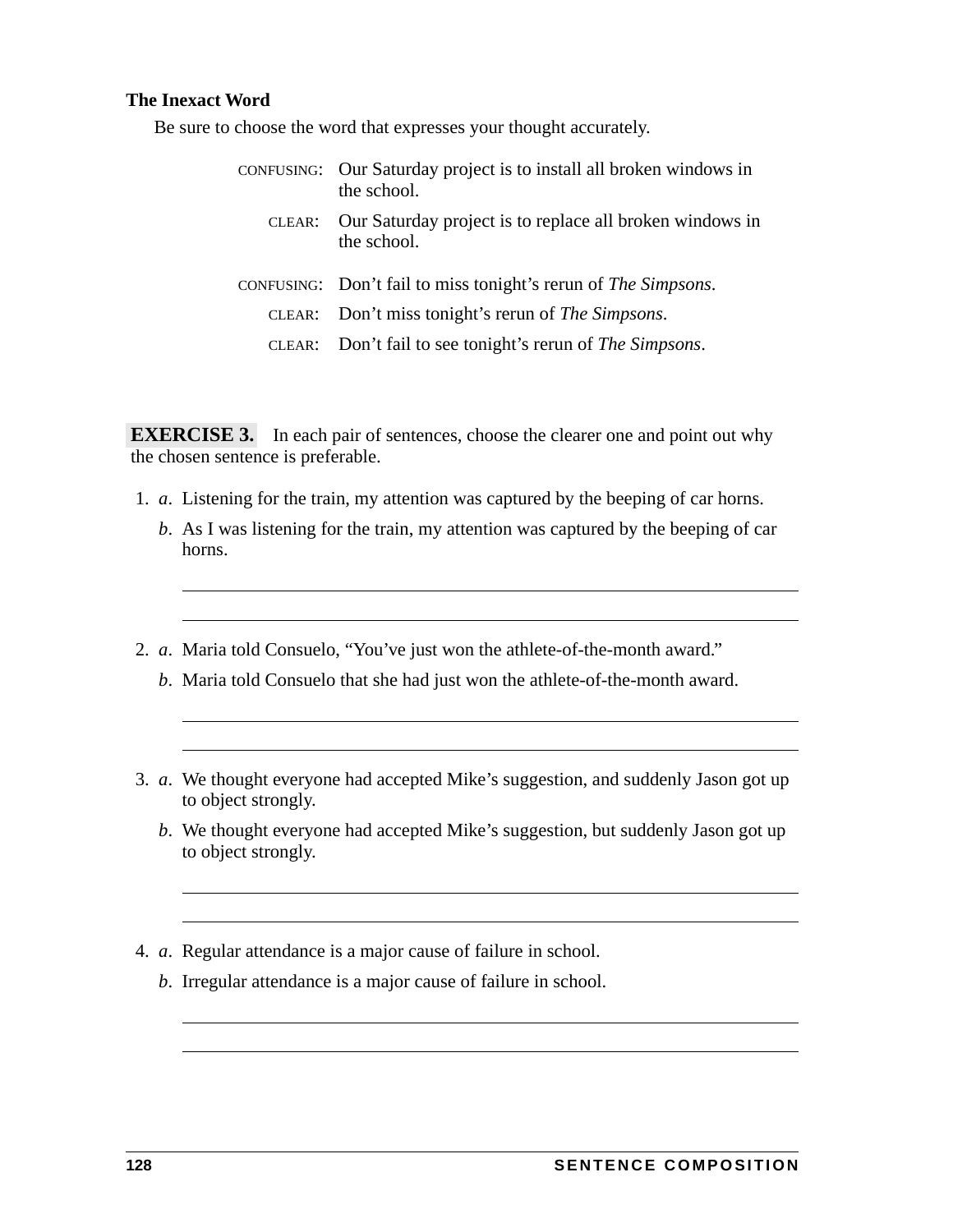|  |  |  |  | 5. <i>a</i> . I used moist heat for my sore elbow, and it disappeared. |  |
|--|--|--|--|------------------------------------------------------------------------|--|
|--|--|--|--|------------------------------------------------------------------------|--|

*b*. I used moist heat for my sore elbow, and the soreness disappeared.

**EXERCISE 4.** Rewrite the following selections to make them clearer. Keep in mind the preceding suggestions.

- 1. Grandma loves to watch passersby sitting in her chair on the porch.
- 2. Lam told his brother that he had been accepted at Duke University.
- 3. Because Ellen had been away for the summer vacation, she still was able to return for Miranda's birthday party.
- 4. Having misplaced my ticket, my chance of seeing the Bulls play the Lakers was slim.

<u> 1989 - Andrea Stadt Britain, amerikansk politiker (d. 1989)</u>

- 5. The problem of driving to Craggy Gardens on the Blue Ridge Parkway was good visibility.
- 6. I enjoy seeing the city lights flying overhead in a plane.
- 7. Grab the racket and ball and then put it in the air.
- 8. Although Pamee studied carefully, she got the highest grade on the final exam.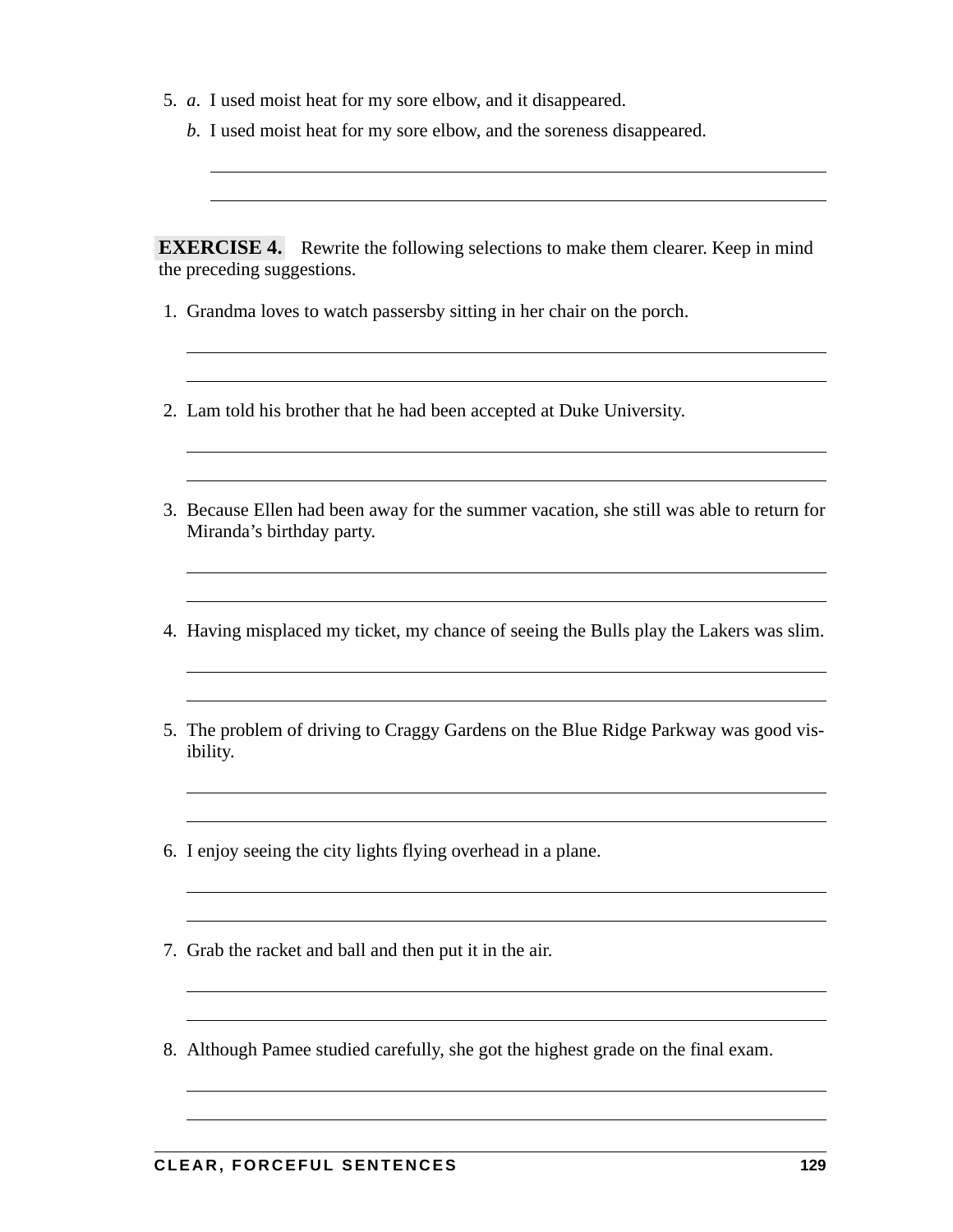- 9. Speaking sarcastically, the report was read by the secretary of the organization.
- 10. She cracked the eggs in the bowl in front of her cousins and beat them with a wire whip.

#### **Vague, General Words**

To add clarity and forcefulness to your writing, use specific words.

| VAGUE:           | We walked up a steep peak and rejoiced at the top.                                               |  |
|------------------|--------------------------------------------------------------------------------------------------|--|
| <b>SPECIFIC:</b> | We clambered up the cone of Mt. Katahdin and shouted,<br>"We made it!"                           |  |
| VAGUE:           | On our western trip, we visited three national parks.                                            |  |
| <b>SPECIFIC:</b> | On our western trip, we visited Rocky Mountain<br>National Park, Grand Canyon, and Bryce Canyon. |  |
| VAGUE:           | We had several different kinds of transportation.                                                |  |
| SPECIFIC:        | We tried horseback riding, canoeing, and helicoptering.                                          |  |

**EXERCISE 5.** For each of the following pairs, write the word or phrase that is more specific, more concrete.

| 1. golden retriever, dog |  |
|--------------------------|--|
| 2. horse, thoroughbred   |  |
| 3. sport, soccer         |  |
| 4. daisy, flower         |  |
| 5. reptile, rattlesnake  |  |
| 6. tangerine, fruit      |  |
| 7. computer, PC          |  |
| 8. animal, cheetah       |  |
| 9. Mars, planet          |  |
| 10. color, ultramarine   |  |
|                          |  |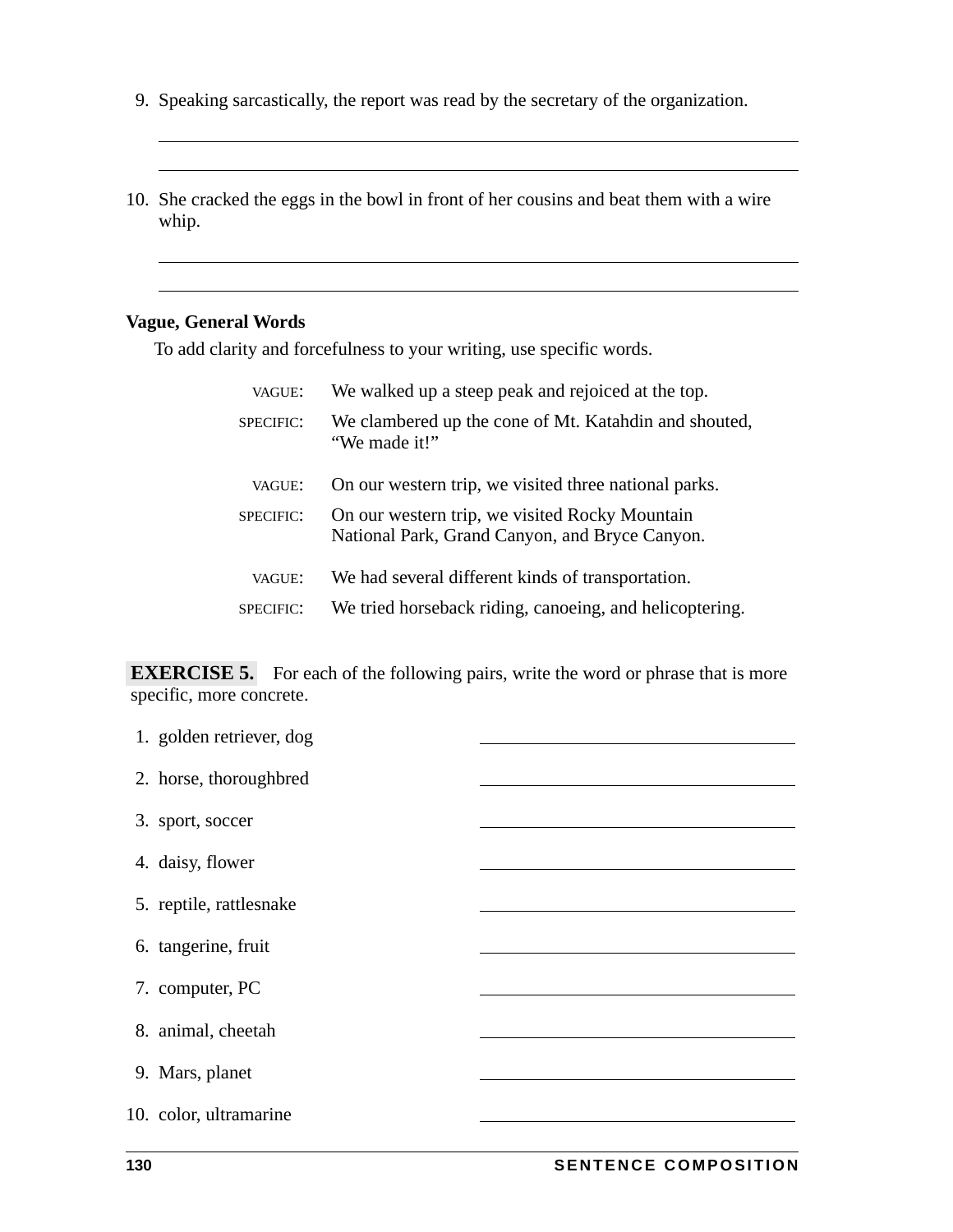| basketball players                                                                                       | The Great Gatsby   | Newsweek     |  |
|----------------------------------------------------------------------------------------------------------|--------------------|--------------|--|
| car                                                                                                      | hectic             | purple       |  |
| City Hall                                                                                                | jittery            | raced        |  |
| English                                                                                                  | lemon meringue pie | reading      |  |
| flounder                                                                                                 | peas               | strode       |  |
| football game                                                                                            | plunged            | sycamore     |  |
| gazed                                                                                                    | poured             | Thanksgiving |  |
| grandmother                                                                                              | Macbeth            | waddled      |  |
| 1. During a holiday, we visited my relative in Seattle and went to a game.                               |                    |              |  |
| 2. For dinner, we had <i>a vegetable</i> , <i>a fish</i> , and a delicious <i>dessert</i> .              |                    |              |  |
| 3. In school, we studied a play.                                                                         |                    |              |  |
| 4. The duck walked along the edge of the pond and then went into the water.                              |                    |              |  |
| 5. That sturdy <i>tree</i> that stands near <i>a building</i> is an old one.                             |                    |              |  |
| 6. In the <i>motor vehicle</i> , we <i>drove quickly</i> to the stop light. My mother was <i>upset</i> . |                    |              |  |
| 7. The <i>athletes came</i> out of the plane and <i>went</i> to a waiting bus.                           |                    |              |  |
|                                                                                                          |                    |              |  |

**EXERCISE 6.** From the list below, select a more specific word or phrase for each italicized word or phrase in the sentences.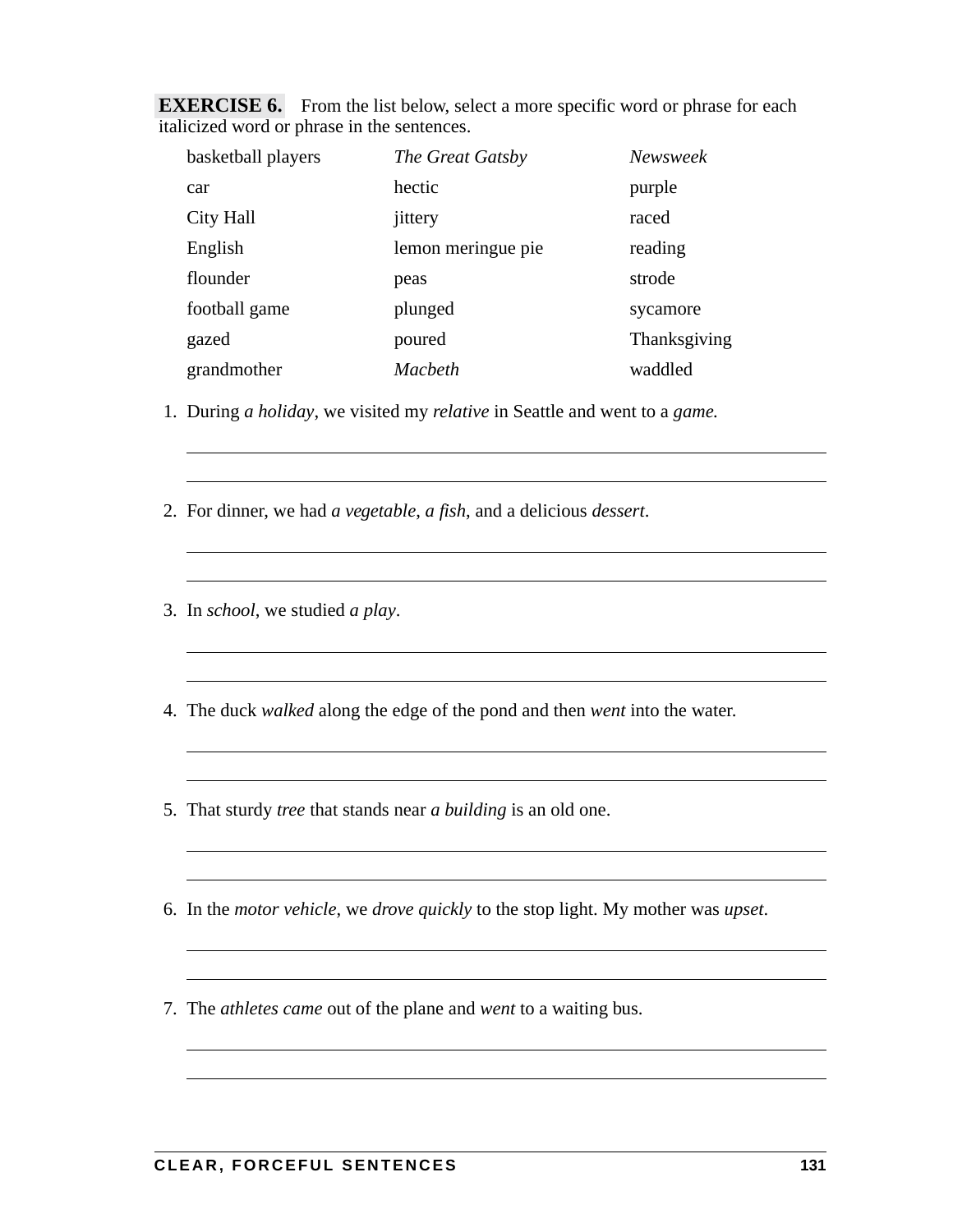8. As we *looked* at the sunset, we noticed that *a color* predominated.

9. I enjoy *a hobby* especially when I am tired, after a *hard* day.

10. I went to the library and took out *a book* and *a magazine.*

#### **Varying Sentences**

To keep your readers interested, introduce variety into your writing. Vary both the length and the type of sentence.

#### **Sentence Length**

As we have noted, conciseness is always a desirable goal. By avoiding padding and unnecessary words, you can create a concise sentence. Concise sentences don't necessarily mean short ones, though. The following sentences use words economically but vary in length.

| SHORT: Throw caution to the wind.                                                   |
|-------------------------------------------------------------------------------------|
| LONGER: If we had wings, we would soar like eagles.                                 |
| STILL LONGER: Only one thing is better than winning, and that is<br>winning fairly. |

#### **Sentence Type**

For variety, use an occasional question, exclamation, or command, but don't overdo.

| QUESTION: Where did I leave my tennis racket?           |
|---------------------------------------------------------|
| EXCLAMATION: I just remembered—the public courts!       |
| COMMAND: Call the pro shop and say I'm on my way.       |
| POLITE REQUEST: Please let my mother know I'll be late. |

**EXERCISE 7.** Revise each of the following sentences according to the directions given in parentheses.

1. Once upon a time, in a cramped, rickety, little house with a collapsing roof, there lived a very tiny woman with springy red curls who was afraid to venture even her toe out the front door. (*Shorten; make concise.*)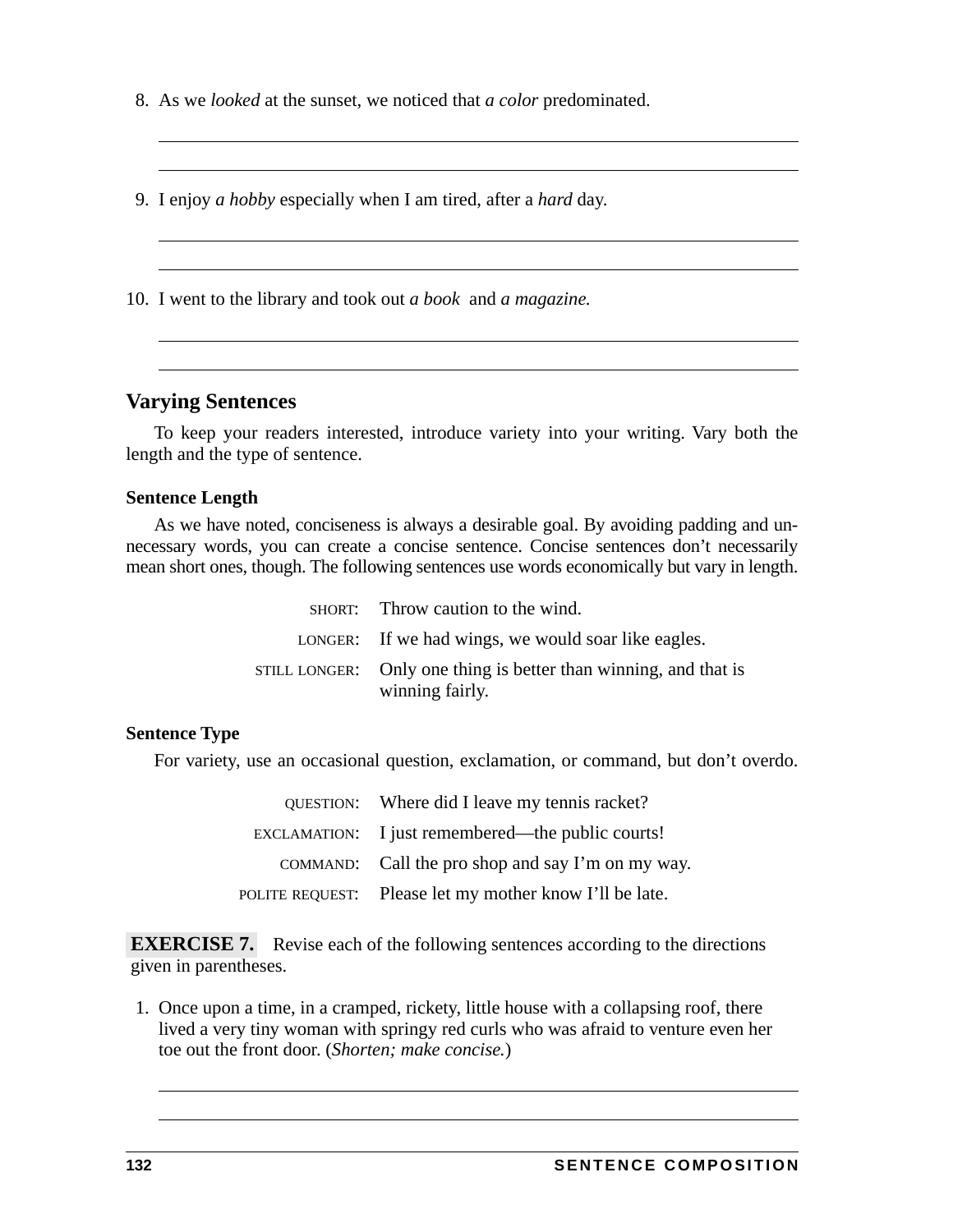- 2. Fleas jump. (*Lengthen; expand on description.*)
- 3. While classes are in session, you should close your locker door quietly. (*Make a command.*)
- 4. Sarah needs the costumes. Take them to her. (*Make a polite request.*)
- 5. There is a question about whether Sam will play quarterback in this week's game. (*Make a question.*)

#### **Subject-Not-First Sentence**

Avoid monotony by not beginning every sentence with the subject. When a shift in placement is both natural and effective, begin a sentence with a word other than the subject. Formations that can work well at the start of a sentence are listed below. Again, don't overdo.

|                                                   | ADVERB: Wearily, the home team went onto the field for the<br>fifteenth inning.                              |
|---------------------------------------------------|--------------------------------------------------------------------------------------------------------------|
|                                                   | *ADVERB CLAUSE: Although yellow sweet corn is more abundant in our<br>area, Dad and I prefer the white.      |
|                                                   | *ADVERB PHRASE: After much soul-searching, Hanaka decided to<br>enroll in a premed course.                   |
|                                                   | THERE: There are still many undiscovered galaxies.                                                           |
| PREPOSITIONAL PHRASE:<br>(See pages 142–145.)     | Contrary to popular belief, a person's hair cannot<br>turn white overnight.                                  |
| PARTICIPIAL PHRASE:<br>(See pages $142 - 145$ .)  | Finding the passage blocked, the cave explorers<br>retraced their steps.                                     |
| <b>INFINITIVE PHRASE:</b><br>(See pages 142–145.) | To melt its way through spring snows, the skunk cab-<br>bage runs temperatures higher than its surroundings. |
| PREPOSITIONAL PHRASE<br>WITH GERUND:              | Before starting the car, adjust seat belts and<br>rearview mirrors.                                          |
| (See pages 142–145.)                              | continued                                                                                                    |

<sup>\*</sup>See Part Three for a discussion of clauses (pages 151–155) and phrases (page 156). Here we define an *adverb clause* as a group of words that contains a subject and verb and that functions as an adverb (for example, telling how or when). An *adverb phrase* also functions as an adverb, but this group of words does *not* contain a subject and verb.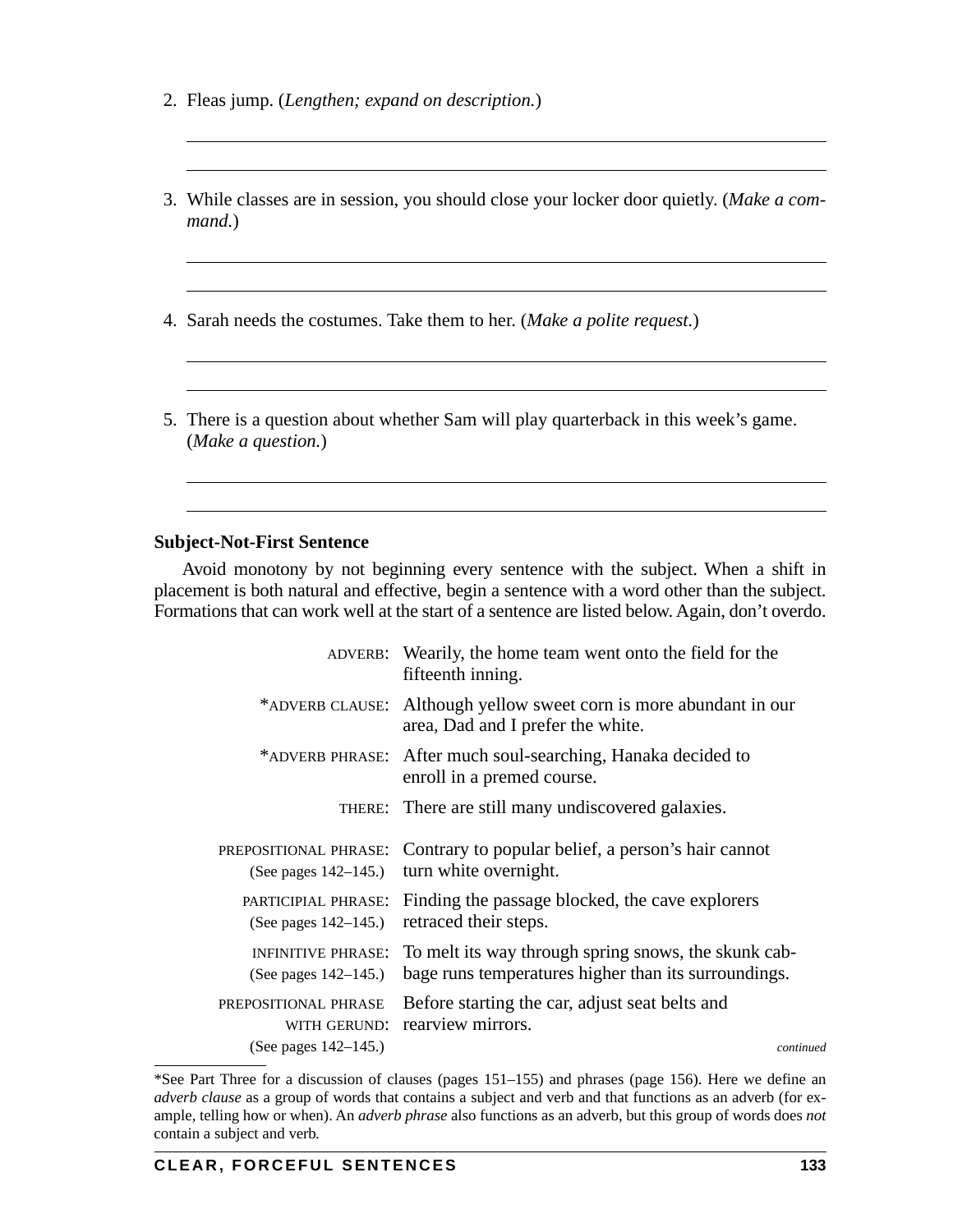APPOSITIVE: A language expert for the United Nations, Georges (See page 136.) Schmidt can translate 66 languages.

**EXERCISE 8.** For each sentence below, write the word or words that have been placed before the subject for variety. Then write down what kind of formation the word or words are.

#### **Sample:**

Having the best voice, Lori won the lead role in the musical.

*Having the best voice; participial phrase*

1. Long after his death, Herman Melville became famous as a great American writer.

2. Energetically, the children swung at the pinata, hoping to release the candy inside.

3. Although fish are natural inhabitants of the sea, they can become seasick.

- 4. Checking the car for fibers, the crime scene investigator reached for a specimen bag.
- 5. A new student, Eric was eager to make friends.

**EXERCISE 9.** Revise each of the sentences by moving a word or words before the subject.

1. The liquid inside young coconuts can substitute for blood plasma in an emergency.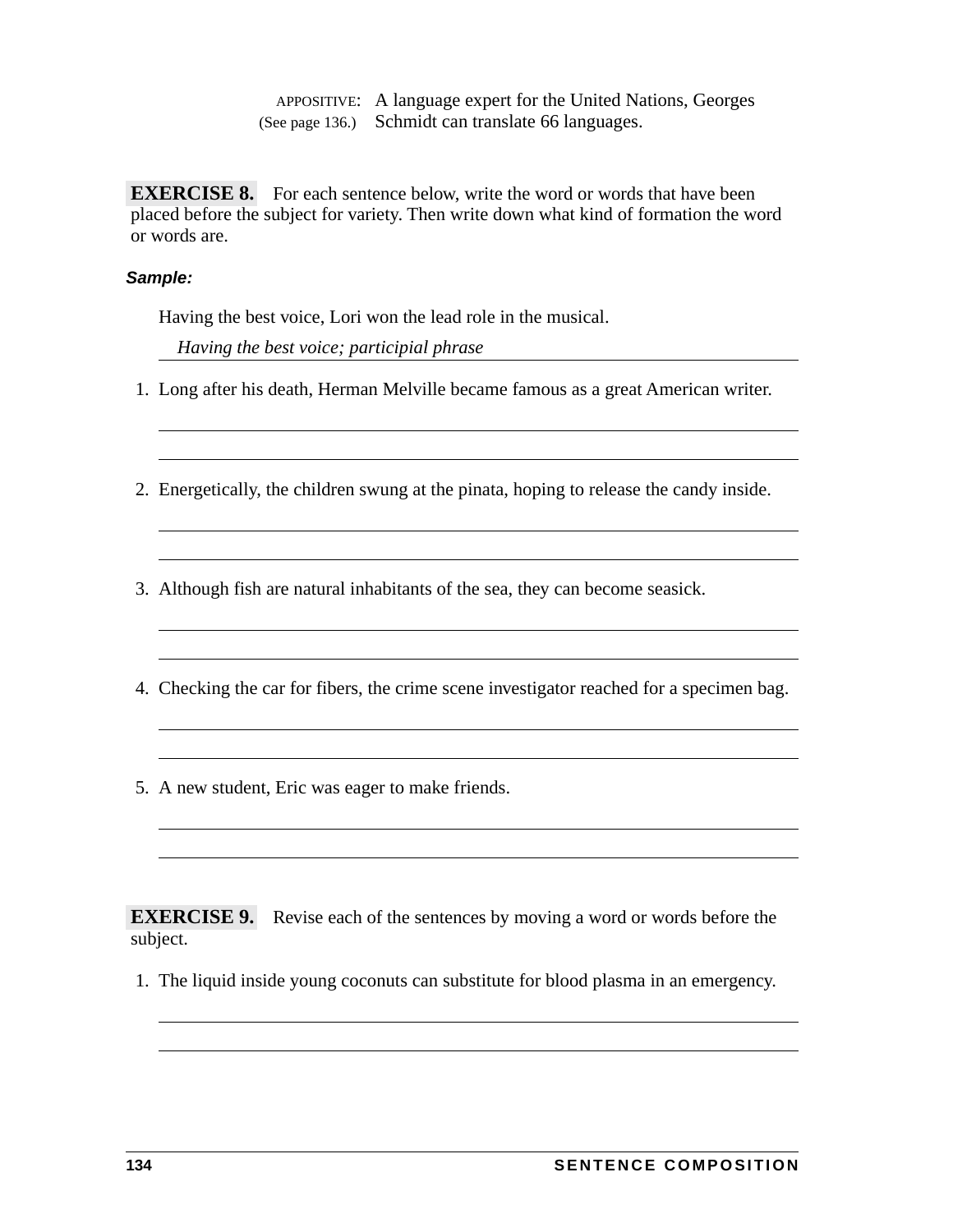- 2. Emily Dickinson published only seven poems during her lifetime.
- 3. Florence Nightingale spent the last 50 years of her life as an invalid because she had been weakened by a fever during the Crimean War.
- 4. Serena Williams triumphantly smiled after defeating Justine Henin in the Italian Open in 2002. (two possibilities)
- 5. Barry Bonds, who plays left field for the San Francisco Giants, set the all-time major league single-season home run record in 2001, with 73 home runs. (two possibilities)
- 6. Forensics is a fascinating field of study that has attracted many new students.
- 7. Fly fishing, which requires patience and dexterity, is a challenging sport.
- 8. Dogs are intelligent and attuned to humans, so they make good working companions.
- 9. Nursing is a good career choice and is suitable for both men and women.
- 10. Soccer is a popular sport worldwide, and its popularity has increased in the United States.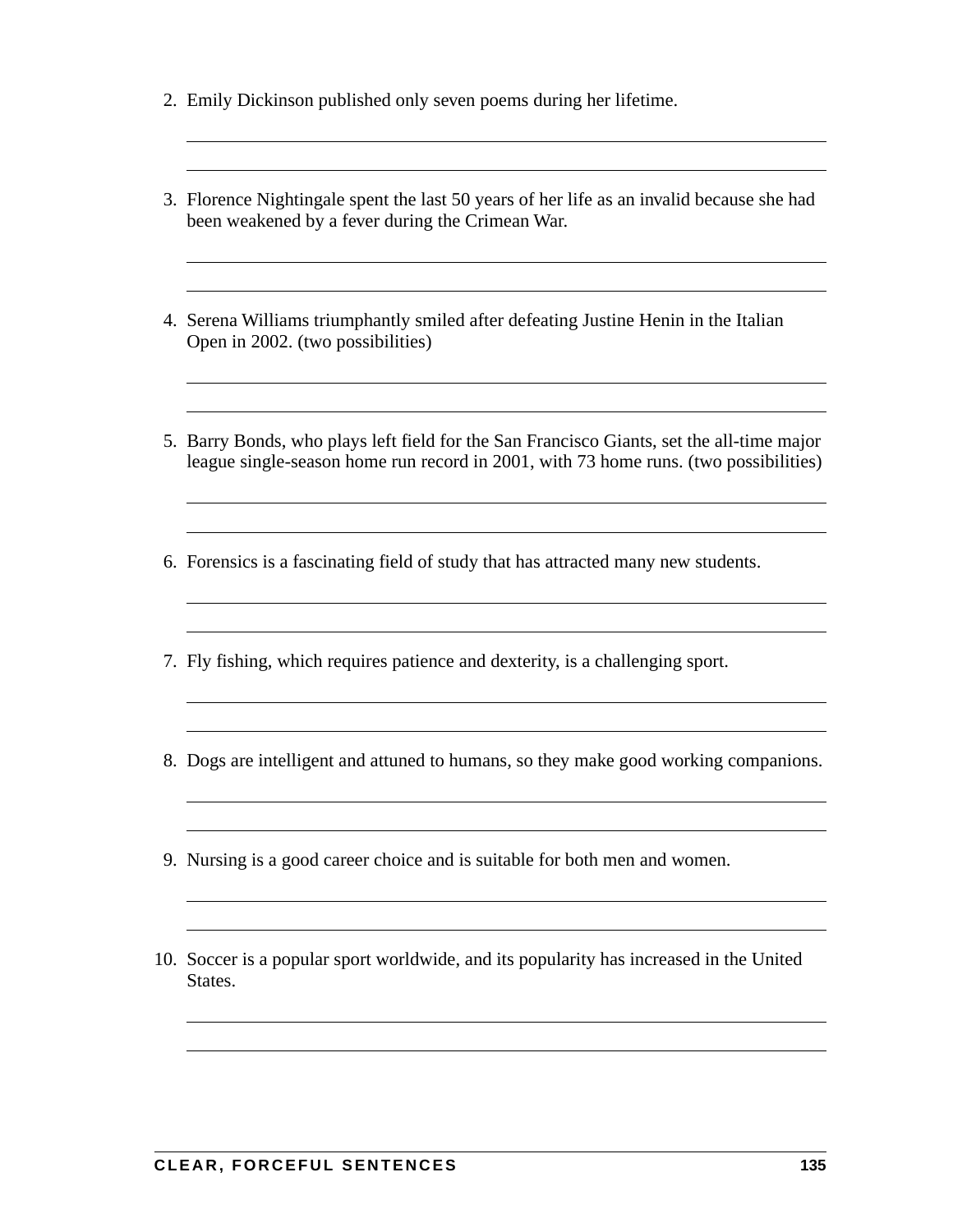#### **Appositives**

Use appositives to achieve conciseness and vary the sentence structure (see also Lesson 25, page 203).

| WITHOUT APPOSITIVES: The eagle, which is the U.S. national symbol,<br>won out over the turkey, which was Benjamin<br>Franklin's choice. |
|-----------------------------------------------------------------------------------------------------------------------------------------|
| WITH APPOSITIVES: The eagle, the U.S. national symbol, won out<br>over the turkey, Benjamin Franklin's choice.                          |
| WITHOUT APPOSITIVES: The medieval dinner plate was often a thick<br>slice of stale bread and was called a trencher.                     |
| WITH APPOSITIVES: The medieval dinner plate, the trencher, was<br>often a thick slice of stale bread.                                   |

**EXERCISE 10.** Point out the appositives in each of the following and tell what noun each is associated with.

- 1. Byron White, an All-American football player at the University of Colorado, became a Justice of the Supreme Court.
- 2. Copper Canyon, a huge cleft in the earth of northwestern Mexico, is the home of the Tarahumara Indians.
- 3. Sea otters, the acrobats of the sea, are fascinating to watch.
- 4. Caligula, ruthless emperor of Rome, got his name from the military boots he wore as a child.
- 5. George Washington Carver, pioneering plant experimenter, developed 49 different dyes from the scuppernong grape.

**EXERCISE 11.** In each of the following, substitute an appositive for a clause or a sentence.

1. Napoleon Bonaparte, who was a military genius, had once been expelled from the army in disgrace.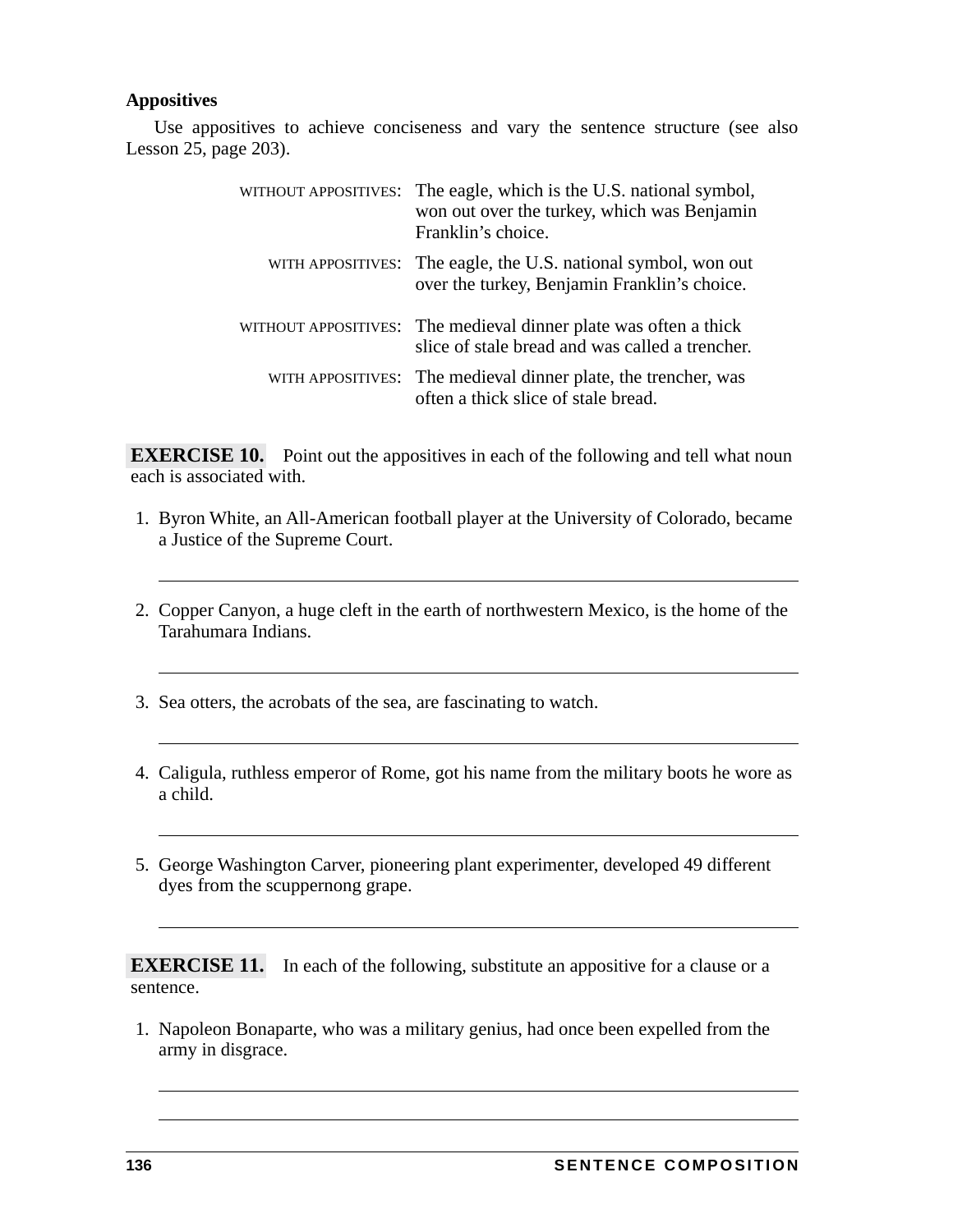- 2. Connemara is a lovely old estate in Flat Rock, North Carolina. It was once the home of the poet Carl Sandburg.
- 3. The cornea, which is an important part of the eye's structure, takes its oxygen directly from the air.
- 4. Evan McMichael, who is an optimist and a planner, is an inspiration to his friends.
- 5. Stephen King is considered a master of horror. He has written many bestsellers.
- 6. Machu Picchu was an ancient Incan city. It thrived at one time in Peru.
- 7. Marianne, who was a competitive swimmer, began training for the triathlon.
- 8. Copernicus was a Polish astronomer. He developed a theory that formed the basis of modern astronomy.
- 9. My uncle, who is an Italian count, invited me to visit his family's villa in Sicily.
- 10. Edward Jenner was an English physician. He introduced the practice of vaccination.

#### **Compound Subjects and Predicates**

We studied compound subjects and verbs (predicates) in Part One, pages 38 to 44. Using compound subjects or predicates can help streamline writing. The following examples show how.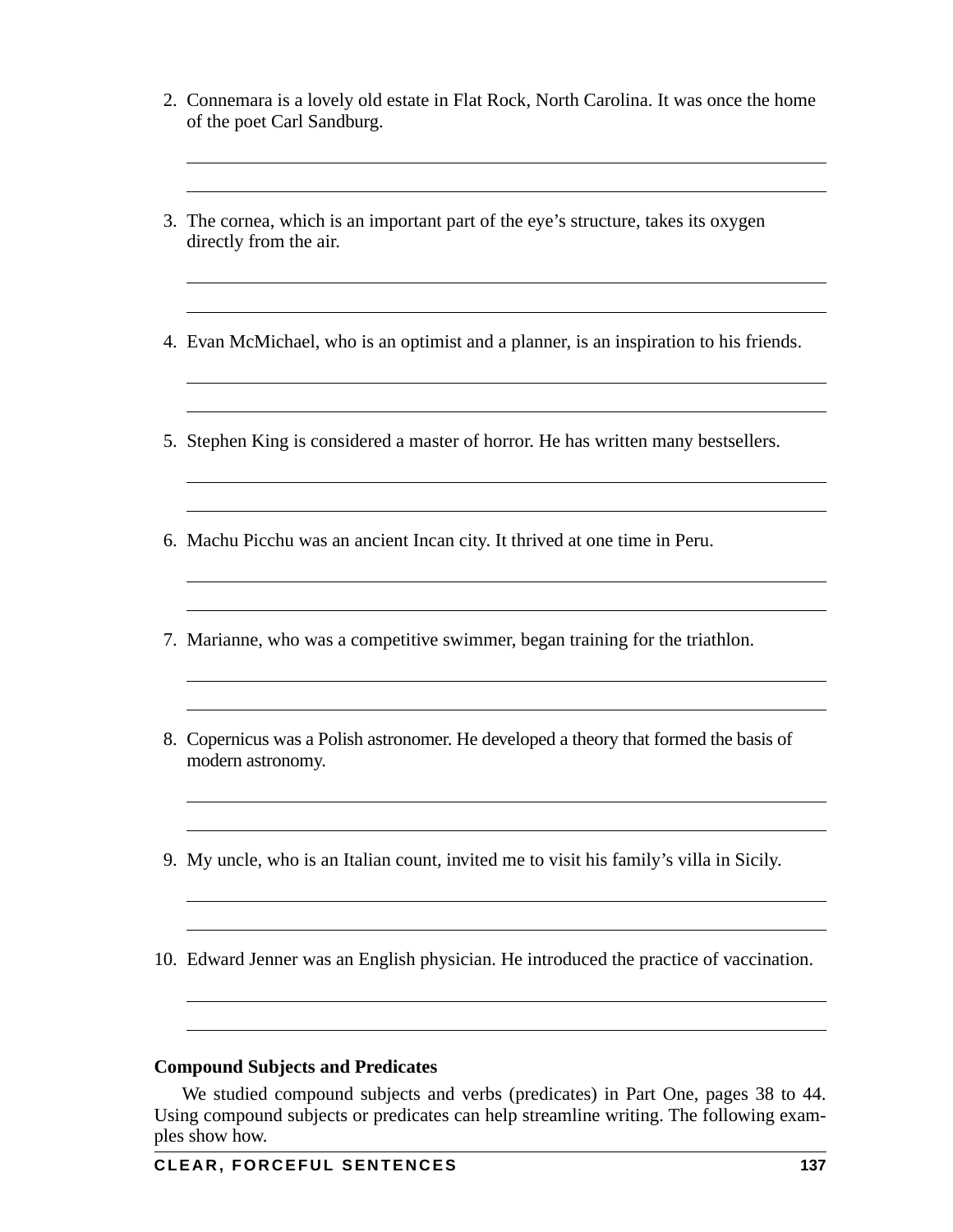When possible, combine two separate sentences into a single sentence with a compound subject.

| TWO SENTENCES: Leah supported the new cafeteria regulations.<br>The twins also supported them. |
|------------------------------------------------------------------------------------------------|
| COMPOUND SUBJECT: Leah and the twins supported the new cafete-<br>ria regulations.             |

Another way to make your writing flow is to avoid the *and I, and we, and they* habit. For instance, read the following sentence:

*They saw the laptop computer, and they borrowed it without asking permission.*

You can avoid needless repetition by getting rid of the second "they":

*They saw the laptop computer and borrowed it without asking permission.*

Use an occasional compound predicate instead of a compound sentence or two separate sentences.

| COMPOUND SENTENCE: I visited the local library and I found the<br>latest mystery by Janet Evanovich. |
|------------------------------------------------------------------------------------------------------|
| COMPOUND PREDICATE: I visited the local library and found the latest<br>mystery by Janet Evanovich.  |
| TWO SENTENCES: Gone with the Wind was rejected many times.<br>It was finally published.              |
| COMPOUND PREDICATE: Gone with the Wind was rejected many times<br>but was finally published.         |

**EXERCISE 12.** In each of the following pairs of sentences, point out which one contains a compound subject or a compound predicate. Write the letter of your answer on the line at the left.

- 1. *a*. Ginnie loves Chinese egg rolls. Tammy does too.
	- *b*. Ginnie and Tammy love Chinese egg rolls.
	- 2. *a*. Oksana enrolled in a quilting course and expects to travel to Knoxville in July.
		- *b*. Oksana enrolled in a quilting course, and she expects to travel to Knoxville in July.
- 3. *a*. The Peace Corps helps Third World nations with their problems. It also broadens the lives of the volunteers.
	- *b*. The Peace Corps helps Third World nations with their problems and also broadens the lives of the volunteers.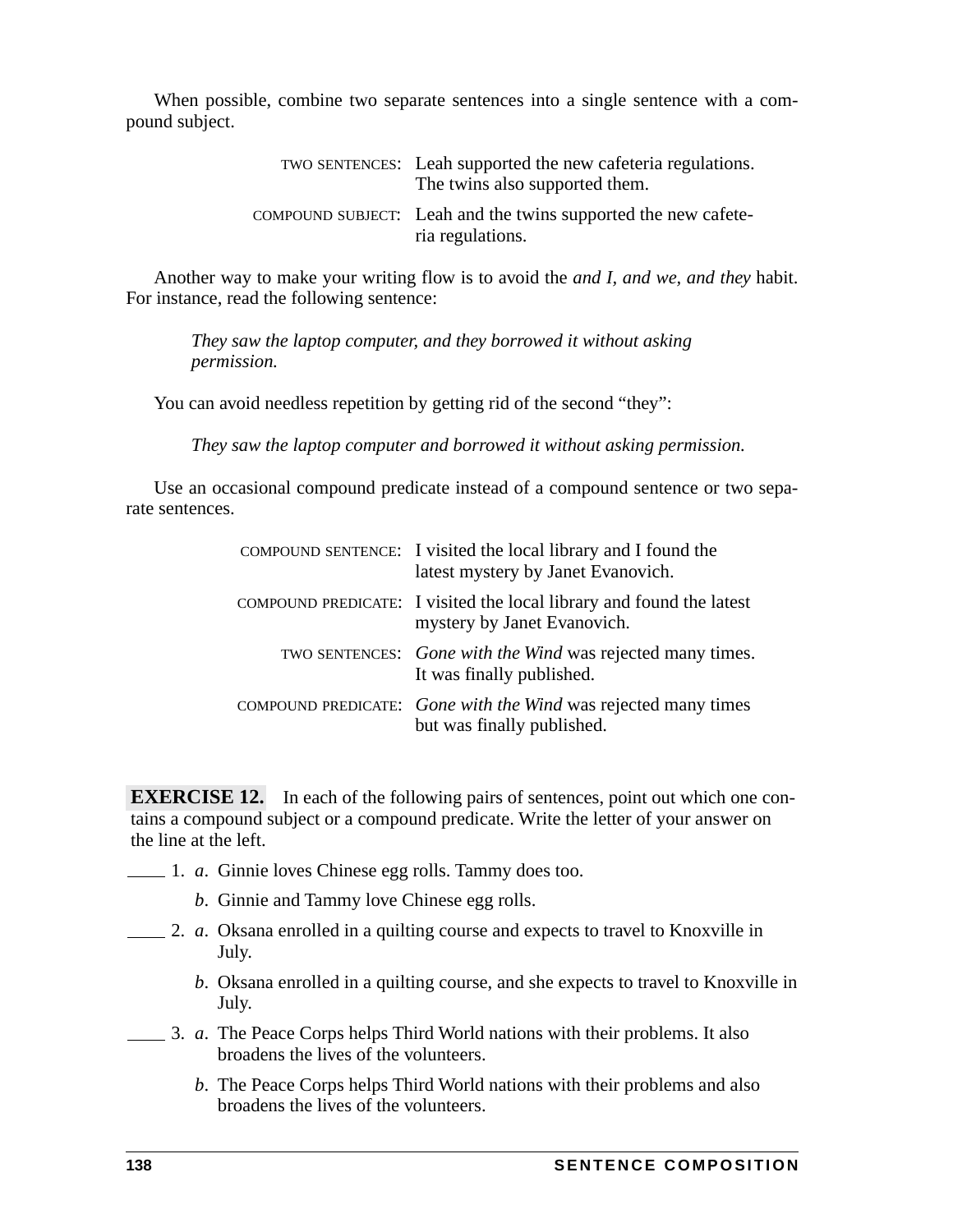- 4. *a*. New York police and firefighters performed heroically on September 11, 2001.
	- *b*. New York police performed heroically on September 11, 2001. Firefighters did also.
- 5. *a*. Charles Babbage thought out the basic principles of modern computers. He didn't have electronic solutions for his challenges.
	- *b*. Charles Babbage thought out the basic principles of modern computers but didn't have electronic solutions for his challenges.

**EXERCISE 13.** Condense each of the following by substituting compound subjects and compound predicates for pairs of simple sentences or for compound sentences.

- 1. Jackie went to the Florida-Clemson game. Rebecca also went.
- 2. Bhavin completed the bookcase. Then he began the chest of drawers.
- 3. We visited the Grand Canyon and then we headed toward the Petrified Forest.
- 4. Bob's uncle appeared on *Jeopardy*, and he was the champion for three days.
- 5. In the Midwest, Notre Dame usually has a strong football team. So does Michigan.
- 6. I bought tickets for the rock concert Friday night. Chris did, too.
- 7. He stopped at the mall, and after that he went to the CD store.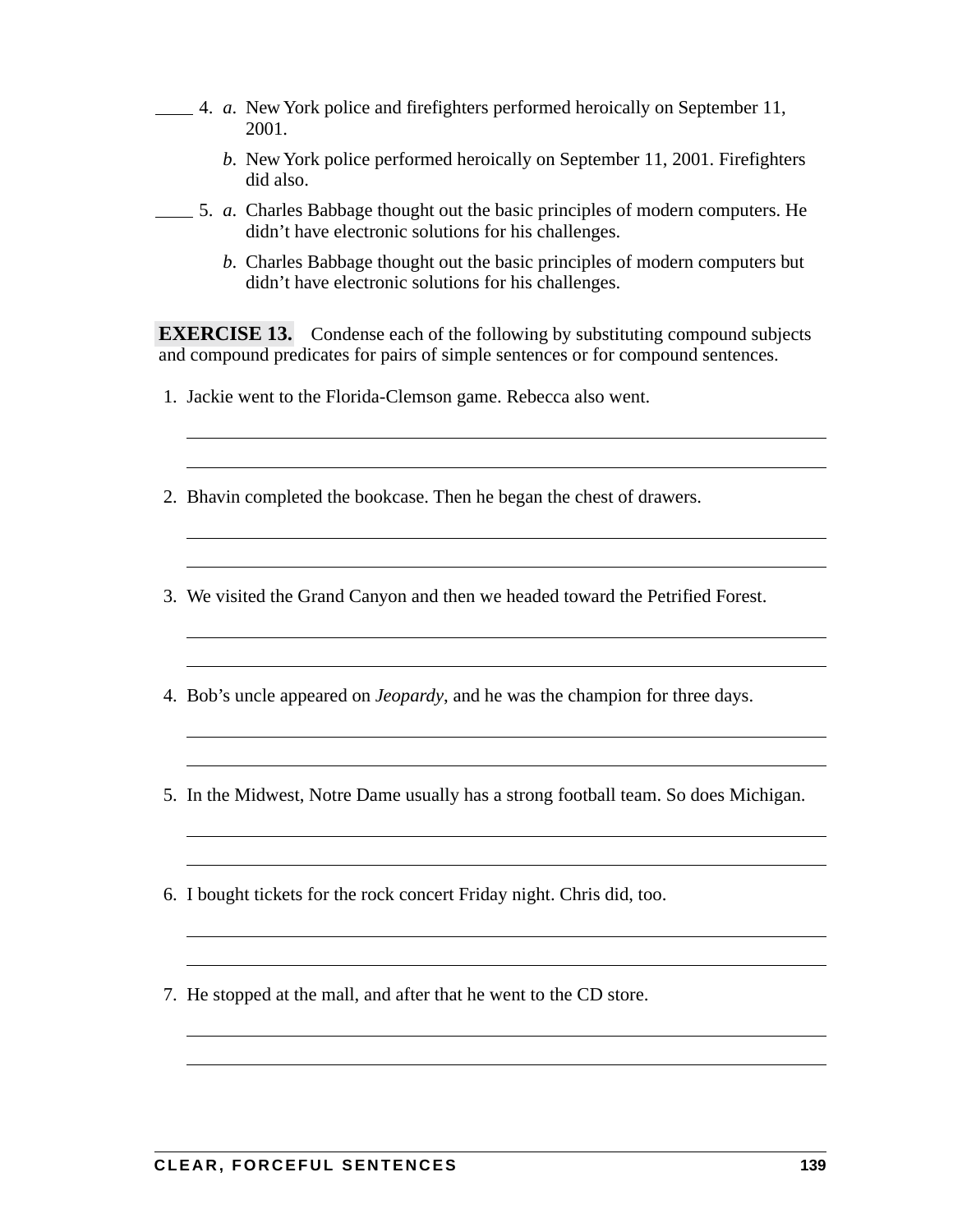- 8. Hurricanes often travel up the East Coast. They can cause a lot of damage.
- 9. Von studied his chemistry notes. He took the chemistry exam on Thursday.
- 10. Cara stormed into the band practice room, and she took her seat.

#### **Complex Sentences**

A string of simple or compound sentences can make for dull reading. Use complex sentences (page 152) to add variety and show more accurately the connection between ideas. By using complex sentences, you can avoid overusing *and*, *but*, and *so*.

| <b>SIMPLE SENTENCES:</b>  | Thomas Edison was still in possession of his<br>sight. He found braille preferable to visual<br>reading.                            |
|---------------------------|-------------------------------------------------------------------------------------------------------------------------------------|
| <b>COMPLEX SENTENCE:</b>  | Though he was still in possession of his sight,<br>Thomas Edison found braille preferable to<br>visual reading.                     |
| <b>COMPOUND SENTENCE:</b> | The thin atmosphere at 12,000 feet above sea<br>level barely supports fire, and La Paz, Bolivia,<br>is nearly a fireproof city.     |
| <b>COMPLEX SENTENCE:</b>  | Because the thin atmosphere at 12,000 feet<br>above sea level barely supports fire, La Paz,<br>Bolivia, is nearly a fireproof city. |

**EXERCISE 14.** Point out the complex sentence in each of the following pairs by writing the letter of the correct choice and then writing the subordinate clause, (that is, a clause that cannot function alone as a sentence; see pages 152–153).

- 1. *a*. We must support efforts to save wild plants. They may yet provide cures for presently incurable diseases.
	- *b*. Because wild plants may yet provide cures for presently incurable diseases, we must support efforts to save them.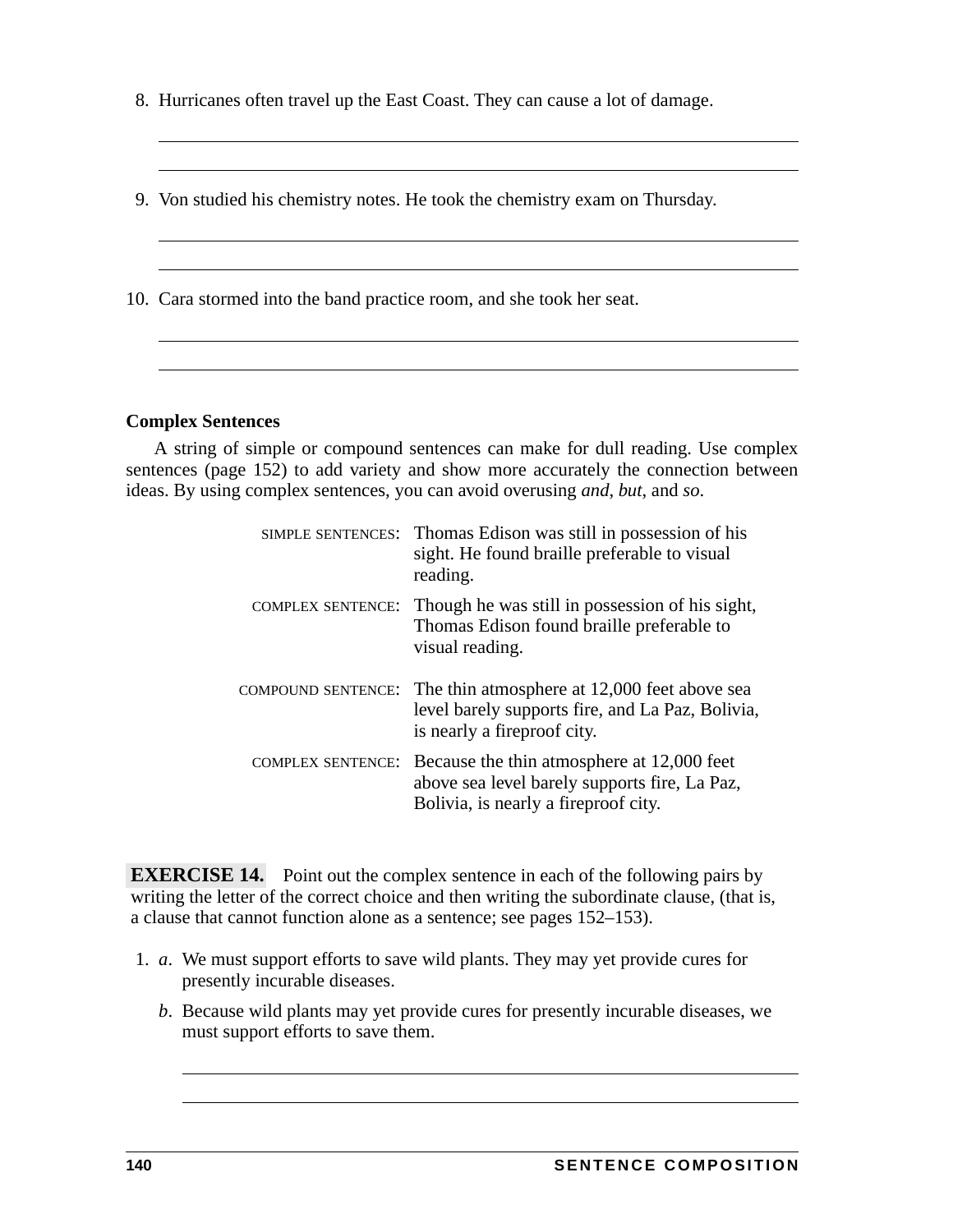- 2. *a*. When Jackson arrived late at the meeting, we all greeted him in stony silence.
	- *b*. Jackson arrived late at the meeting. We all greeted him in stony silence.
- 3. *a*. Because the Navajo language is difficult to master, it was used as a code by the United States in World War II.
	- *b*. The Navajo language is difficult to master, and it was used as a code by the United States in World War II.
- 4. *a*. Berengaria, wife of Richard the Lion-Hearted, was queen of England. She never even visited there.
	- *b*. Although Berengaria, wife of Richard the Lion-Hearted, was queen of England, she never even visited there.
- 5. *a*. While Charlotte was weeding the vegetable patch, Dan was watering the large lawn.
	- *b*. Charlotte was weeding the vegetable patch, and Dan was watering the large lawn.

**EXERCISE 15.** By using proper connectives (page 127), combine each of the following into a good complex sentence.

- 1. Terry loses. He is always a good sport.
- 2. Some major artists struggled in poverty during their lifetimes. Pablo Picasso was famous and wealthy.
- 3. I took twelve golf lessons. Then I felt more confident on the course. (*Hint:* Use *after.*)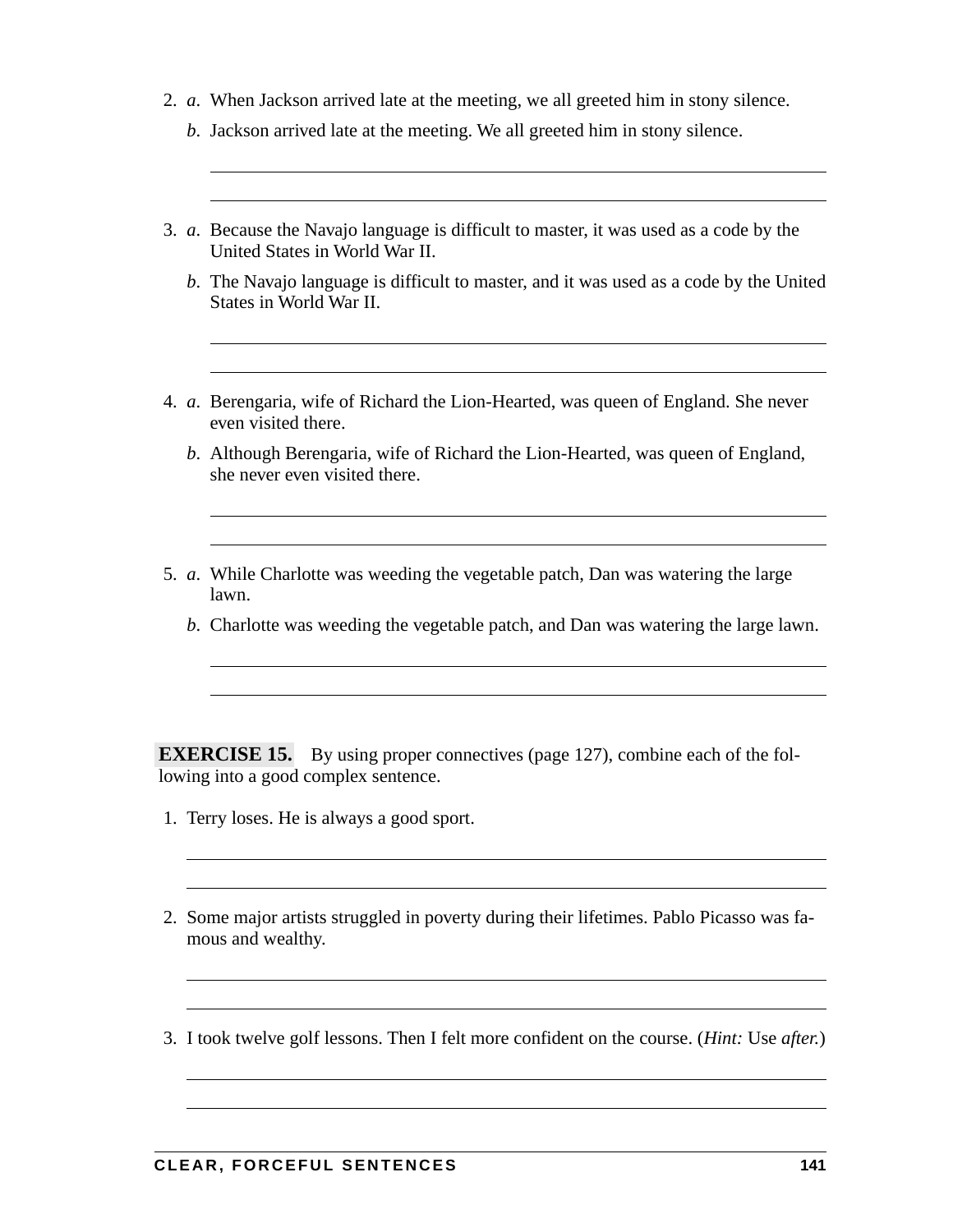- 4. At one time, the bison population in North America was hunted mercilessly. The numbers dropped from perhaps 13 million to a few hundred.
- 5. The Eagles had been expected to lose the game. They won a smashing victory over the Giants.
- 6. Kim practiced her ice skating five hours a day. She won the regional championship.
- 7. He used his sharp mind. He was able to solve the mystery. (*Hint:* Use *by.*)
- 8. Albert Einstein formulated the theory of relativity. He won the Nobel Prize in Physics in 1921.
- 9. The state university hired a first-rate coach and recruited talented players. They lost the national championship.

<u> 1989 - Johann Stoff, amerikansk politiker (d. 1989)</u>

10. She used a haircolor kit. She had red hair. (*Hint:* Use *after.*)

#### **Verbals**

For variety, introduce verbals (see pages 161–164 in Part Three) into your writing.

WITHOUT PARTICIPLE: I discovered an interest in various kinds of mushrooms. I decided to take a course in botany. WITH PARTICIPLE: Having discovered an interest in various kinds of mushrooms, I decided to take a course in botany.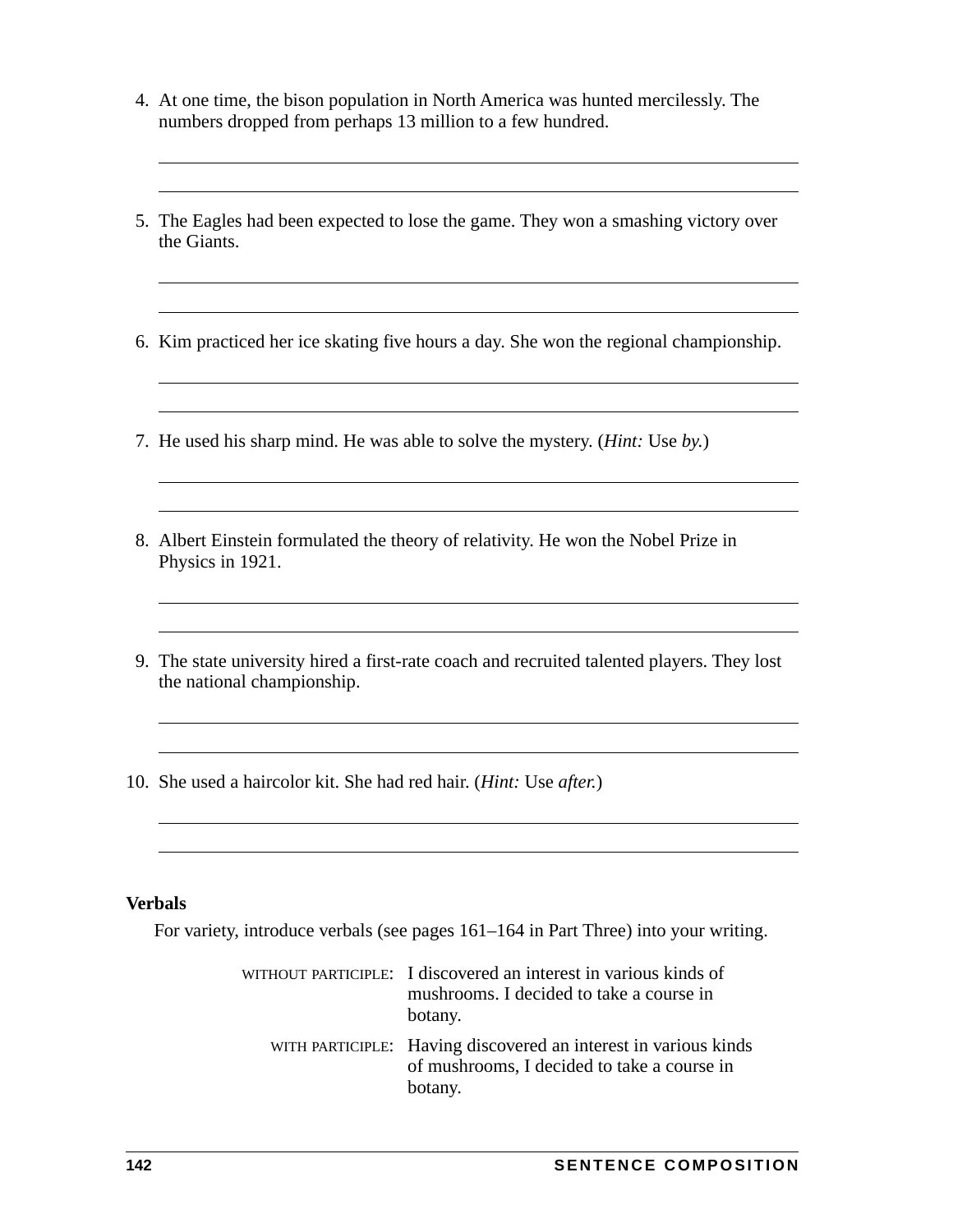| WITHOUT GERUND: We all celebrated after we had won the softball<br>championship.                                     |
|----------------------------------------------------------------------------------------------------------------------|
| WITH GERUND: We all celebrated after winning the softball<br>championship.                                           |
| WITHOUT INFINITIVE: Lars read <i>Plutarch's Lives</i> in order that he<br>might learn more about the Roman emperors. |
| WITH INFINITIVE: Lars read <i>Plutarch's Lives</i> to learn more about<br>the Roman emperors.                        |

**EXERCISE 16.** In each of the following pairs of sentences, point out the verbal by writing the letter of the correct choice and then writing the verbal.

- 1. *a*. After gathering the suspects together, the private investigator Kinsey Millhone identified the murderer.
	- *b*. The private investigator Kinsey Millhone gathered the suspects together and identified the murderer.
- 2. *a*. So that she might be sure of a ticket for the rock concert, Shelley got in line early in the morning.
	- *b*. To be sure of a ticket for the rock concert, Shelley got in line early in the morning.
- 3. *a*. Having studied Spanish for three years in high school, Paul nervously asked directions in Bogotá.
	- *b*. After he had studied Spanish for three years in high school, Paul nervously asked directions in Bogotá.
- 4. *a*. Before you leave the house, close all the windows.
	- *b*. Before leaving the house, close all the windows.
- 5. *a*. In order that he might get a part in the school play, Doug read the play over and over.
	- *b*. To get a part in the school play, Doug read the play over and over.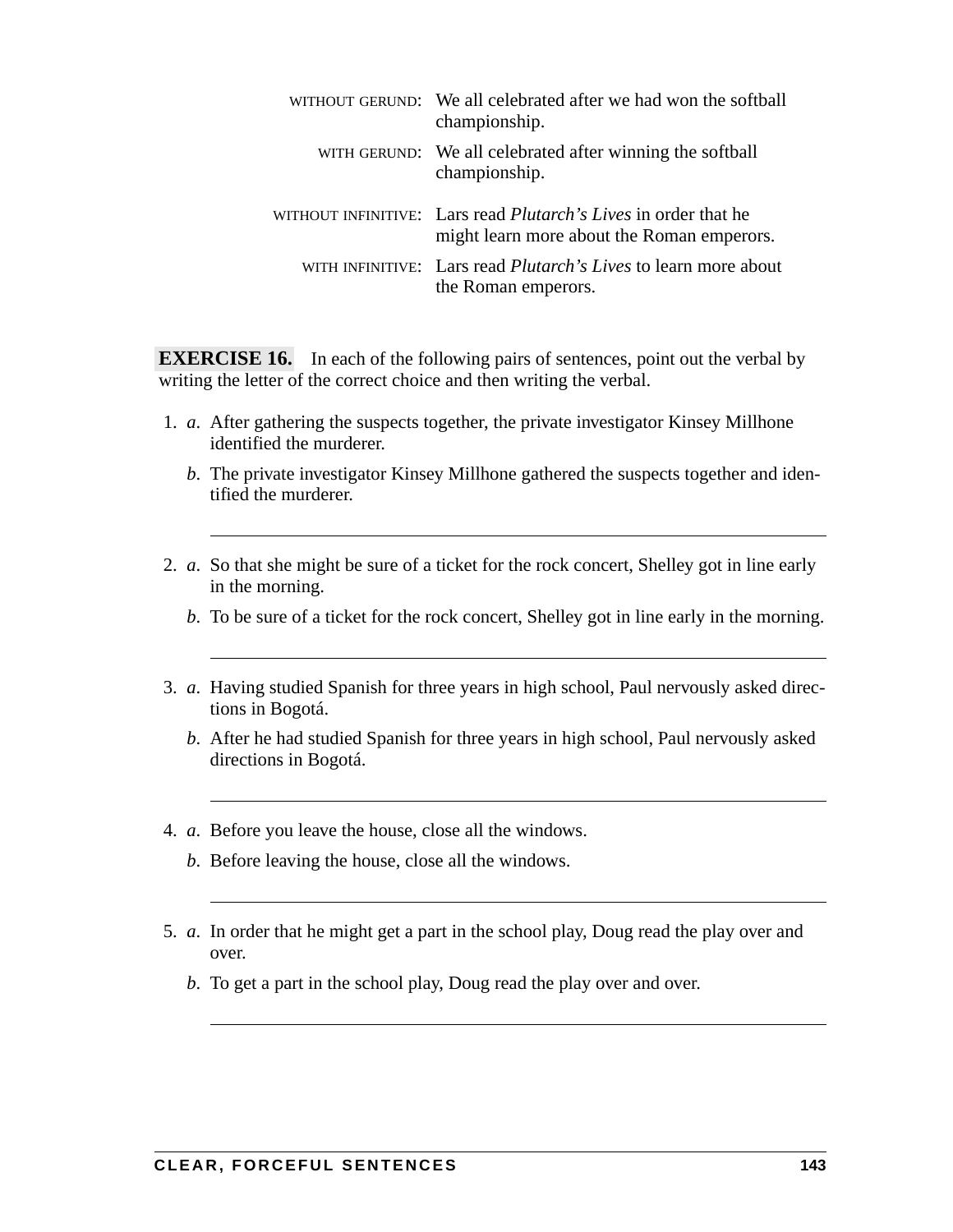# **EXERCISE 17.** Improve these sentences by using verbals for some of the verbs.

1. Before he found the perfect filament for a light bulb, Thomas Edison unsuccessfully tried hundreds.

the control of the control of the control of the control of the control of the control of the control of the control of the control of the control of the control of the control of the control of the control of the control

- 2. Max saved his money for months in order that he might buy a new surfboard.
- 3. Juan heard the score of the Rams-Lions game. He told us all at dinner.
- 4. Suzanne haunted flea markets in order that she might add to her collection of vintage clothing.
- 5. Spiders help humans. They destroy a hundred times their number in insects. (*Hint:* Use *by.*)
- 6. Carrie read her assignment. She realized she had not left enough time to do it.
- 7. So that he might win the top prize, Maurice wrote an outstanding paper.
- 8. Lara received a nice surprise, and she danced around the room.
- 9. My mom bought extra food for the party because she knows how much my friends eat.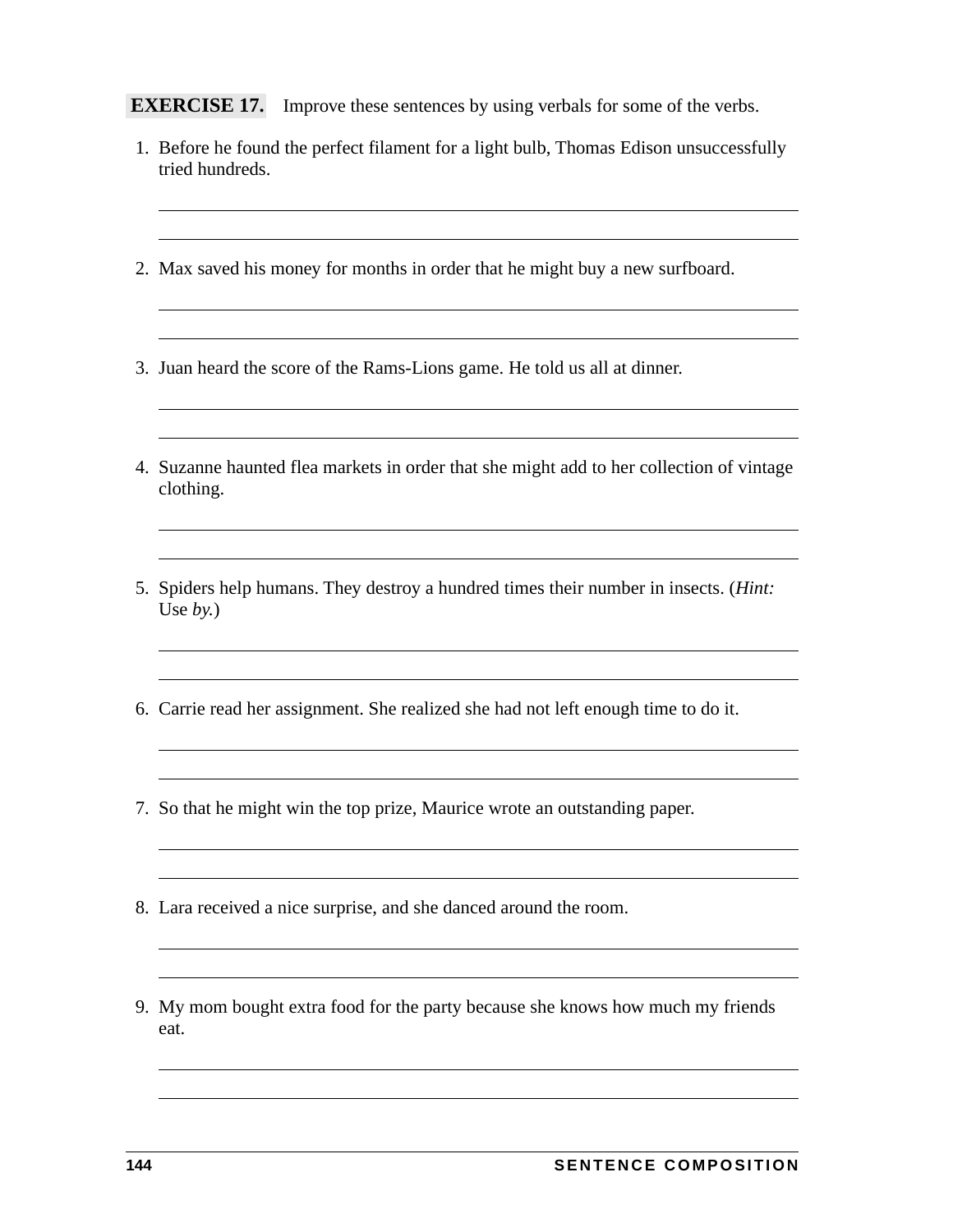10. She invited her friends over after she cooked a huge pot of spaghetti.

# **Unity**

Be sure that every part of a sentence is related to one main idea. Correct a lack of unity by breaking a sentence into shorter sentences or by subordinating one part of a sentence to a main part. (See pages 140–142, 152, and 166–170.)

|                | LACKING UNITY: The cockroach is a survivor, and the body can sur-<br>vive for weeks if the head is carefully removed.         |
|----------------|-------------------------------------------------------------------------------------------------------------------------------|
|                | HAVING UNITY: The cockroach is a survivor. The body can survive<br>for weeks if the head is carefully removed.                |
| LACKING UNITY: | The ancestors of the horse were only a foot tall, and<br>modern Percherons may stand over five feet at the<br>shoulders.      |
| HAVING UNITY:  | Although the ancestors of the horse were only a<br>foot tall, modern Percherons may stand over five<br>feet at the shoulders. |

#### **Overlapping Construction**

Avoid a series of *that*, *which*, or *who* clauses. Too many make a sentence unwieldy.

| UNWIELDY: In the 1860s, a New York firm offered a prize which<br>would be awarded for a satisfactory substitute for<br>ivory which was used in the manufacture of billiard<br>balls which were in demand because of the growing<br>popularity of billiards. |
|-------------------------------------------------------------------------------------------------------------------------------------------------------------------------------------------------------------------------------------------------------------|
| MANAGEABLE: In the 1860s, a New York firm offered a prize for an<br>ivory substitute. Ivory had been used in the manu-<br>facture of billiard balls for the increasingly popular<br>game of billiards.                                                      |

#### **Parallel Structure**

Be sure items are parallel. Ordinarily, *and* and *but* connect like grammatical elements—for example, two or more nouns, verbs, adjectives, phrases, or clauses.

| NOT PARALLEL: At camp, we most enjoyed swimming, hiking, and<br>how to play volleyball. |
|-----------------------------------------------------------------------------------------|
| PARALLEL: At camp, we most enjoyed swimming, hiking, and<br>playing volleyball.         |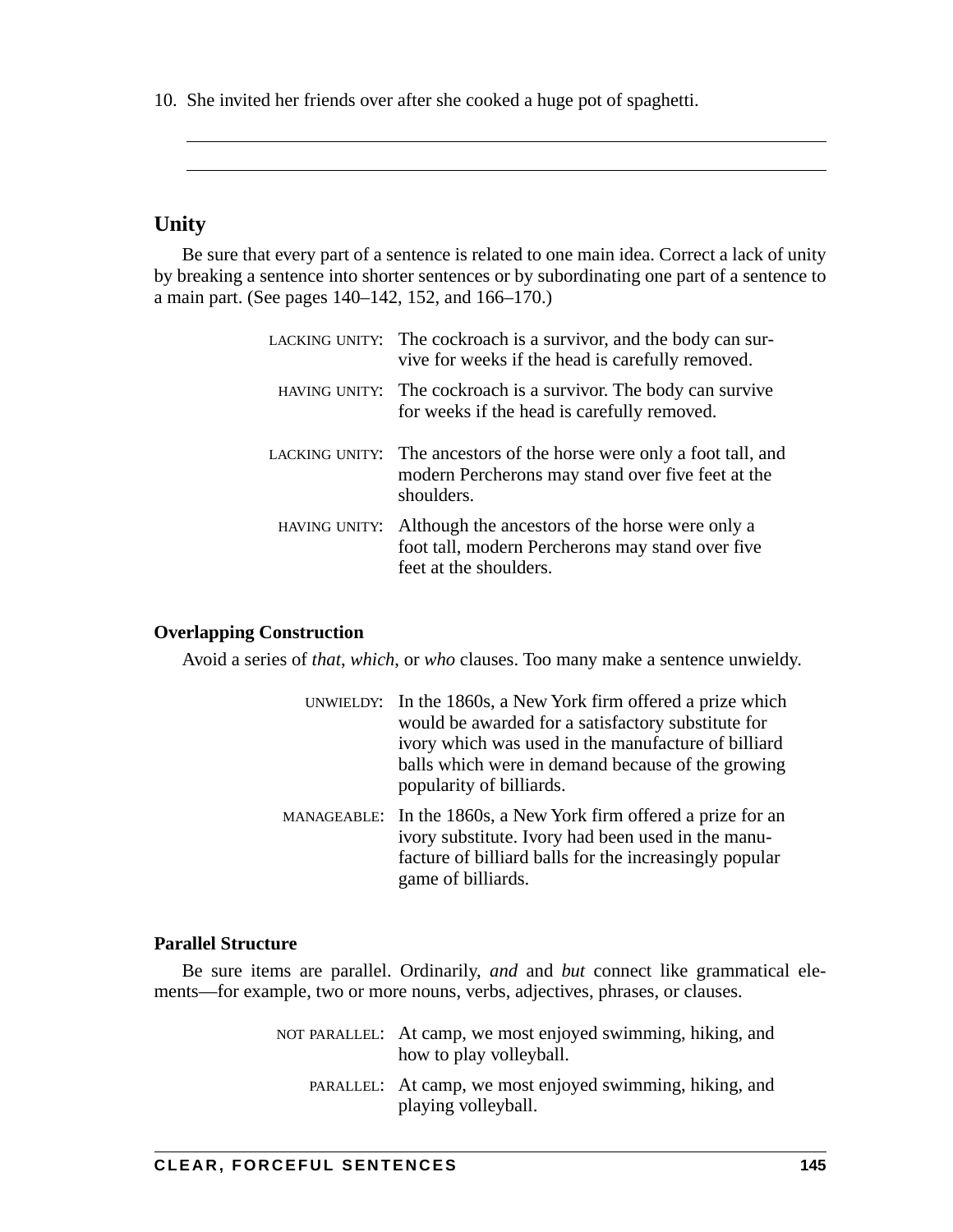| NOT PARALLEL: Our dog Jolly is tiny, a rich brown coat, and a perky<br>disposition.                 |
|-----------------------------------------------------------------------------------------------------|
| PARALLEL: Our dog Jolly is tiny, wears a rich brown coat, and<br>has a perky disposition.           |
| NOT PARALLEL: A good driver obeys the speed limit, is alert, and<br>she takes no risks on the road. |
| PARALLEL: A good driver obeys the speed limit, is alert, and<br>takes no risks on the road.         |

**EXERCISE 18.** In each pair of sentences, point out the unified sentence or sentences. Tell why your choice is preferable.

- 1. *a*. I checked the bus schedule for the time of departure from Orlando and when the bus arrives at Tampa.
	- *b*. I checked the bus schedule for the time of departure from Orlando and time of arrival at Tampa.
- 2. *a*. The path to the summit of Mt. Katahdin is rough, steep, and challenging.
	- *b*. The path to the summit of Mt. Katahdin is rough, steep, and it is challenging.
- 3. *a*. Throughout the world, the number of languages is decreasing rapidly. Once there were more than a thousand languages in North and South America alone.
	- *b*. Throughout the world, the number of languages is decreasing rapidly, and once there were more than a thousand languages in North and South America alone.
- 4. *a*. To run the domestic affairs of the White House, President Andrew Johnson depended on his daughter who bought two Jersey cows which provided fresh milk and butter which was used for the White House table.
	- *b*. To run the domestic affairs of the White House, President Andrew Johnson depended on his daughter. She bought two Jersey cows to provide fresh milk and butter for the White House table.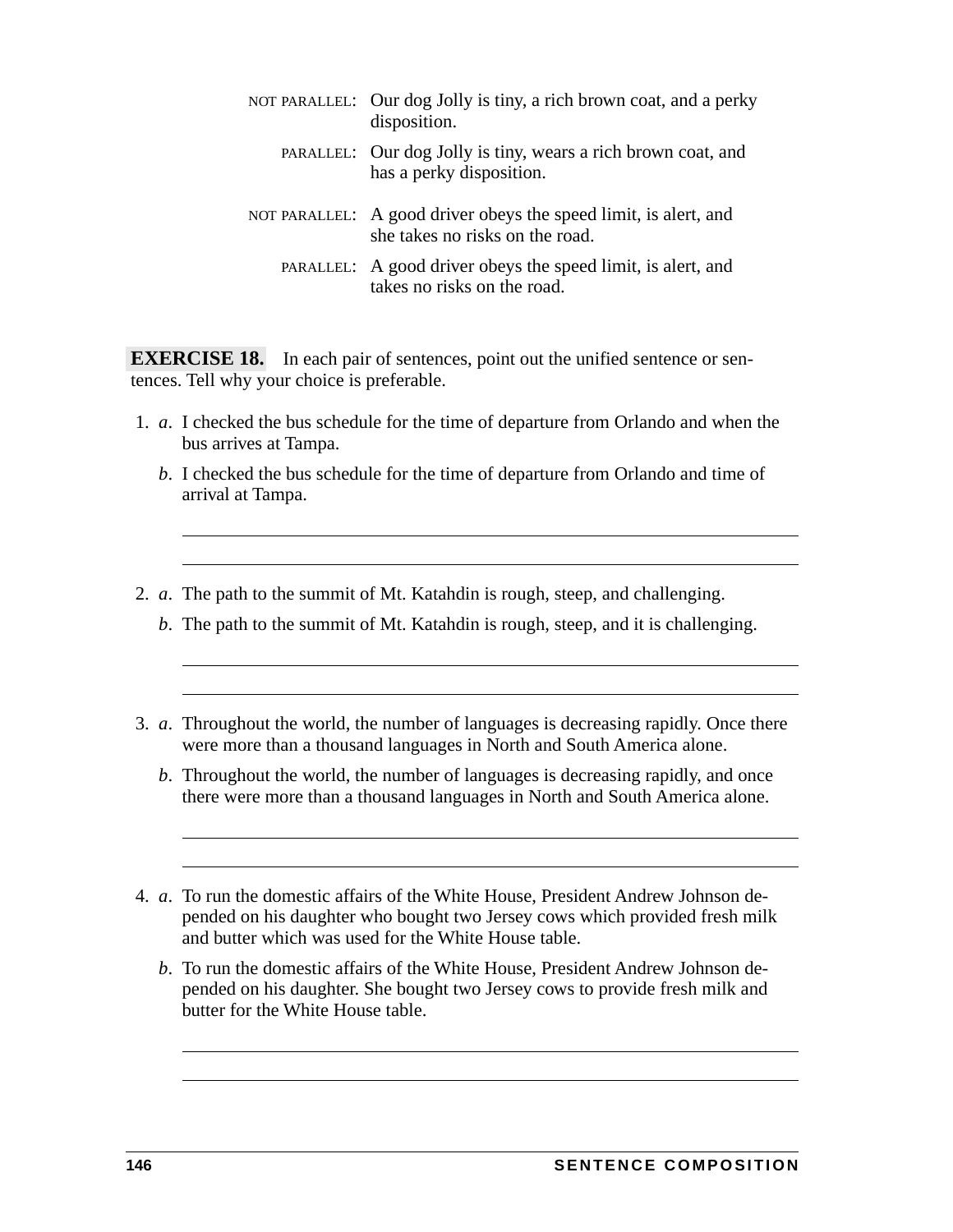- 5. *a*. The ideal dog is loyal, friendly, and is in good health.
	- *b*. The ideal dog is loyal, friendly, and healthy.

**EXERCISE 19.** Make each of the following unified. Follow the suggestions in the preceding pages.

- 1. The well-rounded tennis player has a good serve, a strong forehand, and he or she must have a dependable backhand.
- 2. The forty-first president of the United States, George H. Bush, is the father of the forty-third president, George W. Bush, and there was only one other father-son set who became presidents: John Adams and John Quincy Adams.
- 3. James Madison was the shortest President, who was only five feet four inches tall and who weighed only a hundred pounds.
- 4. A professional basketball player should be tall, agile, with a great deal of courage.
- 5. Four times the Wright brothers flew that first airbound plane which was finally struck by a gust of wind, which overturned it and wrecked it.
- 6. He gave the ticket that belonged to Lisa to Vadim, who kept it for a while but who then gave it to Jen, which was a surprise to her.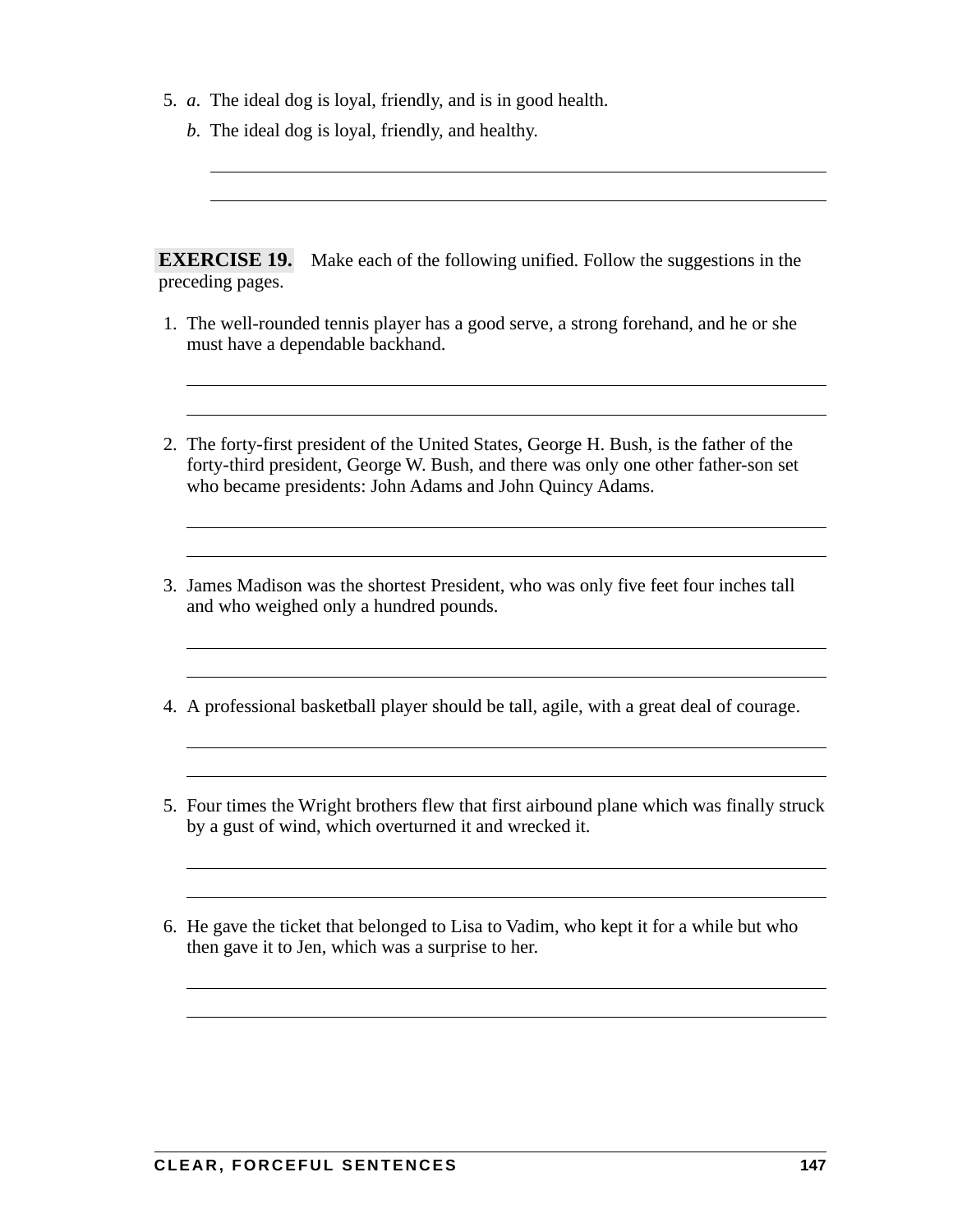- 7. Ahmad practiced every day, and the contest demanded dedication from all those who entered it.
- 8. Sarah viewed the purpose of high school as learning, expanding her interests, and to have fun.

- 9. She slept in the bed which belonged to her grandmother, who left her many more things which were of great value and which other members of the family who were not as close to the grandmother wished they could have.
- 10. Carly enjoyed jogging, bicycling, and to hike.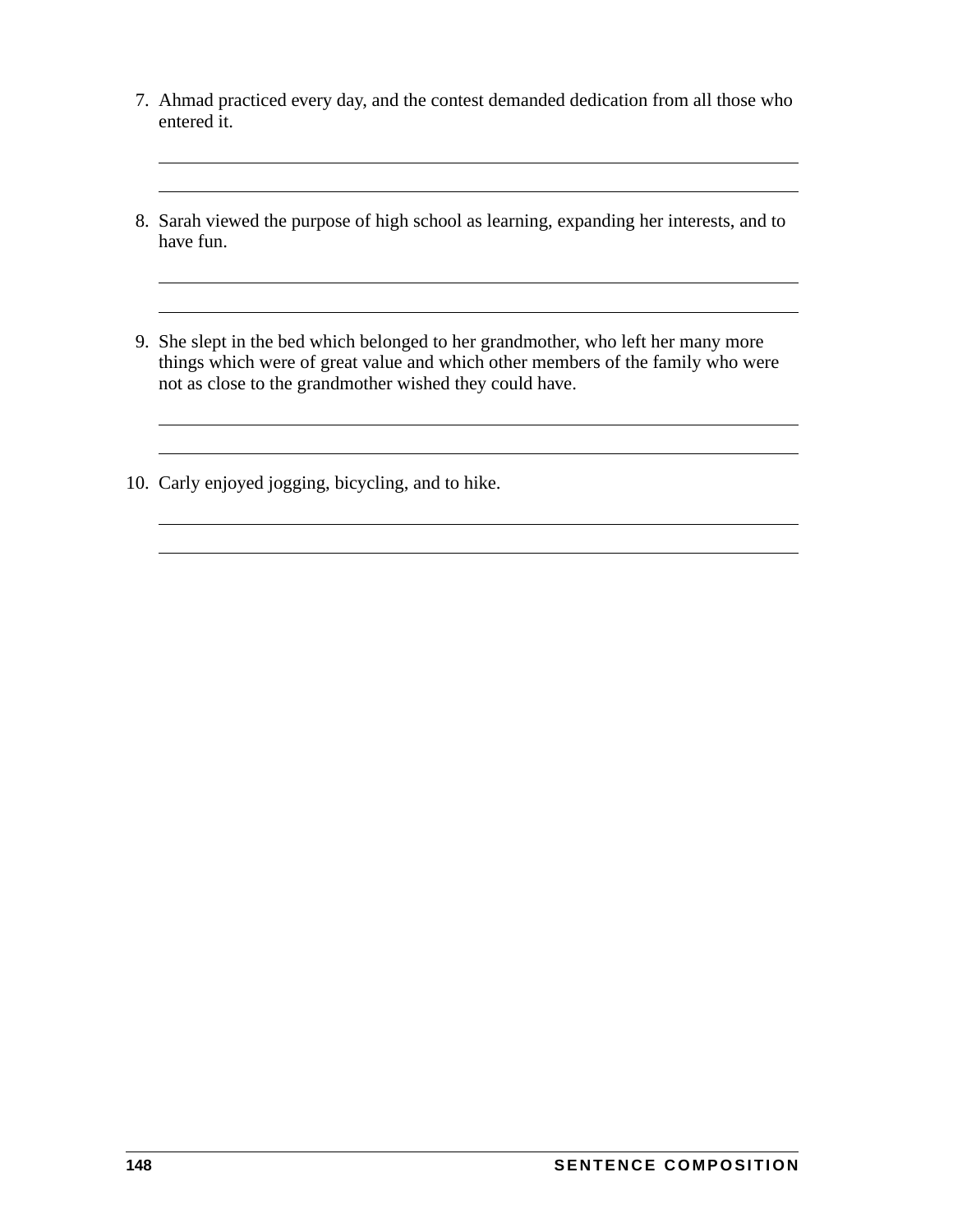

We reviewed grammar and the parts of speech in Part One. We explored the structure of sentences in Part Two. Now we arrive at Part Three, which focuses on usage. What is "usage"? We may understand it as the customary, acceptable way in which words, phrases, and clauses are used in our language. More than simply a matter of language "manners," though, usage is a guide to clear, correct communication.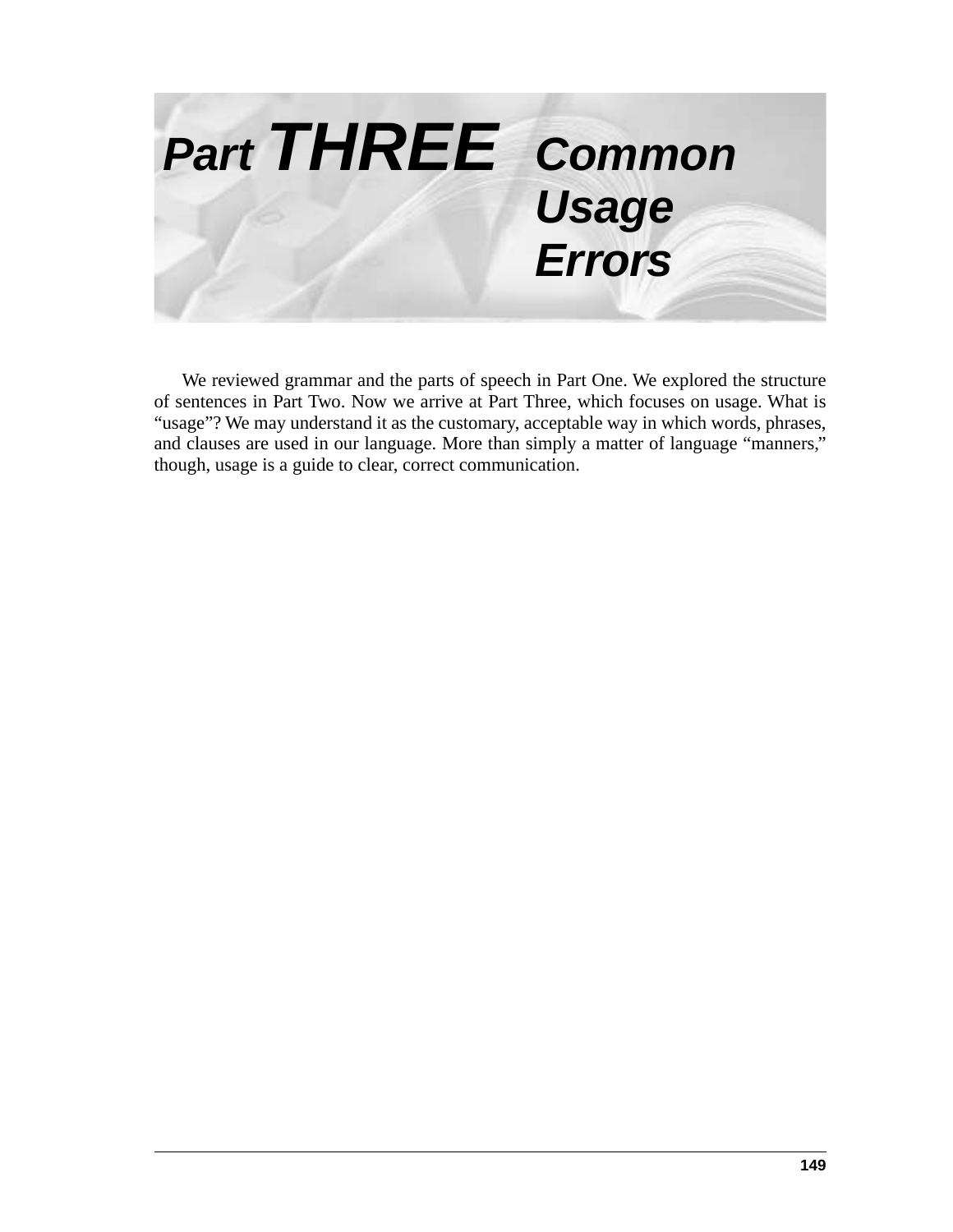# **Lesson 20 Problems with Sentence Structure**

There are three basic kinds of sentences: simple, compound, and complex. We already encountered these sentence types in Parts One and Two. Here, we learn about the parts of the sentences and how they work together. Along the way, you will have the opportunity to broaden your understanding with a little practice.

# **Simple Sentences**

In Part One (pages 3–10) you learned that a sentence must have a **subject** and a **verb,** often called a **predicate.** In the following sentences, the subject has one line under it; the verb (predicate) has two.

Maria yelled.

A section of the bridge fell during the recent storm.

These are *simple sentences***.** Each one contains a subject and a verb. Either the subject or the verb, or both, may be *compound.* Something that is compound has two or more parts. The following sentences have compound parts:

> COMPOUND SUBJECT: Cindy and Jeffrey smiled. COMPOUND VERB: Cindy smiled and laughed. COMPOUND SUBJECT AND VERB: Cindy and Jeffrey smiled and laughed.

**EXERCISE 1.** Each numbered line consists of two sentences. Combine each pair into one simple sentence with compound parts. The finished sentence may have either a compound subject or a compound verb. (Be sure to make all necessary changes.)

1. Mario plays tennis. Carly also plays tennis.

2. The plane taxied on the runway. It finally stopped.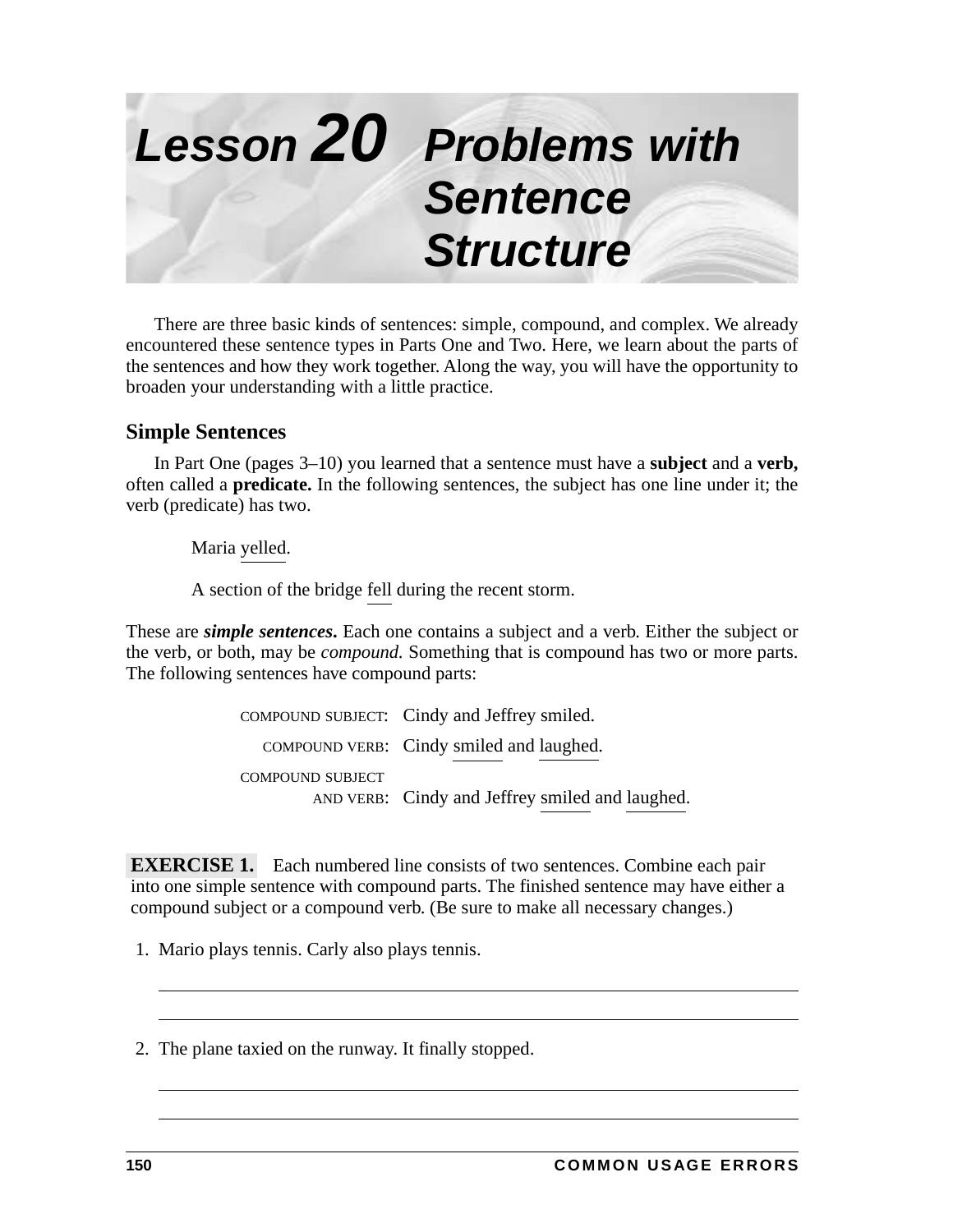- 3. We visited Washington, D.C. We toured the city.
- 4. Jacy bought some new CDs. She stacked them on the shelf in her room.
- 5. The Tigers play their games in the city's stadium. The Lions, too, play their games in the city's stadium.

### **Compound Sentences**

As we learned in Part One (pages 105–107), two or more *simple sentences* can be combined to form a *compound sentence***.**

| SIMPLE SENTENCE: Dogs show affection for their owners.            |
|-------------------------------------------------------------------|
| SIMPLE SENTENCE: Cats are more aloof.                             |
| COMPOUND SENTENCE: Dogs show affection for their owners, but cats |
| are more aloof.                                                   |

The parts of a compound sentence are often joined together by **and, but, or,** or **nor.** These "joining words" are called *coordinating conjunctions***.**

When two sentences are joined to make a compound sentence, the two main parts are called *clauses***.** Because these two parts can stand by themselves as complete sentences, they are called *independent clauses***.**

| <b>COMPOUND SENTENCE:</b> | The bell rang, AND students quickly filled<br>the halls.                                                                                                                               |
|---------------------------|----------------------------------------------------------------------------------------------------------------------------------------------------------------------------------------|
| <b>COMPOUND SENTENCE:</b> | Are you coming to the game, OR have you<br>made other plans?                                                                                                                           |
| <b>COMPOUND SENTENCE:</b> | Rob doesn't like lima beans, NOR does he<br>care for spinach. (To identify subject and<br>verb, mentally arrange the sentence in sub-<br>ject-verb order: "he does care for spinach.") |

**EXERCISE 2.** Combine each pair of sentences to form a good compound sentence. Use **and, but, or,** or **nor.** Make slight changes in wording, if necessary.

1. You may think of Dobermans as vicious dogs. Many of them are gentle.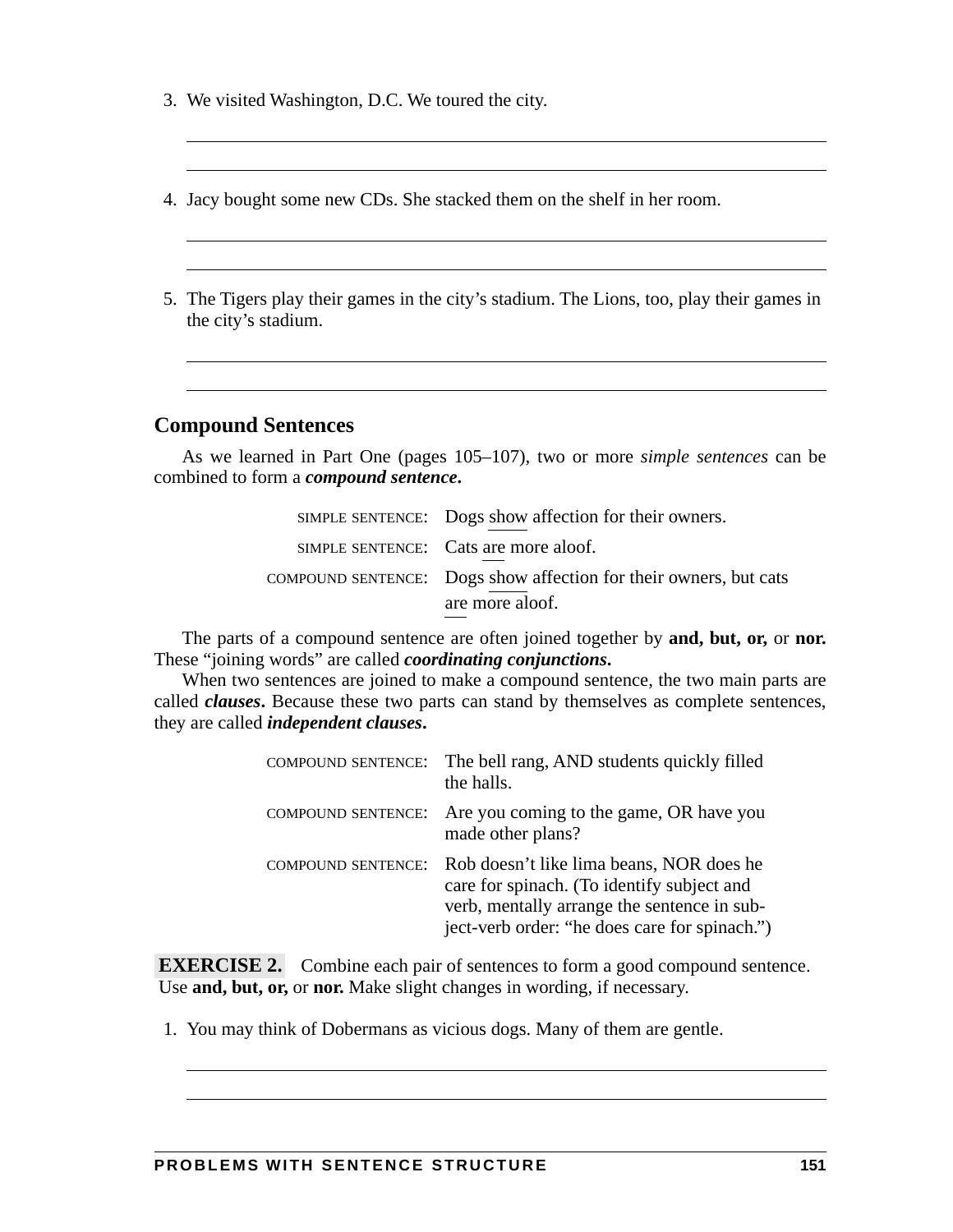|  | 2. Tropical fish require great care. They may become sick and die. |  |  |  |
|--|--------------------------------------------------------------------|--|--|--|
|  |                                                                    |  |  |  |

3. Lightning struck the tree. The bark peeled off in layers.

4. Jim did not mow the lawn. He did not trim the hedges.

5. The rain poured down. The sun was shining.

# **Complex Sentences**

We worked with *complex sentences* in Part Two (page 140) and saw how they can add interest and variety to writing. Now we look more closely at what makes a complex sentence. Like a compound sentence, a complex sentence has two or more clauses, but at least one of the clauses cannot stand by itself as a sentence. Note the following example:

| COMPLEX SENTENCE: If Paula calls, give her my message.          |
|-----------------------------------------------------------------|
| FIRST CLAUSE: If Paula calls, <i>(subordinate clause)</i>       |
| SECOND CLAUSE: give her my message. <i>(independent clause)</i> |

The *first clause* cannot function alone as a sentence. Although it has both a subject and a verb, it needs something to complete its thought. It is a *subordinate clause***.** The *second clause* can stand by itself. It is an *independent clause* with the understood subject *you*.

#### **Subordinate Clauses**

Subordinate clauses can be difficult. Sometimes we make the mistake of punctuating them as if they were complete sentences. Then we end up with a *sentence fragment,* which will be covered in the next section (pages 155–164).

Subordinate clauses begin with connectives, or "joining words," called *subordinating conjunctions***.** Here's a partial list:

| after    | before | than   | until |
|----------|--------|--------|-------|
| although | how    | though | when  |
| as       | if     | till   | while |
| because  | since  | unless | why   |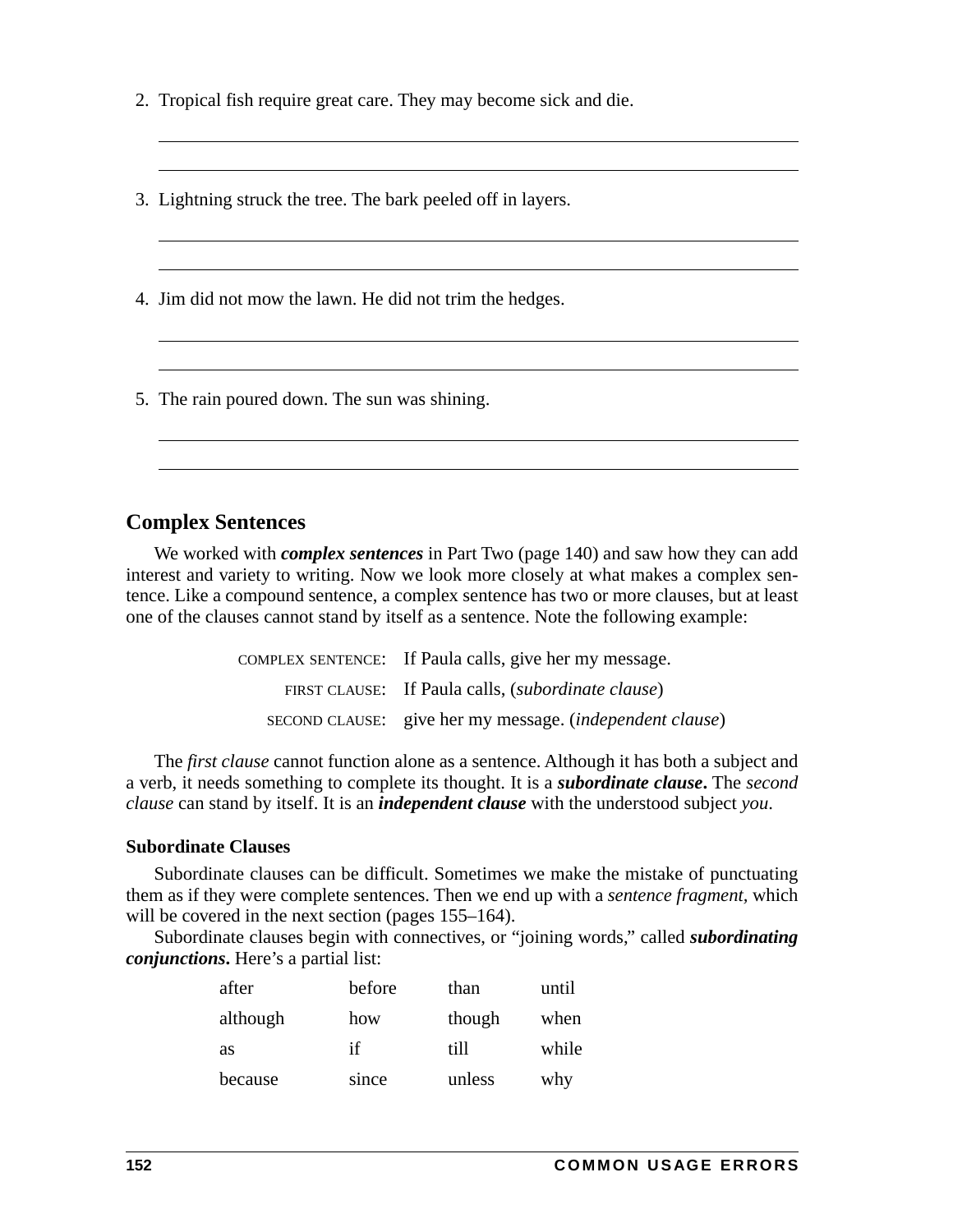In the following sentences, the conjunctions are capitalized, the subordinate clauses are circled, and the independent clauses are underlined.

> COMPLEX SENTENCE: Juan went home (WHEN the game ended.) COMPLEX SENTENCE: (BEFORE the movie started,) Kris bought popcorn.

**EXERCISE 3.** Circle the subordinate clause in each sentence. Draw a line under each clause that could stand by itself as a sentence.

- 1. After the TV show ended, I began my homework.
- 2. Natasha won't leave until Cindy arrives.
- 3. The rain will get heavier before it stops.
- 4. Although Jordan loves ice cream, he is going on a diet.
- 5. When the film is ready, pick it up from PhotoFlash.

#### **More on Subordinate Clauses**

Another type of subordinate clause begins with the pronoun **who, which,** or **that.** In the following sentences, the subordinate clauses are circled. You can see that they cannot stand by themselves as sentences.

| COMPLEX SENTENCE: Ellen is the girl (WHO won the golf tournament.)                                           |
|--------------------------------------------------------------------------------------------------------------|
| COMPLEX SENTENCE: The creamy filling, $(WHICH \nvert is the best part of)$<br>(the cookie,) was eaten first. |
| COMPLEX SENTENCE: The part of the movie (THAT I liked best) was<br>the ending.                               |

**EXERCISE 4.** Circle the subordinate clause in each sentence. Be careful not to circle part of the independent clause.

- 1. Caroline, who has not missed a school day in two years, is a friend of Sasha's.
- 2. The Statue of Liberty is the sight that has greeted millions of new immigrants.
- 3. Basketball, which was invented by an American, is now played around the world.
- 4. The violinist Itzhak Perlman is a man who has overcome serious physical disabilities.
- 5. One plant that everyone should avoid is poison ivy.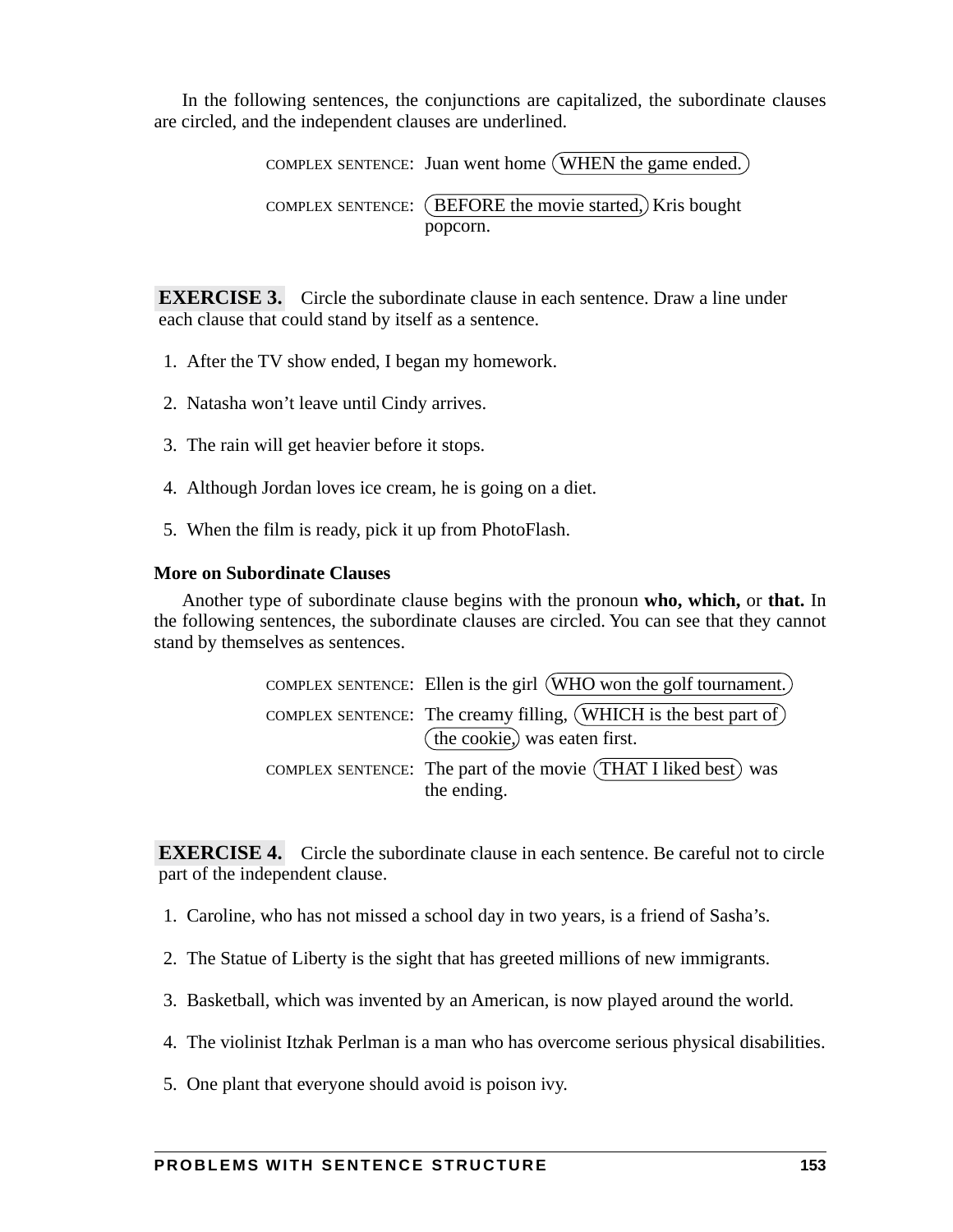**EXERCISE 5.** Identify each sentence by writing **Simple, Compound,** or **Complex** on the line.

| 1. The movie was good, but I enjoyed the book more.                                        |  |
|--------------------------------------------------------------------------------------------|--|
| 2. Her flight was canceled, and the trip was postponed.                                    |  |
| 3. Katherine Lee, who was chosen to represent our<br>school, could not attend the meeting. |  |
| 4. The teachers and the students stood together.                                           |  |
| 5. The car skidded and almost struck a utility pole.                                       |  |
| 6. Lisa replaced the glass that she had broken.                                            |  |
| 7. Are you buying new clothes?                                                             |  |
| 8. He used his computer to make party invitations.                                         |  |
| 9. When buses are delayed, students are usually late<br>for school.                        |  |
| 10. Disneyland and Hollywood are popular places to<br>visit in California.                 |  |
|                                                                                            |  |

**EXERCISE 6.** Combine each pair of sentences to make one complex sentence. If you need help, look again at the list of subordinating conjunctions on page 152.

<u> 1989 - Johann Stoff, deutscher Stoffen und der Stoffen und der Stoffen und der Stoffen und der Stoffen und der</u>

the control of the control of the control of the control of the control of the control of the control of the control of the control of the control of the control of the control of the control of the control of the control

<u> 1989 - Johann Stoff, deutscher Stoff, der Stoff, der Stoff, der Stoff, der Stoff, der Stoff, der Stoff, der S</u>

- 1. The sunrise was beautiful. A storm rolled in by eleven.
- 2. Nick made it to class on time. Miranda was late.
- 3. Tom plays professional football. His brother is more talented in baseball.

<u> 1989 - Johann Stoff, Amerikaansk politiker († 1908)</u>

4. My brothers Sean and Ian are going skiing. The snow is deep enough.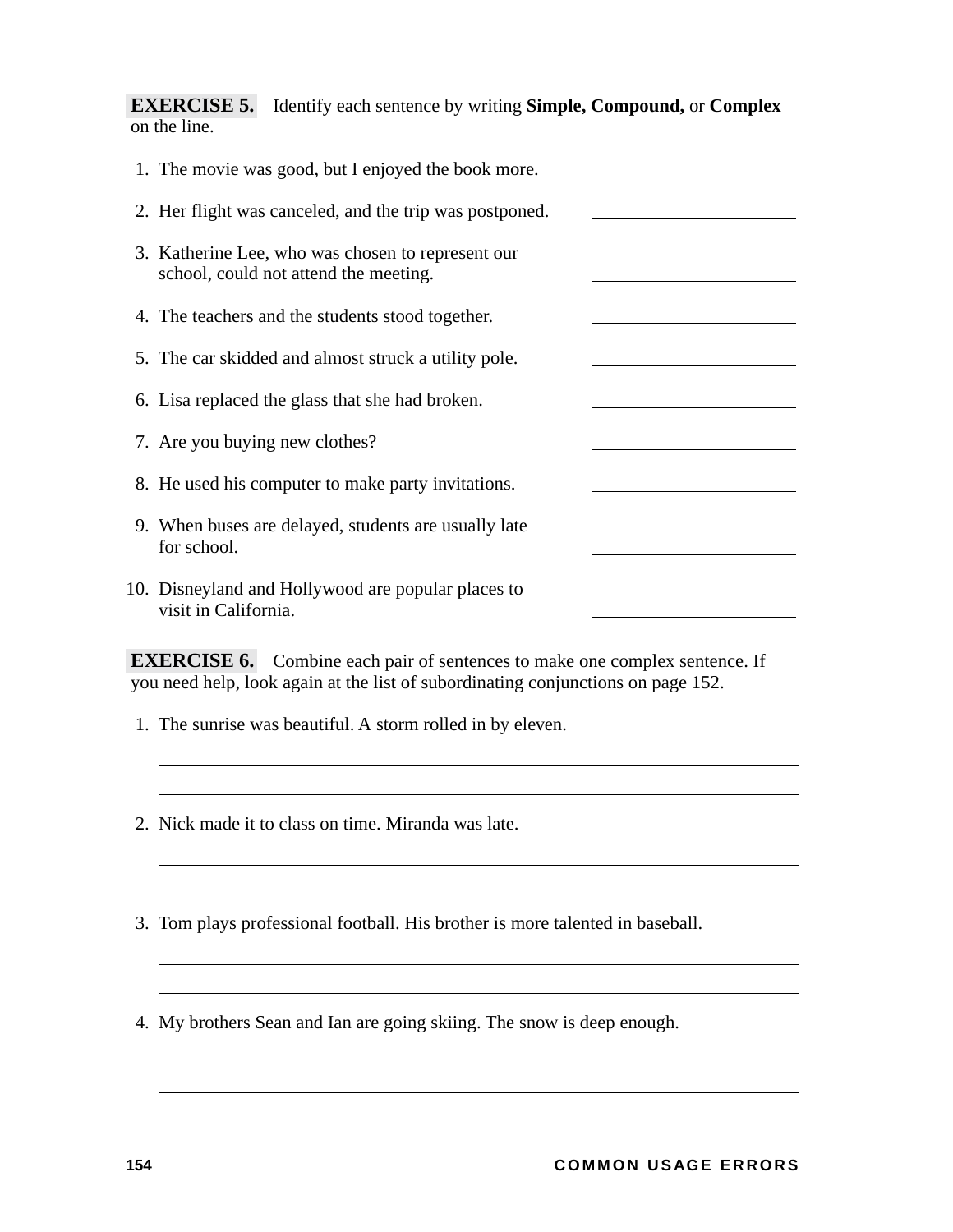- 5. I left a note for the teacher. She never got my note.
- 6. I will have to wait a long time to buy my ticket. The line of people stretches for blocks.
- 7. Jeff is on the track team. He finished next to last in the first round of pole vault.
- 8. Don't forget to volunteer your time. The animal shelter needs a lot of help this time of year.
- 9. The lawyer rose slowly. The jury looked at him with expectation.
- 10. Carlo was studying in his room. Noisy construction was going on outside.

# **Sentence Fragments**

One of the key skills you will need is the ability to write complete sentences. The sentence fragment is a pitfall to avoid.

**Question:** What is a sentence fragment? **Answer:** When a group of words does not express a complete thought, it is a *sentence fragment.*

Here are some examples of them. Although they begin with a capital letter and have end punctuation, they are not complete sentences. Study ways they can be made into complete sentences.

> NO VERB: Raquel, along with a friend of hers from Dallas. COMPLETE SENTENCE: Raquel arrived, along with a friend of hers from Dallas.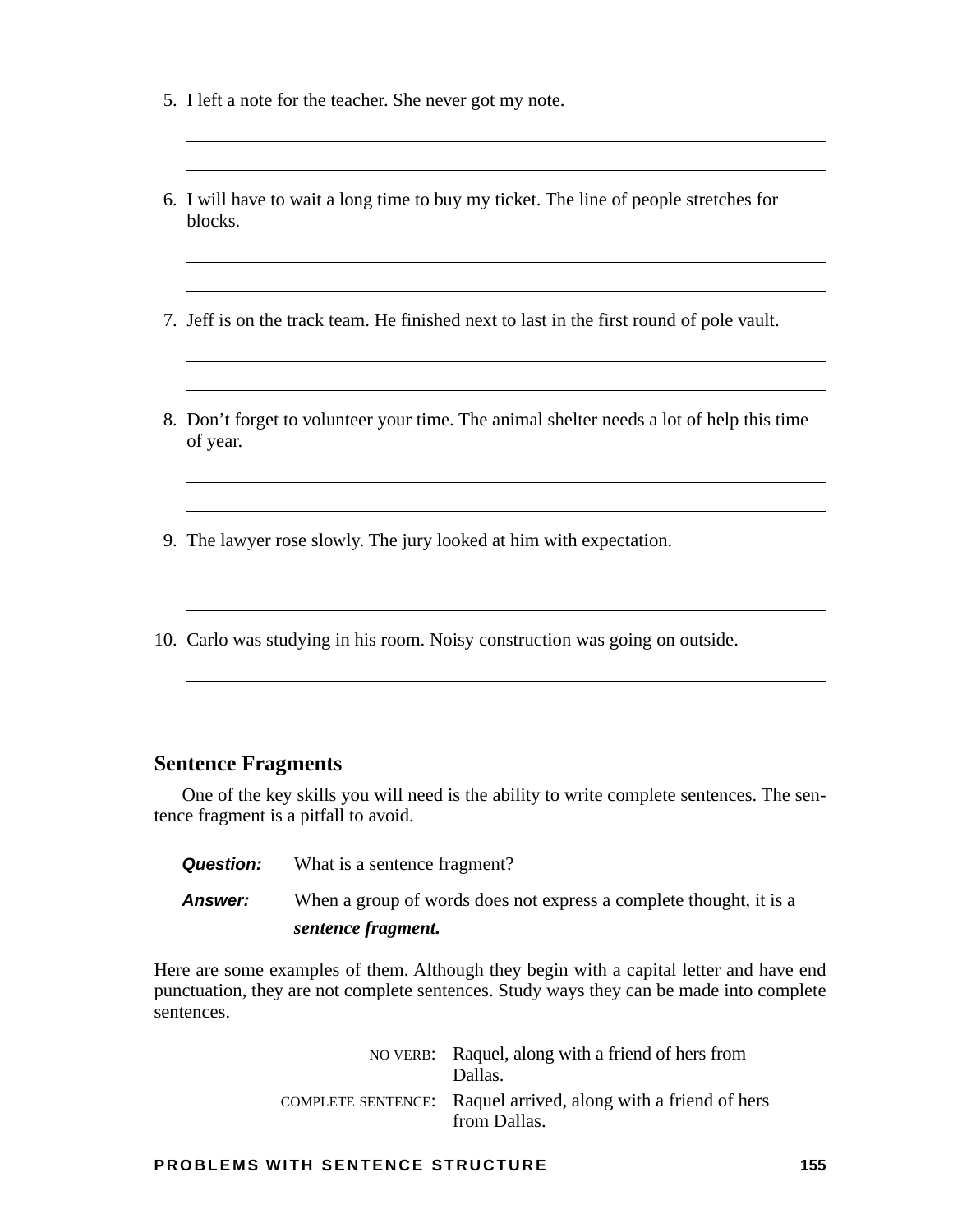| NO VERB: A small puppy running across the lawn.<br>(The word <i>running</i> by itself is not a verb. It<br>needs a helping verb like is or was. See<br>Verbals as Fragments, page 161.) |
|-----------------------------------------------------------------------------------------------------------------------------------------------------------------------------------------|
| COMPLETE SENTENCE: A small puppy was running across the lawn.                                                                                                                           |
| NO SUBJECT: Took the train from Boston to New Haven.<br>COMPLETE SENTENCE: He took the train from Boston to New Haven.                                                                  |
| NO VERB, NO SUBJECT: From my uncle in Dallas.<br>COMPLETE SENTENCE: I got a gift from my uncle in Dallas.                                                                               |

A common error is the use of a prepositional phrase as a complete sentence. A *preposition* relates the noun or pronoun following it to some other part of the sentence (see Lesson 14 in Part One, page 94). A *phrase* is a group of connected words that does not contain a subject or a predicate.

> PREPOSITIONAL PHRASE: Near the monitor on the desk. COMPLETE SENTENCE: An owner's manual lay near the monitor on the desk.

**EXERCISE 7.** Transform each sentence fragment into a complete sentence. Add words as needed.

- 1. At the bus stop on the corner near the Wal-Mart store.
- 2. Gabrielle, unhappy with the test results.
- 3. Lost my new watch somewhere in the locker room.
- 4. Enjoying the ski slopes of the Pocono Mountains.
- 5. The new Spike Lee film showing at a local theater.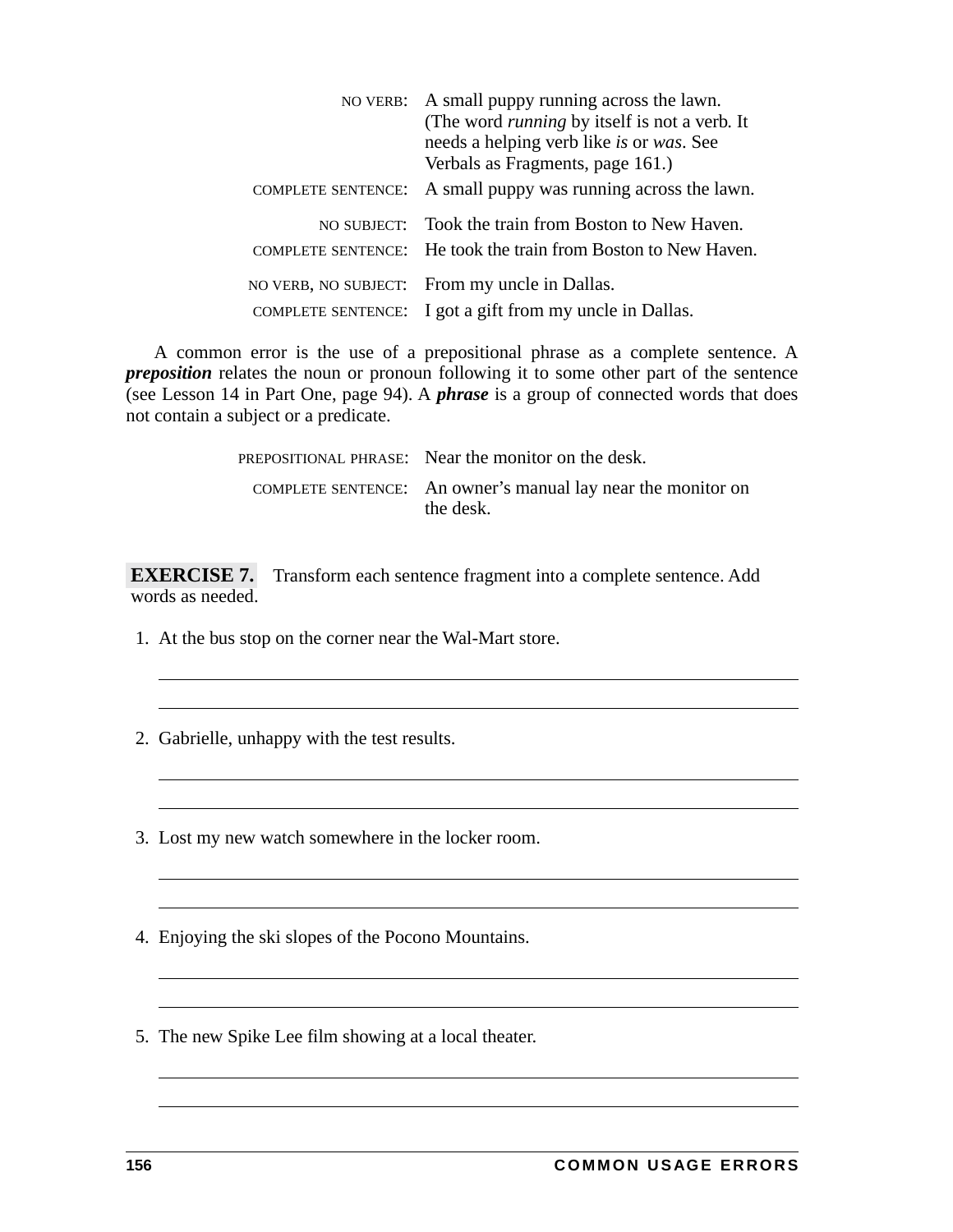- 6. An electric guitar in one corner and an amplifier in the other.
- 7. Carried the soccer equipment from the car to the garage.
- 8. The football team lining up for the kickoff.
- 9. Reaching first-period class as the bell rang.
- 10. The lead singer with the band behind him on the stage.

**EXERCISE 8.** Change each sentence fragment into a complete sentence. Add whatever words are necessary.

the control of the control of the control of the control of the control of the control of

and the control of the control of the control of the control of the control of the control of the control of the

- 1. Because I had never tasted tofu before.
- 2. A notebook lying on a bench in the locker room.
- 3. A deep freeze, a cause of many accidents on the slick roads.
- 4. Solved the third geometry problem after half an hour of hard work.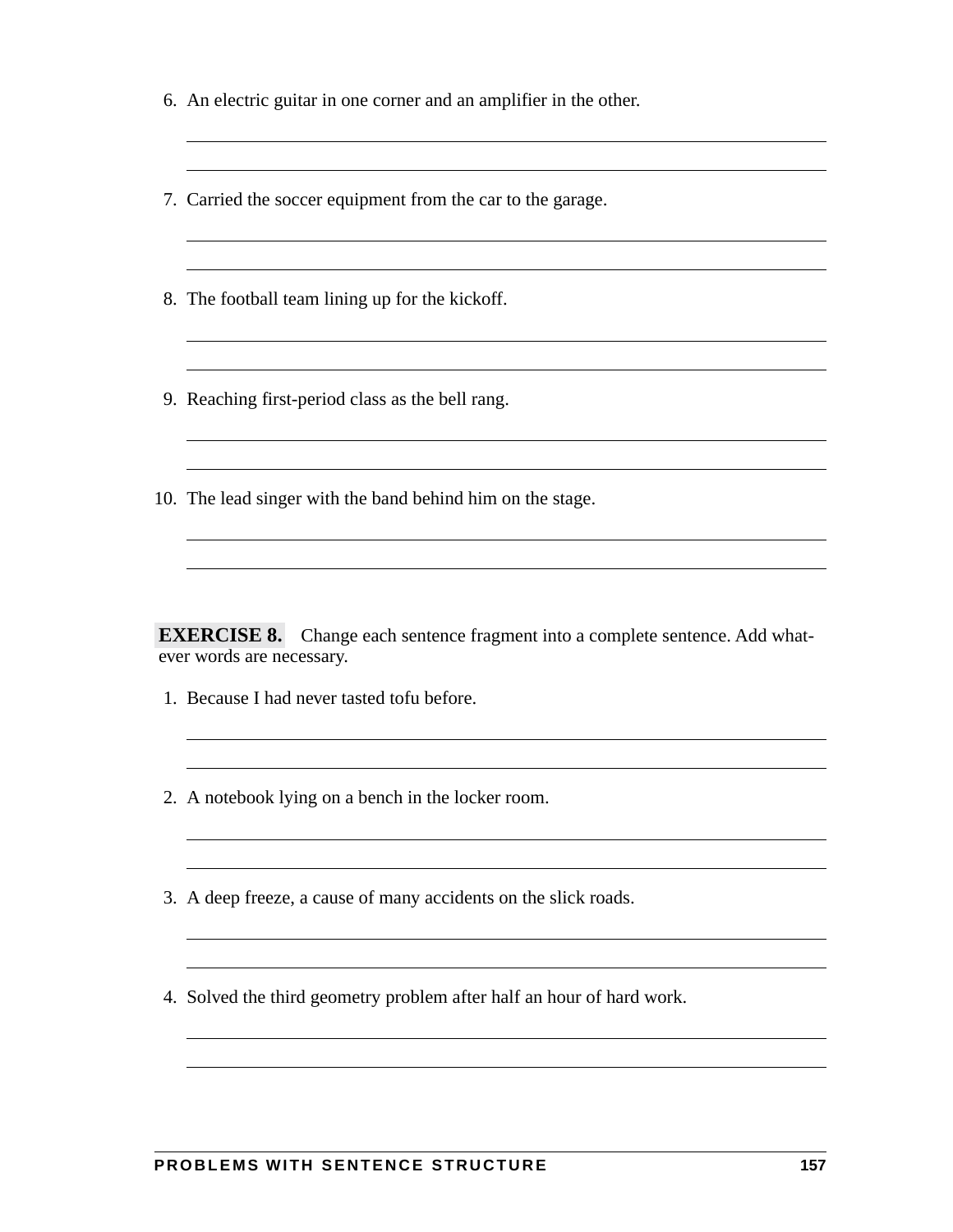- 5. Along the bank of the Columbia River.
- 6. In the cafeteria, salads and sandwiches of all kinds.
- 7. Laughing at the funny parts in the movie.

8. Our best pitcher finding himself in trouble in the sixth inning.

- 9. Ran five laps around the track.
- 10. The autumn leaves in shades of yellow, red, and orange.

#### **Subordinate Clauses as Fragments**

Subordinate clauses, even though they have a subject and a verb, are not complete sentences (see page 152).

<u> 1989 - Johann Stoff, deutscher Stoff, der Stoff, der Stoff, der Stoff, der Stoff, der Stoff, der Stoff, der S</u>

<u> 1989 - Johann Stoff, amerikansk politiker (d. 1989)</u>

| <b>SUBORDINATE CLAUSE:</b><br><b>COMPLETE SENTENCE:</b> | Unless you are here by six o'clock.<br>Unless you are here by six o'clock, I will<br>have to leave.                                                                  |
|---------------------------------------------------------|----------------------------------------------------------------------------------------------------------------------------------------------------------------------|
| <b>SUBORDINATE CLAUSE:</b>                              | When suddenly the traffic on Main Street<br>came to a halt.                                                                                                          |
| <b>COMPLETE SENTENCE:</b>                               | My family was driving home when suddenly<br>the traffic on Main Street came to a halt.                                                                               |
| <b>SUBORDINATE CLAUSE:</b>                              | Which have contributed to serious air pollu-<br>tion problems.                                                                                                       |
| <b>COMPLETE SENTENCE:</b>                               | Many states have strict inspection and mainte-<br>nance programs to control car exhaust emis-<br>sions, which have contributed to serious air<br>pollution problems. |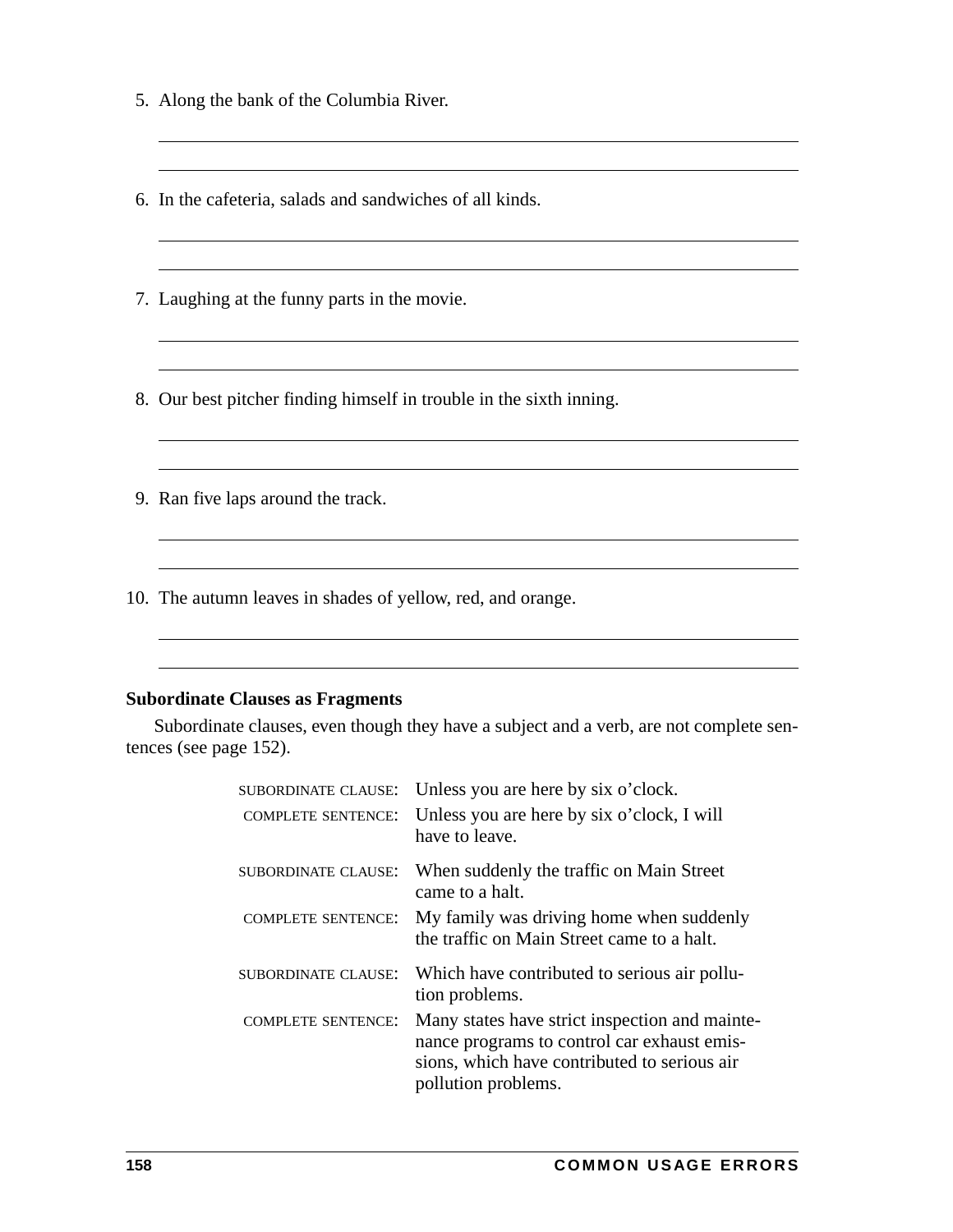A sentence fragment that consists of a subordinate clause can be corrected in two ways. One way is by eliminating the subordinating conjunction. The other way is by adding words to complete the thought.

| SUBORDINATE CLAUSE: When Julia won. |                                                                                              |
|-------------------------------------|----------------------------------------------------------------------------------------------|
|                                     | COMPLETE SENTENCE: Julia won. (The subordinating conjunction<br><i>when</i> is eliminated.)  |
|                                     | COMPLETE SENTENCE: I was happy when Julia won. (Words are<br>added to complete the thought.) |

**EXERCISE 9.** Make each fragment into a complete sentence by eliminating the subordinating conjunction.

<u> 1989 - Johann Barn, fransk politik (f. 1989)</u>

- 1. Although I had never seen Sakito before.
- 2. Unless Ethan changes his mind.
- 3. Why the refrigerator made a loud noise.
- 4. After we had packed our lunch for school.
- 5. Until the coach decides on a starting pitcher.
- 6. If a blizzard hits the city tonight.
- 7. Since you are a good friend of Allyson's.
- 8. When we won the first four games.
- 9. Since they got to school on time.
- 10. As the movie began.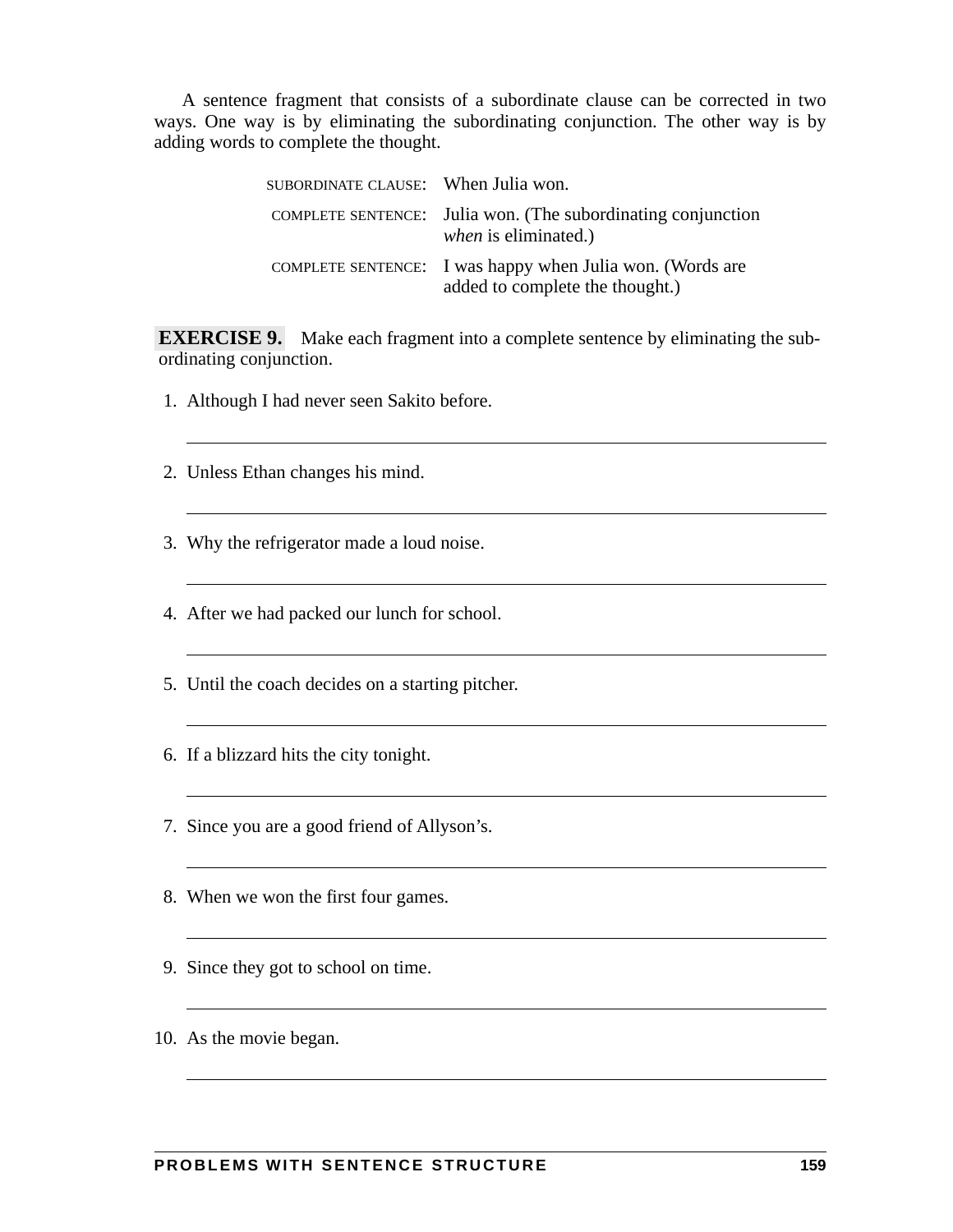**EXERCISE 10.** Make each fragment into a complete sentence by adding words to complete the thought.

<u> 1980 - Johann Barn, fransk politik (f. 1980)</u>

<u> 1980 - Johann Barbara, martxa alemaniar amerikan basar da a</u>

<u> 1989 - Johann Stoff, deutscher Stoffen und der Stoffen und der Stoffen und der Stoffen und der Stoffen und der</u>

<u> 1989 - Johann Stoff, deutscher Stoff, der Stoff, der Stoff, der Stoff, der Stoff, der Stoff, der Stoff, der S</u>

1. When the clock struck twelve.

2. Because I live far away from school.

3. How I found my lost ring.

4. Since he had never taken American history before.

5. As the snow slowly drifted down from the sky.

6. Until Ted came with the key to the exercise room.

7. Whenever the dogs spotted a squirrel.

8. Before we arrived at the assembly.

9. Although Marissa doesn't usually like chocolate.

10. While Sergei was calling home.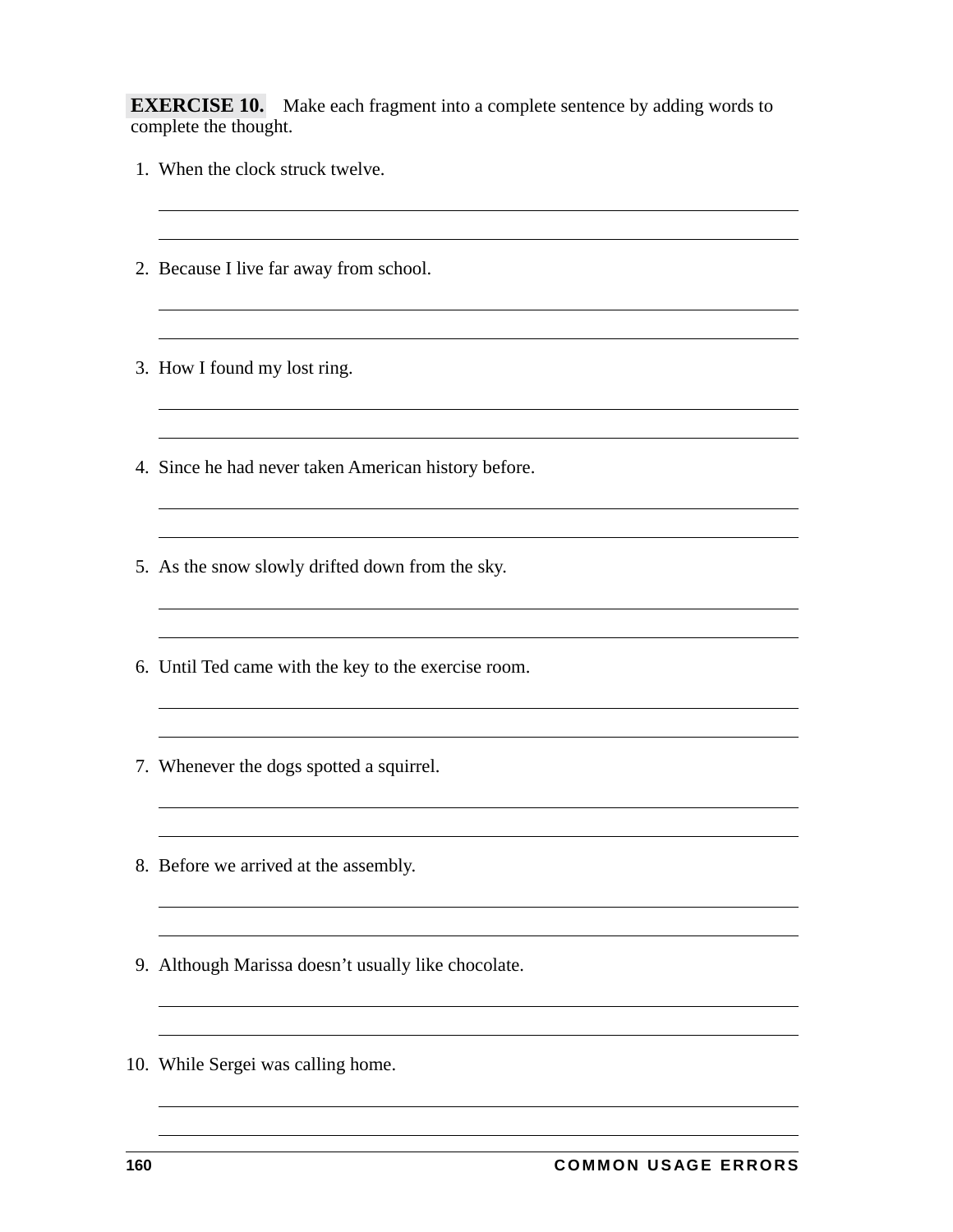#### **Verbals as Fragments**

Most of us play more than one role in life. You may be both a student and an athlete. Your father may be a gardener and a police officer. Your sister may be a singer and an actress. All three of you have different functions in each role. Playing two or more roles is a familiar part of life.

Some kinds of words also play two roles. A **verbal** is such a word. The suffix *al* means "like"; a verbal is *like a verb* but is not a verb. As the name suggests, it has a verb role, but it also acts as another part of speech. There are three different kinds of verbals: participles, gerunds, and infinitives (see Lesson 19, Part Two, pages 142–145). We now take a close look at each of these.

#### *Participles*

A participle acts as both a verb and an adjective.

We found Darcy *painting* a mural. (*Painting* modifies *Darcy,* like an adjective, and takes an object, *mural,* like a verb.)

*Exhausted* by the heat, we all jumped into the pool. (*Exhausted* modifies *we,* like an adjective, and in turn is modified by a prepositional phrase, *by the heat,* like a verb.)

*Having pitched* a perfect game, Brian spoke to the reporters. (*Having pitched* modifies *Brian,* like an adjective, and takes an object, *game,* like a verb.)

A participle cannot make a complete sentence without a true verb.

|                  | NOT A SENTENCE: Denyce jumping up and down with her diploma.                                                |
|------------------|-------------------------------------------------------------------------------------------------------------|
|                  | SENTENCE: Denyce was jumping up and down with her<br>diploma. (The helping verb was completes the<br>verb.) |
| <b>SENTENCE:</b> | Denyce jumped up and down with her diploma.                                                                 |
| NOT A SENTENCE:  | Jaleel packing his gear for the rafting adventure.                                                          |
| <b>SENTENCE:</b> | Jaleel packed his gear for the rafting adventure.                                                           |
| <b>SENTENCE:</b> | Packing his gear for the rafting adventure, Jaleel<br>threw in a change of clothes.                         |

For how to avoid dangling modifiers, see Lesson 19, in Part Two, page 127.

#### *Gerunds*

A gerund acts as both a verb and a noun.

I enjoy *riding* my bike early in the morning. (*Riding* is the object of *enjoy*, like a noun. It takes an object, *bike*, like a verb.)

*Driving* a car in the city requires concentration and good nerves. (*Driving* is the subject of *requires*, like a noun. It takes an object, *car*, like a verb.)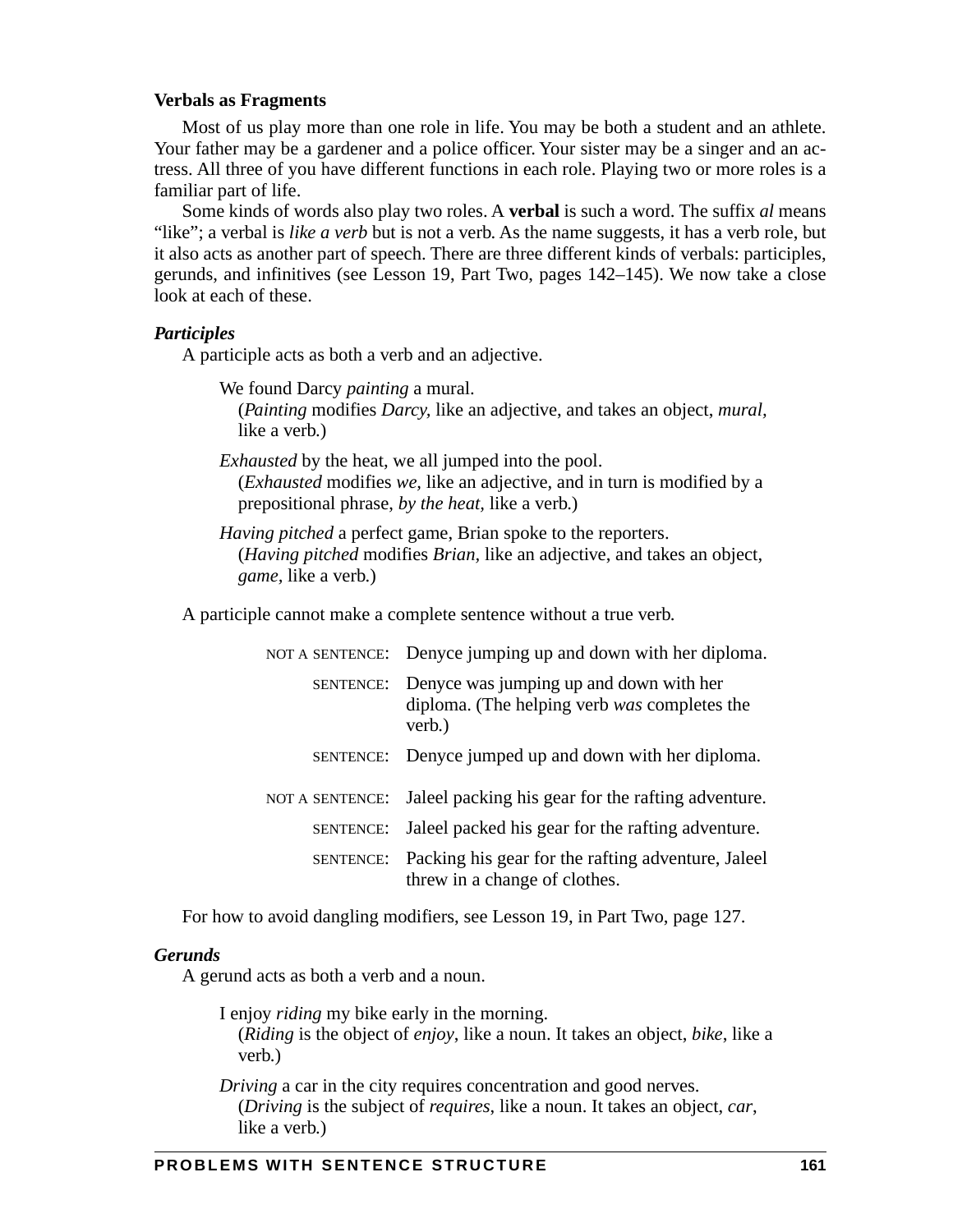A gerund cannot make a complete sentence without a true verb.

| NOT A SENTENCE: Winning the soccer match with a penalty kick.                                |
|----------------------------------------------------------------------------------------------|
| SENTENCE: Winning the soccer match with a penalty kick<br>delighted the fans from Argentina. |
| SENTENCE: Argentina won the soccer match with a penalty<br>kick.                             |

#### *Infinitives*

An infinitive can act as a noun, an adjective, or an adverb. An infinitive usually appears with *to.*

Jeremy tried *to add* the solution to the glass beaker. (*To add* is the object of *tried*, like a noun. It takes an object, *solution*, like a verb.)

The first student *to solve* the problem gets extra credit. (*To solve* modifies *student*, like an adjective. It has a direct object, *problem*, like a verb.)

We used dry kindling *to start* the campfire. (*To start* modifies *used*, like an adverb. It takes an object, *campfire*, like a verb.)

An infinitive cannot make a complete sentence without a true verb.

| NOT A SENTENCE: To pick blackberries for a pie.        |
|--------------------------------------------------------|
| SENTENCE: Cara decided to pick blackberries for a pie. |
| SENTENCE: Cara picked blackberries for a pie.          |

**EXERCISE 11.** Each of the following uses a verbal in place of a verb. Write the verbal and tell what kind it is (participle, gerund, or infinitive).

#### **Sample:**

Ants crawling on the kitchen floor.

*crawling; participle*

1. Our dog racing madly through the house in pursuit of our cat.

2. To cut down a dead pine near the house.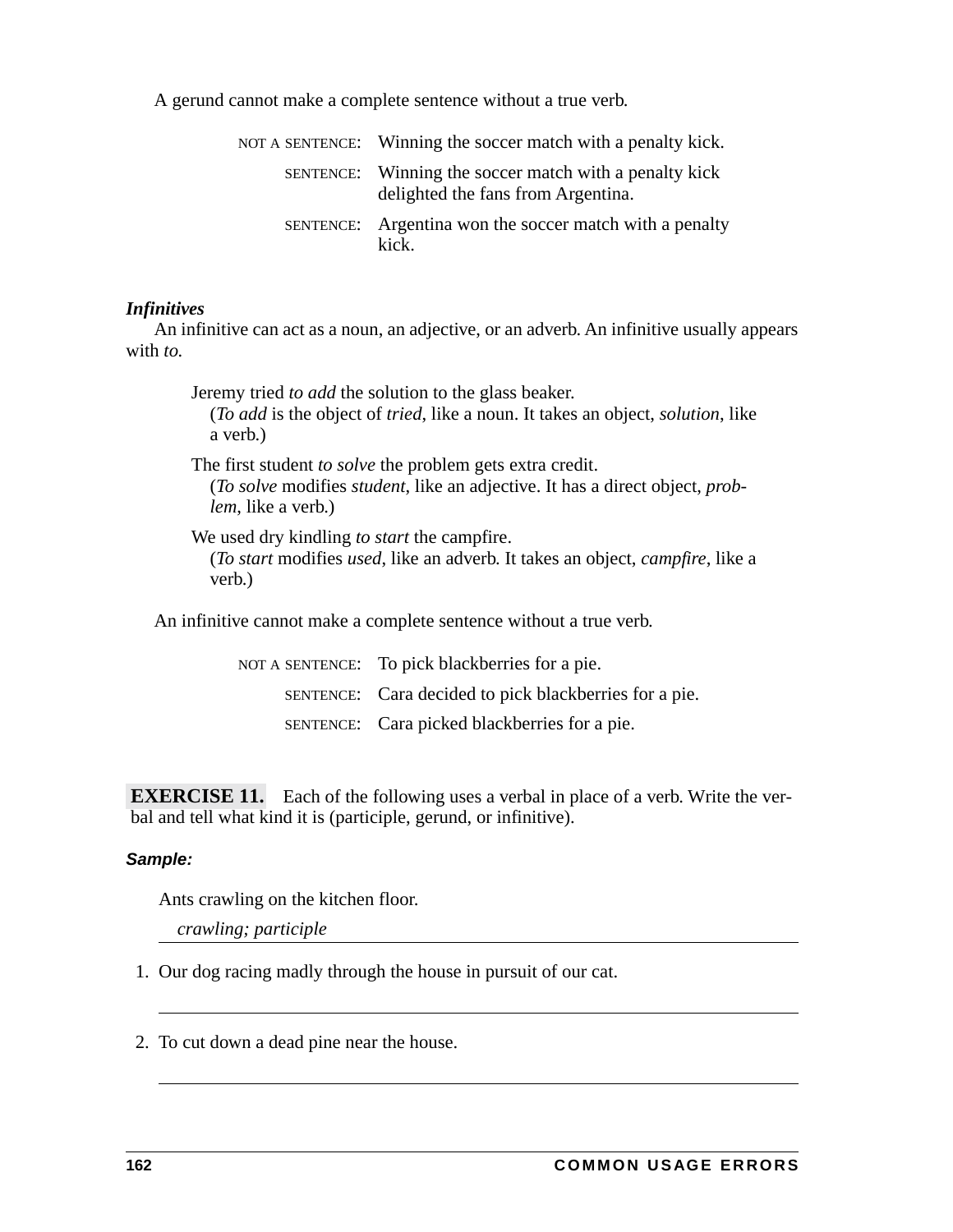- 3. Finding a four-leaf clover in the back yard.
- 4. Hoping for an answer to her letter.
- 5. An electrician to rewire the old wing of the school.

the control of the control of the control of the control of the control of the control of

**EXERCISE 12.** Each of the following uses a verbal in place of a verb. Rewrite each to make a complete sentence. Use the suggestions in the preceding pages.

<u> 1989 - Johann Stoff, deutscher Stoff, der Stoff, der Stoff, der Stoff, der Stoff, der Stoff, der Stoff, der S</u>

- 1. To visit Rocky Mountain National Park this summer.
- 2. Dad frying hamburgers in a smoky kitchen.
- 3. Having wrapped the package neatly.
- 4. To warm up on a freezing winter's day.
- 5. Eating a healthy meal.
- 6. A good plan to get a great report card.
- 7. To see an opera for the first time.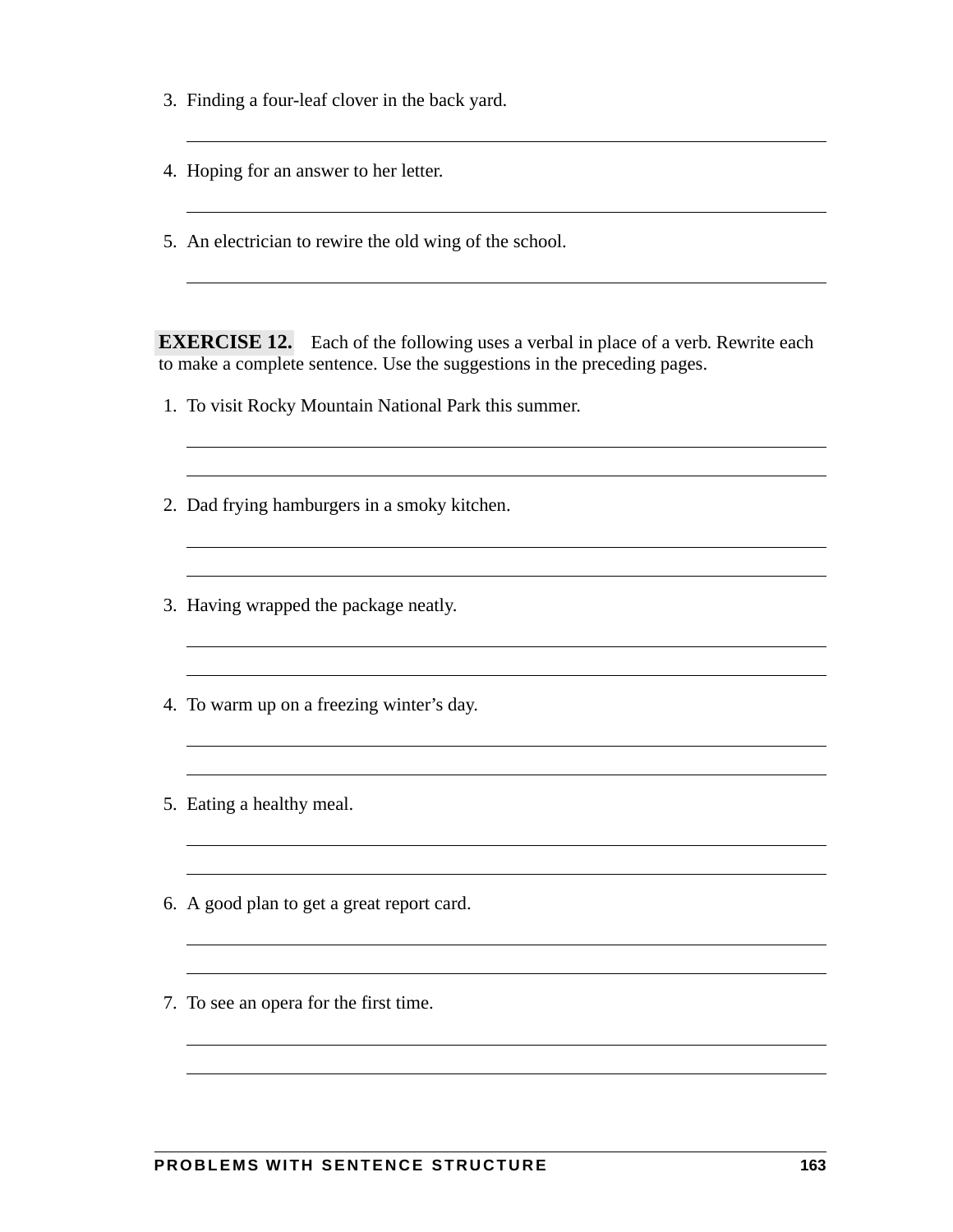8. Lying down in the wet grass.

9. Noticing a blind person on the corner of a busy intersection.

10. To apply for a part-time job in a fast-food restaurant.

# **Run-on Sentences**

Writing sentence fragments is a serious error. Writing run-on sentences is an equally serious error.

<u> 1989 - Johann Barbara, martxa alemaniar amerikan basar da da a shekara 1989 - Andrea Santa Albania a shekara</u>

| <b>Question:</b> What is a run-on sentence?                                       |
|-----------------------------------------------------------------------------------|
| <b>Answer:</b> A run-on sentence is two or more sentences written as if they were |
| one sentence.                                                                     |

Sometimes sentences run on with no punctuation separating them, as in the first example following. Sometimes, as in the second example, a comma is present, but a comma is not strong enough to separate two complete sentences.

| <b>RUN-ON SENTENCE:</b> | I enjoy computer games they keep me enter-<br>tained on rainy days. |
|-------------------------|---------------------------------------------------------------------|
| SEPARATE SENTENCES:     | I enjoy computer games. They keep me                                |
| (CORRECT)               | entertained on rainy days.                                          |
| <b>RUN-ON SENTENCE:</b> | There was a loud splash, the dog had jumped<br>into the pool.       |
| SEPARATE SENTENCES:     | There was a loud splash. The dog had jumped                         |
| (CORRECT)               | into the pool.                                                      |

**EXERCISE 13.** Rewrite the following run-on sentences. Make them into two separate sentences.

1. That piano is beautiful, it has a beautiful sound, too.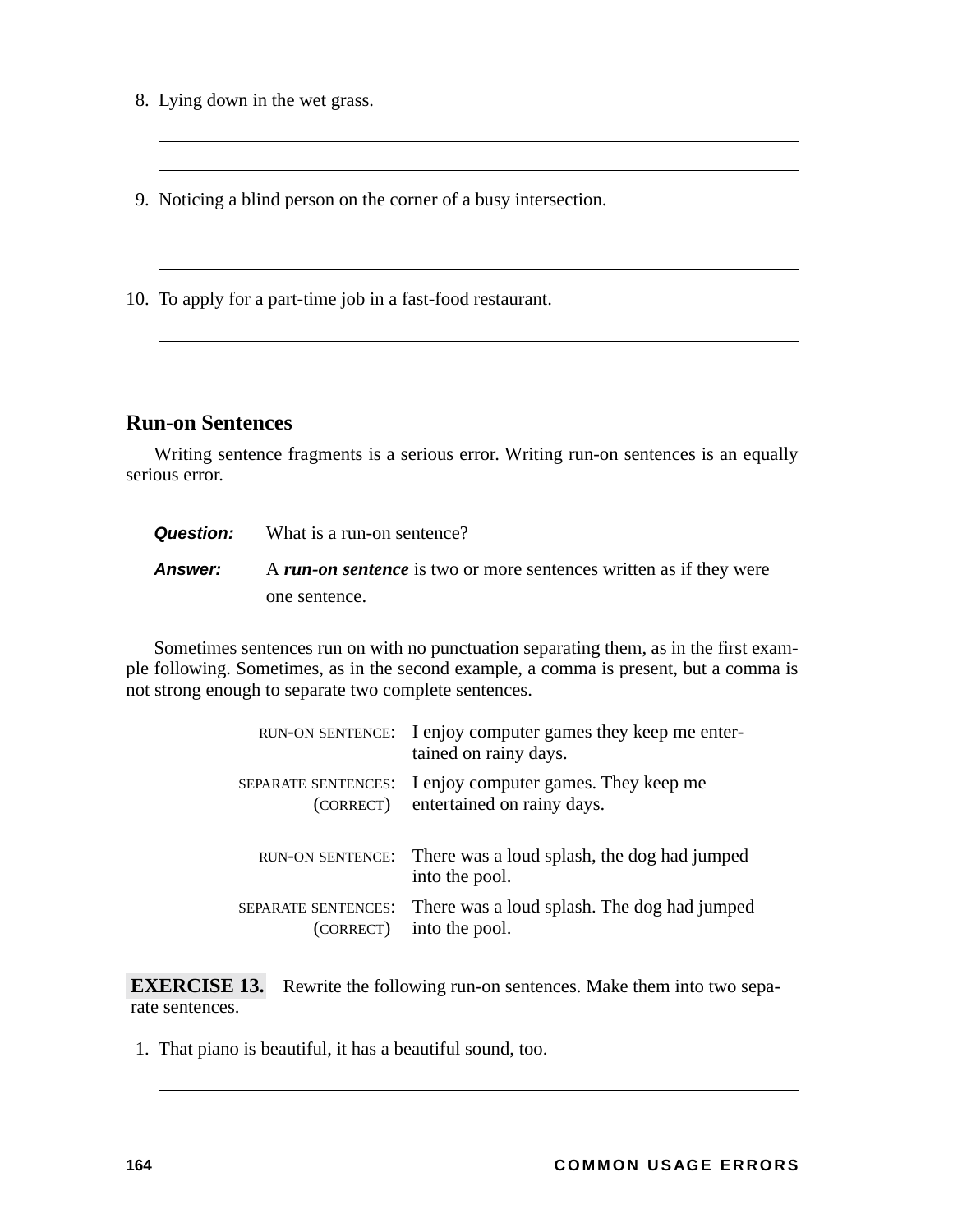- 2. Maria enjoys swimming her brother Raoul prefers sailing and fishing.
- 3. Can we leave now do you have the tickets?
- 4. I don't like most television comedies, they are boring.
- 5. The business of renting DVDs is popular there are two new rental stores in town.

<u> 1980 - Johann Barbara, martxa alemaniar arg</u>

- 6. Galina forgot her lunch she will have to buy one.
- 7. Jason found his lost calculator, it was in an old backpack.
- 8. I would love to see that show, the tickets are so expensive, though.
- 9. It began to rain hard, the hail started a few minutes later.
- 10. In some places, there is no summer vacation can you imagine it?
- 11. The teacher knew he was smart, he just did not work hard.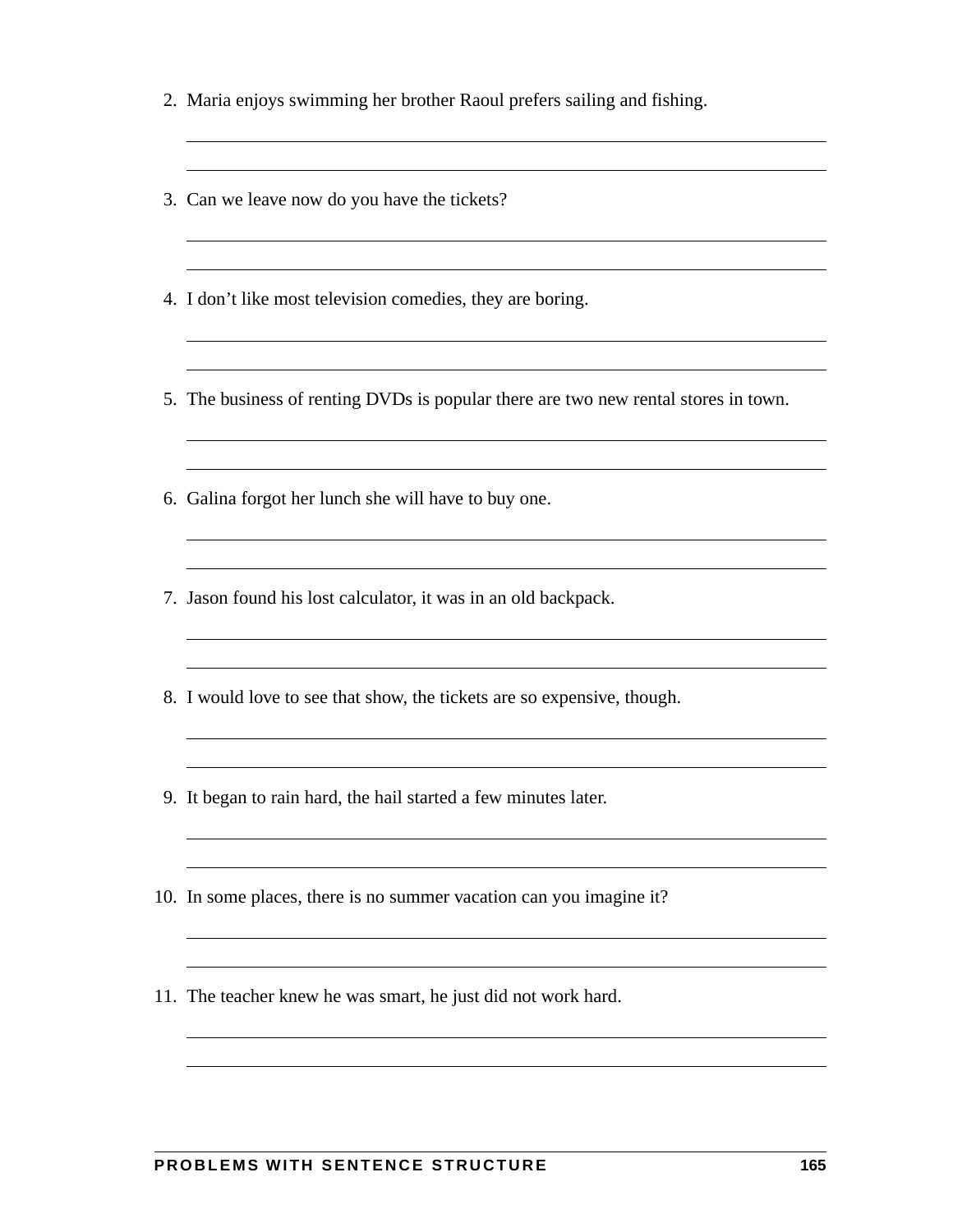- 12. Caitlyn knew that Jared wanted to go to the game he loved football so much.
- 13. My dog thinks he's human, he would sit at the kitchen table with us if we let him!
- 14. Do you think Janine would like the necklace it's so pretty.
- 15. It's nice outside, let's go for a run.

#### **Change Run-on Sentences to Compound and Complex Sentences**

Some run-on sentences can be corrected by adding an appropriate connecting word.

|                                       | RUN-ON SENTENCE: Video games require good coordination, play-<br>ers must react quickly. |
|---------------------------------------|------------------------------------------------------------------------------------------|
| COMPOUND SENTENCE:                    | Video games require good coordination, and<br>(CORRECT) players must react quickly.      |
| <b>RUN-ON SENTENCE:</b>               | Britney goes to summer school, she has to<br>improve her math grade.                     |
| <b>COMPLEX SENTENCE:</b><br>(CORRECT) | Britney goes to summer school because she<br>has to improve her math grade.              |

the control of the control of the control of the control of the control of the control of

The following words can lead to run-on sentences: *also, hence, nevertheless, nonetheless, furthermore, then, therefore,* and *thus*. These words are not conjunctions (they are adverbs). They cannot join sentences with only a comma. Sometimes a semicolon is used.

|                         | RUN-ON SENTENCE: The driver stopped, then he got out of his car.              |
|-------------------------|-------------------------------------------------------------------------------|
| SEPARATE SENTENCES:     | The driver stopped. Then he got out of his                                    |
| (CORRECT)               | car.                                                                          |
| <b>RUN-ON SENTENCE:</b> | My best subject is science, therefore I took a<br>science elective this year. |
| WITH SEMICOLON:         | My best subject is science; therefore, I took a                               |
| (CORRECT)               | science elective this year.                                                   |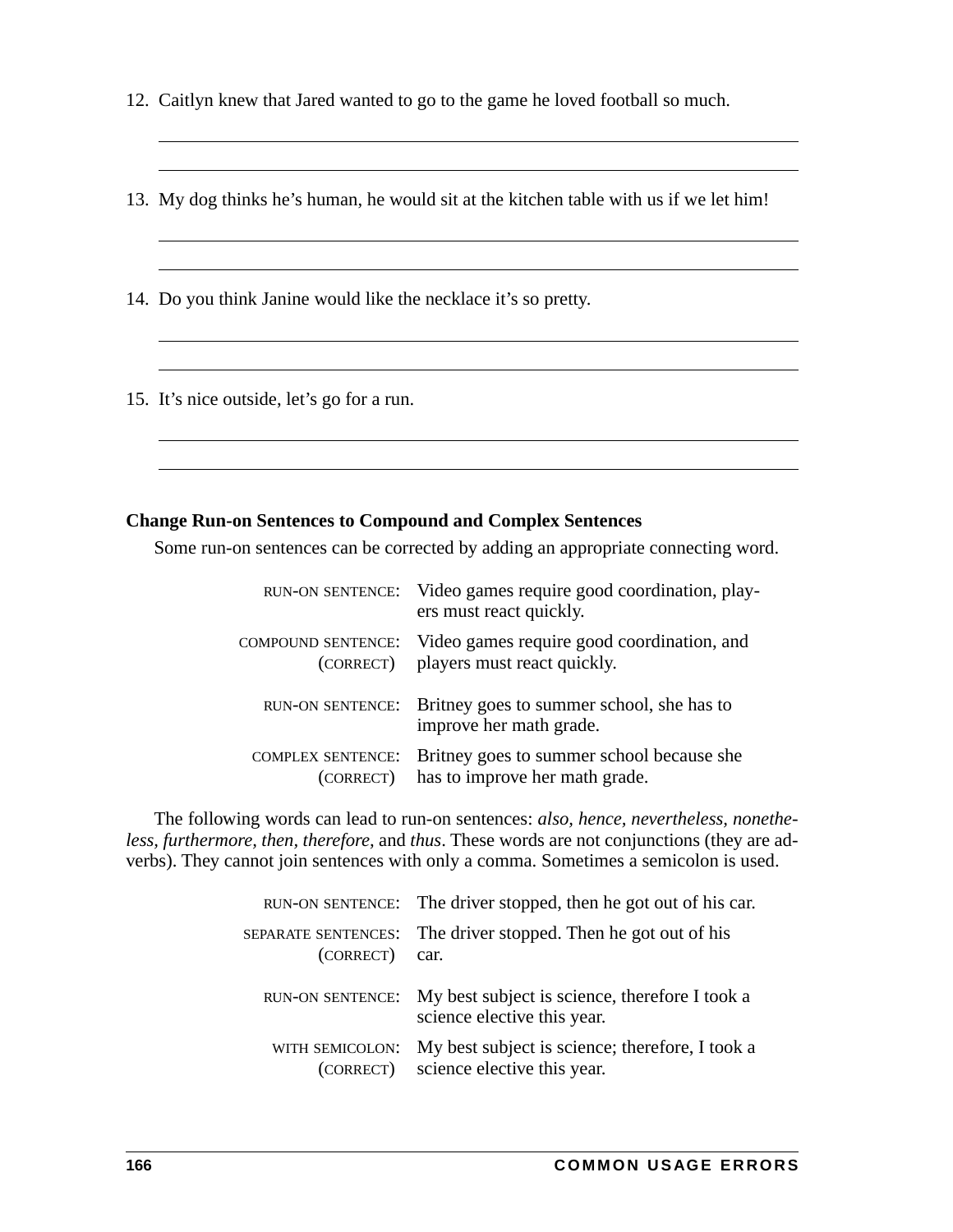**EXERCISE 14.** Change the following run-on sentences into compound or complex ones.

1. The Buccaneers are a winning team, they have a good defense.

2. Maryanne practiced her ballet routine for two hours, she is in a special performance.

<u> 1989 - Johann Stoff, deutscher Stoff, der Stoff, der Stoff, der Stoff, der Stoff, der Stoff, der Stoff, der S</u>

- 3. The light was shining in my eyes, I pulled the shade down.
- 4. Jean-Claude ran into the supermarket, he went to the bakery section.
- 5. Julie was driving too fast, she slowed down when her mother told her to.
- 6. I opened the door the phone rang.
- 7. Rosita got a good grade on the French test, she studied very hard.
- 8. Mr. Carson doesn't jog every day, he doesn't golf anymore.
- 9. Shake the bottle of cold medicine, take two tablespoons, as the directions say.
- 10. She listened to the CD player, she had earphones on.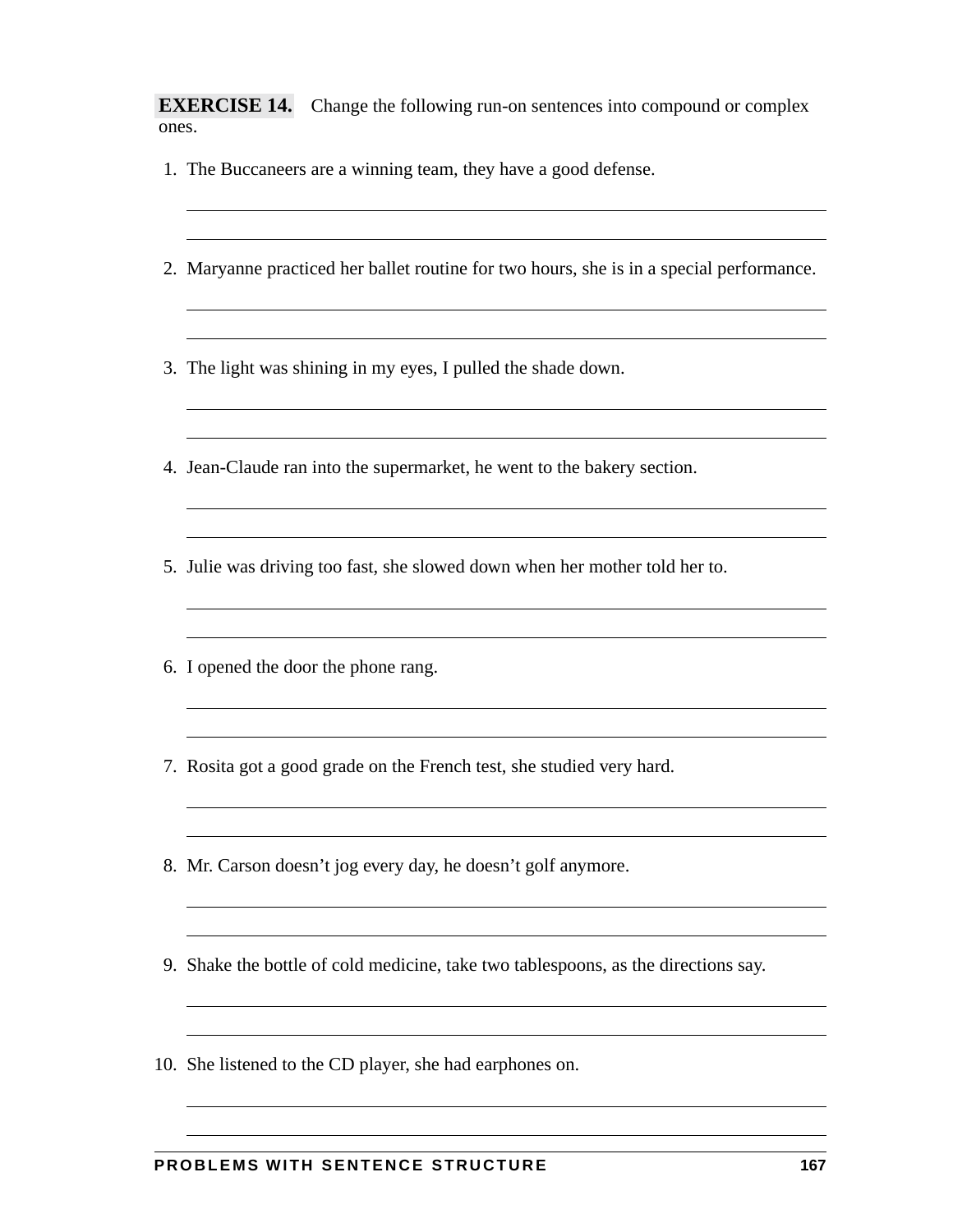We have focused on sentences in this lesson—types of sentences and how to form them, as well as those troubling sentence fragments and run-on sentences. The following two exercises offer some more practice on what we have learned.

**EXERCISE 15.** Eliminate all sentence fragments. Correct the run-on sentences. Add or eliminate words as needed.

- 1. If she were elected president of the Spanish Club.
- 2. Have you ever seen the locks on the St. Lawrence Seaway, they are fascinating.
- 3. With a cry of victory at the end of the long, hard tennis match.
- 4. Visited my grandmother in Greenville.
- 5. The dog barked noisily, then a car pulled into the driveway.
- 6. Why don't you plan a visit to the American Museum of Natural History, it has a fantastic collection of gems.

<u> 1989 - Johann Stoff, amerikansk politiker (d. 1989)</u>

- 7. When a duck and her five ducklings waddled across the street.
- 8. Four runners standing in the starting line.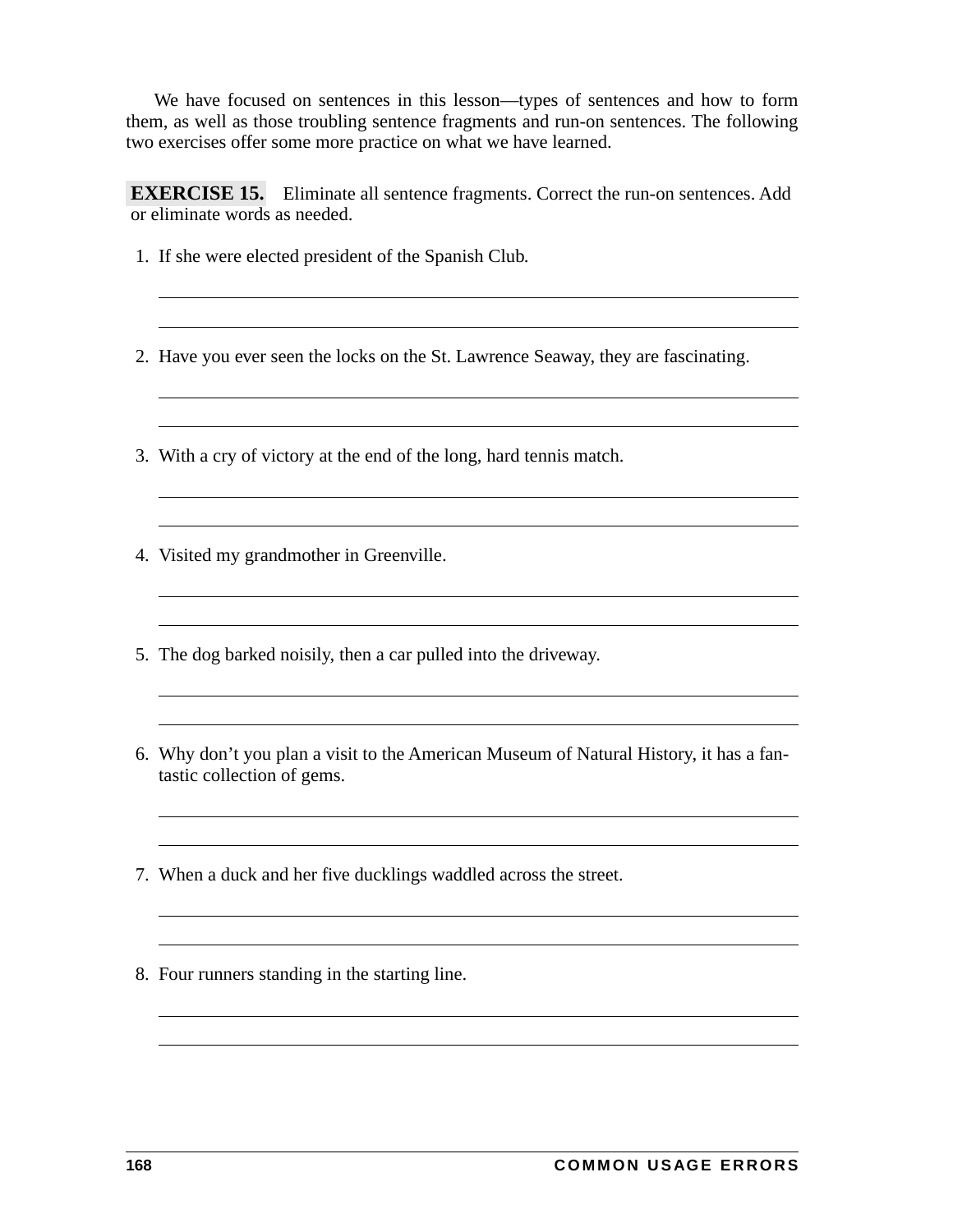- 9. Which had been closed for repairs.
- 10. The boy's team won four of their matches the girls' team won five of theirs.
- 11. Having gotten a good night's sleep.
- 12. The car was packed we left on vacation.
- 13. The movie that was chosen as best picture of the year.
- 14. Close the door let's go.
- 15. The senior class trip is to Disney World, is your brother going?

**EXERCISE 16.** Follow the directions carefully to create the sentences requested.

#### **Sample:**

Write a complex sentence with a subordinate clause beginning with *unless*.

*Unless Daria cleaned her room, she wasn't allowed to have a television in it.*

1. Write a simple sentence with a compound subject.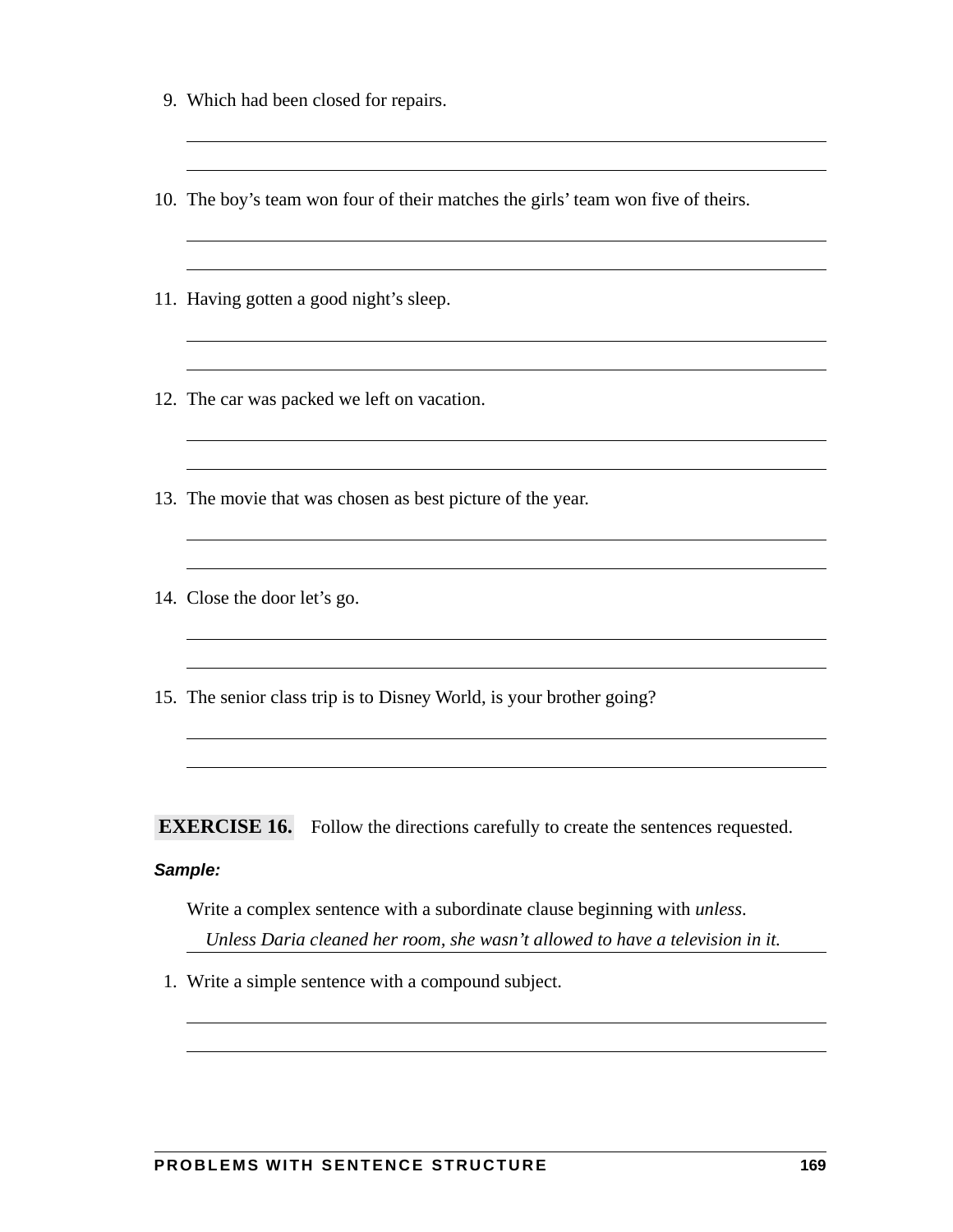- 2. Write a compound sentence.
- 3. Write a complex sentence.
- 4. Write a complex sentence with a subordinate clause beginning with *that*.

<u> 1989 - Johann Stoff, amerikansk politiker (d. 1989)</u>

5. Write a simple sentence with a compound subject and a compound verb.

<u> 1989 - Johann Stein, mars an deus Amerikaansk kommunister (\* 1958)</u>

- 6. Write a compound sentence using *or*.
- 7. Write a simple sentence with a compound verb.
- 8. Write a complex sentence with two subordinate clauses.
- 9. Write a sentence with a subordinate clause beginning with *if*.
- 10. Write a complex sentence with two independent clauses.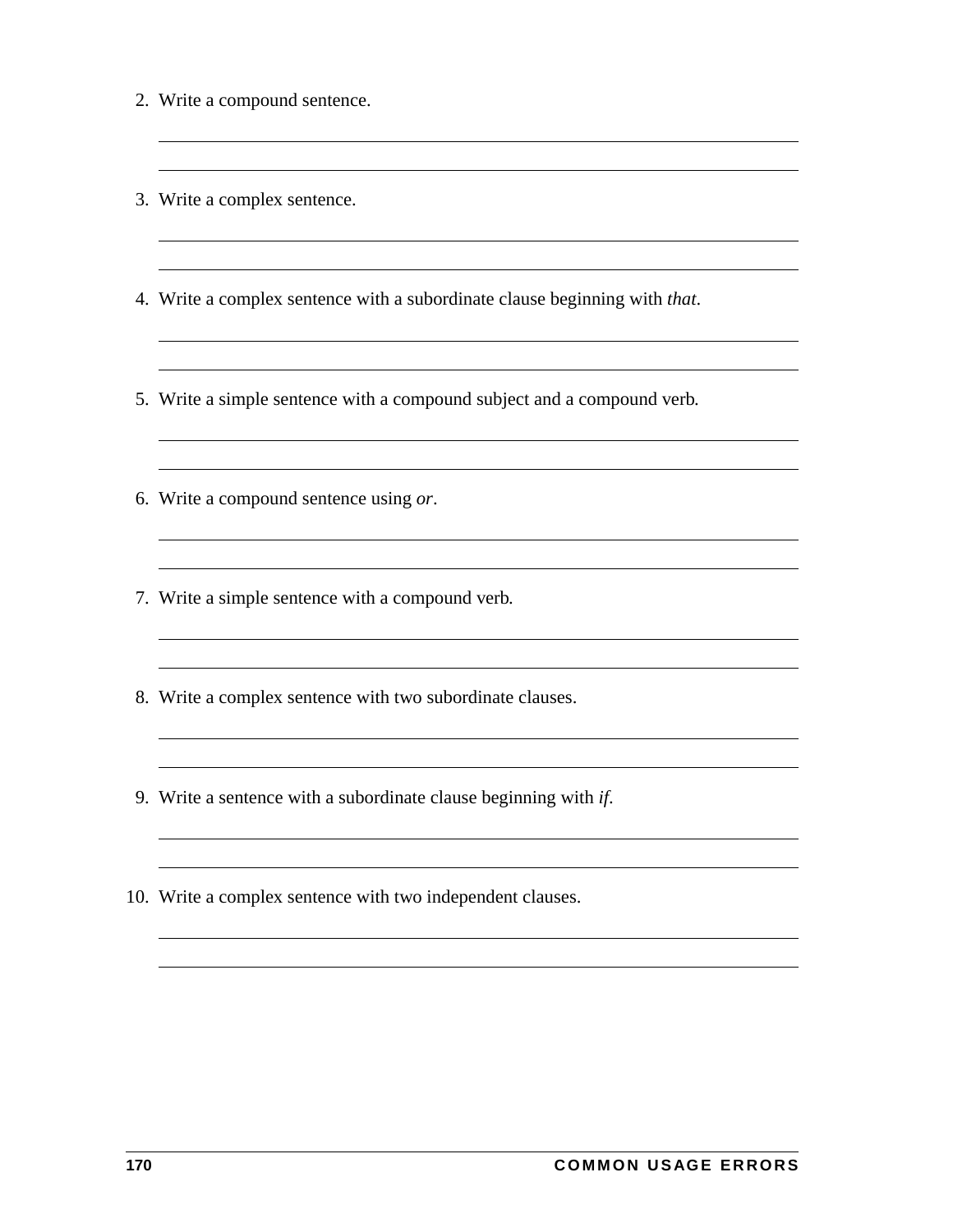# **Lesson 21 Problems with Nouns**

Recall from Lesson 4 in Part One (pages 27–37) that there are two main problems with nouns. The first is forming *plurals***.** The second is forming *possessives***.** When you have to form plural possessives, you are faced with both problems. This lesson provides some extra practice for both.

## **Plurals of Nouns**

Rules for forming plural nouns were given in Lessons 4 (pages 28–34) and 10 (page 63) in Part One. You may wish to review these before trying your hand at Exercises 1 through 3.

**EXERCISE 1.** Write the plural form of each of the following nouns.

| 2. bunch $\frac{1}{\sqrt{1-\frac{1}{2}}\sqrt{1-\frac{1}{2}}\sqrt{1-\frac{1}{2}}\sqrt{1-\frac{1}{2}}\sqrt{1-\frac{1}{2}}\sqrt{1-\frac{1}{2}}\sqrt{1-\frac{1}{2}}\sqrt{1-\frac{1}{2}}\sqrt{1-\frac{1}{2}}\sqrt{1-\frac{1}{2}}\sqrt{1-\frac{1}{2}}\sqrt{1-\frac{1}{2}}\sqrt{1-\frac{1}{2}}\sqrt{1-\frac{1}{2}}\sqrt{1-\frac{1}{2}}\sqrt{1-\frac{1}{2}}\sqrt{1-\frac{1}{2}}\sqrt{1-\frac{1}{2}}\sqrt{1-\frac{1$ |                           |  |  |  |  |  |
|-------------------------------------------------------------------------------------------------------------------------------------------------------------------------------------------------------------------------------------------------------------------------------------------------------------------------------------------------------------------------------------------------------------|---------------------------|--|--|--|--|--|
|                                                                                                                                                                                                                                                                                                                                                                                                             | 11. story $\qquad \qquad$ |  |  |  |  |  |
|                                                                                                                                                                                                                                                                                                                                                                                                             |                           |  |  |  |  |  |
|                                                                                                                                                                                                                                                                                                                                                                                                             |                           |  |  |  |  |  |
|                                                                                                                                                                                                                                                                                                                                                                                                             | 14. key                   |  |  |  |  |  |
| 7. miss $\overline{\qquad \qquad }$                                                                                                                                                                                                                                                                                                                                                                         | 15. wax $\qquad$          |  |  |  |  |  |
|                                                                                                                                                                                                                                                                                                                                                                                                             |                           |  |  |  |  |  |
| <b>EXERCISE 2.</b> Form the plural of each of the following nouns.                                                                                                                                                                                                                                                                                                                                          |                           |  |  |  |  |  |
| 1. mouthful $\qquad \qquad$                                                                                                                                                                                                                                                                                                                                                                                 |                           |  |  |  |  |  |
| 2. echo<br><u> Alexandria (m. 1858)</u>                                                                                                                                                                                                                                                                                                                                                                     | 5. sheep                  |  |  |  |  |  |
| 3. foot<br><u> Listen van die Stad van die Stad van die Stad van die Stad van die Stad van die Stad van die Stad van die Stad v</u>                                                                                                                                                                                                                                                                         | 6. piano                  |  |  |  |  |  |
|                                                                                                                                                                                                                                                                                                                                                                                                             |                           |  |  |  |  |  |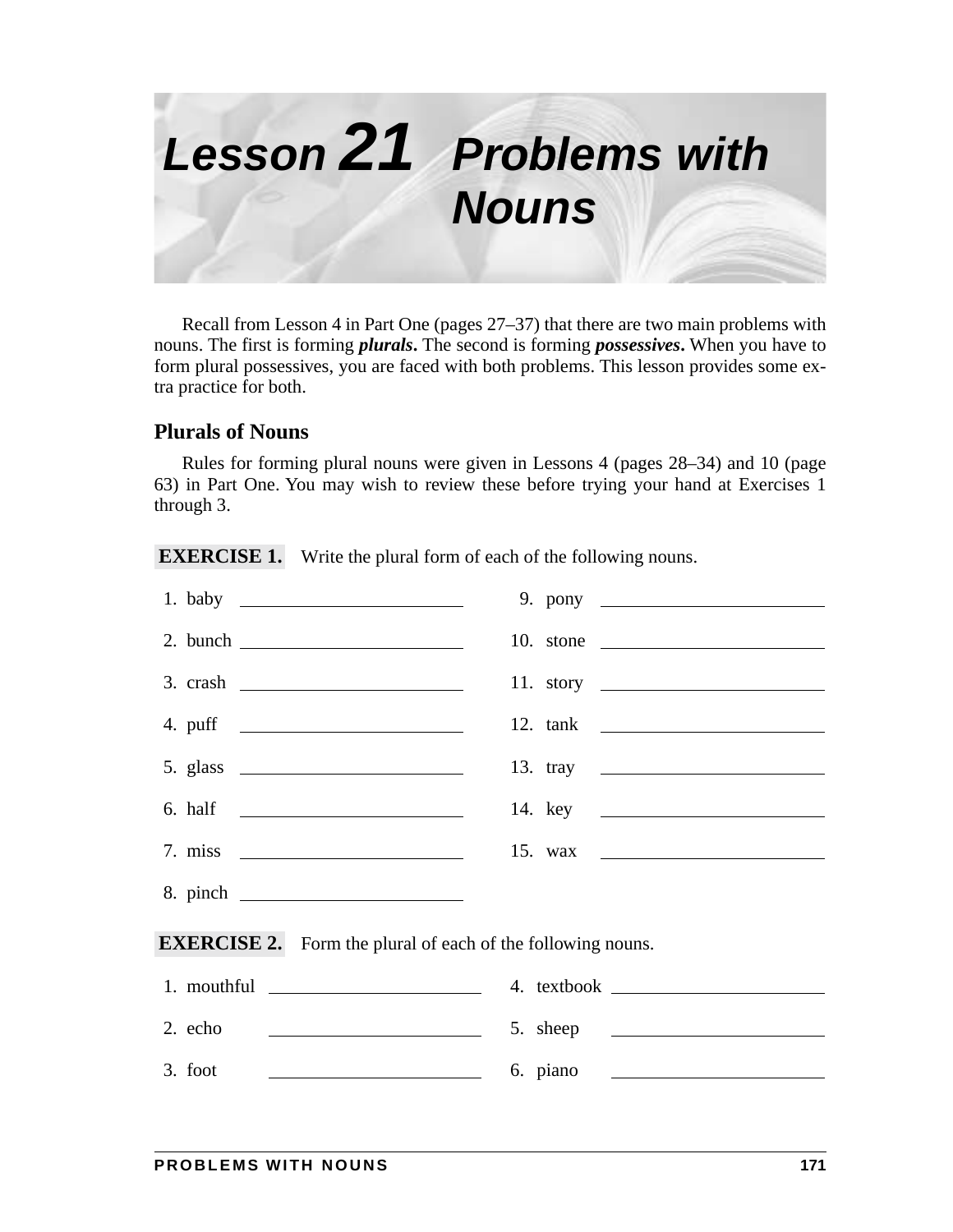| 7. roof      | the control of the control of the control of the control of the control of | 9. potato   | <u> 1980 - Andrea Maria Barbara, poeta esp</u>                                                                        |
|--------------|----------------------------------------------------------------------------|-------------|-----------------------------------------------------------------------------------------------------------------------|
| 8. hero      | <u>and the contract of the contract of the contract of</u>                 | 10. tooth   | <u> 1989 - Andrea State Barbara, política e a contrar a la contrar de la contrar de la contrar de la contrar de l</u> |
|              | <b>EXERCISE 3.</b> Write the plurals for these nouns.                      |             |                                                                                                                       |
|              |                                                                            |             | 6. saleswoman                                                                                                         |
| 2. chef      | <u> 1980 - Andrea Andrew Maria (h. 19</u>                                  | 7. branch   |                                                                                                                       |
|              | 3. government $\overline{\phantom{a} \phantom{a}}$                         | 8. attorney | <u> Constantino de la constantino de la constantino de la constantino de la constantino de la constantino de la c</u> |
| 4. bookshelf | <u> 1980 - Johann Barbara, martin a</u>                                    | 9. family   | <u> 1990 - Johann John Stein, markin samti samti samti samti samti samti samti samti samti samti samti samti sa</u>   |
| 5. radio     | <u> 1999 - Johann Barbara, martin a</u>                                    | 10 foot     |                                                                                                                       |

# **Possessives of Nouns**

The formation of possessive nouns was explained in Lesson 4 (pages 34–37) in Part One. It may be a good idea to turn back to that lesson and review how to form singular and plural possessives. Some practice exercises follow.

**EXERCISE 4.** Write the singular possessive form of each of the following nouns.

| 1. animal             |                                                     |                                                                                                                                                                                                                                                                                                                                                                                                             |
|-----------------------|-----------------------------------------------------|-------------------------------------------------------------------------------------------------------------------------------------------------------------------------------------------------------------------------------------------------------------------------------------------------------------------------------------------------------------------------------------------------------------|
| 2. attorney-general   | <u> 1989 - Andrea State Barbara, amerikan per</u>   |                                                                                                                                                                                                                                                                                                                                                                                                             |
| 3. brother            | <u> 1989 - Jan Sterlinger, fransk politiker (</u>   | 9. nurse $\frac{1}{\sqrt{1-\frac{1}{2}}\sqrt{1-\frac{1}{2}}\sqrt{1-\frac{1}{2}}\sqrt{1-\frac{1}{2}}\sqrt{1-\frac{1}{2}}\sqrt{1-\frac{1}{2}}\sqrt{1-\frac{1}{2}}\sqrt{1-\frac{1}{2}}\sqrt{1-\frac{1}{2}}\sqrt{1-\frac{1}{2}}\sqrt{1-\frac{1}{2}}\sqrt{1-\frac{1}{2}}\sqrt{1-\frac{1}{2}}\sqrt{1-\frac{1}{2}}\sqrt{1-\frac{1}{2}}\sqrt{1-\frac{1}{2}}\sqrt{1-\frac{1}{2}}\sqrt{1-\frac{1}{2}}\sqrt{1-\frac{1$ |
| 4. commander in chief |                                                     |                                                                                                                                                                                                                                                                                                                                                                                                             |
| $5.$ fox              | <u> 1989 - Andrea Station Barbara, amerikan per</u> | 11. man $\qquad \qquad$                                                                                                                                                                                                                                                                                                                                                                                     |
| 6. girl               |                                                     |                                                                                                                                                                                                                                                                                                                                                                                                             |

**EXERCISE 5.** Write the plural possessive form of each of the following nouns. *Remember:* First write the plural. Then add an **'** or *s***'** as needed.

| 1. athlete       |  | 5. goose $\_\_$        |
|------------------|--|------------------------|
| 2. city          |  |                        |
| 3. salesman      |  | 7. mouse $\frac{ }{ }$ |
| 4. four-year-old |  | 8. month               |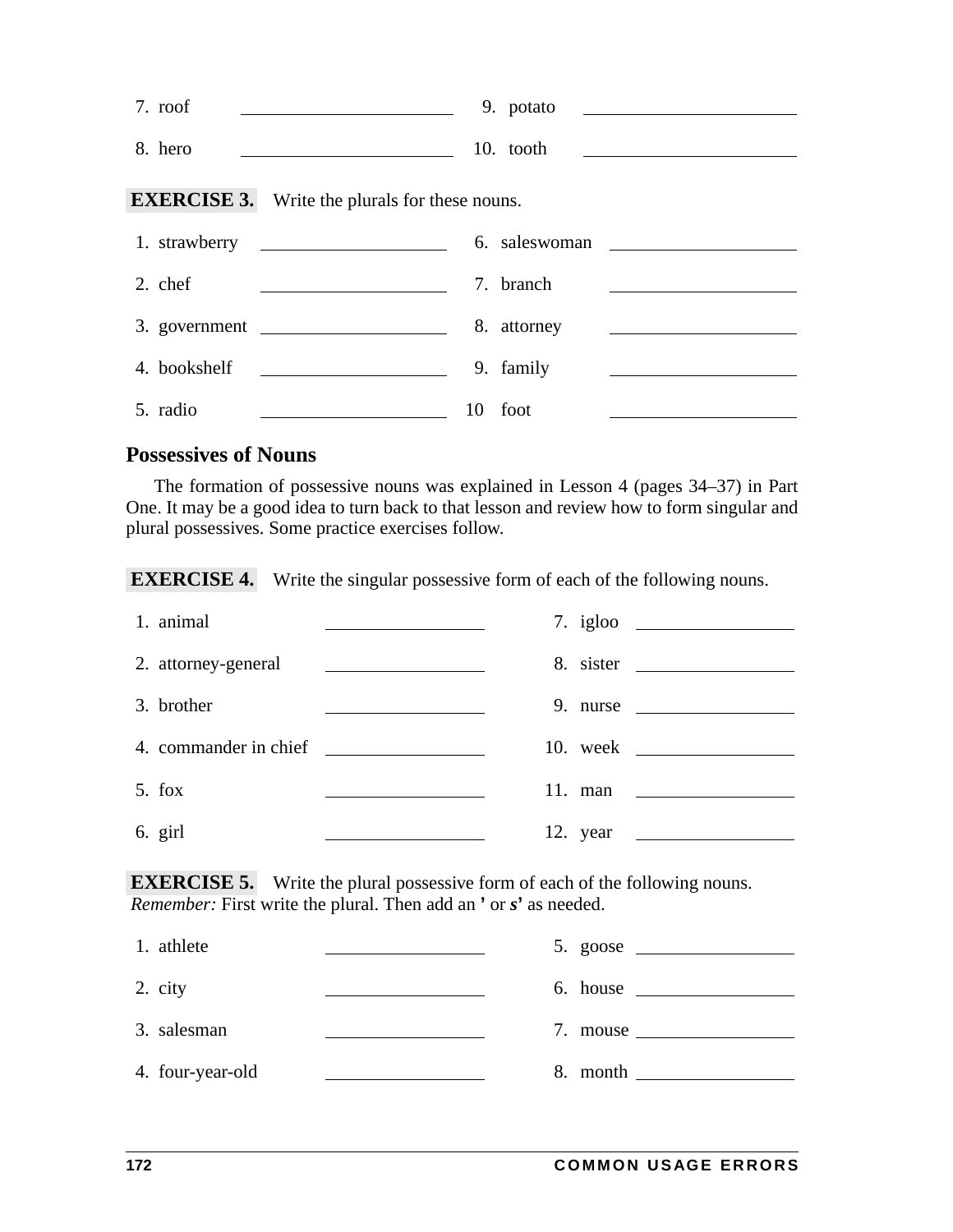| 9. parent  | tree<br>11. |  |
|------------|-------------|--|
| 10. search | 12. wolf    |  |

Now, practice forming both plurals and possessives in the next two exercises.

**EXERCISE 6.** Write the singular possessive, plural, and plural possessive of each of the following nouns.

| <b>SINGULAR</b> | SINGULAR POSSESSIVE                                    | <b>PLURAL</b>                                                                               | PLURAL POSSESSIVE |
|-----------------|--------------------------------------------------------|---------------------------------------------------------------------------------------------|-------------------|
| 1. book         | <u> 1990 - Johann Barbara, martin a</u>                |                                                                                             |                   |
| 2. man          |                                                        |                                                                                             |                   |
| $3.$ box        |                                                        | <u> 1989 - Johann Harry Harry Barn, mars and deutscher Schwarzer († 1908)</u>               |                   |
| 4. punch        | <u> 1989 - Johann Barbara, martxa al</u>               |                                                                                             |                   |
| 5. calf         | the control of the control of the control of the       | the control of the control of the control of the control of                                 |                   |
| 6. cage         | <u> 1989 - Johann Barbara, martxa eta politikar</u>    |                                                                                             |                   |
| 7. pie          | <u> 1990 - Johann Barn, mars ann an t-San A</u>        |                                                                                             |                   |
| 8. ox           |                                                        | <u> 1989 - Johann Harry Harry Barn, mars and deutscher Amerikaanse kommunister († 1908)</u> |                   |
| 9. mouse        |                                                        |                                                                                             |                   |
| 10. deer        |                                                        | <u> 1989 - Johann Barbara, martxa eta politikaria (h. 1989).</u>                            |                   |
| 11. soprano     |                                                        |                                                                                             |                   |
|                 |                                                        |                                                                                             |                   |
| 12. athlete     | <u> 1980 - Jan Barbara Barbara, política establece</u> |                                                                                             |                   |
| 13. story       |                                                        |                                                                                             |                   |
| 14. monkey      | <u> 1980 - Johann Barbara, martxa a</u>                |                                                                                             |                   |
| 15. thief       |                                                        |                                                                                             |                   |

**EXERCISE 7.** Write the correct form of the noun in parentheses as required by the sense of the sentence.

1. He left two of his (*book*) \_\_\_\_\_\_\_\_\_\_\_\_\_\_\_\_\_\_\_\_ on the bus.

2. The  $(book)$  <u>cover</u> was torn.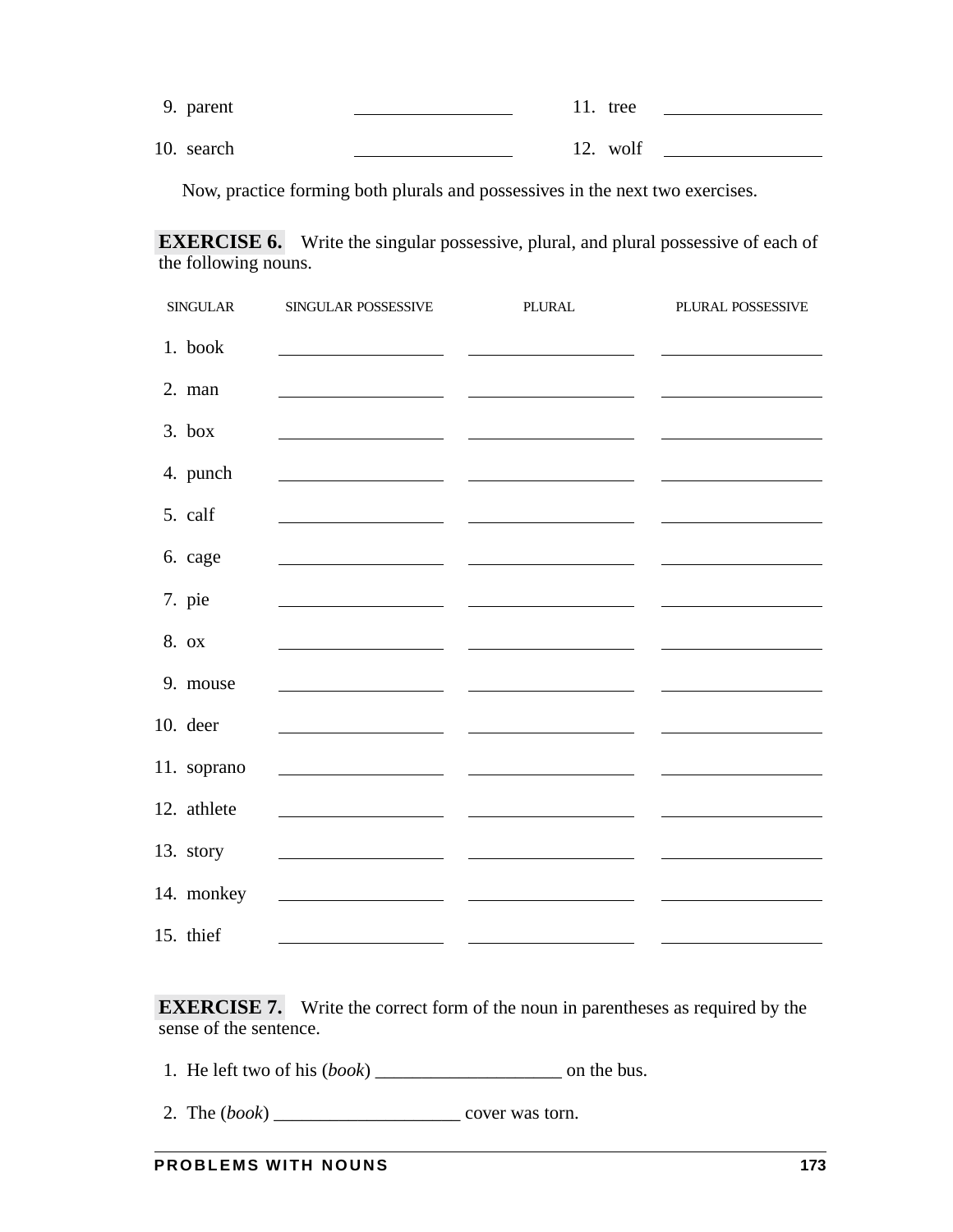| 5. I saw three ( <i>goose</i> ) ____________________________ swimming in the pond.                                      |  |
|-------------------------------------------------------------------------------------------------------------------------|--|
| 6. The park ranger noticed that many of the ( <i>goose</i> ) __________________________ wings<br>were missing feathers. |  |
| 7. Two of Mr. Dixon's (daughter) _________________________ own a computer store.                                        |  |
|                                                                                                                         |  |
| basketball team.                                                                                                        |  |
| 10. Ten of the hotel's ( <i>doorman</i> ) ________________________ worked on Sunday.                                    |  |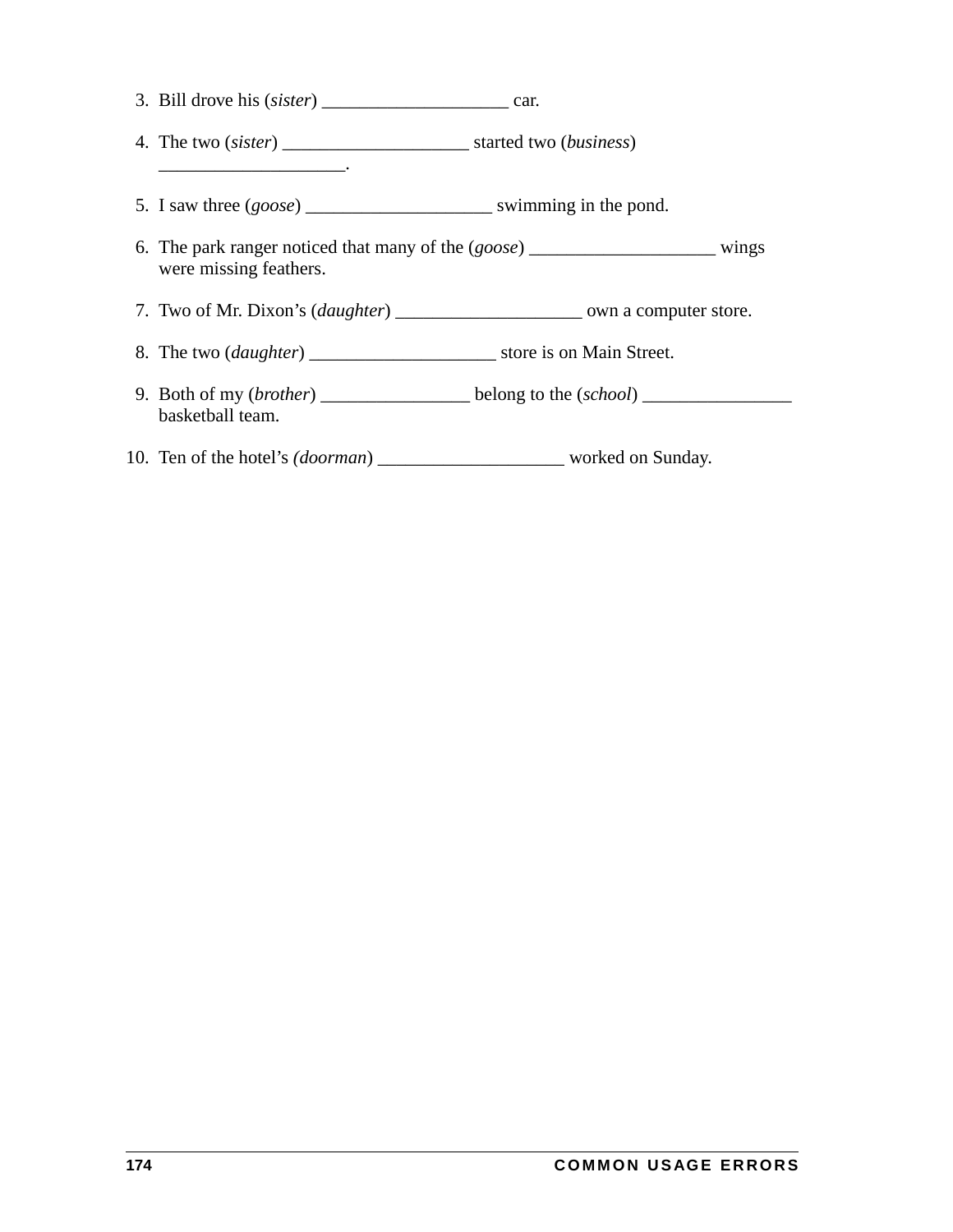# **Lesson 22 Problems with Verbs**

Every sentence has at least one verb. When you construct sentences, you have to pay close attention to the verbs. You must choose the correct tense of the verb and make the verb agree with its subject. The following discussion centers on these aspects of verbs. The lesson ends with a review of some verb pairs that are especially troublesome.

# **Using the Correct Tense**

**Question:** What is "tense"?

**Answer:** *Tense* means "time."

The form of a verb shows the time of the action that the verb expresses. Be sure to use the correct tense in your writing.

| <b>PRESENT TENSE:</b>        | A statue of Thomas Jefferson stands in<br>Washington, D.C.              |
|------------------------------|-------------------------------------------------------------------------|
| <b>PAST TENSE:</b>           | The Tampa Bay Buccaneers won the Super<br>Bowl in 2003.                 |
| <b>FUTURE TENSE:</b>         | Taryn will go to the dentist at five o'clock<br>this afternoon.         |
| PRESENT PERFECT TENSE:       | The Pyramids <i>have lasted</i> for thousands of<br>years.              |
| <b>PAST PERFECT TENSE:</b>   | By late afternoon, all the guests <i>had left</i> .                     |
| <b>FUTURE PERFECT TENSE:</b> | By the year 2020, people's taste in popular<br>music will have changed. |

#### **Staying with the Same Tense**

A common mistake is to mix the present and the past in a sentence. Stick to the same tense. Study the two examples to see how to correct errors.

|         | MIXED TENSES: I lose my keys and waited for my mother to come home.        |
|---------|----------------------------------------------------------------------------|
| present | past                                                                       |
| present | SAME TENSE: I lose my keys and wait for my mother to come home.<br>present |
|         |                                                                            |
|         | SAME TENSE: I lost my keys and waited for my mother to come home.          |
| past    | past                                                                       |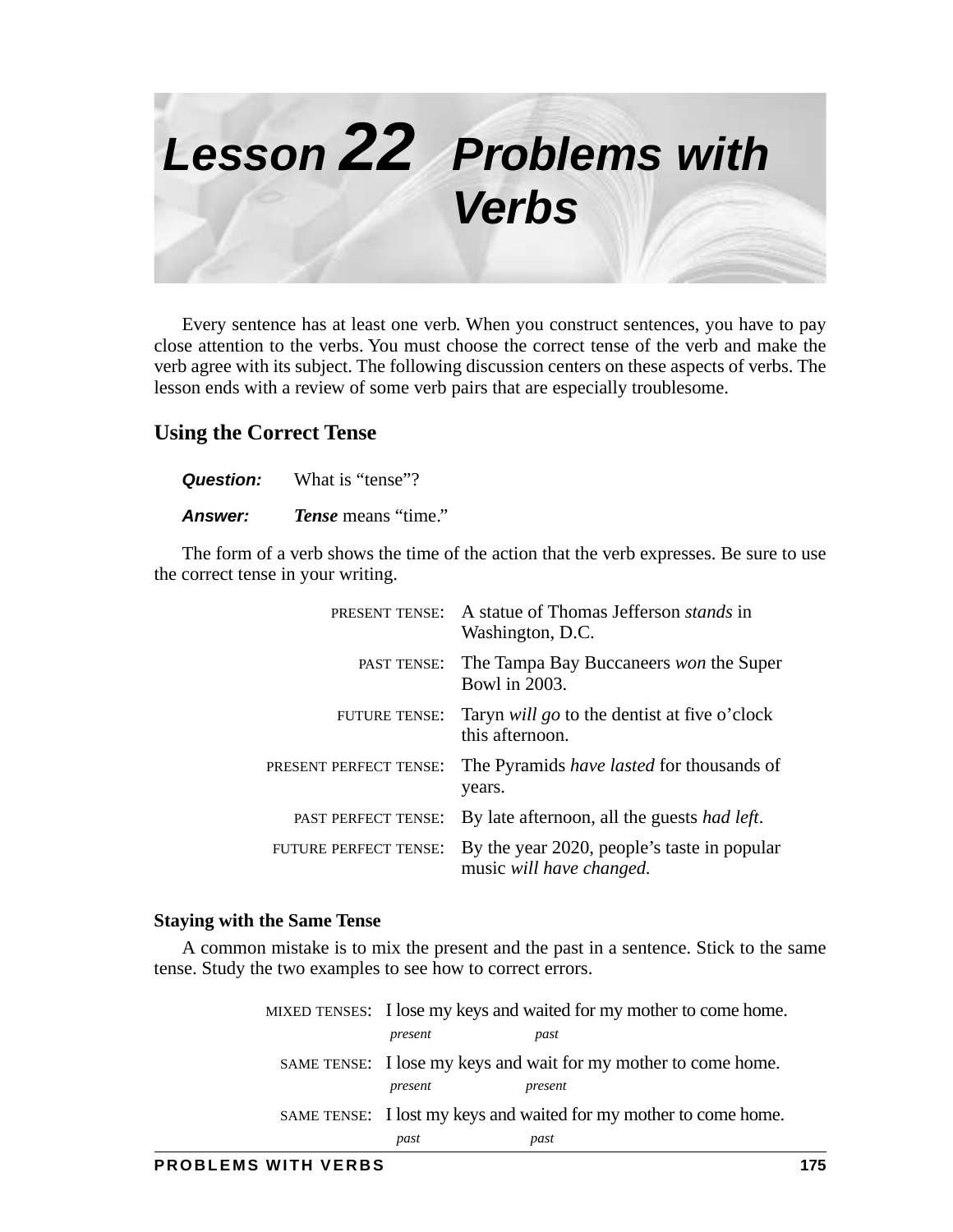MIXED TENSES: Because she misses the bus, she walked to school. *present past* SAME TENSE: Because she misses the bus, she walks to school. *present present* SAME TENSE: Because she missed the bus, she walked to school. *past past*

**EXERCISE 1.** The following sentences show inconsistent use of tense, mixing present and past. Make each pair of verbs consistent.

*In 1–3, make all verbs present tense.*

1. I get up at 7:00 A.M. and took a quick shower.

2. Children splashed in the neighborhood pool while the lifeguards watch carefully.

3. She turned off the soap opera as her brother comes through the door.

*In 4–6, make all verbs past tense.*

4. The school bus was late, but I get an excuse note from the driver.

5. We hike up the Mt. Greylock trail and rested on the summit.

6. I asked our football coach to put me in the game, but he says my arm isn't rested enough.

*In 7–9, make all verbs present tense.*

7. Cai strolls into the cafeteria and sat down next to Page.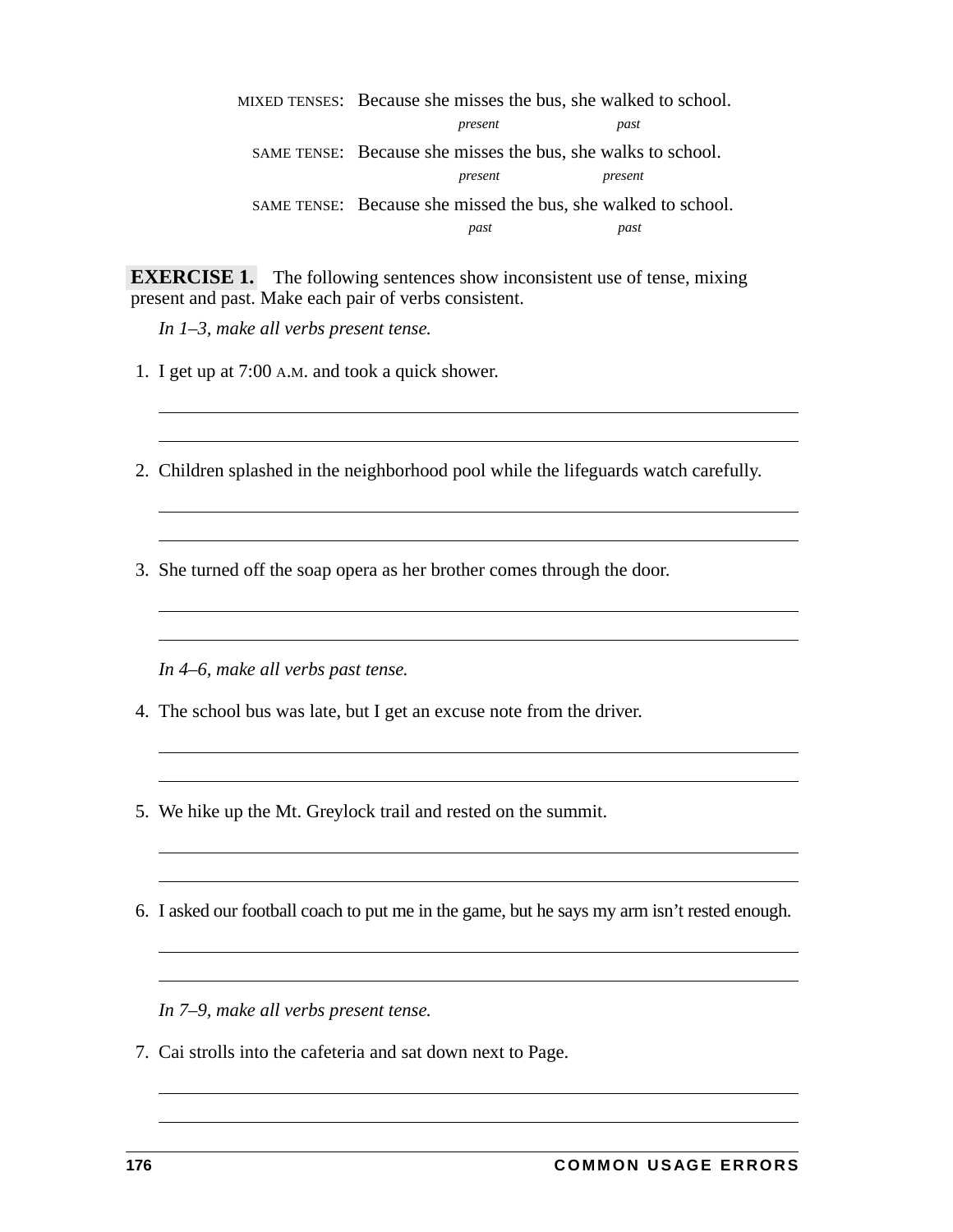- 8. Alex walked confidently to the front of the room and speaks to the class.
- 9. My sister handed the clarinet to me and then cringes when I try to play it.

*In 10–12, make all verbs past tense.*

- 10. Ben thinks for a moment and then explained his point of view.
- 11. The 727 departed from O'Hare International Airport and then heads toward Atlanta.
- 12. The players slip up behind the winning coach and dumped a bucket of Gatorade on him.

# **Principal Parts of Verbs**

**Question:** What do we mean by "principal parts"?

**Answer:** The *principal parts* of a verb are those parts used to form tenses.

Except for helping verbs (*can, be, may, have,* etc.), all English verbs have four principal parts—the infinitive (without the "to"), present, past, and past participle. In our language, verbs can be regular or irregular.

#### **Regular Verbs**

Most verbs are *regular*. They form tenses (express time of an action) in regular, predictable ways.

I **play** my music loudly. (Expresses an action taking place or an action always true; *play* is present tense.)

I **played** my music loudly. (Expresses an action gone by; *played* is past tense.)

I have **played** my music loudly.

(Expresses an action completed at the time of speaking; *have played* is a helping verb, *have*, plus the past participle *played*.)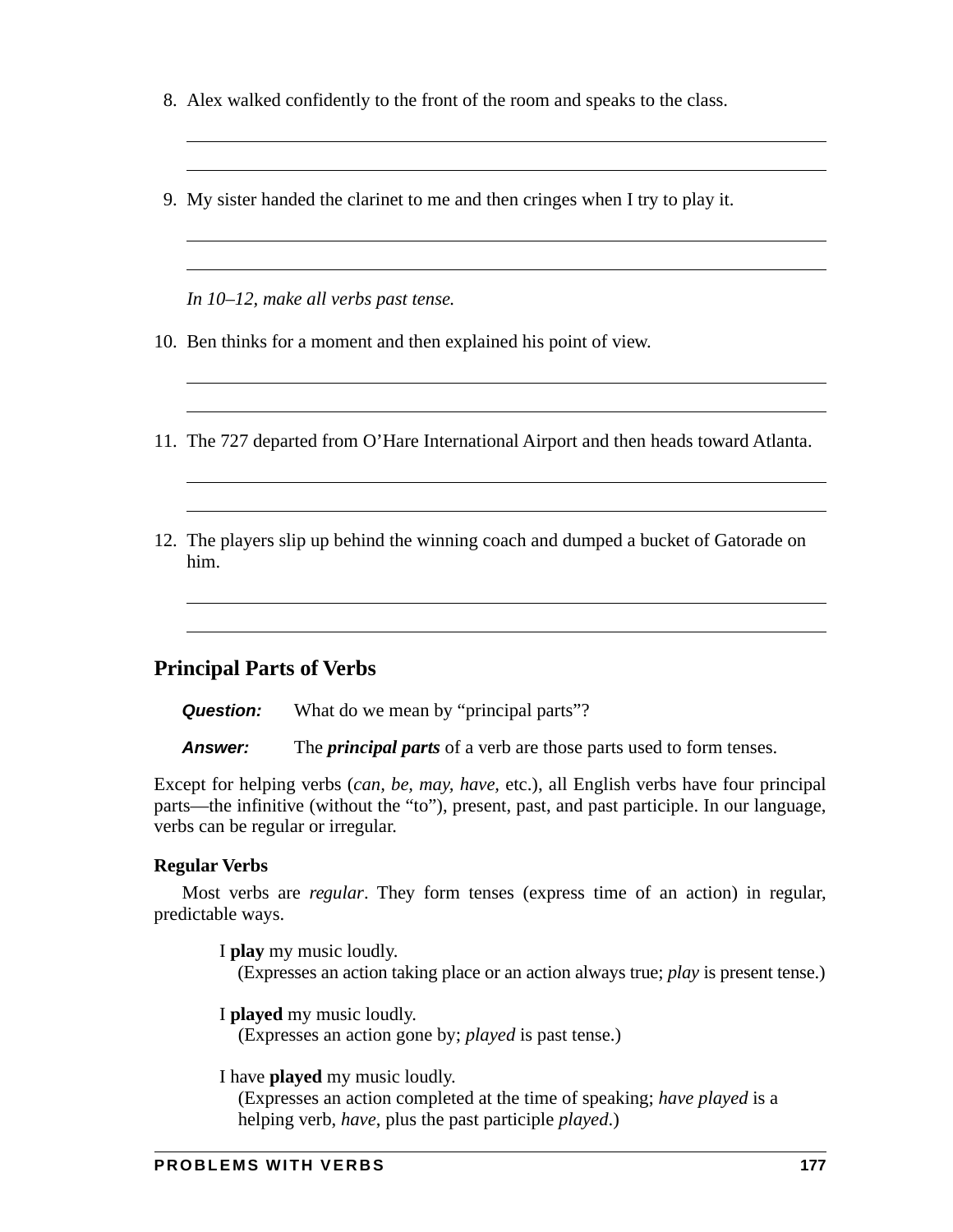#### **Irregular Verbs**

Some verbs are *irregular*. They cause trouble because they do not form their tenses in the usual way.

I **see** a UFO.

(Expresses an action taking place; *see* is present tense.)

I **saw** a UFO.

(Expresses an action gone by; *saw* is past tense.)

I have **seen** a UFO.

(Expresses an action completed at the time of speaking; *have seen* is a helping verb, *have*, plus the past participle *seen*.)

#### *Principal Parts of Irregular Verbs*

A speaker or writer of correct English must know the principal parts of irregular verbs. For example,

| WE DON'T SAY: We swimmed to the shore.                                                                                                    |
|-------------------------------------------------------------------------------------------------------------------------------------------|
| WE DO SAY: We swam to the shore.                                                                                                          |
| WE DON'T SAY: Mom has went to the office.<br>WE DO SAY: Mom has gone to the office. ( <i>Has</i> is a helping verb.)                      |
| WE DON'T SAY: The girls have ate their lunch.<br>WE DO SAY: The girls <b>have eaten</b> their lunch. ( <i>Have</i> is a helping<br>verb.) |

Here is a list of the trickiest irregular verbs. Study them thoroughly.

#### **PRINCIPAL PARTS OF 40 IRREGULAR VERBS**

| PRESENT | <b>PAST</b> | <b>PAST PARTICIPLE</b> |
|---------|-------------|------------------------|
| am      | was         | (have) been            |
| become  | became      | (have) become          |
| begin   | began       | (have) begun           |
| blow    | blew        | (have) blown           |
| break   | broke       | (have) broken          |
| bring   | brought     | (have) brought         |
| catch   | caught      | (have) caught          |
| choose  | chose       | (have) chosen          |
| come    | came        | (have) come            |
| do      | did         | (have) done            |
| draw    | drew        | (have) drawn           |
| drink   | drank       | (have) drunk           |
|         |             |                        |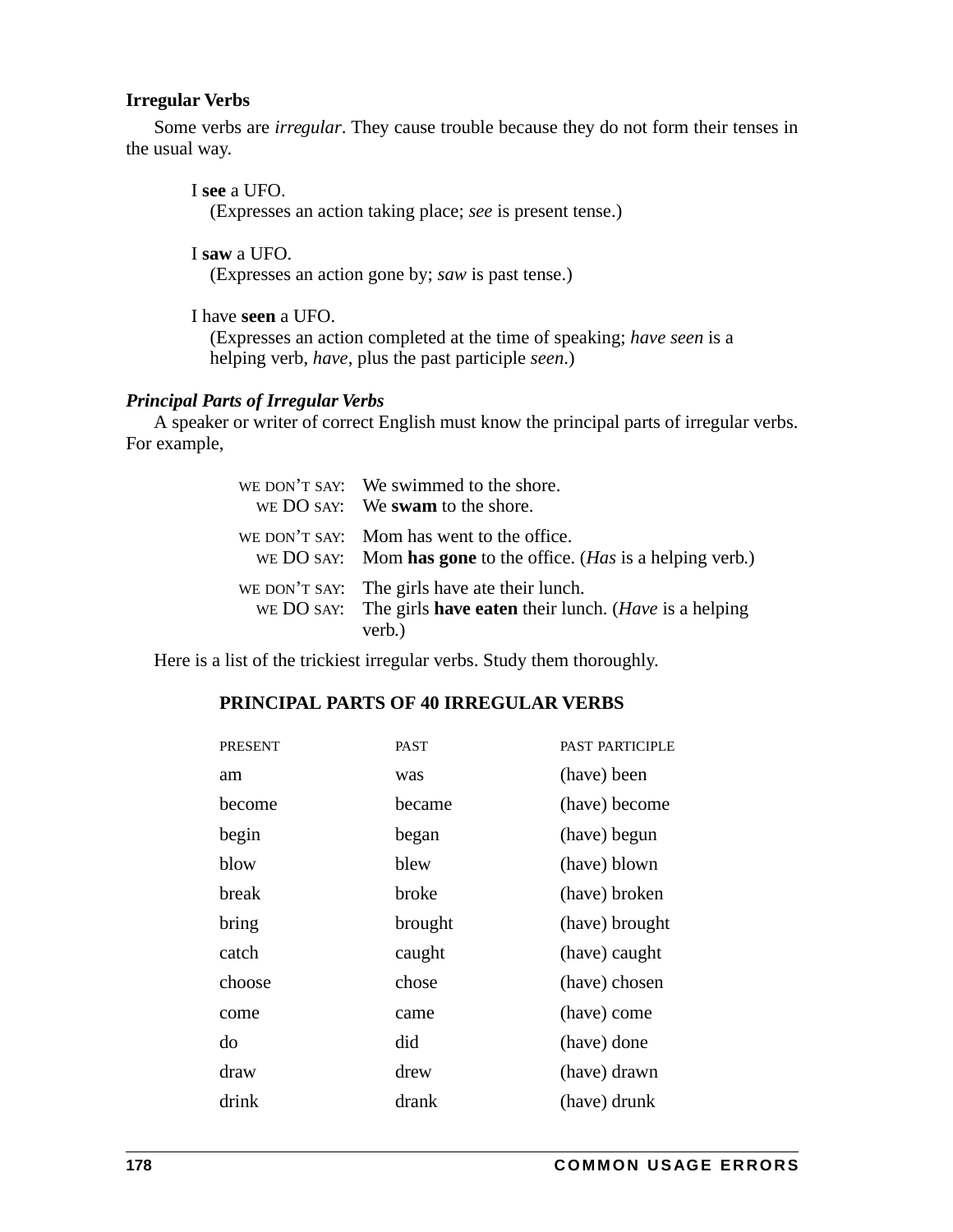| drive  | drove  | (have) driven               |
|--------|--------|-----------------------------|
| eat    | ate    | (have) eaten                |
| fall   | fell   | (have) fallen               |
| find   | found  | (have) found                |
| freeze | froze  | (have) frozen               |
| get    | got    | (have) gotten <i>or</i> got |
| give   | gave   | (have) given                |
| go     | went   | (have) gone                 |
| hold   | held   | (have) held                 |
| know   | knew   | (have) known                |
| lay    | laid   | (have) laid                 |
| leave  | left   | (have) left                 |
| lie    | lay    | (have) lain                 |
| ride   | rode   | (have) ridden               |
| rise   | rose   | (have) risen                |
| say    | said   | (have) said                 |
| see    | saw    | (have) seen                 |
| shake  | shook  | (have) shaken               |
| sit    | sat    | (have) sat                  |
| speak  | spoke  | (have) spoken               |
| stick  | stuck  | (have) stuck                |
| swim   | swam   | (have) swum                 |
| take   | took   | (have) taken                |
| teach  | taught | (have) taught               |
| tear   | tore   | (have) torn                 |
| throw  | threw  | (have) thrown               |
| win    | won    | (have) won                  |
| wind   | wound  | (have) wound                |
| write  | wrote  | (have) written              |

Forms of *have* and of *be* and *do* are often used as helping verbs: *has left*, *were chosen*, *do agree*.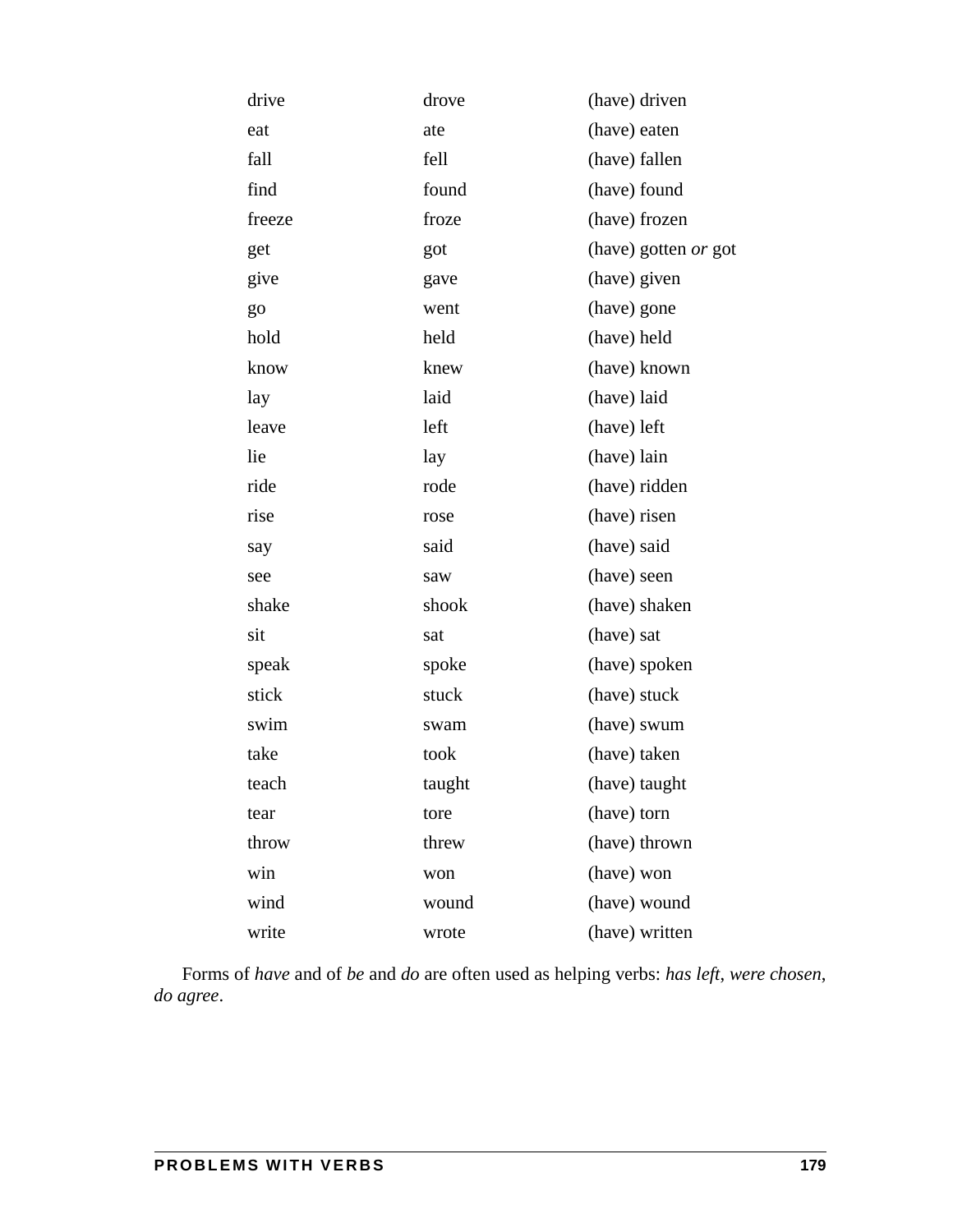**EXERCISE 2.** In each sentence, underline the correct form of the verb.

- 1. Evan (**brought, brung**) his Jack Russell terrier to the picnic.
- 2. Manuela has (**chose, chosen**) dramatics as her English elective.
- 3. Mr. Esposito (**did, done**) a good job in landscaping his yard.
- 4. You missed Tanya. She has (**gone, went**) to the movies.
- 5. Oh no, I've (**tore, torn**) my jacket.
- 6. I (**been, have been**) taking tennis lessons this summer.
- 7. The old maple tree in our yard has (**fallen, fell**) at last.
- 8. Todd (**came, come**) late to the rehearsal yesterday.
- 9. That unopened book has (**laid, lain**) on the desk for a week.
- 10. Yesterday's storm has (**shaken, shook**) most of the apples from the tree.
- 11. Chan (**swam, swum**) forty laps in the pool yesterday.
- 12. Have you (**gave, given**) clothes you've outgrown to the Salvation Army?
- 13. As we left for the beach, the sky (**began, begun**) to darken.
- 14. During our move to Phoenix, three of our lamps were (**broke, broken**).
- 15. Paolo thought he (**knew, knowed**) the girl who had just entered the store.
- 16. Has any quarterback ever (**throwed, thrown**) a football 80 yards?
- 17. The weather at the soccer game turned cold, and we were nearly (**froze, frozen**).
- 18. "Saving Our Rainforests" is the best composition Doreen has ever (**written, wrote**).
- 19. Have you ever (**spoke, spoken**) before a full auditorium?
- 20. The quarterback (**saw, seen**) a free receiver and completed the pass.
- 21. Linda had (**drew, drawn**) a picture of the old schoolhouse.
- 22. I was so thirsty I (**drank, drunk**) a whole quart of lemonade.
- 23. Get up! The sun has already (**risen, rose**).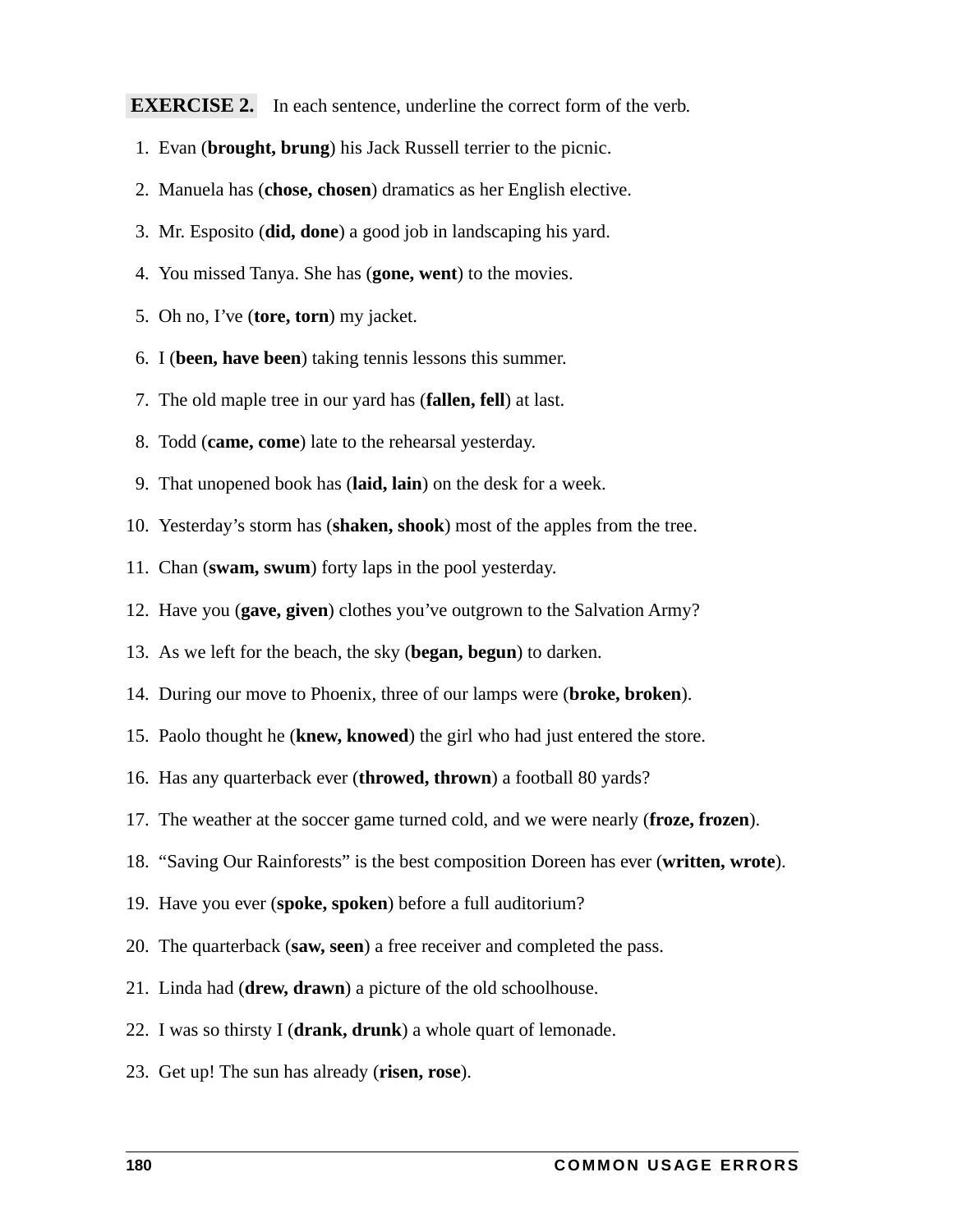- 24. Until yesterday, Dad had never (**driven, drove**) a sports car.
- 25. Christina (**did, done**) a good job with that craft work.
- 26. Kamali has (**chose, chosen**) her courses for next year.
- 27. Have you ever (**ridden, rode**) in an old car over bumpy roads?
- 28. The wind has (**blowed, blown**) hard all night long.
- 29. Colleen (**began, begun**) to have doubts about arriving on time in Memphis.
- 30. I had never (**ate, eaten**) chickpeas before yesterday.

# **Agreement of Subject and Verb**

| <b>Question:</b> | What is <i>agreement?</i> |  |
|------------------|---------------------------|--|
|------------------|---------------------------|--|

**Answer:** A verb must agree with its subject in *number*. That is, if the subject of a sentence is singular, the verb must also be singular: "The *child is* lost." If the subject is plural, the verb must also be plural: "Your *friends are* here."

|                      | <b>SINGULAR</b>    | PLURAL     |
|----------------------|--------------------|------------|
| <b>First Person:</b> | I enjoy            | we enjoy   |
| Second Person:       | you enjoy          | you enjoy  |
| Third Person:        | he, she, it enjoys | they enjoy |

The verb *to be*, the commonest verb in English, is, unfortunately, irregular. These are the present tense forms:

| <i>First Person:</i> | 1 am           | we are   |
|----------------------|----------------|----------|
| Second Person:       | you are        | you are  |
| <i>Third Person:</i> | he, she, it is | they are |

These are the past tense forms:

| 1 was           | we were   |
|-----------------|-----------|
| you were        | you were  |
| he, she, it was | they were |

The important verb *to have* is worth a look. These are the present tense forms:

| First Person:        | I have          | we have   |
|----------------------|-----------------|-----------|
| Second Person:       | you have        | you have  |
| <i>Third Person:</i> | he, she, it has | they have |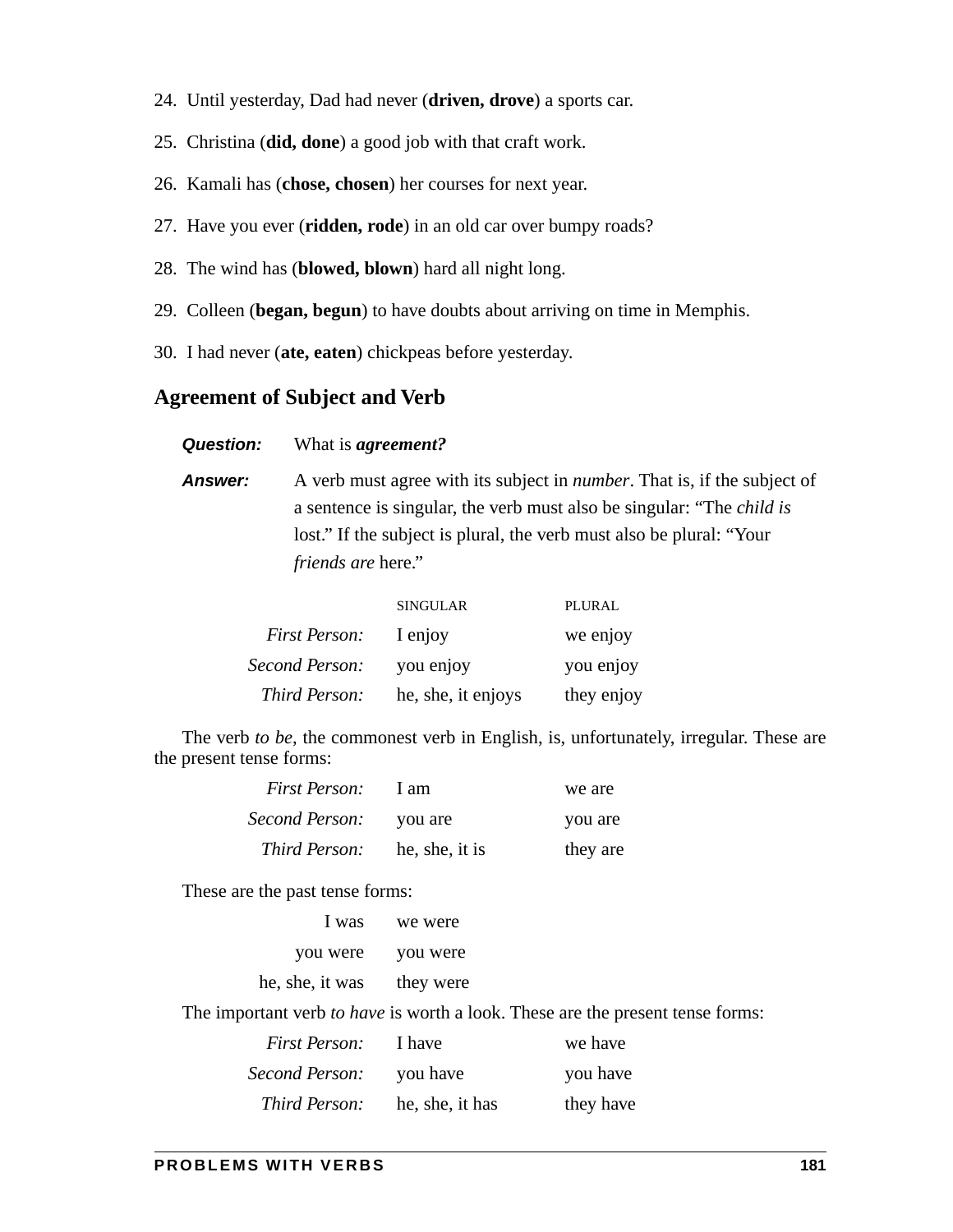These are the past tense forms:

| I had           | we had   |
|-----------------|----------|
| you had         | you had  |
| he, she, it had | they had |

Most native speakers of English tend to use the right form in sentences in which the verb follows the subject. Here is an example:

A tree stands at the front gate.

In other sentences, subject-verb agreement is not as simple as in the sentence above, and mistakes are commonly made. Study the following few rules; they will help you avoid such mistakes.

**1. Confusion can result when there are words** (those in parentheses below) **between the subject and the verb.**

 $\overline{\phantom{a}}$ A tree (with green leaves) stands at the front gate.

Some people would mistakenly write *stand* in the belief that *leaves* is the subject. It is not.

**2. Expressions like** *with, together with, according to, including, as well as***,** *plus,* **and** *no less than* **do not affect subject-verb agreement.**

**x** The coach, as well as the players, is going to the game by plane.

*Coach* is the subject, not *players* (or *coach and players*).

- **3. Another common difficulty arises when the subject is compound. The words** *and***,** *or***,** *nor***,** *either . . . or, neither . . . nor* **signal the presence of a compound subject.**
	- **a. When two subjects are connected by** *and***, the subject is plural and the verb is usually plural.**

High seas AND dense fog have slowed the rescue operation.

**b. When two singular subjects are joined by** *or* **or** *nor***, the subject is singular and the verb is singular.**

 $\overline{a}$ An apple OR an orange was in every box lunch.

**x** 

**c. When two subjects of different number are joined by** *neither . . . nor* **or** *either . . . or***, the verb agrees with the nearer subject.**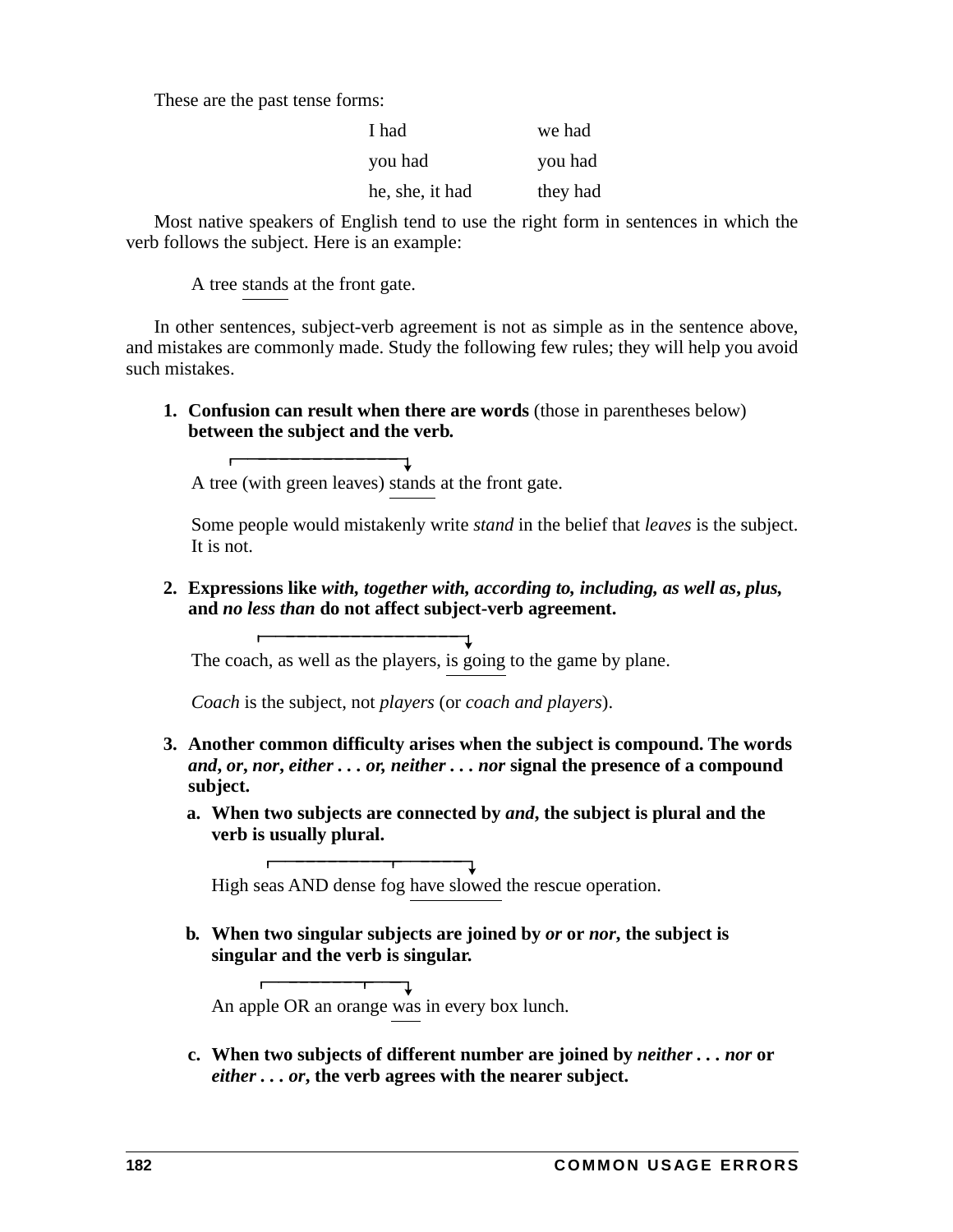$\overline{\phantom{a}}$ NEITHER Stacy NOR her brothers are going to the state convention.

 $\overline{\phantom{a}}$ EITHER these telephone numbers OR that address is wrong.

#### **4.** *You* **always takes a plural verb. "You was" is wrong.**

You were listed on today's honor roll.

Were you expecting the honor?

#### **5. When the subject comes after the verb, find the subject and make the verb agree with it.**

(**Was, Were**) the nominees for Best Actor all present at the Academy Awards ceremony? (The subject is *nominees*. Therefore, *were* is correct.)

There (**was, were**) three raccoons digging in the trash heap. (The subject is *raccoons*, not the introductory word *there*. *Were* is correct. *Here* is a similar introductory word.)

In a corner of my desk (**are, is**) the schedules for the Spurs' basketball games and the Bears' football games. (The subject is *schedules*. *Are* is correct.)

**EXERCISE 3.** In each sentence, underline the correct form of the verb.

- 1. The books on that shelf (**are, is**) biographies.
- 2. The coach, together with his players, (**are, is**) having pictures taken.
- 3. The elm and the chestnut (**is, are**) subject to a deadly disease.
- 4. Neither the president nor the other officers (**was, were**) present at the lecture.
- 5. A good food for dogs (**contain, contains**) the right balance of vitamins and minerals.
- 6. Either the Denby brothers or Wu Chen (**are, is**) my choice for first place in the competition.
- 7. The door as well as the windows (**was, were**) locked.
- 8. A woman representing local consumer organizations (**speak, speaks**) tonight in the auditorium.
- 9. The two computers in my father's study (**are, is**) old but still in working order.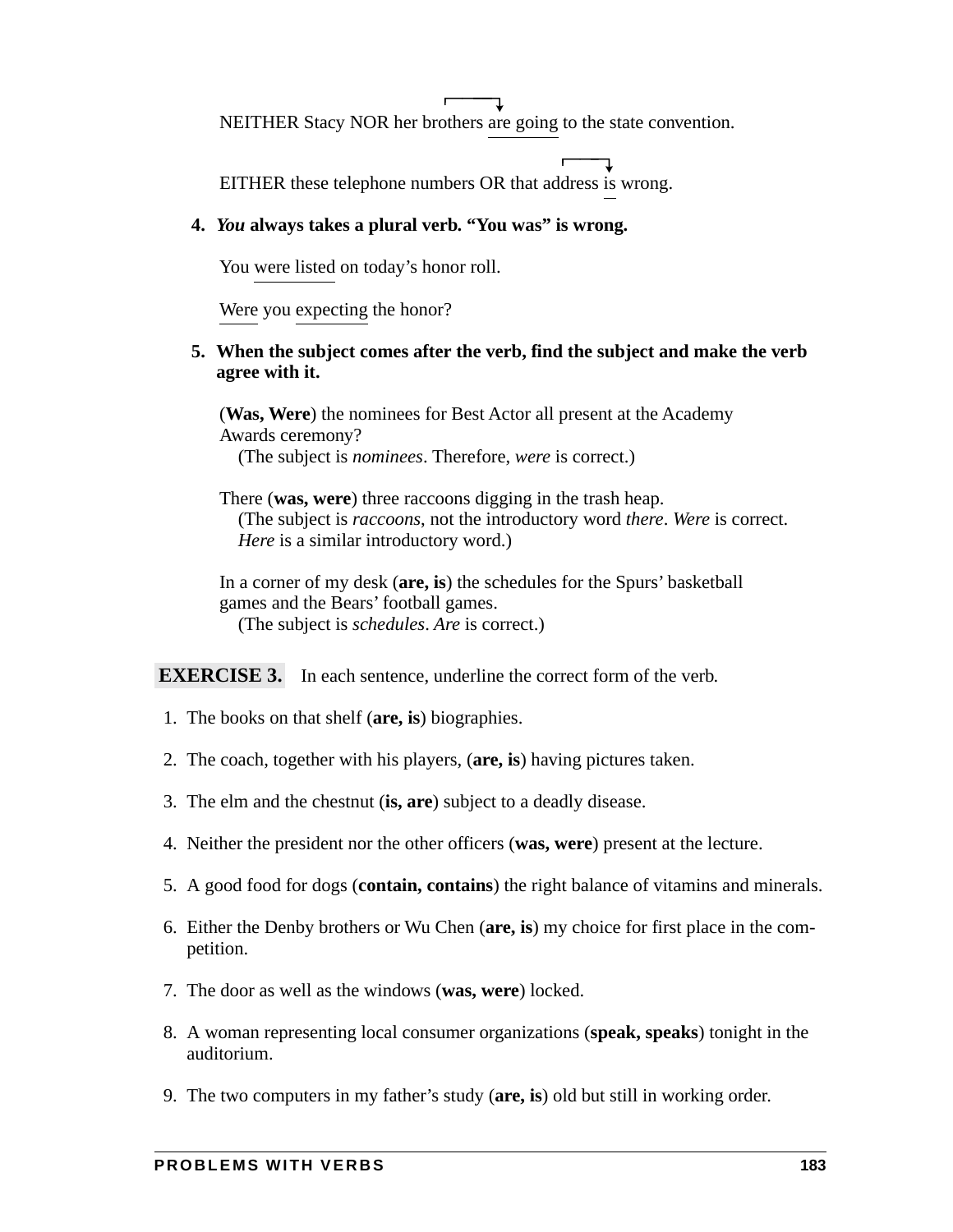- 10. A yogurt or an apple (**are, is)** not enough for lunch.
- 11. I was happy when you (**was, were**) chosen class president.
- 12. There (**was, were**) several garnets in that rock you found.
- 13. On top of the mountain (**are, is**) two huge boulders, easily seen from below.
- 14. Here (**come, comes**) the winners!
- 15. (**Was, Were**) you surprised to find your watch in that old jacket?

**EXERCISE 4.** In each sentence, underline the correct form of the verb.

- 1. Jennie Lynn (**doesn't, don't**) know whether or not to get her hair cut short.
- 2. The front tires of your sister's car (**are, is**) worn and smooth.
- 3. The first clock to strike the hours (**was, were**) constructed in 1754 by Benjamin Banneker.
- 4. Aunt Ginny, with her two daughters, (**are, is**) arriving on the ten o'clock train from Danville.
- 5. Fog, with poor visibility, (**are, is**) often a problem on the coast.
- 6. There (**was, were**) several good scoring opportunities in the playoff game between the Pirates and the Reds.
- 7. At the Halloween party, (**was, were**) you the vampire with the long cloak?
- 8. At the intersection of Church Street and Main (**are, is**) two new stores.
- 9. Four questions on the biology test (**are, is**) really difficult.
- 10. Heavy rainfall during September and October (**help, helps**) to keep down forest fires.
- 11. One of the twins (**are, is**) taking Russian next year.
- 12. Neither the coach nor his assistants (**was, were**) available for an interview after the game.
- 13. Either broccoli or asparagus (**are, is**) perfect for tonight's dinner.
- 14. In the barn (**was, were**) two ancient tractors still in good running order.
- 15. (**Was, Were**) there any doughnuts left after the meeting?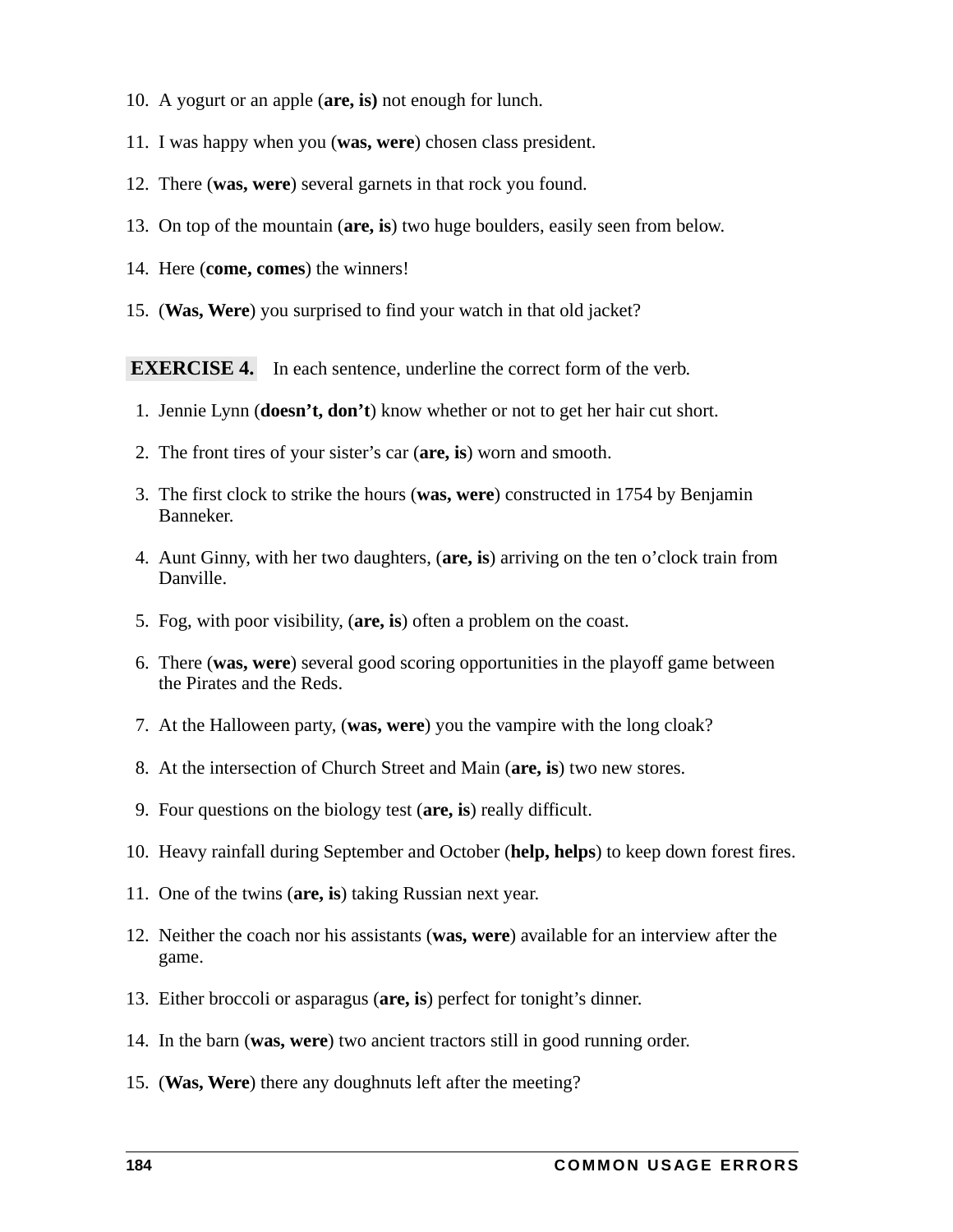# **Troublesome Verb Pairs**

Some verb pairs cause more than their share of problems. Learn the correct use of each verb in the following pairs.

### **Lie, Lay**

First, study the forms of these tricky verbs.

| <b>PRESENT</b>                   | PRESENT PARTICIPLE | PAST | PAST PARTICIPLE |
|----------------------------------|--------------------|------|-----------------|
| lie ("rest," "recline") lying    |                    | lav  | lain            |
| lay ("put" or "set down") laying |                    | laid | laid            |

Now notice these correct forms:

Angela is *lying* down. She *lay* down an hour ago. She has *lain* on the couch without moving.

Mr. Winters is *laying* the tile. He *laid* most of the tile yesterday. He has *laid* tile for a number of builders.

# **Sit, Set**

| PRESENT                               | PRESENT PARTICIPLE PAST PAST PARTICIPLE |     |     |
|---------------------------------------|-----------------------------------------|-----|-----|
| sit ("occupy a chair")                | sitting                                 | sat | sat |
| set ("place," "put in order") setting |                                         | set | set |

Here are examples of the correct forms:

My grandmother is *sitting* on the front porch. She *sat* in her favorite rocker. She has *sat* in that chair many times.

The twins are *setting* the table. They *set* it this morning, too. They have *set* it for every meal this week.

#### **Bring, Take**

*To bring* usually calls for motion toward the speaker. *To take* usually calls for motion away from the speaker. The following sentences use these verbs correctly:

When you come home from school today, please *bring* me the evening paper.

Please *take* this overdue book to the library.

#### **Imply, Infer**

You may hear these words used interchangeably. They should not be. To *imply* is to suggest. To *infer* is to draw a conclusion or to guess. The examples below show correct usage: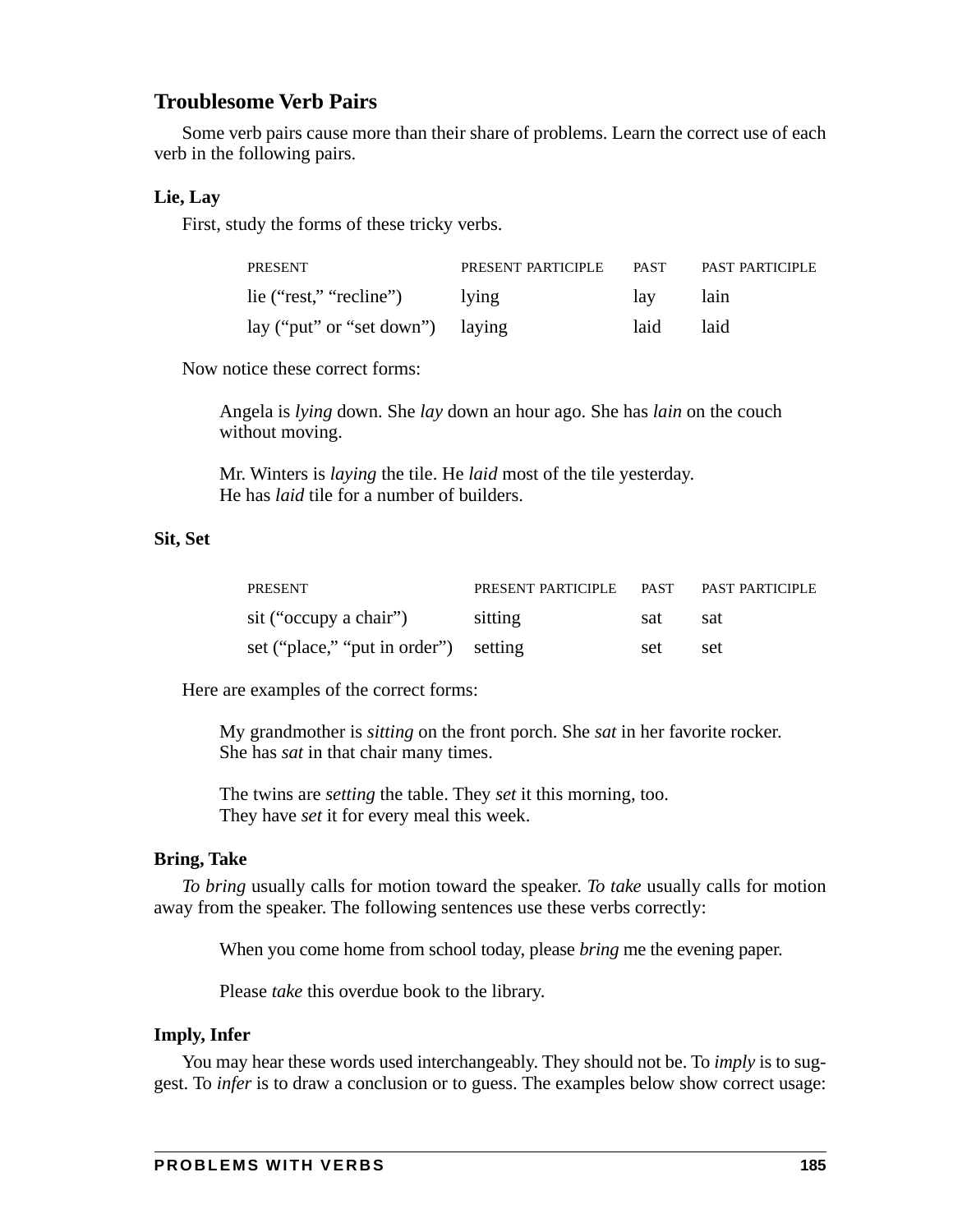His presence *implied* agreement with the decision.

I *inferred* from his presence that he agreed.

### **Affect, Effect**

This pair of easily confused words could very well get top honors as the most troublesome. Not only are both words verbs—they also are nouns.

*Affect* as a verb means to influence, have an effect on. *Effect* as a verb means to accomplish or bring about. *Effect* is sometimes mistakenly used when *affect* should be. Look at the examples carefully.

Too much television watching *affected* Skye's grades.

Increased study time in the evening *effected* an improvement in Skye's grades.

Most of the time you will use *affect* as the verb.

Even though this lesson focuses on verbs, we will touch on the noun confusion here as well. You may often see *affect* used when *effect* is meant. An *effect* is a consequence or result of something. *Affect* is a more specialized term from psychology that refers to feelings or emotions as opposed to thoughts and actions. If it does crop up in ordinary conversation or writing, most often it is used in connection with an absence of emotion. Consider the following:

The movie had a good *effect* on Lee's bad mood.

Her *affect* was so blunted, we could not make her laugh.

Do not worry too much about *affect* as a noun. Only rarely, if ever, will you use it. Do, however, learn the distinction between the verbs *affect* and *effect*. Not doing so will surely affect (NOT effect) your grade.

**EXERCISE 5.** In each sentence, underline the correct form in parentheses.

- 1. Wake up Dad. He has (**laid, lain**) in that hammock all afternoon.
- 2. At my brother's graduation, our family was (**setting, sitting**) in the third row of the auditorium.
- 3. She (**implied, inferred**) from Mr. Giovanni's smile that she had answered correctly.
- 4. Please (**bring, take**) this saw down to the workbench in the basement.
- 5. A bird (**sits, sets**) on its eggs to hatch them.
- 6. The book was right where he (**lay, laid**) it last week.
- 7. What are you (**implying, inferring**) by saying that?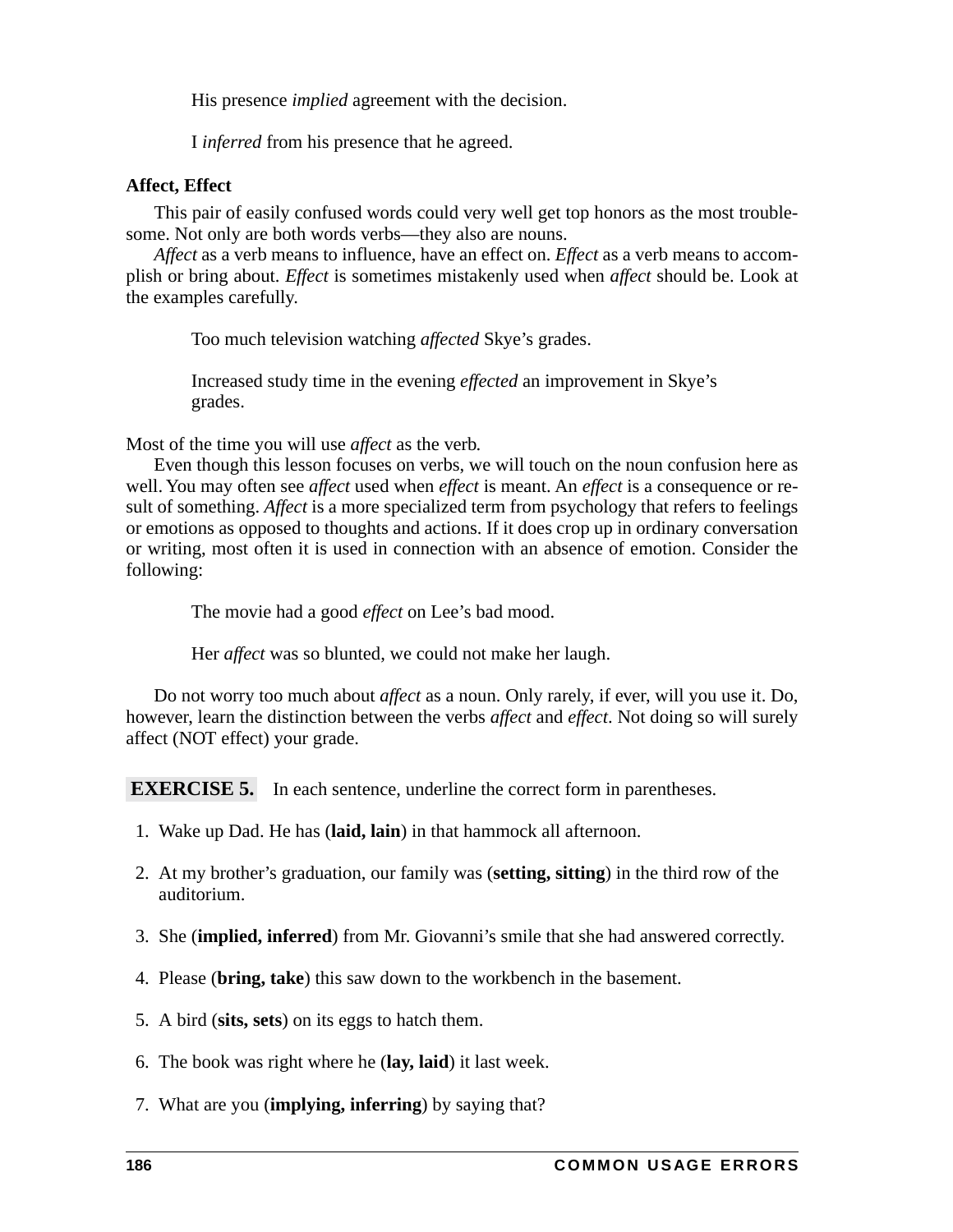- 8. I would like to (**lie, lay**) down now.
- 9. Losing the quarterback to injury will have a bad (**effect, affect**) on the team.
- 10. Tam hoped that her one bad test grade would not (**effect, affect**) the teacher's opinion of her.

**EXERCISE 6.** On line (*b*), rewrite sentence (*a*) by changing the agreement of the subject and verb. If the subject is singular, make it plural. If it is plural, make it singular. The first one is done for you.

- 1. *a*. Emily walks to the library.
	- *b*. Emily and Bill walk to the library.
- 2. *a*. Two rosebushes grow by the door.
	- *b*.
- 3. *a*. Chase plays baseball.
	- $b$ .
- 4. *a*. The whistle blows at noon.
	- *b*.
- 5. *a*. The bill is overdue.
	- *b*.

**EXERCISE 7.** In each sentence, underline the correct form of the verb.

- 1. Our cat Tigger has been (**laying, lying**) in that chair all afternoon.
- 2. With a smile, my mother (**implied, inferred**) that I was getting a birthday surprise.
- 3. All four paws and the tail of the black kitten (**was, were**) black.
- 4. Our lazy puppy Tagalong (**laid, lay**) in the sun.
- 5. Please (**bring, take**) this hostess gift to Mrs. Hancock.
- 6. It (**doesn't, don't**) matter if you can't finish the book by Friday.
- 7. The barn, with the surrounding buildings, (**was, were**) threatened by the brush fire.
- 8. Granddad is (**setting, sitting**) on the front porch, watching the world go by.
- 9. When (**was, were**) you finally able to finish your term paper?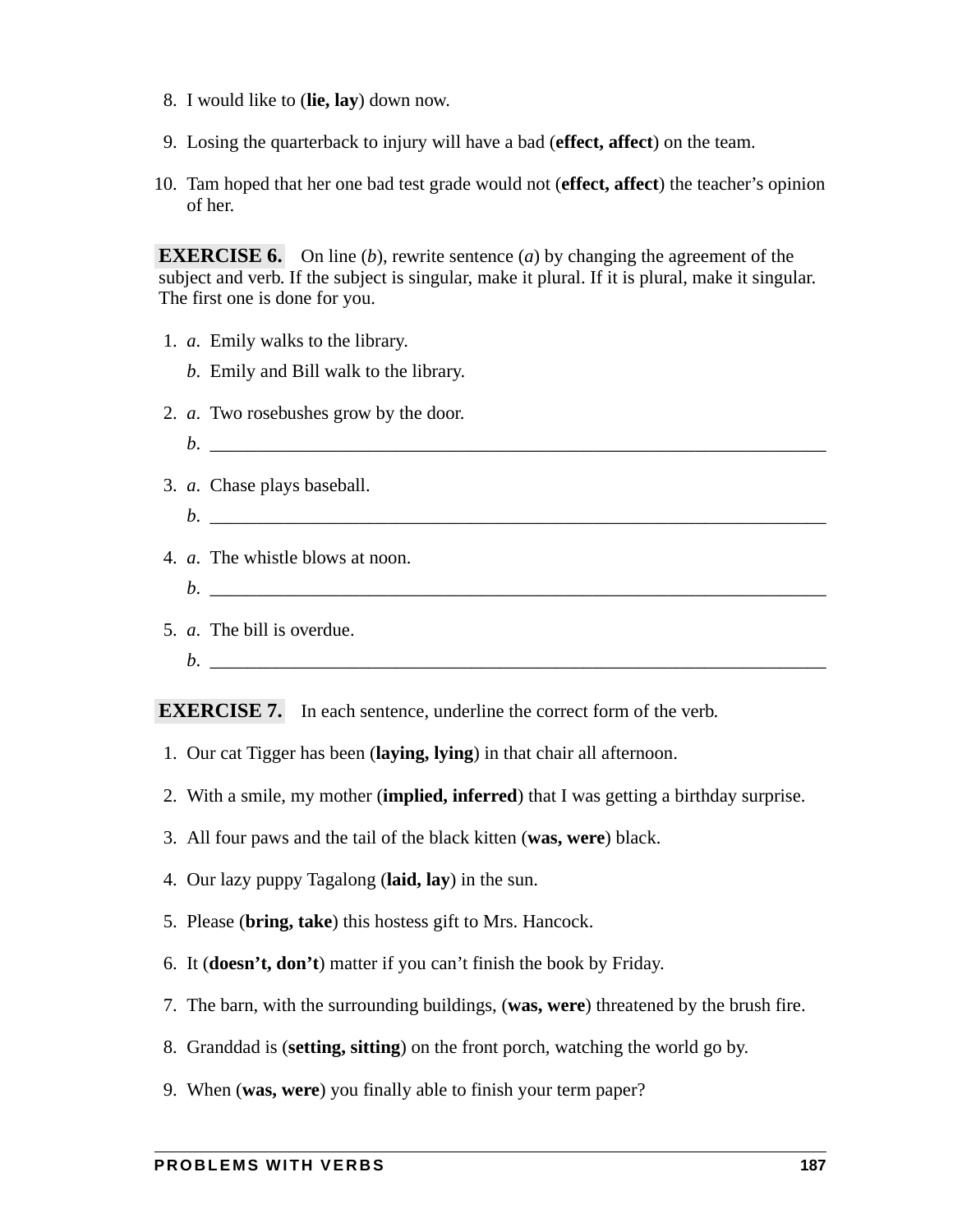- 10. Either the encyclopedia or the unabridged dictionary (**are, is**) likely to have a map of post–Iron Curtain Europe.
- 11. There (**are, is**) many great recipes for spaghetti with marinara sauce.
- 12. It was a lazy day, and we (**laid, lay**) on the beach most of the morning.
- 13. Don't think that sleeping through class won't (**effect, affect**) your report card.
- 14. She (**sat, set**) her paper on the counter—and then forgot it.
- 15. An Abyssinian cat and a Himalayan cat (**are, is**) pictured on a single United States stamp.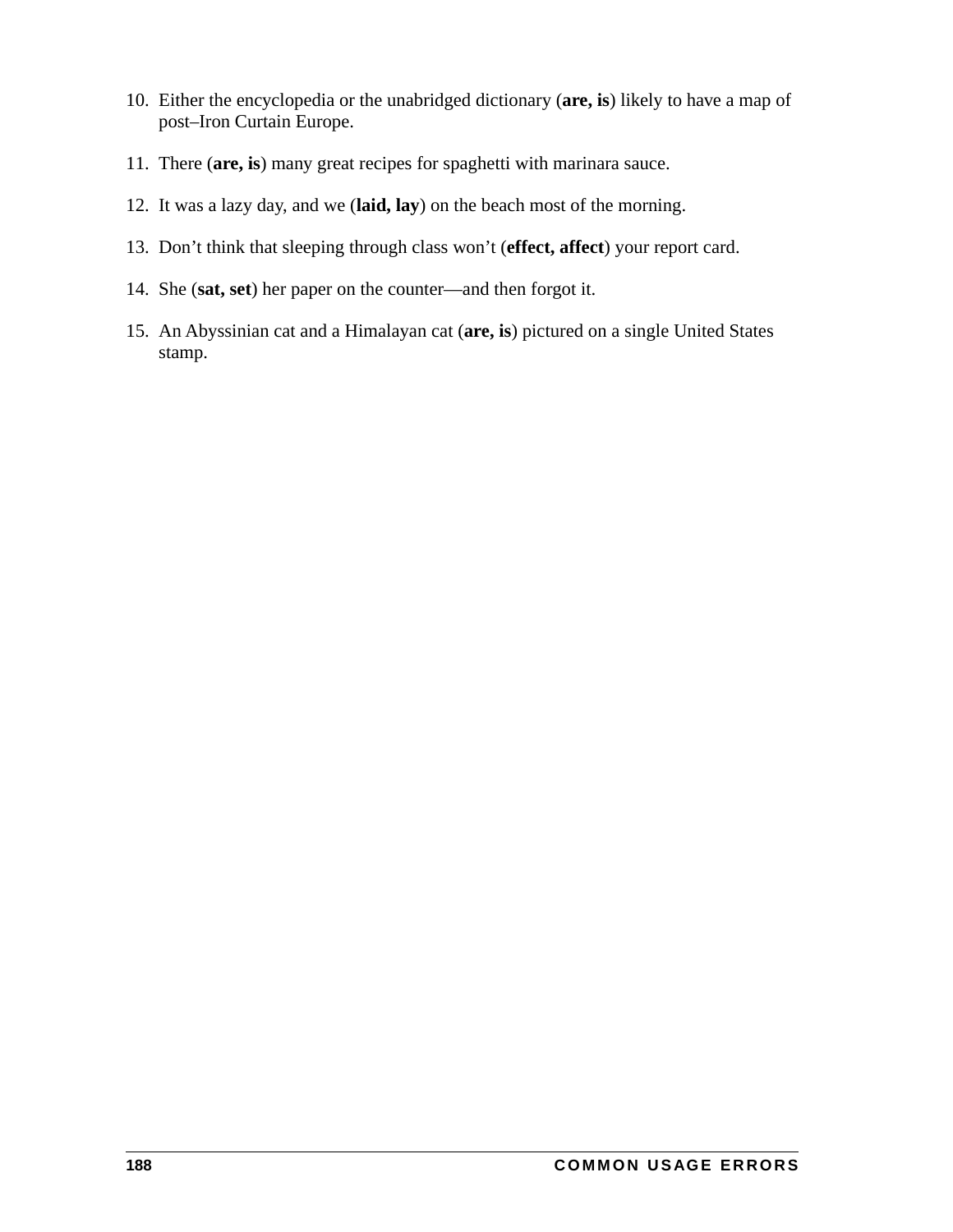# **Lesson 23 Problems with Modifiers**

Nouns and verbs carry the essential thought of a sentence. These are the bread-andbutter words, the key content words, the power words. Other kinds of words, called *modifiers***,** add exactness and color to sentences. Notice the difference they make.

- 1. Monkeys chattered.
- 2. A hundred monkeys chattered noisily.

The bare sentence in 1 is made much more vivid by the added modifiers in sentence 2. We call these modifiers adjectives and adverbs.

- **Question:** What do adjectives and adverbs do?
- **Answer:** An *adjective* modifies (tells something about) a noun. An *adverb* modifies (tells something about) a verb. In sentence 2, *hundred*, an adjective, modifies the noun *monkeys*. *Noisily*, an adverb, modifies the verb *chattered*.

Recall that Part One extensively discussed adjectives (Lessons 11 and 13) and adverbs (Lessons 12 and 13)—how they function, how they differ, and how some adverbs are formed from adjectives. In this lesson, we touch on a couple of usage concerns.

# **Adjectives and Adverbs Confused**

Part One pointed out that a common problem with modifiers is to confuse adjectives with adverbs. The usual error is to use an adjective when an adverb is needed. Look at the following sentences.

- 1. Pierce did *well* on his science test. (NOT *good*)
- 2. Taborri sometimes speaks too *rapidly*. (NOT *rapid*)
- 3. Young birds in nests must be fed *regularly*. (NOT *regular*)
- 4. Meghan looked *thoughtfully* at her test paper before beginning to write. (NOT *thoughtful*)
- 5. To teach tricks to any animal, you must work *patiently* with it. (NOT *patient*)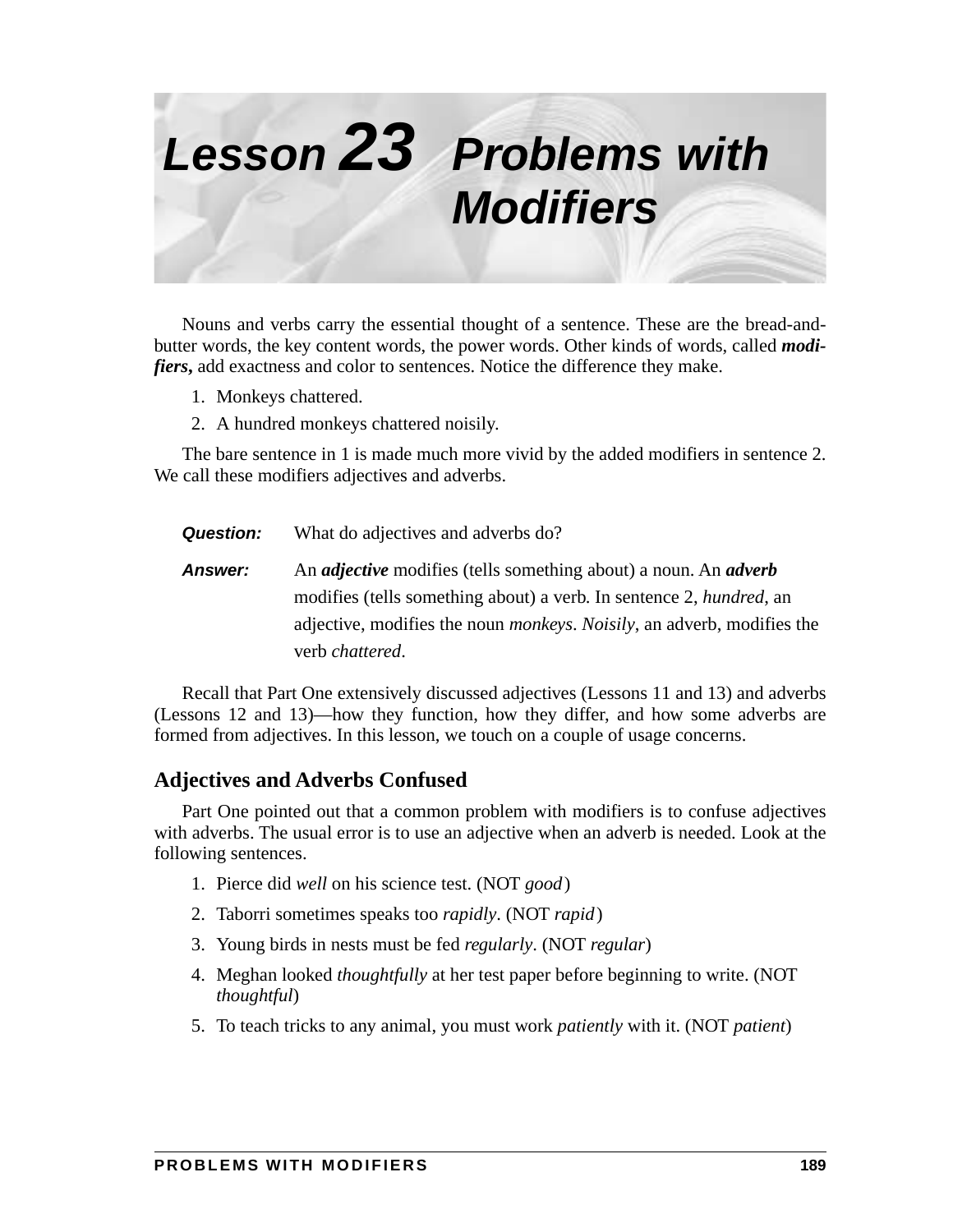**EXERCISE 1.** In each sentence, underline the correct modifier in parentheses.

- 1. You cannot do (**good, well**) if you don't have enough sleep.
- 2. The runaway truck lurched (**wild, wildly**) down the road before running into a ditch.
- 3. After only two lessons, Marie-Louise plays golf very (**good, well**).
- 4. The river current was rushing too (**swift, swiftly**) for safe swimming.
- 5. Our relay team ran (**good, well**), but we still came in second.
- 6. Please travel (**safe, safely**) at night.
- 7. After his accident, he walks as (**good, well**) as can be expected.
- 8. Naina finished the Spanish test (**quick, quickly**).
- 9. She spoke (**loud, loudly**).
- 10. Mike did (**bad, badly**) on his driver's test.

# **Double Negatives**

A *negative* is a "no" word such as *no*, *not*, *never*, *nobody*, *nothing*, *hardly*, or *scarcely*. The *n't* in a contraction (as in *don't*) is a negative. A *double negative* occurs when TWO negatives are mistakenly used to make one negative statement. The remedy? Simply remove one of the negatives.

The examples below show two ways of removing one of the negative words.

| <b>NEGATIVES</b> |                                                       |
|------------------|-------------------------------------------------------|
| Two:             | I don't have no homework tonight.                     |
| One:             | I have no homework tonight.                           |
| One:             | I don't have any homework tonight.                    |
| Two:             | Juan isn't going to have nothing to do with you.      |
| One:             | Juan is going to have nothing to do with you.         |
| One:             | Juan isn't going to have anything to do with you.     |
| Two:             | Don't never read the final pages of a thriller first. |
| One:             | Never read the final pages of a thriller first.       |
| One:             | Don't ever read the final pages of a thriller first.  |
| Two:             | There aren't hardly any sandwiches left.              |
| One:             | There are hardly any sandwiches left.                 |
| One:             | There are almost no sandwiches left.                  |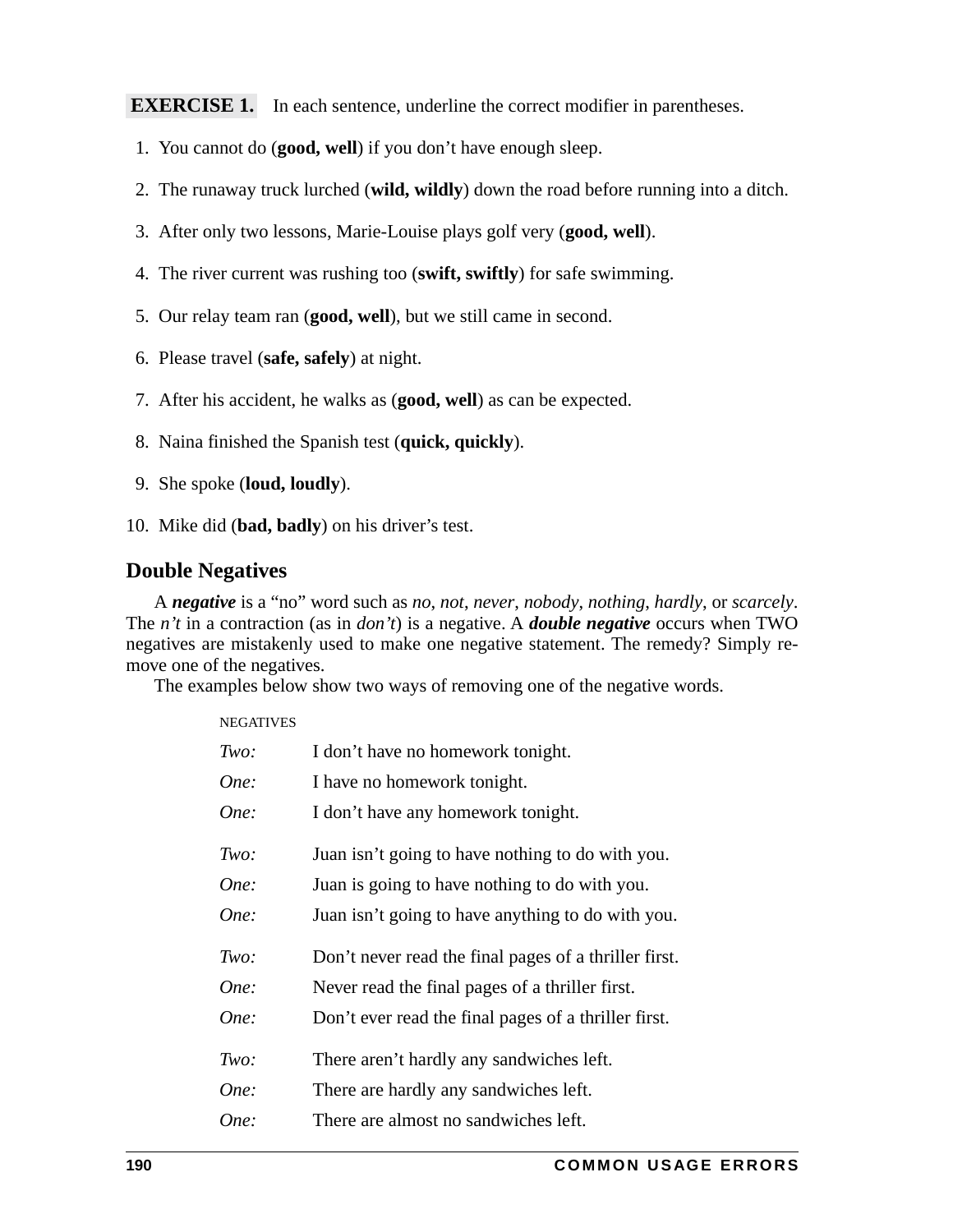*Two:* Nobody isn't left to play goalie. *One:* Nobody is left to play goalie. *One:* There isn't anybody left to play goalie.

Either change a negative word to its opposite (for example, *nothing* to *anything, never* to *ever, no* to *any*) or eliminate a negative contraction. Do not do both, though. You will end up with a sentence that makes no sense, such as "I have any homework tonight."

**EXERCISE 2.** In each sentence, underline the correct word in parentheses.

- 1. That haircut makes Brian look as if he hasn't (**any, no**) hair.
- 2. There isn't (**any, no**) more iced tea in the jug.
- 3. Paulina doesn't go (**anywhere, nowhere**) without her pocket calculator.
- 4. The light was so dim I (**could, couldn't**) hardly read the message.
- 5. Don't (**ever, never**) cross the street against the light.

**EXERCISE 3.** In each sentence, underline the correct modifier in parentheses.

- 1. Don't answer too (**rapid, rapidly**).
- 2. The gymnast performed her routine (**careful, carefully**).
- 3. The car (**isn't, is**) hardly moving.
- 4. Jay doesn't have (**any, no**) work to do tonight.
- 5. That second contestant sang really (**good, well**).
- 6. You don't get (**anywhere, nowhere**) with a bad attitude.
- 7. Juma isn't saying (**nothing, anything**) about why he was absent.
- 8. He knew how to solve the chemistry problem (**simple, simply**).
- 9. I felt relieved when the robot worked (**good, well**) at the science fair.
- 10. Cameron was considerate and played the music (**soft, softly**).

# **Other Errors**

# **1. Don't add** *s* **to** *anyway***,** *anywhere***,** *everywhere***,** *nowhere***,** *somewhere.*

My Spanish book must be somewheres around here.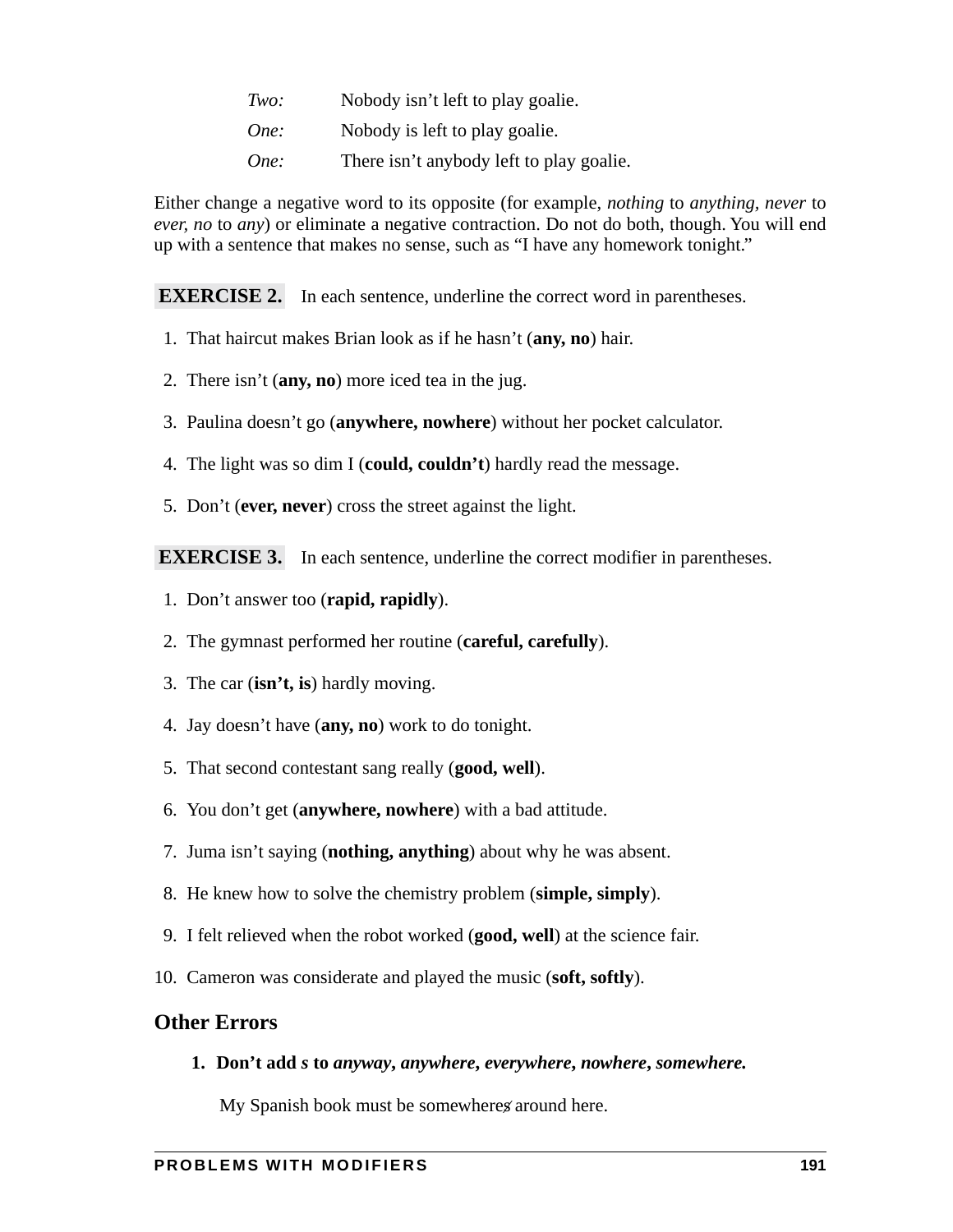# **2. Don't say** *this here* **or** *that there* **to describe a noun.**

This here cake was made without eggs.

# **3. Don't use** *more* **with an -***er* **word (***more wiser***) or** *most* **with an -***est* **word (***most prettiest***).**

Our cat is more smarter than our cocker spaniel.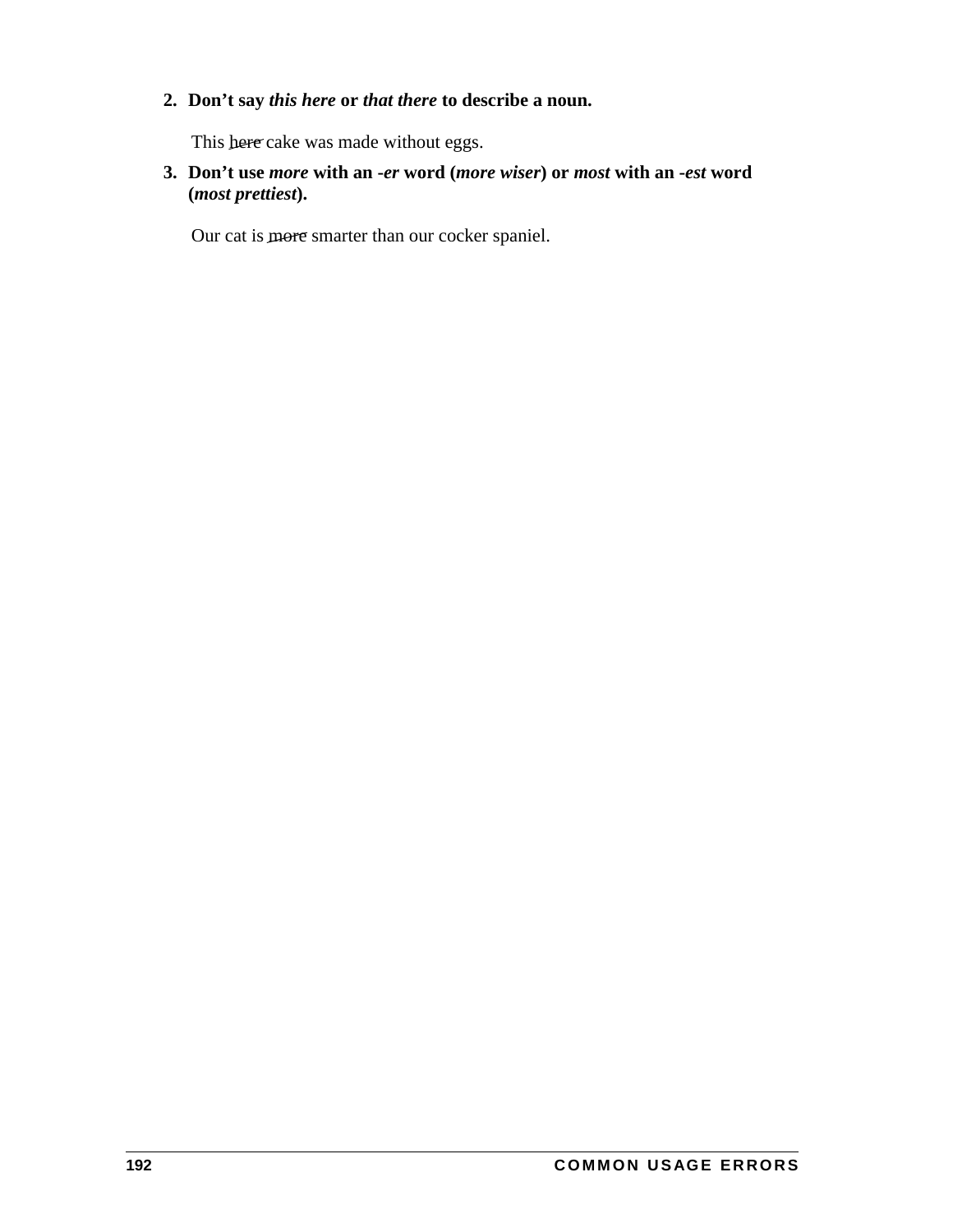# **Lesson 24 Problems with Pronouns**

# **Personal Pronouns**

# **Subjects and Objects**

A handful of pronouns cause more trouble than all the rest put together. These *personal pronouns,* as you may recall from Part One, Lesson 9, have different forms when they are used as subjects and as objects. There is plenty of room for confusion. Because these pronouns can be so tricky, this lesson reviews some basic guidelines for getting them right.

Here are the troublemakers:

|              | Singular   |     | Plural    |         |
|--------------|------------|-----|-----------|---------|
| As subjects: | he         | she |           | we they |
| As objects:  | me him her |     | <b>US</b> | them    |

Notice that these pronouns are paired. Your choice in a sentence would be between *I* and *me*, for example. *I* is the form used for the subject and *me* for the object.

*I* watched the Bears game Monday night. (*I* is the subject of the verb *watched.*)

Steve told *me* about the surprise party for Luis. (*Me* is the object of the verb *told.)*

Most pronoun difficulties occur when two pronouns are joined by *and.* When in doubt, say what you would say if each pronoun stood alone.

Laura and *she* (not *her*) competed in the debate.

Say: Laura competed. She competed. Laura and she (not *her*) competed. *Laura* and *she* form a compound **SUBJECT.** 

Mr. Foster gave Mollie and *me* (not *I*) a chance to play in the mixeddoubles tournament. (*Note:* It is courteous to mention the other person first: "Mollie and me," NOT "me and Mollie.")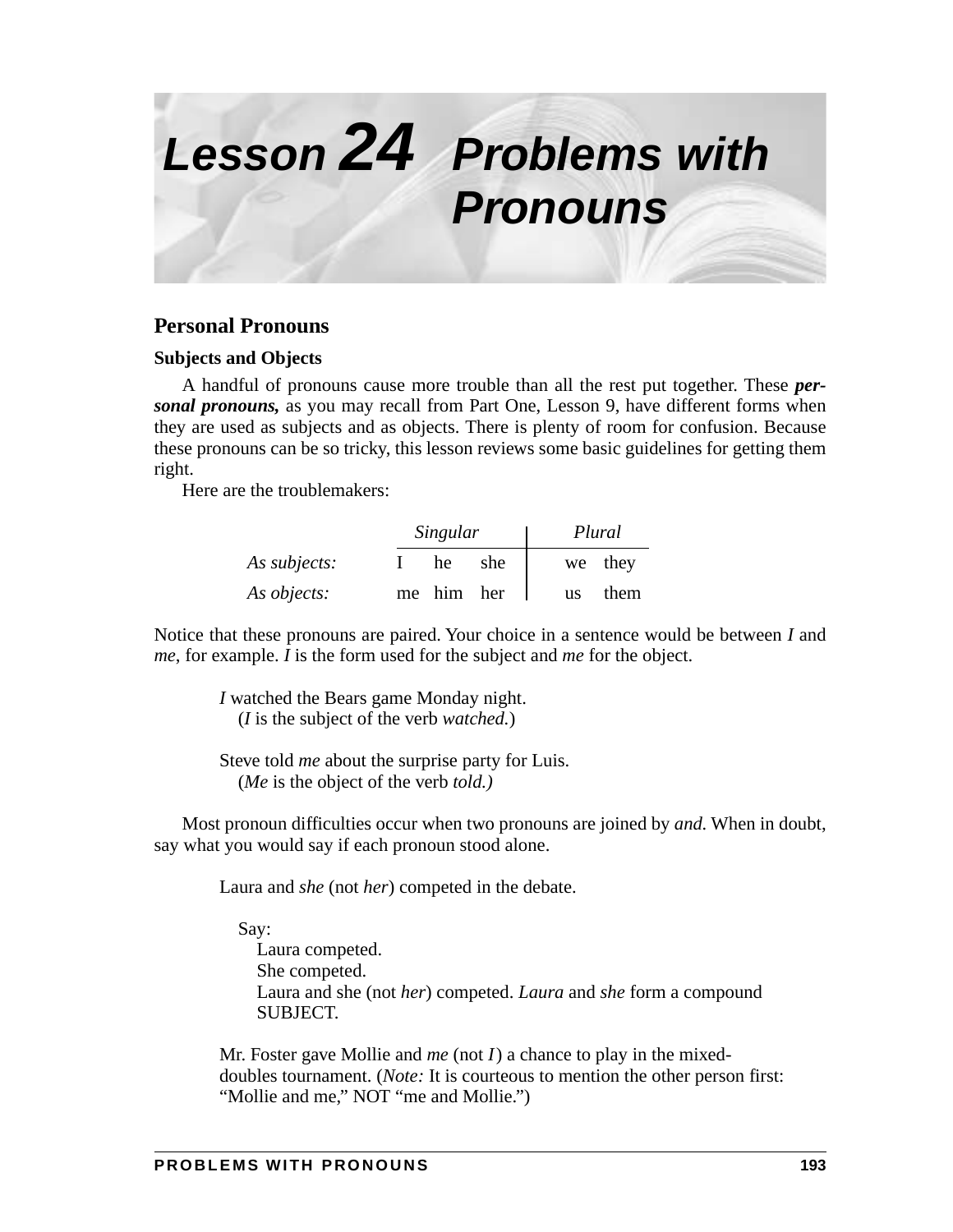Say:

Mr. Foster gave Mollie. Mr. Foster gave me. Mr. Foster gave Mollie and me (not *I*). *Mollie* and *me* form a compound indirect OBJECT.

Go with Maura and *him* (not *he*) to the flea market.

Say: Go with Maura. Go with him. Go with Maura and him (not *he*). *Maura* and *him* form a compound OBJECT of the preposition *with.*

Note the following correct form:

The apples were divided between Tom and *me.*

In this case, *Tom* and *me* are OBJECTS of the preposition *between.*

In the following examples of pronoun difficulties, don't be fooled by the words *swimmers* and *students.* They do not affect which pronouns to use.

*We* (not *Us*) swimmers are competing in the county championships.

Mr. Gonzales took *us* (not *we*) students on a tour of the new regional high school.

In the first sentence, *we* is a SUBJECT of the verb *are competing.* In the second sentence, *us* is an OBJECT of the verb *took.*

Watch out for sentences that leave out a verb because it is understood.

Dita is already as tall as *he* (not *him*).

*He* is the SUBJECT of the understood verb *is.* Think of the sentence as reading, "Dita is already as tall as *he is tall.*"

**EXERCISE 1.** In each sentence, underline the correct form of the pronoun (used as a subject) in parentheses.

- 1. (**We, Us**) students are late for class.
- 2. Maria and (**her, she**) are fond of swimming.
- 3. When I'm dancing, nobody else can be as happy as (**I, me**).
- 4. Todd and (**I, me**) went to the Lakers-Celtics game.
- 5. Sharon, Mike, and (**he, him**) are studying together.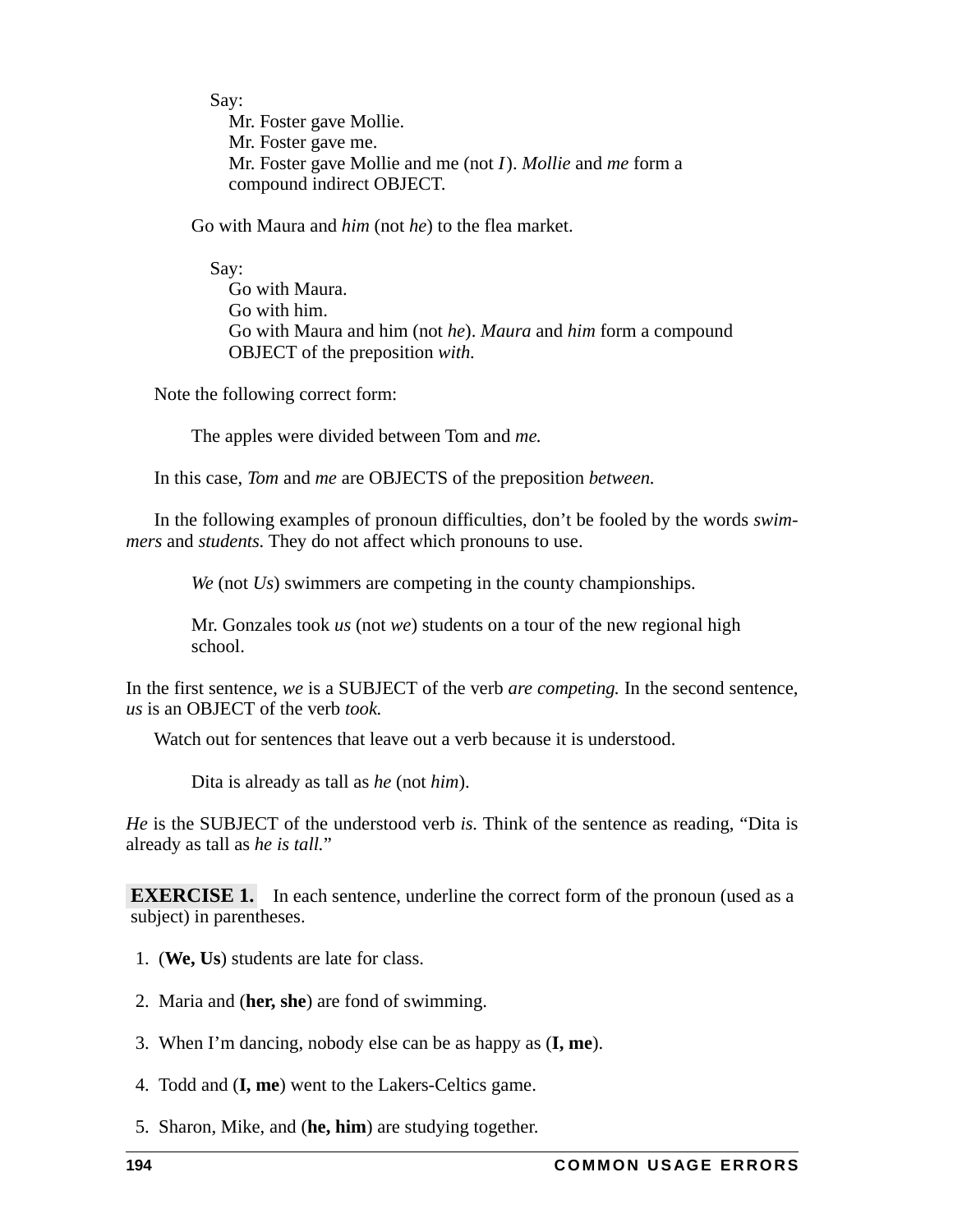**EXERCISE 2.** In each sentence, underline the correct form of the pronoun (used as an object) in parentheses.

- 1. Mike bought shakes for him and (**I, me**).
- 2. Janna saw Greg and (**them, they**) on the bus.
- 3. The coach awarded letters to all of (**us, we**) members of the team.
- 4. We found our cat Max and (**she, her**) asleep on the couch.
- 5. Play with Sean and (**I, me**) in the band concert.

**EXERCISE 3.** In each sentence, underline the correct form of the pronoun (either subject or object) in parentheses.

- 1. (**Her, She**) and her tennis partner will travel to Cleveland for the match.
- 2. Mom prepared a hot dinner for Dad and (**I, me**).
- 3. (**Us, We**) students are entering our sweet potato casserole in the cooking contest.
- 4. Devon caught sight of Lam and (**them, they**) on the bus to Lockport.
- 5. (**Them, They**) are applying for American citizenship as soon as possible.
- 6. My faithful dog and (**I, me**) climbed Mt. Washington together.
- 7. When it comes to precalculus, Don is as quick as (**her, she**).
- 8. Mr. Ortiz brought Nathan and (**her, she**) some homemade fudge.
- 9. The treasurer asked all of (**us, we**) club members to pay our back dues.
- 10. Joanna and (**them, they**) made all the sandwiches for her sister's bridal shower.
- 11. At the end of the recycling drive, the chairperson of the committee thanked (**us, we**) workers for our help.
- 12. Aaron and (**I, me**) played a strong doubles match but lost in a tiebreaker.
- 13. Ellen is planning a picnic for Danny and (**I, me**).
- 14. At the end of the school year, Sasha, Annie, and (**he, him**) were commended for academic achievement.
- 15. (**Us, We**) members of the National Honor Society had a special assembly.
- 16. Li and (**he, him**) are in the same Spanish class.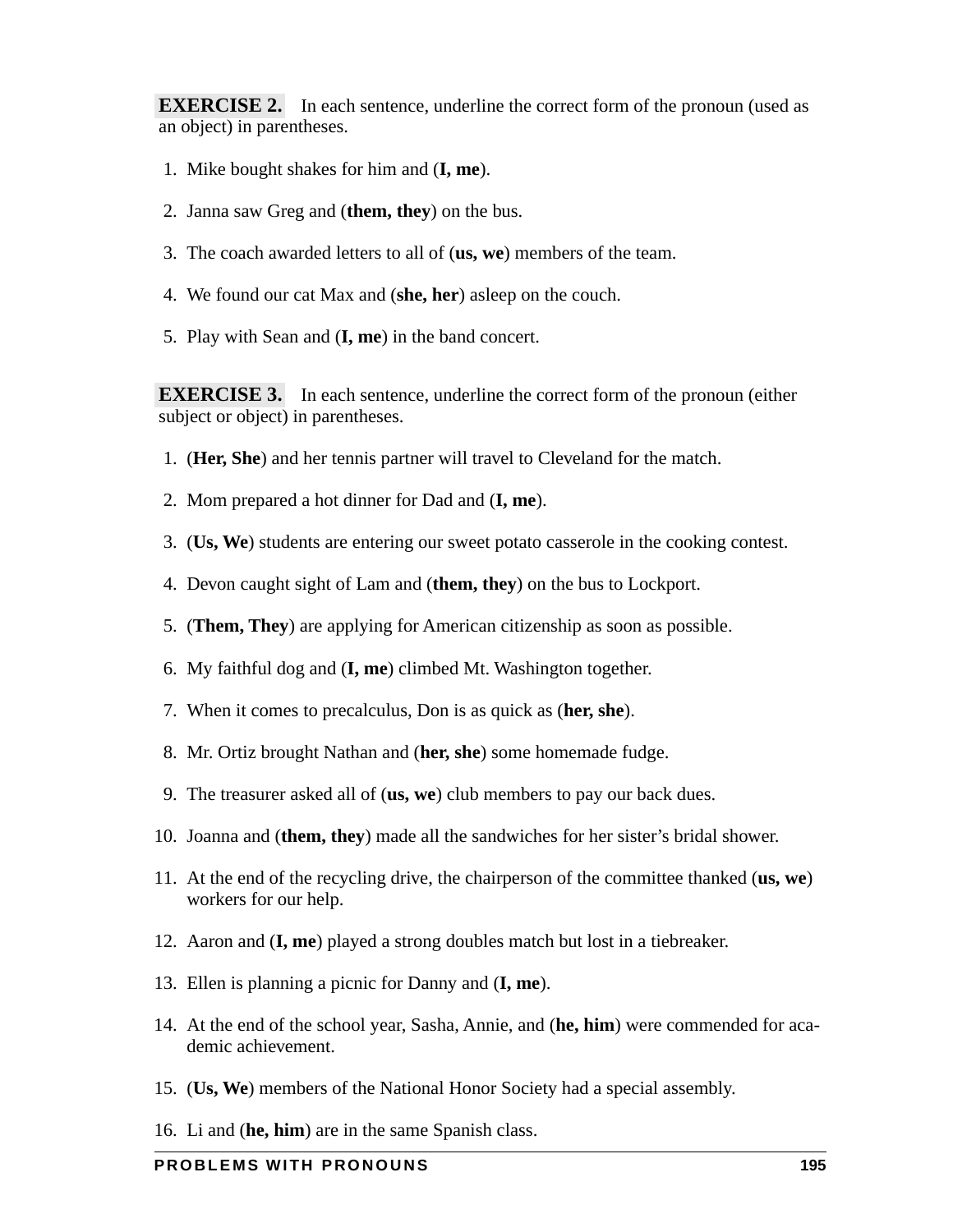- 17. (**Them, They**) are the best strawberries I've ever tasted.
- 18. Our pen pal in Bosnia wrote a long letter to Karin and (**I, me**).
- 19. We saw Marisol and (**he, him**) in the stands at the baseball game.
- 20. (**Him and I, He and I**) went on a rafting trip on the Nantahala River.

#### **Agreement of a Pronoun with Its Antecedent**

In Part One, Lesson 9, we learned that a pronoun must agree with its antecedent in number. (The word *antecedent* comes from two Latin words meaning "going before." An antecedent is the noun that the pronoun stands for.)

Look at the following sentence:

 $\sqrt{ }$ A wolf is gentle with *its* young.

*Its* refers to *wolf. Wolf* is the antecedent of *its. Wolf* is singular. Therefore, *its* is singular. (Notice that the antecedent "goes before" the pronoun.) Now look at this sentence:

 $\sqrt{ }$ Wolves are gentle with *their* young.

*Their* refers to *wolves. Wolves* is the antecedent of *their. Wolves* is plural. Therefore, *their* is plural.

**EXERCISE 4.** In each sentence below, write a pronoun that agrees with its antecedent.

- 1. A girl leaving the store stumbled and dropped \_\_\_\_\_ ice cream cone.
- 2. Marilyn has a new dress but has not worn \_\_\_\_\_ yet.
- 3. Michael knows that \_\_\_\_\_ will make the team.
- 4. Janine likes cats, but Ariel dislikes \_\_\_\_\_.
- 5. The building will have \_\_\_\_\_ roof repaired.

# **Indefinite Pronouns**

Many problems of agreement arise with the words on the following list. They are called *indefinite pronouns.* A personal pronoun that has one of these words as an antecedent must be singular.

| anybody | either    | neither | one      |
|---------|-----------|---------|----------|
| anyone  | everybody | nobody  | somebody |
| each    | everyone  | no one  | someone  |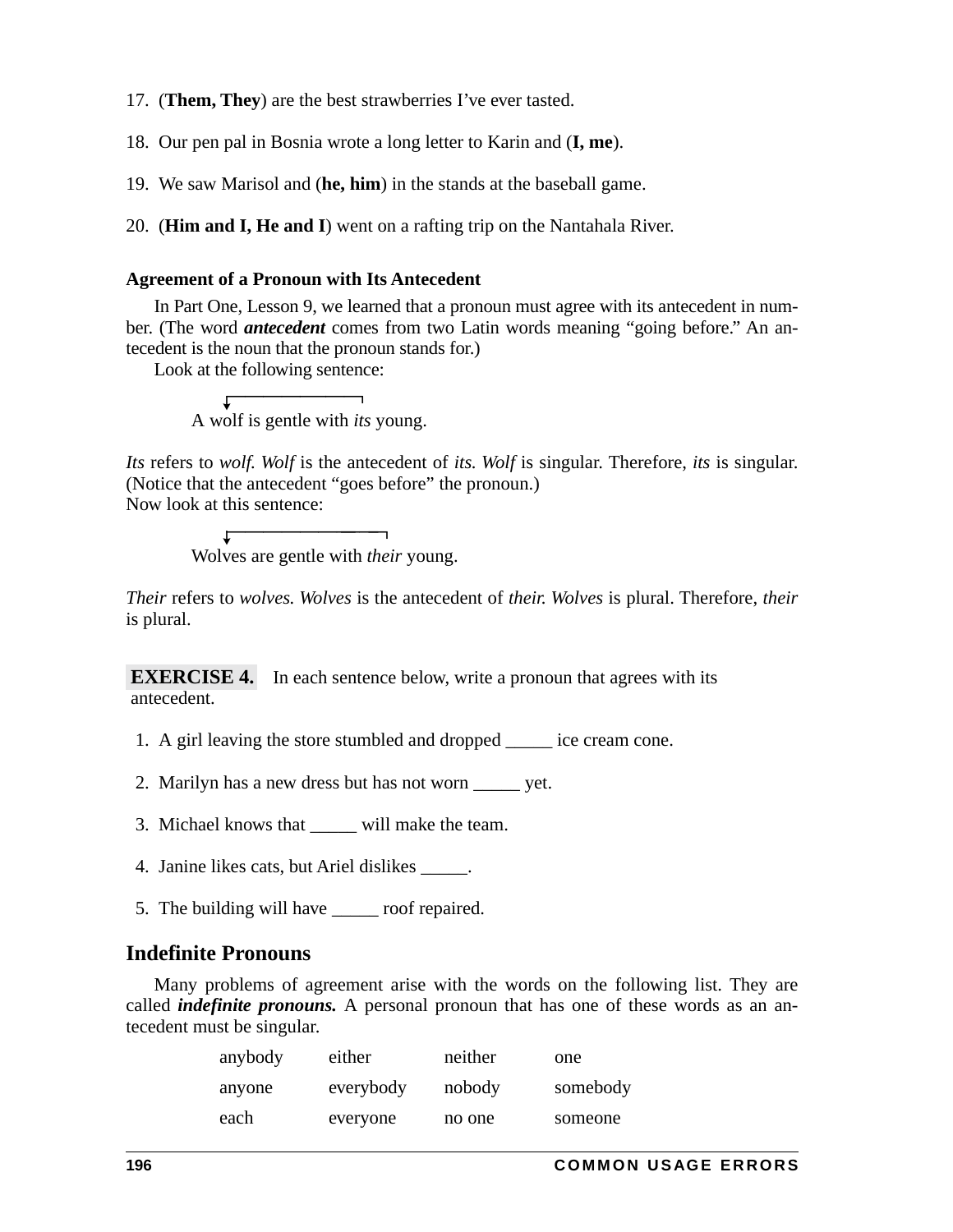Note the following correct forms.

 $\sqrt{ }$ Each of the girls must bring *her* track shoes.

*Each* is singular. *Her* is singular.

 $\sqrt{ }$  $\overline{\phantom{a}}$ Everybody must report to *his* or *her* adviser.

hiiiiiiiiiij

*Everybody* is singular. *His . . . her* with *or* is singular. Even though *everybody* "sounds" plural, it isn't. The use of *their* with *everybody*—or with any other word on the list—is incorrect in formal English.

With *either . . . or* or *neither . . . nor,* use the nearer antecedent when choosing a pronoun.

 $\sqrt{ }$ Either *Jill* or *Claire* will bring *her* records to the dance.

*Jill . . . Claire* is a compound subject. Since *Jill* is singular and *Claire* is also singular, the singular *her* is used.

Neither *Norm* nor his *cousins* buy *their* groceries here.

 $\sqrt{ }$ 

*Norm* is singular, but *cousins* is plural. Therefore, the plural *their* is used to agree with the nearer antecedent, *cousins.*

**EXERCISE 5.** In each sentence below, underline the correct form of the possessive pronoun in parentheses.

1. Someone on the girls' field hockey team forgot (**her, their**) hockey stick.

- 2. No one on the swimming team gave (**his or her, their**) approval to the practice schedule.
- 3. An elephant forms a close bond with (**its, their**) trainer.
- 4. Neither Dario nor Justin had (**his, their**) purple hair for very long.
- 5. Everybody brought (**their, his or her**) own golf clubs.

Still another error is using a plural verb with one of the indefinite pronouns. Note these correct forms.

 $\sqrt{ }$ Everyone at the meeting *has* a stake in the decision.

*Everyone* is **singular.** *Has* is singular.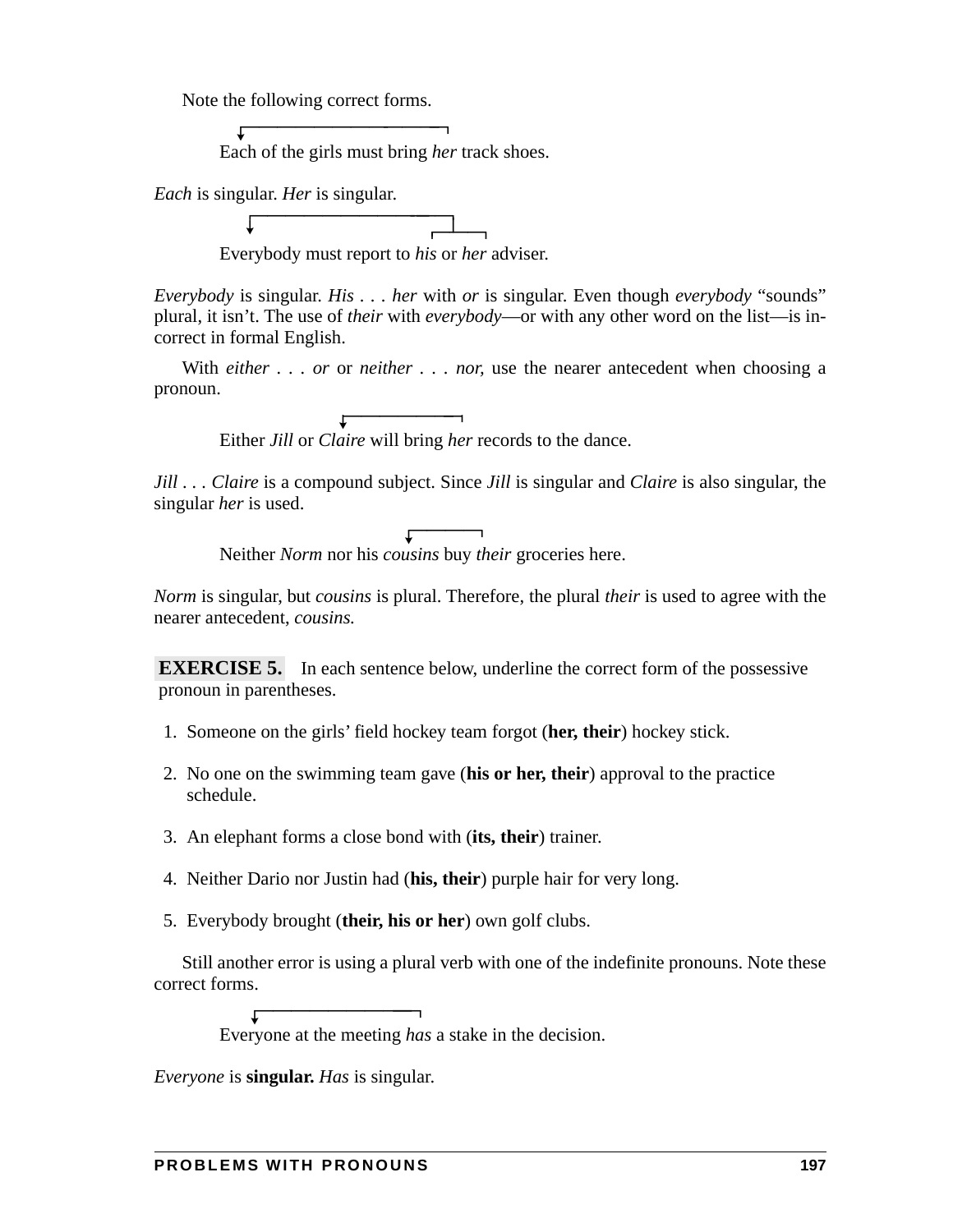$\sqrt{ }$ Each of the members *was* asked to vote.

*Each* is singular. *Was* is singular.

 $\sqrt{ }$ Neither the *twins* nor *she wants* to go to the beach this summer.

*Twins* is plural, but *she* is singular. The singular verb, *wants*, agrees with the nearer subject, *she*, which is also singular.

Some indefinite pronouns usually require a plural verb: *several, many, both, some, few.*

 $\sqrt{ }$ Some *were* not invited to Yolanda's party.

 $\sqrt{ }$ Many of the apples *are* still green.

 $\sqrt{ }$ Several in the stands *cheer* whenever Forenzo comes to bat.

**EXERCISE 6.** Underline the correct form of the verb in parentheses.

- 1. Either Paul or she (**are, is**) running in Saturday's marathon.
- 2. Nobody in the class (**are, is**) satisfied with the test grades.
- 3. A few of the audience (**is, are**) leaving before the end of the play.
- 4. One of the rear tires (**have, has**) gone flat.
- 5. Both of the Baker boys (**were, was**) late to school because the bus broke down.
- 6. Neither Kim nor his two sisters (**is, are**) above the age of fifteen.

# **Possessive Pronouns**

As we discovered in Lesson 9 of Part One, pronouns can cause problems in yet another area—*possessives.* You have already worked with noun possessives. With nouns, you used apostrophes to show possession.

The possessives of *personal pronouns,* however, have NO apostrophes. Note the following correct forms.

Is this *yours* or *hers*? Those books are *theirs*, not *ours.* Where is *its* collar?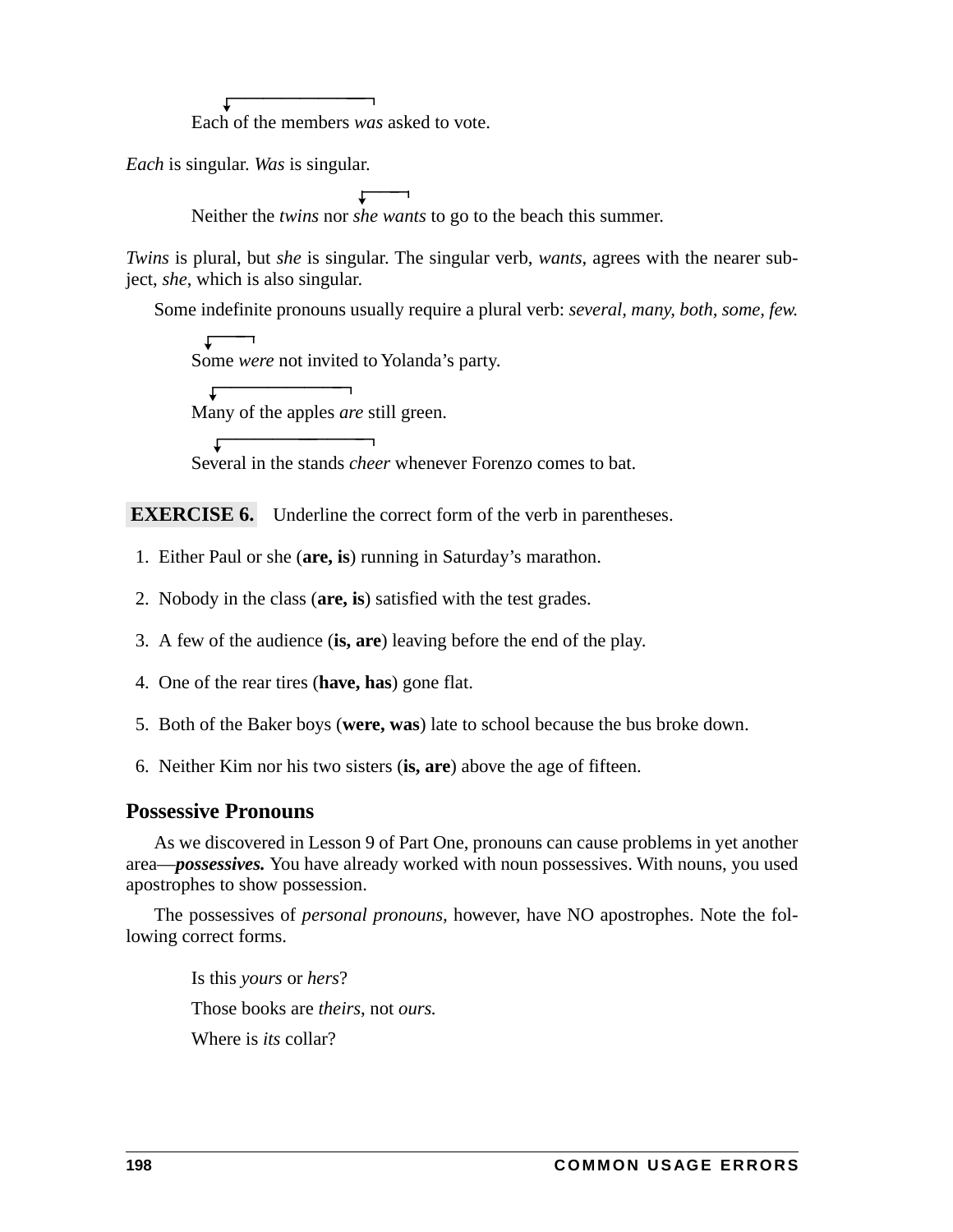Look carefully at the last sentence—it will help you avoid a common mistake. You have seen the word *it's*, with an apostrophe. *It's* is a contraction of *it is.* Whenever you wonder whether *its* needs an apostrophe, simply replace *its* with *it is.* If the sentence does make sense, use an apostrophe. If it doesn't make sense (as in "Where is *it is* collar?), *don't* use the apostrophe.

The possessives of *indefinite pronouns,* unlike personal pronouns, DO use apostrophes.

*Somebody's* bookbag is on the kitchen table.

*Everyone's* job is *nobody's* job.

*No one's* opinion is more valued than Rebecca's.

**EXERCISE 7.** In each sentence, underline the correct possessive pronoun form in parentheses.

- 1. The idea for improving the lunchroom is (**theirs, their's**).
- 2. The Joneses own the Honda; (**ours, our's**) is the Ford.
- 3. (**Its, It's**) starting to rain—cover the chairs.
- 4. Ms. Maloney is (**everybodys, everybody's**) favorite history teacher.
- 5. The book of Emily Dickinson's poems is (**hers, her's**).
- 6. Is this (**someone's, someones**) physics textbook?
- 7. The puppy limps because it injured (**its, it's**) paw.
- 8. The accident was (**nobodys, nobody's**) fault.
- 9. The Gerhardts spent Thanksgiving with friends of (**theirs, their's**).
- 10. (**Its, It's**) time to turn the light off and go to sleep.

**EXERCISE 8.** In each sentence, underline the correct pronoun form in parentheses.

- 1. (**We, Us**) students are willing to volunteer our time in the community.
- 2. Jayne says that book is (**hers, her's**).
- 3. Go with John and (**I, me**) to the movies.
- 4. One of the girls (**were, was**) dismissed from the chorus.
- 5. Neither of the boys (**plays, play**) ice hockey.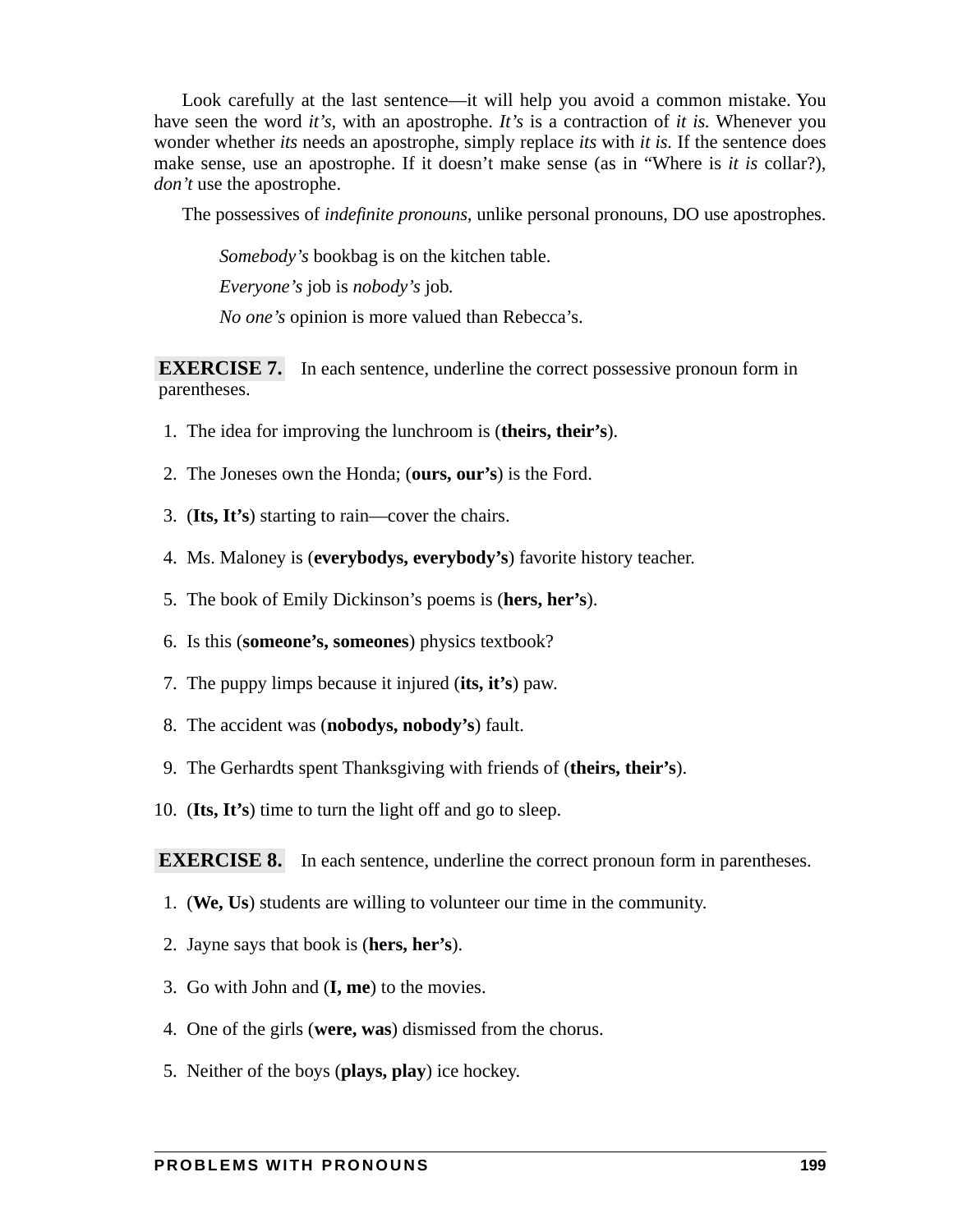- 6. (**They, Them**) are the teachers from our school.
- 7. Everyone on the girls' soccer team had (**her, their**) name read aloud at the awards ceremony.
- 8. Few students taking the test brought (**his or her, their**) own pencils.
- 9. Between you and (**I, me),** I thought the acting was bad.
- 10. Pedro and (**I, me**) liked John Grisham's latest novel.

**EXERCISE 9.** Fill in the blanks with the correct pronoun.

- 1. Alicia was in an accident. She broke \_\_\_\_\_ leg.
- 2. You ordered this CD and paid for it. Take it. It is \_\_\_\_\_.
- 3. Jon and I are neighbors. \_\_\_\_\_ lives next door to me.
- 4. Linda and Safiya are our friends. We like \_\_\_\_\_ very much.
- 5. The ball came right to you, but your bat could not connect with \_\_\_\_\_.
- 6. Meredith gave Matt the book. \_\_\_\_\_ had bought it especially for \_\_\_\_\_.
- 7. One of the boys played in every game of the tournament. \_\_\_\_\_ was exhausted.
- 8. The coach and the team prepared for the game. \_\_\_\_\_ still lost.
- 9. Did you know the last answer? \_\_\_\_\_ was easy, wasn't it?
- 10. My older sister made the last payment on her car. Now it belongs to \_\_\_\_\_.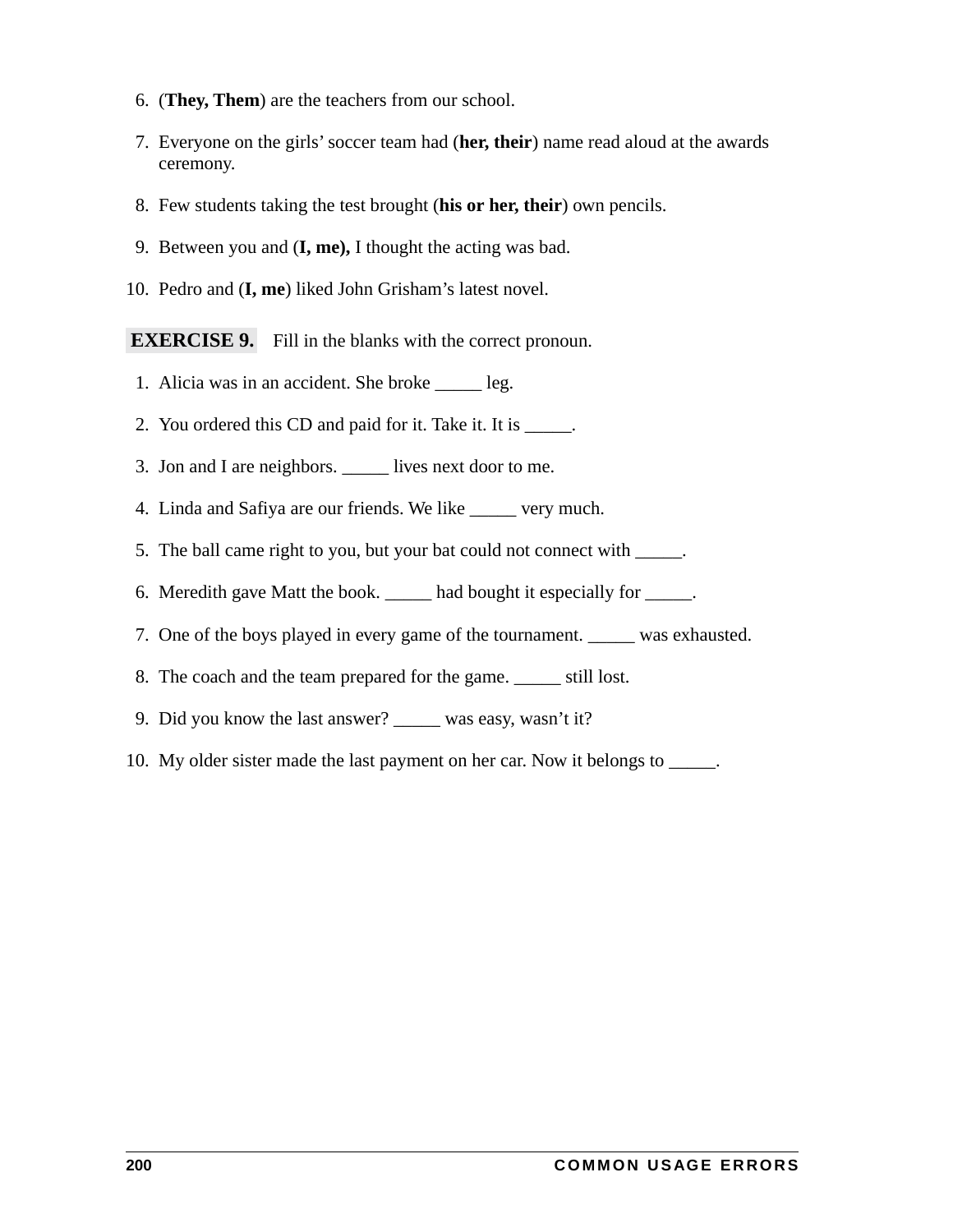# **Lesson 25 Problems with Punctuation**

A complete list of punctuation rules would fill a book. Fortunately, you don't have to learn them all. Mastery of a few basic rules will help you avoid most of the pitfalls in punctuating sentences. The following review covers the main points.

# **End Punctuation**

Every sentence ends with a *period*, a *question mark*, or an *exclamation point.*

|                 | STATEMENT: A Pekingese has a longer life expectancy than a<br>Saint Bernard. |
|-----------------|------------------------------------------------------------------------------|
|                 | COMMAND: Read the instructions on how to set up your printer.                |
|                 | POLITE REQUEST: Would you please lock up before you leave for the<br>day.    |
|                 | QUESTION: Have you ever visited Acadia National Park?                        |
| STRONG FEELING: | What a great time we had at Disney World!                                    |

**EXERCISE 1.** Copy these sentences, writing the proper end punctuation marks.

- 1. Where did you put the hammer
- 2. Please pass the butter
- 3. How gorgeous that sunset is
- 4. Why didn't you mow the lawn
- 5. The word *paper* comes from the Egyptian word for papyrus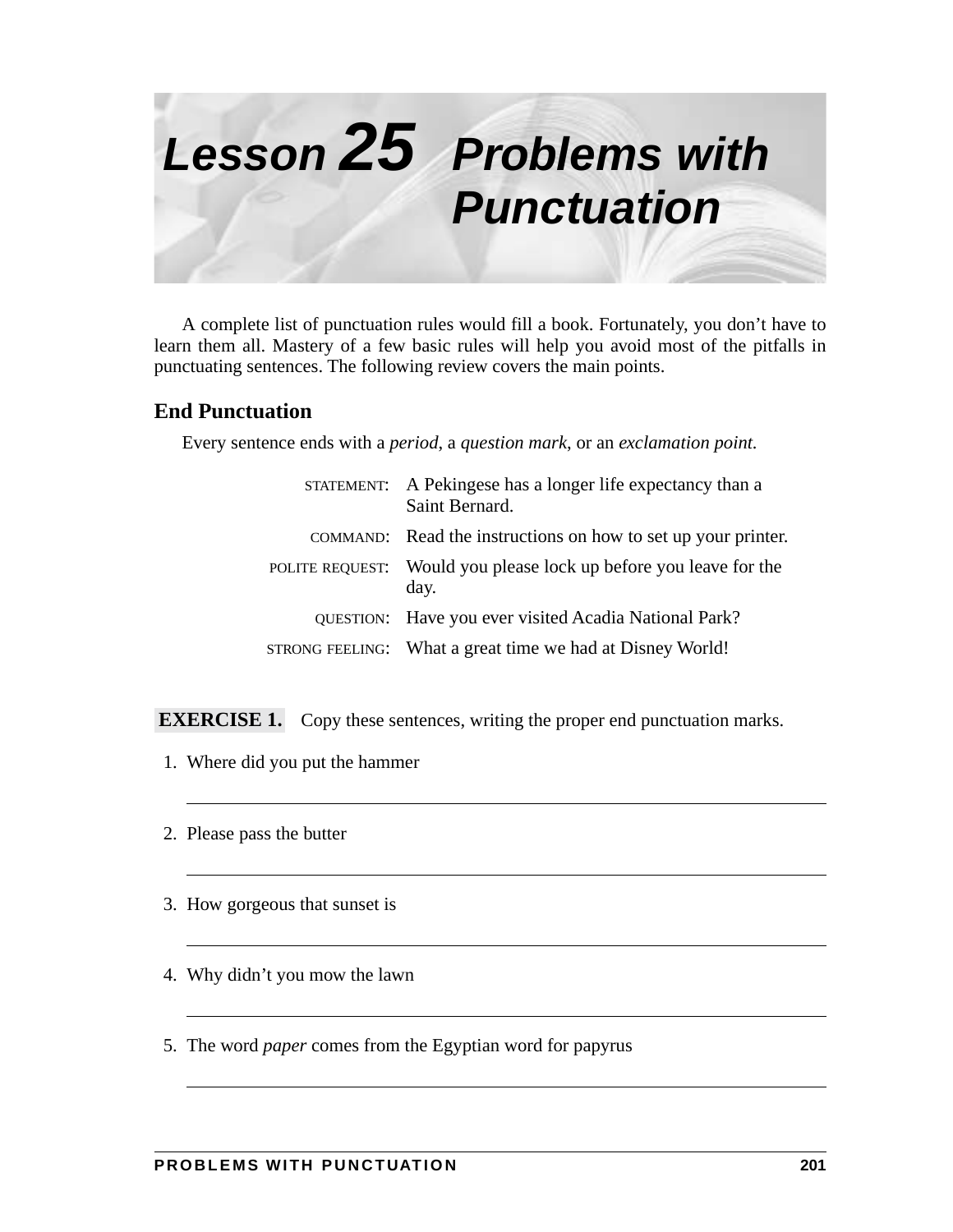The period is also used after *abbreviations* and *most initials.*

Dr. R. J. Lowenherz P.M. Jr. R.S.V.P.

# **The Comma**

Of the comma's many uses, three important ones you should review are use of commas in a series; use of commas to set off interrupting words and expressions; and use of commas in letters, dates, and addresses.

### **Commas in a Series**

Use a comma to separate *items in a series.*

Last summer we hiked**,** swam**,** golfed**,** and played softball.

My brother collects stamps**,** coins**,** and baseball cards.

I looked frantically looked for the tickets on the desk**,** in the desk drawer**,** and on the dresser.

Some writers omit the comma before the *and.* This can be confusing in some sentences, however. The safest practice is to include the final comma in all such sentences.

When more than one adjective precedes a noun, use a comma for a *pause.*

The gloomy**,** isolated mansion stood at the edge of a cliff. (Pause after *gloomy*.)

Oliver was a lively young dog. (No pause.)

#### **Commas to Set Off Interrupters**

Use a pair of commas to enclose most *interrupting words or expressions.*

Our Mr. Pooch**,** like most beagles**,** is a friendly dog.

Siamese cats**,** on the other hand**,** are more reserved.

Tallahassee**,** not Miami**,** is the capital of Florida.

I'm surprised**,** Tessa**,** that you believe his story.

She admitted that**,** yes**,** she could see his point of view.

The route through Evansville is**,** according to Jack**,** the best route to Melissa's house.

The old car**,** rusted and dented**,** was not worth fixing.

When an interrupter comes at the beginning or at the end of a sentence, only one comma is needed.

Like most beagles**,** our Mr. Pooch is a friendly dog.

On the other hand**,** Siamese cats are more reserved.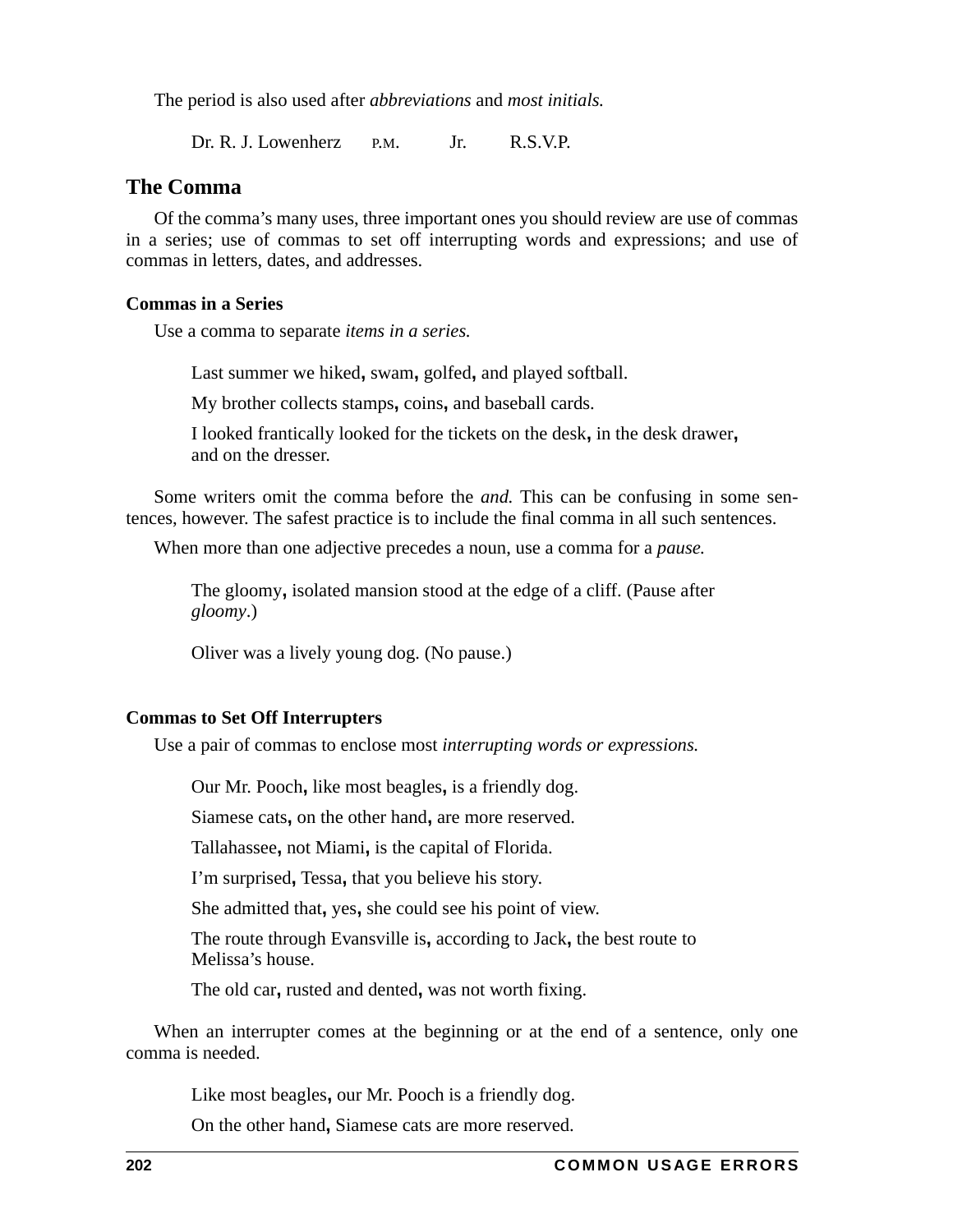The capital of Florida is Tallahassee**,** not Miami.

I'm surprised that you believe his story**,** Tessa.

Yes**,** I admit that I can see your point of view.

Paul disagrees**,** however.

Rusted and dented**,** the old car was not worth fixing.

Use a comma to enclose most appositives (see Lesson 19, page 136). An *appositive* explains the noun or pronoun it follows. It is most commonly a noun.

Songhay**,** an African *kingdom* in the late 1400s**,** was larger than Western Europe.

The Antarctic waters**,** *fertilizer* for the rest of the world**,** help support life in the other oceans.

Adjectives sometimes appear in the appositive position.

The old prison**,** *grim* and *foreboding***,** would be torn down in a few months. Spiders**,** *unpopular* but *essential***,** destroy a hundred times their number in insects.

Use commas to enclose appositives preceded by *or.*

The avocado**,** or *alligator pear***,** was first cultivated by the Aztecs.

**EXERCISE 2.** Copy these sentences, adding all needed punctuation. Note that end punctuation must be added, too.

1. Saturday was a dark cold dreary day

2. The firefly or lightning bug flashes light in the summer night sky.

- 3. No I strongly object to your remarks
- 4. Did you ever find your missing notebook Tammy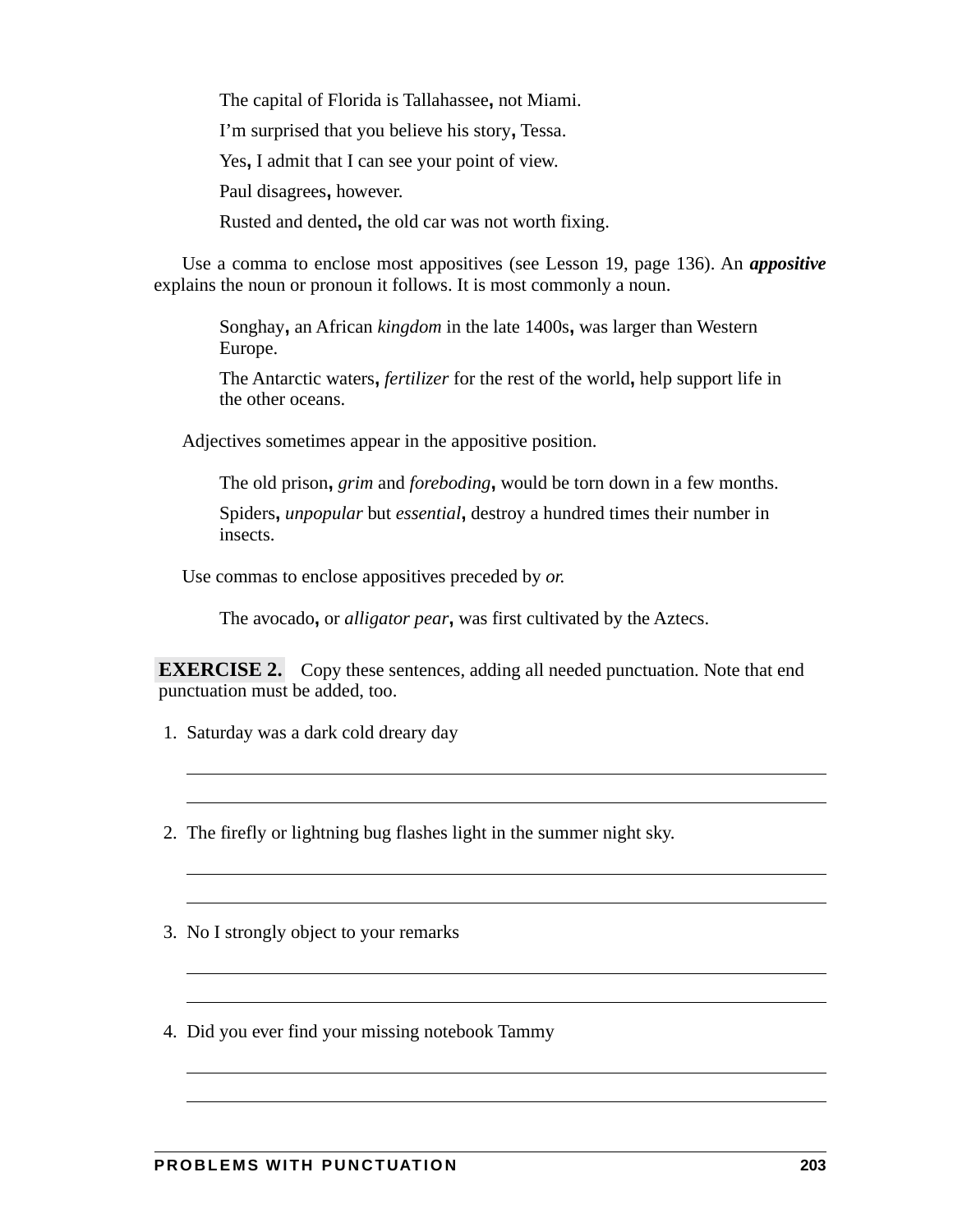- 5. Blue not red is Sara's favorite color
- 6. Elizabeth however prefers green especially light green
- 7. Tej is a fine swimmer diver golfer and soccer player
- 8. Are you aware that George Washington our first President served two terms

<u> 1980 - Johann Barbara, martxa alemaniar argumento este alemaniar alemaniar alemaniar alemaniar alemaniar al</u>

the control of the control of the control of the control of the control of the control of the control of the control of the control of the control of the control of the control of the control of the control of the control

<u> 1989 - Johann Stoff, amerikansk politiker (d. 1989)</u>

- 9. William Henry Harrison on the other hand served only a month
- 10. Corn on the cob my favorite vegetable should not be overcooked.
- 11. The coffee tree a native of Africa still grows wild in Ethiopia and Liberia
- 12. This summer we hiked in Pisgah National Forest ate lunch by waterfalls and enjoyed views from mountaintops
- 13. I'm grateful to you Ethan and Becky for taping that program we wanted to see
- 14. The sassafras unlike most trees has three different and distinct leaf patterns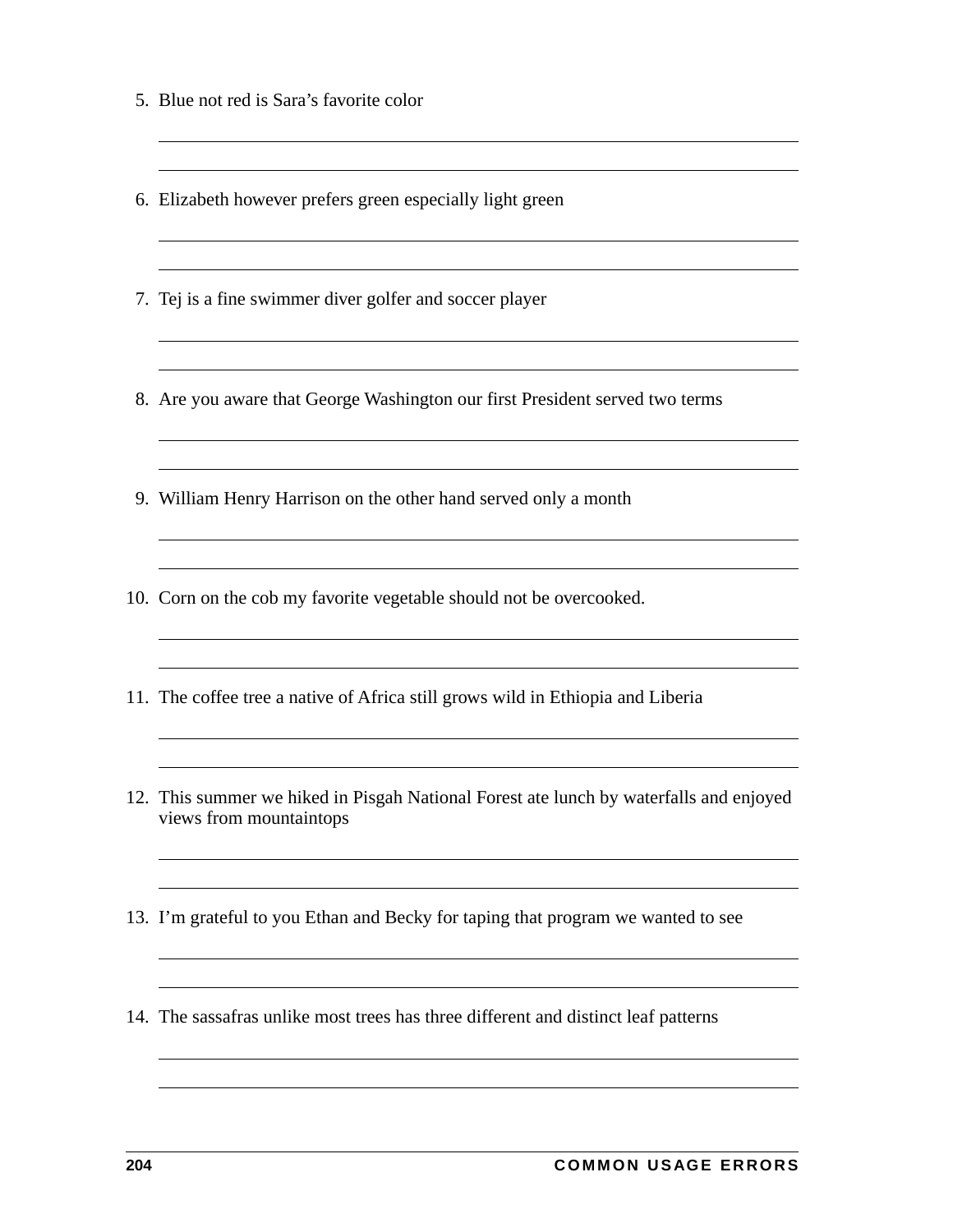- 15. Sandra please hand me that hammer
- 16. On our trip we visited Banff Lake Louise and Jasper
- 17. The mountain range stark and majestic was outlined against the sky
- 18. Where did you put the laundry detergent Ronnie
- 19. Alfred Nobel the inventor of dynamite also invented plywood
- 20. Freezing temperatures not wind are threatening the orange crop

#### **Commas in Letters, Dates, and Addresses**

1. When dates and addresses occur within sentences, you punctuate them as in the following examples.

Write to Megan Acieri**,** 908 Beechwood Drive**,** Hendersonville**,** NC 28739. (Note that there is no comma between the name of the state and the ZIP code.)

Mr. Blakiston was born on June 19**,** 1963**,** in Chicago, Illinois. (Note that there is a comma after the year as well as in front of it.)

2. When dates and addresses appear in the heading or the inside address of a letter, you punctuate them like this:

> 33 Barrett Street Elmira**,** NY 14904 August 22**,** 2003

Mr. Stephen Dorney La Bravura Drive Beverly Hills**,** CA 90213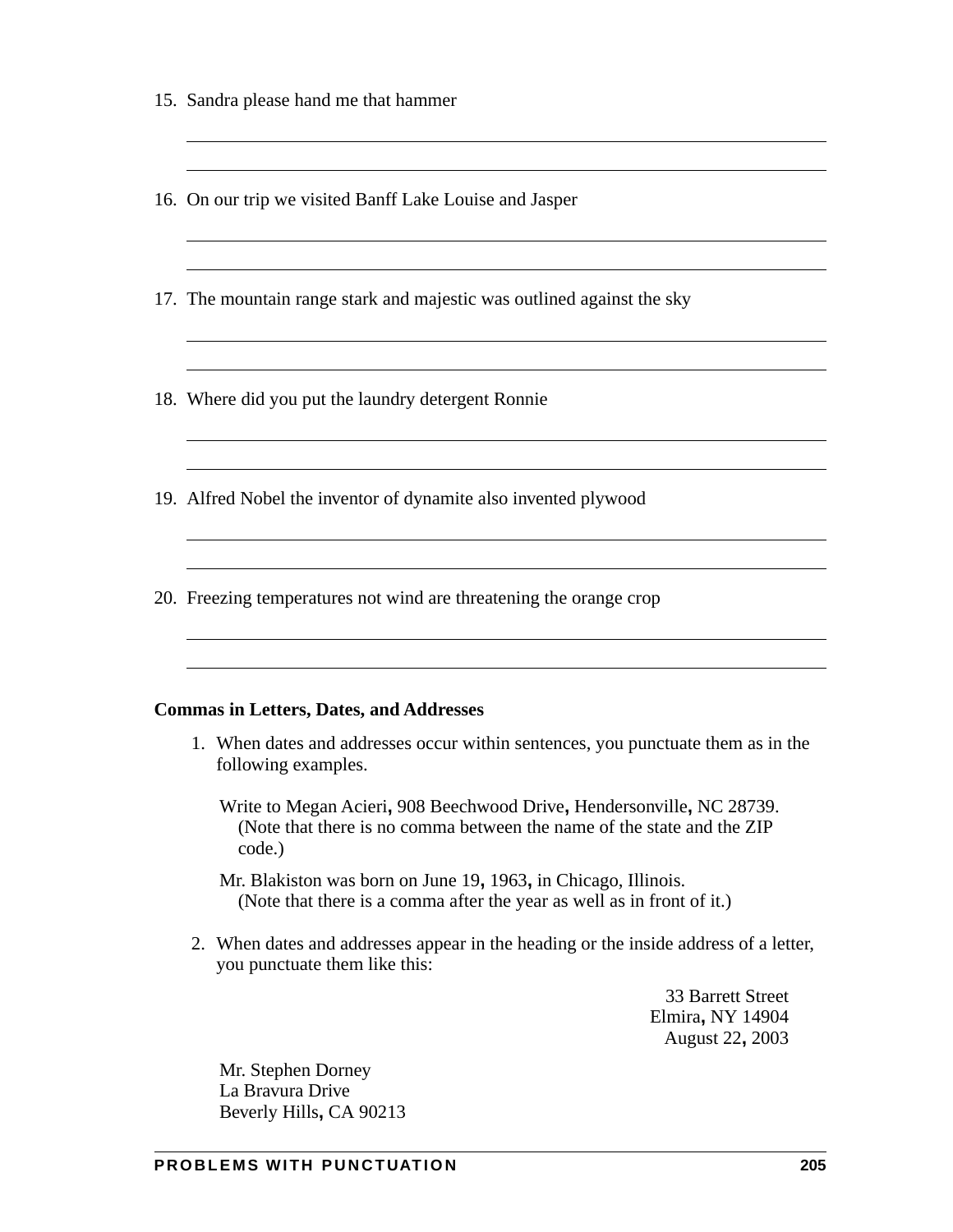The U.S. Postal Service recommends two-letter state abbreviations for addressing letters. These abbreviations have no periods (*NY*, not *N.Y.*), and they often differ from traditional abbreviations (*CA*, not *Cal.* or *Calif.*). If you are unsure of the two-letter abbreviation, write out the state or U.S. possession name. A list of official postal abbreviations follows.

| State/Possession                      | Abbreviation   |
|---------------------------------------|----------------|
| Alabama                               | AL             |
| Alaska                                | AK             |
| American Samoa                        | AS             |
| Arizona                               | AZ             |
| Arkansas                              | <b>AR</b>      |
| California                            | CA             |
| Colorado                              | CO             |
| Connecticut                           | <b>CT</b>      |
| Delaware                              | DE             |
| District of Columbia                  | DC             |
| <b>Federated States of Micronesia</b> | <b>FM</b>      |
| Florida                               | FL             |
| Georgia                               | <b>GA</b>      |
| Guam                                  | GU             |
| Hawaii                                | H <sub>I</sub> |
| Idaho                                 | ID             |
| <b>Illinois</b>                       | IL             |
| Indiana                               | IN             |
| Iowa                                  | IA             |
| Kansas                                | <b>KS</b>      |
| Kentucky                              | KY             |
| Louisiana                             | LA             |
| Maine                                 | <b>ME</b>      |
| Marshall Islands                      | <b>MH</b>      |
| Maryland                              | MD             |
| Massachusetts                         | <b>MA</b>      |
| Michigan                              | MI             |
| Minnesota                             | <b>MN</b>      |
| Mississippi                           | <b>MS</b>      |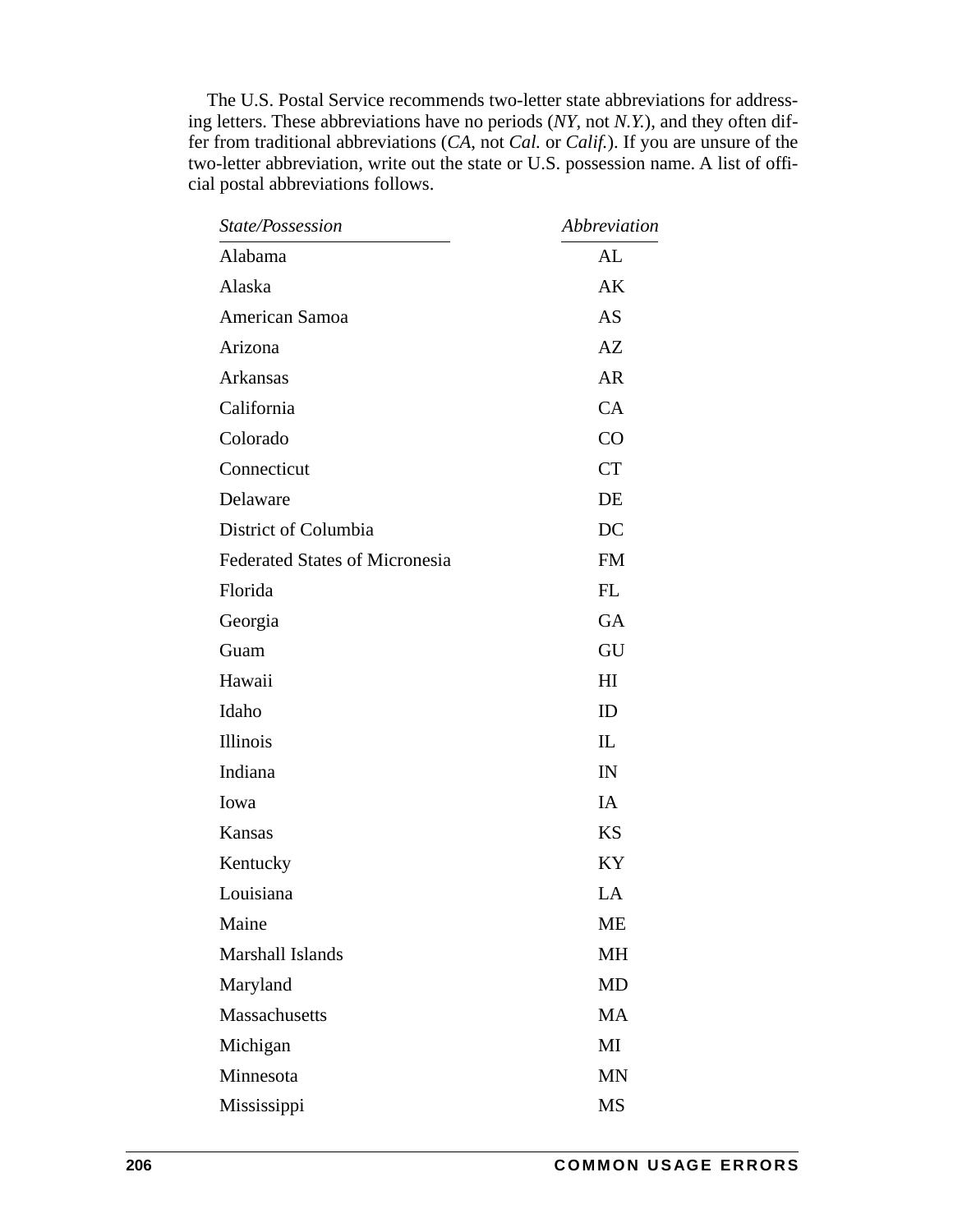| Missouri                 | M <sub>O</sub> |
|--------------------------|----------------|
| Montana                  | MT             |
| Nebraska                 | <b>NE</b>      |
| Nevada                   | <b>NV</b>      |
| New Hampshire            | <b>NH</b>      |
| New Jersey               | NJ             |
| New Mexico               | <b>NM</b>      |
| New York                 | <b>NY</b>      |
| North Carolina           | NC             |
| North Dakota             | <b>ND</b>      |
| Northern Mariana Islands | <b>MP</b>      |
| Ohio                     | <b>OH</b>      |
| Oklahoma                 | OK             |
| Oregon                   | <b>OR</b>      |
| Palau                    | PW             |
| Pennsylvania             | PA             |
| Puerto Rico              | <b>PR</b>      |
| Rhode Island             | RI             |
| South Carolina           | <b>SC</b>      |
| South Dakota             | <b>SD</b>      |
| Tennessee                | TN             |
| Texas                    | <b>TX</b>      |
| Utah                     | UT             |
| Vermont                  | <b>VT</b>      |
| Virgin Islands           | VI             |
| Virginia                 | VA             |
| Washington               | <b>WA</b>      |
| West Virginia            | WV             |
| Wisconsin                | WI             |
| Wyoming                  | WY             |

3. Use a comma after the salutation (*Dear* <sub>,</sub>) of a friendly letter and the complimentary close (*Sincerely, Regards, Best wishes,* and so on) of all letters.

| Dear Carole,      | Sincerely,        |
|-------------------|-------------------|
| Dear Uncle Frank, | Very truly yours, |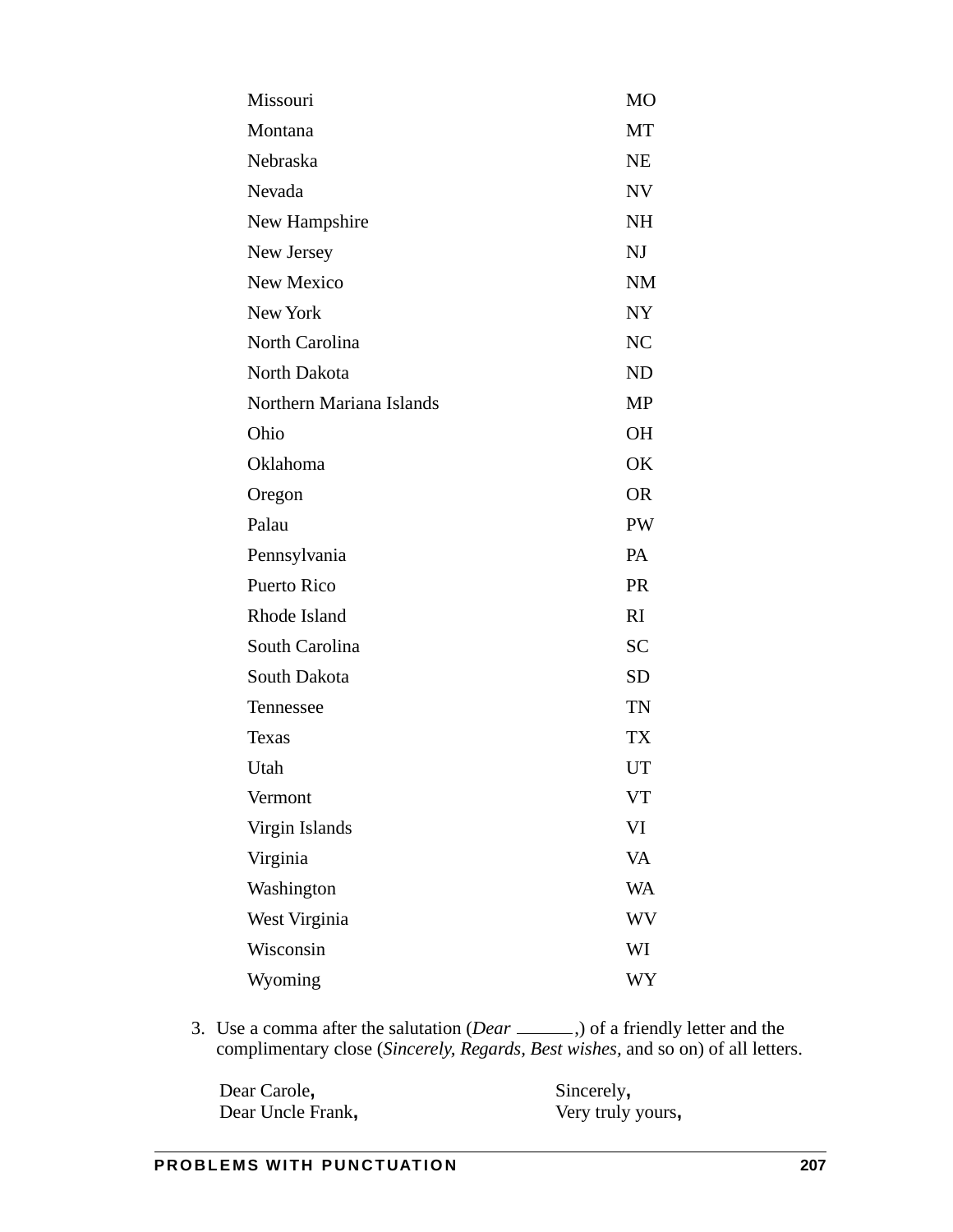4. Use a colon after the salutation of a business letter.

Gentlemen**:** Dear Ms. Valenzuela**:**

**EXERCISE 3.** Copy these sentences, adding all needed punctuation. Note that end punctuation must also be added.

- 1. The American Heart Association is located at 2524 Farragut Drive Suite A Springfield IL 62704
- 2. Was it April 25 1990 when the Hubble Space Telescope was launched
- 3. The United Negro College Fund has offices at 2750 Prosperity Ave Fairfax VA 22031
- 4. Write to Yellowstone National Park P.O. Box 168 WY 82190-0168
- 5. John Adams and Thomas Jefferson died on July 4 1826 exactly fifty years after signing the Declaration of Independence

<u> 1989 - Johann Stoff, deutscher Stoff, der Stoff, der Stoff, der Stoff, der Stoff, der Stoff, der Stoff, der S</u>

<u> 1989 - Johann Stoff, deutscher Stoff, der Stoff, der Stoff, der Stoff, der Stoff, der Stoff, der Stoff, der S</u>

- 6. On May 5 1961 Alan B Shepard Jr became the first American in space
- 7. My brother lives at 15 Dogwood Circle Boynton Beach FL 33462
- 8. William Jefferson Clinton was born on August 19 1946 and became President of the United States at the age of 46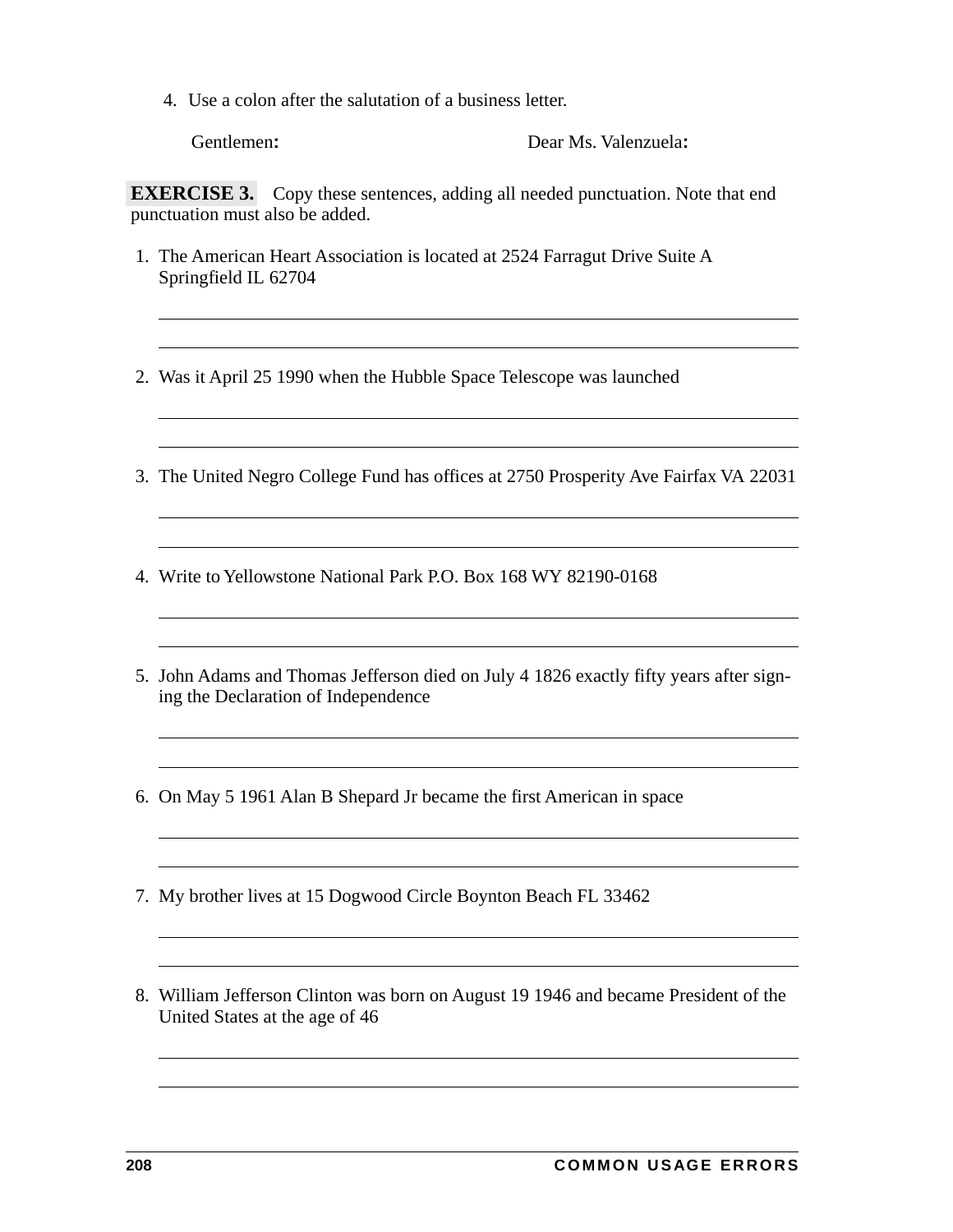9. Sandra ordered a jacket from L. L. Bean Inc Freeport ME 04033-0001

10. Neil Armstrong US astronaut first walked on the moon July 20 1969

#### **Quotation Marks**

A direct quotation shows the speaker's exact words. An indirect quotation does not.

| DIRECT QUOTATION: Dad said, "You can work at the ice cream stand<br>this summer." (Quotation marks needed)      |
|-----------------------------------------------------------------------------------------------------------------|
| INDIRECT QUOTATION: Dad said that I can work at the ice cream stand<br>this summer. (No quotation marks needed) |

Quotation marks always go in pairs. If you have opening quotation marks, you must have closing quotation marks.

Ellen said, **"**I'm taking the school bus home.**"**

**"**I'm taking the school bus home,**"** Ellen said.

**"**When do you leave?**"** asked Carlos.

Carlos asked, **"**When do you leave?**"**

**"**I hope,**"** said Fiona, **"**that you remember to take your science book home.**"**

**"**When do we eat?**"** William asked. **"**I'm hungry.**"**

Did William say, **"**I'm hungry**"**?

(The question mark goes outside the closing quotation marks because the entire sentence is a question.)

**"**I never saw a snow leopard before,**"** Maureen said. **"**Did you?**"**

**EXERCISE 4.** Copy the following sentences. Add all needed punctuation.

1. Let's go fishing in Murray Creek suggested Anna

2. Rob replied I promised Dad I'd trim the hedge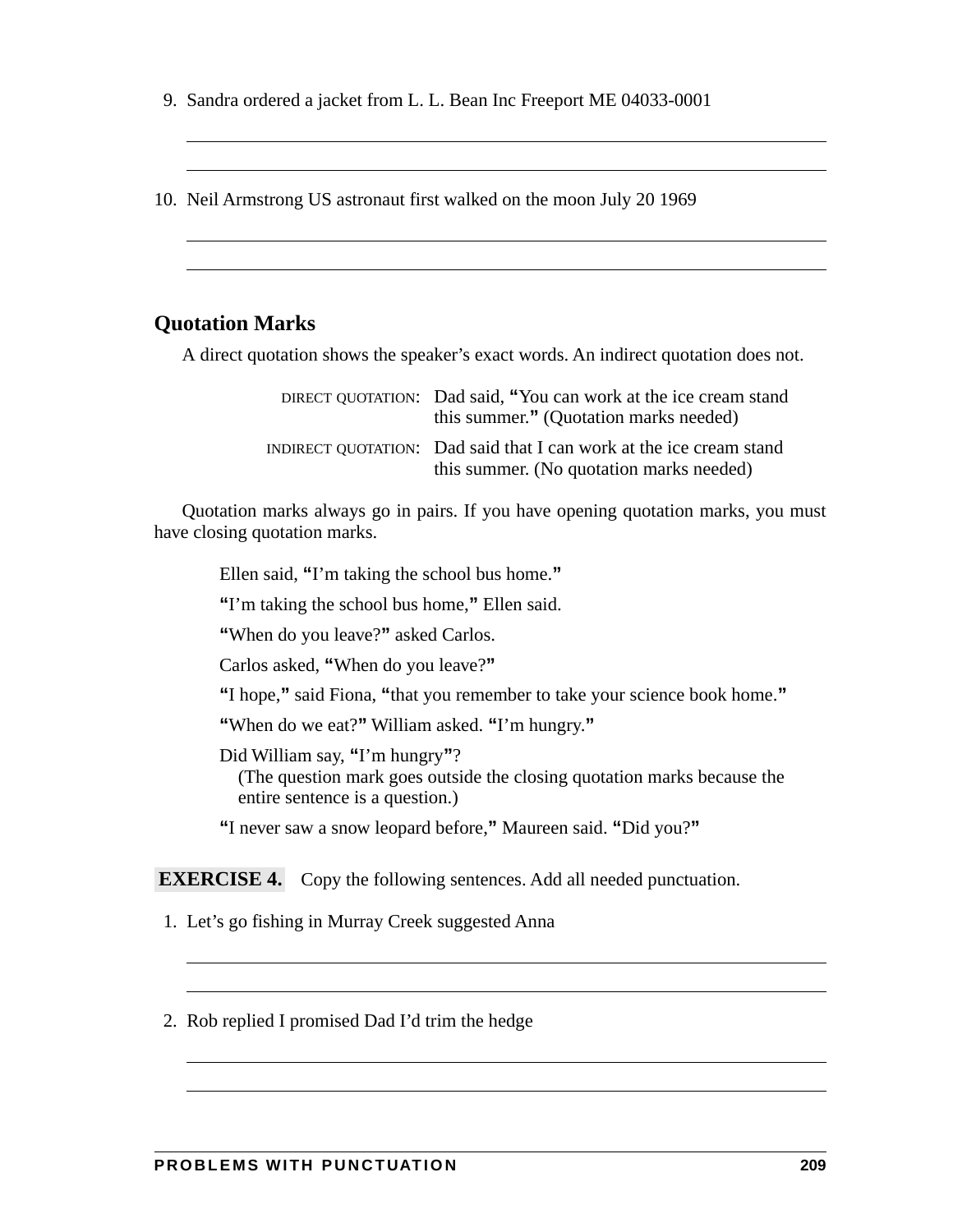3. What book did you choose for a report asked Mr. Lopez

4. That was a great play yelled Paul

- 5. It was the first time said Dara that I've thrown the ball that far
- 6. How did ragtime music start asked Andrew
- 7. The coach stopped Chan and asked are you trying out for the team
- 8. Work is the best method devised for killing time said William Feather
- 9. Education is what remains said Lord Halifax when we have forgotten all that we have been taught

<u> 1980 - Andrea Stadt Britain, amerikan bestean ingilang pada sebagai pada sebagai pada sebagai pada sebagai p</u>

the control of the control of the control of the control of the control of the control of

<u> 1989 - Johann Stoff, amerikansk politiker (\* 1908)</u>

10. I must follow the people said Benjamin Disraeli am I not their leader

#### **Punctuating Titles**

In general, use quotation marks around the titles of short works—a short story, an essay, a song, a magazine article, or the chapter of a book. Underline the titles of longer works—a book, a film, a magazine, or a newspaper. (In printed material, underlined words appear in *italics.*) Here are some examples:

**"**The Keeper of the Keys**"** is the title of a chapter in *Harry Potter and the Sorcerer's Stone* by J.K. Rowling.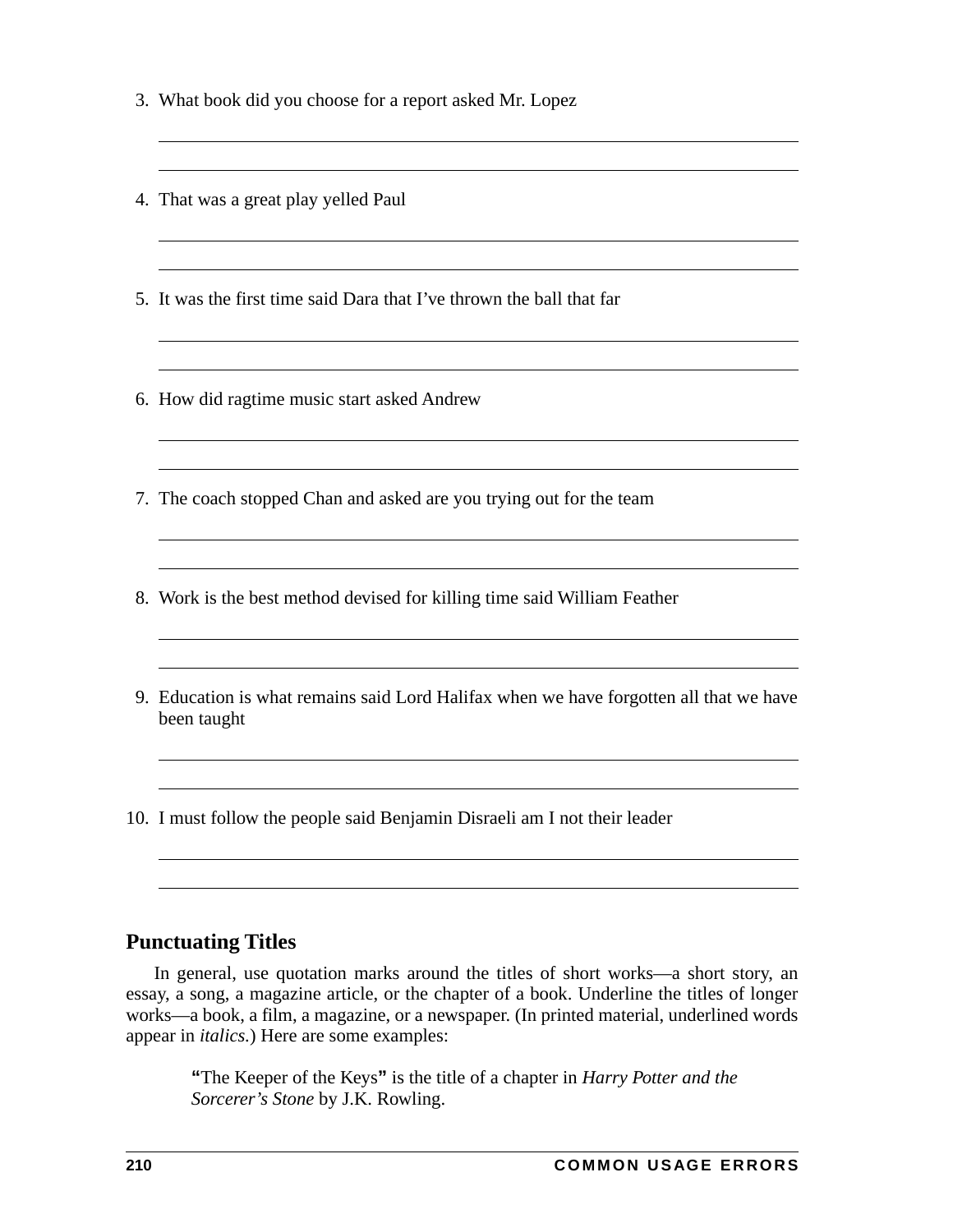**"**Sweet Virginia**"** is my mother's favorite song from the Rolling Stones' album *Exile on Main Street.*

I've seen the movie *Chicago* at least five times.

*TV Guide* is one of the most successful magazines ever published.

The *Courier-Post* serves southern New Jersey.

(Be careful to capitalize the exact name of the newspaper. Usually *the*  is not capitalized as part of the name, but in *The New York Times* it is. Sometimes the name of the city is part of the name of the paper, as in the *Chicago Sun-Times,* and sometimes it isn't.)

**EXERCISE 5.** Copy the following sentences. Punctuate each correctly.

- 1. The Red Badge of Courage is the book I have decided to read for my book report
- 2. The newspaper Newsday has many readers, but not as many as the Times
- 3. Did you see Pirates of the Caribbean
- 4. She wrote a story called After Dark which was published in Seventeen magazine
- 5. Hey, Jude is my aunt's favorite Beatles tune

**EXERCISE 6.** Copy these sentences, adding all needed punctuation.

- 1. Did you go to the Dolphins games asked Mr. Gomez
- 2. Caroline went to see Terminator 3: Rise of the Machines in Joplin Missouri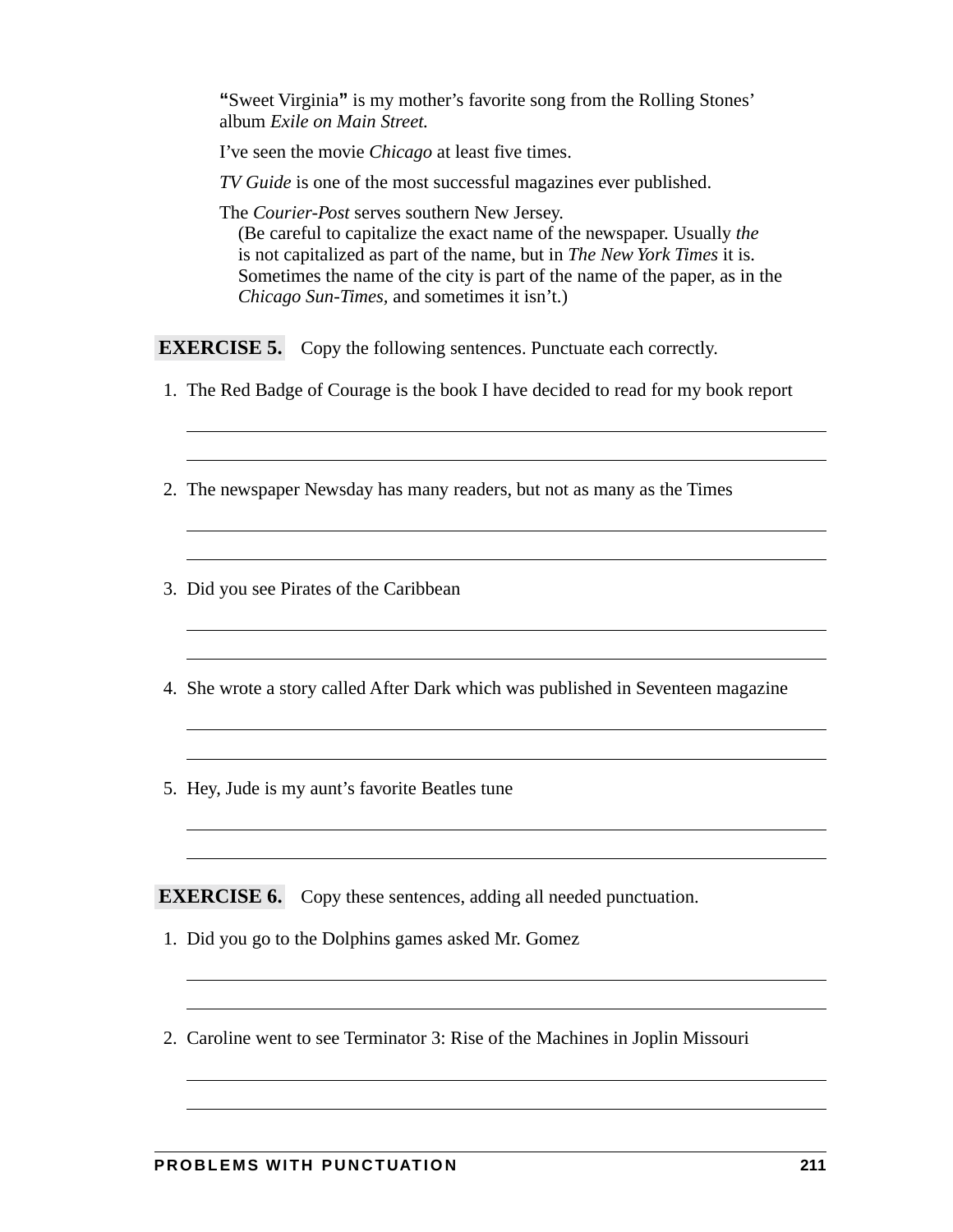- 3. Jillian bought new shoes sweaters skirts and jeans
- 4. I wonder said Alyssa where I put my new sunglasses
- 5. No I want you to do your homework first said her mother
- 6. James said that his new address would be 21330 Fronthill Avenue Torrance CA 90505

the control of the control of the control of the control of the control of the control of the control of the control of the control of the control of the control of the control of the control of the control of the control

<u> 1989 - Johann Stoff, amerikansk politiker (d. 1989)</u>

<u> 1989 - Johann Stoff, amerikansk politiker (d. 1989)</u>

- 7. My brother was born October 22 1995 which was a Sunday
- 8. Sometimes it is confusing said Mr. Thomas but the New York Giants play their home games in New Jersey
- 9. I'm surprised Rick that you did not bring your friend
- 10. I read an article called Without Fear in Time magazine

**EXERCISE 7.** For the underlined part of each of the following sentences, there are four suggested answers. Write the letter of the correct answer on the line at the right.

1. Oh its a long time until the end of the movie.

(*b*) Oh, its (*d*) Oh, it's 1.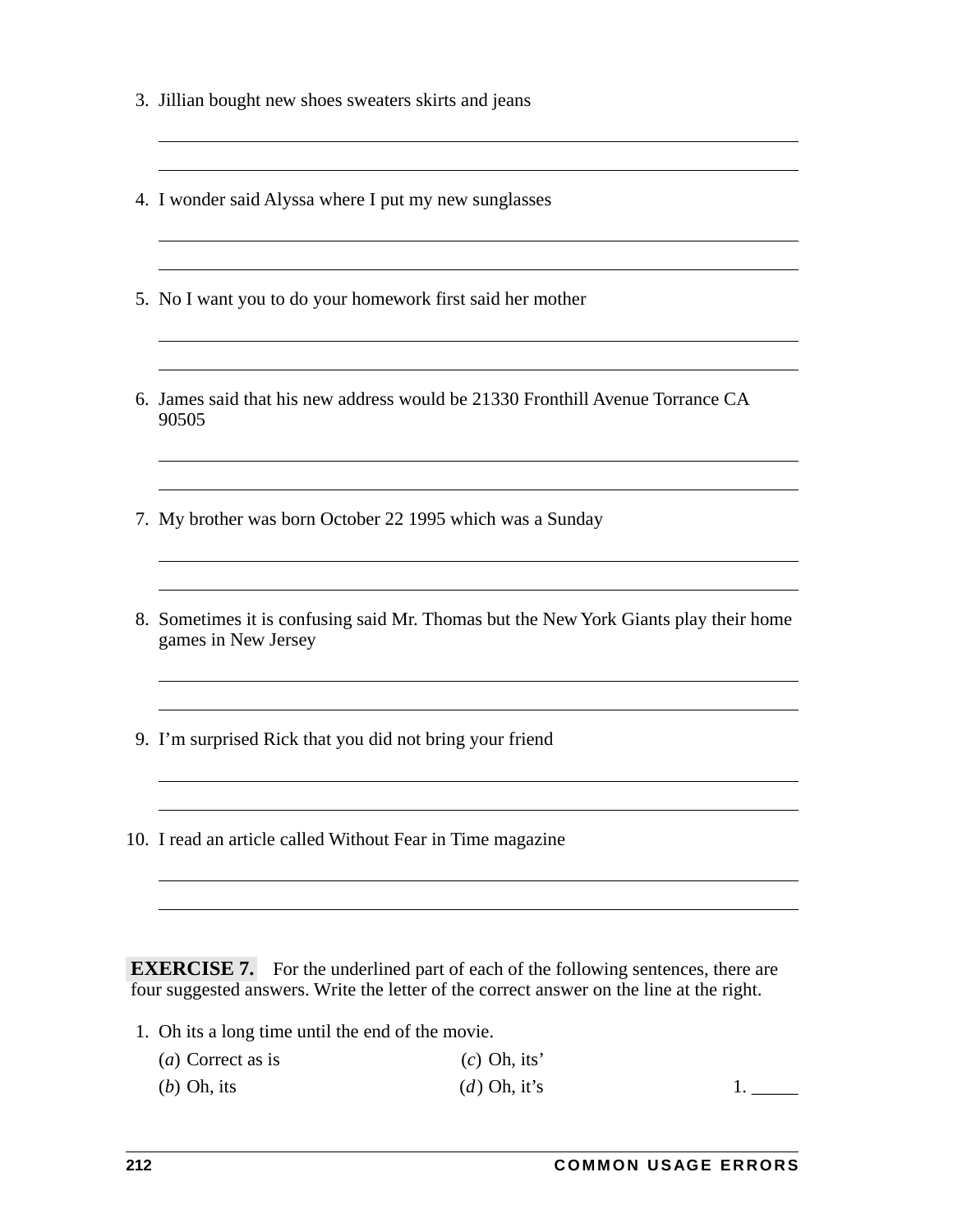| 2. "Will you let me use the car" Jim asked? |                                       |                                                                                                           |
|---------------------------------------------|---------------------------------------|-----------------------------------------------------------------------------------------------------------|
| $(a)$ Correct as is                         | $(c)$ car?" Jim asked.                |                                                                                                           |
| $(b)$ car," Jim asked?                      | $(d)$ car, Jim asked.                 |                                                                                                           |
|                                             |                                       |                                                                                                           |
| $(a)$ Correct as is                         | $(c)$ read, "A Tale of Two Cities"    |                                                                                                           |
| (b) read A Tale of Two Cities?              | $(d)$ read A Tale of Two Cities?      | 3.                                                                                                        |
|                                             |                                       |                                                                                                           |
| $(a)$ Correct as is                         | $(c)$ June 12, 2003, when             |                                                                                                           |
| (b) June 12 2003 when                       | $(d)$ June, 12, 2003, when            |                                                                                                           |
|                                             |                                       |                                                                                                           |
| $(a)$ Correct as is                         | $(c)$ "What," said Stephanie, "did"   |                                                                                                           |
| $(b)$ "What," said Stephanie "did"          | $(d)$ What said, Stephanie, Did       |                                                                                                           |
|                                             | 3. Did you read A Tale of Two Cities. | 4. It was June 12, 2003 when we went on the trip.<br>5. What said Stephanie did you mean by that remark?" |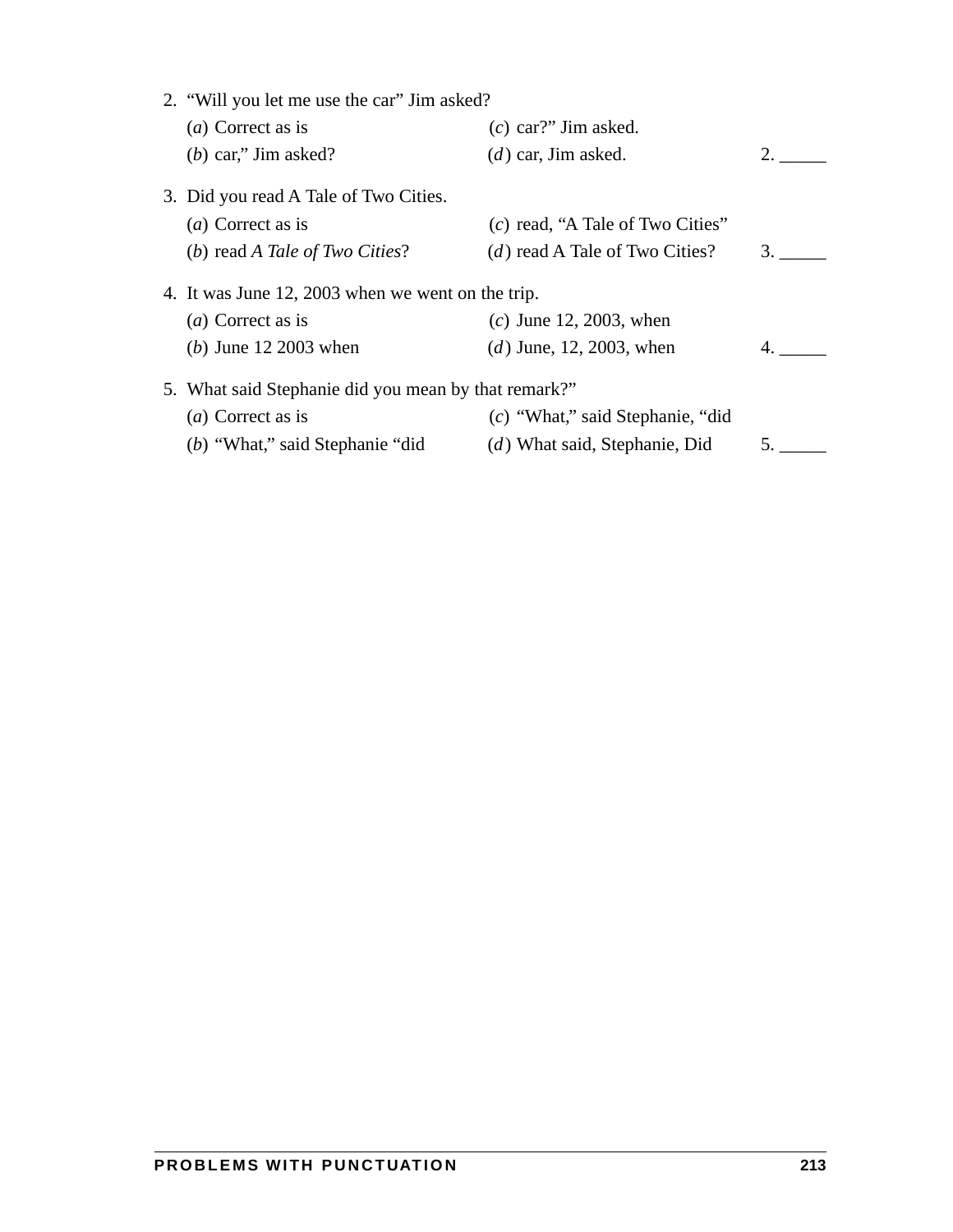### **Lesson 26 Problems with Capitalization**

The following review summarizes the important rules of capitalization.

#### **In Letters**

Capitalize the first word and all nouns in the *salutation.*

| Dear James,     | Dear Mr. Patterson: |
|-----------------|---------------------|
| Dear Aunt Jane, | Dear Miss McCloud:  |

Capitalize only the first word in the *complimentary close.*

| Your friend, | Very truly yours, |
|--------------|-------------------|
| Your niece,  | Cordially yours,  |

#### **In Quotations**

A *direct quotation* begins with a capital letter.

Edgar Allan Poe wrote, "**Q**uoth the Raven, 'Nevermore.'"

When a one-sentence quotation is interrupted, however, the second part does not start with a capital.

"Does anyone," Bethany asked, "know where my ice skates are?"

See Lesson 25, pages 209–211, for other examples of capitalizating quotations.

#### **First Words**

Capitalize the first word of a complete sentence, the comments of each new speaker in conversation, and each line of poetry or verse.

> SENTENCE: **T**he antelope survives on dry plains. CONVERSATION: "**Y**ou begin to comprehend me, do you?" cried he, turning towards her.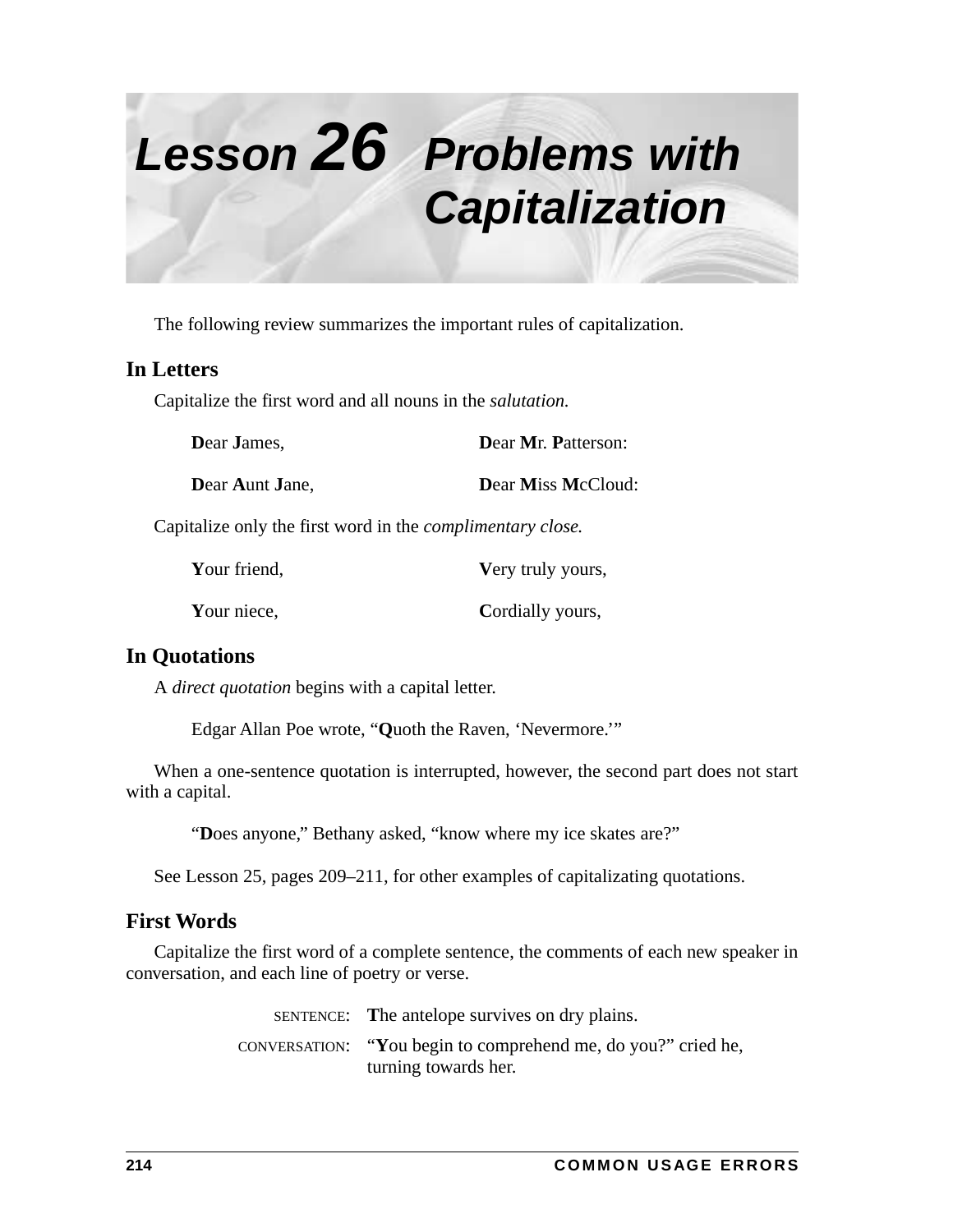"**O**h! yes—I understand you perfectly."

"**I** wish I might take this for a compliment; but to be so easily seen through I am afraid is pitiful."

—from Jane Austen's *Pride and Prejudice*

POETRY: **T**he pedigree of honey **D**oes not concern the bee; **A** clover, any time, to him **I**s aristocracy.

—Emily Dickinson

#### **Proper Nouns and Proper Adjectives**

Capitalize *proper nouns,* their *abbreviations,* and *proper adjectives* derived from proper nouns.

> PROPER NOUN: **N**ew **M**exico ABBREVIATION: **N**.**M**. (or NM, the postal abbreviation) PROPER ADJECTIVE: **N**ew **M**exican (as in *New Mexican* art)

#### **EXERCISE 1.**

**A.** Copy the following, adding needed capitals.

| 1. dear mr. keane:   |                                                    |
|----------------------|----------------------------------------------------|
|                      |                                                    |
| 2. your friend,      |                                                    |
|                      |                                                    |
| 3. dear stefan,      |                                                    |
|                      |                                                    |
| 4. sincerely yours,  |                                                    |
|                      |                                                    |
| 5. dear mr. thomas:  | <u> 1980 - John Stein, Amerikaansk politiker (</u> |
|                      |                                                    |
| 6. yours very truly, |                                                    |
|                      |                                                    |

**B.** Copy the following, and capitalize each sentence correctly.

1. a local anchorperson used to end her evening broadcasts by saying, "have a good day tomorrow."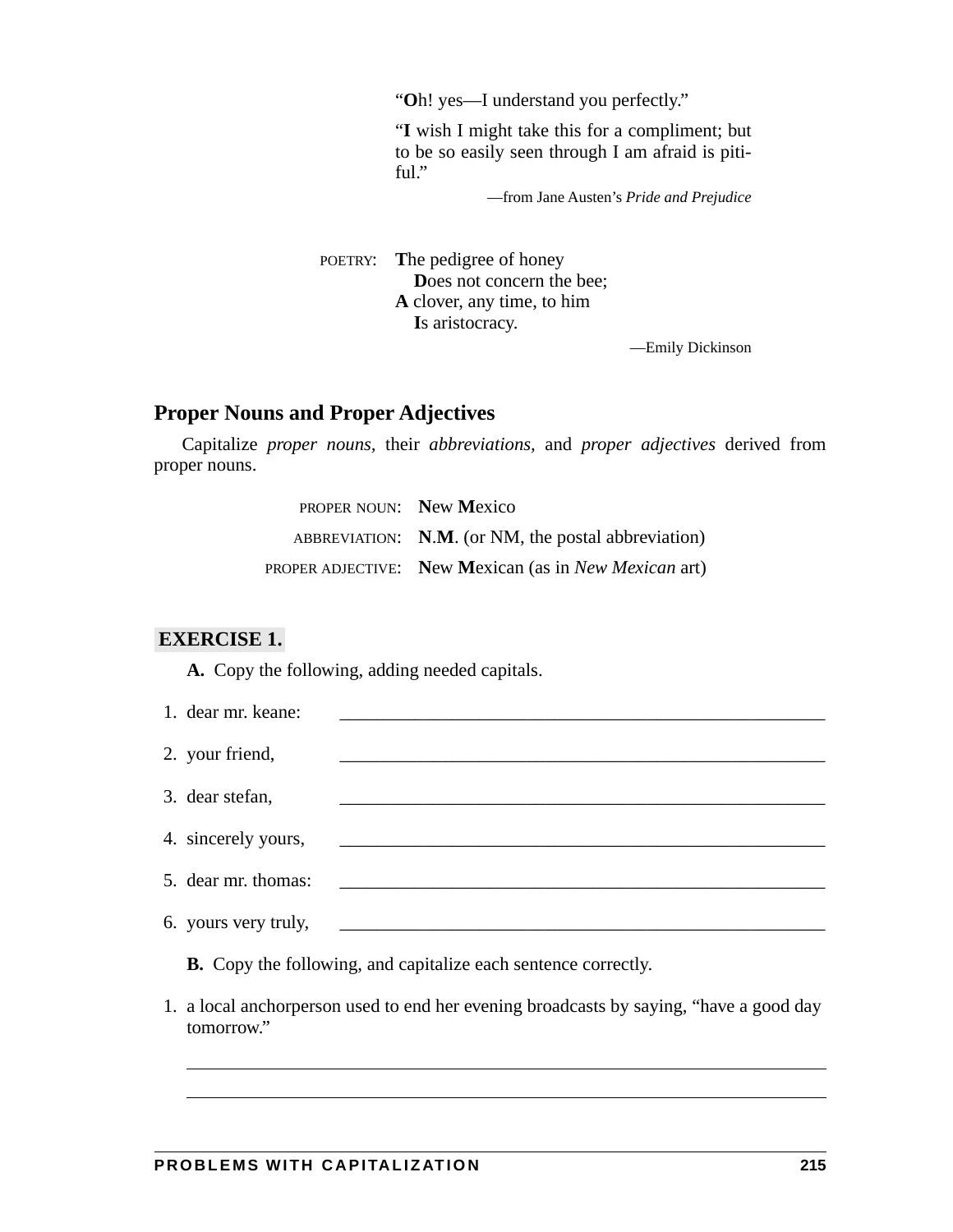2. "do you know," asked the teacher, "who serves as the secretary of state?"

<u> 1989 - Johann Stoff, deutscher Stoff, der Stoff, der Stoff, der Stoff, der Stoff, der Stoff, der Stoff, der S</u>

3. he said, with a smile on his face, "look at my grades."

**C.** Correctly capitalize the following conversation. "where were you born?" asked the interviewer. mariel said, "i was born in columbus, ohio." "when did you move to north carolina?" "in 2002, when my father accepted his new job here."

**EXERCISE 2.** Copy the following, and capitalize each sentence correctly.

1. susie began her letter, "dear aunt olivia."

2. mark twain said, "if you tell the truth, you don't have to remember anything."

3. "why don't you take art as an elective next year?" suggested mrs. esposito.

- 4. "you know," said the guidance counseler, "you really should apply for early decision."
- 5. will rogers said, "don't let yesterday use up too much of today."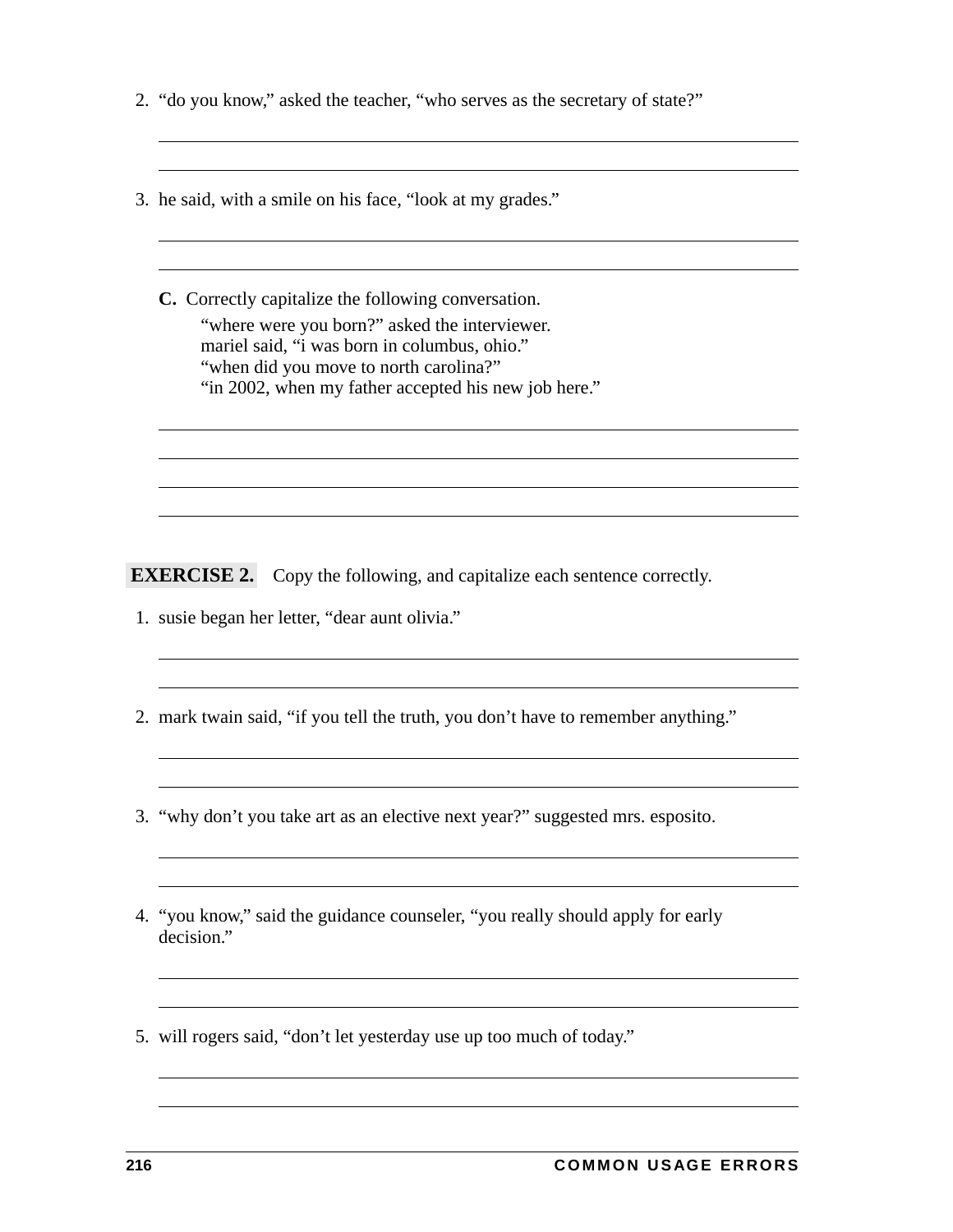Here are some specific kinds of proper nouns, with examples, that require capital letters.

*Names of particular persons, real or imaginary*

**L**inda, **J**eremy, **S**hania **T**wain, **B**en **A**ffleck, **S**andra **D**ay **O**'**C**onnor, **J**ames **B**ond, **F**rodo **B**aggins

*Geographical names*

**A**ustralia, **N**ew **J**ersey, **P**alm **B**each **C**ounty, **Y**osemite **N**ational **P**ark, **F**ifth **A**venue

*Titles of organizations, companies, and buildings*

**K**iwanis **C**lub, **N**ational **A**udubon **S**ociety, **F**ord **M**otor **C**ompany, **R**iverside **C**athedral

*Political parties, nations, government bodies*

**R**epublican, **D**emocrat, **F**rance, **C**zech **R**epublic, **Z**imbabwe, **S**enate, **D**epartment of the **I**nterior

*Titles of persons showing office, rank, profession*

**P**resident **R**oosevelt, **G**eneral **M**arshall, **D**r. **R**eed, **P**rofessor **H**utchinson

*Names of planets, satellites, stars, and constellations*

**J**upiter, **G**anymede, **S**irius, the **B**ig **D**ipper (*Note:* The words *sun, earth,* and *moon* are often not capitalized.)

*Names of days of the week, months, holidays*

**T**hursday, **M**arch, **I**ndependence **D**ay (*Note:* The names of the seasons are not capitalized.)

#### *Titles*

*Gone with the Wind, Better Homes and Gardens,* "**T**he **N**ight the **G**host **G**ot **I**n"

(*Note:* Articles—*a, an, the—*prepositions, and conjunctions are not capitalized unless they occur at the beginning or end of a title.)

*Brand names*

**C**ampbell's soups, **P**epperidge **F**arm bread, **G**reen **G**iant broccoli

*Names referring to God, the Bible, or religions*

the **A**lmighty, **E**xodus, the **O**ld **T**estament, **C**hristianity, **H**induism, **B**uddhism, **I**slam, the **T**orah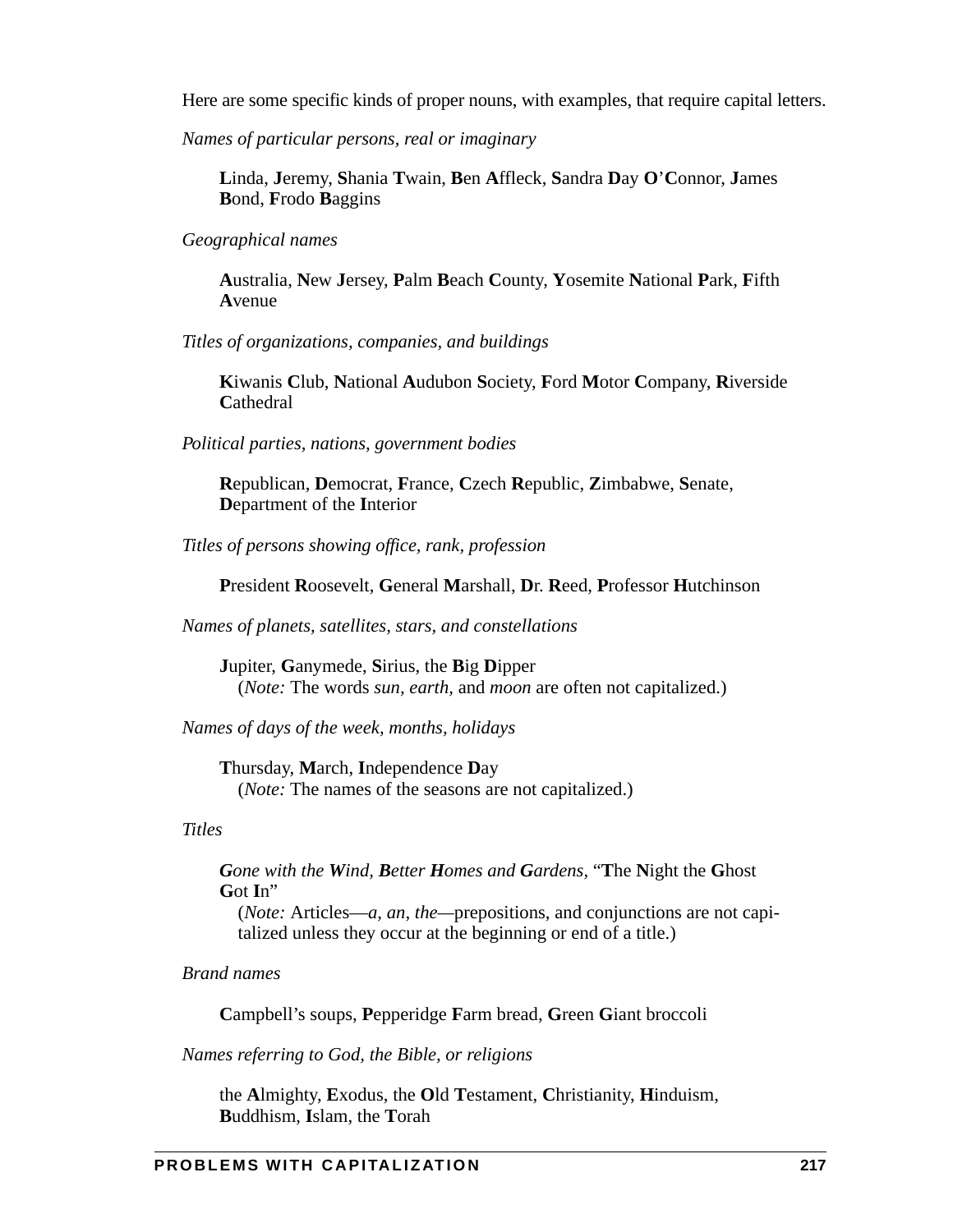There are three kinds of items that require extra thought if you are to capitalize them correctly.

*Sections of the country*

the **S**outheast, the **N**orthwest, the **S**outhwest

Do *not* capitalize these words if they are merely compass points:

Philadelphia lies southwest of New York City.

*Family relationships*

**F**ather, **C**ousin **G**ene, **A**unt **G**loria, **G**randpa

Do *not* capitalize these family titles unless they are used before a name (**U**ncle Sid) or as a name (Hi, **M**om):

My mom, sister, cousin, and aunt visited Duke Gardens.

*School subjects: languages and numbered courses*

**E**nglish, **F**rench, **S**panish, **G**erman, **M**echanical **D**rawing 2, **S**ocial **S**tudies 3, **M**athematics 4

Do *not* capitalize the names of unnumbered courses except for languages:

I'm taking mechanical drawing, social studies, mathematics, and **G**erman in the fall.

**EXERCISE 3.** Draw a circle around each letter that should be capitalized.

1. my uncle in london 6. john jay high school

- 2. the republican candidate 7. *lord of the rings: return of the king*
- 3. english and history 8. grandma and aunt louise
- 
- 4. the planet saturn 9. in the southwest near phoenix
- 
- 5. fourth of july holiday 10. fire island national seashore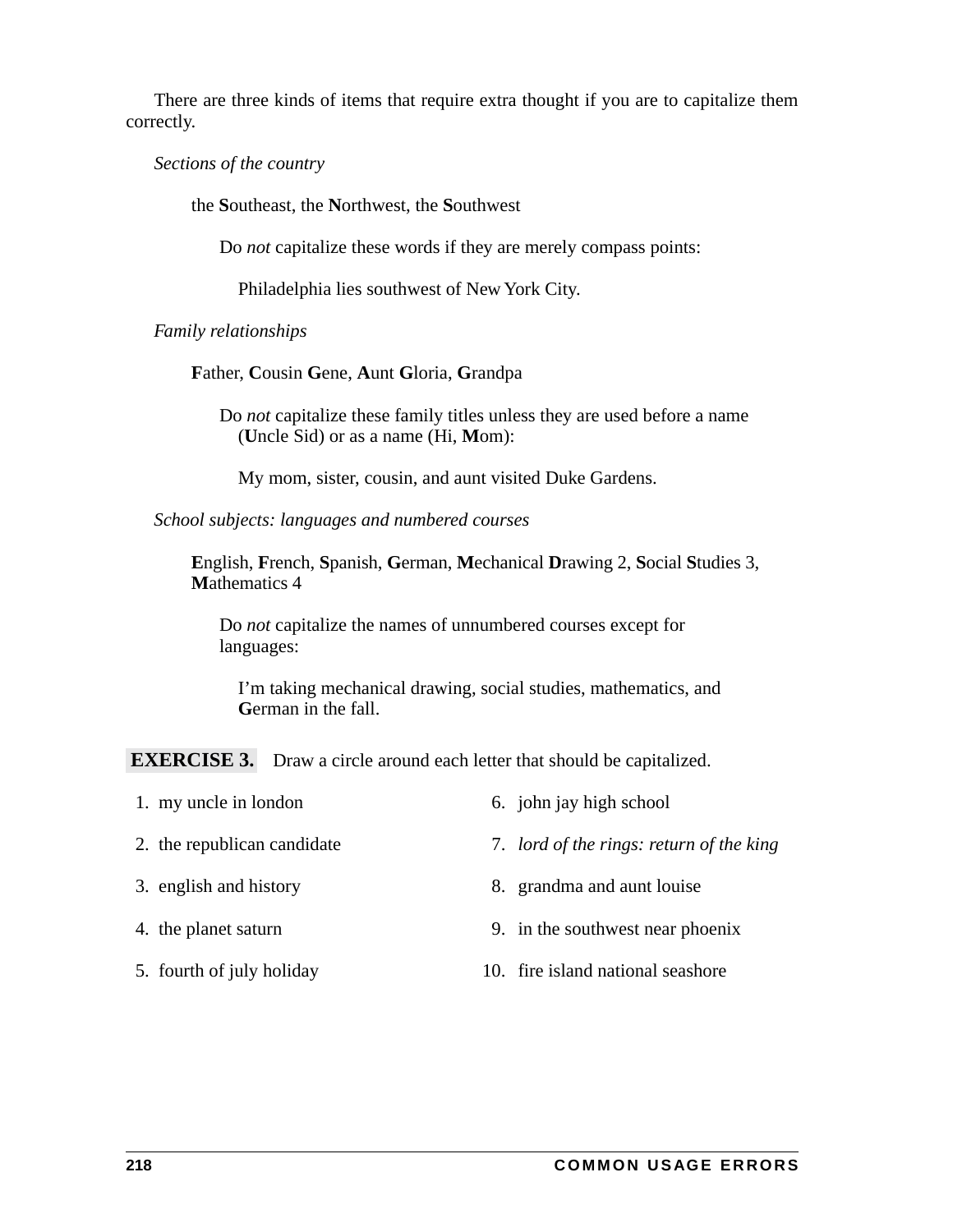#### **EXERCISE 4.**

**A.** Copy these sentences, adding needed capitals.

1. mayor chang spoke at the meeting of the rotary club. 2. the blue ridge parkway winds through some of the most beautiful mountain scenery in the east. 3. my sister has already taken spanish and french in high school. 4. a ford assembly plant is being built at the corner of spring street and linden boulevard. 5. the only continent my uncle hasn't visited is antarctica. 6. the empire state building is still a major tourist attraction in new york city. 7. the department of agriculture oversees our national forests. <u> 1989 - Johann Barn, amerikansk politiker (d. 1989)</u> 8. i saw venus and jupiter in the sky at twilight on labor day. 9. the first two books of the old testament are genesis and exodus.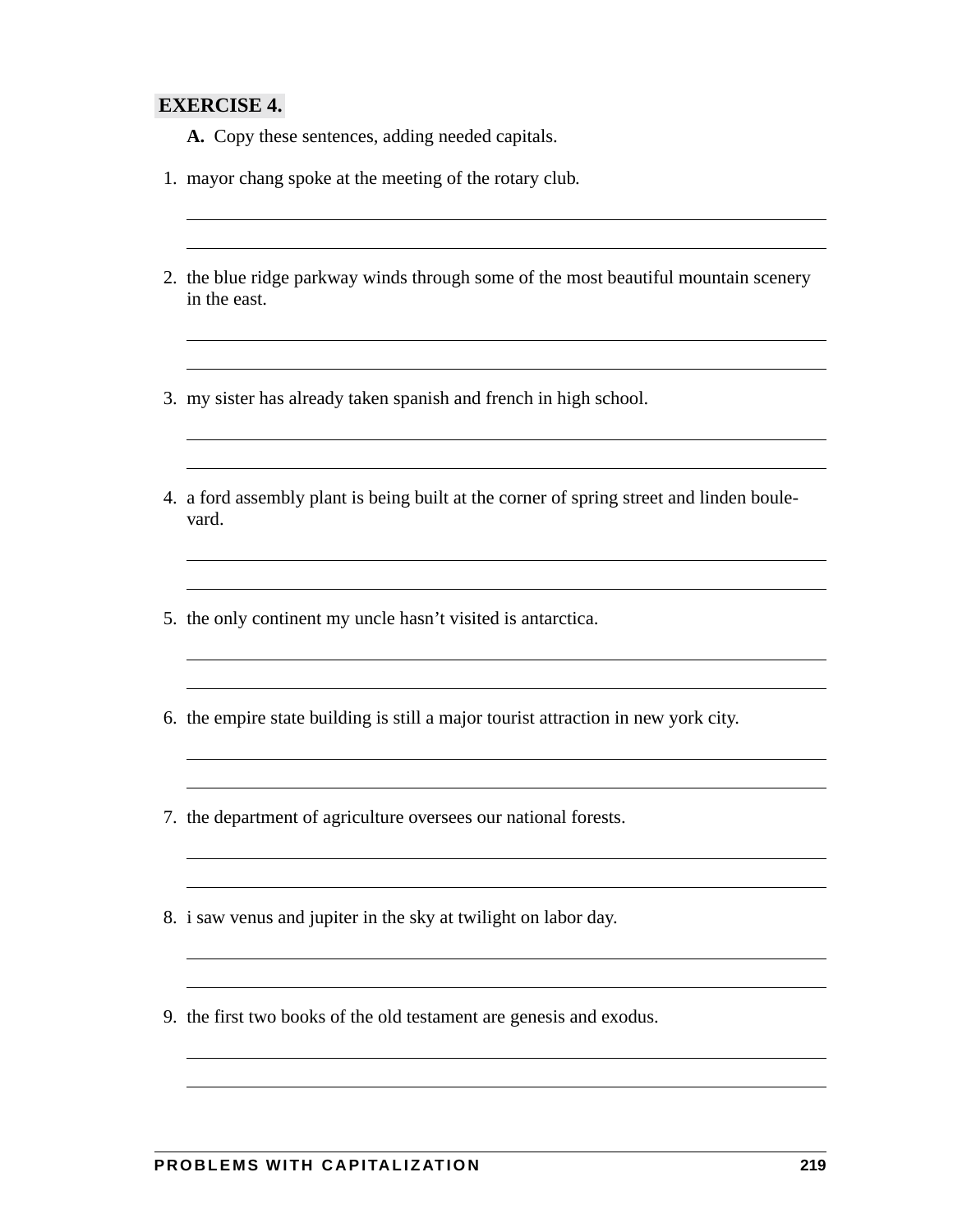- 10. my cousin, major andrea langer, has just returned from a tour of duty in the northwest.
	- **B.** Copy the following poem, adding needed capitals.

but do not let us quarrel any more, no, my lucrezia; bear with me for once: sit down and all shall happen as you wish. you turn your face, but does it bring your heart? —Robert Browning, "Andrea del Sarto"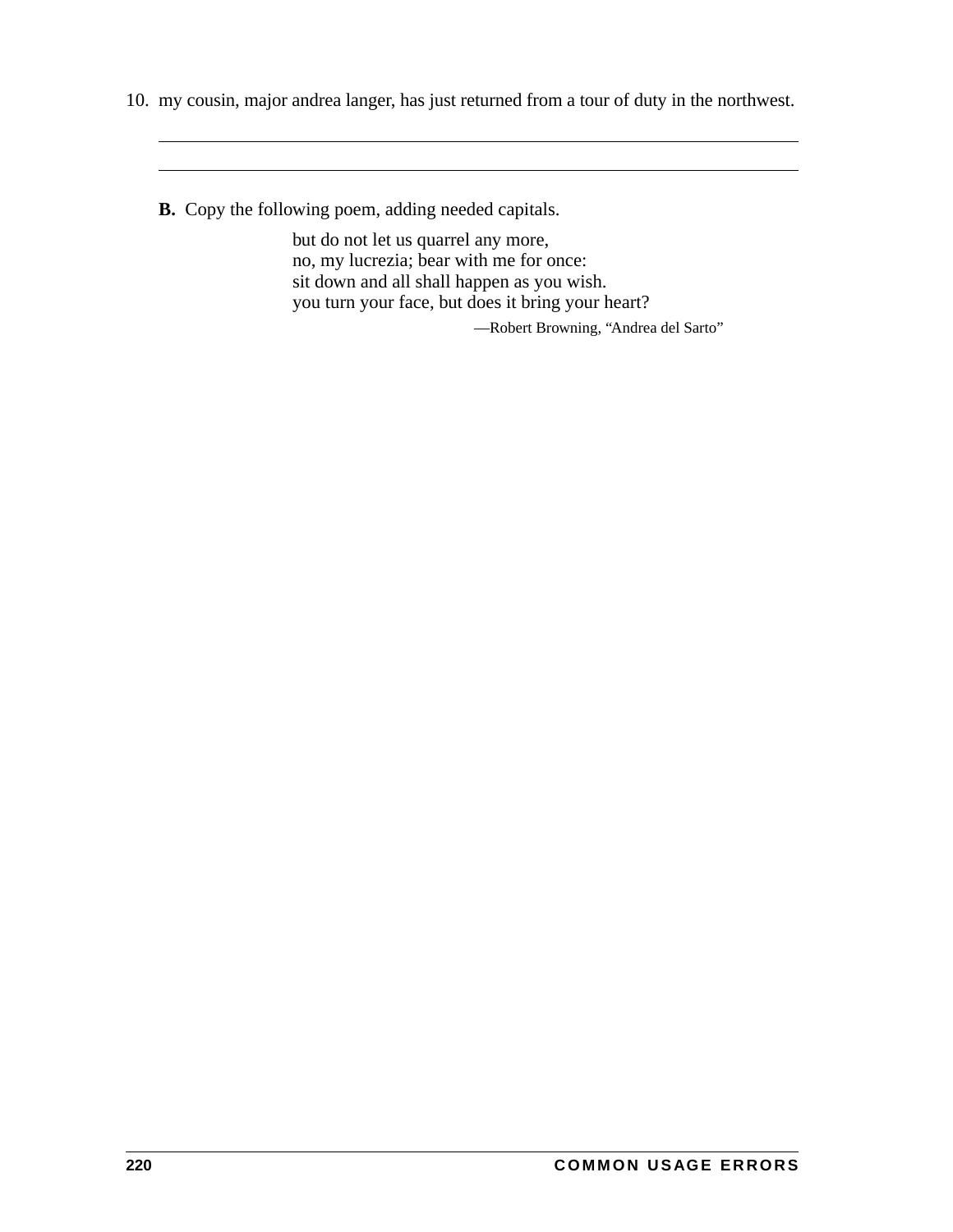# **Lesson 27 Problems with Spelling**

You are more likely to misspell common words than uncommon ones. That happens because you probably look up the spellings of hard words but assume that you know how to spell the easy ones.

#### **Frequently Misspelled Words**

The commonly used words in the following list are among the most frequently misspelled. Review them and master them.

| ache                     | broccoli       | excitement    | meant              |
|--------------------------|----------------|---------------|--------------------|
| accommodate              | built          | exhilarate    | minute             |
| accumulate               | business       | experience    | necessary          |
| acquaint                 | captain        | feasible      | noticeable         |
| across                   | certain        | foreign       | occasion           |
| agreeable                | character      | friend        | occurred           |
| a lot ( <i>not</i> alot) | coming         | grammar       | occurrence         |
| all right (not alright)  | committee      | handkerchief  | often              |
| almost                   | correspondence | having        | omitted            |
| always                   | cough          | heard         | once               |
| among                    | course         | hospital      | piece              |
| another                  | describe       | immediately   | pleasant           |
| appreciate               | disappear      | indispensable | principal [school] |
| asked                    | disappoint     | inoculate     | privilege          |
| athletic                 | doctor         | instead       | probably           |
| beautiful                | doesn't        | irresistible  | realize            |
| before                   | dropped        | knew          | really             |
| believe                  | embarrass      | knowledge     | receive            |
| benefit                  | enough         | library       | recommend          |
| boundary                 | every          | lightning     | resistance         |
| break                    | exception      | maintenance   | rhythm             |
|                          |                |               | continued          |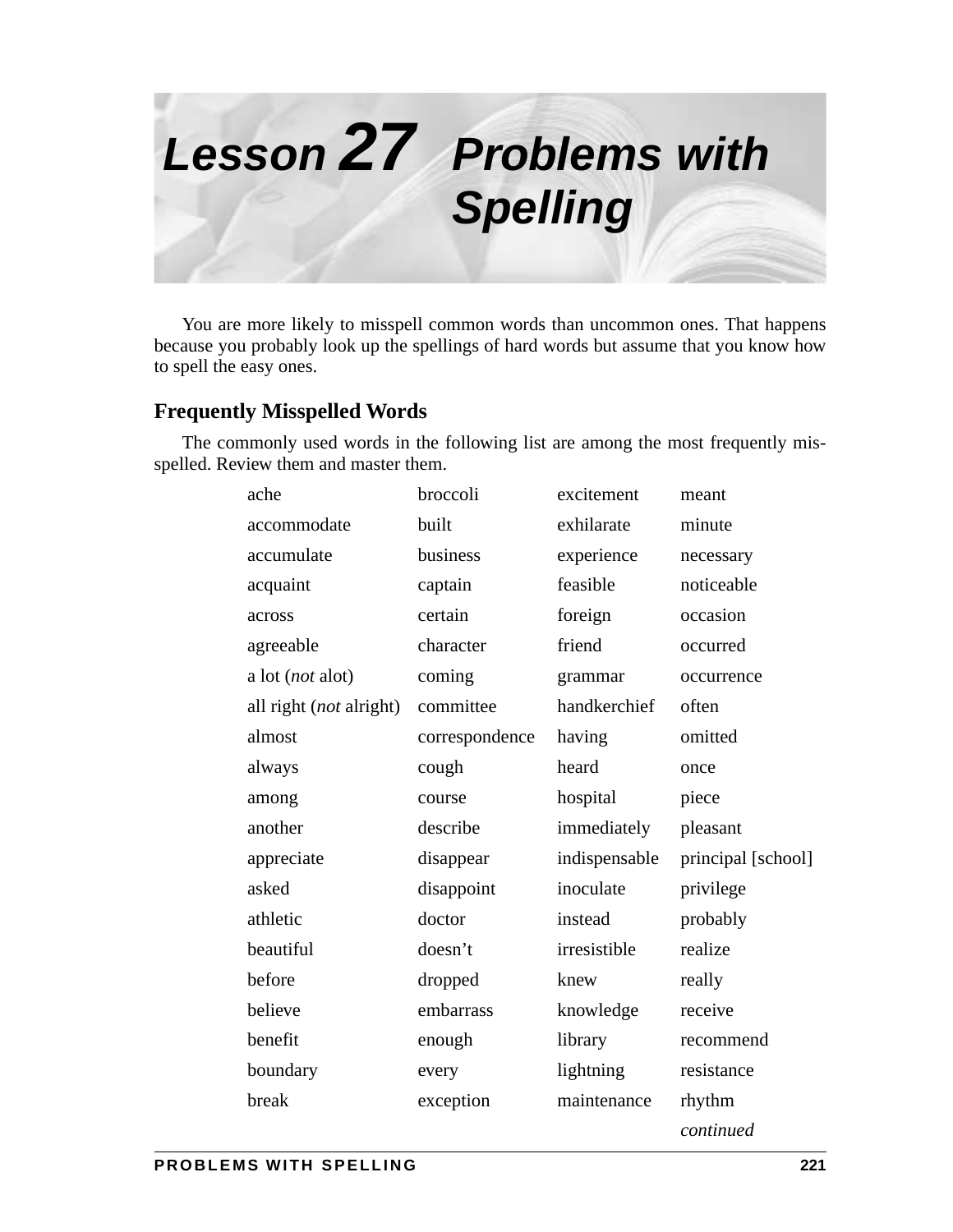| says      | straight  | though   | until   |
|-----------|-----------|----------|---------|
| scene     | studying  | thought  | weird   |
| secretary | success   | threw    | which   |
| separate  | supersede | together | woman   |
| since     | surely    | toward   | writing |
| speech    | surprise  |          |         |

**EXERCISE 1.** In each sentence below, there is a partially spelled word. Write the complete word in the space at the right.

| 1. When Jan won the contest, there was a lot of<br>exci ment at our house.                     |  |
|------------------------------------------------------------------------------------------------|--|
| 2. It is not <b>nec</b> <u>ry</u> to answer my letter.                                         |  |
| 3. The teacher appointed a <b>com____tee</b> to<br>study the problem.                          |  |
|                                                                                                |  |
| 5. Jack is having a su_____rise party for Gina.                                                |  |
| 6. The new rules will <b>ben_it</b> everyone in<br>the class.                                  |  |
| at the party.                                                                                  |  |
| 8. Mr. Parker wants to rec____ve those reports now,<br>not tomorrow.                           |  |
| 9. I think my most <b>emba____ing</b> moment was<br>when I forgot my lines in the junior play. |  |
| 10. I'm not cert______n, but I think Jordan will<br>take Lisa to the dance.                    |  |
| 11. Is there a difference between <b>kno</b> ge and<br>wisdom?                                 |  |
| 12. Pat has scholastic as well as <b>ath</b> tic skills.                                       |  |
| 13. The <b>princip</b> of our school once ran in the<br>Olympics.                              |  |
| 14. My mom says that dad is her best fr<br>nd.                                                 |  |
|                                                                                                |  |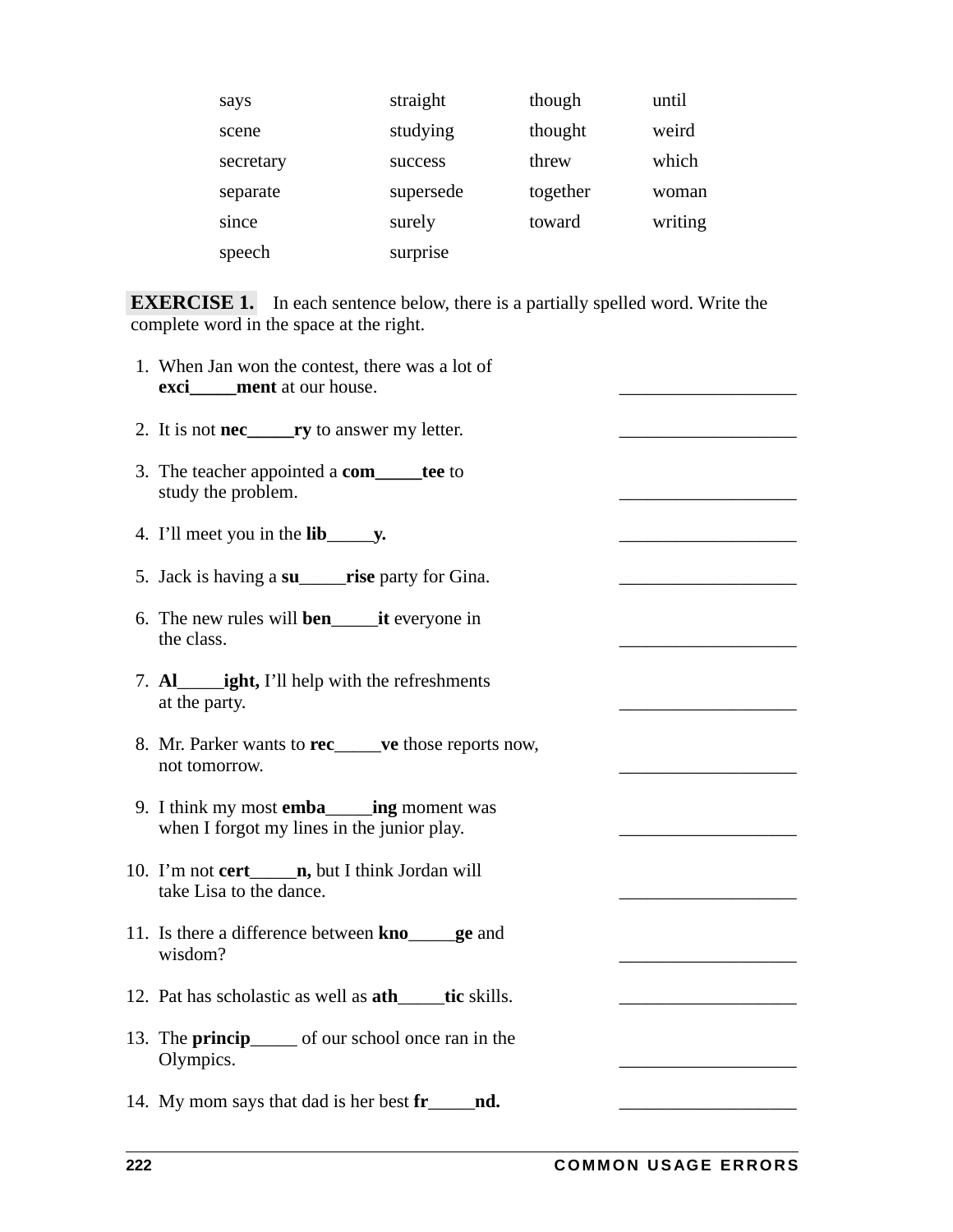| 15. I hope my cold <b>dis_____p_____ears</b> before the class<br>trip. |  |
|------------------------------------------------------------------------|--|
| 16. I've been stud <sub>ng</sub> for the test since march.             |  |
| 17. Does every rule have an ex_____ ption?                             |  |
| 18. The capt n of the soccer team can run 100 yards<br>in 10 seconds.  |  |
| 19. Come to the play; don't <b>dis___point</b> us.                     |  |
| 20. My graduation will be an important oc_<br>sion.                    |  |

#### **Words Often Confused**

In addition to words that are tricky to spell, English also has its share of words that are easily—and often—confused. Note the correct spelling of the words in boldface type.

I'll **accept** every package **except** the one with the torn wrapping.

We looked at old pictures. **Then** Peter was taller **than** Matthew.

She's **too** late **to** enter the race.

Because of all the trees surrounding our house, it is **quite quiet.**

Your earring is **loose.** Don't **lose** it.

**Whether** we go or not depends on the **weather.**

**It's** time to give the cat **its** lunch.

**You're** leading **your** opponent in the election.

**They're** going **there** with **their** hopes high.

**Where** can I **wear** this vintage dress I found in the attic?

**EXERCISE 2.** In each sentence, underline the correct spelling.

- 1. I think Val's report was (**quiet, quite**) interesting.
- 2. (**Their, There**) is no reason for becoming discouraged.
- 3. (**Wear, Where**) did you put the ice skates?
- 4. I hope I didn't (**loose, lose**) my combination lock. I can't find it anywhere.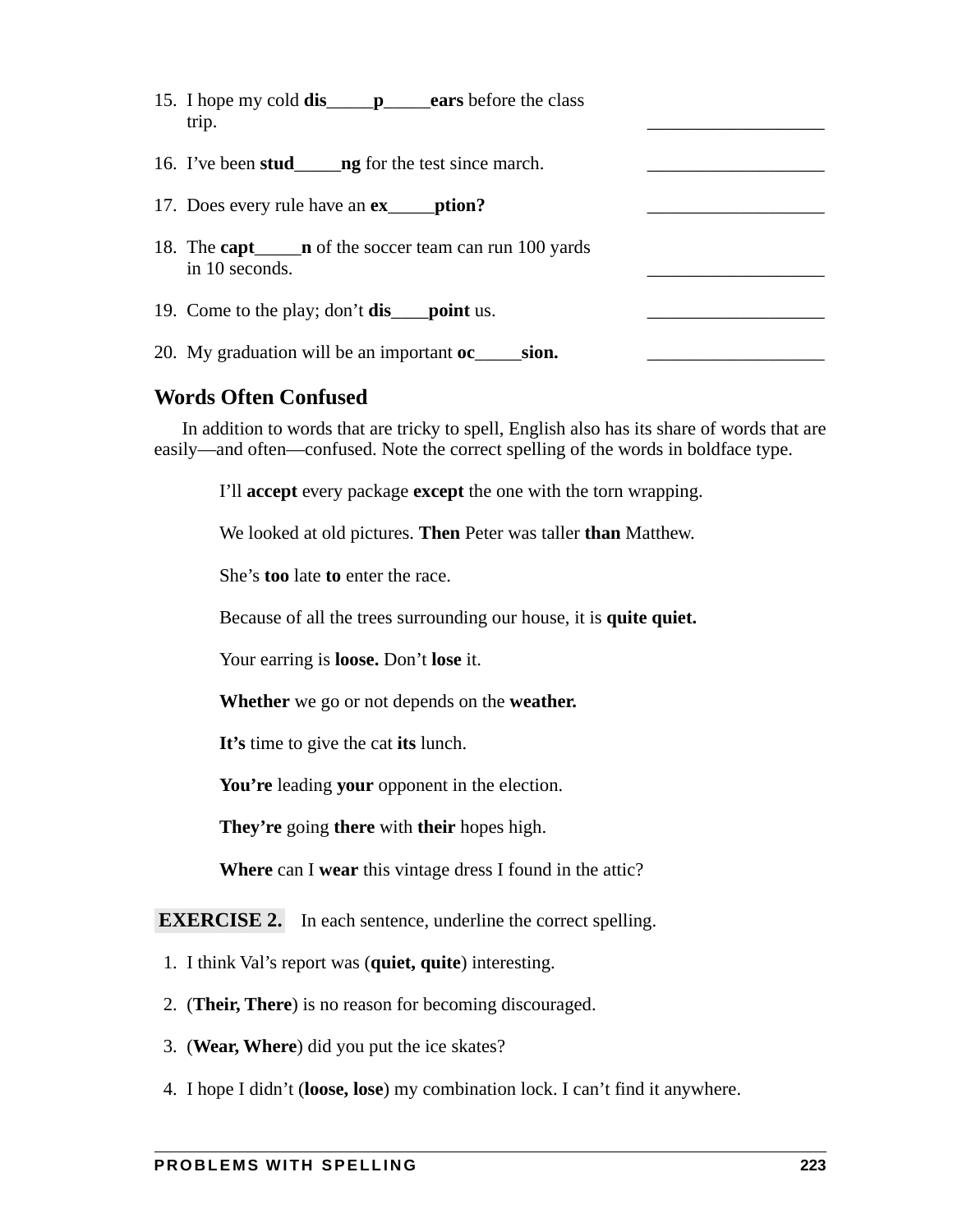- 5. Please (**accept, except**) our congratulations for the honor you have won.
- 6. That lively spaniel is older (**than, then**) that weary-looking golden retriever.
- 7. I don't know (**weather, whether**) I'll be able to finish my report in time.
- 8. Maura was glad to learn that (**your, you're**) coming to the basketball game.
- 9. Sometimes Bazyli can be just (**to, too**) relaxed.
- 10. (**It's, Its**) your move.
- 11. (**Its, It's) (to, too**) early to leave for the party.
- 12. Everyone in the class is shorter (**than, then**) Pedro (**accept, except**) Clark.
- 13. (**Weather, Whether**) or not my parents buy the new house depends on how (**quiet, quite**) the neighborhood is.
- 14. (**Your, You're**) lucky you didn't (**loose, lose**) the bracelet you like so much.
- 15. They can do what they want; it's (**there, their**) money.

#### **Seven Helpful Spelling Rules**

These following simple rules can help you to spell a great many words correctly.

**1. Ei, Ie.** Put **i** before **e** except after **c**, or when sounded like **a** as in *neighbor* and *weigh.*

> **i** before **e**: bel**ie**ve, ch**ie**f, n**ie**ce, f**ie**ld, sh**ie**ld except after **c**: **cei**ling, re**cei**ve, de**cei**t, con**cei**t, per**cei**ve sounded like **a**: w**ei**ght, v**ei**l, v**ei**n, r**ei**gn, r**ei**n *Exceptions:* for**ei**gner, l**ei**sure, **ei**ther, n**ei**ther, h**ei**ght

**EXERCISE 3.** Fill in the missing letters, and write the complete word at the right.

1. Please answer **br\_\_\_\_\_fly.** 2. How much do the potatoes **w\_\_\_\_\_\_\_gh?** 3. Dana is your **n** ghbor. 4. What is your **h** \_\_\_\_\_**ght?** 5. We installed a **c**\_\_\_\_\_**ling** fan.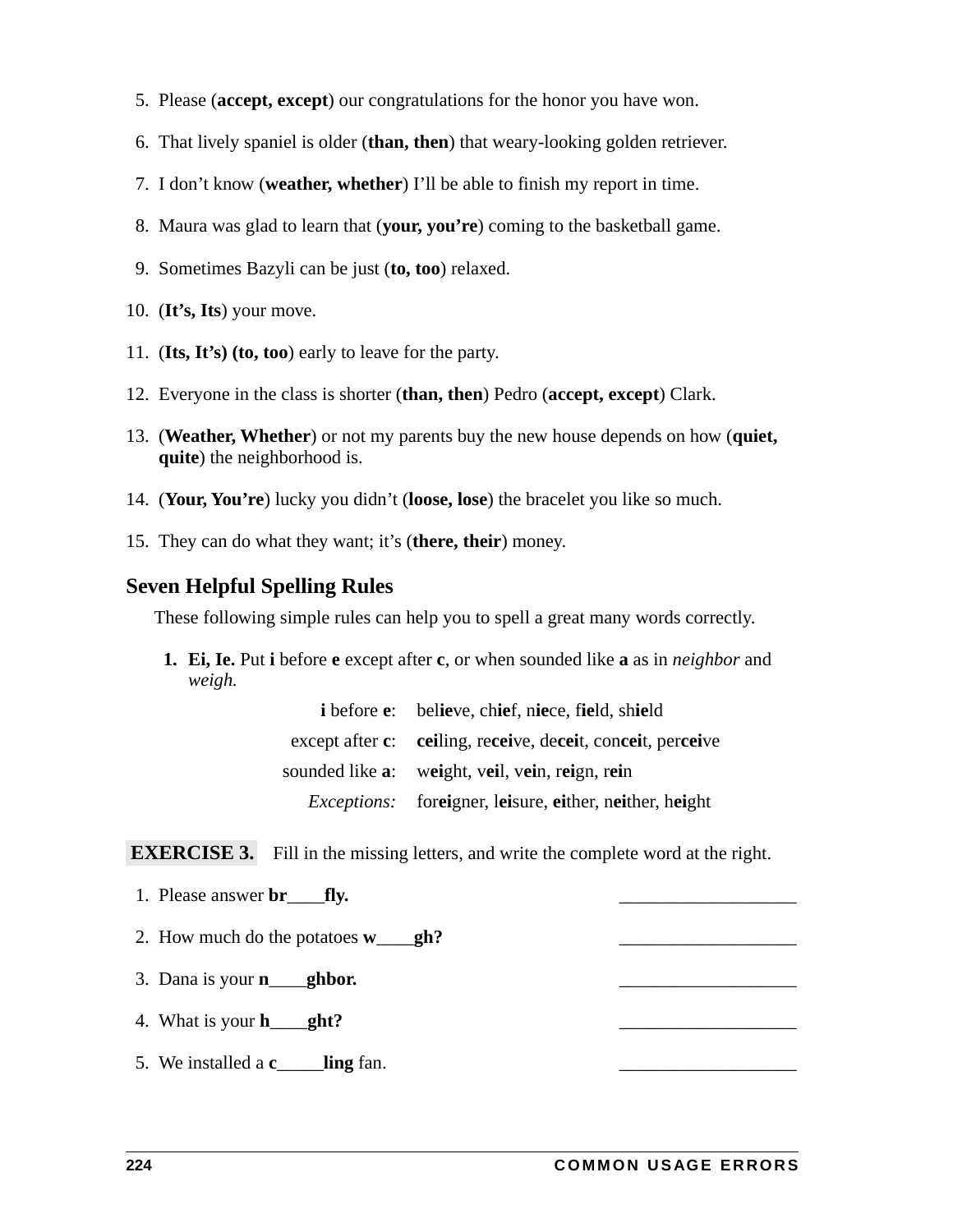| 6. The <b>r____gn</b> of Queen Victoria was one of<br>the longest in history.                |
|----------------------------------------------------------------------------------------------|
| 7. N <sub>_</sub> ther answer is correct.                                                    |
| 8. May I have a <b>p____ce</b> of cherry pie?                                                |
| 9. Did you rec_____ve my card from Yellowstone?                                              |
| 10. A person's use of <b>l_____sure</b> is a key to his or<br>her character.                 |
| 2. Ly. Keep the original I when adding Iy to a word ending in I.                             |
| actually, beautifully, cheerfully, finally, really                                           |
| <b>EXERCISE 4.</b> Fill in the missing letters, and write the complete word at the right.    |
|                                                                                              |
|                                                                                              |
| 3. Attendance was <b>unusua______ y</b> large today.                                         |
| 4. Aunt Leila greeted her guests <b>cordia</b> _______ <b>y</b> .                            |
| 5. That mischievous child tossed my book into the lake                                       |
| 6. Our car was fully packed.                                                                 |
|                                                                                              |
|                                                                                              |
| 9. I couldn't believe we had <b>actua_____ y</b> arrived.                                    |
|                                                                                              |
| 3. Final E Before Vowel. Drop silent e before a suffix beginning with a vowel.               |
| admireable, argueing, large est, encloseing, scarceity                                       |
| <b>EXERCISE 5.</b><br>Fill in the missing letters, and write the complete word at the right. |

1. **Advers\_\_\_\_\_\_ty** is no stranger to some unfortunate people. people. \_\_\_\_\_\_\_\_\_\_\_\_\_\_\_\_\_\_\_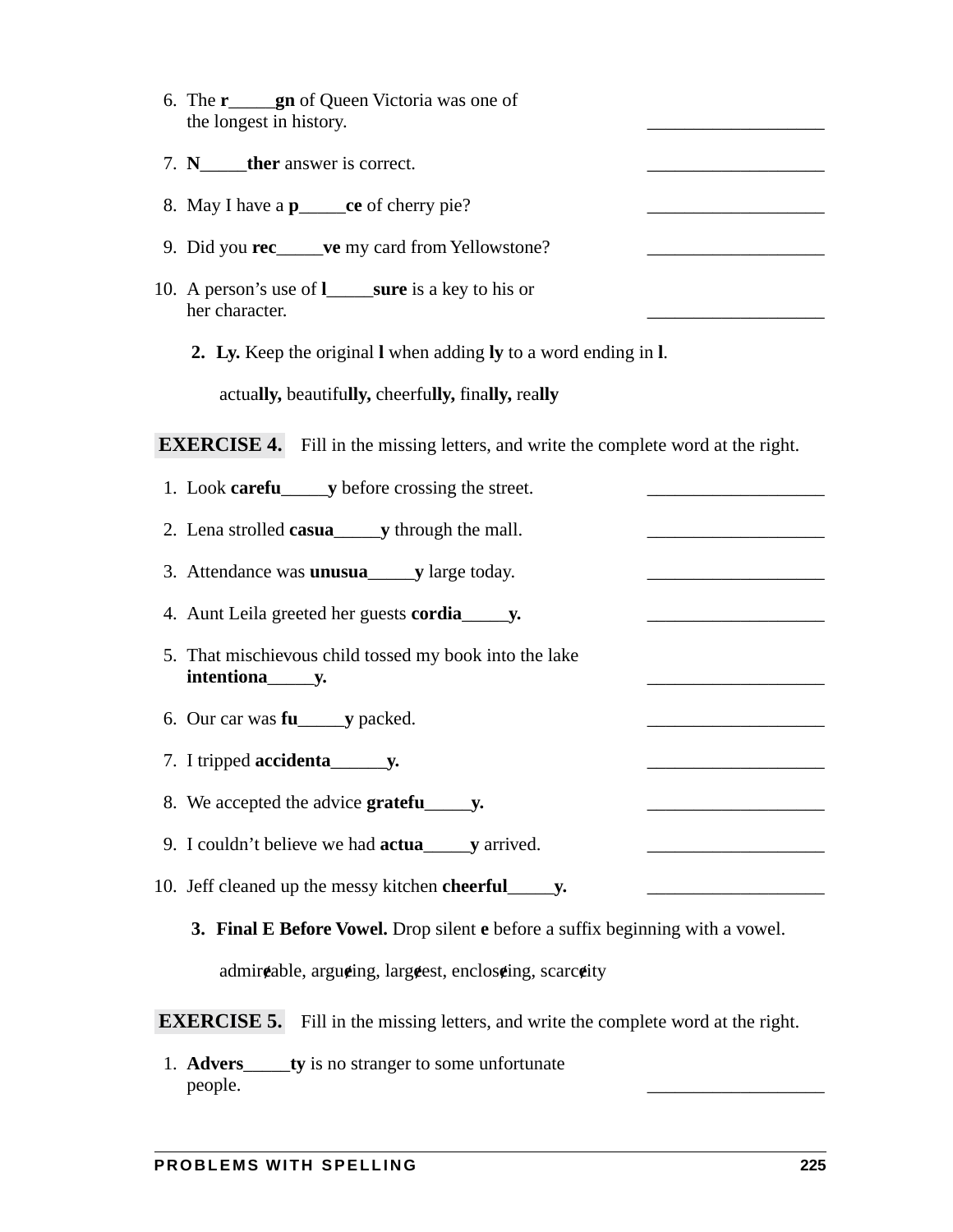- 2. This brand of detergent made my white shirt look even **whit** r.
- 3. The network is **experienc g** technical difficulties.
- 4. He plays wide **receiv\_\_\_\_\_\_r** on the team.
- 5. Time off from school is very **desir\_\_\_\_\_\_ble.**
- 6. The players were **argu**\_\_\_\_\_**g** over the umpire's decision.
- 7. Max was **practic\_\_\_\_\_g** his guitar.
- 8. Kathryn has an **admir le** record in French.
- 9. Mark's story is **unbeliev\_\_\_\_\_\_le.**
- 10. Our cat kept **interfer\_\_\_\_\_\_g** with my homework.
	- **4. Final E Before Consonant.** Keep final silent **e** before a suffix beginning with a consonant.

amaz**e**ment, aton**e**ment, hop**e**ful, fortunat**e**ly, us**e**ful

*Exceptions:* acknowledgment, argument, awful, duly, judgment, ninth, truly, wholly

**EXERCISE 6.** Fill in the missing letters, and write the complete word at the right.

- 1. There was a lot of **excit\_\_\_\_\_ment** about the game.
- 2. Evan is **hop**\_\_\_\_\_**lessly** behind in his schoolwork; but now that he is feeling better, he expects to catch up.
- 3. She was told to be very **car**\_\_\_\_\_**ful** with the car. \_\_\_\_\_\_\_\_\_\_\_\_\_\_\_\_\_\_\_
- 4. **Saf**\_\_\_\_\_**ty** first! \_\_\_\_\_\_\_\_\_\_\_\_\_\_\_\_\_\_\_
- 5. Lucinda looks **lov**\_\_\_\_\_**ly** in her new gown. \_\_\_\_\_\_\_\_\_\_\_\_\_\_\_\_\_\_\_
- 6. **Nin\_\_\_\_\_\_een** planes were ahead of us on the runway.
- 7. Failing to recycle is **wast\_\_\_\_\_ul**.
- 8. It's best to study in **peac ul** surroundings.
- 9. Justine **car ully** opened the package.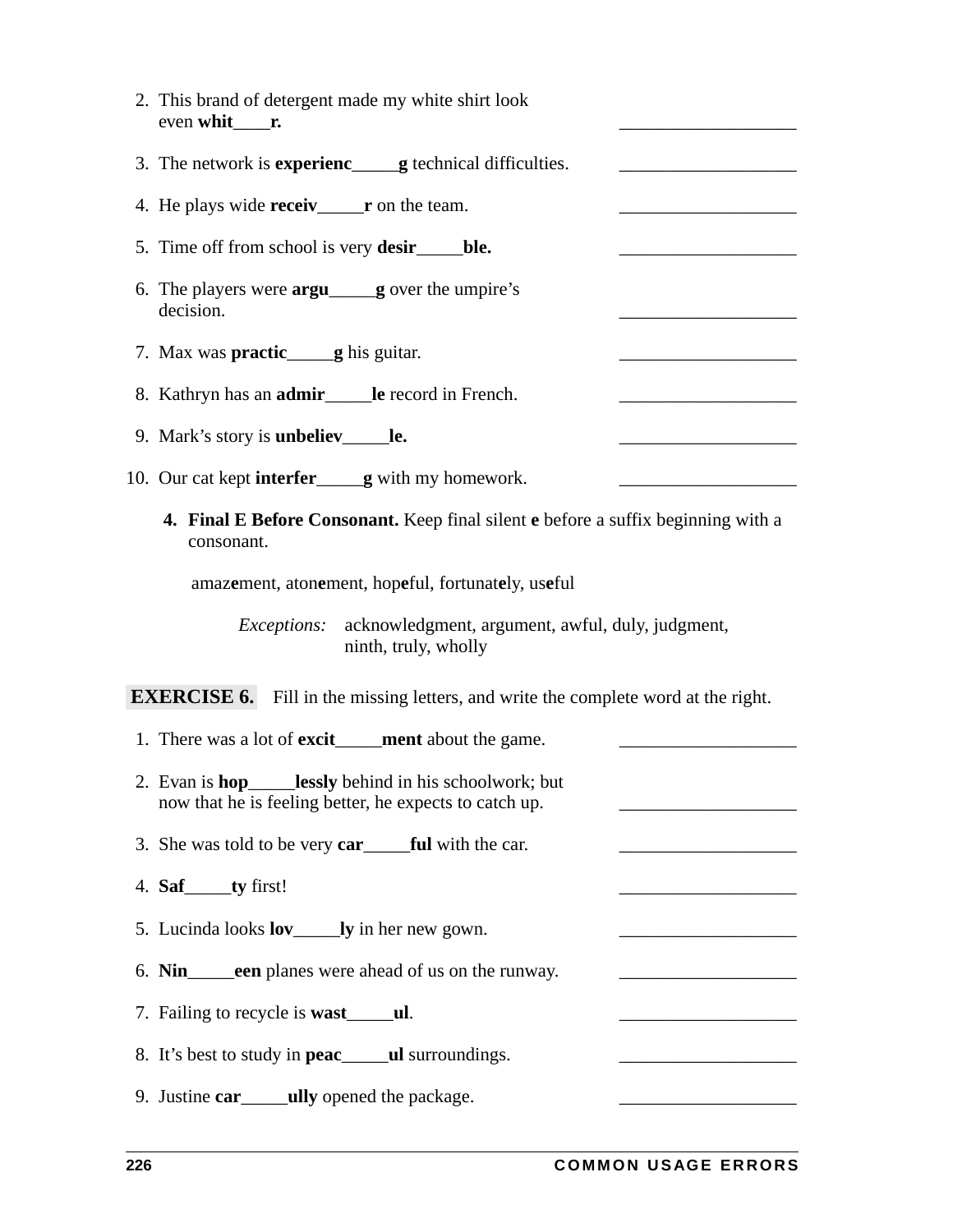- 10. **Fortunat**\_\_\_\_\_**y** I had an extra set of keys. \_\_\_\_\_\_\_\_\_\_\_\_\_\_\_\_\_\_\_
	- **5. Final Y.** If final **y** is preceded by a consonant, change **y** to **i** when you add a suffix.

apply + ed = applied (**Y** changed to **i**.)  $f$ *friendly* +  $er$  =  $f$ *riendlier*  $noisy + est = nois**i**est$ But notice the following forms:

 $apply + ing = applying$ (**Y** does not change to **i** if the suffix begins with **i**.) play + er = pla**y**er (**Y** does not change to **i** if **y** is preceded by a vowel.)

**EXERCISE 7.** Fill in the missing letters, and write the complete word at the right.

| 1. The two girls <b>hurr_____d</b> home after school.                                             |
|---------------------------------------------------------------------------------------------------|
| 2. The paint is $dr_{\_\_\_\_ng}$ very fast.                                                      |
| 3. This holiday, my mother is <b>bus_er</b> than ever.                                            |
| 4. The school secretary has <b>suppl____</b> us with paper.                                       |
| 5. The company was slow in repl_______ng to my sister's<br>letter.                                |
| 6. I spra______ed water on the dirty window.                                                      |
| 7. Nathan <b>accompan______d</b> Aunt Lucy to the airport.                                        |
|                                                                                                   |
| 9. Marci stud__d all night.                                                                       |
| 10. After passing through security, we <b>carr</b> ___ <b>d</b> our hand<br>luggage to the plane. |
| 6. Doubling Final Consonant-One-Syllable Words. Note the following correct                        |

forms. Each final consonant is preceded by a single vowel.

 $bat + er = batter$ (The final consonant, **t**, is doubled.)  $big + est = biggest$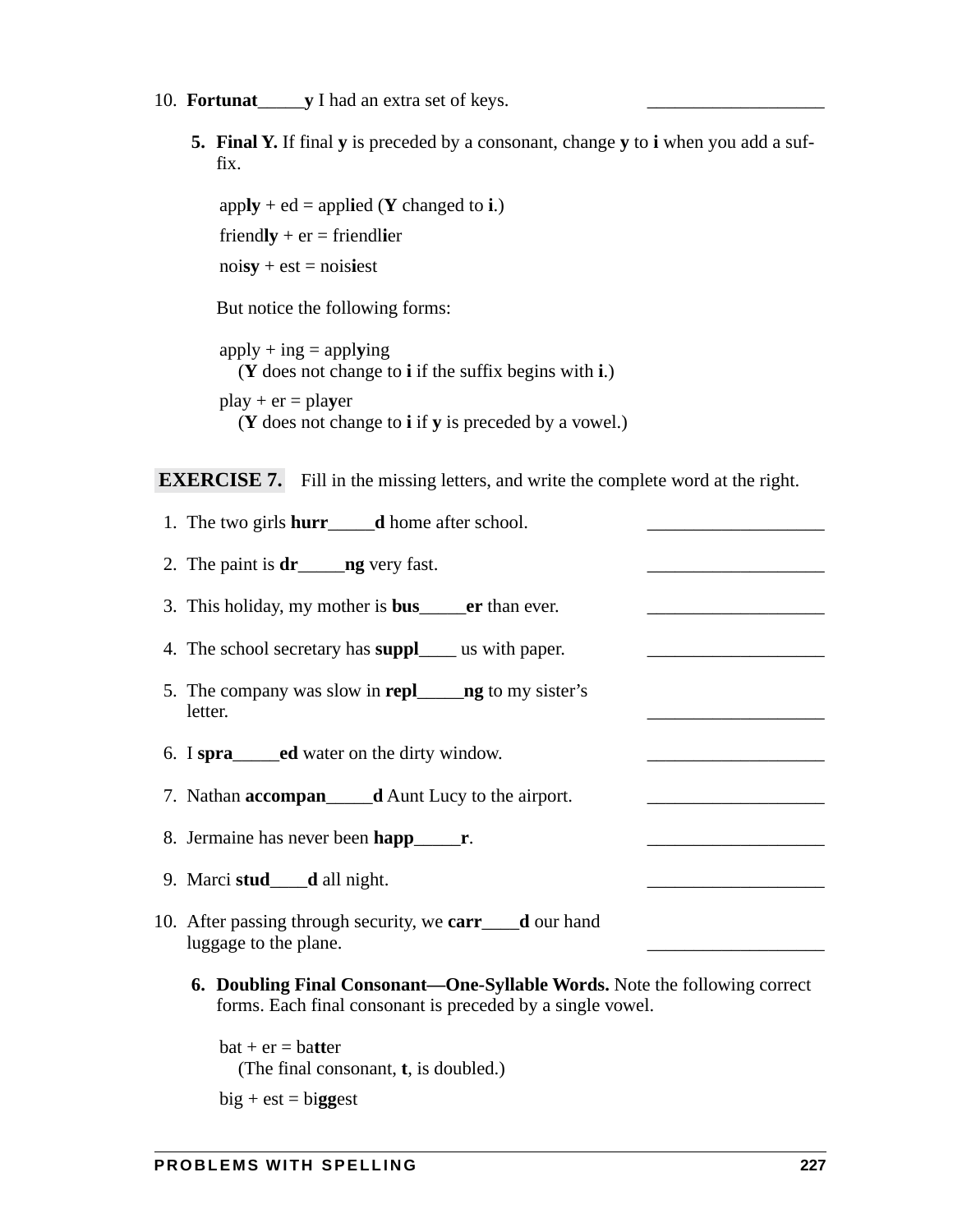$drop + ing = dropping$ grin + ed = gri**nn**ed

What happens when the final consonant is preceded by more than one vowel?

beat + en = bea**t**en (The final consonant, **t**, is not doubled.) sail + ed = sai**l**ed dream + er = drea**m**er fool + ish = foo**l**ish  $f \text{oam} + \text{ing} = f \text{oaming}$ 

**EXERCISE 8.** Fill in the missing letters, and write the complete word at the right.

| 1. The lost puppy was <b>roa</b> _____ <b>ing</b> the street.        |  |
|----------------------------------------------------------------------|--|
| 2. Jessica was the last <b>swi</b> er to reach the shore.            |  |
| 3. She was <b>pla_____ing</b> to go to the mall.                     |  |
| 4. The rain sto______ed and the sun shone again.                     |  |
| 5. Elizabeth fail________d to return my call.                        |  |
| 6. The receiver <b>drop</b> _____ <b>d</b> the ball in the end zone. |  |
| 7. Our neighbor <b>help______d</b> us with the painting.             |  |
| 8. Is that package <b>wrap</b> _____ <b>d</b> well?                  |  |
| 9. Without water, the flowers <b>droop</b> _____ <b>d.</b>           |  |
| 10. The wood under the front porch steps had rot_____d.              |  |
|                                                                      |  |

**7. Doubling Final Consonant—Words of More Than One Syllable.** If a word has more than one syllable and the accent is on the last syllable, the same rule applies as for a one-syllable word.

commit + ed = commi**tt**ed (The accent is on the last syllable **t** is doubled.)  $control + ing = controlling$ equip + ed = equi**pp**ed propel + er = prope**ll**er refer + ed = refe**rr**ed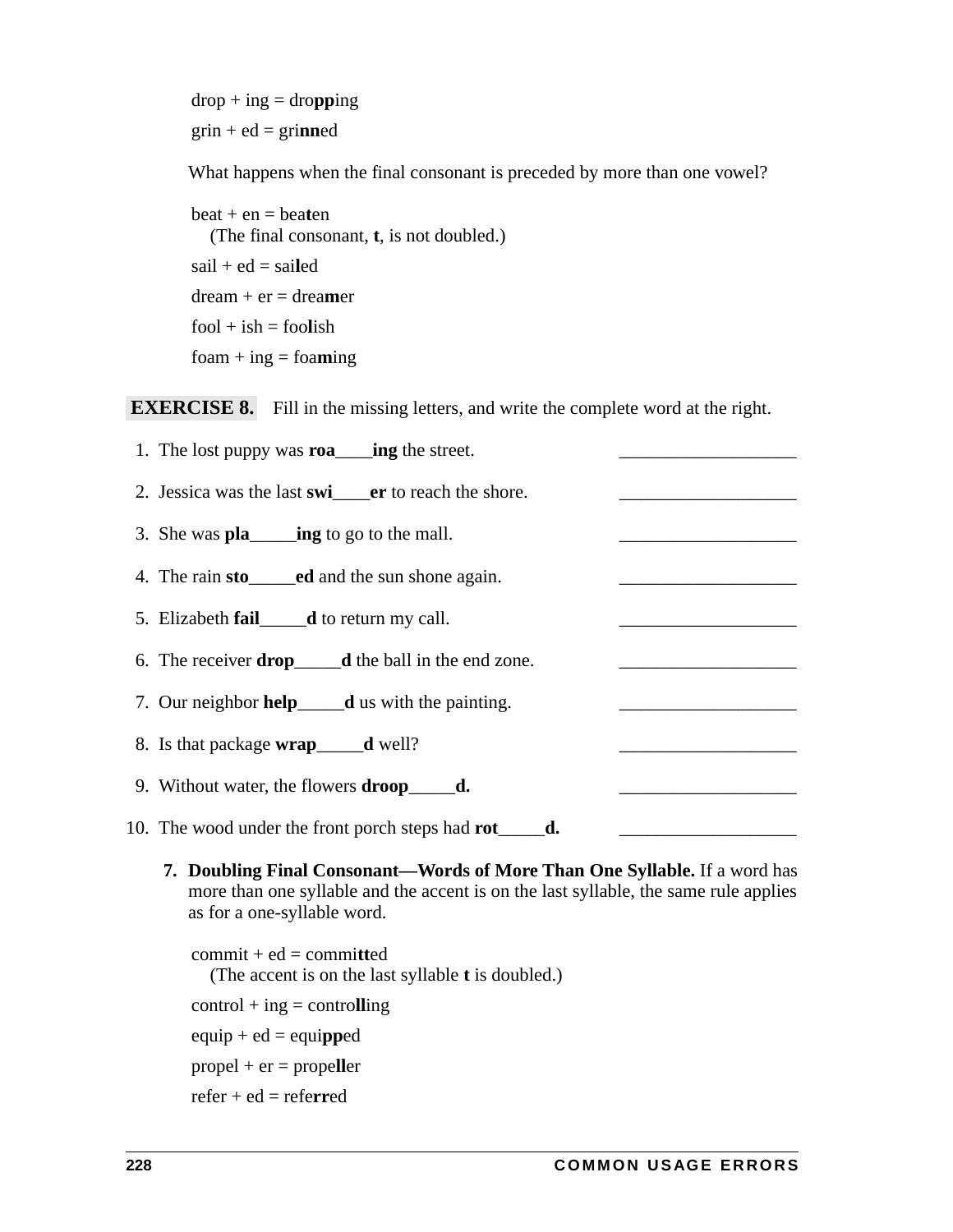What happens if the word is not accented on the last syllable?

refer + ence = refe**r**ence (The accent is not on **er**; **r** is not doubled.)

**EXERCISE 9.** Fill in the missing letters, and write the complete word at the right.

| 1. Don <b>prefe_____ed</b> another doctor.                     |  |
|----------------------------------------------------------------|--|
| 2. The accident was <b>regre_____able.</b>                     |  |
| 3. Who <b>benefi</b> ed from the donation?                     |  |
| 4. The movie <b>diffe______ed</b> from the book.               |  |
| 5. She is <b>excel______ing</b> in music.                      |  |
|                                                                |  |
| 7. Those swim rs are trying out for the Olympic<br>team.       |  |
|                                                                |  |
| 9. For trekking in Nepal, a hiker must be well<br>equip_____d. |  |
| 10. Nadine has always <b>excel_____d</b> in craft work.        |  |

**EXERCISE 10.** In this exercise, apply all the spelling rules you have learned. Fill in the missing letters in the sentences below.

- 1. Ana brought me a colorful embroidered **handkerch**\_\_\_\_\_**f** from Mexico.
- 2. We **usu**\_\_\_\_\_**y** visit my grandmother once a month.
- 3. That tower is **interfe**\_\_\_\_**ng** with television reception.
- 4. There were **nin**\_\_\_\_\_**een** hikers on our last outing.
- 5. We have **occup** ed our new house for three months now.
- 6. The cast and crew are **plan**\_\_\_\_\_**ng** a post-performance party.
- 7. Martina was a good piano player, but Patrice **excel**\_\_\_\_\_**d** on the violin.
- 8. The next **meet**\_\_\_\_\_**g** of the class officers will be held next Tuesday.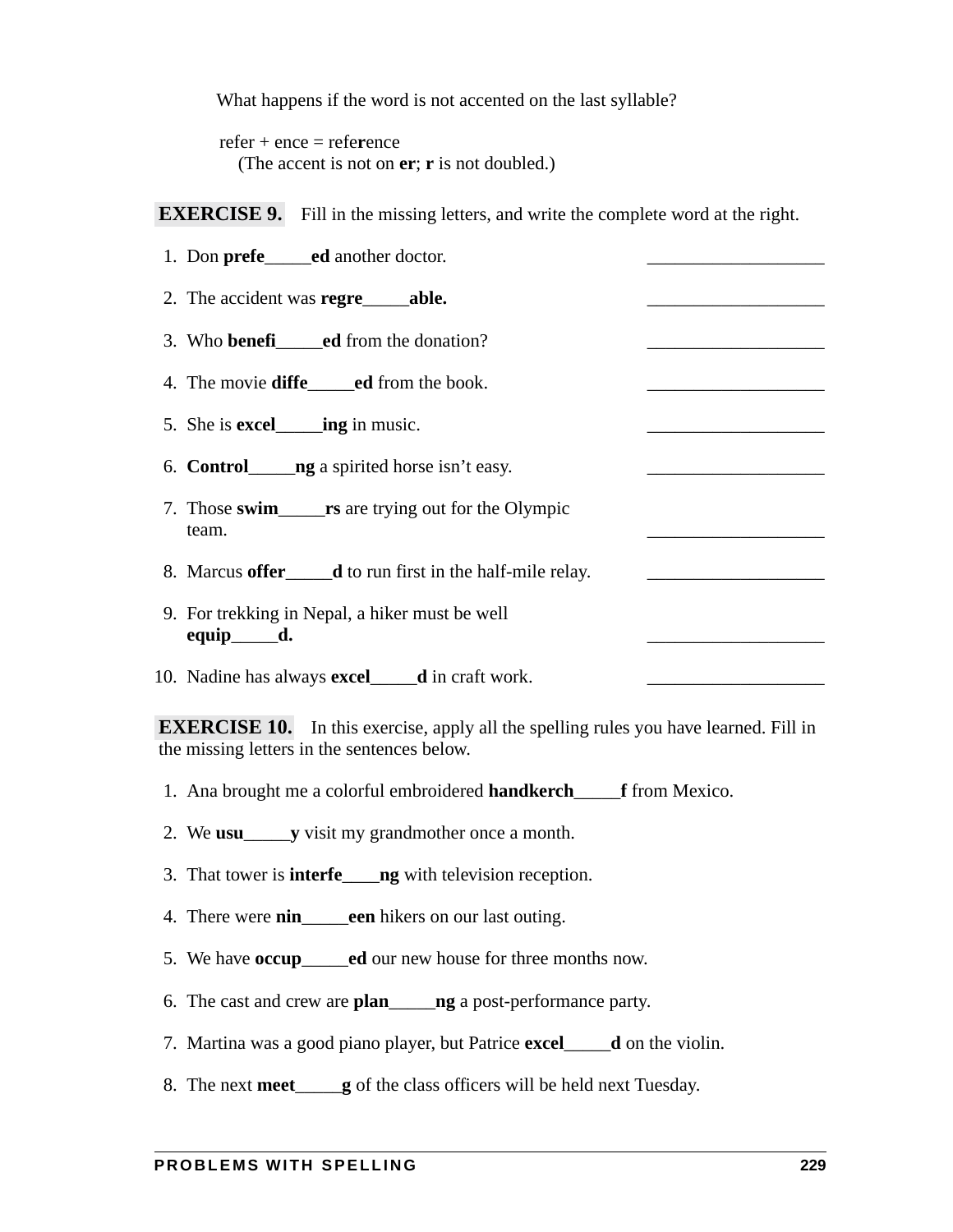- 9. In *Othello,* Iago **dec\_\_\_\_\_ves** his trusting friend.
- 10. Have you ever **tr\_\_\_\_\_ed** to play badminton?
- 11. When the rookie **fina\_\_\_\_\_y** hit a home run, the spectators gave him a standing ovation.
- 12. I am **enclos**\_\_\_\_\_**ng** a photograph.
- 13. Computers are **us\_\_\_\_\_ful,** to say the least!
- 14. Rhonda is **friend\_\_\_\_\_r** than Samantha.
- 15. Mark is the next **ba\_\_\_\_\_er** at the plate.

#### **Contractions**

As you may remember from Part One, Lessons 3 and 9, a *contraction* is a combination of two words with one or more letters omitted. Insert an apostrophe where one or more letters are left out in a word. In writing contractions, don't add a letter and don't change the letters around. Here is an exercise to reinforce your knowledge.

**EXERCISE 11.** Write the correct contraction for each word group.

| 1. that $+$ is<br><u> 1989 - Andrea Albert III, politik a postal de la provincia de la provincia de la provincia de la provincia de</u> |           | $6. \text{ has } + \text{not}$                                                                                                                                                                                                                                                                                                                                                                                        |
|-----------------------------------------------------------------------------------------------------------------------------------------|-----------|-----------------------------------------------------------------------------------------------------------------------------------------------------------------------------------------------------------------------------------------------------------------------------------------------------------------------------------------------------------------------------------------------------------------------|
|                                                                                                                                         |           | 7. we + will $\frac{1}{\sqrt{1-\frac{1}{\sqrt{1-\frac{1}{\sqrt{1-\frac{1}{\sqrt{1-\frac{1}{\sqrt{1-\frac{1}{\sqrt{1-\frac{1}{\sqrt{1-\frac{1}{\sqrt{1-\frac{1}{\sqrt{1-\frac{1}{\sqrt{1-\frac{1}{\sqrt{1-\frac{1}{\sqrt{1-\frac{1}{\sqrt{1-\frac{1}{\sqrt{1-\frac{1}{\sqrt{1-\frac{1}{\sqrt{1-\frac{1}{\sqrt{1-\frac{1}{\sqrt{1-\frac{1}{\sqrt{1-\frac{1}{\sqrt{1-\frac{1}{\sqrt{1-\frac{1}{\sqrt{1-\frac{1}{\sqrt{1$ |
| 3. $did + not$                                                                                                                          |           | 8. $do + not$                                                                                                                                                                                                                                                                                                                                                                                                         |
| 4. it + is                                                                                                                              | 9. I + am |                                                                                                                                                                                                                                                                                                                                                                                                                       |
|                                                                                                                                         |           |                                                                                                                                                                                                                                                                                                                                                                                                                       |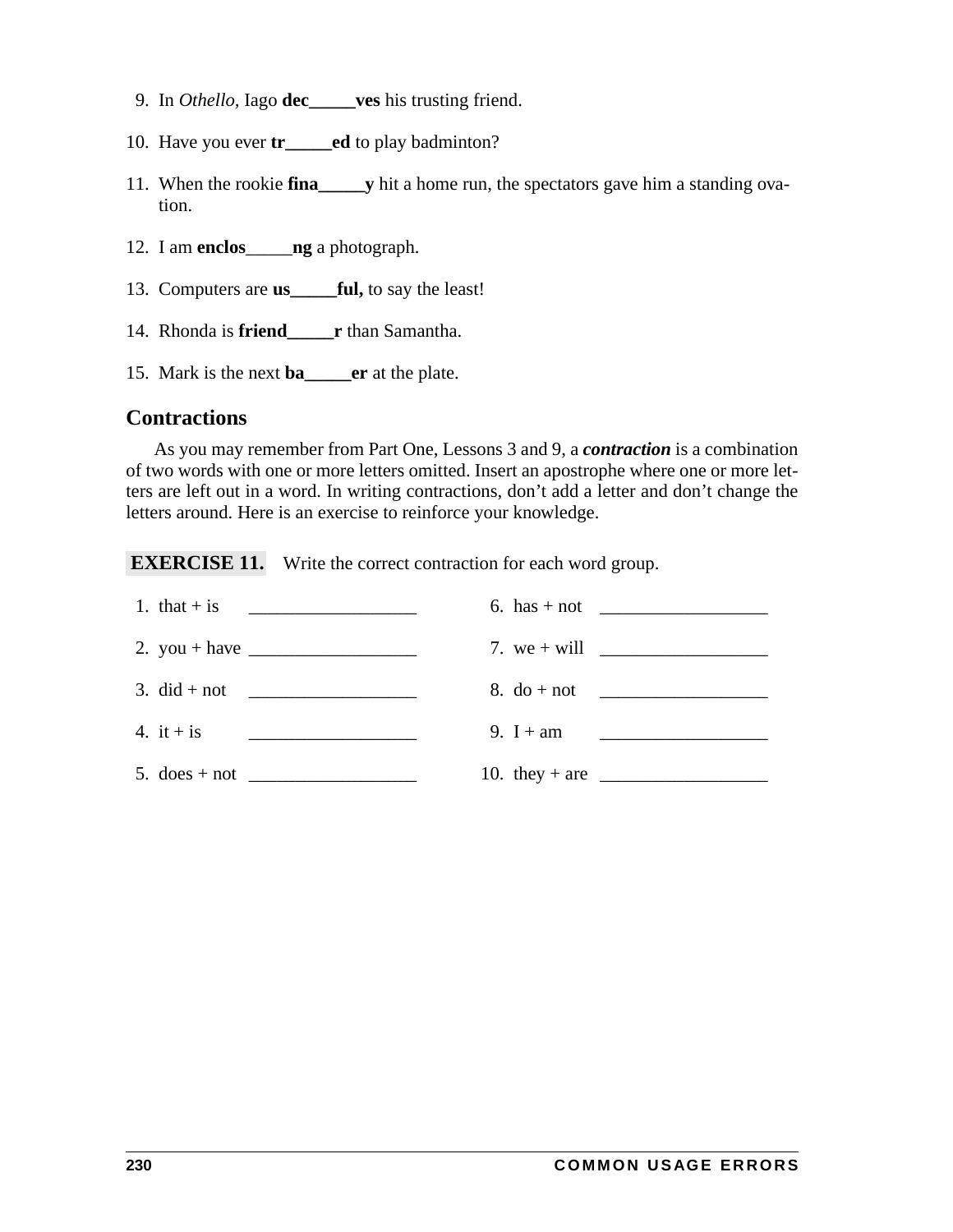### **Part FOUI' Basic Paragraph Composition**

Just as words form sentences, so sentences form paragraphs. In Part Two, we learned that good sentences are concise, clear, unified, varied, and interesting. A good paragraph has all these qualities, too. Yet with paragraphs, we are thinking in "bigger" terms—how sentences relate to one another rather than how words do. Paragraphs themselves are the building blocks for essays, term papers, book reports, business letters, and so on. Mastering the techniques of effective paragraph composition, then, will go a long way toward ensuring your success in the critical skill of essay writing.

The lessons in Part Four show you ways to create paragraphs that will stay on track and keep your readers reading.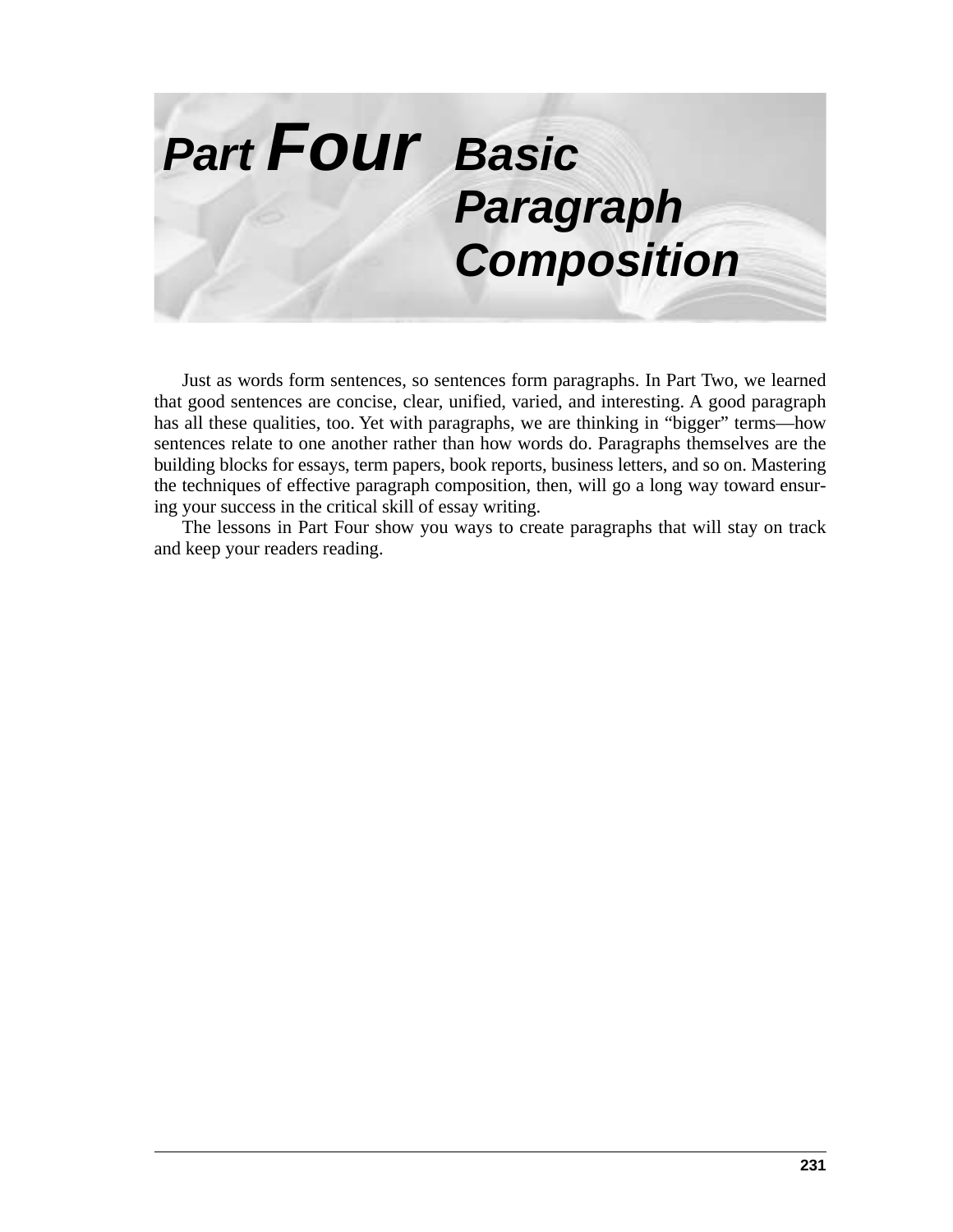# **Lesson 28 The Paragraph**

**A paragraph is a group of sentences telling about one topic.**

For example, read the following two paragraphs about Lance Armstrong:

From an early age, Lance Armstrong demonstrated superior athletic ability and a competitive streak. These qualities helped him win the Kids Triathlon at age 13 and, at age 16, become a professional triathlete. The cycling part of the triathlon became his focus, and he devoted his life to professional cycling. In that sport he has excelled as national and world champion, as Olympian, and as record-tying five-time winner of the Tour de France. He is surely one of the all-time great cyclists.

His path, however, has not been without obstacles and pain. In October 1996, he discovered that he had testicular cancer that had advanced and spread to his brain and lungs. The determination that had carried him through win after win in cycling now kicked in to help him combat the deadly disease. And combat he did. After surgery and chemotherapy, Lance became a cancer survivor. Profoundly affected by his battle for life, he dedicated himself to becoming a spokesperson for cancer awareness and survivorship.

**Question:** Why does a new paragraph begin with the sentence "His path, however, has not been without obstacles and pain"?

**Answer:** This is a new topic.

The first paragraph deals with Lance's achievement in cycling. All sentences in this paragraph deal with this topic.

The second paragraph moves on to another topic: Lance's battle with and victory over cancer. All sentences in this paragraph deal with this topic.

Note that the beginning of a paragraph is *indented;* that is, the first word is moved a short space to the right of the margin.

#### *Summary:* **A** *paragraph* **is a group of sentences telling about one topic. When you come to a new topic, begin a new paragraph. Remember to indent when you start a paragraph.**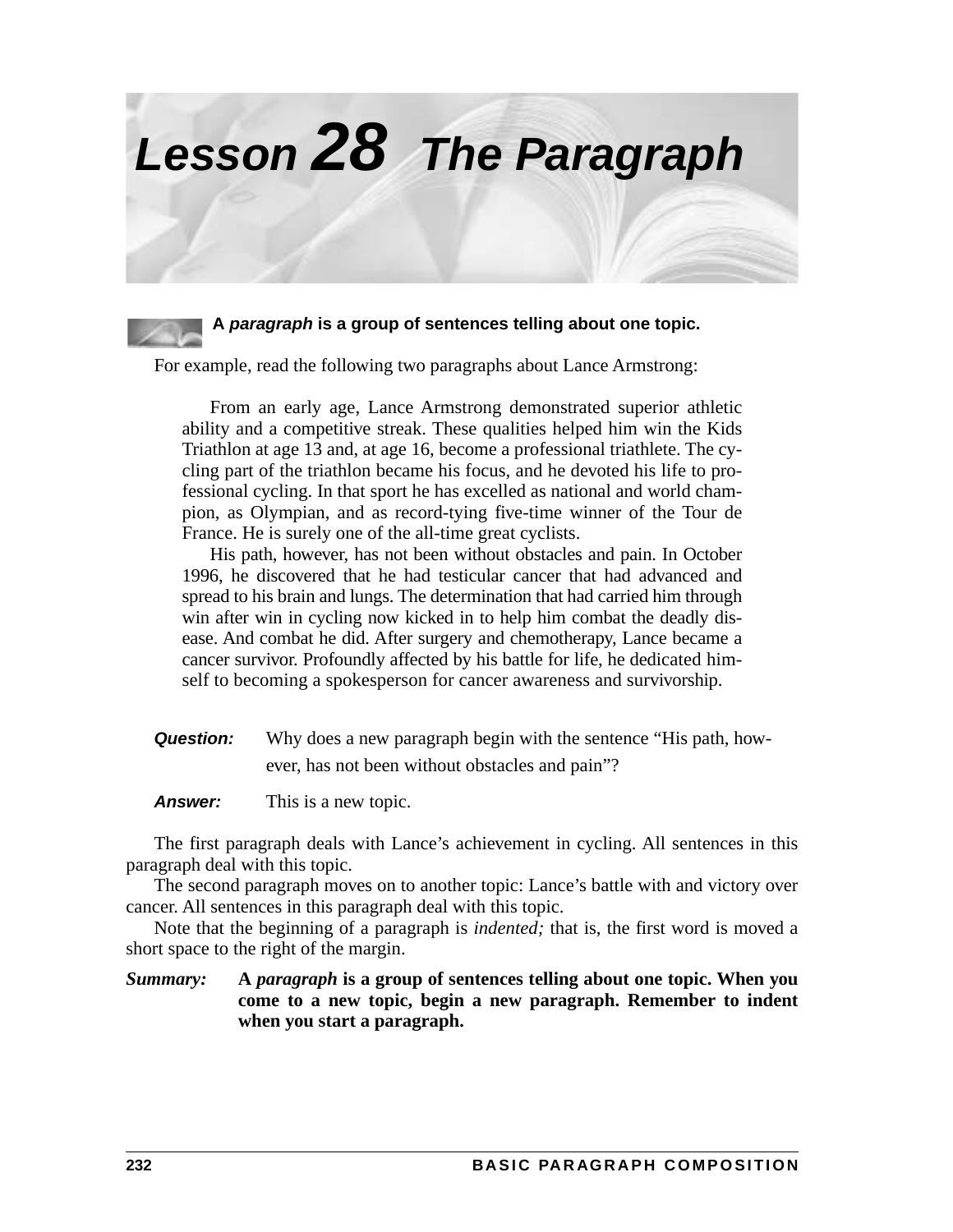#### **A Note About Paragraph Length**

How long should a paragraph be? Quite simply, it should be as long as it needs to be. A paragraph that is developing a topic does not consist of a predetermined number of sentences. However, very long paragraphs (say, a page long) often seem forbidding to the reader. Very short ones—one or two sentences—may be used, but only with care. Sometimes the one-sentence paragraph can make a point dramatically. A series of one-sentence paragraphs, though, makes your writing disjointed and leaves the reader with the impression that you have not developed your subject.

**EXERCISE.** Write a two-paragraph composition beginning with the words *The most stressful day that I remember . . .*

It is a good idea to write about something you have actually lived through. Here are examples:

| The day I fell from a ladder     | The day our car was stolen    |
|----------------------------------|-------------------------------|
| The day we moved from Ridgefield | The day I started high school |

#### **Suggestions for the First Paragraph**

- 1. Tell what day it was (The day I fell from a ladder). Give the exact date, if possible. Say how old you were at the time.
- 2. Topic of the first paragraph: *the day of the accident.*

#### **Suggestions for the Second Paragraph**

- 1. Give further *details* (information). For example, if you are writing about the day you fell from a ladder, tell how the accident happened and how badly you were hurt.
- 2. Topic of the second paragraph: *details of the accident.*

The following model composition shows one way of writing the two paragraphs.

#### **Model Composition**

The most stressful day that I remember is the day I fell from a ladder. It was July 4, 2000. I was almost thirteen at the time.

My father, who was working in the attic over our garage, had just asked me to hand him a piece of lumber. As I climbed up the ladder to give it to him, the ladder swayed and I fell on my back against the concrete floor. Immediately, I was in pain and shock. The breath had been knocked out of me. As I was being rushed to the hospital, I kept thinking I might never be able to walk again. To my relief, it turned out that there was no fracture, but my back was sore for a couple of days.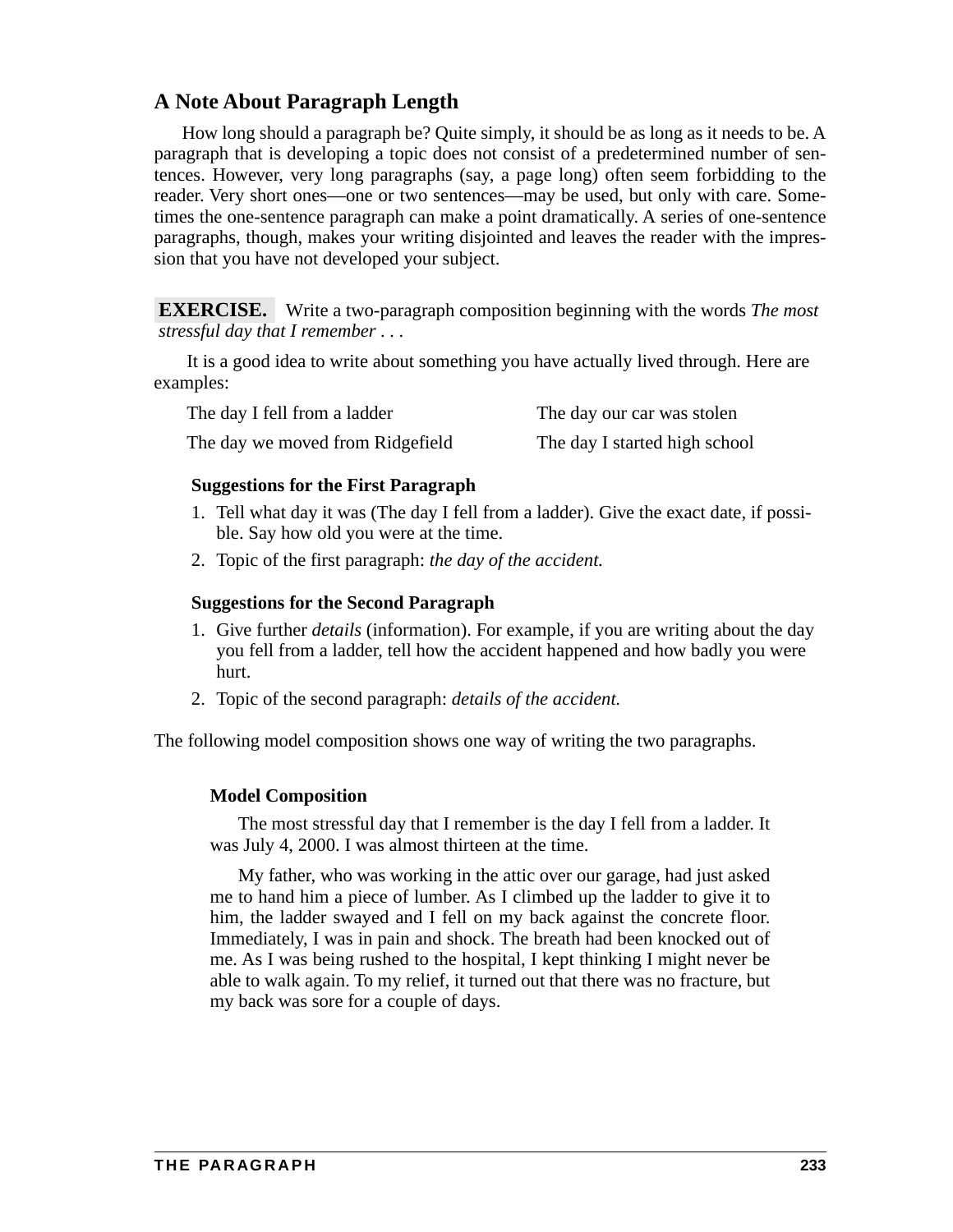| Now write your two-paragraph composition. |
|-------------------------------------------|
|-------------------------------------------|

| - |
|---|
|   |
|   |
|   |
|   |
|   |
|   |
|   |
|   |
|   |
|   |
|   |
|   |
|   |
|   |
| - |
|   |
|   |
|   |
|   |
|   |
|   |
|   |
|   |
|   |
|   |
|   |
|   |
|   |
|   |
|   |
|   |
|   |
|   |
|   |
|   |
|   |
|   |
|   |
|   |
|   |
|   |
|   |
|   |
|   |
|   |
|   |
|   |
|   |
|   |
|   |
|   |
|   |
|   |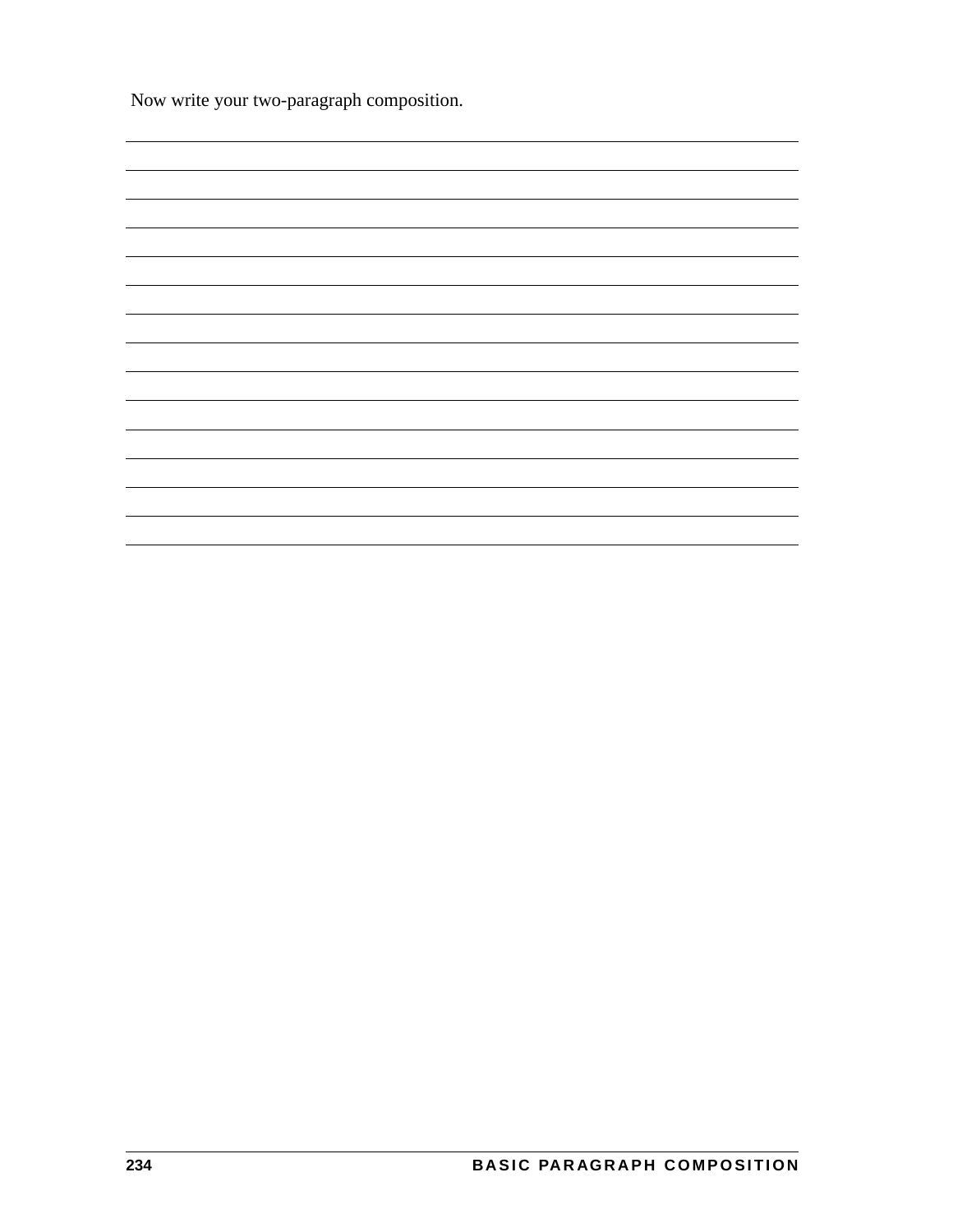# **Lesson 29 Unity in the Paragraph**

The key to effective paragraph writing is *unity.*

|         | <b>Question 1:</b> What is unity?                                                      |
|---------|----------------------------------------------------------------------------------------|
| Answer: | Unity comes from the Latin word <i>unus</i> , meaning "one." Unity means<br>"oneness." |

A paragraph has *unity* if it deals with *one* main topic and all its sentences stick to that topic—and contribute something to it.

Suppose the first paragraph about Lance Armstrong had been written this way:

From an early age, Lance Armstrong demonstrated superior athletic ability and a competitive streak. These qualities helped him win the Kids Triathlon at age 13 and, at age 16, become a professional triathlete. The cycling part of the triathlon became his focus, and he devoted his life to professional cycling. In that sport he has excelled as national and world champion, as Olympian, and as record-tying five-time winner of the Tour de France. He also started the Lance Armstrong Foundation. He is surely one of the all-time great cyclists.

**Question 2:** Does the above paragraph have unity?

**Answer:** No. The sentence *He also started the Lance Armstrong Foundation* does not deal with the same topic as that in the rest of the paragraph. The paragraph speaks about Lance Armstrong's athletic accomplishments. This sentence spoils the unity of the paragraph and should be removed.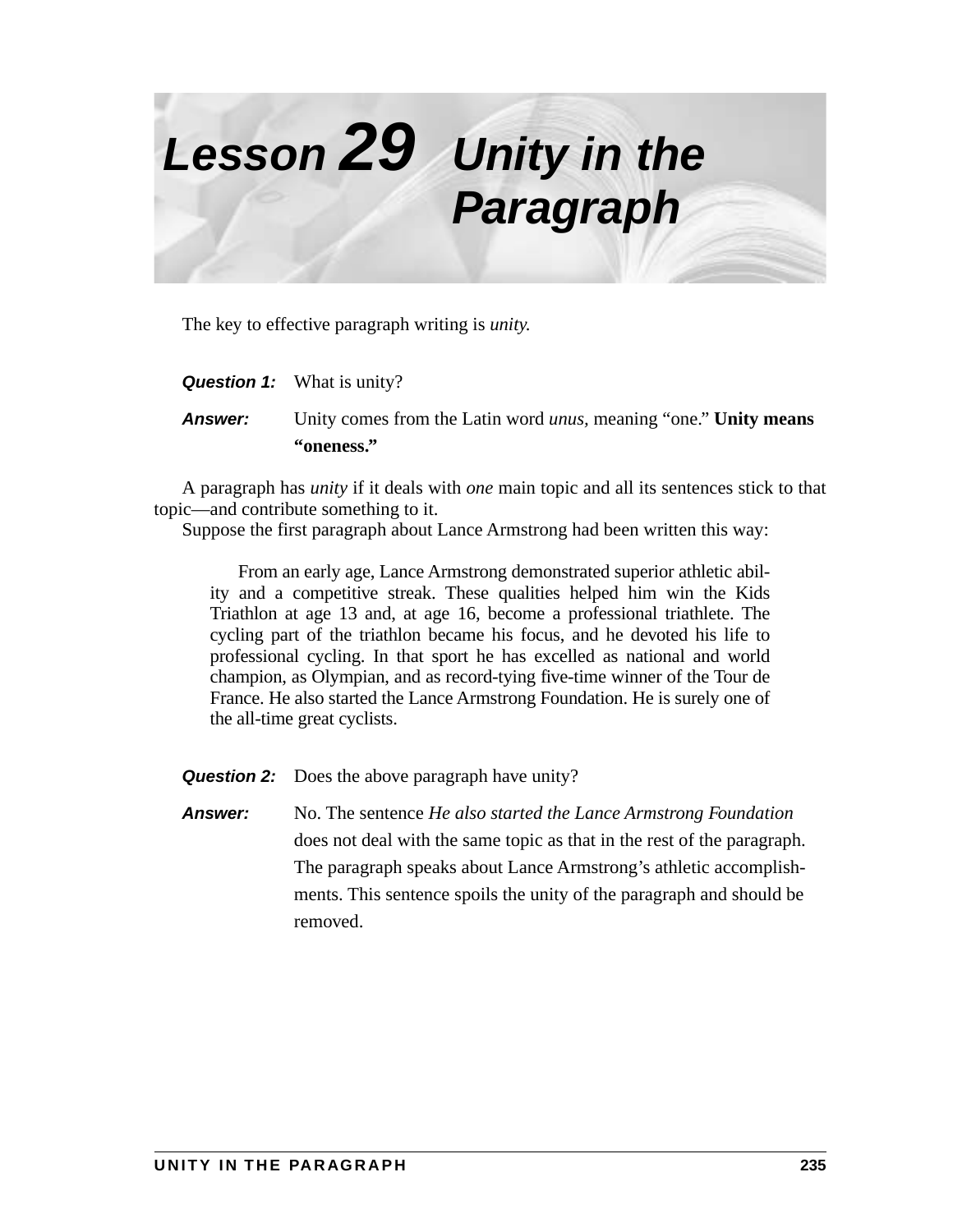**EXERCISE 1.** Some of the following paragraphs have unity; some do not. Read each paragraph carefully and tell which sentences, if any, are off the topic.

#### **Sample 1:**

<sup>1</sup>When Benjamin Franklin was a teenager, rivers were not so polluted as they are now. 2For example, the day he arrived in Philadelphia in 1723, he went down to the wharf for a drink from the river. <sup>3</sup>Who would dare to drink water straight from a river today?

SENTENCES OFF THE TOPIC, IF ANY: *None* 

(All the sentences deal with one topic: *river pollution.*)

#### **Sample 2:**

<sup>1</sup>Amelia Earhart had a brief but remarkable career in aviation. <sup>2</sup>In 1932 she became the first woman to fly alone across the Atlantic.  $3$ Three years later, she flew from Hawaii to California by herself. 4No one had ever done this before. 5In 1937, with copilot Frederick J. Noonan, she tried to fly around the world, but her plane disappeared in the middle of the Pacific, and no trace of it—or her—was ever found. <sup>6</sup>Amelia's first career was teaching. <sup>7</sup>Later, she became a writer. <sup>8</sup>In fact, at the time of her disappearance, she was married to George P. Putnam, a publisher.

SENTENCES OFF THE TOPIC, IF ANY: *Sentences 6, 7, and 8* 

(The topic is *Amelia Earhart's aviation career.* Sentences 6, 7, and 8 do not deal with that topic.)

#### **Paragraph 1**

<sup>1</sup>A part-time job has many advantages. <sup>2</sup>First of all, it gives you money to spend on things you need or like, so that you don't have to keep asking for a bigger allowance.  $3$ Also, if you are thrifty, it enables you to save for the future, especially for college. 4But most of all, it gives you a chance to contribute something to the family's expenses if your parents need the money. <sup>5</sup>They are sure to appreciate this help, and you will feel more responsible and independent.

SENTENCES OFF THE TOPIC, IF ANY:

#### **Paragraph 2**

<sup>1</sup>What do we mean by "global warming" and what causes it? <sup>2</sup>The surface temperature of the earth has risen by about 1 degree Fahrenheit over the past century. 3The term means the warming of earth's atmosphere believed to be caused by accumulation of greenhouse gases. 4The greenhouse gases mainly are carbon dioxide, methane, and nitrous oxide. <sup>5</sup>Nitrous oxide is sometimes called "laughing gas" and is used by dentists. <sup>6</sup>Many scientists believe that human activities, such as forest burning, use of fossil fuels, and nuclear fission, contribute to global warming.

```
SENTENCES OFF THE TOPIC, IF ANY:
```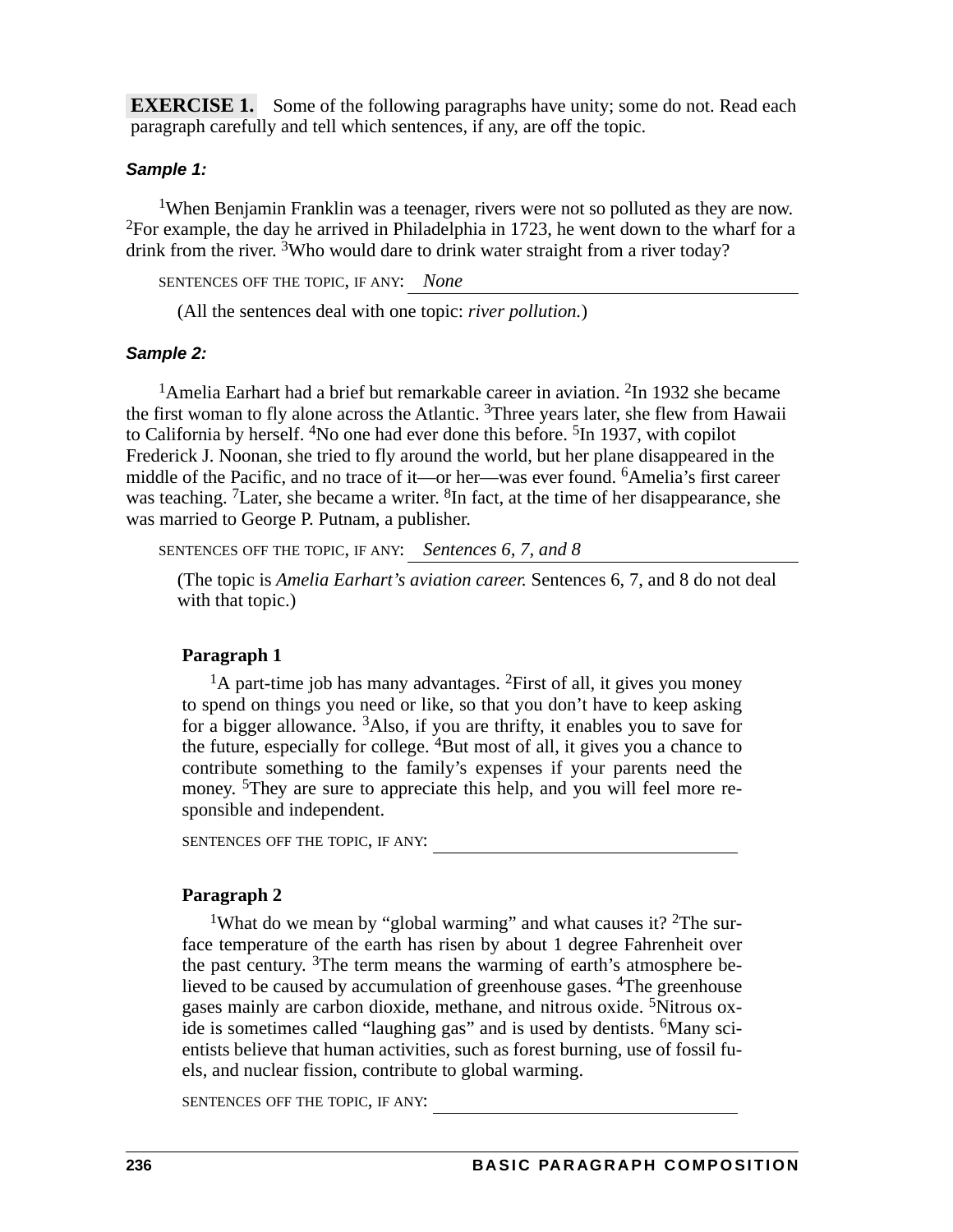#### **Paragraph 3**

<sup>1</sup>Blue whales, the largest animals in the world, are in danger of being wiped out. <sup>2</sup>Because of their size, they have yielded the highest profits to the whaling industry, and they have been overhunted.  $3\text{In}$  the past, these gentle animals had a fighting chance because they had to be harpooned by hand from small boats at close range. <sup>4</sup>But in our century, they have been hunted with helicopters, sonar, and exploding harpoons fired from guns. 5As a result, there may soon be no more blue whales in our oceans if their endangered status is not respected and laws against illegal hunting are not enforced. 6*Moby Dick* is a novel about a huge white whale by Herman Melville.

SENTENCES OFF THE TOPIC, IF ANY:

If a paragraph has unity, then, it deals with one subject. There is another aspect of unity, however. All the sentences tell about one topic, but the sentences must also give unity by fitting together as a whole, that is, by relating to one another in a clear, logical way.

Read the following paragraph:

Ms. O'Reilly offered three reasons why students should prepare well for class. Preparing for class helps develop self-discipline. Self-discipline is valuable. It promotes focus and organization. Preparing for class teaches responsibility. Responsibility means fulfillment of obligation, and that is part of being a good student. Preparing for class boosts learning. It reinforces what is being taught in the classroom. Ms. O'Reilly says that students who prepare well will benefit in three ways.

Is this a good paragraph? No, it really could be much better. All of the sentences talk about good class preparation and its benefits, but the sentences themselves seem choppy and somewhat unrelated.

Now read the revised paragraph:

Ms. O'Reilly offered three reasons why students should prepare well for class. First, good class preparation helps develop self-discipline, which is a valuable quality, promoting focus and organization. Second, good preparation teaches responsibility because it means fulfillment of obligation, and that is part of being a successful student. Finally, preparation boosts learning by reinforcing what is being taught in the classroom. According to Ms. O'Reilly, therefore, students who prepare well will benefit in these three ways.

This paragraph is much better because the sentences are connected to each other. The words "First," "Second," and "Finally" organize the paragraph by clearly setting off the three reasons, and they act as transitions by linking one to the next. The addition of "therefore" to the final sentence unifies the entire paragraph by referring back to Ms. O'Reilly and her three reasons. Other words commonly used for transition include *however, furthermore, moreover, nonetheless,* and the like.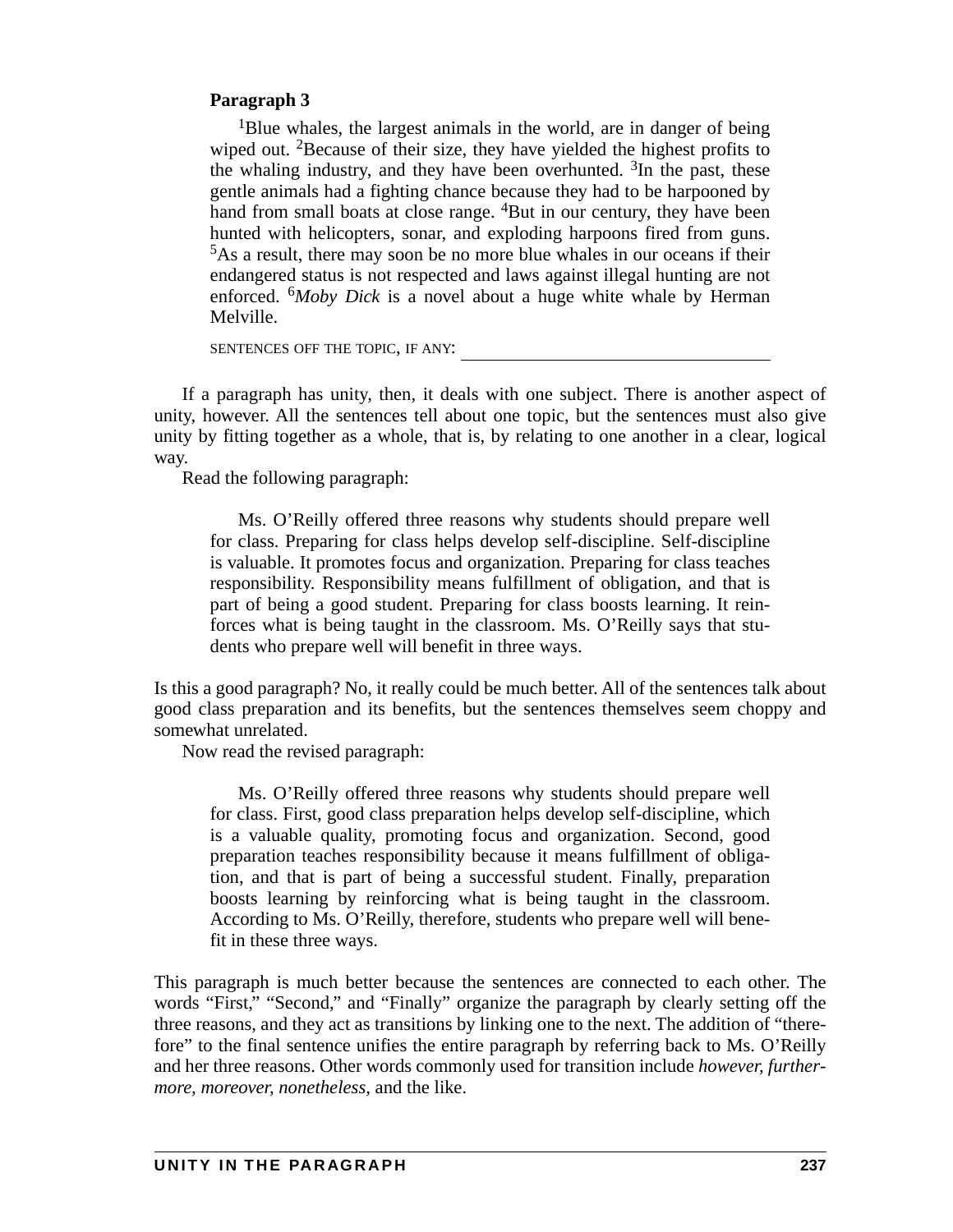The changes in sentence structure also promote unity in the paragraph. For example, in the original version, three sentences were devoted to the first reason, self-discipline. In the revised version, the three sentences become one sentence with interrelated parts.

**EXERCISE 2.** Using transitions and variety in sentence structure, revise the following paragraph to give it greater unity.

So you would like to teach your dog some tricks? Three factors (besides the dog) are necessary. You must know about the personality and breed traits of your dog. Some dogs, such as terriers, are acrobatic. You must know the basics of giving opening commands and closing commands. The closing command is also called a release. You must also give time to the training. Each session should last only about five minutes. During the session, your attention should be focused on the dog. Not all dogs learn at the same rate, so another factor is patience accompanied by a calm, kind attitude. Sometimes the dog will not "get it." Reward him with a toy or a treat after every session. Always remember that an old dog can learn new tricks.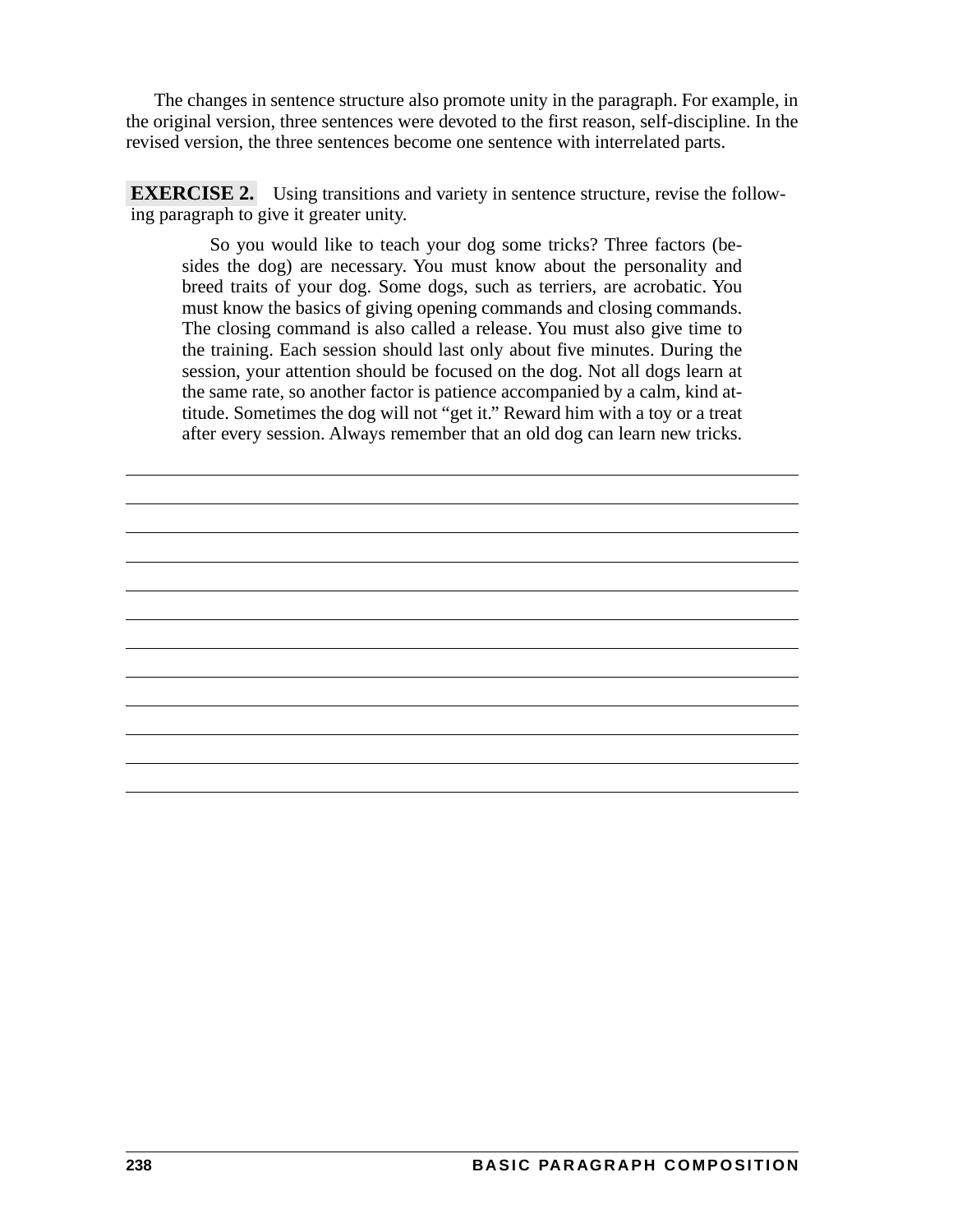### **Lesson 30 The Topic Sentence**



#### **A topic sentence states the topic, or main idea, of a paragraph. It is usually the first sentence in its paragraph.**

Here are some of the topic sentences we have already met:

What do we mean by "global warming" and what causes it?

A part-time job has many advantages.

Amelia Earhart had a brief but remarkable career in aviation.

| <b>Question:</b> | Why are topic sentences useful?                                                |
|------------------|--------------------------------------------------------------------------------|
| <b>Answer:</b>   | Topic sentences help us read and write better.                                 |
|                  | When we read, the topic sentence tells us what the paragraph will be<br>about. |
|                  | When we write, if we keep referring back to our topic sentence, it will        |
|                  | keep us from going off the topic.                                              |

Not all paragraphs begin with a topic sentence. In fact, many paragraphs do not even have a topic sentence. Here, however, we are going to practice writing topic sentences because it is a good way to develop skill in composition.

**EXERCISE.** Write a paragraph beginning with one of the topic sentences listed below. You may use a topic sentence of your own if you wish.

#### **Suggested Topic Sentences**

- 1. Some people just do not return things that they borrow.
- 2. I enjoy (*or* do not enjoy) being the oldest (*or* youngest, *or* only) child in the family.
- 3. Basketball (*or* some other sport) is an exciting sport to watch.
- 4. Dogs sometimes surprise us by their cleverness.
- 5. I like (*or* do not like) my neighborhood.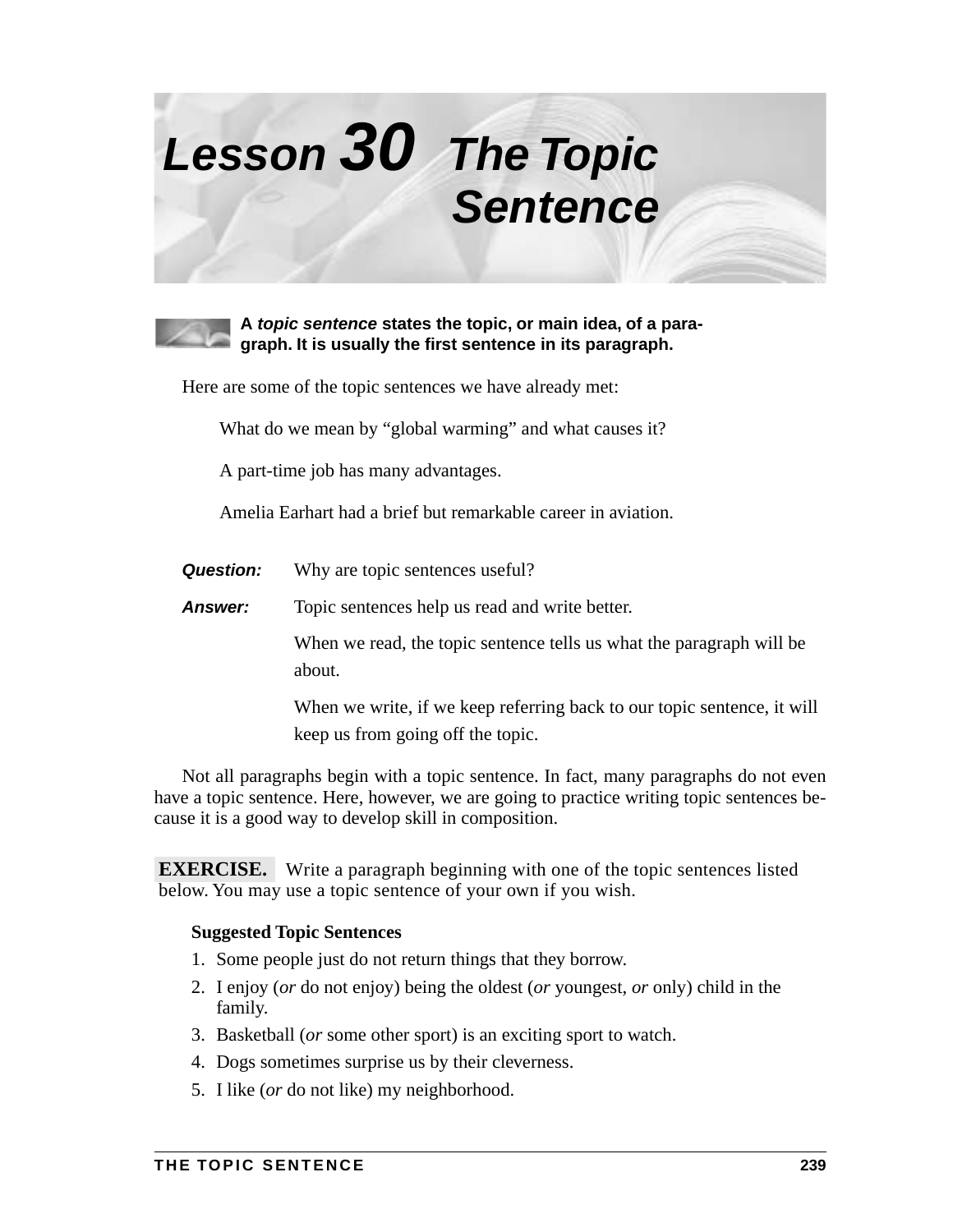- 6. We waste a good part of our lives standing in lines.
- 7. The job of a police officer (*or* nurse) is not an easy one.
- 8. One of the best programs on television is
- 9. The \_\_\_\_\_ team has had a good (or poor) season.
- 10. Saturday afternoon (*or* some other time) is the worst (*or* best) time to shop.

Your paragraph should consist of at least six or seven sentences. A model paragraph follows to show what you should do.

#### **Model Paragraph**

<sup>1</sup>Saturday afternoon is the worst time to shop. <sup>2</sup>It is the time when thousands of people rush to do their shopping for the week.  $3$ That explains why traffic is heavy on Saturday afternoon. 4When you finally get to the stores, the aisles are crowded but the selection is poor. <sup>5</sup>Some of the items on your shopping list may not be available because they have been sold out. <sup>6</sup>Worst of all, the lines at the checkout counters are long and slow-moving. 7By the time you get home, you will be tired and irritable, and you will probably have a headache.

**Comments:** The model paragraph consists of seven sentences. The topic sentence (S1) states that *Saturday afternoon is the worst time to shop*. All the other sentences support this statement.

S2 and S3 show how hard it is to get to the stores on Saturday afternoon.

S4, S5, and S6 describe the difficult conditions in stores on Saturday afternoon.

S7 deals with the effect of Saturday shopping on the shopper's nerves and health.

Note that the paragraph has unity because it deals with one topic, and every sentence in the paragraph stays on the topic.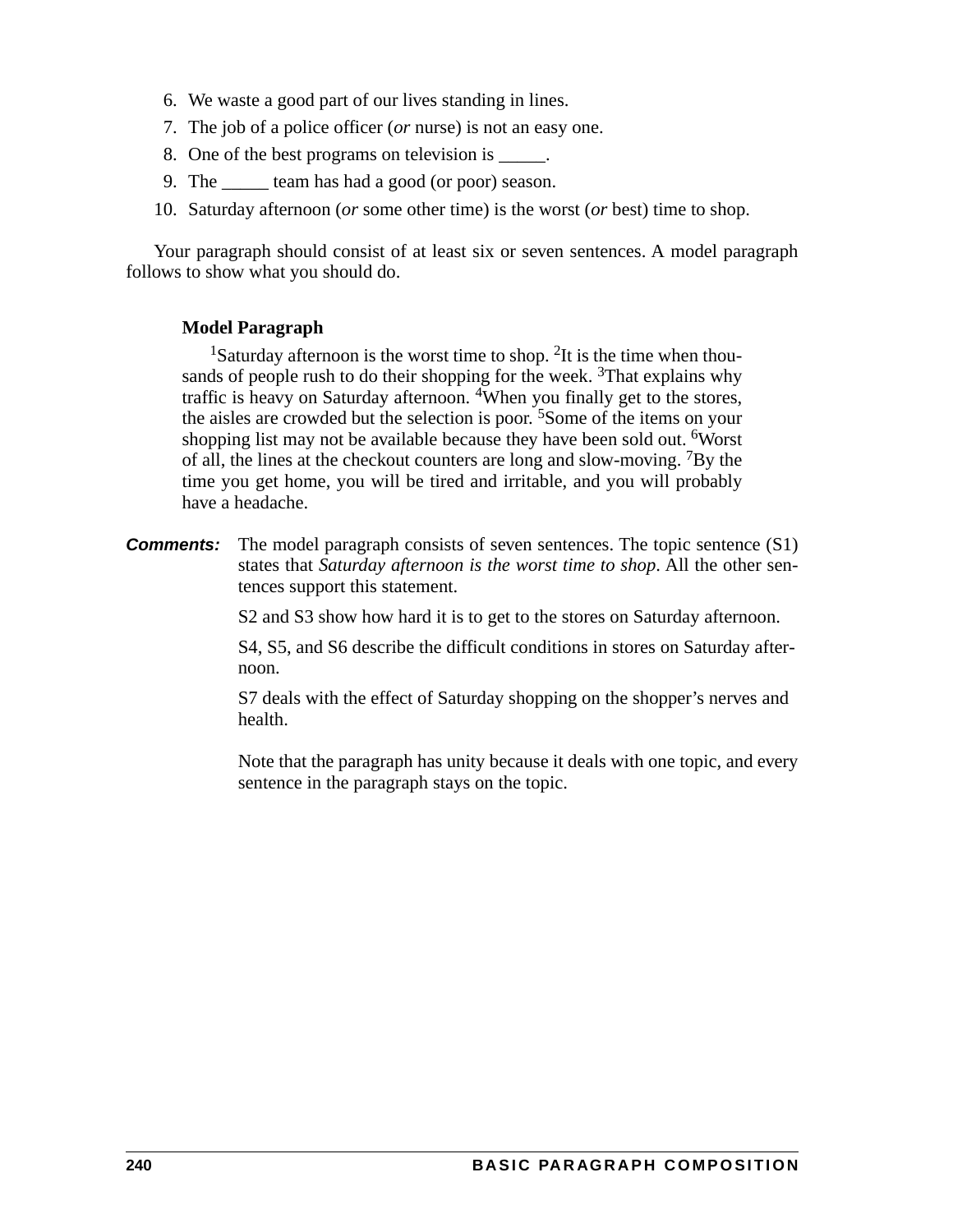Now write your paragraph.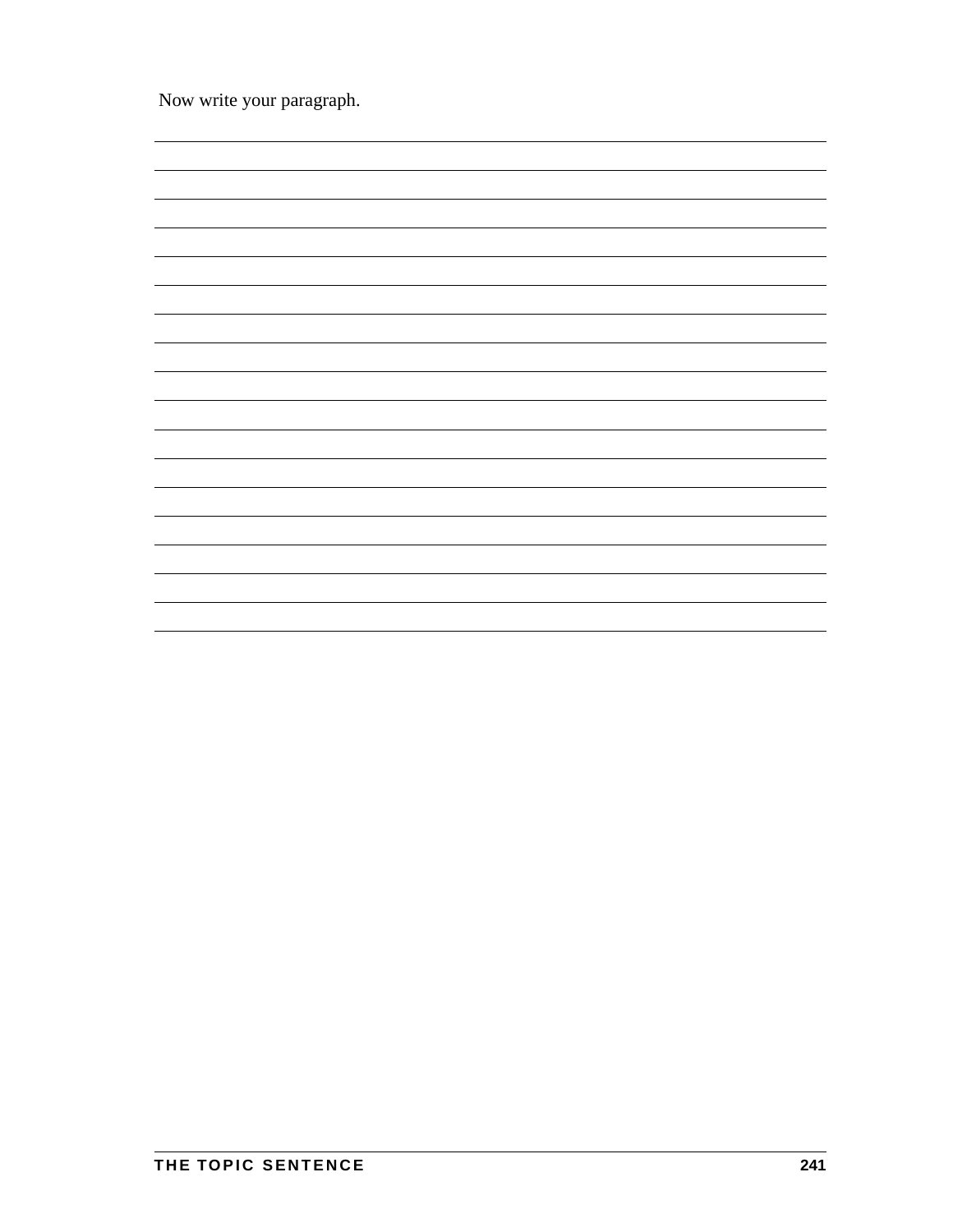## **Lesson 31 The Clincher Sentence**



#### **A clincher sentence drives home the point that the paragraph is making.**

Not all paragraphs have a clincher sentence. When there is one, it is the last sentence in the paragraph.

A good clincher sentence restates the main idea already mentioned in the topic sentence, but it does so more strongly, with the help of material brought out in the paragraph. *A clincher sentence should not merely repeat the topic sentence.*

The following paragraph is complete, except for the clincher sentence. What would be a good clincher sentence to end this paragraph?

<sup>1</sup>We waste a good part of our lives standing in lines. <sup>2</sup>In the morning, we stand in line to get a bus.  ${}^{3}$ At noon, we stand in cafeteria lines.  ${}^{4}$ In the library, we stand in line to borrow or return a book.  $5$ At the supermarket, we stand in checkout lines. <sup>6</sup>In the post office, we stand in line to mail a package, and in the bank we stand in line to wait for the teller to help us.  $7E$ ven when we go to the movies to enjoy ourselves, we must often wait in long lines, and we are glad when we get in so we can finally sit down. 8Sometimes we have to stand in line just to use a public restroom.

| <b>Questions:</b> |                                                                                                                                                         | Which of the following would be weak clincher sentences for the                                                   |
|-------------------|---------------------------------------------------------------------------------------------------------------------------------------------------------|-------------------------------------------------------------------------------------------------------------------|
|                   |                                                                                                                                                         | above paragraph? Which would be good clincher sentences? Why?                                                     |
|                   |                                                                                                                                                         | CHOICE 1. All of us waste a good part of our lives standing in line.                                              |
|                   | CHOICE 2.                                                                                                                                               | Think how much more time we could have for the impor-<br>tant things in life if we did not have to stand in line. |
|                   |                                                                                                                                                         | CHOICE 3. Wouldn't you agree that we waste a good part of our lives<br>waiting in line?                           |
|                   |                                                                                                                                                         | CHOICE 4. What a waste of time and energy!                                                                        |
| <b>Answers:</b>   |                                                                                                                                                         | Choices 1 and 3 are weak. Choice 1 merely repeats the topic sentence.                                             |
|                   | Choice 3 is a little better. At least it turns the topic sentence into a<br>question, and it involves the reader. But it is essentially the same as the |                                                                                                                   |

topic sentence.

**242** BASIC PARAGRAPH COMPOSITION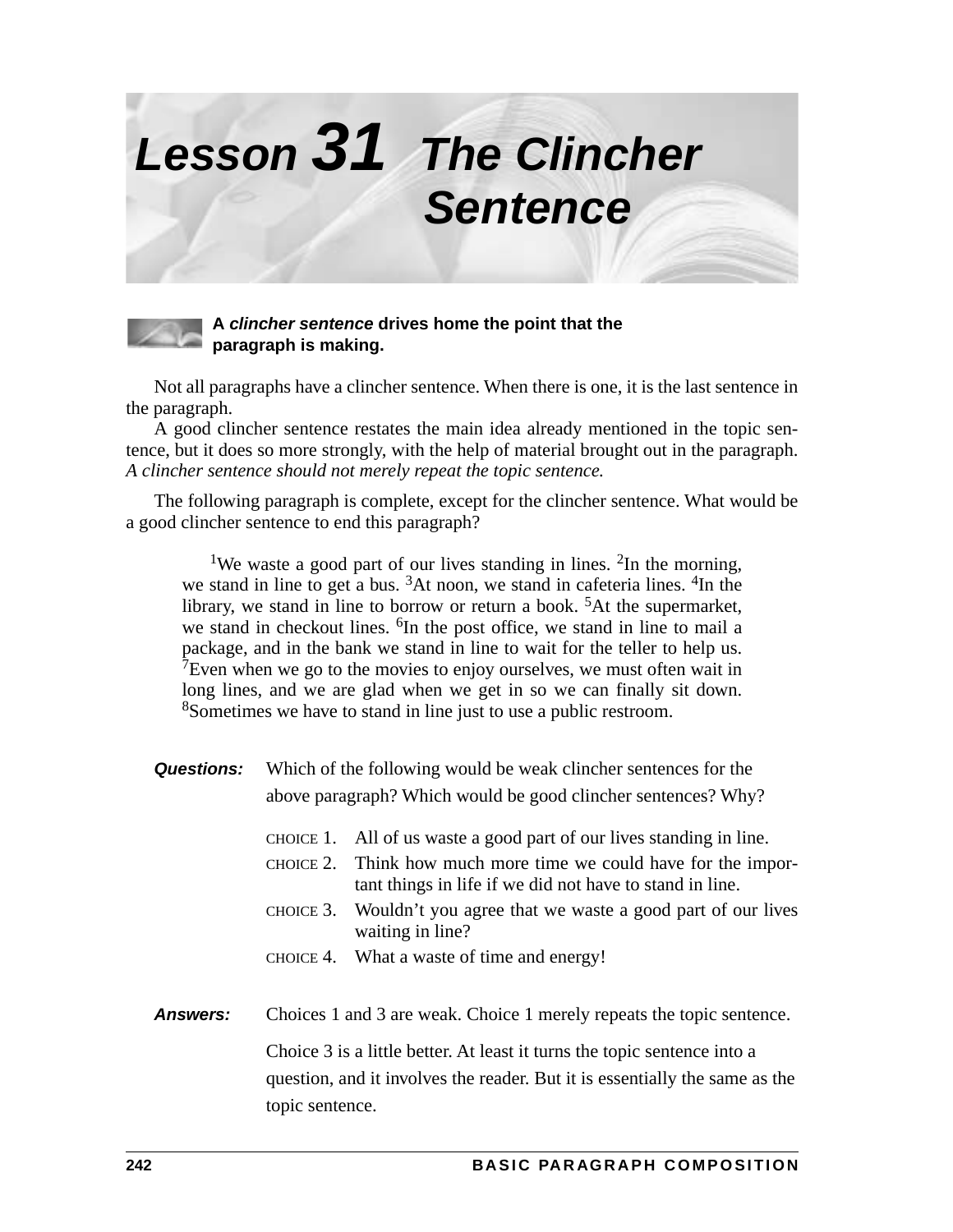Choices 2 and 4 are better. Choice 2 builds on the hints in the paragraph that the things for which we stand in line are not too important, and it suggests that there are better uses for the time wasted standing in line.

Choice 4, building on a hint in S7, stresses the human energy, as well as the time, we waste by standing in line.

**EXERCISE 1.** Write a suitable clincher sentence for the following paragraph. Be prepared to explain why your clincher sentence is a good one.

I do not enjoy being the oldest child in the family. If there is a fight or a quarrel, my brother and especially my sister are bound to get sympathy because they are younger. I am often unfairly blamed because, as I am told, I am "older and expected to know better." If either of them gets hurt when I am around, my mother is likely to say, "Why didn't you watch her?" or "Why didn't you watch him?" When my friends come over, my brother and sister sometimes annoy us by trying to get attention. When I try to do my homework, it is sometimes hard for me to concentrate because they keep the TV on too loud, watching some worthless program.

CLINCHER SENTENCE:

**EXERCISE 2.** Write a suitable clincher sentence for the following paragraph. Again, be prepared to defend it.

Some people just do not return things that they borrow. Of course, I do not care about little, unimportant borrowings. For example, people often ask, "May I borrow a sheet of paper?" or "May I borrow a paper clip?" What they really mean is "Will you *give* me a sheet of paper or a paper clip?" They have no intention of giving it back, and I really do not expect them to. The same is true of pencils. How often has a teacher asked, "Will you lend so-and-so a pencil?" and how rarely has the thing been returned! But other things are more important. Once I lent someone my history notes when I needed them myself to study for a test. After two weeks, I practically had to beg the person to return them to me.

CLINCHER SENTENCE: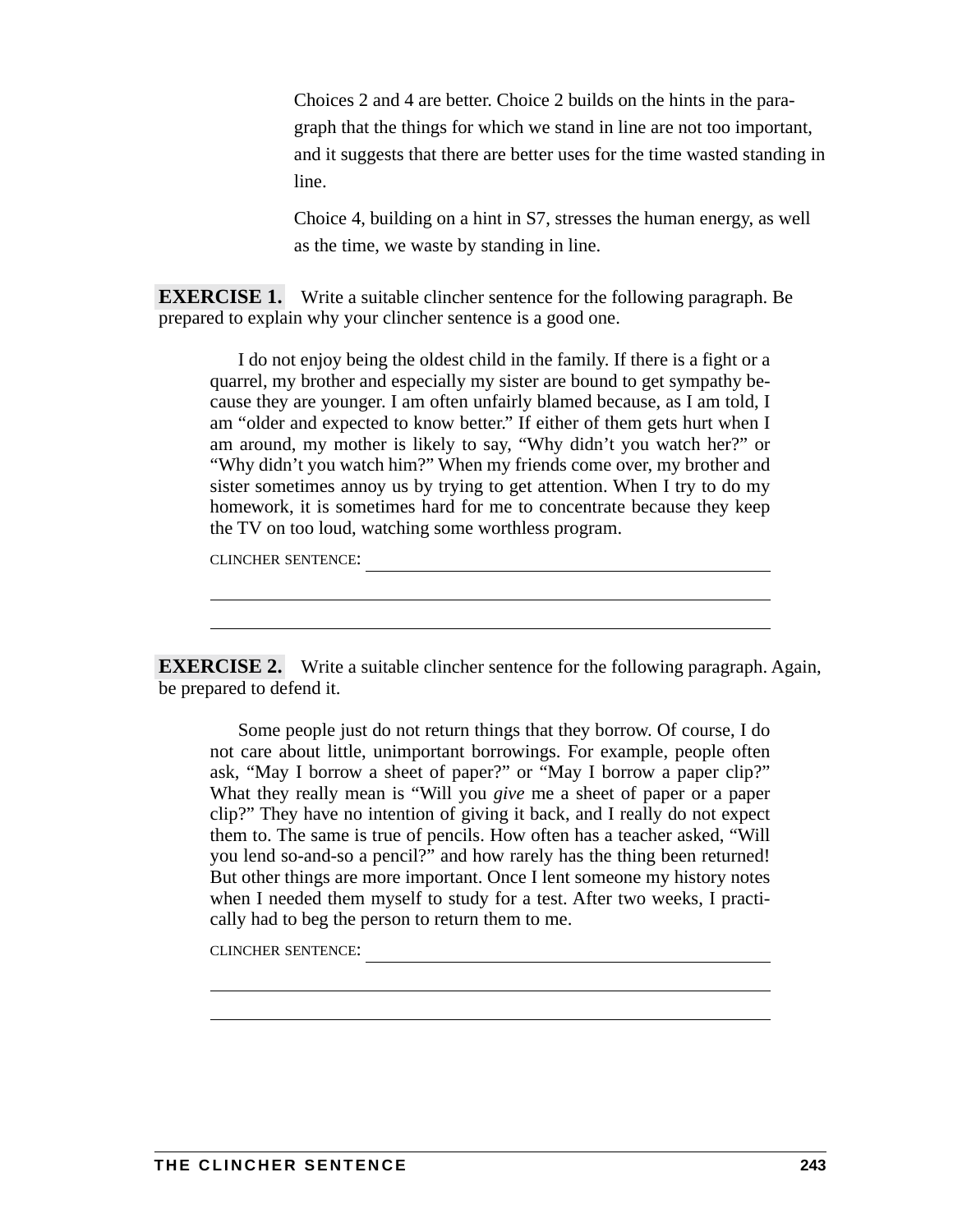### **Lesson 32 Developing a Paragraph with Reasons**

The previous lessons in Part Four have emphasized how a paragraph must have unity. It is not always so easy, however, to achieve that unity. Fortunately, there are a couple of practical methods that can help. In this lesson, we look at one of these methods, the use of reasons, as a way to develop paragraphs.

For example, you have just written this topic sentence:

One improvement that our community needs is better bus service.

You are trying to develop this topic sentence into a paragraph, but you cannot write another word. You sit and stare at your paper or computer screen.

Has this ever happened to you? If so, it will be less likely to happen again—once you have learned the method of **giving reasons.**

The following paragraph shows how to develop a topic sentence by giving reasons.

#### **Model Paragraph**

<sup>1</sup>One improvement that our community needs is better bus service.  ${}^{2}$ At present, all we have are four old buses running between the railroad station and the community park. <sup>3</sup>These buses are very crowded, and they are rarely on time. <sup>4</sup>After 8 P.M. there is no bus service at all, even though a number of shops and the library are open until 9.  ${}^{5}$ Recently, because gasoline costs have remained high, more people have been riding the buses, and the overcrowding is worse than ever. 6The aging buses are being strained to the limit. 7Breakdowns are becoming more frequent. 8Unless new buses are put into service soon, we are going to have a real transportation crisis in this town.

#### **Comments on the Model Paragraph**

S1 (the topic sentence) states: *One improvement that our community needs is better bus service.*

S2–S7 (the body of the paragraph) support this statement with *reasons:*

old buses (S2) crowding and lateness (S3) lack of service after 8 P.M. (S4) recent increases in ridership and overcrowding (S5)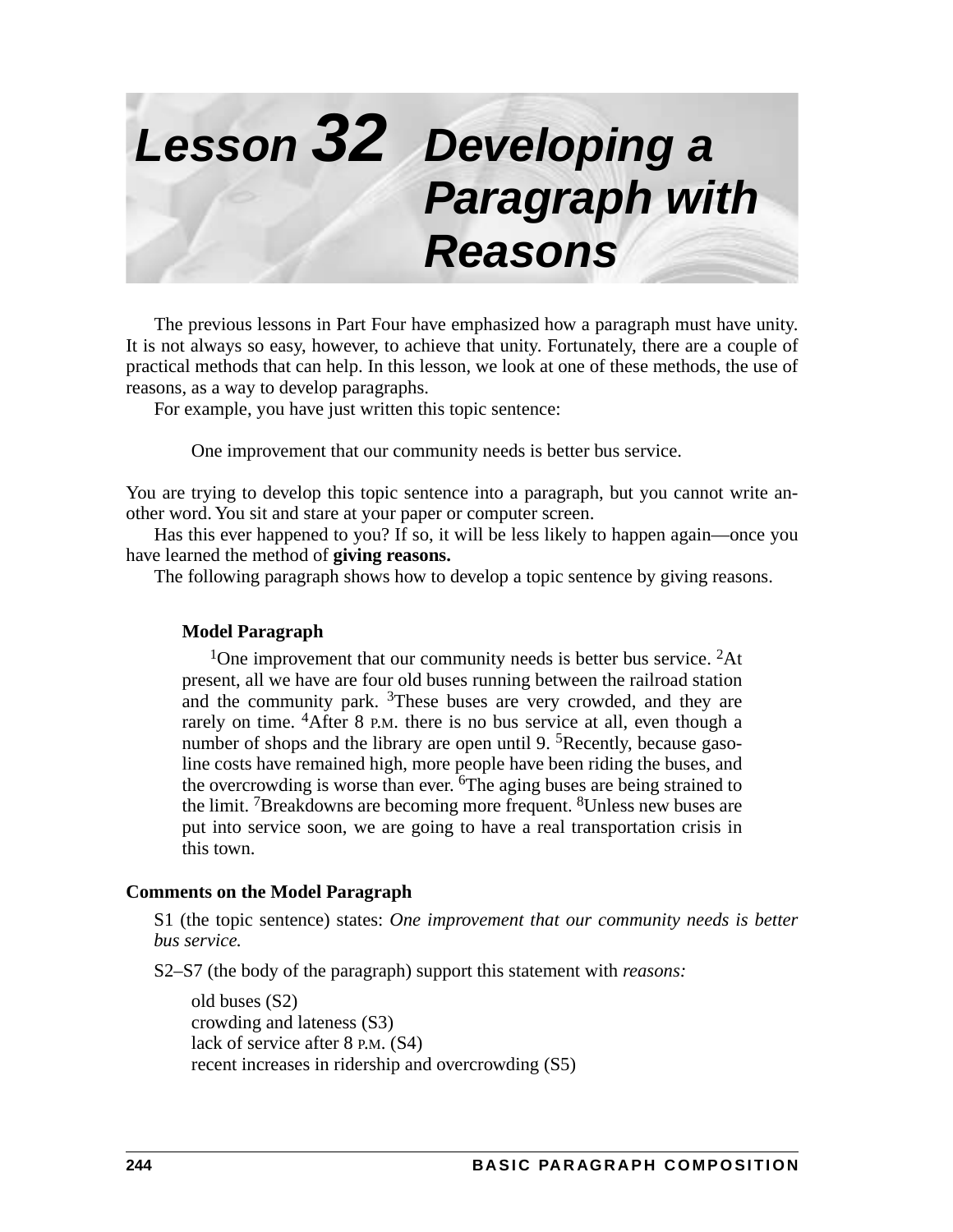overtaxing of the buses (S6) breakdowns (S7)

S8 (the clincher sentence) sums up the paragraph and restates the idea of the topic sentence with greater emphasis.

#### **Arranging the Reasons**

The following paragraph is the same as the one you have just read, except that some of the reasons appear in a different order.

**Question:** Is the following paragraph better than the one we have just read? Why?

<sup>1</sup>One improvement that our community needs is better bus service. <sup>2</sup>At present, all we have are four old buses running between the railroad station and the community park. <sup>3</sup>These buses are very crowded, and they are rarely on time. <sup>4</sup>Recently, because of the high cost of gasoline, more people have been riding the buses, and the overcrowding is worse than ever. <sup>5</sup>The aging buses are being strained to the limit. <sup>6</sup>Breakdowns are becoming more frequent. <sup>7</sup>After 8 P.M. there is no bus service at all, even though a number of shops and the library are open until 9. <sup>8</sup>Unless new buses are put into service soon, we are going to have a real transportation crisis in this town.

**Answer:** The above paragraph is not as good as the first one because it presents its reasons in the following order:

> old buses (S2) crowding and lateness (S3) recent increases in ridership and overcrowding (S4) overtaxing of the buses (S5) breakdowns (S6) lack of service after 8 P.M. (S7)

This is not the most effective order.

The most compelling reasons are the *recent increases in ridership, overtaxing of the buses, and, most important of all, breakdowns.* In the original paragraph these reasons are given *just before the clincher sentence.*

But what do we find in the important position just before the clincher sentence in the second version of the paragraph? We find a much weaker reason—*lack of service after 8 P.M.*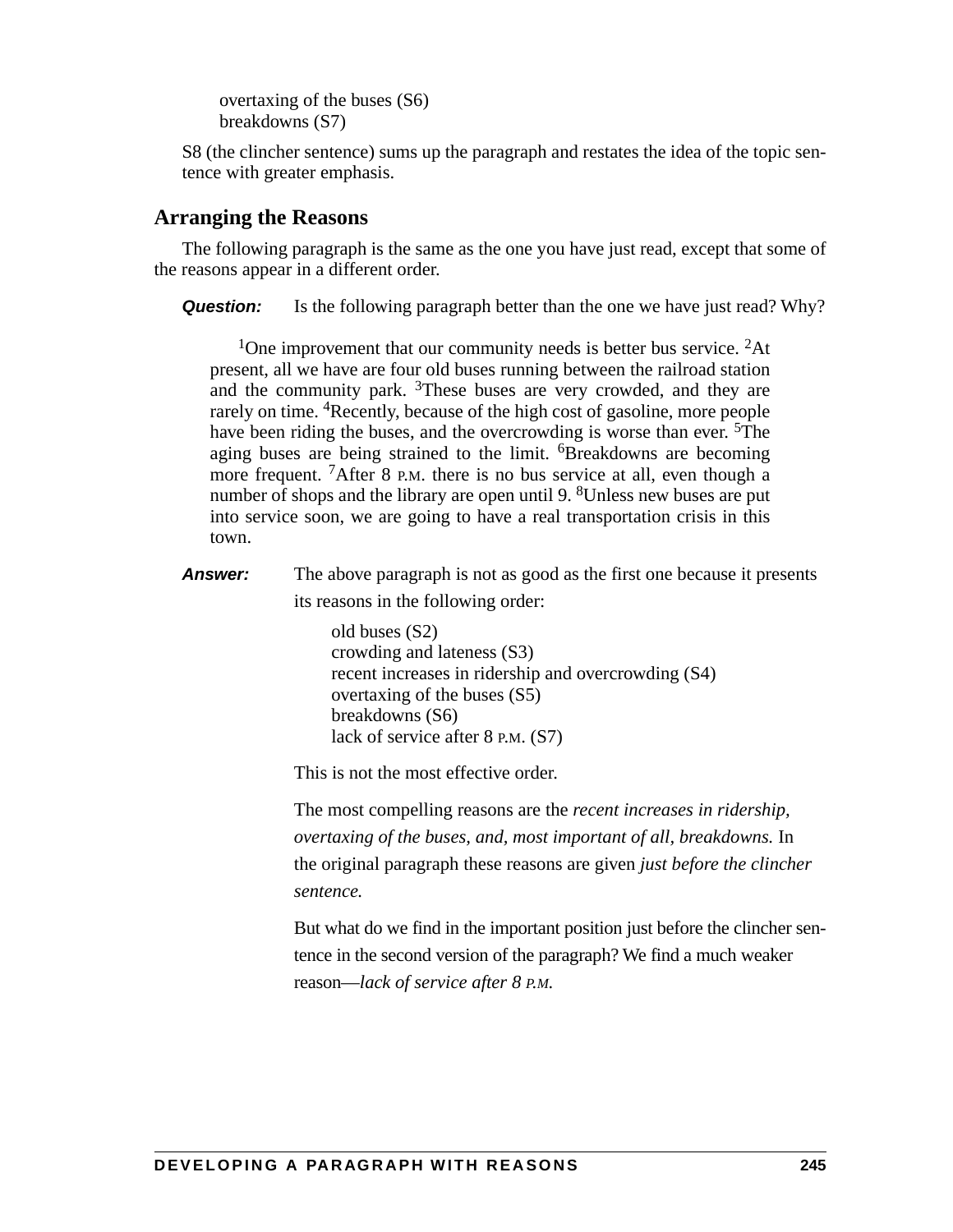#### **Hints for Arranging Reasons**

1. Begin with a strong reason, but not your strongest. Example:

#### **At present, all we have are four old buses . . .**

2. End the paragraph with your strongest reason, or put it just before the clincher sentence if there is one. Example:

#### **Breakdowns are becoming more frequent.**

**EXERCISE 1.** Each of the following topic sentences can be developed into a paragraph with *reasons.* Three reasons are given. Which should you mention first? Last? Put an **F** in the space before your first reason and an **L** before your last. Be prepared to defend your answers.

#### **Sample:**

#### TOPIC SENTENCE: **Our mayor deserves to be reelected.**

- **1.** He has speeded up street repairs.
- \_\_\_*L*\_\_ 2. He has helped the city achieve the highest level of employment in the state.
- \_\_\_*F*\_\_ 3. He has eliminated wasteful spending and government inefficiency.

#### 1. TOPIC SENTENCE: **TV news programs are worth watching.**

- \_\_\_\_\_\_ 1. You can see and hear the people in the news.
- 2. You get weather reports.
- **\_\_\_\_\_\_** 3. You get up-to-the-minute news.

#### 2. TOPIC SENTENCE: **Benjamin Franklin was a remarkable person.**

- 1. He invented the lightning rod.
- 2. He persuaded France to come to our aid, enabling us to win our independence.
- \_\_\_\_\_\_ 3. He was the finest American writer of his time, as well as a practical scientist.
- 3. TOPIC SENTENCE: **The fire at Ace Supermarket has hurt the people of our neighborhood.**
	- \_\_\_\_\_\_ 1. Since Ace burned down, shoppers have been paying more elsewhere but not getting the same quality.
	- 2. Ace used to offer the best merchandise at the lowest prices.
	- \_\_\_\_\_\_ 3. Ace's dairy and meat products were of the highest quality.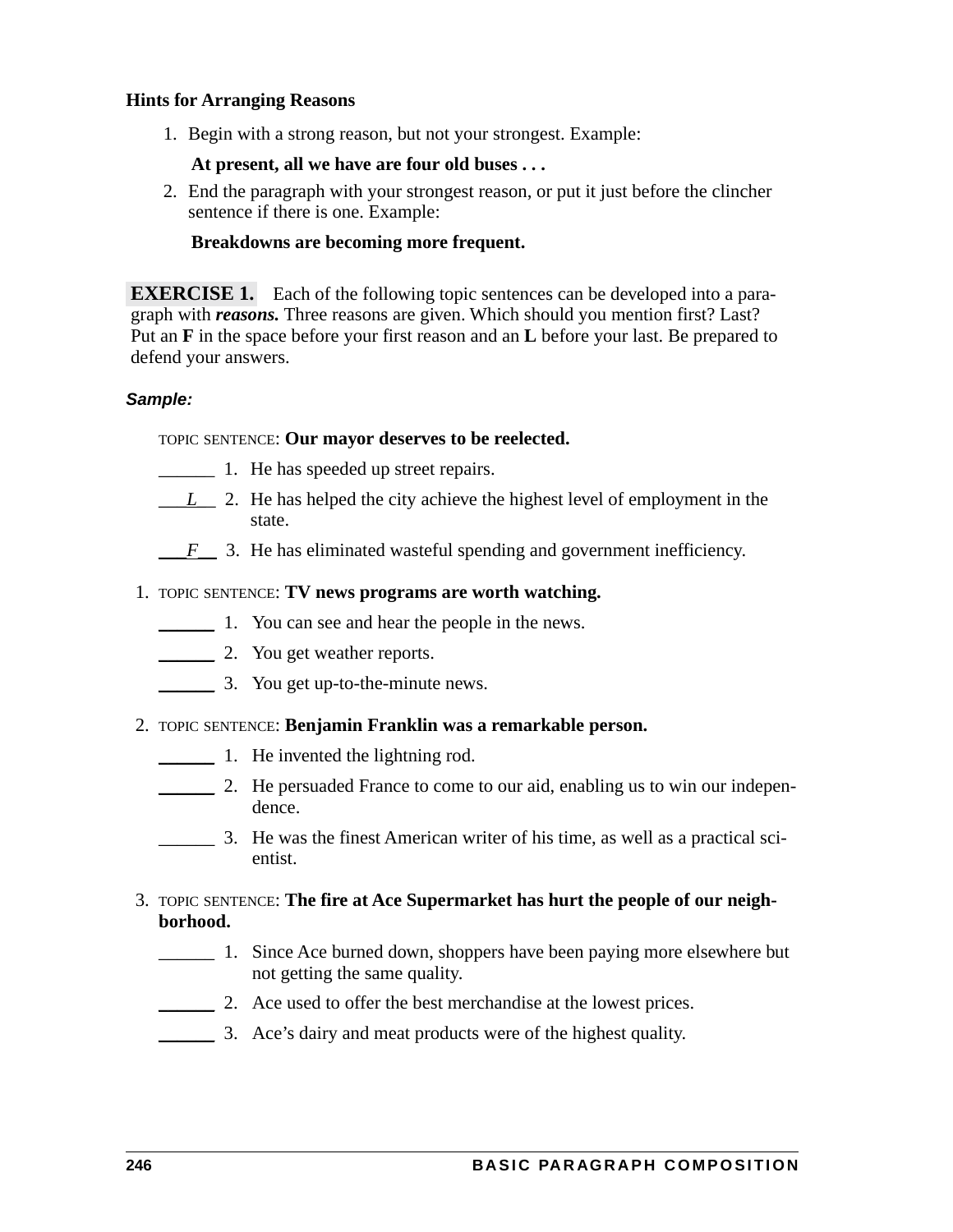#### 4. TOPIC SENTENCE: **I have decided to give up my paper route.**

- \_\_\_\_\_\_ 1. I am pressed for time now that I am on the basketball team.
- 2. Some of my customers are slow in paying.
- **EXECUTE:** 3. Delivering newspapers is not as much fun as it used to be.
- 5. TOPIC SENTENCE: **The disadvantages of motor vehicles are serious.**
	- \_\_\_\_\_\_ 1. They are a major cause of air pollution, endangering the nation's health.
	- 2. They destroy billions of dollars of property annually.
	- \_\_\_\_\_\_ 3. They kill thousands of people (43,000 in 2002) a year on our roads and highways.

Now you should try writing your own paragraph with *reasons.* Choose one of the following topic sentences and develop it. If you wish, you may use a topic sentence of your own.

*Suggestion:* Jot down your reasons and arrange them in the most effective order before writing your paragraph.

A model paragraph follows, together with explanatory comments, to help you write your own paragraph in Exercise 2.

#### **Suggested Topic Sentences**

- 1. Our community needs a new athletic field (*or* more parking facilities, *or some other improvement*).
- 2. The computer (*or* the airplane, the automobile, television, *etc.*) is one of the miracles of modern living.
- 3. Unemployment is a serious problem.
- 4. Spring (*or* summer, fall, *or* winter) is the season I enjoy most.
- 5. A calculator is useful to own.
- 6. The death penalty should (*or* should not) be abolished.
- 7. Smoking is harmful to your health.
- 8. It is (*or* is not yet) time that we elected a woman to be our country's president.

#### **Model Paragraph**

<sup>1</sup>Fall is the season I enjoy most. <sup>2</sup>It is a pleasure to be outdoors in the fall because there are few mosquitoes and the weather is mild.  ${}^{3}$ The colorful autumn leaves make the outdoors more beautiful. <sup>4</sup>When I finish classes on a fall day, I can't wait to get out on the hockey field or just take my time walking home with friends. <sup>5</sup>I always feel better and have more energy in the fall than in any other season.  $^{6}$ If it were up to me, I would have nothing but fall all year round.

#### **Comments on the Model Paragraph**

S1 (the topic sentence) states: *Fall is the season I enjoy most.*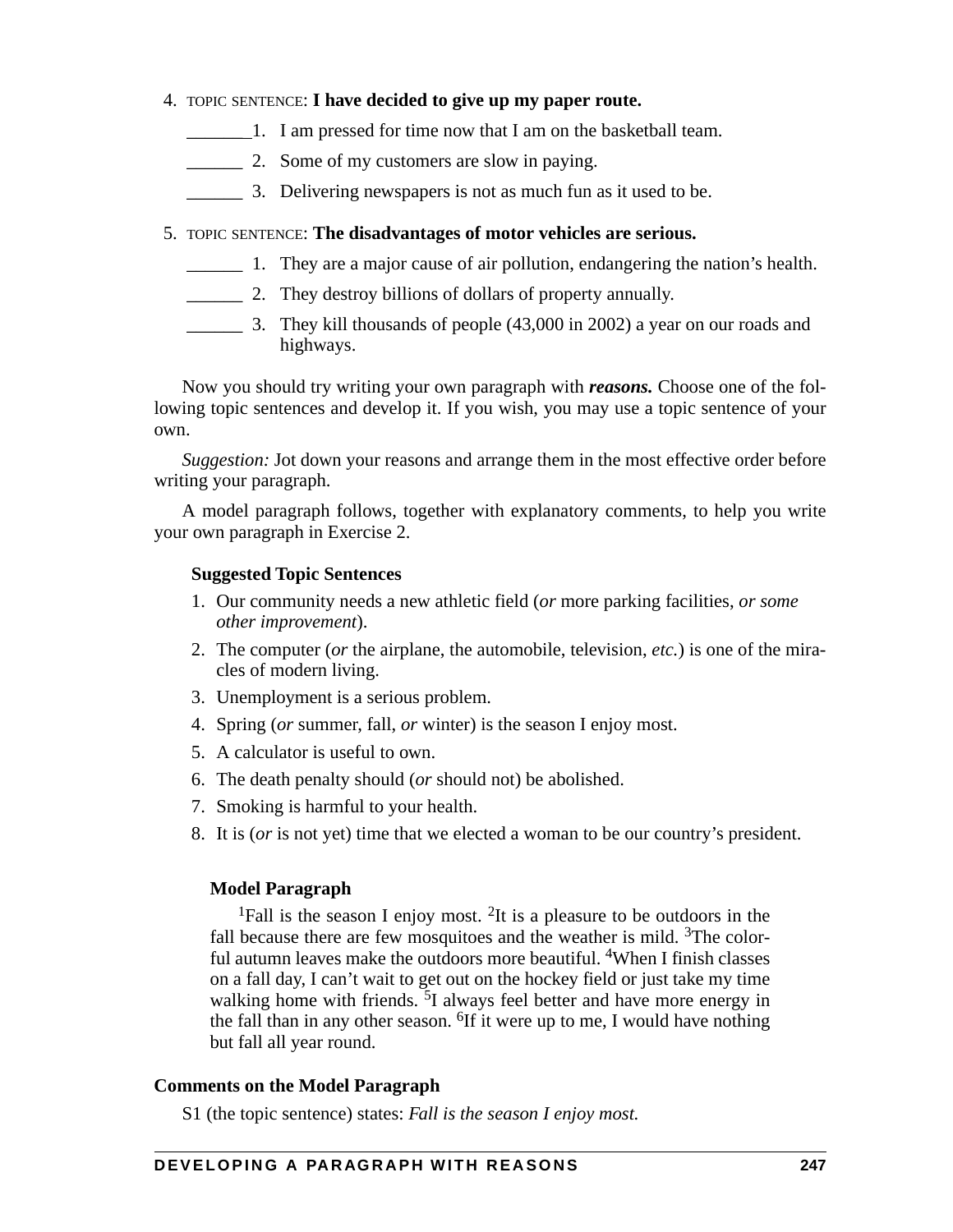S2–S5 (the body of the paragraph) support that statement with *reasons:*

pleasure to be outdoors; few mosquitoes; mild weather (S2) colorful leaves (S3) fine time for playing hockey and walking (S4) season when I feel best and most energetic (S5)

S6 (the clincher sentence) repeats the thought of the topic sentence in different words and with greater emphasis.

#### **Arranging the Reasons—Another Look**

Note the order of the reasons given to support the topic sentence. The first reason offered is a strong one—but not the strongest:

It is a pleasure to be outdoors  $\dots$  (S2)

The strongest reason is given last—just before the clincher sentence:

I always feel better and have more energy in the fall . . . (S5)

In fact, S5 is so strong that if the clincher sentence (S6) were omitted, we would still have an effective paragraph.

**EXERCISE 2.** Write your own paragraph.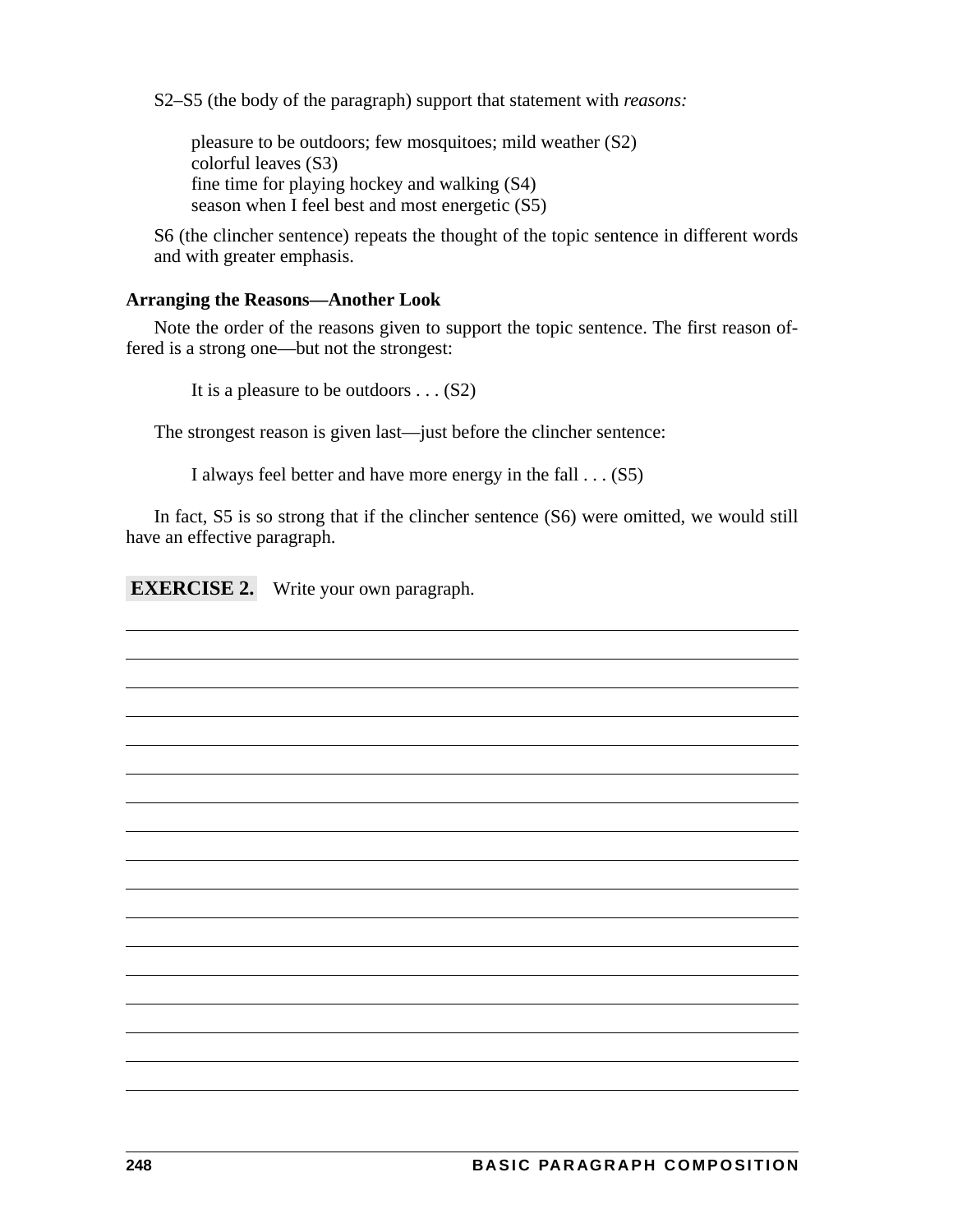# **Lesson 33 Developing a Paragraph with Examples**

Lesson 32 showed how reasons can be used to develop a unified paragraph. Another method is the use of **examples.** Examples add interest to your writing and support your ideas. They help to explain a topic by putting a "face" to the "name" of things.

Consider the following. Suppose a speaker is describing the Bill of Rights. We listen, but we do not really understand. Seeing that we are confused, the speaker says, "Let me give you an example of what the Bill of Rights means. If there were no Bill of Rights, you could be thrown into prison without being informed of the charges against you. And you could be kept there for the rest of your life without being brought to trial."

Thanks to the example, we begin to understand the protection that the Bill of Rights gives us.

Examples, then, are valuable in explaining. The following paragraph shows how to develop a topic sentence by giving examples:

#### **Model Paragraph**

<sup>1</sup>Often, we see a lack of respect for the law. <sup>2</sup>There are laws against dumping in this town, but they are not being obeyed. <sup>3</sup>Go to any vacant lot and look around. 4Under the "no dumping" signs you will find old tires, rusting sinks, junked refrigerators, and other trash. <sup>5</sup>There are also laws about the care of dogs, but some dog-owners seem to be ignorant of them. <sup>6</sup>They let their dogs run loose and do not clean up after them. <sup>7</sup>It is against the law to put out garbage in open containers, yet we find uncovered garbage cans almost everywhere. 8Animals get into these cans and knock them over, creating an unsightly and unsanitary mess. <sup>9</sup>Perhaps the most disregarded of all laws are our traffic regulations. <sup>10</sup>More and more drivers are speeding, going through red lights, and double parking.  $^{11}$ And some drivers, apparently not even worrying about being fined, have been parking in spaces clearly marked as reserved for the disabled.

#### **Comments on the Model Paragraph**

S1 (the topic sentence) indicates that there is *a lack of respect for the law.*

The rest of the paragraph explains that lack of respect by means of *examples:*

dumping violations (S2–S4) dog-care violations (S5–S6) garbage violations (S7–S8) traffic violations (S9–S11)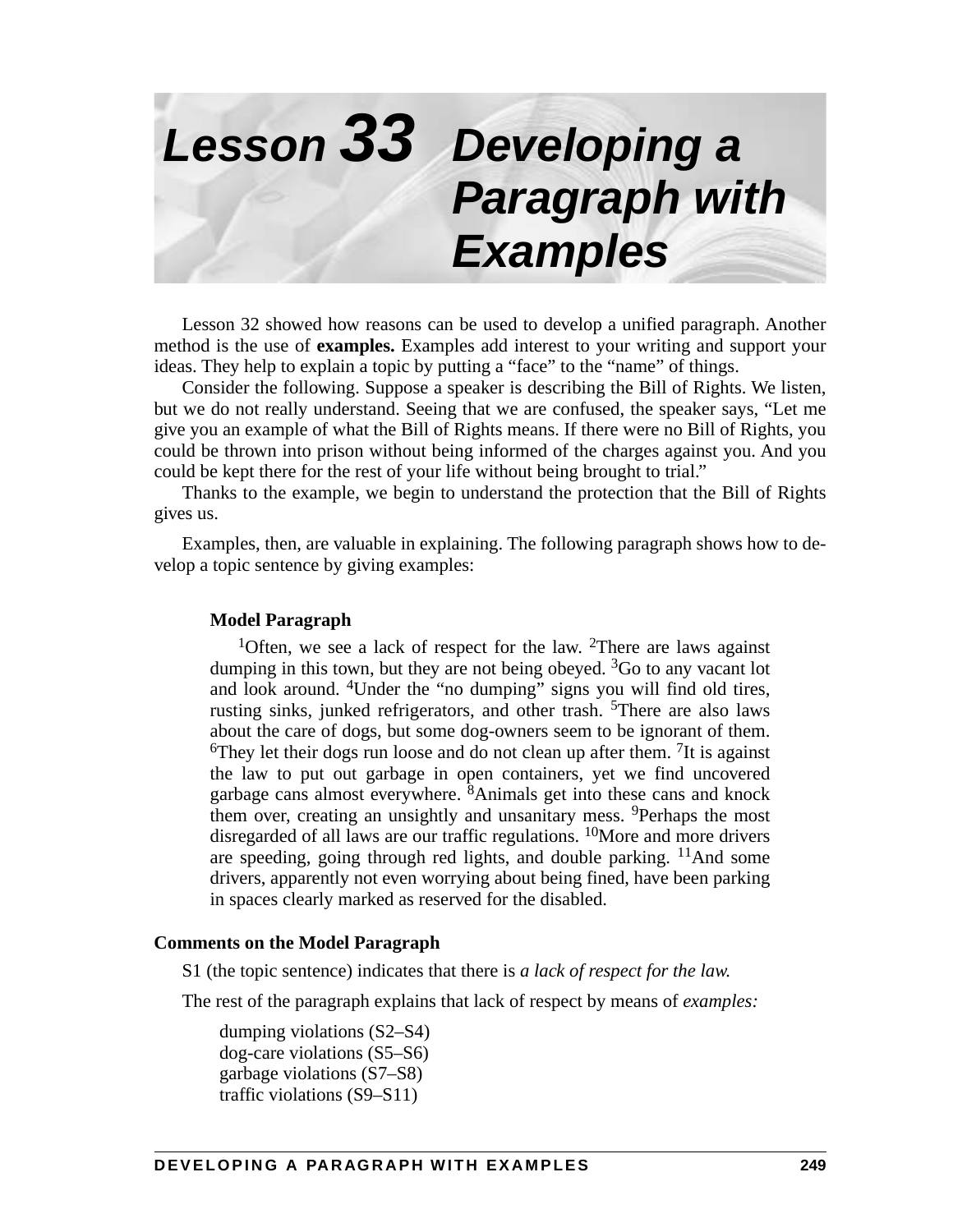- **Question 1:** Why are the violations of the traffic laws discussed last?
- **Answer:** They are the *most disregarded of all laws.* The breaking of these laws furnishes the writer with the strongest examples of *a lack of respect for the law.*

Remember that the end of the paragraph is the all-important place for making the final impression on the reader. It is a good place for your strongest material. As with reasons, example can be arranged in order of increasing importance, though sometimes there is no clear order (see, for example, Number 3 of Exercise 1).

- **Question 2:** Why is there no clincher sentence?
- **Answer:** None is needed. The examples in the paragraph all make the point that there is *a lack of respect for the law.* The last sentence (S11) is as emphatic as any clincher sentence can be.

**EXERCISE 1.** Each topic sentence below can be developed into a paragraph by *examples.* Two examples are mentioned. Add a third.

#### **Sample:**

TOPIC SENTENCE: **Dogs do many wonderful things for their owners.**

*Examples:*

- 1. They give love.
- 2 They provide companionship.
- 3. *They protect property.*
- 1. TOPIC SENTENCE: **A power failure causes serious problems.**

*Examples:*

- 1. The lights go out.
- 2. Refrigerators stop working.
- 3.

2. TOPIC SENTENCE: **There are several ways to cheer up a sick friend.**

#### *Examples:*

- 1. You can send the friend a "get-well" card.
- 2. You can telephone the friend.
- 3.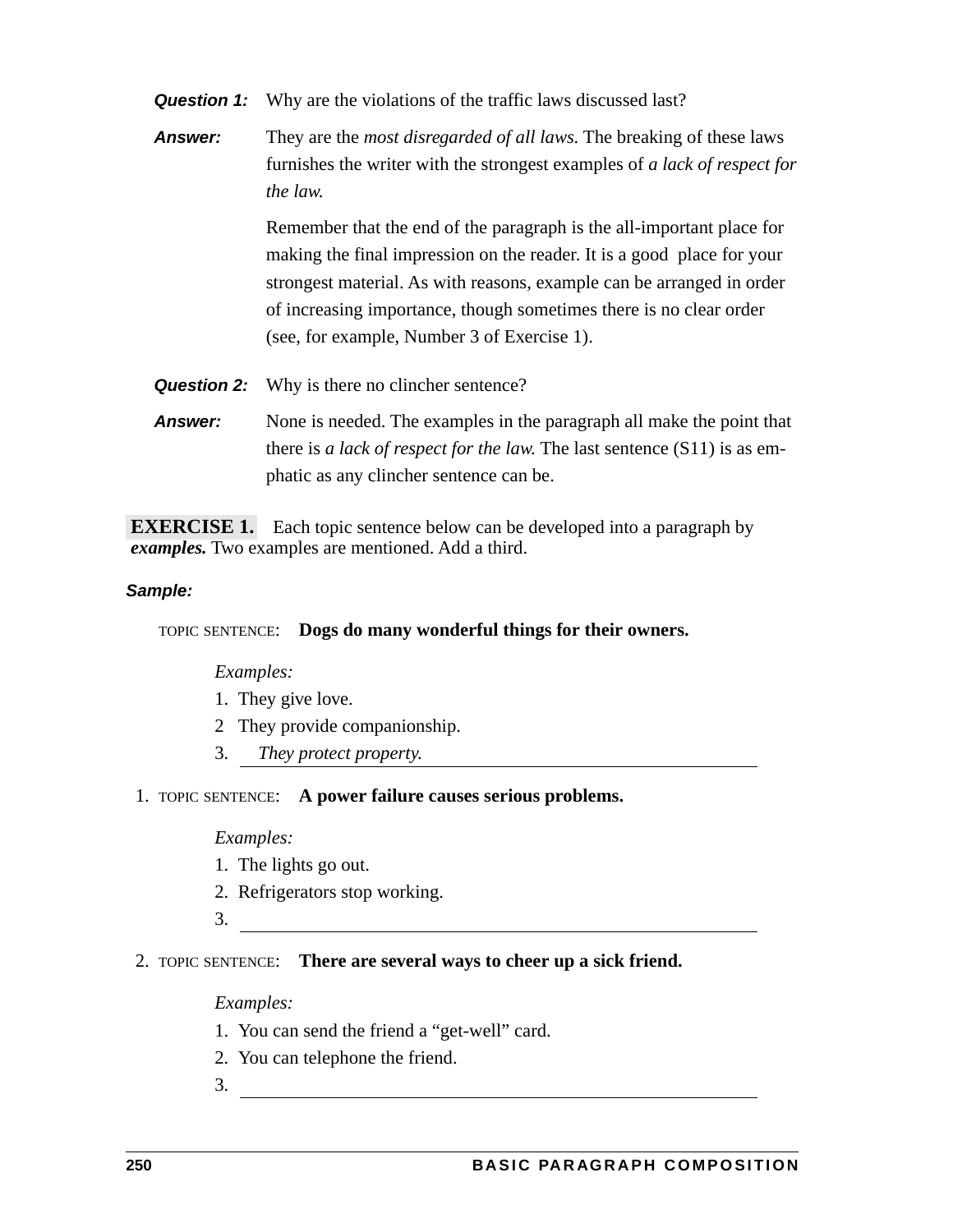#### 3. TOPIC SENTENCE: **Shoppers pay for merchandise in different ways.**

#### *Examples:*

- 1. Some use a credit card.
- 2. Some write a check.
- 3.

## 4. TOPIC SENTENCE: **Each of us can do something to save energy.**

#### *Examples:*

- 1. We can walk on short errands instead of going by car.
- 2. We can turn off the lights when a room is not in use.
- 3.
- 5. TOPIC SENTENCE: **Yesterday's snowstorm paralyzed a large section of our state.**

#### *Examples:*

- 1. Most airports had to shut down.
- 2. Many people could not get to work.
- 3.

**EXERCISE 2.** Choose one of the following topic sentences and develop it into a paragraph by giving *examples.* You may use a topic sentence of your own, if you wish. A sample paragraph follows.

#### **Suggested Topic Sentences**

- 1. Americans are fond of foreign cars (*or* ethnic foods).
- 2. Television has some very entertaining (*or* boring) commercials.
- 3. There are several ways to prepare for a test.
- 4. Some people are not happy with their jobs.
- 5. Every member of my family helps with the household work.
- 6. There is room for improvement in the way our student government is run.
- 7. Our community park has much to offer.
- 8. Electricity does much of the work in our homes.

#### **Model Paragraph**

<sup>1</sup>Americans are fond of ethnic foods. <sup>2</sup>Often, they go to Chinese restaurants for moo goo gai pan or shrimp lo mein. <sup>3</sup>When they visit a bakery, they are quite likely to buy Danish pastry, French eclairs, or Jewish rye bread. 4On St. Patrick's Day and at other times, they enjoy corned beef and cabbage without necessarily being Irish. <sup>5</sup>They are especially fond of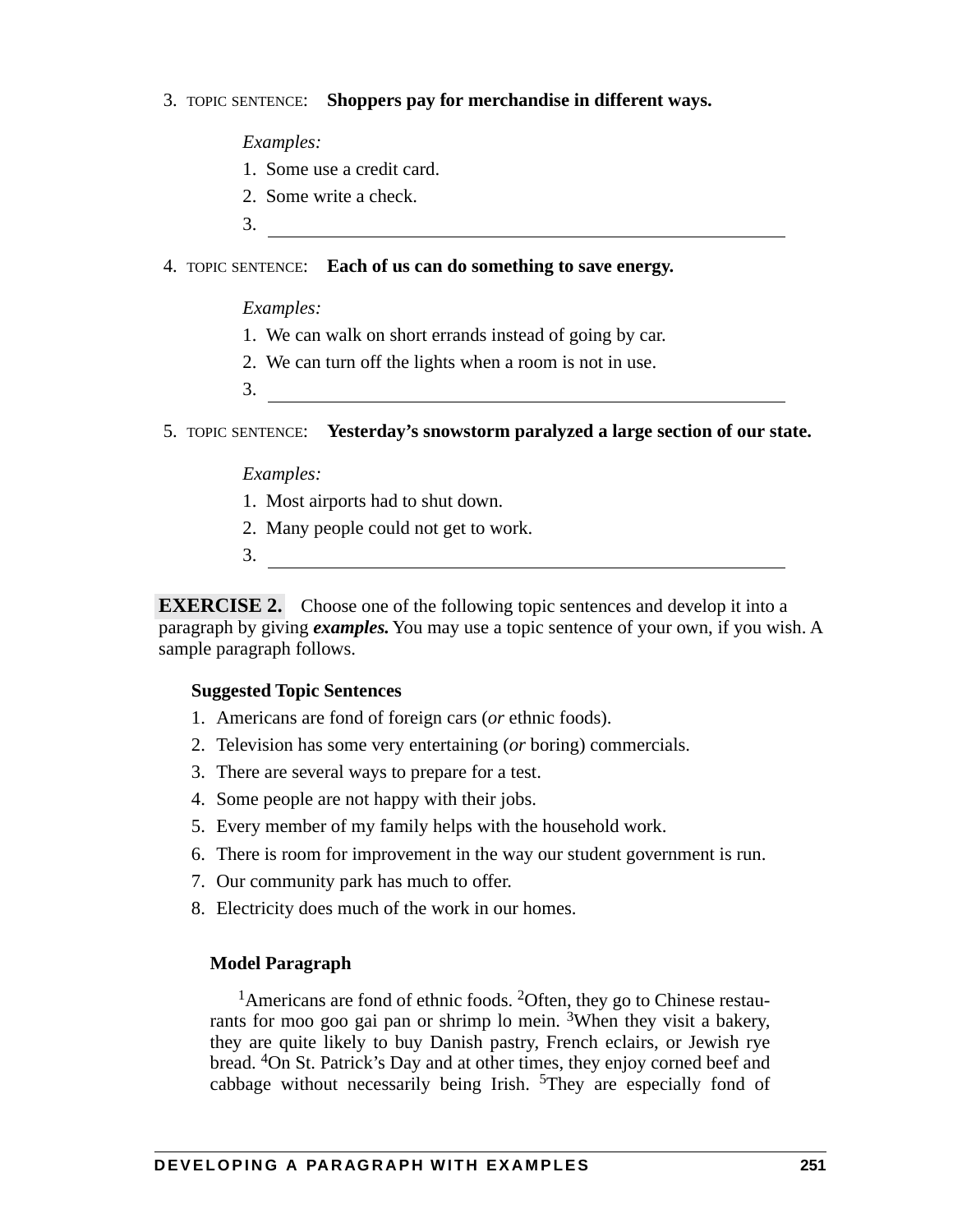Italian foods. 6What American has not had spaghetti and meatballs, or macaroni and cheese, or pizza?

#### **Comments:**

S1 (the topic sentence) states: *Americans are fond of ethnic foods.*

S2–S6 (the rest of the paragraph) support that statement with *examples:*

Chinese food (S2) Danish, French, and Jewish food (S3) Irish food (S4) Italian food (S5 and S6)

Note that Italian food, the writer's strongest example, is discussed last.

Write your own paragraph.

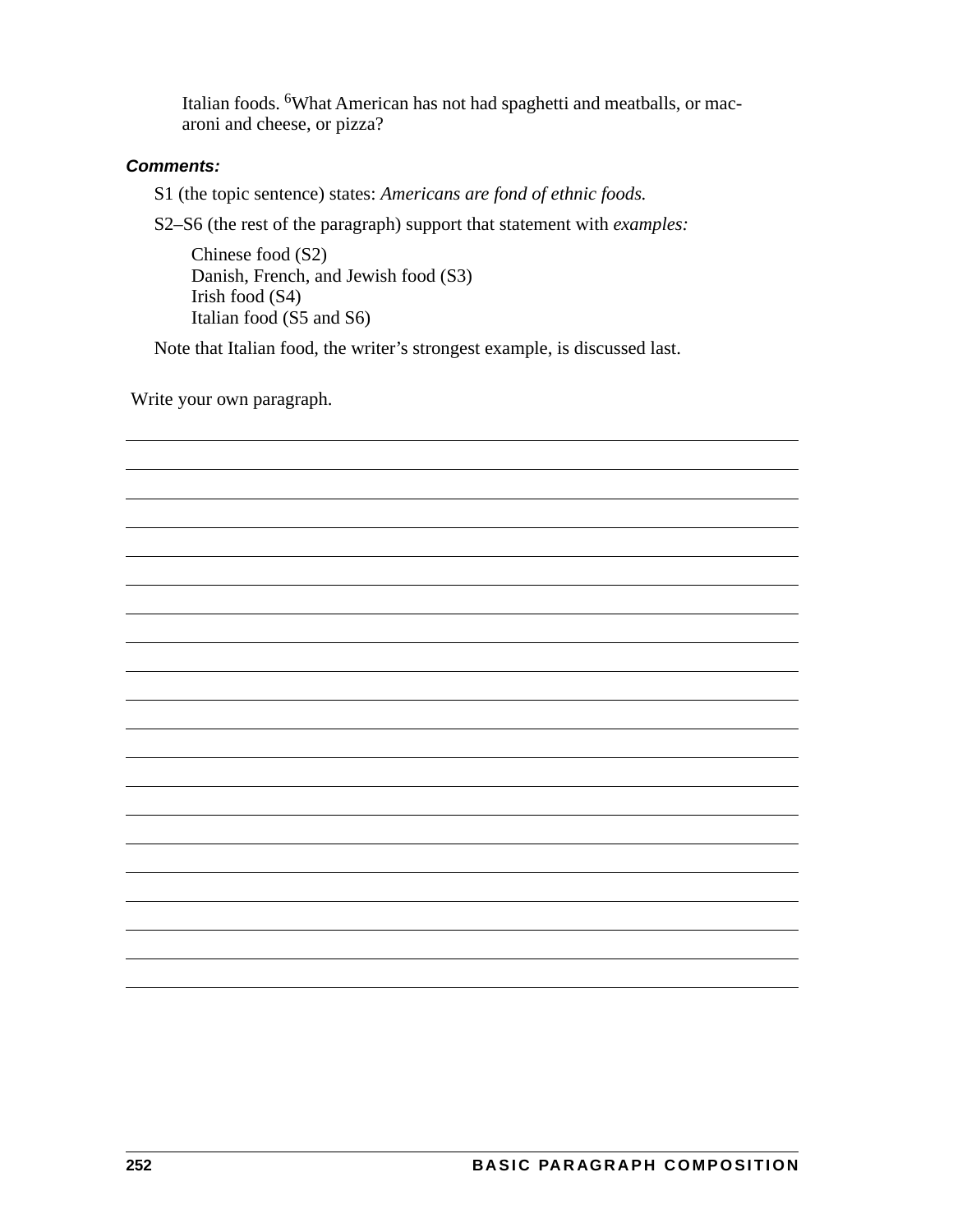

Most English sentences begin with the subject.

*Traffic* is usually heavy in the morning. SUBJ.

In Lesson 19 (page 133), we learned that sentences do not always need to start with the subject—nor should they. Sometimes there are good reasons for not beginning with the subject. Here are two:

#### **Reason 1: To emphasize something other than the subject.**

Suppose, for example, that you wish to emphasize the TIME when traffic is usually heavy. In that case, you may begin with the prepositional phrase *in the morning.*

*In the morning,* traffic is usually heavy. PREP. PHR.

Or suppose you want to emphasize that it is USUAL for traffic to be heavy in the morning. In that case, you may begin with the adverb *usually.*

*Usually* traffic is heavy in the morning. ADV.

#### **Reason 2: To hold the reader's interest.**

Think how boring it would be for the reader if sentence after sentence were to begin in the same way—with the subject. Note how Thomas Hardy, in the following passage from *Tess of the D'Urbervilles,* makes his writing more interesting by varying his sentence beginnings:

> <sup>1</sup>He heard something behind him, the brush of feet. <sup>2</sup>Turning, he saw over the prostrate columns another figure; then, before he was aware, another was at hand on the right, under a trilithon, and another on the left. <sup>3</sup>The dawn shone full on the front of the man westward, and Clare could discern from this that he was tall and walked as if trained. <sup>4</sup>They all closed in with evident purpose. <sup>5</sup>Her story, then, was true! <sup>6</sup>Springing to his feet, he looked around for a weapon, loose stone, means of escape, anything. <sup>7</sup>By this time the nearest man was upon him.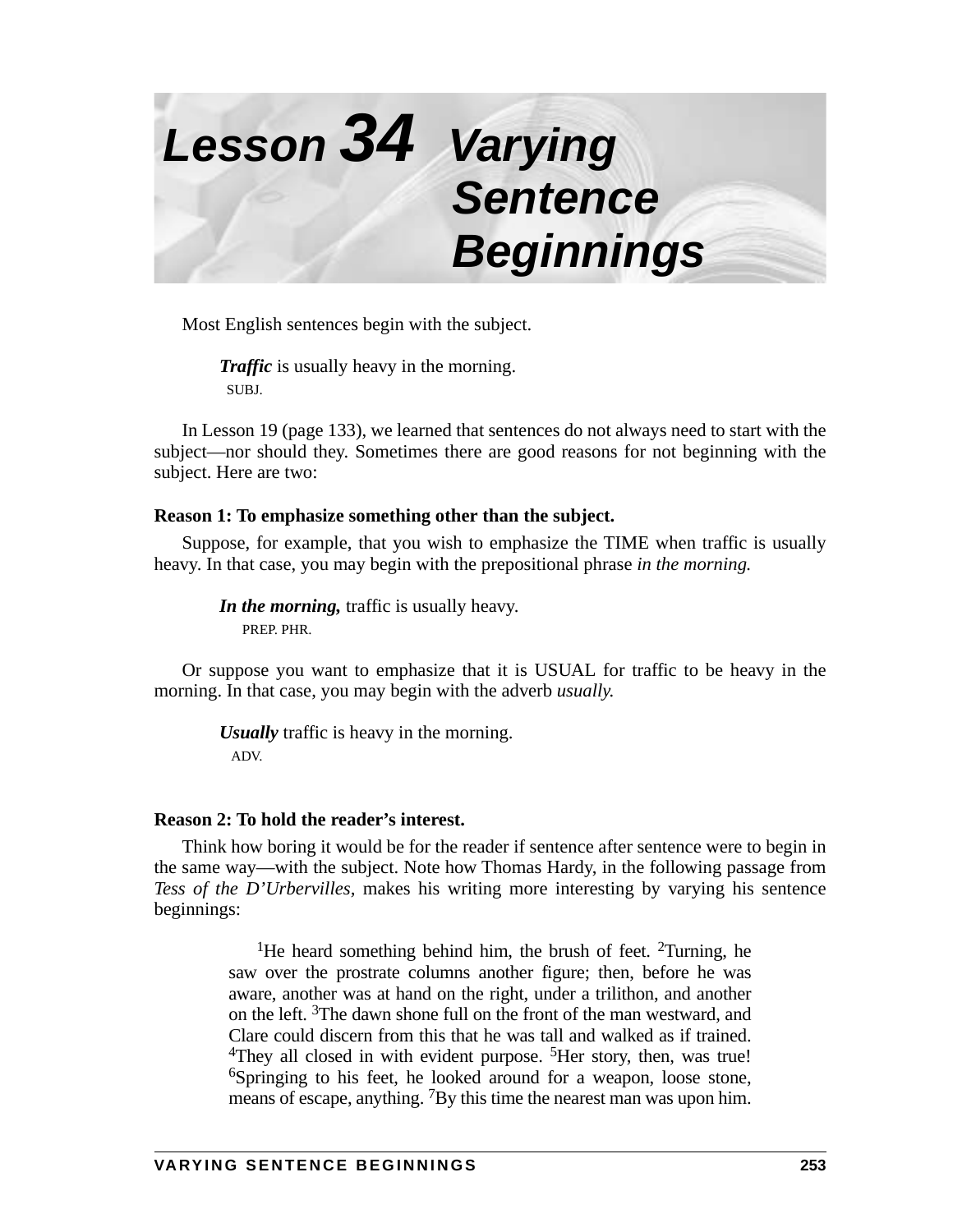*How Thomas Hardy Begins His Sentences:*

- S1. *He* (subject)
- S2. *Turning* (participle)
- S3. *The dawn* (subject)
- S4. *They* (subject)
- S5. *Her story* (subject)
- S6. *Springing to his feet* (participial phrase)
- S7. *By this time* (prepositional phrase)
- **Question:** What does Thomas Hardy gain by beginning S2 with the participle *Turning,* S6 with the participial phrase *Springing to his feet,* and S7 with the prepositional phrase *By this time?*
- **Answers:** 1. He is able to emphasize the ideas expressed by the participle *Turning,* the participial phrase *Springing to her feet,* and the prepositional phrase *By this time*. Evidently he considers these ideas important to the sense and impact of the paragraph.
	- 2. He is able to vary his sentence beginnings, making his writing more interesting.
- *Cautions:* 1. Do not use a non-subject beginning, such as an adverb or a prepositional phrase, unless it expresses an idea you wish to emphasize.
	- 2. Do not overuse non-subject beginnings. Most of your sentences should begin with the subject because that is the nature of English.

The following exercises give you practice in beginning sentences with *adverbs* and *prepositional phrases.* There are, of course, still other ways to begin sentences; see Lesson 19, page 133, for different ways to achieve variety.

**EXERCISE 1.** Rewrite each sentence twice. On **line** *a* begin with an *adverb.* On **line** *b* begin with a *prepositional phrase.*

#### **Sample:**

The lights were already on inside the ballpark.

- *a. Already the lights were on inside the ballpark.*
- *b. Inside the ballpark the lights were already on.*
- 1. I would certainly feel lost without my contact lenses.
	- *a.*
	- *b.*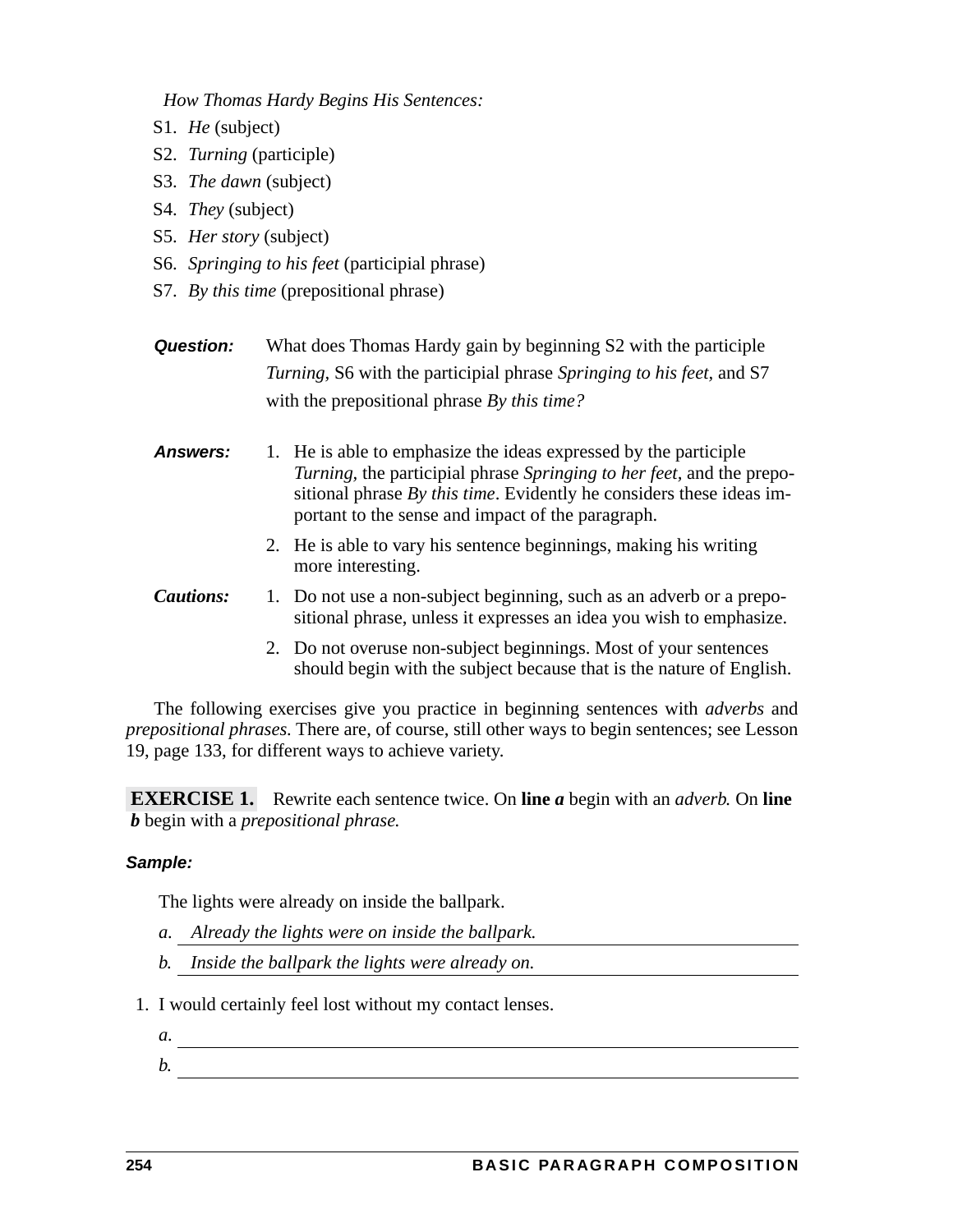| 2. Lange was evidently dissatisfied from the start.                                                                        |  |  |  |
|----------------------------------------------------------------------------------------------------------------------------|--|--|--|
| $\overline{a}$ .                                                                                                           |  |  |  |
| $\mathbf{b}$ .                                                                                                             |  |  |  |
| 3. You can get a bargain in a sale occasionally.                                                                           |  |  |  |
| $\overline{a}$ .                                                                                                           |  |  |  |
| $\frac{b}{c}$                                                                                                              |  |  |  |
| 4. A crowd soon gathered outside the store.                                                                                |  |  |  |
| $\overline{a}$ .                                                                                                           |  |  |  |
| $\mathbf{b}$ .                                                                                                             |  |  |  |
| 5. We met your cousin at the beach recently.                                                                               |  |  |  |
|                                                                                                                            |  |  |  |
| $\mathbf{b}$ .                                                                                                             |  |  |  |
| 6. You will undoubtedly improve with more experience.                                                                      |  |  |  |
| $\overline{a}$ .                                                                                                           |  |  |  |
| $\mathbf{b}$ .                                                                                                             |  |  |  |
| 7. Ramon once saw a deer near the pond.                                                                                    |  |  |  |
| $\overline{a}$ .                                                                                                           |  |  |  |
| b. $\qquad \qquad$                                                                                                         |  |  |  |
| 8. The star was injured on the play, unfortunately.                                                                        |  |  |  |
|                                                                                                                            |  |  |  |
| b.<br><u> 1989 - Johann Stein, fransk politik (d. 1989)</u>                                                                |  |  |  |
| 9. A foreign language is sometimes bewildering to a beginner.                                                              |  |  |  |
| a.                                                                                                                         |  |  |  |
|                                                                                                                            |  |  |  |
| b.<br><u> 1980 - John Stein, Amerikaansk politiker (* 1950)</u>                                                            |  |  |  |
|                                                                                                                            |  |  |  |
| 10. The chemistry student repeatedly got the same results in several runs of the experi-<br>ment.                          |  |  |  |
|                                                                                                                            |  |  |  |
| $\alpha$ .                                                                                                                 |  |  |  |
| b.<br><u> 2008 - Andrea Station Barbara, actor a component de la componentat de la componentat de la componentat de la</u> |  |  |  |
|                                                                                                                            |  |  |  |
|                                                                                                                            |  |  |  |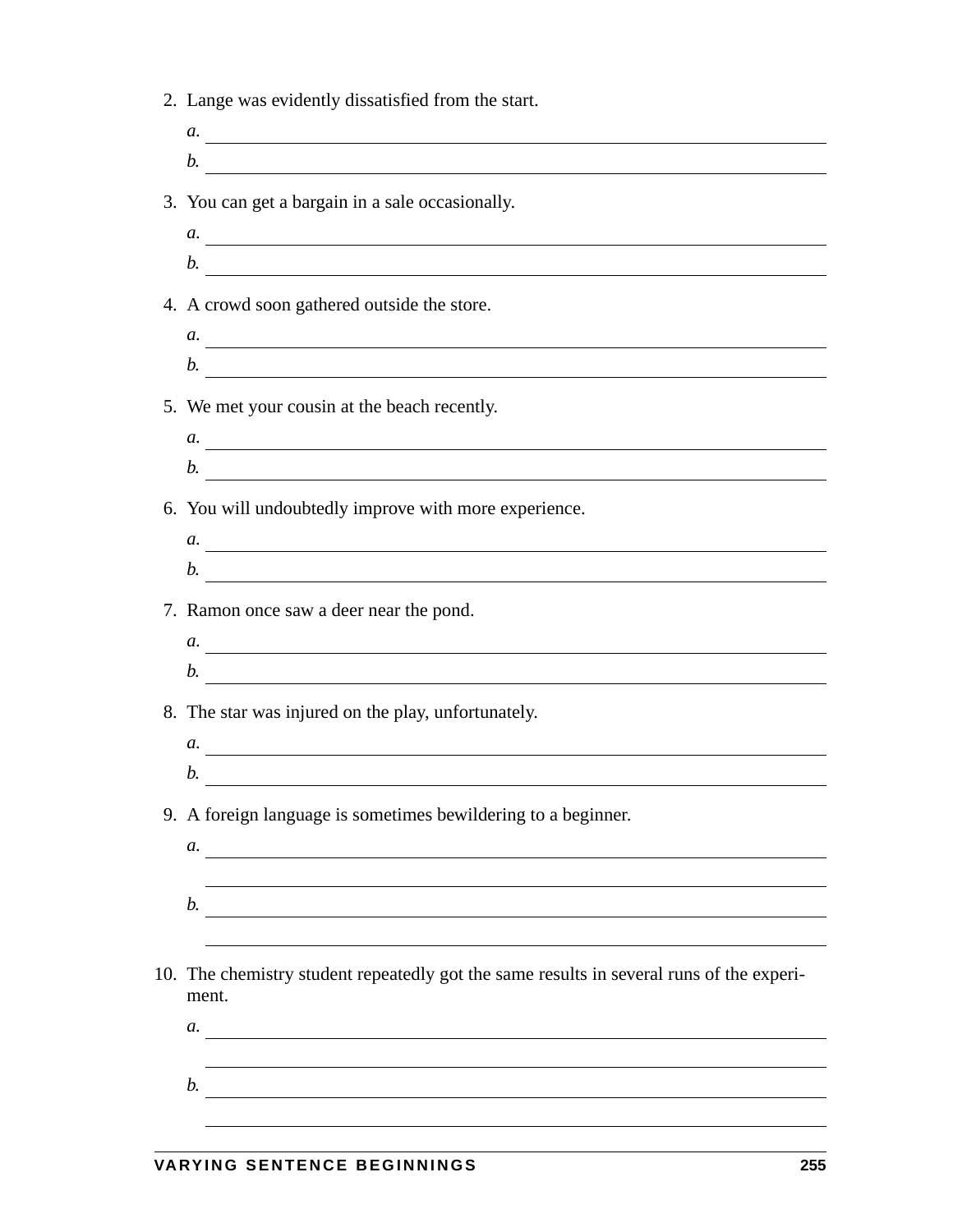Read the following passage:

<sup>1</sup>M. Madeleine is the mayor of a small French town. <sup>2</sup>He is a fine public servant. <sup>3</sup>He is, surprisingly, a newcomer to the town. <sup>4</sup>He has been living there about seven years. 5The town at his arrival was in bad condition.  $6$ Many of the inhabitants were out of work. <sup>7</sup>Some families, in fact, were at the brink of starvation. 8M. Madeleine invented a process for manufacturing goods more cheaply. <sup>9</sup>He opened a factory. <sup>10</sup>He created many worthwhile jobs. <sup>11</sup>He brought back good times. <sup>12</sup>The people now call him Father Madeleine. <sup>13</sup>They love and respect him. <sup>14</sup>They do not, however, know his real name. 15He is Jean-Valjean, an ex-convict. 16The police have been looking for him for years.

You may have recognized this story line—it describes part of the plot of *Les Miserables* by Victor Hugo. You may also have noticed, as you were reading the above passage, that *every sentence begins with the subject.* If some of the sentences were to begin with an *adverb* or a *prepositional phrase,* the passage would be greatly improved.

**EXERCISE 2.** Rewrite *five* of the sentences in the above passage. In each case make the sentence begin with an *adverb* or a *prepositional phrase,* instead of the subject. Indicate the number of each sentence you write.

#### **Sample:**

| SENTENCE NO. $\frac{3}{2}$ | Surprisingly, he is a newcomer to the town.                                                                           |
|----------------------------|-----------------------------------------------------------------------------------------------------------------------|
| 1. SENTENCE NO. $\_\_$     | <u> 1989 - Johann Stoff, deutscher Stoff, der Stoff, der Stoff, der Stoff, der Stoff, der Stoff, der Stoff, der S</u> |
| 2. SENTENCE NO. ______     | the contract of the contract of the contract of the contract of the contract of the contract of the contract of       |
| 3. SENTENCE NO. _____      |                                                                                                                       |
| 4. SENTENCE NO. _____      |                                                                                                                       |
| 5. SENTENCE NO. _____      |                                                                                                                       |
|                            |                                                                                                                       |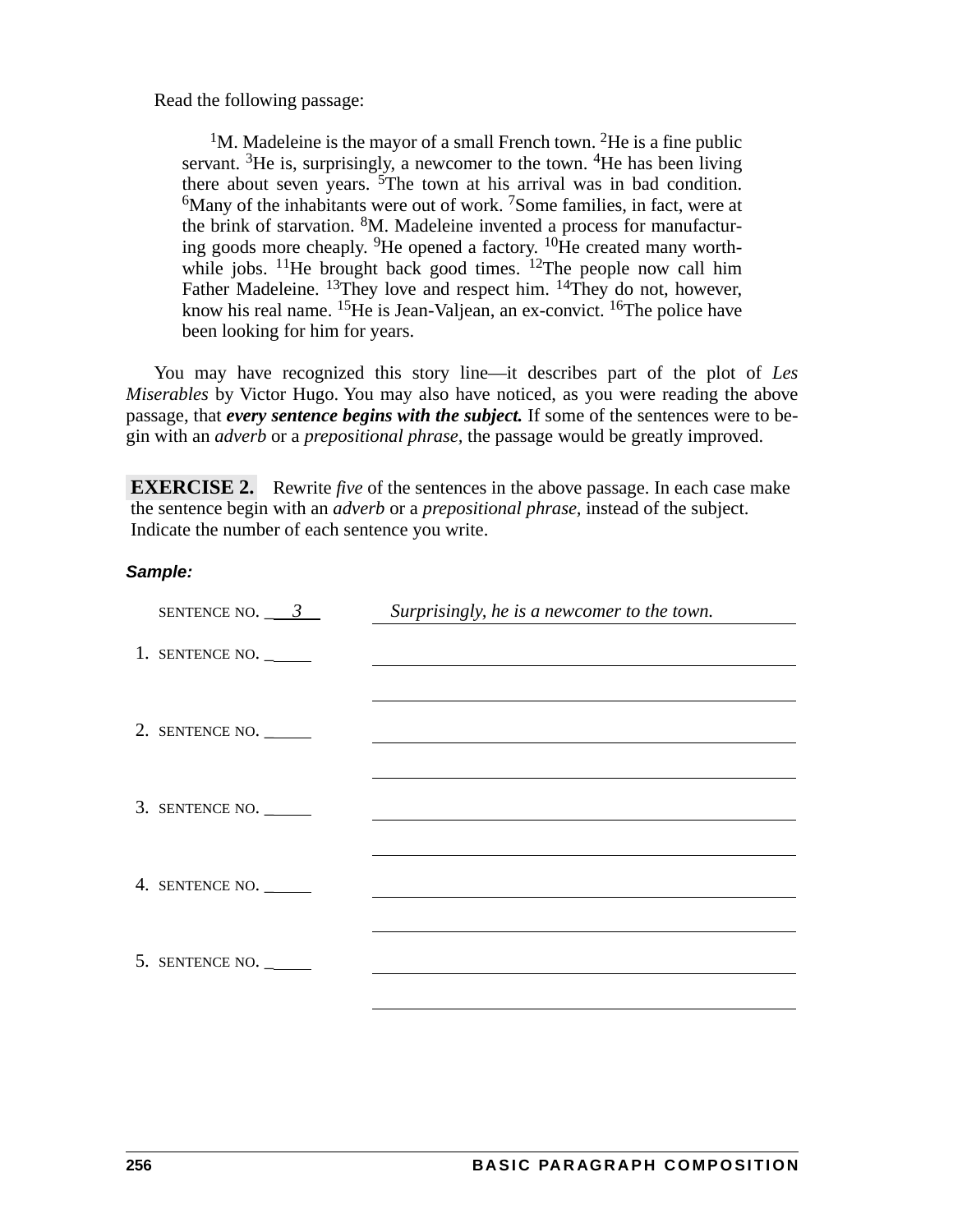**EXERCISE 3.** Now try your hand at creating a paragraph with both unity and variety. Write a paragraph of at least seven sentences, giving some information about a person, animal, place, or thing. You may write on one of the topics suggested below, or on a topic of your own.

#### **Suggested Topics**

- 
- 2. A friend or a classmate 6. A cat, dog, or other pet
- 3. A beach, lake, or park 7. Your school
- 1. A member of your family 5. Your city, town, or community
	-
	-
- 4. A neighborhood shop or restaurant 8. The family car
- **Hints:** In your first sentence, identify the person, animal, place, or thing you are writing about.

In the rest of the paragraph, give details that will help the reader understand your topic.

*Important:* Begin at least one sentence with an adverb and one with a prepositional phrase.

A sample composition follows.

#### **Model Composition**

#### **"A Classmate"**

<sup>1</sup>Marie is one of our new classmates. <sup>2</sup>She recently arrived from Haiti. <sup>3</sup>At first she had a hard time because she spoke only French. <sup>4</sup>She has a warm smile and a friendly personality. <sup>5</sup>Everyone likes her. <sup>6</sup>Already she has made several friends. <sup>7</sup>They are helping her learn English.

#### **Comments**

S1 identifies Marie as *one of our new classmates.*

The rest of the paragraph gives further details about Marie:

her home country (S2) her language problem (S3) her personality (S4 and S5) the friends she has made and the help they are giving her (S6 and S7)

Note that S3 begins with the prepositional phrase *At first,* and S6 with the adverb *Already.*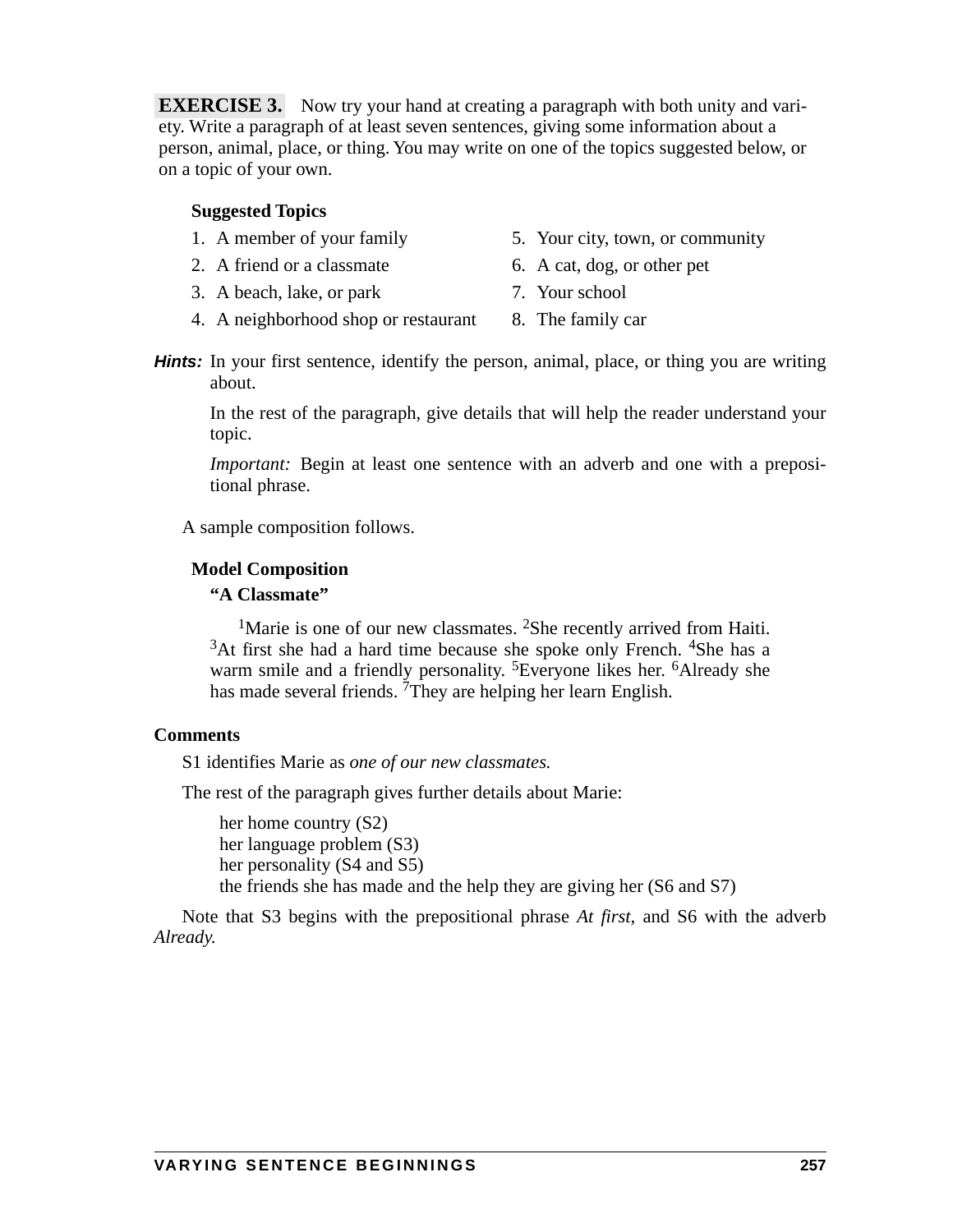| Write your paragraph. |  |  |  |  |  |
|-----------------------|--|--|--|--|--|
|                       |  |  |  |  |  |
|                       |  |  |  |  |  |
|                       |  |  |  |  |  |
|                       |  |  |  |  |  |
|                       |  |  |  |  |  |
|                       |  |  |  |  |  |
|                       |  |  |  |  |  |
|                       |  |  |  |  |  |
|                       |  |  |  |  |  |
|                       |  |  |  |  |  |
|                       |  |  |  |  |  |
|                       |  |  |  |  |  |
|                       |  |  |  |  |  |
|                       |  |  |  |  |  |
|                       |  |  |  |  |  |
|                       |  |  |  |  |  |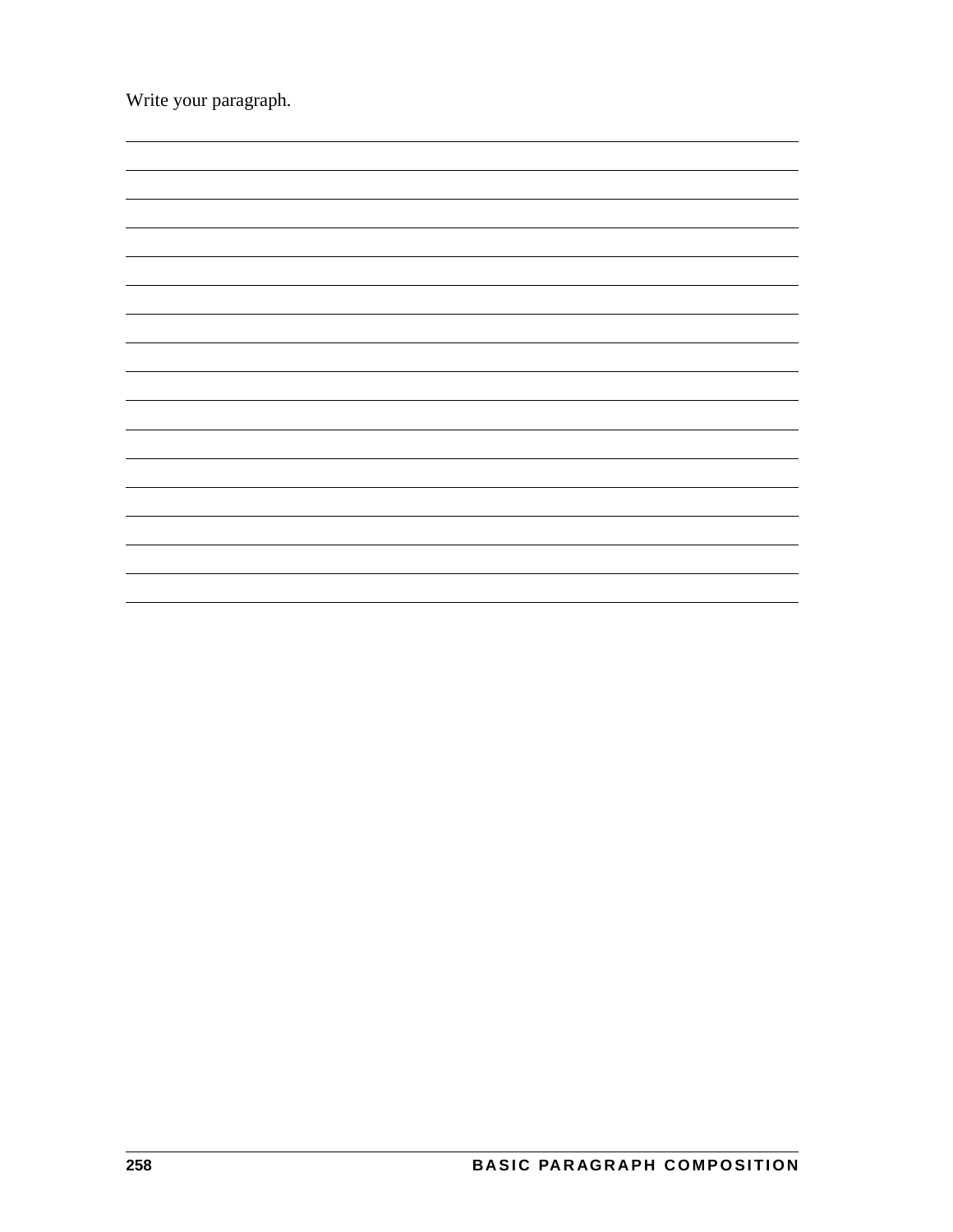## **Index**

#### **A**

Abbreviations state U.S. Postal Service, 206–207 Addresses commas in, 205 Adjective(s), 1, 68–78 adverbs modifying, 81 and adverbs confusion of, 189 recognizing of, 86–88 review of, 89–93 conjunctions and, 102 formation of adverbs from, 84–86 function of, 189 in appositive position commas and, 203 information given by, 68 preceding noun commas and, 202 predicate, 73 and predicate nouns, 72–78 definition of, 74–75 or predicate noun choice of, 76 proper, 70 and proper nouns, 70 capitalization of, 215–218 unnecessary, 71 Adverb(s), 1, 79–88 and adjectives confusion of, 189 recognizing of, 86–88 review of, 89–93 as help in concise expression, 85 conjunctions and, 103 definition of, 79 forming of from adjectives, 84–86 function of, 189 modifying adjective, 81 modifying adverb, 82 questions answered by, 80 use in sentence, 86–87 verbs and, 79–80

*and* comma before, 202 Antecedent(s) agreement of pronouns with, 196 definition of, 52 pronouns and, 52 unclear, 126 Apostrophe, 34–35, 58, 198–199 in contraction, 59, 230 rules for using, 34 Appositives commas to enclose, 203 preceded by *or* commas to enclose, 203 use of, 136 Articles, 69

#### **B**

*be* forms of, 45–46

## **C**

Capitalization in letters, 214 in quotations, 214 of family relationships, 218 of first word of sentence, 214–215 of proper nouns, 24 of proper nouns and adjectives, 215–218 of school subjects, 218 of sections of country, 218 problems with, 214–220 **Clarity** and specificity in sentences, 126–132 Clauses, 151 independent, 151, 152 subordinate, 152–153 as fragments, 158–159 Colon after salutation of business letter, 208 Combinations pronouns in, 56–58

Comma(s), 202–209 adjectives preceding noun and, 202 after complimentary close of letter, 207 after salutation of friendly letter, 207 before *and*, 202 compound subject and, 39 in letters, dates, and addresses, 205 in series, 202 to enclose appositives, 203 preceded by *or*, 203 to set off interrupters, 202–203 **Comparisons** in sentences, 118–119 Complement(s), 72–73 Complex sentences, 140–141, 152 changing run-on sentences to, 166–167 Complimentary close of letters, 214 Compound predicates, 41–44 compound subjects and, 137–140 Compound sentences, 112, 151–152 changing run-on sentences to, 166–167 Compound subject(s), 38–40, 193 and compound predicates, 137–140 Conciseness, 18, 123, 132 Conjunction(s), 102–107 and adjectives, 102 and adverbs, 103 and nouns, 102 and prepositional phrases, 103 and pronouns, or noun and pronoun, 102 and verbs, 102 combining simple sentences, 105–106 connecting words or expressions of equal rank, 104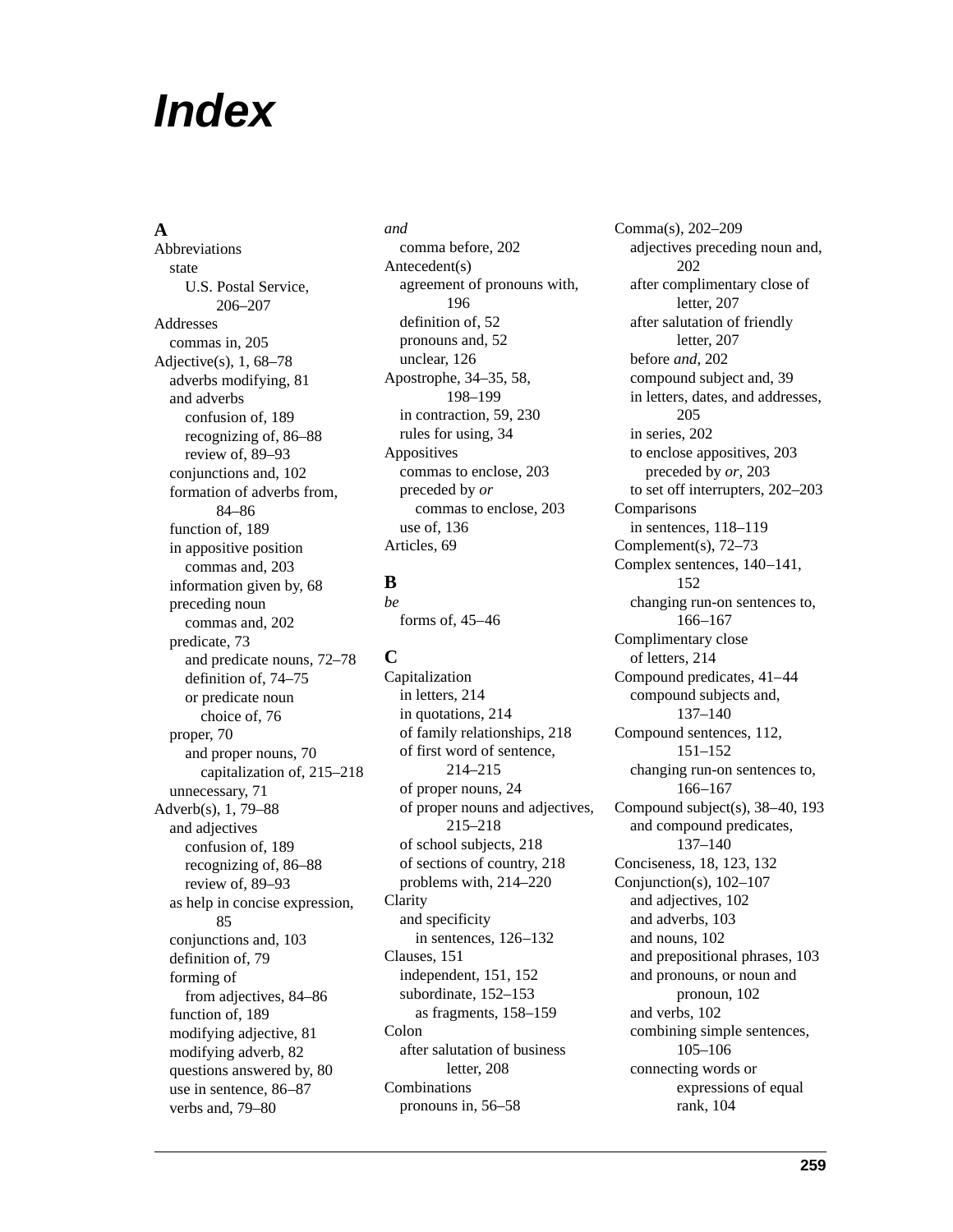Conjunction(s) *(continued)* coordinating, 151 definition of, 102, 111 subordinating, 152 work of, 102 **Connectives** inaccurate, 127 Contraction(s), 198 and possessive pronouns, 59–60 apostrophe in, 59, 230 beginning with pronoun, 67 definition of, 19, 58, 230 letters omitted in, 58 pronouns in, 58–60 to avoid, 21 use of, 20 Coordinating conjunctions, 151

#### **D**

Dangling modifiers, 127 **Dates** commas in, 205 Double negatives, 190–191 Duplication in sentences, 123

#### **E**

Exclamatory sentence, 109 Expression(s) "complementing," 72–73 of equal rank conjunction combining, 104

## **F**

Fragments, 152, 155–164 definition of, 155 subordinate clauses as, 158–159 verbals as, 161–164

#### **G**

Gerund(s), 143, 162 definition of, 162 Grammar, 2

## **I**

Indefinite pronouns, 196–198 Independent clauses, 151, 152 Inexact word, 128 Infinitive(s), 143, 162–163 functions of, 162 Interjection(s), 108–110, 113 definition of, 108, 111 italicized, 109 punctuation following, 108

**Interrupters** commas to set off, 202–203 Italicized words, 109 *Italics* for titles of longer works, 210–211

## **L**

Language pretentious, 123  $Letter(s)$ business colon after salutation of, 208 capitalization in, 214 commas in, 205 complimentary close of, 214 comma after, 207 friendly comma after salutation of, 207 salutation in, 214 Linking verbs, 13–15 *ly* rules for adding, 225 words ending in, 85, 86–87

## **M**

Misspelled words, 221–222 **Modifiers** dangling, 127 function of, 189 piled-up in sentences, 124 problems with, 189–192

## **N**

Negative(s) definition of, 190 double, 190–191 Newspapers names of capitalization of, 211 Noun(s), 1, 22–24 and pronouns conjunctions and, 102 as direct objects, 45–47 as indirect objects, 48–51 common, 24 and proper, 24–27 examples of, 25 definition of, 25 compound, 22 conjunctions and, 102 definition of, 22 ending in *f*

plural form of, 30, 63 plural form of, 27–34, 171–172 add *es* to form, 28, 63 add *s* to form, 28, 63 change *f* to *v* and add *es* to form, 30, 63 change *f* to *v* and add *s* to form, 30, 63 change *y* to *i* and add *es* to form, 31, 63 rules for forming, 28–29, 65 spelling of, 28, 30, 31 possessive, 34–37, 171, 172 predicate, 73 definition of, 75 or predicate adjective choice of, 76 predicate adjectives and, 72–78 prepositional phrase ending with, 98 problems with, 171–174 proper and proper adjectives, 70 capitalization of, 215–218 capitalization of, 24 definition of, 24 requiring capital letters, 217 review of, 61–67 singular form of, 27 verbs as, 22, 61–62

## **O**

Object(s) compound direct, 56, 57 compound indirect, 56, 57 direct and indirect object with action verb, 48 compound, 47 definition of, 45 nouns as, 45–47 procedure for finding, 46 pronoun as, 56 with action verb, 45 indirect and direct object with action verb, 48 definition of, 48 nouns as, 48–51 pronoun as, 56 of preposition, 97–98, 111 pronouns as, 193 Overlapping construction, 145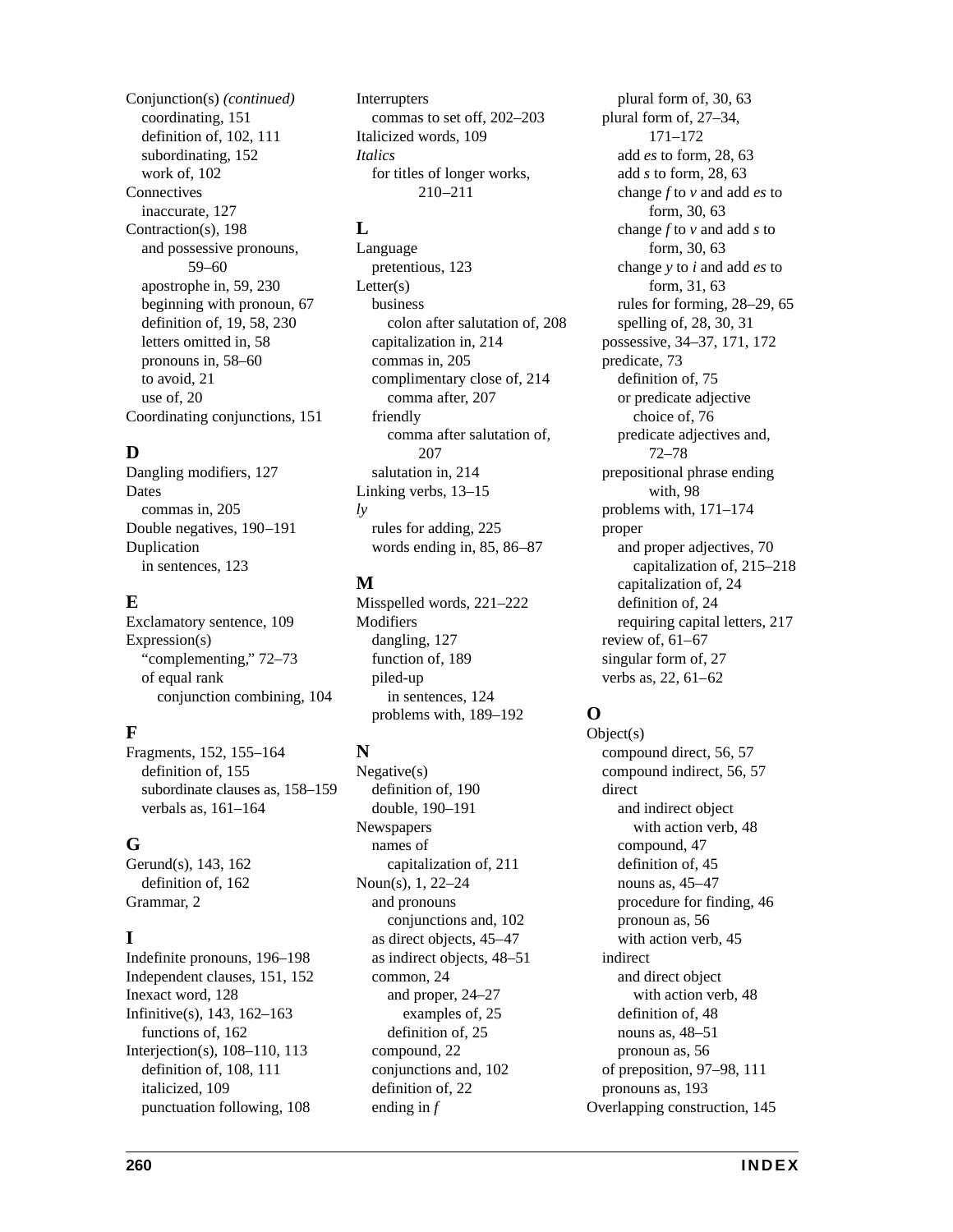#### **P**

Paragraph(s), 232–234 arrangement of reasons in, 245–246, 248 basic composition of, 231–258 beginning of indented, 232 clincher sentence of, 242–243 definition of, 232 development of with examples, 249–252 with reasons, 244–248 first suggestions for, 233 length of, 233 model, 240 reduction in number of words in, 36–37 second suggestions for, 233 topic sentence of, 239–240 two way of writing, 233 unity in, 235–238 writing of with reasons, 247 Parallel structure, 145–146 Participle(s), 142, 161–162 Period use of, 201, 202 Personal pronouns, 193–194 Plurals, 171–172 Possession pronoun to show, 56 Possessive pronouns, 198–199 Possessives, 34–37, 59–60, 171, 172–173, 198–199 Predicate, 3, 7–8, 150 compound, 41–44 compound subjects and, 137–140 definition of, 7 position of, 8 subject and, 8–9, 10 Predicate adjective(s), 73 and predicate nouns, 72–78 definition of, 74–75 or predicate noun choice of, 76 Predicate noun(s), 73 and predicate adjectives, 72–78 definition of, 75 or predicate adjective choice of, 76

Prepositional phrase(s), 98–101, 156 conjunctions and, 103 definition of, 98 ending with noun, 98 ending with pronoun, 99 for expression of idea, 99, 100 Preposition(s), 94-101 common, 95 definition of, 156 functions of, 94, 111 object of, 97–98, 111 use in sentence, 95, 111 Pretentious language, 124 Pronoun(s) agreement of with its antecedent, 196 and antecedents, 52 as direct object, 56 as indirect object, 56 as objects, 193 as subject, 55, 193 change in form of, 55 conjunctions and, 102 definition of, 52 importance of, 52 in combinations, 56–58 in contractions, 58–60 indefinite, 196–198 possessives of, 199 personal, 193–194 definition of, 55 different forms of, 55–56 possessives of, 198 possessive, 198–199 contractions and, 59–60 prepositional phrase ending with, 99 problems with, 193–200 review of, 61–67 to show possession, 56 use of, 54 Punctuation end, 201–202 of titles, 210–211 problems with, 201–213

## **Q**

**Ouestions** word order in, 18 Quotation(s) capitalization in, 214 direct punctuation of, 209

indirect punctuation of, 209 Quotation marks, 209–210 to punctuate titles, 210–211

## **R**

Run-on sentences, 164–165 changing to compound and complex sentences, 166–167

## **S**

*s* when to add, 28, 63 Salutation in letters, 214 Sentence(s) adverb in, 86–87 beginning of to hold reader's interest, 253 varying of, 253–254 with adverbs and prepositional phrases, 254–255 with emphasis on something other than subject, 253 clarity and specificity in, 116, 126–132 forceful, 123–128 clincher, 242–243 coherent, 116 comparisons in, 118–119 complex, 140–141, 152 changing run-on sentences to, 166–167 composition of, 115–148 compound, 112, 151–152 changing run-on sentences to, 166–167 concise, 123, 132 duplication in, 123 exclamatory, 109 first word of capitalization of, 214–215 good qualities of, 116–117 writing of, 120–121 length of, 132 parts of, 3 parts of speech to build, 1 piled-up modifiers in, 124 powerful simple, 117 pretentious language in, 124